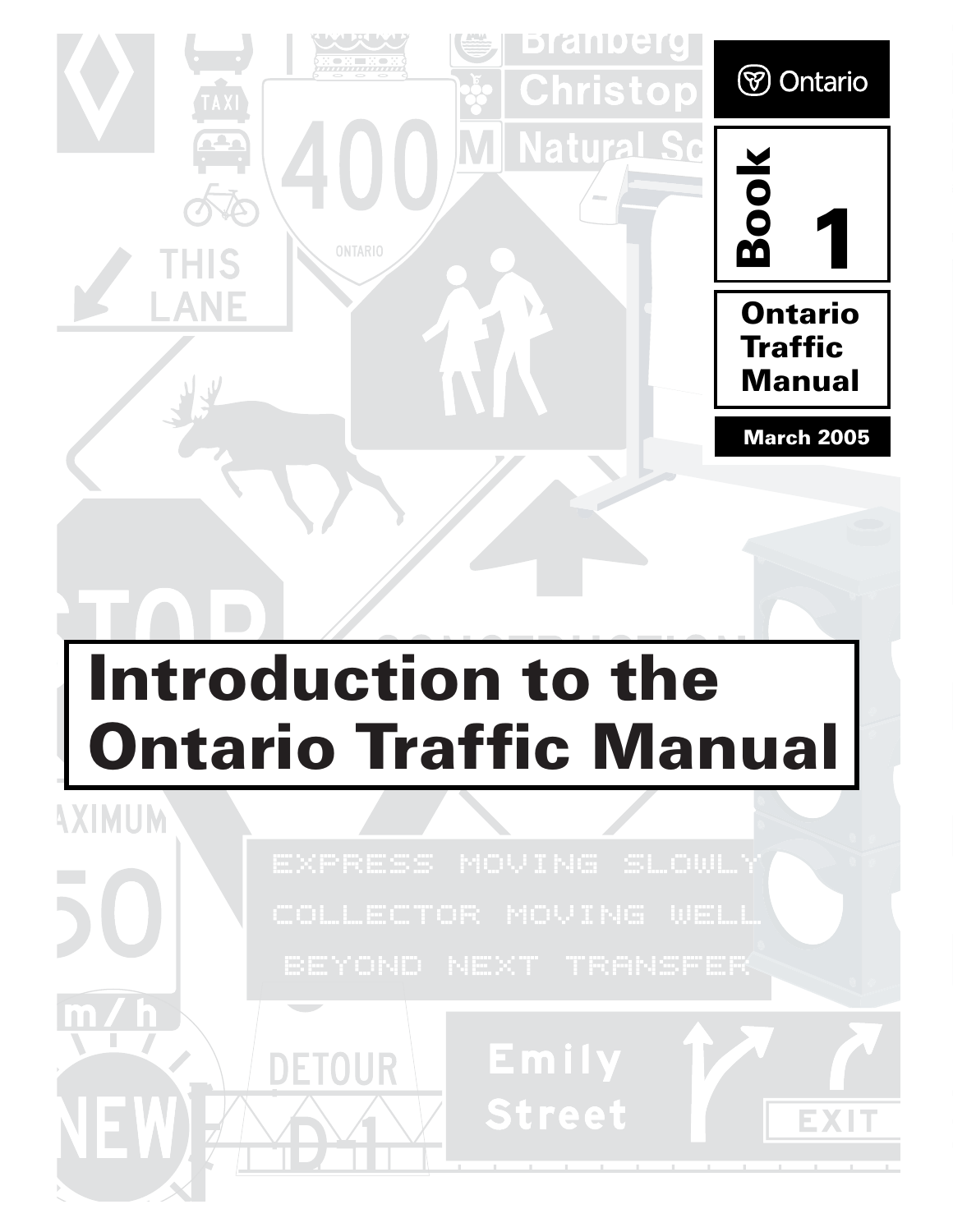## **Ontario Traffic Manual**

### **Foreword**

The purpose of the Ontario Traffic Manual (OTM) is to provide information and guidance for transportation practitioners and to promote uniformity of treatment in the design, application and operation of traffic control devices and systems across Ontario. The objective is safe driving behaviour, achieved by a predictable roadway environment through the consistent, appropriate application of traffic control devices. Further purposes of the OTM are to provide a set of guidelines consistent with the intent of the Highway Traffic Act and to provide a basis for road authorities to generate or update their own guidelines and standards.

The OTM is made up of a number of Books, which are being generated over a period of time, and for which a process of continuous updating is planned. Through the updating process, it is proposed that the OTM will become more comprehensive and representative by including many traffic control devices and applications appropriate for municipal use, in addition to those for highway use. Some of the Books of the OTM are new, while others incorporate updated material from the Ontario Manual of Uniform Traffic Control Devices (MUTCD) and the King's Highway Guide Signing Policy Manual (KHGSPM).

The Ontario Traffic Manual is directed to its primary users, traffic practitioners. The OTM incorporates current best practices in the Province of Ontario. The interpretations, recommendations and guidelines in the Ontario Traffic Manual are intended to provide an understanding of traffic operations and they cover a broad range of traffic situations encountered in practice. They are based on many factors which may determine the specific design and operational effectiveness of traffic control systems. However, no manual can cover all contingencies or all cases encountered in the field. Therefore, field experience and knowledge of application are essential in deciding what to do in the absence of specific direction from the Manual itself and in overriding any recommendations in this Manual.

The traffic practitioner's fundamental responsibility is to exercise engineering judgement and experience on technical matters in the best interests of the public and workers. Guidelines are provided in the OTM to assist in making those judgements, but they should not be used as a substitute for judgement.

Design, application and operational guidelines and procedures should be used with judicious care and proper consideration of the prevailing circumstances. In some designs, applications, or operational features, the traffic practitioner's judgement is to meet or exceed a guideline while in others a guideline might not be met for sound reasons, such as space availability, yet still produce a design or operation which may be judged to be safe. Every effort should be made to stay as close to the guidelines as possible in situations like these, to document reasons for departures from them, and to maintain consistency of design so as not to violate driver expectations.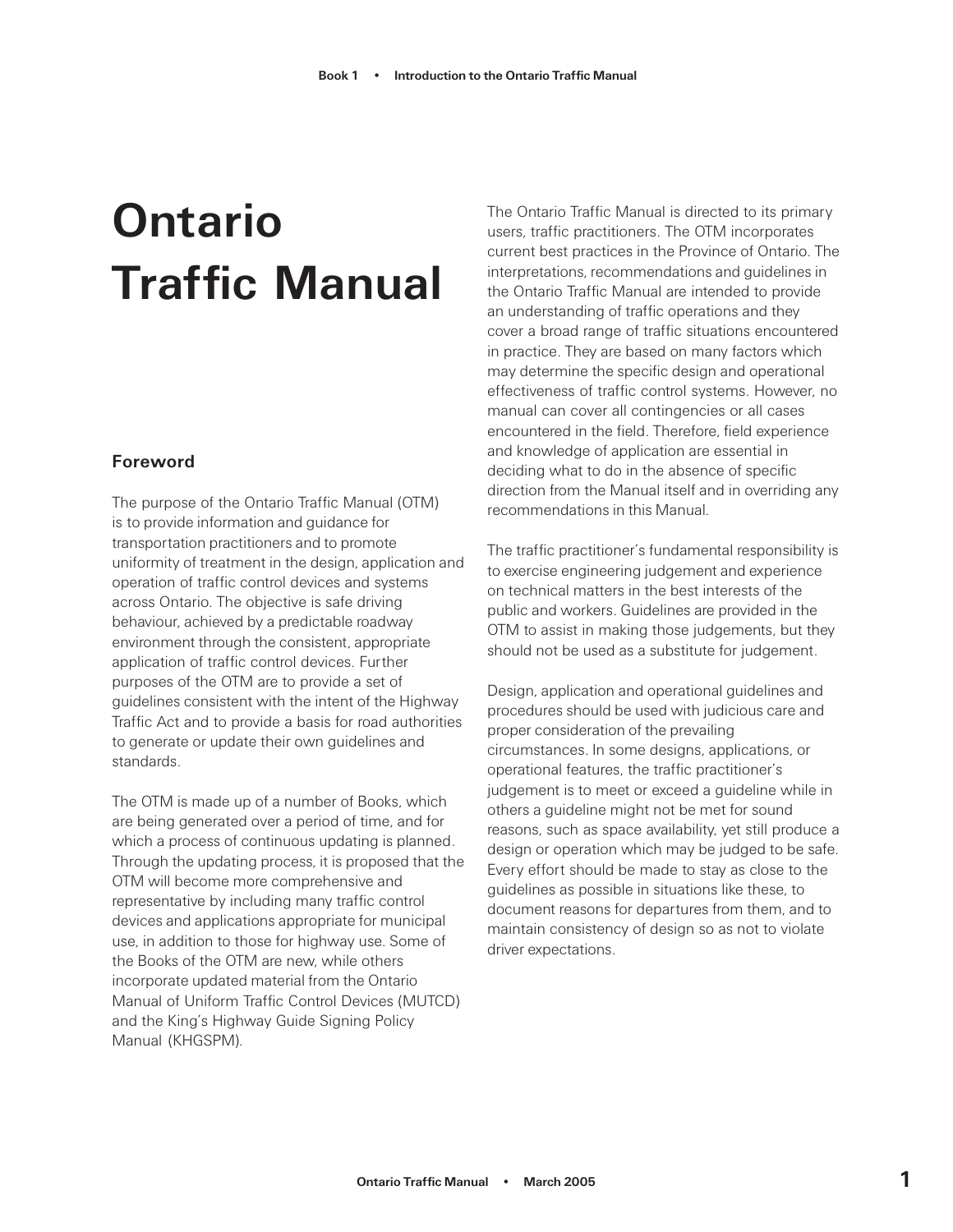#### **Custodial Office**

Inquiries about amendments, suggestions or comments regarding the Ontario Traffic Manual may be directed to:

#### **Ontario Traffic Manual Committee**

Ministry of Transportation, Ontario Traffic Office 301 St. Paul Street, 2nd Floor St. Catharines, ON L2R 7R4 Telephone: (905) 704-2960 Fax: (905) 704-2888 E-mail: otm@mto.gov.on.ca

A user response form is provided at the end of Book 1 of this Manual. Inquiries regarding the purchase and distribution of this Manual may be directed to the custodial office, or to:

#### **Publications Ontario**

880 Bay Street Toronto, ON M7A 1N8 Telephone: (416) 326-5300 or 1-800-668-9938 TTY: 1-800-268-7095

Fax: (613) 566-2234 Website: http://www.publications.gov.on.ca/

### **Acknowledgements**

### **Authors**

Milton Harmelink, Dillon Consulting Limited

Rodney Edwards Harpar Management Corporation

#### **MTO Reviewers**

Harold Doyle Traffic Office, Ministry of Transportation Ontario

Mazda Hodiwala Traffic Office, Ministry of Transportation Ontario

Tracey Difede Traffic Office, Ministry of Transportation Ontario

#### **Design and Production**

Suzanne Rodenkirchen, Green Leaf Communications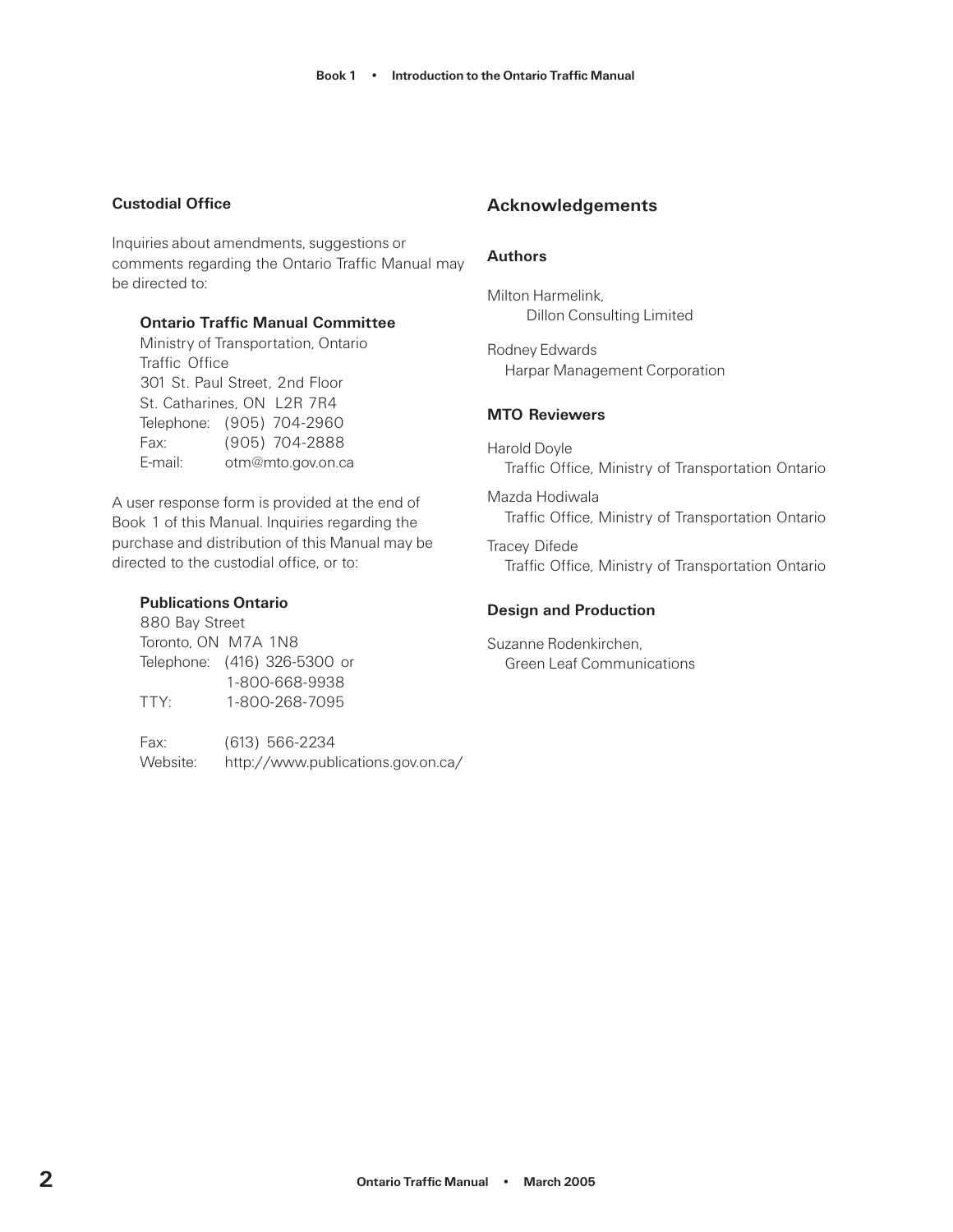## **Table of Contents**

| $\mathbf{1}$ . |     |                                                                      |    |
|----------------|-----|----------------------------------------------------------------------|----|
| 2.             |     |                                                                      |    |
|                | 2.1 |                                                                      |    |
|                | 2.2 |                                                                      |    |
|                | 2.3 | Relation to Manual of Uniform Traffic Control Devices for Canada  16 |    |
|                | 2.4 |                                                                      |    |
|                |     |                                                                      |    |
|                |     |                                                                      |    |
|                | 2.5 | Process for Revision and Adoption of Sign Designs into the OTM  17   |    |
| 3.             |     |                                                                      |    |
|                | 3.1 |                                                                      |    |
|                |     |                                                                      |    |
|                |     |                                                                      | 18 |
|                |     |                                                                      |    |
|                |     |                                                                      |    |
|                | 3.2 |                                                                      |    |
|                | 3.3 |                                                                      |    |
| 4.             |     |                                                                      |    |
| 5.             |     |                                                                      |    |
|                | 5.1 |                                                                      |    |
|                | 5.2 | Function and Objectives of Traffic Control Devices  23               |    |
|                | 5.3 |                                                                      |    |
|                | 5.4 |                                                                      |    |
|                |     |                                                                      |    |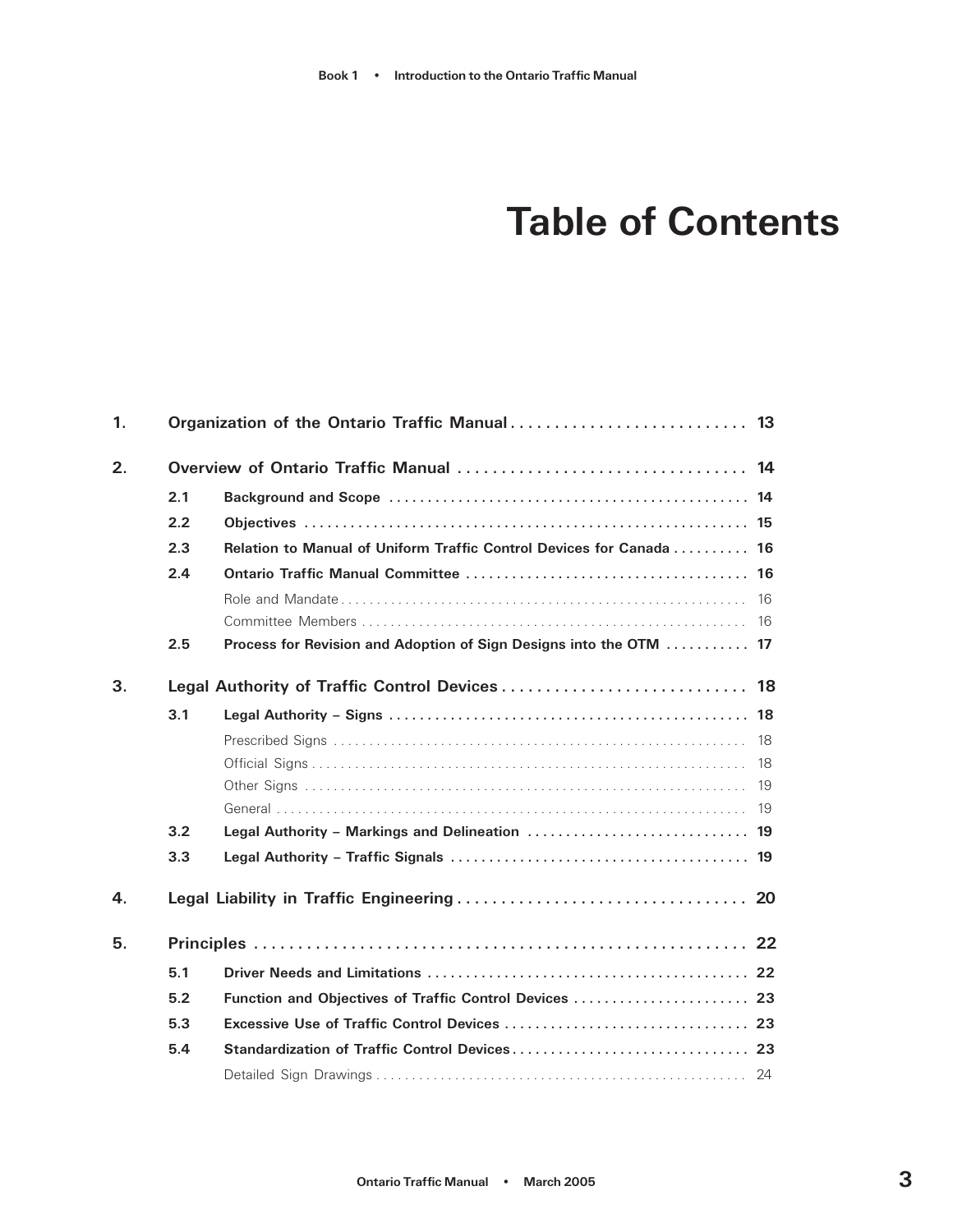|    | 5.5  | Standard Shape and Colour Codes for Signs and Pavement Markings 24        |    |
|----|------|---------------------------------------------------------------------------|----|
|    |      |                                                                           |    |
|    |      |                                                                           |    |
|    | 5.6  |                                                                           |    |
|    | 5.7  |                                                                           |    |
|    | 5.8  |                                                                           |    |
|    | 5.9  |                                                                           |    |
|    | 5.10 |                                                                           |    |
|    | 5.11 |                                                                           |    |
|    | 5.12 |                                                                           |    |
| 6. |      | Classification of Highways for Application of Traffic Control Devices  31 |    |
| 7. |      |                                                                           |    |
|    | 7.1  |                                                                           |    |
|    | 7.2  |                                                                           |    |
|    |      |                                                                           |    |
|    |      |                                                                           |    |
|    |      |                                                                           |    |
|    |      |                                                                           |    |
|    |      |                                                                           |    |
|    |      |                                                                           |    |
|    |      | Sub-class Wb, Traffic Regulations Ahead Signs  34                         |    |
|    |      | Sub-class Wc, Pedestrian and Intermittent Hazard Signs  34                |    |
|    |      |                                                                           |    |
|    |      |                                                                           |    |
|    |      |                                                                           |    |
|    |      |                                                                           |    |
|    |      |                                                                           |    |
|    |      |                                                                           |    |
|    |      |                                                                           | 35 |
|    |      |                                                                           | 35 |
|    |      |                                                                           | 35 |
|    |      |                                                                           | 35 |
|    |      |                                                                           | 35 |
|    | 7.3  | <b>Classification of Markings and Delineation </b>                        | 35 |
|    |      |                                                                           | 35 |
|    |      |                                                                           | 36 |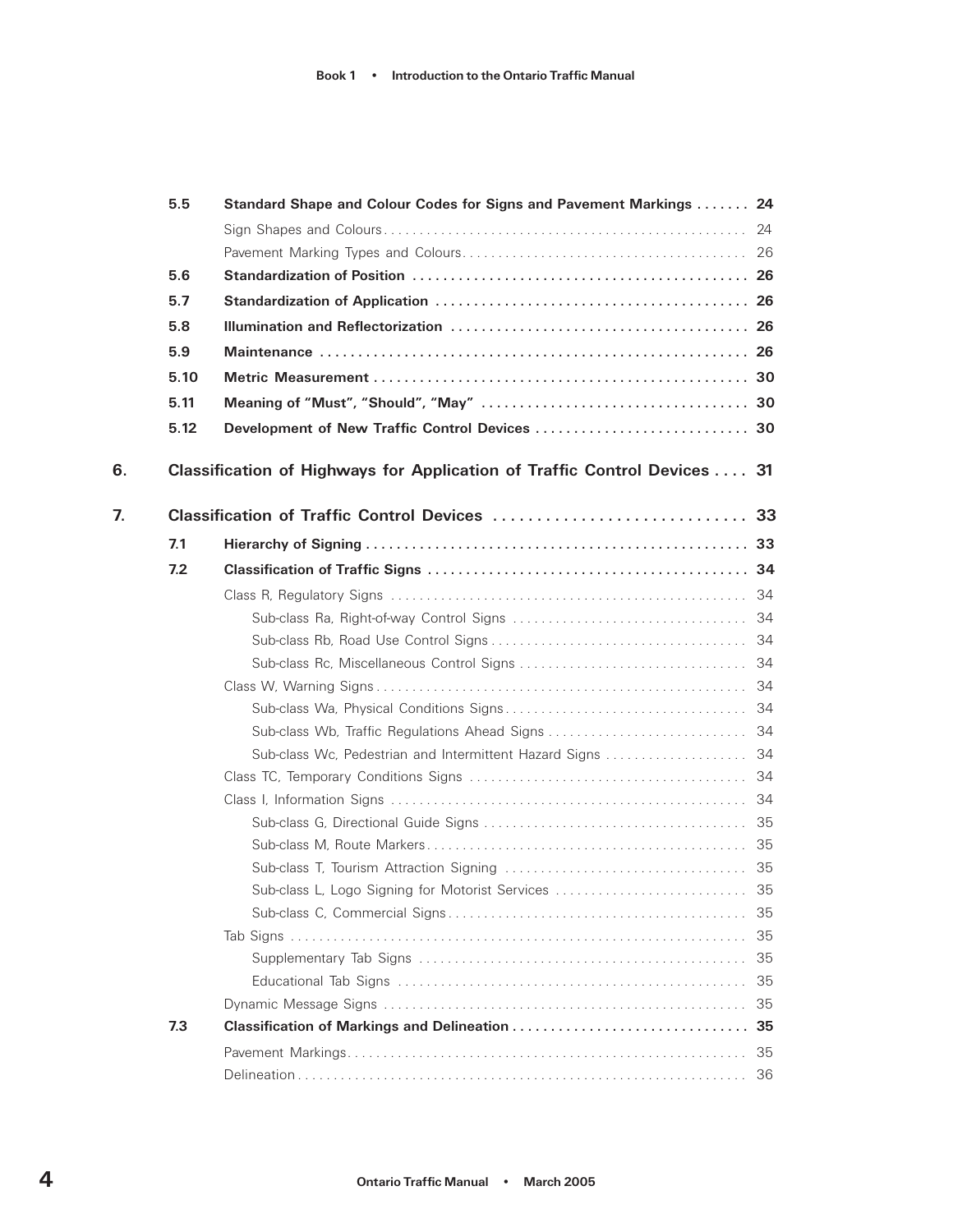|                       |                        |                                                                            | 36  |
|-----------------------|------------------------|----------------------------------------------------------------------------|-----|
|                       |                        |                                                                            |     |
|                       | 7.4                    |                                                                            |     |
|                       |                        | Primary Traffic Control Signals which Alternate Vehicular Right-of-way  36 |     |
|                       |                        |                                                                            | 36  |
|                       |                        |                                                                            |     |
|                       |                        |                                                                            |     |
| 8.                    |                        |                                                                            |     |
|                       |                        |                                                                            |     |
|                       |                        |                                                                            |     |
|                       |                        |                                                                            |     |
| 9.                    |                        |                                                                            |     |
|                       | 9.1                    |                                                                            |     |
|                       | 9.2                    |                                                                            |     |
|                       |                        |                                                                            |     |
| 10.                   |                        |                                                                            | 41  |
| 11.                   |                        |                                                                            |     |
| 12.                   |                        |                                                                            | 118 |
| 13.                   |                        |                                                                            | 127 |
| 14.                   |                        |                                                                            | 136 |
| 15.                   |                        |                                                                            | 137 |
|                       |                        |                                                                            | 141 |
| <b>List of Tables</b> |                        |                                                                            |     |
|                       |                        |                                                                            | 25  |
|                       | <b>List of Figures</b> |                                                                            |     |
|                       |                        |                                                                            | 27  |
|                       |                        |                                                                            | 28  |
|                       |                        |                                                                            | 31  |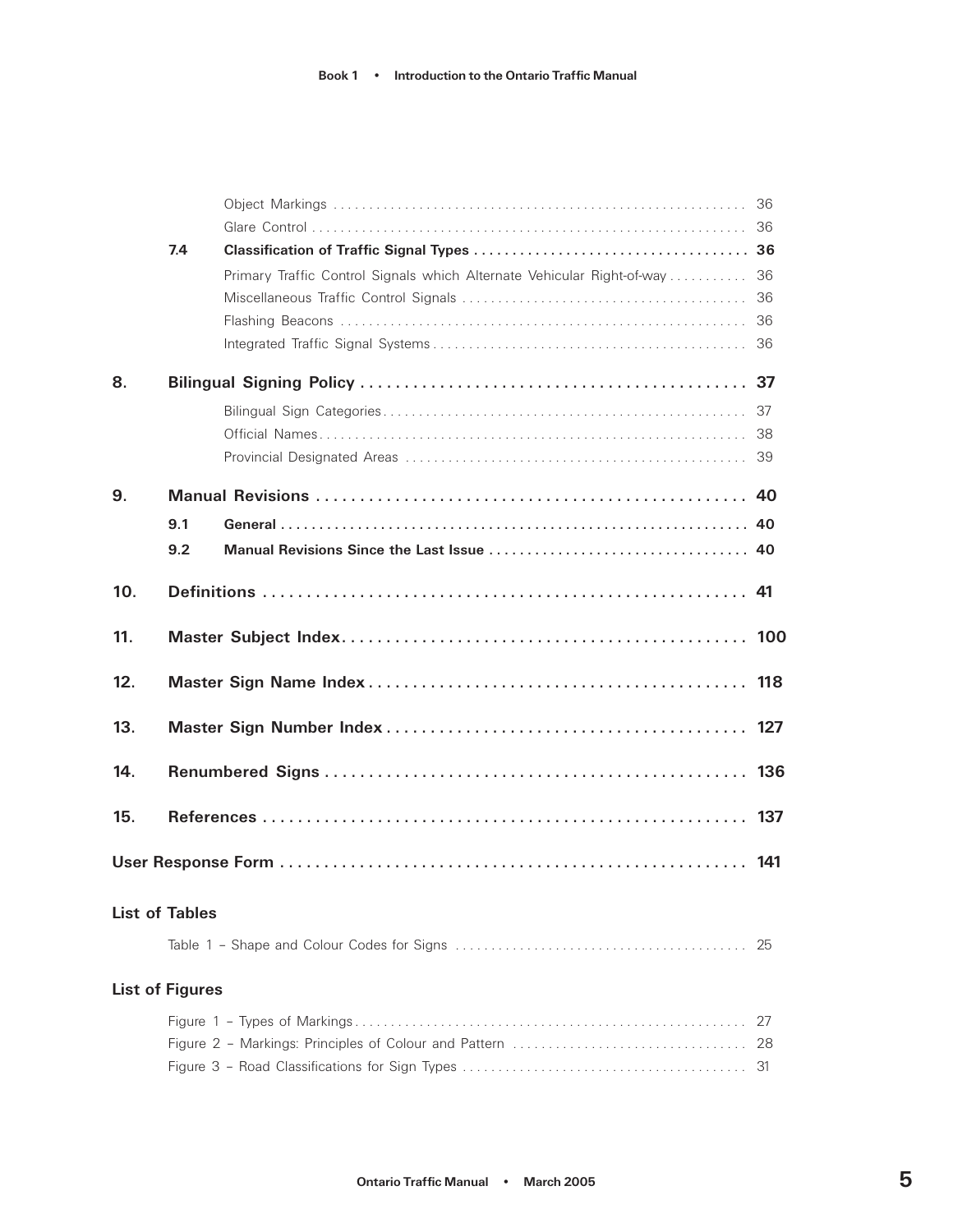### **Appendix A • Illustrated Sign and Signal Display Index (Book 1A)**

General Sign and Signal Display Index (list and colour illustration of all signs and signal displays, collected in one place; signs listed by Book, sign title and sign number, following the order in each Book)

### **Appendix B • Sign Design Principles (Book 1B)**

| 1 <sub>1</sub> |     |  |
|----------------|-----|--|
|                | 1.1 |  |
|                | 1.2 |  |
| 2.             |     |  |
| 3.             |     |  |
| 4.             |     |  |
| 5.             |     |  |
|                | 5.1 |  |
|                | 5.2 |  |
|                | 5.3 |  |
|                | 5.4 |  |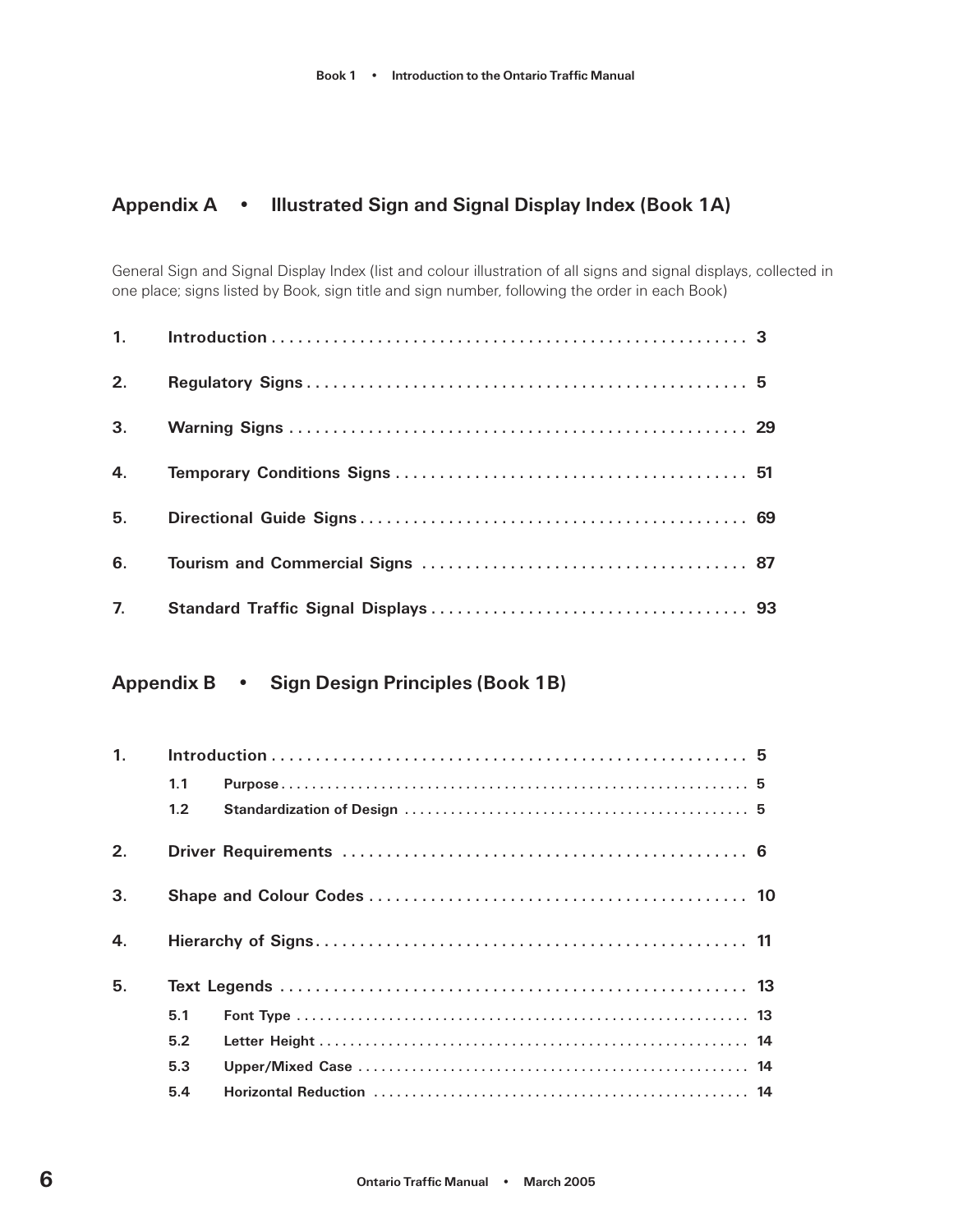| 6.           |      |    |
|--------------|------|----|
|              | 6.1  |    |
|              | 6.2  |    |
|              | 6.3  |    |
| $\mathbf{7}$ |      |    |
|              | 7.1  |    |
|              | 7.2  |    |
|              | 7.3  |    |
|              | 7.4  |    |
|              | 7.5  |    |
|              | 7.6  |    |
|              | 7.7  |    |
| 8.           |      |    |
|              | 8.1  |    |
|              | 8.2  |    |
|              | 8.3  |    |
| 9.           |      |    |
|              | 9.1  |    |
|              | 9.2  |    |
| 10.          |      |    |
| 11.          |      | 31 |
| 12.          |      |    |
|              | 12.1 |    |
|              | 12.2 |    |
|              | 12.3 |    |
|              | 12.4 |    |
|              | 12.5 |    |
| 13.          |      |    |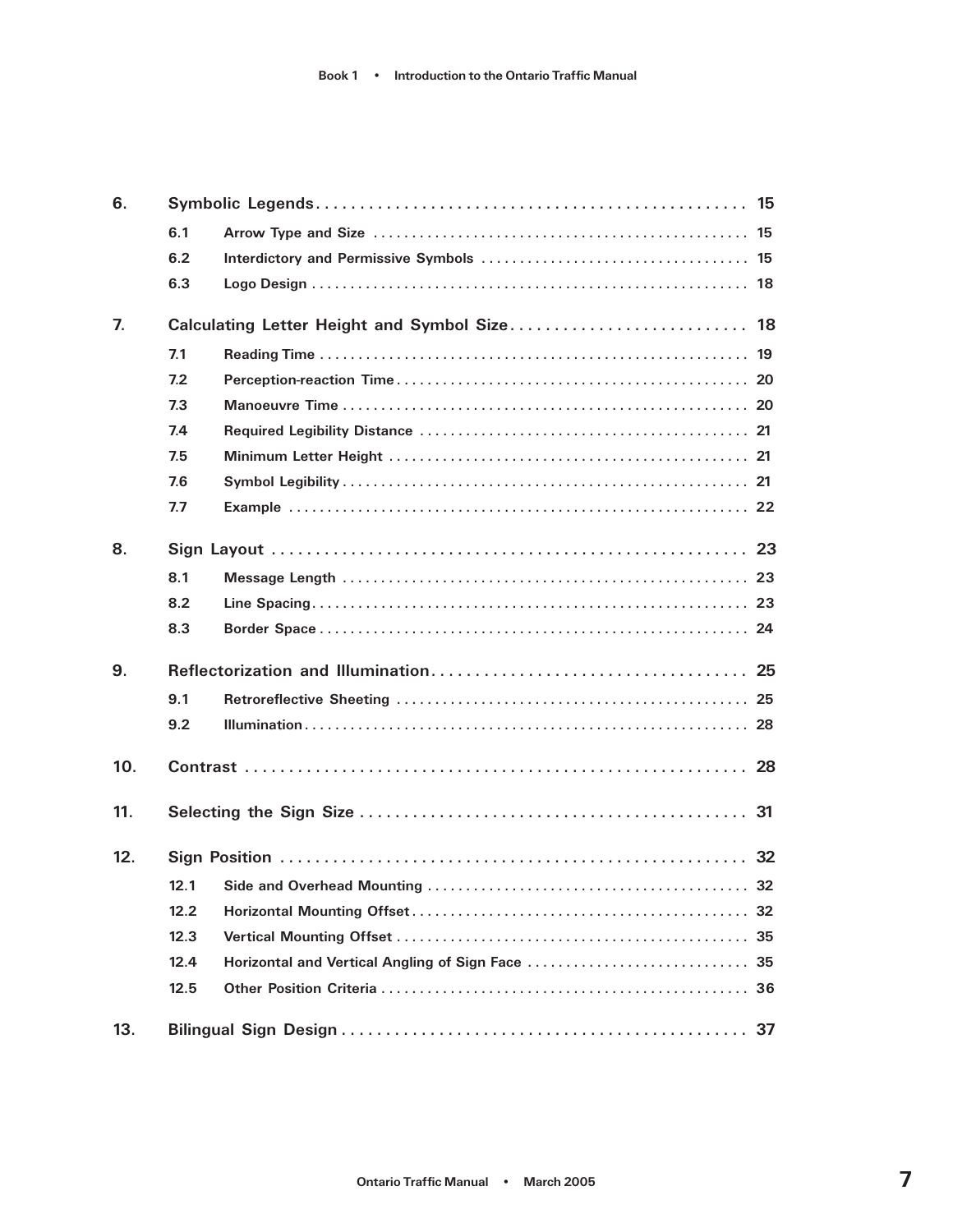| 14. |      |  |  |
|-----|------|--|--|
|     | 14.1 |  |  |
| 15. |      |  |  |
|     | 15.1 |  |  |
|     | 15.2 |  |  |

### **List of Tables**

| Table 6 - Acceptable Sign Colour Combinations Based on Brightness Contrast 29 |  |
|-------------------------------------------------------------------------------|--|

### **List of Figures**

### **Appendix C • Positive Guidance Toolkit (Book 1C)**

| 2.  |  |
|-----|--|
| 2.1 |  |
|     |  |
|     |  |
|     |  |
|     |  |
|     |  |
|     |  |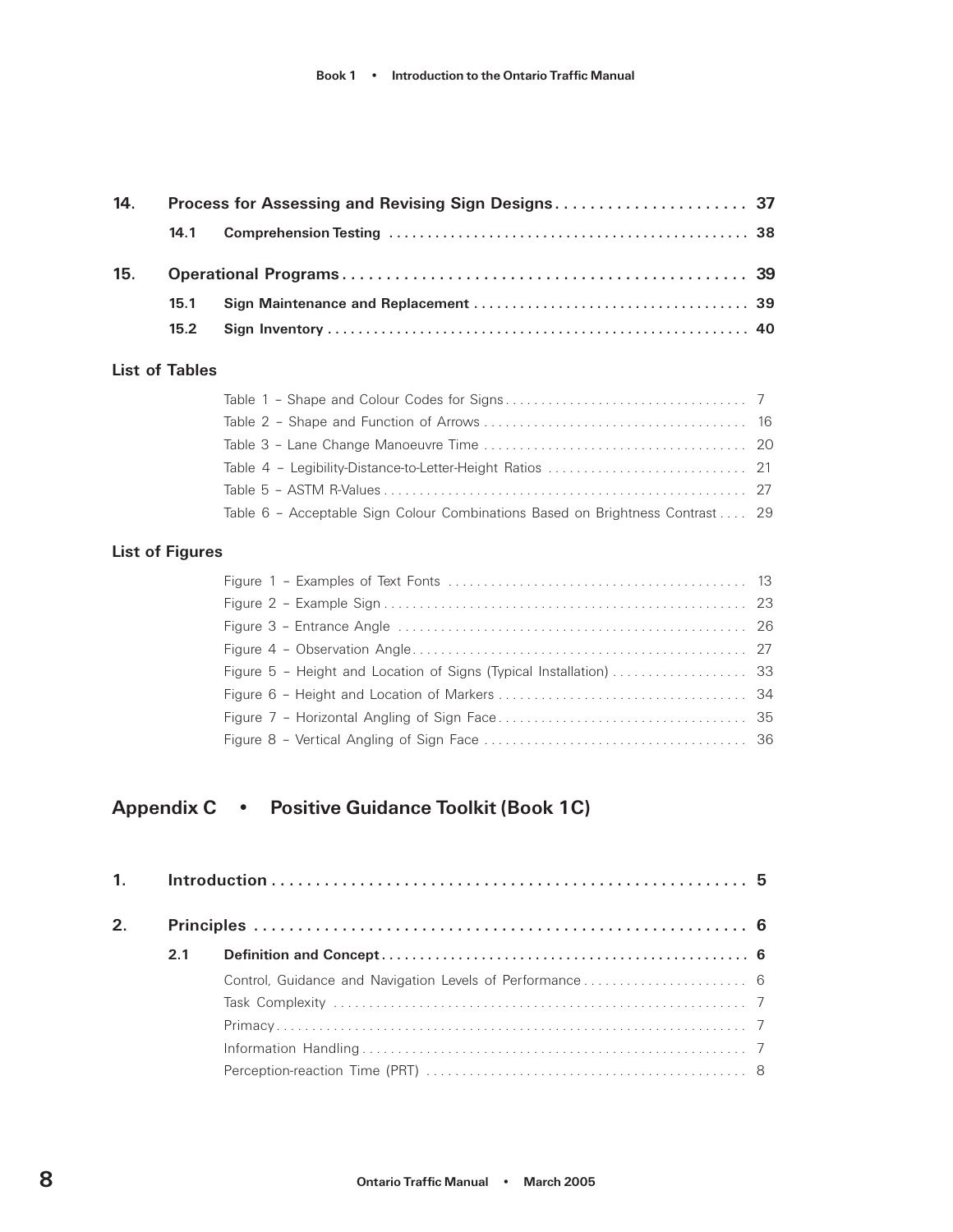|    | 2.2 |                                              |     |
|----|-----|----------------------------------------------|-----|
|    |     |                                              |     |
|    |     |                                              |     |
|    | 2.3 |                                              |     |
|    | 2.4 |                                              |     |
|    | 2.5 |                                              |     |
|    |     |                                              |     |
|    |     |                                              |     |
|    |     |                                              |     |
|    | 2.6 |                                              |     |
|    |     |                                              |     |
|    |     |                                              |     |
|    |     |                                              | 14  |
|    |     |                                              |     |
|    |     |                                              |     |
|    | 2.7 |                                              |     |
|    |     |                                              |     |
|    |     |                                              |     |
|    |     |                                              | 16  |
|    |     |                                              |     |
|    | 2.8 |                                              |     |
| 3. |     |                                              |     |
|    |     |                                              |     |
|    | 3.1 |                                              |     |
|    |     |                                              |     |
|    |     |                                              |     |
|    |     |                                              |     |
|    |     |                                              |     |
|    |     |                                              |     |
|    |     |                                              |     |
|    |     |                                              | -20 |
|    |     |                                              |     |
|    | 3.2 |                                              | 25  |
|    |     |                                              | 25  |
|    |     | Identification of Hazards and Inefficiencies | 25  |
|    |     |                                              |     |
|    |     |                                              | 31  |
|    |     |                                              |     |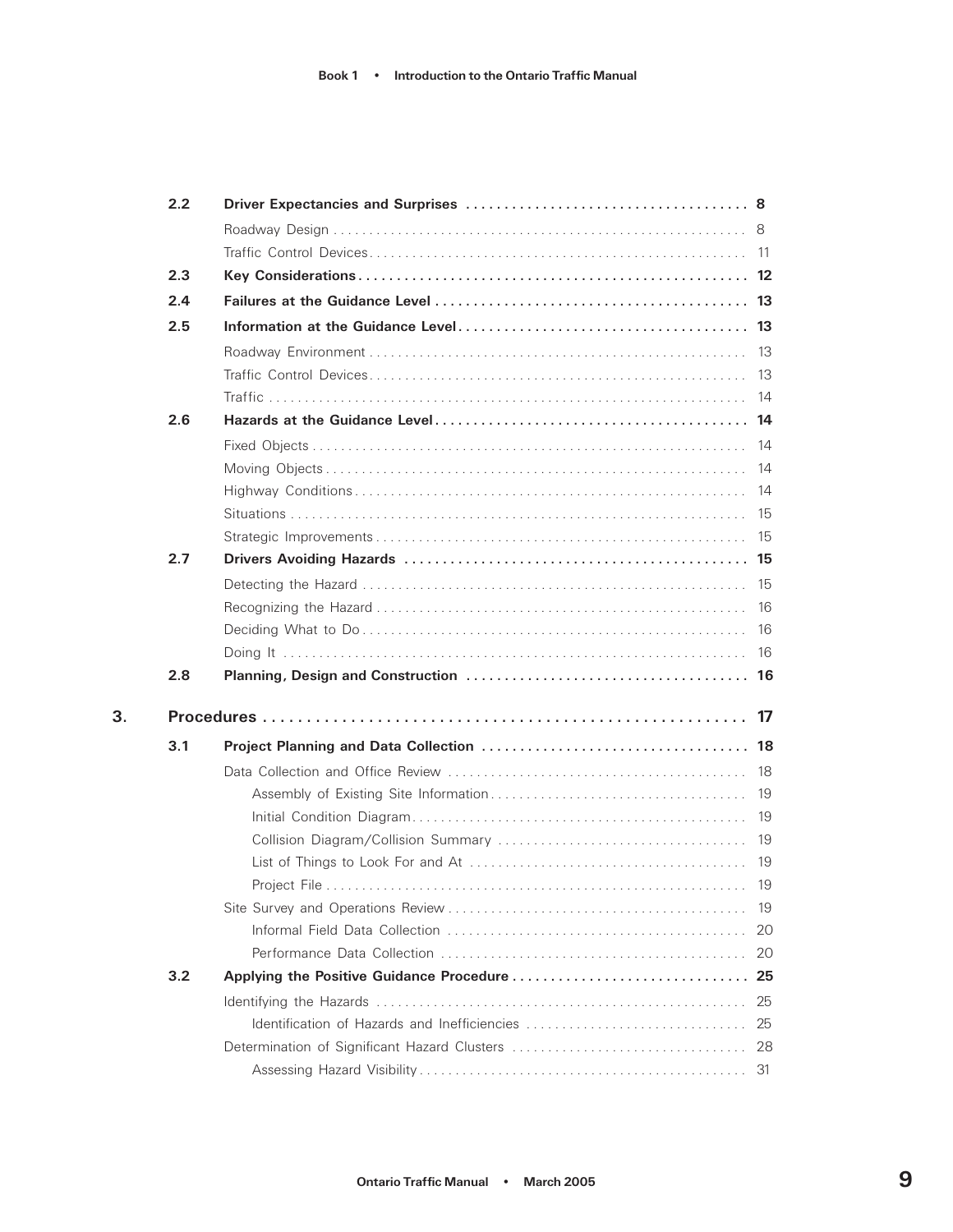| Determining Land Use and Hazard Avoidance Manoeuvre | 31 |
|-----------------------------------------------------|----|
|                                                     |    |
|                                                     | 31 |
| Determine Stopping and Decision Sight Distance      | 31 |
|                                                     | 32 |
|                                                     | 33 |
|                                                     |    |
|                                                     |    |
|                                                     |    |
|                                                     |    |
|                                                     | 40 |
|                                                     | 40 |
|                                                     | 40 |
|                                                     | 40 |
|                                                     | 42 |
|                                                     | 44 |
|                                                     | 44 |
|                                                     |    |
|                                                     |    |
|                                                     |    |
|                                                     | 44 |
|                                                     | 44 |
|                                                     | 44 |
|                                                     | 44 |
|                                                     | 46 |
|                                                     | 46 |
|                                                     | 46 |
|                                                     | 46 |
|                                                     | 46 |
|                                                     | 46 |
|                                                     | 47 |
|                                                     | 47 |
|                                                     |    |
|                                                     | 47 |
|                                                     |    |
|                                                     | 47 |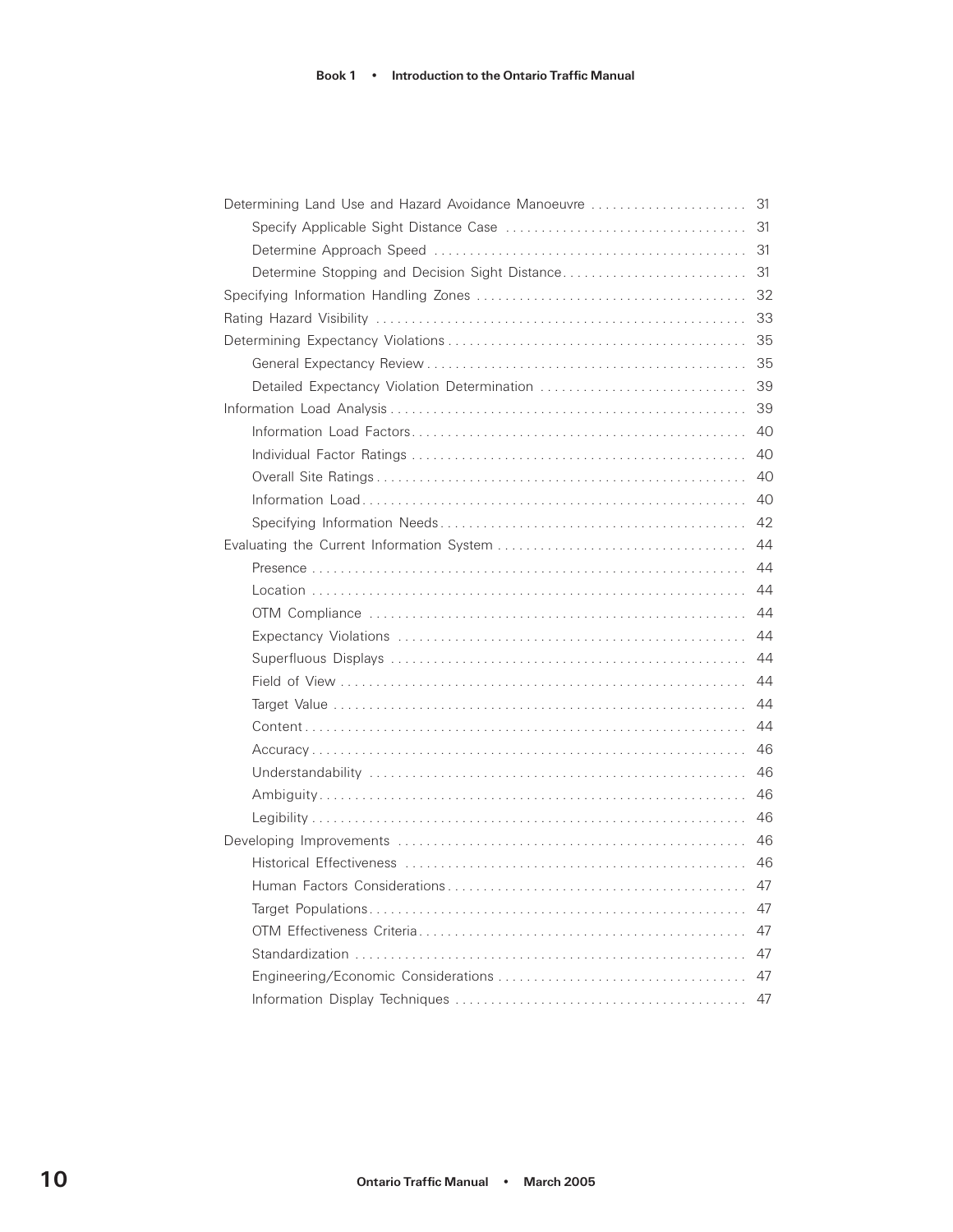| 4. |     |  |
|----|-----|--|
|    | 4.1 |  |
|    | 4.2 |  |
|    |     |  |
|    |     |  |
|    |     |  |
|    | 4.3 |  |
|    |     |  |

### **List of Tables**

### **List of Figures**

### **Checklists**

### **(Note: A Training Work Book for Book 1C, Appendix C, is available separately.)**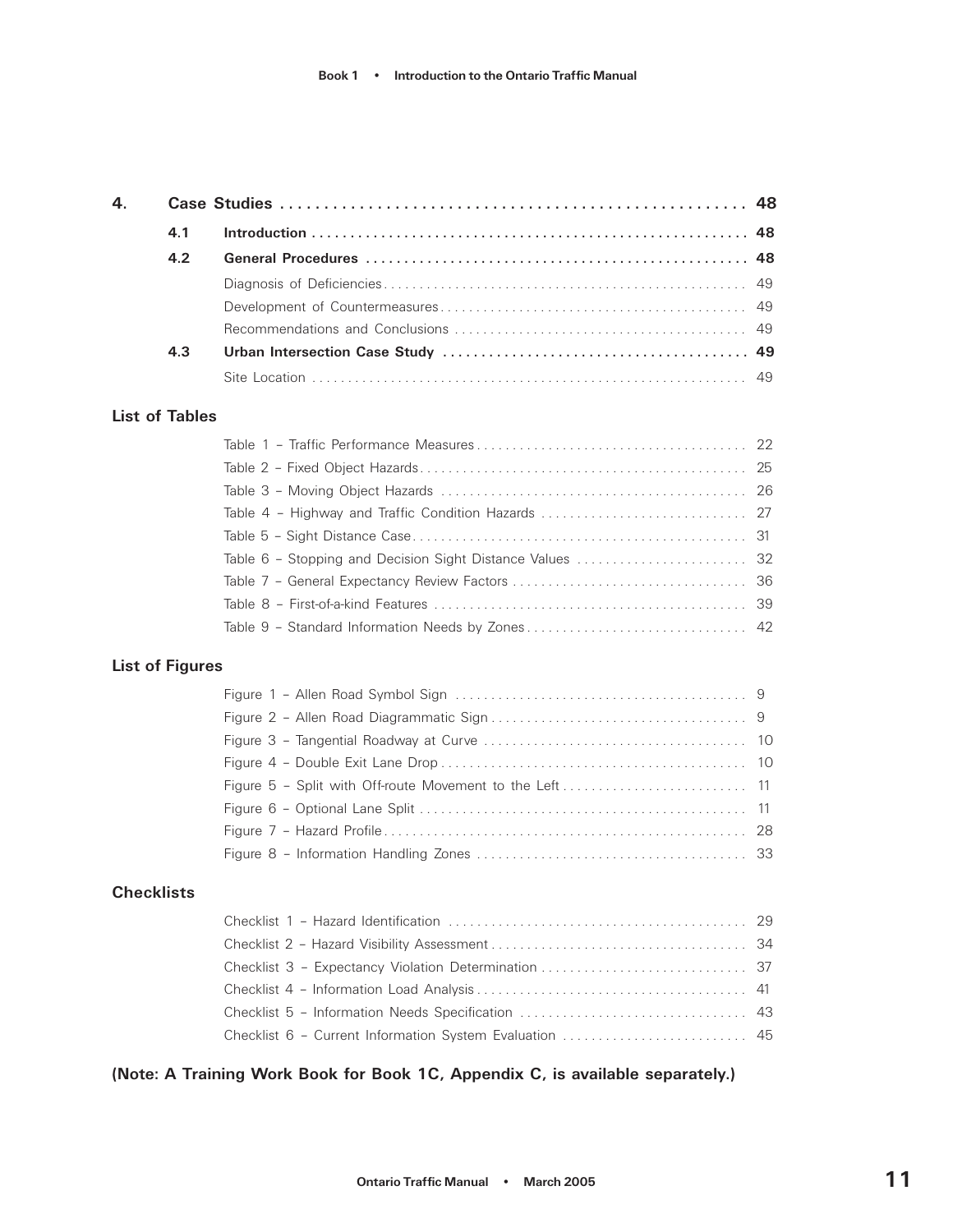**Book 1 • Introduction to the Ontario Traffic Manual**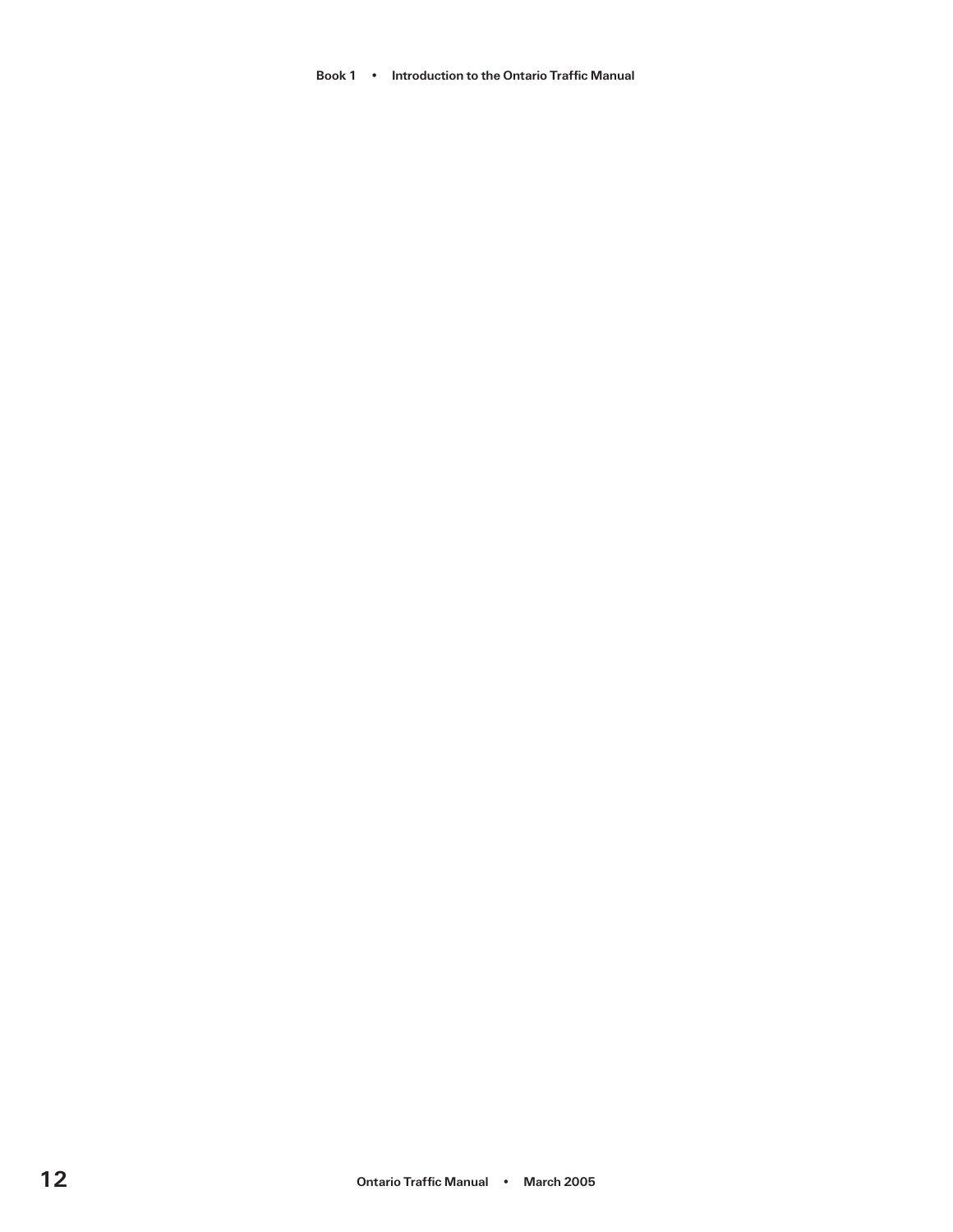### **1. Organization of Ontario Traffic Manual**

Books labelled "N/A" are not yet available. In the list of books below, Books 8 and 9 exist to some degree in the form of the 1990 Ministry "King's Highway Guide Signing Policy Manual" and the 1995 "Tourism-Oriented Directional Signing Policy." These will be revised to conform to the Ontario Traffic Manual.

**Date of Issue**

| Book 1  | Book 1A Illustrated Sign and Signal Display Index July 2001<br>Book 1B Sign Design Principles July 2001<br>Book 1C Positive Guidance Toolkit July 2001 |
|---------|--------------------------------------------------------------------------------------------------------------------------------------------------------|
| Book 2  |                                                                                                                                                        |
| Book 3  |                                                                                                                                                        |
| Book 4  |                                                                                                                                                        |
| Book 5  |                                                                                                                                                        |
| Book 6  |                                                                                                                                                        |
| Book 7  | Temporary Conditions (Office Edition)  March 2001                                                                                                      |
| Book 7  | Temporary Conditions (Field Edition)  March 2001                                                                                                       |
| Book 8  |                                                                                                                                                        |
| Book 9  |                                                                                                                                                        |
| Book 10 |                                                                                                                                                        |
| Book 11 | Markings and Delineation  March 2000                                                                                                                   |
| Book 12 |                                                                                                                                                        |
| Book 13 |                                                                                                                                                        |
| Book 14 |                                                                                                                                                        |
| Book 15 |                                                                                                                                                        |
| Book 16 |                                                                                                                                                        |
| Book 17 |                                                                                                                                                        |
| Book 18 |                                                                                                                                                        |
| Book 19 |                                                                                                                                                        |
| Book 20 |                                                                                                                                                        |
| Book 21 |                                                                                                                                                        |
| Book 22 |                                                                                                                                                        |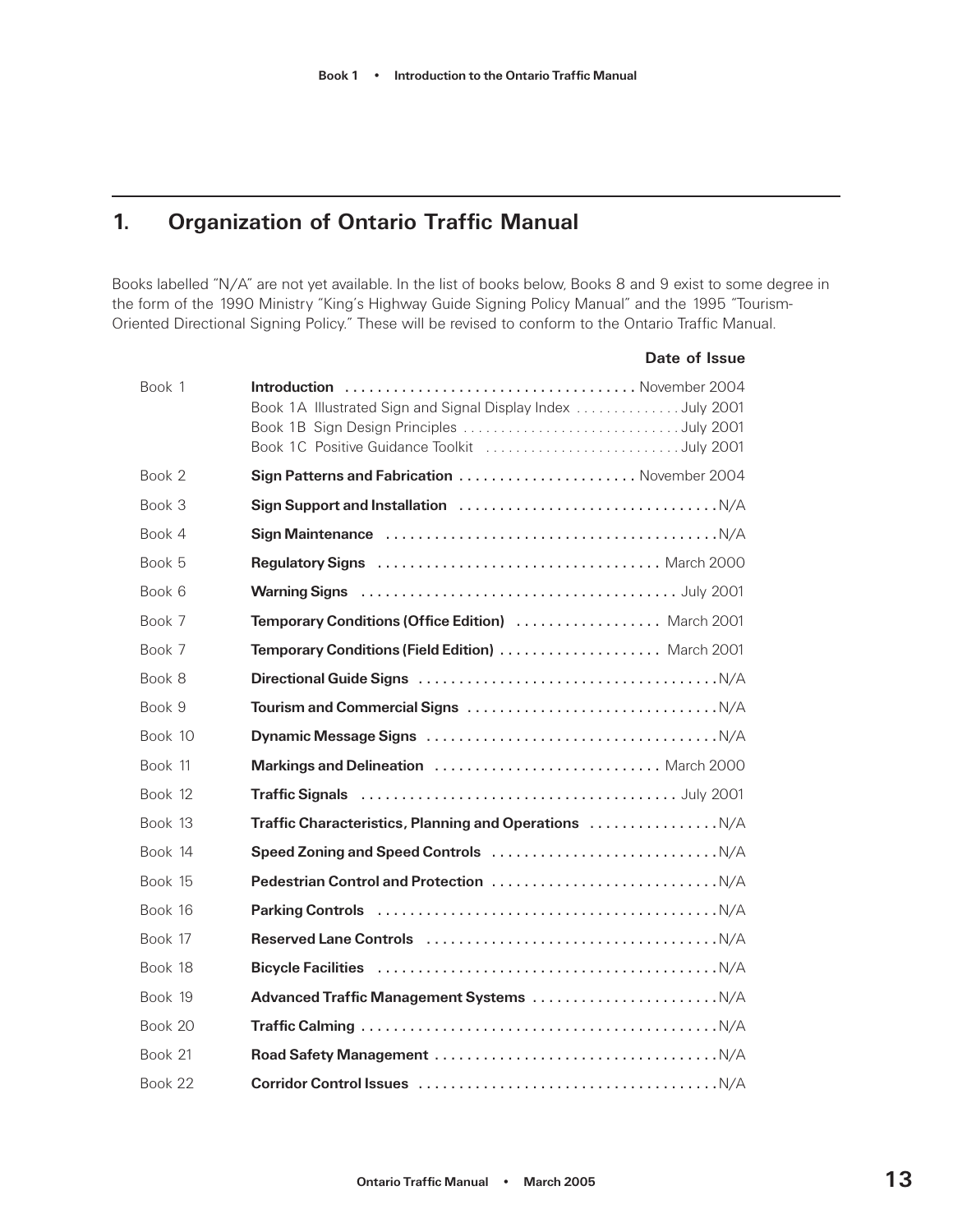### **2. Overview of the Ontario Traffic Manual**

### **2.1 Background and Scope**

For many years, the two primary traffic manuals used in Ontario were the:

### • **Ontario Manual of Uniform Traffic Control Devices (MUTCD)**

covering regulatory and warning signs, signing for temporary conditions, pavement markings, and traffic signals. Some of these traffic control devices were intended for general use and others were specific to Ministry of Transportation highway applications;

### • **King's Highway Guide Signing Policy Manual (KHGSPM)**

covering information (guide and tourism) signing, primarily intended for use on provincial highways, but also applicable in many respects to nonhighways if road jurisdictions chose to use them.

In recent years, however, and into the future, the Ministry of Transportation of Ontario (MTO) has been and will be moving away from direct service delivery, towards a role of service management, and towards service delivery by others, including the private sector and municipalities. Traffic management and traffic control devices are becoming the direct responsibility of a greater number of governing road authorities or their agents, including new players in the field with varying degrees of knowledge and experience. This trend has prompted the need to move away from reference manuals, toward a more comprehensive, user-friendly user's manual. This has led to a manual which contains more practical guidance and application information, including new sections in

the manual. It has expanded beyond traffic control devices only (although it includes them), into the broader field of traffic management. Consideration has also been given to the cost of the manuals and ease of updating; this has led to a bound modular format, so that practitioners interested in one part of the manual need not purchase all parts.

Until recently, MTO has been the developer and custodian of both the MUTCD and the KHGSPM. In the future, it is intended that the MTO will jointly develop the Ontario Traffic Manual (OTM) with municipalities, private contractors and other stakeholders and will expand its applicability, particularly for urban situations. MTO will remain the authority and custodian for the Ontario Traffic Manual.

The Ontario Traffic Manual provides policy and practical guidance on the full range of traffic control devices and their application, and is comprised of 22 Books, separately bound. Book 1 provides an introduction to the whole Manual, and contains considerable essential information about the fundamental principles and policies behind the design and application of traffic control signs, signals, markings, and delineation devices. Book 1 includes the tables of contents for its appendices (Books 1A, 1B and 1C), as well as the master indexes for the Manual. Separately bound as appendices to Book 1 are:

- Book 1A, Appendix A, Illustrated Sign and Signal Display Index
- Book 1B, Appendix B, Sign Design Principles
- Book 1C, Appendix C, Positive Guidance Toolkit.

These appendices are included as part of Book 1 because they have general applicability throughout the OTM.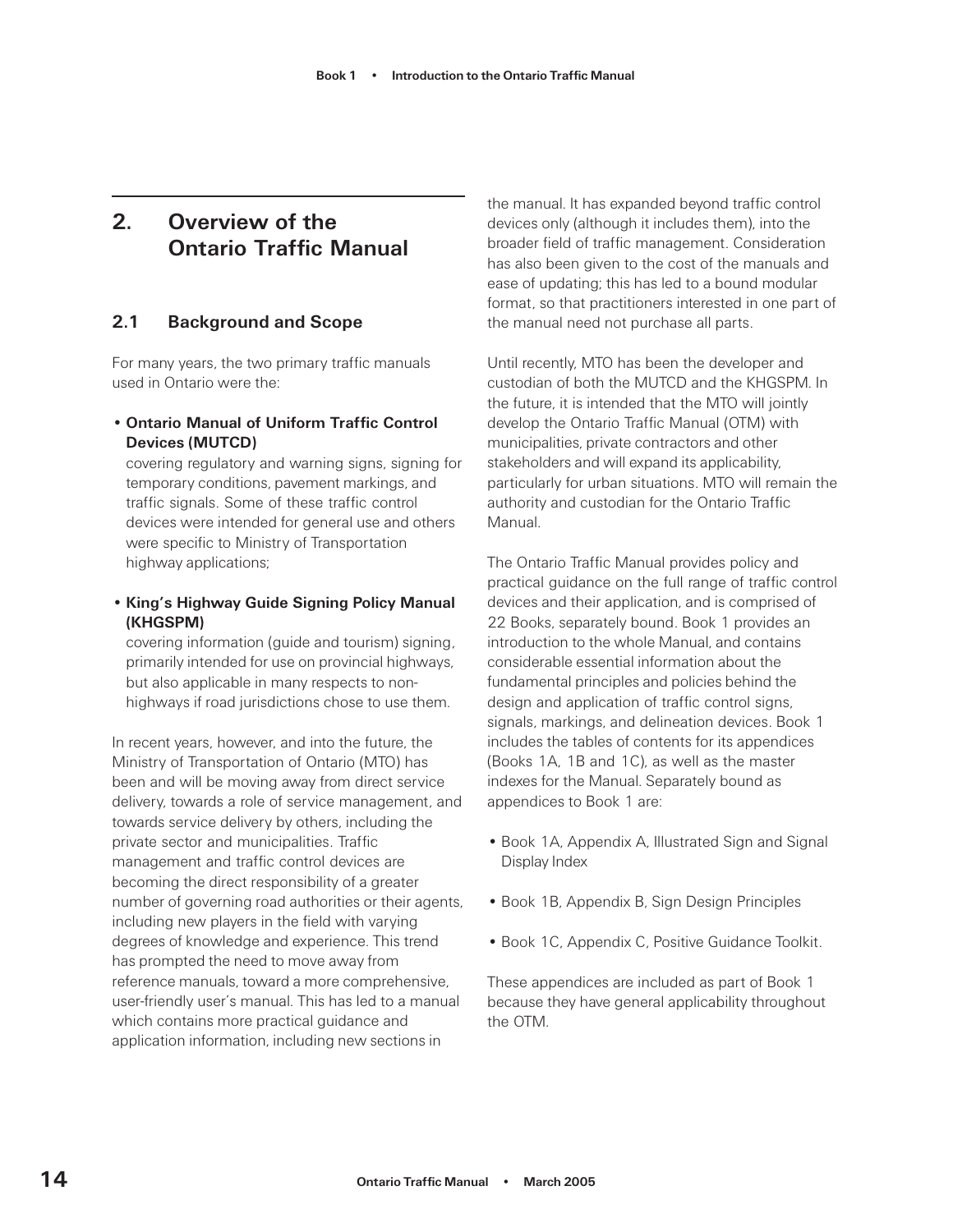A new edition of Book 1 will be produced to coincide with the production of each new Book or Books in the OTM. This is necessary in order to have a master table of contents and indexes which are upto-date at any given time.

Book 1 should be read prior to the use and application of any of the other Books in the Ontario Traffic Manual. The use of any of the devices and applications discussed in those Books should be considered in conjunction with the contents of other related OTM Books, as appropriate.

This edition of Book 1 has been produced at the same time as the new version of Book 2.

Books 2 to 4 are new. Book 2 addresses practical guidelines and techniques for sign design, sign fabrication and patterns. Book 3 addresses sign support and installation, and will incorporate the Ministry's Sign Support Manual. Book 4 addresses sign maintenance. Books 5 through 12 (except for the new Book 10 on dynamic message signs) generally cover the traditional traffic control device material of the previous two manuals (MUTCD and KHGSPM), with appropriate additions and revisions. Book 13 addresses Traffic Characteristics, Planning, and Operations, covering basic traffic characteristics and behaviour, transportation planning and operating issues related to various road designs and design features and their treatment through the use of traffic control devices. Books 14 to 22 address specific traffic applications in focussed documents, each of which summarizes the various approaches that may be taken for that application, and brings together material that might otherwise be scattered among Books 5 to 12.

### **2.2 Objectives**

Traffic control and management relies on a system of traffic control devices for conveying messages to the road user. The objective of these messages is to advise motorists of traffic regulations in order to enable observance of the law, warn them of roadway characteristics and road hazards, and provide them the information necessary for route selection. Meeting these objectives improves safety and convenience for the road user, and promotes the efficient movement of people and goods and the orderly flow of traffic. Simplification of the driving task through uniformity in the design and application of traffic control devices is necessary to accomplish these objectives.

If traffic control devices are not carefully designed and properly installed and maintained, they can interfere with and distract from each other, become visually ineffective, and lose their authority through excessive use. Therefore, simplicity in design, care in placement and a high standard of maintenance are essential. An effective traffic control device will attract attention, be legible and comprehensible, and be appropriate to the motorist's needs.

A principal goal in the development of the Ontario Traffic Manual is the achievement of uniformity throughout the Province and compatibility throughout Canada and North America. Achievement of this goal requires that the Manual provide the user with the design and dimensions of devices, and with guidance on fabrication, installation and maintenance. A secondary benefit of uniformity is the more economical manufacture of traffic control devices.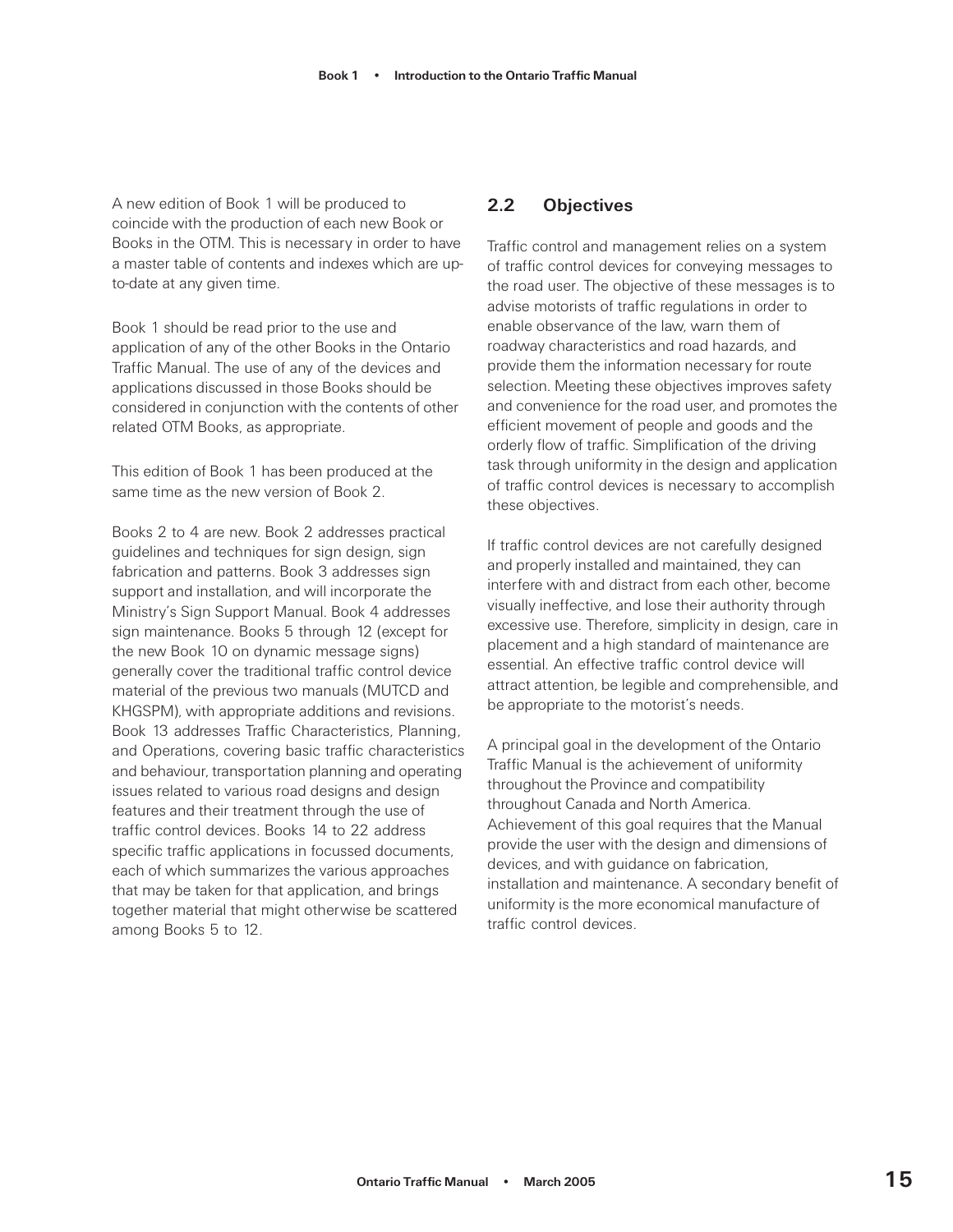### **2.3 Relation to Manual of Uniform Traffic Control Devices for Canada**

The Ministry of Transportation and the municipalities of Ontario have adopted the policy of the National Committee on Uniform Traffic Control, to:

- (1) Provide for clearly recognizable symbolization of the messages in traffic control devices as quickly and reasonably as possible.
- (2) Establish and maintain a code of traffic sign shapes and colours related to function.
- (3) Revise the Manual only in response to a demonstrated need, based upon research that establishes the most effective action.

In support of these policy aims, this edition of the Ontario Traffic Manual is published as an extended version of the Canadian Manual (MUTCDC), and is designed to meet the specific needs or conditions of the Province, its laws, and traffic requirements.

### **2.4 Ontario Traffic Manual Committee (OTMC)**

The Ontario Traffic Manual will remain under the authority and custodianship of the Ministry of Transportation Ontario. The Ontario Traffic Manual is not solely for Ministry use, however, but it is intended to reflect the needs and practices of a broad community of users, which goes beyond the Ministry itself and includes municipalities and private sector practitioners. This means that a mechanism is needed in which communication and exchange of ideas can take place, and through which revisions and additions to the manual can be proposed, discussed, compared, evaluated, and adopted. The Ontario Traffic Manual Committee has been set up for this purpose.

#### **Role and Mandate**

The Ontario Traffic Manual Committee's role is to act as an advisory body to the Ministry of Transportation Ontario with respect to all matters relating to the Ontario Traffic Manual.

The Ontario Traffic Manual Committee's mandate is to serve as the official advisory body of the Ontario transportation and traffic community, for the consideration and recommendation of all proposed standards, warrants and policies and other related matters, for traffic signing, pavement markings, delineation, traffic signals, and traffic management systems and applications, on all classes of roadway in Ontario.

### **Committee Members**

Committee membership is intended to include a wide range of interests and stakeholders, and includes representatives from MTO (several), municipalities, private road construction and maintenance contractors/consortia, consultants and associations such as the Municipal Engineers Association (MEA), the Ontario Traffic Conference (OTC), and the Ontario Good Roads Association (OGRA).

As individual Books of the OTM are developed or revised, subcommittees of the Ontario Traffic Manual Committee will be set up to act as the stakeholder advisory committee for each Book.

The custodial office and secretariat of the Ontario Traffic Manual is the:

#### **Traffic Office**

Ministry of Transportation Ontario 301 St. Paul Street, 2nd Floor St. Catharines, ON L2R 7R4 Telephone: (905) 704-2960 Fax: (905) 704-2888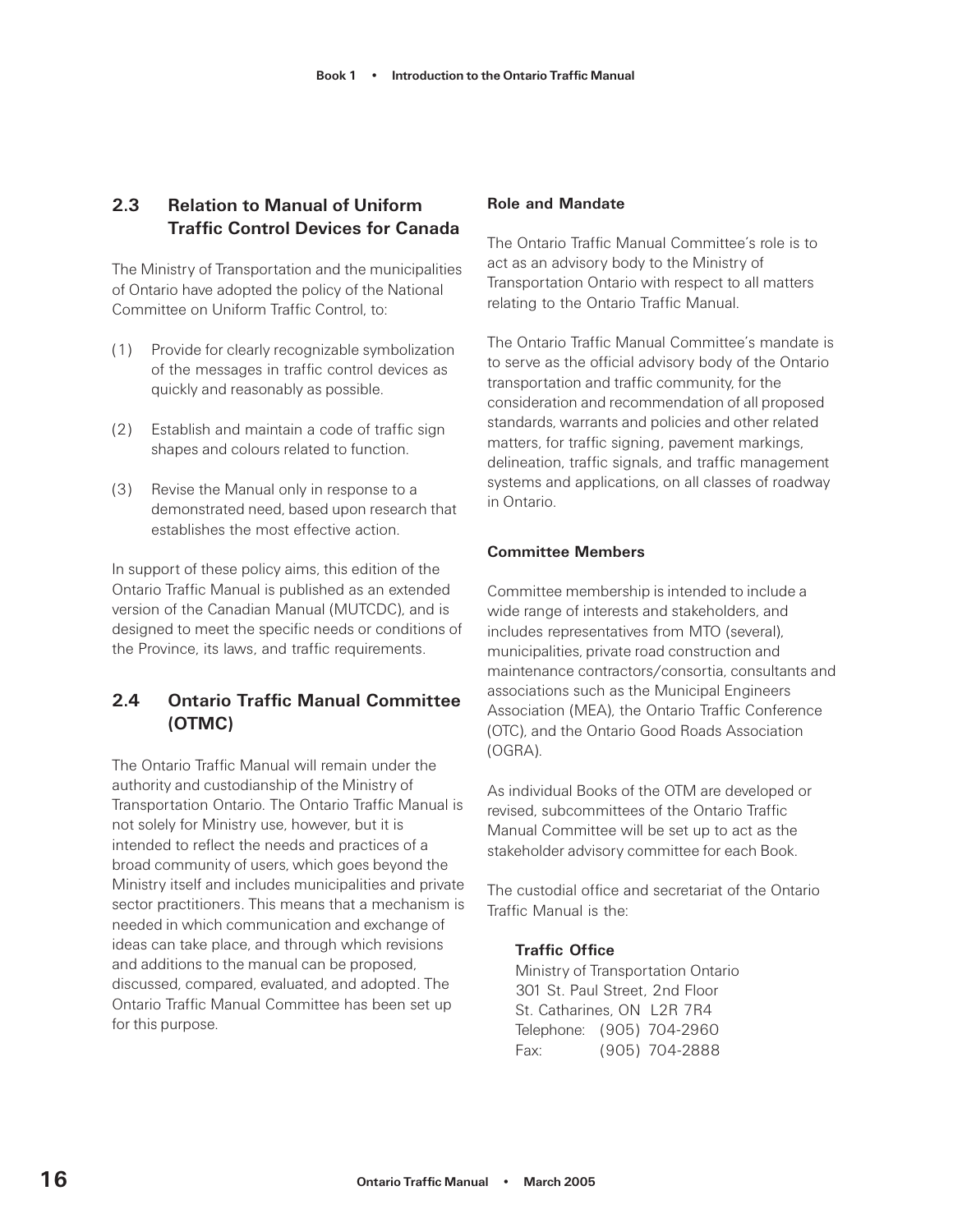Any circumstances which merit special consideration or which are not covered by the Manual should be submitted to the Chair of the Ontario Traffic Manual Committee at the above address.

### **2.5 Process for Revision and Adoption of Sign Designs into the OTM**

No manual intended to be a living document can remain static. The Books of the OTM are proposed to be updated on a regular, periodic basis. This raises the need for a process by which changes to the OTM can be introduced and adopted. Desired changes may come about for a variety of reasons:

- Evaluation of existing sign designs against the Sign Design Principles outlined in Book 1B, Appendix B (intended to be comprehensively and systematically applied over a period of time), suggests the desirability of an improved or alternative sign design in specific cases.
- Improved designs for existing signs may be visualized or developed, even in the absence of a demonstrated problem, such as symbolizing an existing worded message sign.
- New applications may arise, necessitating new signs.
- Municipalities currently use a number of signs specific to urban use that are not found in the MUTCD. To broaden the base of usage and applicability of the OTM, many such signs should be brought into the Manual, as and when they can be standardized and receive a broad level of support.

It is proposed that a formalized process be followed for the revision and adoption of sign designs (and also for designs of other traffic control devices, and for revisions to existing standards and adoption of

new standards) into the OTM, with the involvement of the Ontario traffic engineering community, through the Ontario Traffic Manual Committee and its subcommittees.

The process is proposed as follows:

### *Existing Signs*

- Identify those signs which appear problematic, or for which potentially superior designs have been developed, or which are municipal signs for potential inclusion in the OTM.
- Subject these sign designs to human factors analysis, to determine the appropriate size, characteristics and letter height, as outlined in Appendix B, Sign Design Principles.
- For any such signs found to be deficient, or that appear to require significant increases in sign size, develop and test alternative sign designs for comprehension, or develop an alternative signing approach.
- Present and discuss alternatives at the OTMC and adopt the design approved by the OTMC, for incorporation in the next edition of that Book of the OTM. Municipal signs, to be approved for inclusion in the OTM, should receive a substantial degree of support from a number of municipalities, including major ones. (Over time, all existing signs should be reviewed in this manner.)
- Prepare documentation for any regulatory signs, and obtain approval from the Province's Legislation and Regulations Committee for any changes to the Highway Traffic Act or its regulations. This must be done in parallel with any proposed changes to the OTM, to ensure consistency between the OTM and the HTA and its regulations at any given time.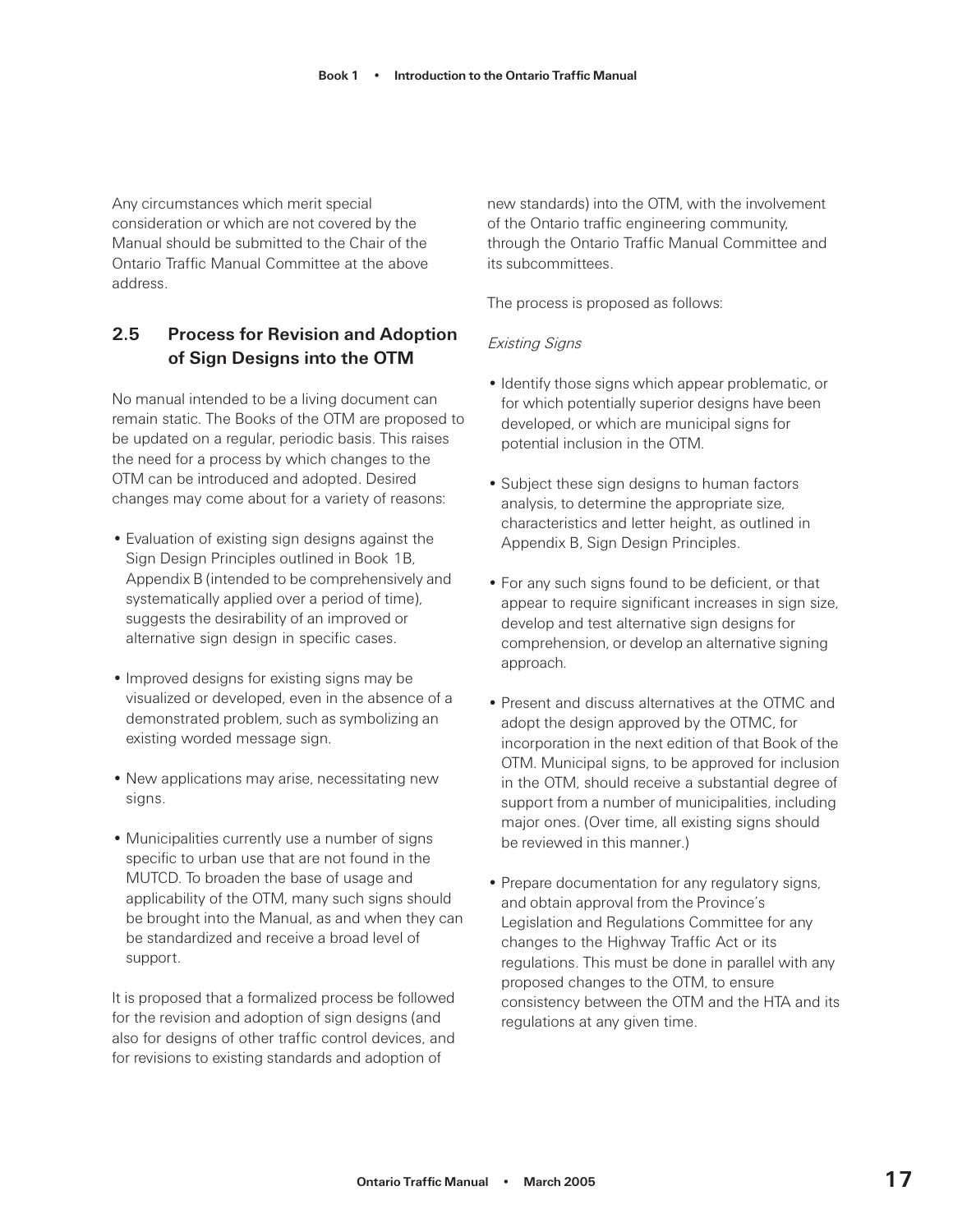### *New Signs*

- Any new sign designs (all categories) should be developed on the basis of current knowledge of driver needs. Sign design principles to achieve this are described in Appendices B and C. If the resulting sign designs are very large or are substantially larger in size than existing signs, raising questions as to feasibility, this may require an alternative sign design or an alternative signing approach.
- Follow essentially the same process as outlined under Existing Signs.

### **3. Legal Authority of Traffic Control Devices**

For the purpose of this edition of the Ontario Traffic Manual, references to the Highway Traffic Act and its regulations will be to the Revised Statutes of Ontario 1990 (R.S.O. 1990) and to the Revised Regulations of Ontario (R.R.O. 1990), respectively.

### **3.1 Legal Authority – Signs**

#### **Prescribed Signs**

The Highway Traffic Act (HTA), Section 182 (R.S.O. 1990), provides for the regulation of various signs, their type and location on the roadway. The criteria and specifications for application, dimensions, location and orientation are prescribed and illustrated under Regulations 615, 608, 581 and 599 (R.R.O. 1990) and are indicated as such in this Manual. Signs erected in accordance with the Regulations, and pursuant to the Highway Traffic Act, are enforceable under various provisions of the Act. Enforcement is permitted under the particular section under the authority of which a prescribed sign may be erected to indicate a traffic regulation, or HTA Section 182 (R.S.O. 1990), which requires obedience to prescribed signs.

### **Official Signs**

Under the Highway Traffic Act, Sub-section 1(1), Paragraph 26 (R.S.O. 1990), "official signs" are any signs approved by the Ministry of Transportation (MTO). Official signs are required to be used under certain sections of the Highway Traffic Act which become effective on the use of an official sign (for example, HTA Sections 153 and 154(c) (R.S.O. 1990)). Such signs are enforceable only under the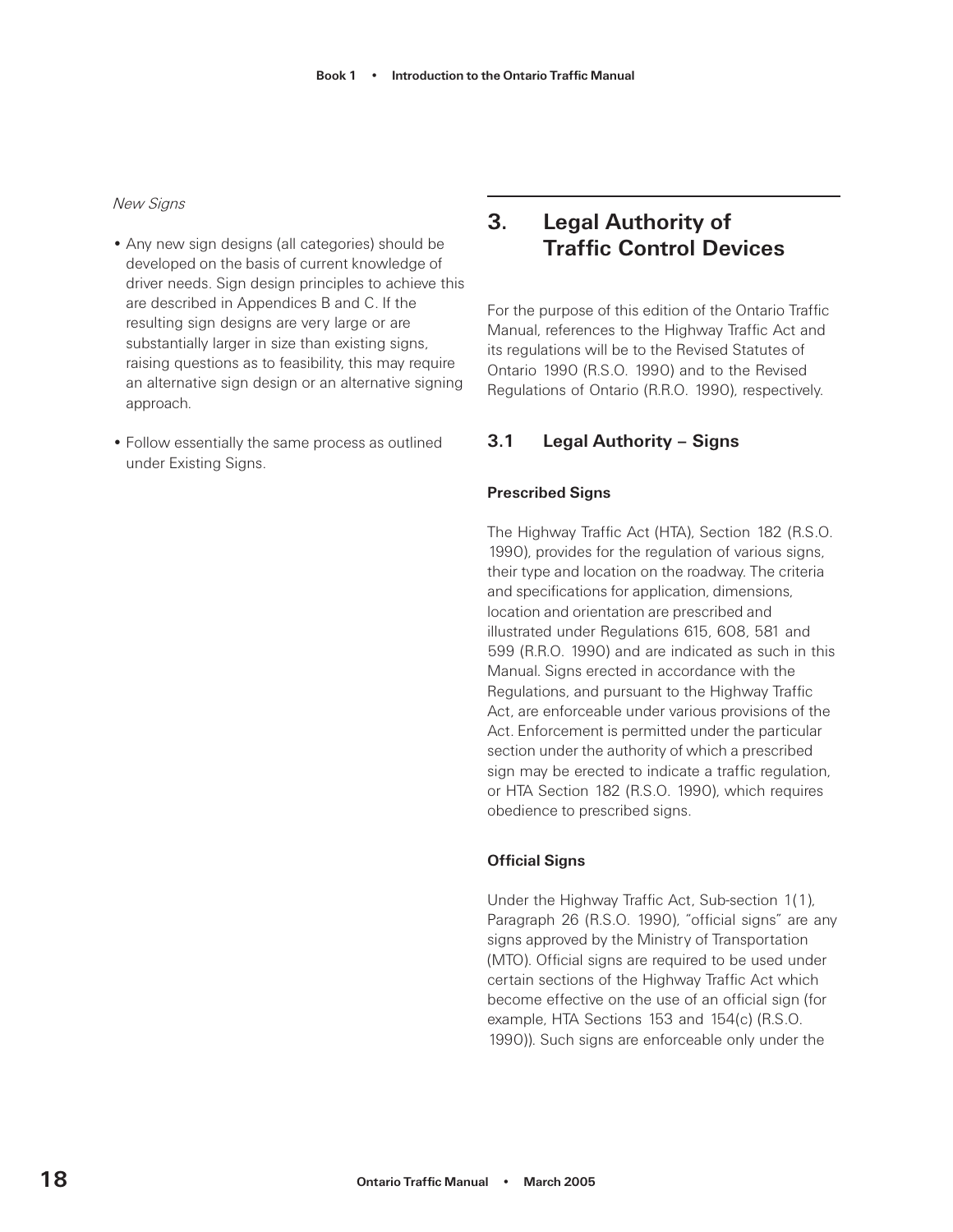particular provisions of the Highway Traffic Act which apply to their use. Contained in this Manual are signs which would be approved for use under these provisions.

### **Other Signs**

There are other situations in which the use of signs may be necessary or advisable. The signs recommended for such use are also set out in this Manual.

### **General**

Where the use of prescribed or official signs is required by the HTA or the Regulations, such signs may be erected by the public authority having jurisdiction over the particular highway, or by its agent. However, in the cases set out more particularly in the HTA, where a municipal by-law is required, the prescribed or official sign indicated must not be erected without the authority of such a by-law.

Signs may not be placed on a public highway by private organizations without the approval of the road authority. All unauthorized signs should be removed since they divert attention from authorized signs.

Road authorities may, at their discretion, authorize public utility companies to install temporary conditions signing without requiring such utilities to obtain specific permission in each case. Temporary Conditions signs and devices required to protect workers and equipment engaged in maintenance or repair work on a public highway (as well as highway users) must comply with OTM Book 7 (Temporary Conditions), and with the requirements of the Occupational Health and Safety Act and its regulations . Slight deviations are permissible if found more effective and if they are approved by the proper road authorities. Temporary Conditions

devices and the policies pertaining to their use, are found in Book 7, Temporary Conditions, of this Manual.

Traffic signs, or their supports, should not bear unauthorized commercial advertizing.

### **3.2 Legal Authority – Markings and Delineation**

Provincial legislation provides that markings and delineation may be placed by the road authority having jurisdiction for the purpose of regulating, warning, or guiding traffic (Section 182 of the Highway Traffic Act (R.S.O. 1990)).

Markings and delineation, being exclusively within the boundaries of public highways, should only be placed by the road authority, or its authorized agent. Delineators and markings installed on objects as a warning of their hazardous location are also normally within the highway right-of-way and should be subject to the same jurisdictional regulations and/or policies.

Markings and delineation serve an advisory or warning function, and do not have legal force on their own. They may be used to complement other traffic control devices that are enforceable under the HTA, its regulations, or a municipal by-law, but the enforceability derives from the main regulatory traffic control device, not from the markings or delineation.

### **3.3 Legal Authority – Traffic Signals**

A revision to the Highway Traffic Act (HTA), Subsection 144(31), was proclaimed into law in the Ontario Legislature on March 3, 1997. The following is the text of the revision: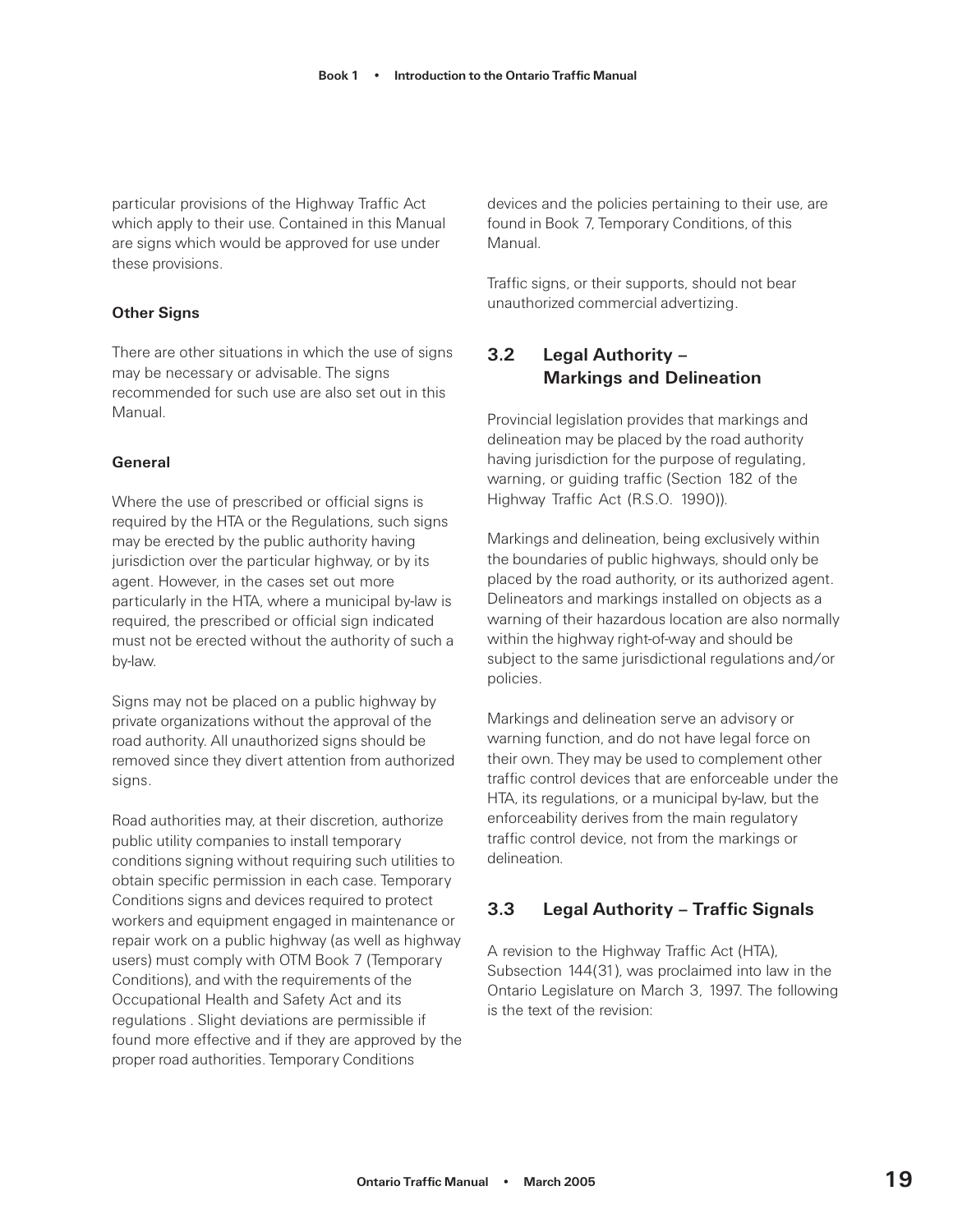### • **Subsection (31)**

Subject to subsection (31.1), no traffic control signal system or traffic control signal used in conjunction with a traffic control signal system shall be erected or installed except in accordance with an approval obtained from a person designated to give such approvals by the municipality or other authority that has jurisdiction over the highway or the intersection.

### • **Subsection (31.1)**

No traffic control signal system or traffic control signal used in conjunction with a traffic control signal system shall be erected or installed on a highway designated as a connecting link under subsection 21(1) of the Public Transportation and Highway Improvement Act except in accordance with an approval obtained from the Minister or an official of the Ministry authorized by the Minister to grant such approval.

#### Interpretation:

- (1) Municipalities are responsible for designating a person to approve traffic signal designs and installations on their own roadways;
- (2) The Ministry of Transportation will still approve traffic signal designs and installations for connecting links;
- (3) For highways and ramp terminal intersections under Ministry jurisdiction, the Ministry will continue to follow the practice of preparing form PHM-125 for each signal and these will be reviewed and approved internally;
- (4) For highways and ramp terminal intersections under Ministry jurisdiction but where the Ministry has entered into maintenance and operations agreements with municipalities, the particular municipality is responsible for preparing form PHM-125 and submitting it to the Ministry for approval.

### **4. Legal Liability in Traffic Engineering**

The main purpose of this section is to provide some limited guidance on how to minimize the risk of liability. Virtually every act contains some potential for liability. **For information and guidance on legal liability, the reader is strongly advised to consult his/her own agency's or company's legal advisors and policies**. Additional background and discussion of this issue may be found in the ITE Transportation and Traffic Engineering Handbook. Some of the discussion in this section draws on information in that handbook.

One of the major objectives of traffic engineering is to maintain and improve safety. Safety activities carried out by traffic engineering practitioners to reduce injury and injury severity include the installation of devices or making design and operational improvements. It is the responsibility of the road authority and/or its agent to ensure that the most suitable safety concepts and devices are in effect as it is practical to achieve.

One of the best ways to avoid or reduce the risk of litigation is through the use of accepted standards and practices. Often it is important to conform to known and accepted documentation, such as the Ontario Traffic Manual, or other standards, such as OPS standards. If there are variations from such standards, they may yet be defensible if the variation is for technical reasons, and the rationale is documented. This usual reference to and reliance upon standards does not, however, preclude designed and monitored experimental programs.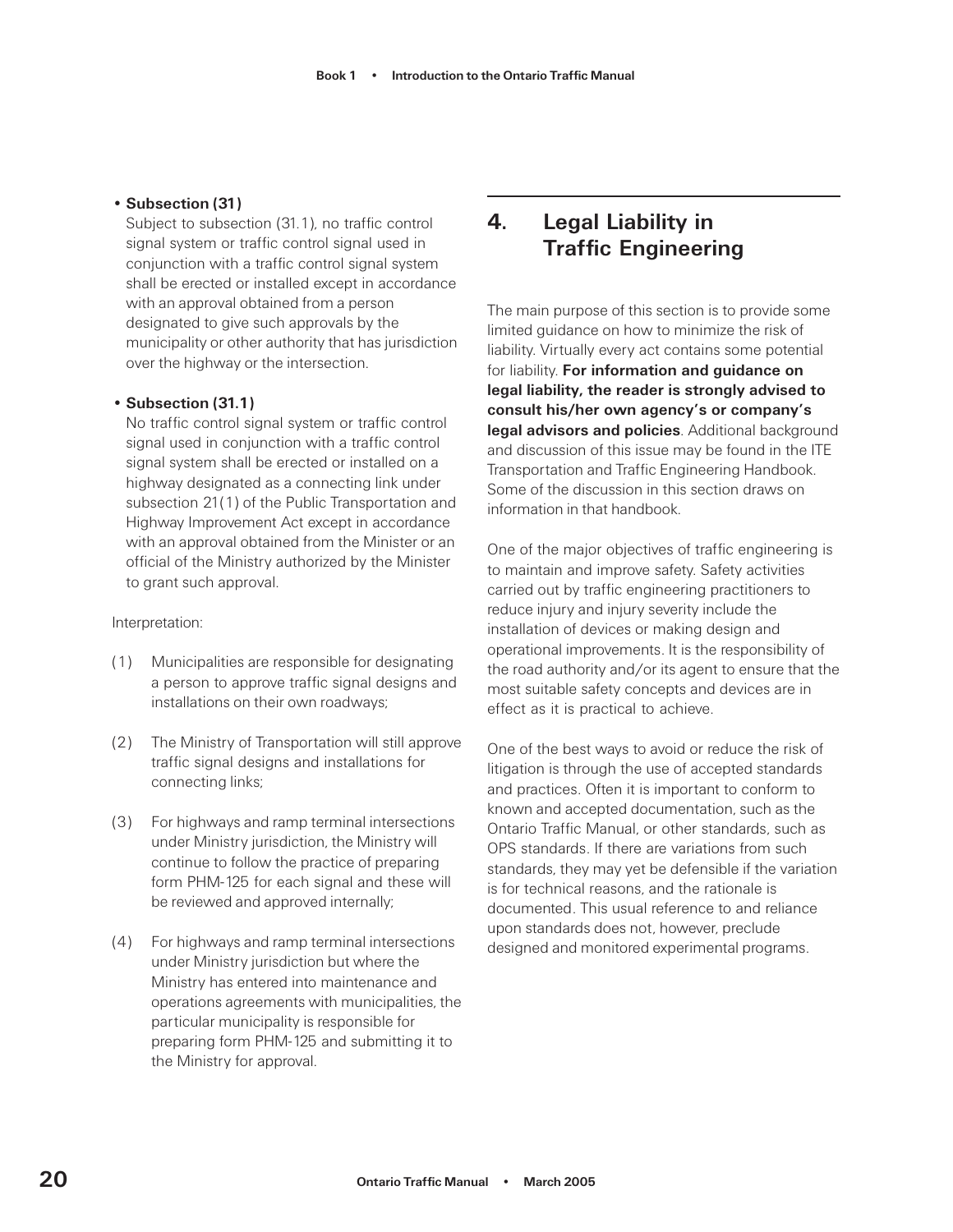In traffic engineering, negligence is the most common basis for tort liability cases. Briefly, negligence is the failure to use reasonable care (due diligence) in the dealings one party has with another. As noted in the ITE Handbook, in a negligence suit the plaintiff (injured party) must prove five elements of a negligence suit:

- (1) The defendant had duty to the injured. For example, public agencies have a duty to maintain their street and road system in a reasonably safe condition.
- (2) There was a breach of that duty. For example, there was a failure or an abuse of discretion in the design, or a failure in the operation or maintenance of the system.
- (3) The breach of duty was the *proximate cause* of the injury. The proximate cause is the legal cause of the injuries or damages that are sustained. Generally, when a collision has occurred, it has two causes:
	- (a) The actual cause for example, the cause in a right-angle intersectional crash was the fact that the signals were completely out.
	- (b) The proximate cause the proximate (legal) cause in the example was the fact that signals were not maintained properly. The breach of the proximate (legal) cause determines how liability will be assigned to a particular individual or public entity.
- (4) There was no contributory negligence on the plaintiff's part. In some jurisdictions, if the plaintiffs have contributed to their own injuries, they are precluded from any recovery.

(5) There must have been damages. To recover, the injured party must have suffered some kind of personal injury or property damage.

Negligence may take several forms:

• **Nonfeasance** is the failure to perform some act that one ought or is required to perform. In road design and traffic engineering, this condition may arise when a hazard exists, whether known or unknown, and no effort is made or is planned to be made to correct the problem. Examples include: trees too close to the roadway; blunt guide rail ends; non-frangible poles; traffic signal visibility; deliberate deviation from safety standards to meet some other conflicting agenda.

This sometimes occurs when a roadway has been reconstructed or when a new roadway is constructed, and deficiencies are built in, or hazards are not removed or shielded from the public.

- **Misfeasance** is the performance of a lawful act in an unlawful or improper way.
- **Malfeasance** is wrongdoing or misconduct, especially by a public official. Sometimes malfeasance is defined as including misfeasance, for example, if it is known that a hazard exists, and a corrective action is made or planned to be made, but the improvement is unsuccessful, claimed to be due to poor judgement and/or poor implementation. Examples include: guide rails installed contrary to standard, guide rail standards not updated, poor traffic signal maintenance, poor maintenance on knocked-down signs, potholes, and illumination. This normally occurs when it can be shown that the road authority is aware of hazards and has made some effort to remove them and/or shield them or warn drivers of them, but has done the job poorly.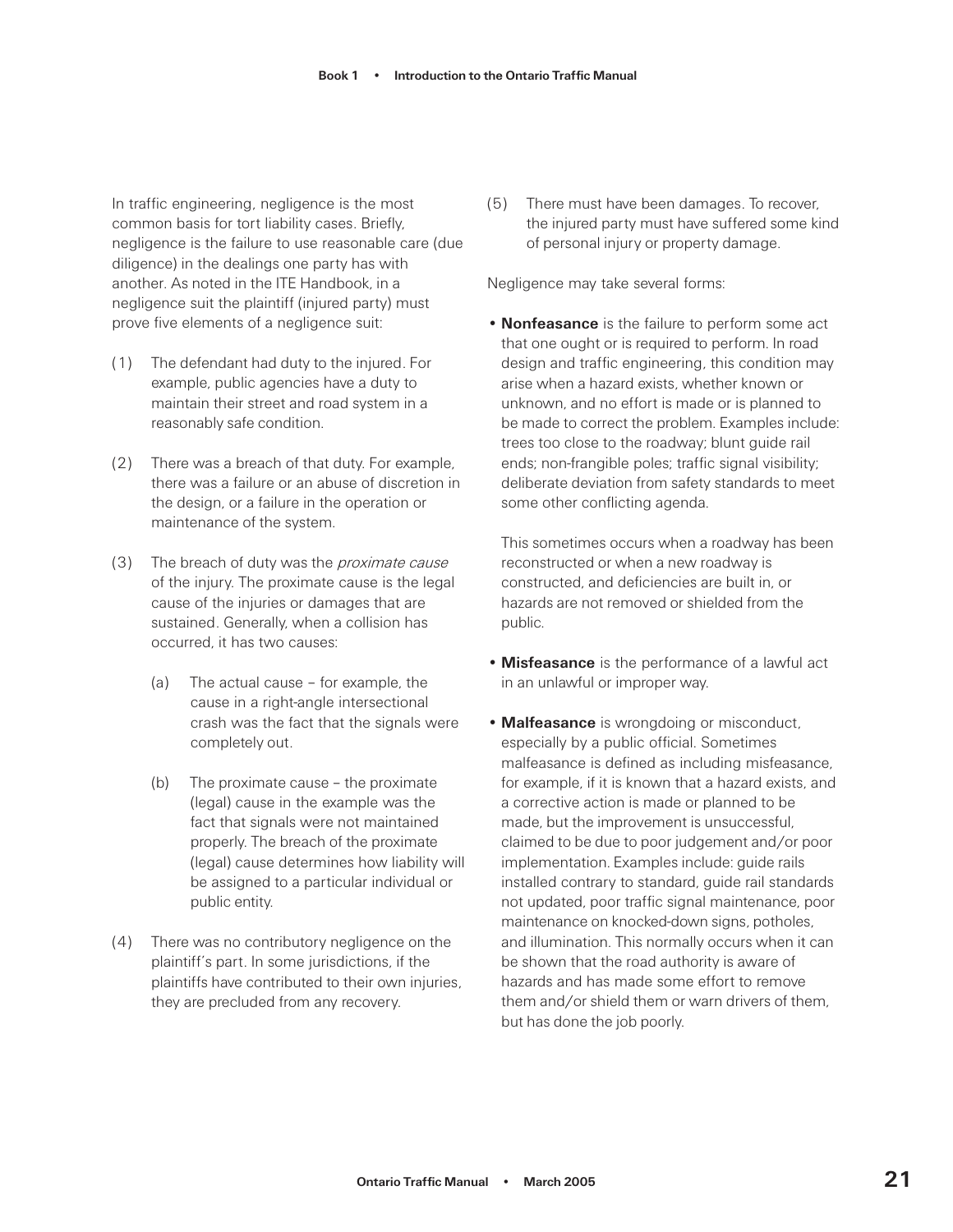Planning to initiate maintenance or to remove the hazard may often be considered as a satisfactory approach to the problem, provided a welldocumented plan can be shown and the necessary funding has been set up. The necessary funding need not be provided in one year, but can be allocated in a multi-year plan. That is, it is generally accepted that funding programs may limit the amount of work that can be done in a given year; it will be helpful to document reasons in such cases. However, the implementation dates must be reasonable, illustrating a balance of funding and priorities; for example, a 50-year implementation plan would not normally be considered acceptable.

Book 21 provides more detail on Road Safety Management.

### **5. Principles**

### **5.1 Driver Needs and Limitations**

Traffic control devices are intended to provide vital information to drivers. They will be more effective if they are designed with driver needs and limitations in mind. In particular, consideration must be given to how drivers search the roadway, how driving demands affect what drivers notice, and drivers' tendency to inattention in familiar or monotonous environments.

The visual field of the human eye is very large. However, only a small area of this allows accurate vision. This central area covers a cone of about two to four degrees, which is an area about the size of a quarter held at arm's length. In order to identify a target one must look directly at it. When driving, the driver searches the roadway scene in a series of fixations, looking at successive objects of interest.

Studies of driver eye movements show that, while driving, fixations range from 1/10 second minimum up to two seconds or more. At 100 km/hour, a driver moves 3 m during the shortest glance. During more complex tasks, like reading a guide sign, a driver can move up to 60 m or more during a single fixation. Thus the number of fixations that can be made, and the number of objects that can be identified as a driver moves through a road section, is quite limited.

Where drivers look is mainly determined by the demands of the driving task. On curves, eye movement studies show that the number of glances a driver makes at the road to maintain lane position doubles. Time available for noticing or reading signs is reduced. At intersections, freeway interchanges, or merges, drivers also face increased visual search demands associated with other road users and have less time to devote to reading signs or noticing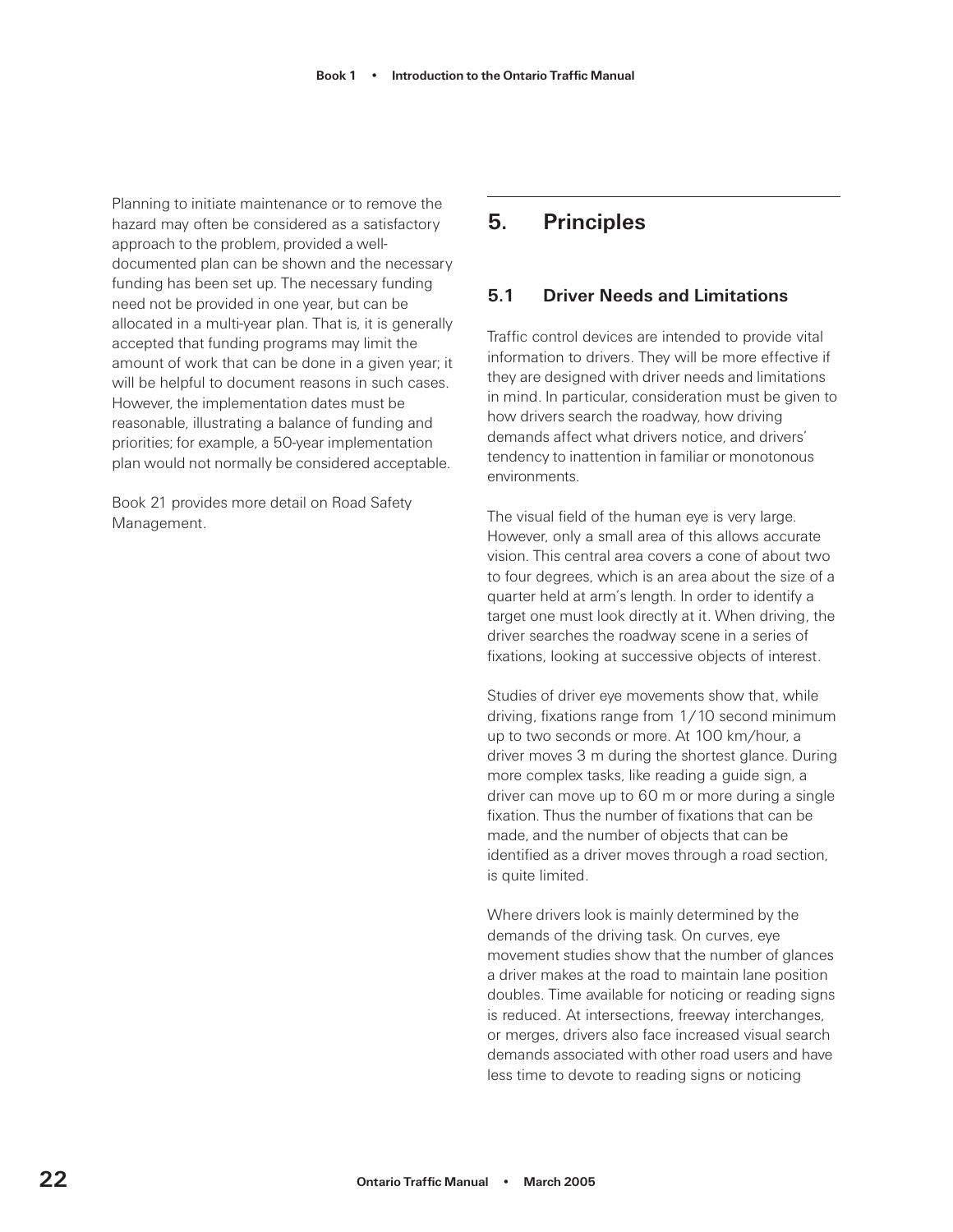unusual roadway features. For this reason standardization in location and design of traffic control devices is critical in assisting the driver to know where to direct his attention and when.

Finally, drivers are limited in their ability to pay continuous attention. For drivers with some degree of experience, driving is a highly automated task. It can be carried out while drivers are on "automatic pilot". This is particularly likely to occur in monotonous or very familiar environments. For this reason drivers are at risk when the roadway features are unusual or when a change, such as a new stop sign, is made in a familiar environment. Drivers must be given advance and clear notice of such situations in order to avoid surprise and consequent driver error.

### **5.2 Function and Objectives of Traffic Control Devices**

A traffic control device is a sign, signal, marking or other device placed upon, over or adjacent to a roadway by a public authority or official having jurisdiction. The device is designed to regulate, warn, guide and inform the road user.

Traffic control devices constitute a system for conveying messages to the road user. The objective of these messages is to advise motorists of traffic regulations in order to enable observance of the law, warn of roadway characteristics and road hazards, and provide the information necessary for route selection. Meeting these objectives improves the safety of, and serves as a convenience to, the road user. It promotes the efficient movement of persons and goods and the orderly flow of traffic. Simplification of the driving task through uniformity in the design and application of traffic control devices is necessary to accomplish these objectives.

If traffic control devices are not carefully designed and properly installed, they can interfere with and distract from each other, become visually ineffective, and lose their authority through excessive use.

Therefore, simplicity in design, care in placement, and a high standard of maintenance are essential. An effective traffic control device will attract attention, be legible and comprehensible, and be appropriate to the road user's needs.

A principal goal in the development of the Ontario Traffic Manual is the achievement of uniformity throughout the Province and compatibility throughout Canada and North America. Achievement of this goal requires that the Manual provide the user with the design and dimensions of devices, and with guidance in the preferred usage and methods of application.

### **5.3 Excessive Use of Traffic Control Devices**

Traffic control devices should be well chosen and located to assist the road user. Improper or excessive use, particularly of regulatory and warning signs, tends to cultivate disrespect for signs in general. As a result, signs tend to lose their authority.

### **5.4 Standardization of Traffic Control Devices**

The wide variation in roadway speeds and complexity requires that traffic control devices be readily recognizable and understandable at a glance. Uniformity and simplicity in design (including shape, colour, pattern, dimensions, symbols, wording, lettering and illumination or reflectorization), position and application are of great importance in aiding recognition. The majority of these designs, symbols and word messages have been approved by the National Committee on Uniform Traffic Control Devices, after a thorough review of the varying designs used in Canada, supplemented by test studies.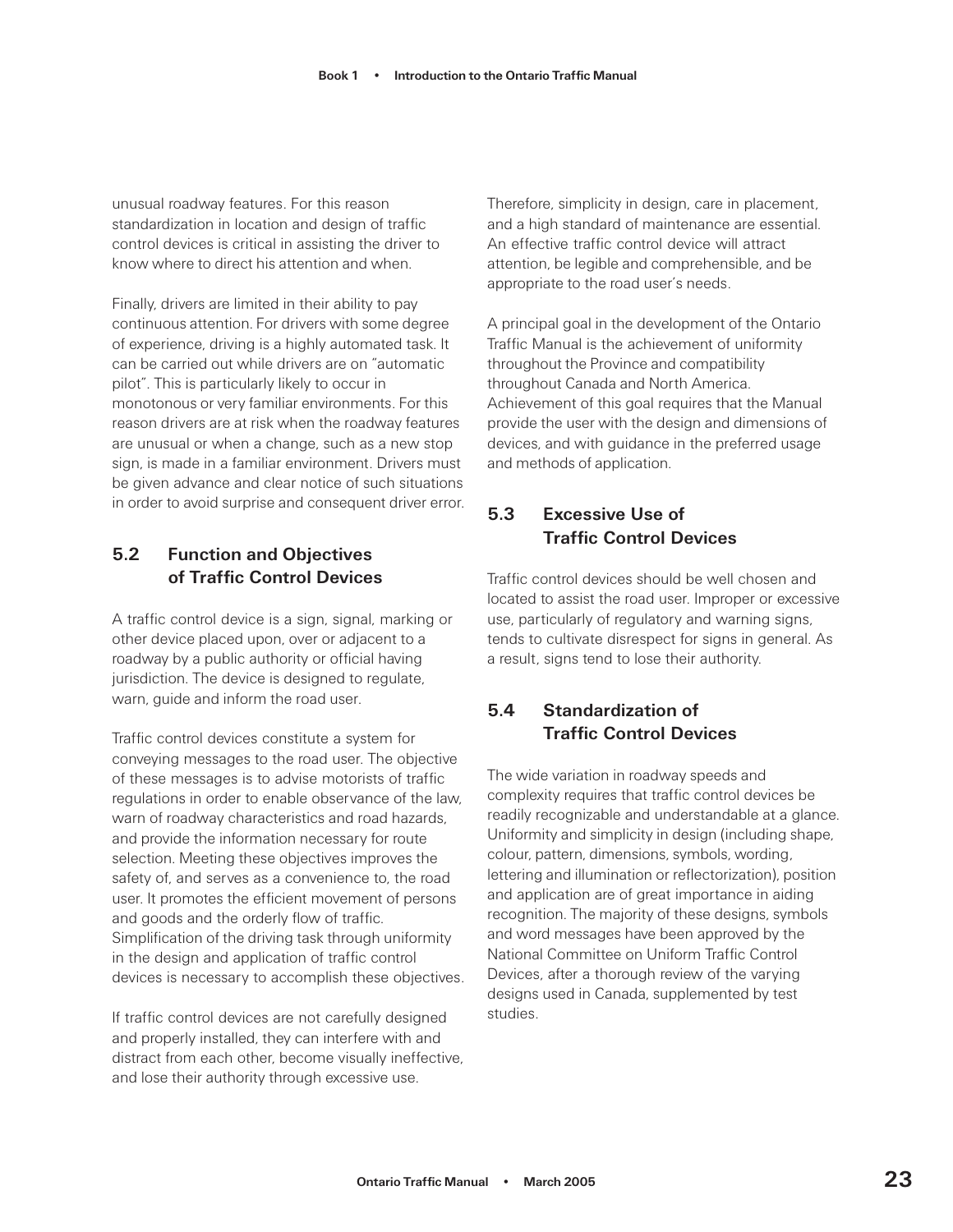All traffic control devices installed on any roadway must conform to the standards set forth in this manual. Recommended sign design standards are set out in Book 1B, Appendix B (Sign Design Principles). Standard sign patterns are provided in Book 2. Standard traffic signal displays are shown in Book 12 and in Book 1A, Appendix A (Illustrated Sign and Signal Display Index). Standardization of these designs does not preclude further improvement by minor changes in the proportions of symbols, stroke width and height of letters, width of border, or in the layout of word messages. All shapes and colours must be as indicated, all symbols must be unmistakably similar to those shown, and where a worded message is applicable the wording must be as herein provided. In situations where messages are required, other than those herein provided for, the signs must be of the same shape and colour as standard signs of the same classification.

#### **Detailed Sign Drawings**

Detailed sign drawings are provided in Book 2, in a CD-ROM containing the Master Sign Library (MSL) and Sign Parts Library. Sign drawings of the standard signs included in the Manual (Books 5, 6, and 7) are provided in the MSL in 1/10 scale, which may be scaled up to full size for sign fabrication. Signs in Books 8 and 9 are also illustrated in the MSL, including a 1/10 scale "typical" sign of each type. However, these patterns cannot simply be applied for sign fabrication, as the message needs to be customized in accordance with sign design rules (also included in Book 2) and to suit the location.

### **5.5 Standard Shape and Colour Codes for Signs and Pavement Markings**

#### **Sign Shapes and Colours**

Standardization of sign shapes advises the road user of the class of message contained. The task of driving can be simplified by enabling the road user to judge in advance the type of message to be expected. To meet the road user's requirements, a code of sign shapes has been established that applies to all signs. The shapes and orientations for each sub-class of signs are illustrated in Table 1, Shape and Colour Codes for Signs. This table should be viewed as a broad reference for the more typical sign shapes and colour codes applicable to the subclasses with each of the major sign classifications.

Standardization of colours also assists the road user in a manner similar to the standardization of shapes. A code of sign colours has been established that applies to all signs. These are illustrated in Table 1.

Colour and reflectivity specifications have been established by the American Society for Testing and Materials (ASTM) and by the Canadian General Standards Board (CGSB). All colours used on signs must conform to ASTM specification D 4956-95 or its subsequent revisions, or to CGSB specification 62-GP-11M or its subsequent revisions. Regarding reflectivity specifications, the significant difference between the ASTM standard and the CGSB standard is that the CGSB standard sets out a performance level requirement at 50 degrees entrance angle, while the ASTM standard only requires that performance be met at 30 degrees entrance angle. If signs are to be used where viewing is likely to occur beyond 30 degrees, the CGSB specification should be used.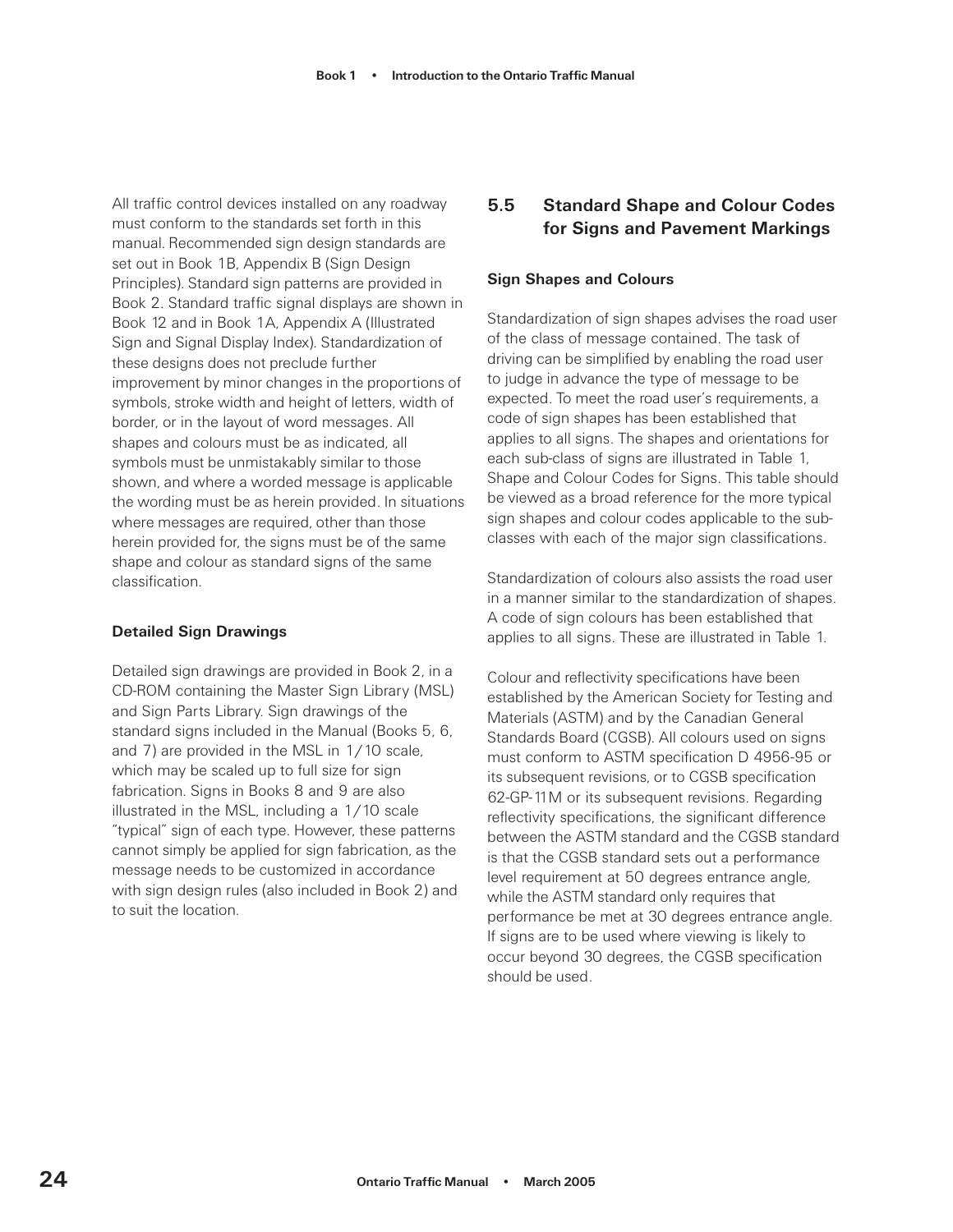|                                             |                                             | Shape |                                | <b>Colour Code</b>                                        |                         |                                                                                                                                                 |
|---------------------------------------------|---------------------------------------------|-------|--------------------------------|-----------------------------------------------------------|-------------------------|-------------------------------------------------------------------------------------------------------------------------------------------------|
| <b>Class</b>                                | Sub-Class                                   | Code  | Back-<br>Ground                | <b>Message</b>                                            | <b>Border</b>           | <b>Comments</b>                                                                                                                                 |
|                                             | Ra<br>Right of Way<br>Control               |       | Red                            | White                                                     | White                   | Shape reserved for STOP sign                                                                                                                    |
|                                             | Ra<br>Right of Way<br>Control               |       | White                          | Red                                                       | Red                     | Shape reserved for YIELD sign                                                                                                                   |
| R                                           | Ra<br>Right of Way<br>Control               |       | White                          | <b>Black</b>                                              | <b>Black</b>            | Various Pedestrian Right of Way Control Signs                                                                                                   |
| Regulatory                                  | <b>Rb</b><br>Road Use Control               |       | White                          | Black                                                     | <b>Black</b>            | A green annular band shall indicate a permissive message<br>A red annular band with interdictory stroke<br>shall indicate a prohibitive message |
|                                             | Rb<br>Road Use Control                      |       | White<br><b>Black</b>          | <b>Black</b><br>White                                     | Black<br>White          | A green annular band shall indicate a permissive message<br>A red annular band with interdictory stroke<br>shall indicate a prohibitive message |
|                                             | Rb<br>Road Use Control                      |       | Blue                           | White                                                     | White                   | Reserved for School Area Signs                                                                                                                  |
|                                             | Rc<br>Miscellaneous<br>Control Signs        |       | White                          | Black                                                     | <b>Black</b>            |                                                                                                                                                 |
|                                             | Wa<br>Physical<br>Conditions                |       | Yellow                         | <b>Black</b>                                              | <b>Black</b>            |                                                                                                                                                 |
| W<br>Warning                                | Wb<br><b>Traffic Regulations</b><br>Ahead   |       | Yellow                         | <b>Black</b>                                              | <b>Black</b>            | Some messages contain other colours to<br>adequately represent symbols                                                                          |
|                                             | <b>Wc</b><br>Intermittent<br>Moving Hazards |       | Yellow                         | <b>Black</b>                                              | <b>Black</b>            |                                                                                                                                                 |
|                                             | <b>Wc</b><br>Intermittent<br>Moving Hazards |       | Blue                           | White                                                     | White                   | Reserved for School Area Signs                                                                                                                  |
| Tc<br><b>Temporary</b><br><b>Conditions</b> |                                             |       | Orange                         | <b>Black</b>                                              | <b>Black</b>            |                                                                                                                                                 |
|                                             | G<br>Guide Signs                            |       | Green<br>Blue<br>White         | White<br>White<br>Black                                   | White<br>White<br>Black | Some signs in this group may contain minor<br>elements of other colours                                                                         |
| <b>Information</b>                          | G<br>Guide Signs                            |       | Green<br>White                 | White<br>Black                                            | White<br>Black          |                                                                                                                                                 |
|                                             | G<br>Guide Signs                            |       | Black                          | White                                                     | White                   | Some signs in this group have a brown background; or<br>a white background with a blue message and blue border                                  |
|                                             | М<br>Highway Markers                        |       | <b>Black</b><br>Green<br>Brown | White<br>White<br>White                                   | White<br>White<br>White | Some signs in this group may contain minor elements<br>of other colours                                                                         |
|                                             | м<br>Highway Markers                        |       | Black<br>Green                 | White<br>White                                            | White<br>White          |                                                                                                                                                 |
| <b>Tab Signs</b><br><b>ALL Classes</b>      | ALL<br>Sub-Classes                          |       |                                | Colours on tab signs to be<br>the same as on primary sign |                         |                                                                                                                                                 |

### **Table 1 – Shape and Colour Codes for Signs**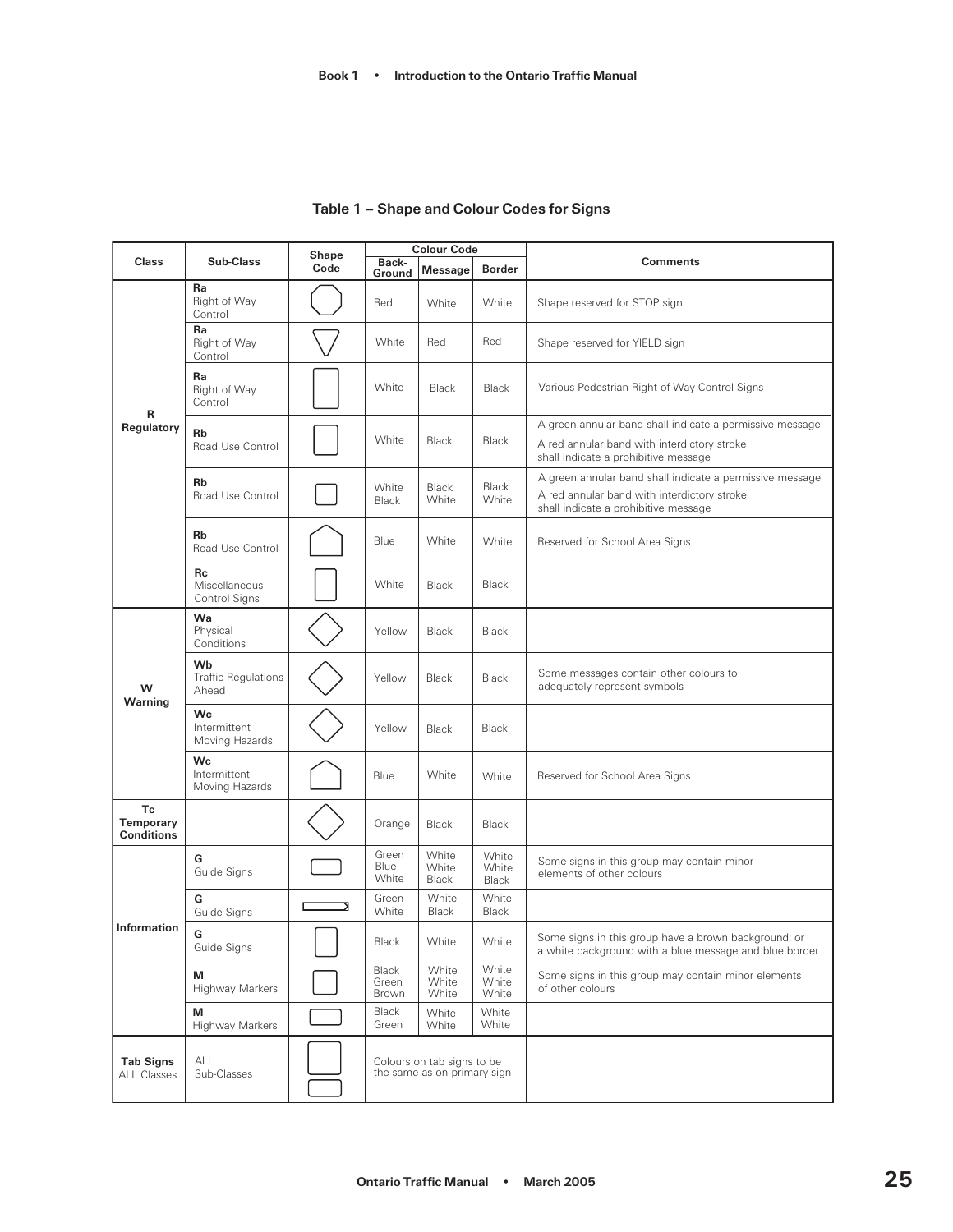#### **Pavement Marking Types and Colours**

Standardization of pavement marking types and colours also advises the road user of the class of message contained. The task of driving can be simplified by enabling the road user to judge in advance the type of message to be expected. To meet the road user's requirements, a code of pavement marking types has been established that applies to all pavement markings. The types and principles of colour and pattern for pavement markings are illustrated in Figure 1, Types of Markings, and Figure 2, Markings: Principles of Colour and Pattern.

### **5.6 Standardization of Position**

Signs must, in all cases, be placed in the most advantageous position and must be accommodated to the roadway design and alignment. See Book 1B, Appendix B (Sign Design Principles) and Book 3 (Sign Support and Installation).

### **5.7 Standardization of Application**

Uniformity of application is important. Similar conditions should be treated in a similar manner, to accommodate driver expectation. Different types of information (and signs) should not be displayed on the same sign support.

This Manual sets forth criteria for the application of all types of traffic control devices. It is impossible to set up specifications that apply to every case, or to cover every possible situation. The proper signing and signalization of roads depends to a great extent on the experience and good judgement of the engineer or other traffic practitioner responsible for placement, installation and maintenance of traffic control devices.

Similar conditions in urban and rural areas, in general, should be treated in the same manner. It is recognized that urban conditions differ from rural conditions with respect to speed, frequency of intersections, traffic congestion, parking, use of road space by other vehicles and pedestrians, and other lights and displays competing for the road user's attention. In such instances, traffic control devices must be appropriately applied and located. Where practical, this Manual sets out guidelines for rural and urban areas.

Before any new highway, street, detour or temporary route is opened to traffic, all necessary traffic control devices must be in place.

Local traffic control device requirements should be reviewed on a regular basis, including when there are significant changes in the traffic characteristics of a roadway, and including those relating to construction and temporary conditions. Signs required by road conditions or traffic restrictions must be removed when those conditions cease to exist or the restrictions are withdrawn. Guide signs directing traffic to and along temporary routes or detours must be immediately removed when no longer applicable.

### **5.8 Illumination and Reflectorization**

Legibility of signs that carry messages of warning, important regulations or essential directional information is as necessary at night as by day. Such legibility must be provided by illumination and/or reflectorization, as addressed in Book 1B, Appendix B (Sign Design Principles).

### **5.9 Maintenance**

All traffic control devices must be kept in proper position, clean, visible and legible at all times. Damaged devices should be repaired or replaced as soon as possible. Inspection (both day and night),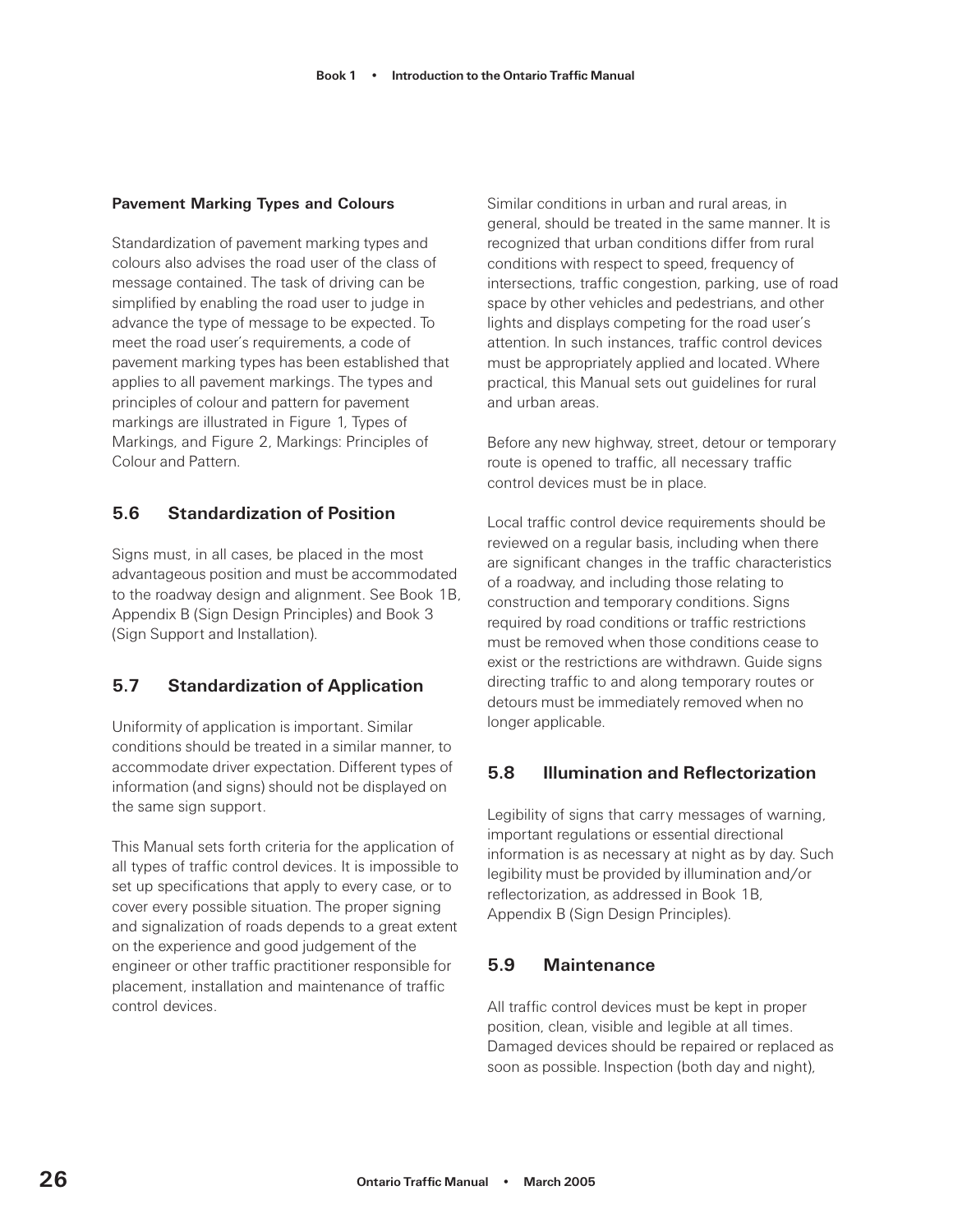| NAME OF LINE                                             | DIMENSIONS (m)                                                                              | <b>USE</b><br>EDGELINES (WHITE OR YELLOW),<br>DIRECTIONAL DIVIDING LINES         |
|----------------------------------------------------------|---------------------------------------------------------------------------------------------|----------------------------------------------------------------------------------|
| <b>SOLID</b>                                             | 0.10                                                                                        | (YELLOW), LANE LINES<br>PROHIBITING LANE CHANGES<br>(WHITE)                      |
| <b>DOUBLE</b><br><b>SOLID</b>                            | 0.10<br>丰<br>0.10<br>0.10                                                                   | DIRECTIONAL DIVIDING LINES<br>(YELLOW)                                           |
| <b>SIMULTANEOUS</b><br><b>SOLID AND</b><br><b>BROKEN</b> | 0.10<br>≢<br>0.10<br>0.10<br>6.0<br>$3.0\,$<br>3.0                                          | DIRECTIONAL DIVIDING LINES<br>TWO-WAY LEFT TURN LANES<br>(YELLOW)                |
| <b>ONGITUDINA</b><br>CONDENSED<br><b>BROKEN</b>          | $\overline{\bullet}$ 0.20<br><del>€ D ≤ D ≤ D ≤ D ≤ D</del><br>1.0  1.0  1.0  1.0  1.0<br>2 | <b>GUIDING LINES</b><br>(E.G. INTERSECTION MOVEMENTS)<br>(WHITE)                 |
| <b>WIDE</b><br><b>BROKEN</b>                             | 0.10<br>≛<br><b>TO</b><br>0.30<br>3.0<br>3.0<br>3.0<br>3.0<br>3.0                           | <b>CONTINUITY LINES</b><br>(WHITE)                                               |
| <b>BROKEN</b>                                            | Ÿ,<br>0.10<br>6.0<br>3.0<br>3.0                                                             | DIRECTIONAL DIVIDING LINES<br>(YELLOW)<br>URBAN LANE LINES, LOW SPEED<br>(WHITE) |
| <b>BROKEN</b>                                            | 0.10<br>9.0<br>3.0<br>3.0                                                                   | LANE LINES (WHITE)<br>HIGH SPEED ROADWAY                                         |
| <b>JSVERSE</b><br><b>STOP</b><br>$\star$                 | 0.30<br>TO<br>0.60                                                                          | <b>INTERSECTION STOP LINES</b><br>(WHITE)                                        |
| TRAI<br>CROSSWALK                                        | $0.10$<br>TO<br>$0.20$                                                                      | CROSSWALKS (WHITE)                                                               |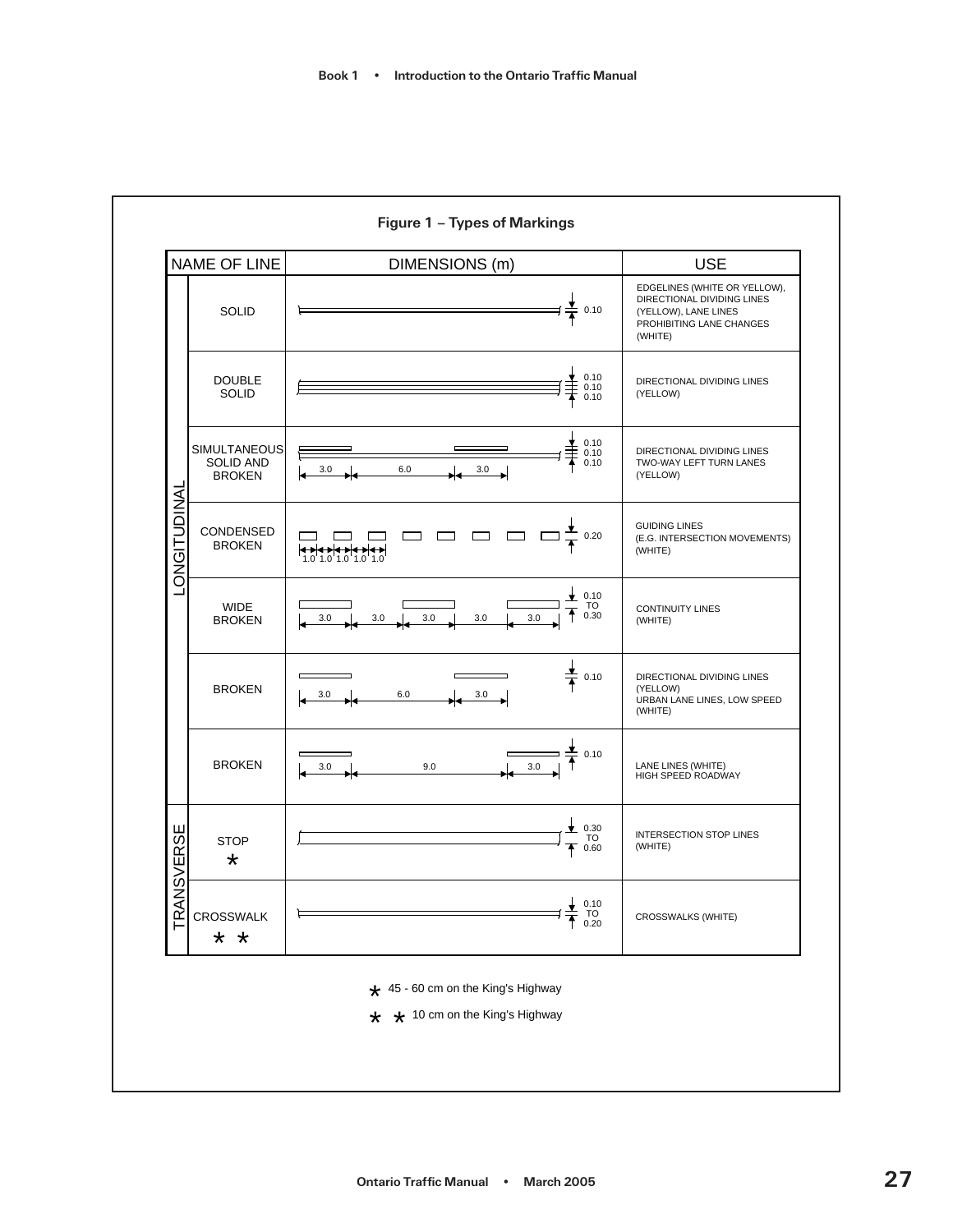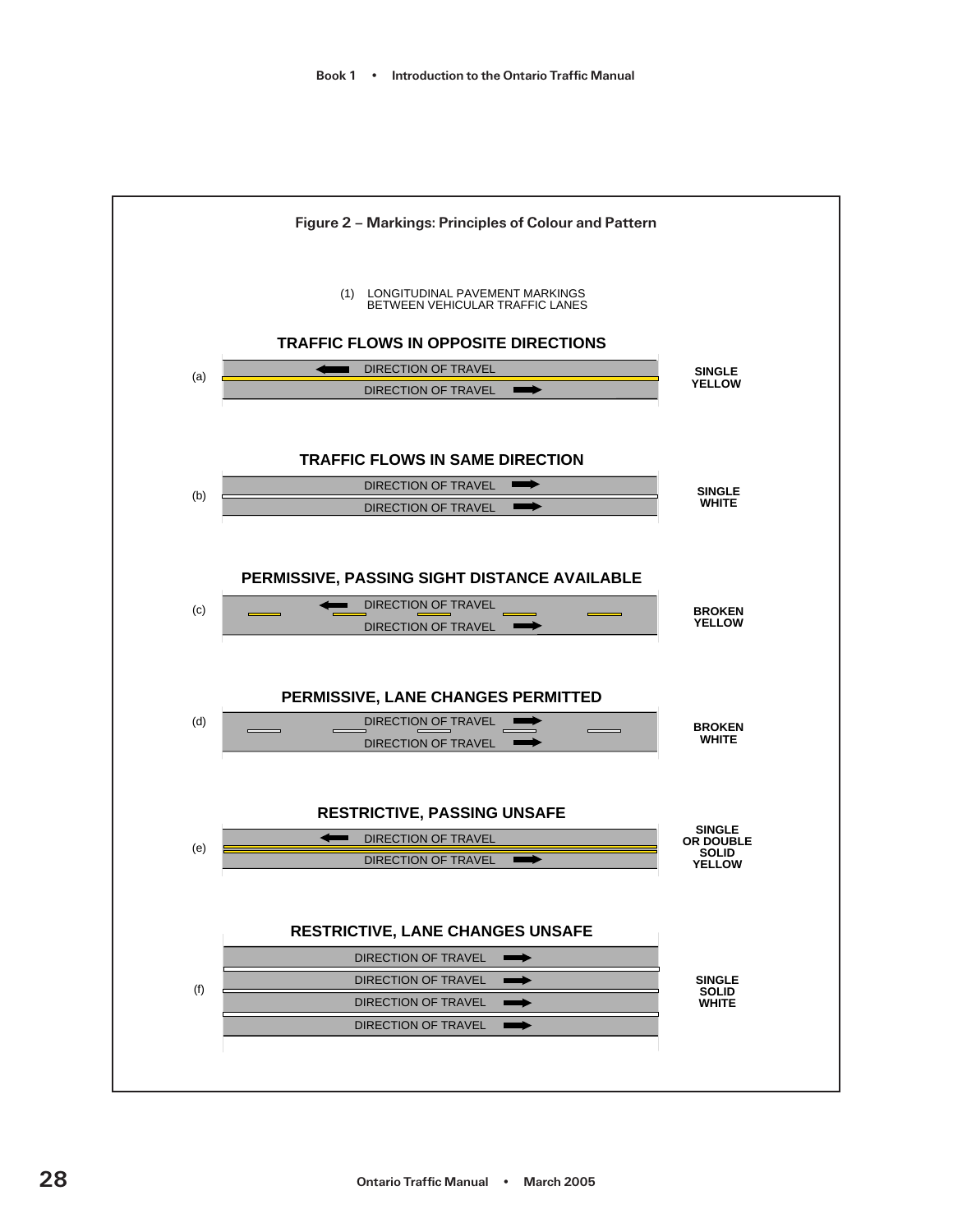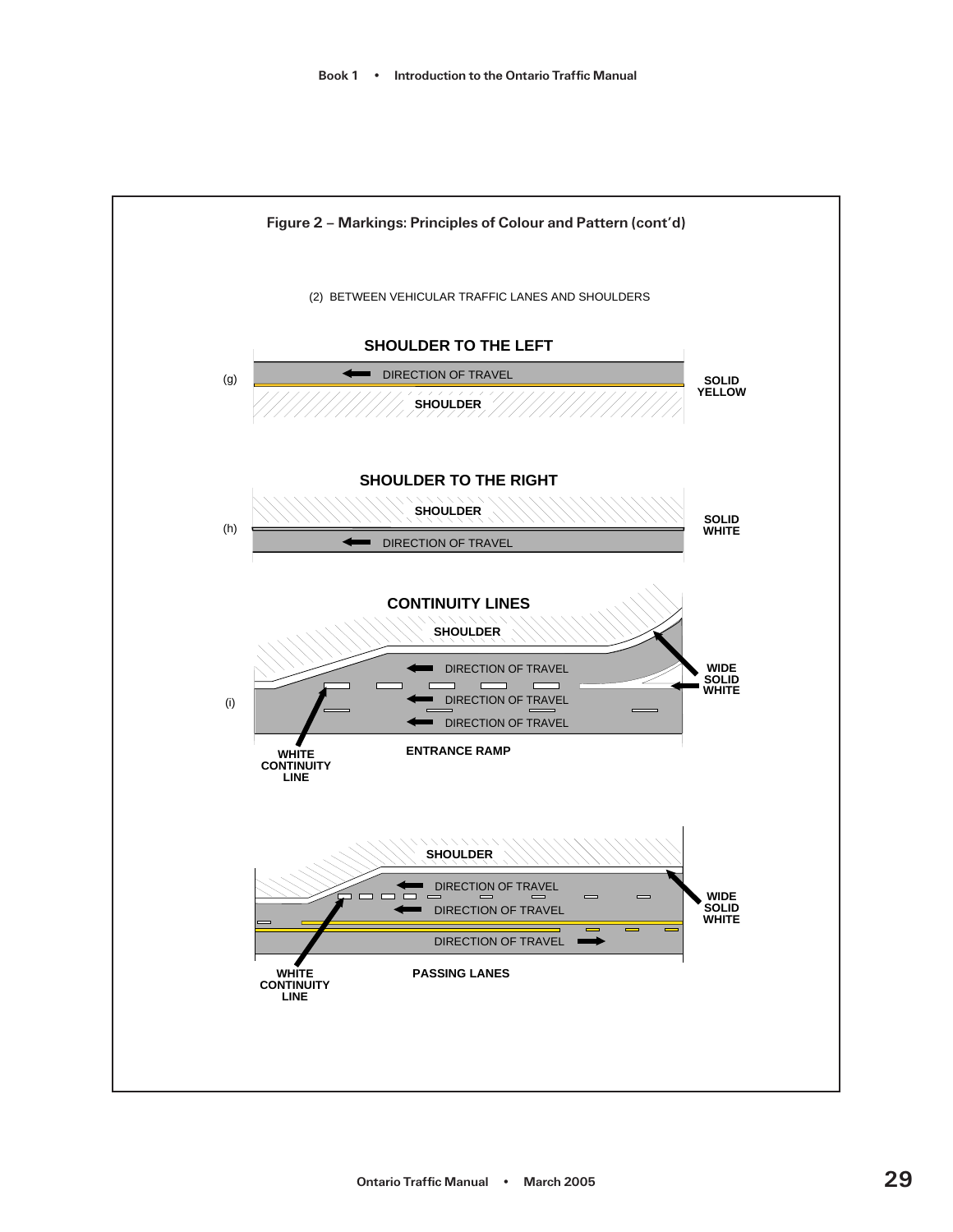cleaning and replacement of traffic control devices should be regularly scheduled. See Book 1B, Appendix B (Sign Design Principles), Book 4 (Sign Maintenance) and Book 12 (Traffic Signals).

### **5.10 Metric Measurement**

All dimensions of traffic control devices shown in this Manual, including supports, positioning, and pertinent installation details, are expressed in S.I. Units to metric measurement standards.

### **5.11 Meaning of "Must", "Should", "May"**

**Must** indicates a mandatory condition. Where certain requirements in the design or application of the device are described with the "must" stipulation, it is mandatory that these requirements be met when an installation is made.

**Shall** means the same as "must." The terminology "No (device or practice) shall be used…" means "The (device or practice) must not be used…".

**Should** indicates an advisory condition. Where the word "should" is used, the action is advised; recommended but not mandatory. This term is meant to suggest good practice in most situations, but also to recognize that in some situations, for good reasons, the recommended action cannot or need not be followed.

**May** indicates a permissive condition. No requirement for design or application is intended. However, mandatory requirements apply to some specific options if and when they are selected.

### **5.12 Development of New Traffic Control Devices**

Traffic control devices should not be revised or newly developed unless there is a clearly established need and review has shown that no existing device will meet the need. Proposals for revisions or new devices should be forwarded to the Ontario Traffic Manual Committee. (See Book 1, Sections 2.4 and 2.5). To the greatest extent possible, newly developed or revised signs should retain identity with the basic standards of shape, colour, and dimensions, and the functional grouping of signs set forth in this Manual when they are incorporated into the Manual following official approval.

In urgent cases, where a new traffic control device must be developed and installed quickly, the proponent may have to respond quickly, but should also forward the design to the Ontario Traffic Manual Committee for consideration for adoption and inclusion in the Manual. Before a new traffic control device is developed, the proponent should refer to Book 1B, Appendix B, for compliance with sign design principles, and to Book 1C, Appendix C, to determine whether the device is really required. The proponent should also check with the OTMC as to whether other practitioners have already developed a sign for such a purpose, which may be listed in the OTMC's catalog of non-standard signs (signs not yet reviewed and adopted for inclusion in the OTM). If the proponent still decides to design a new sign, he/she should also collect survey data after installation, on driver/road user response to the new design (as described in Book 1B, Appendix B), and forward the information to the OTMC to assist it in its review.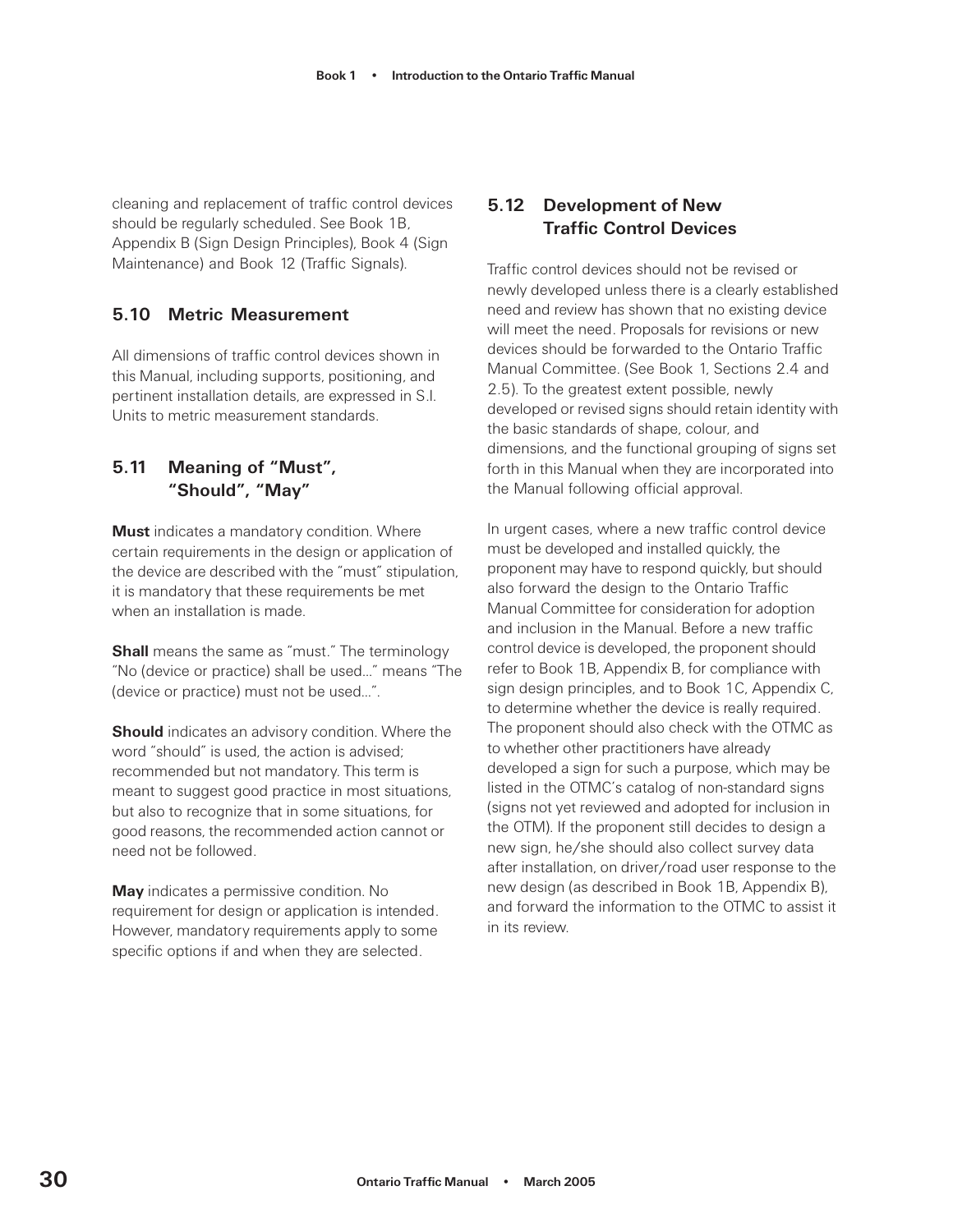### **6. Classification of Highways for Application of Traffic Control Devices**

The selection and application of the traffic control device(s) to be used in a given situation depend on various factors, one of which is the classification of the highway on which it is to be applied.

Highway or road classification affects the selection of traffic control devices in the following ways:

(1) It may affect the type of signing to be provided. For example, the type of tourismoriented directional signing (TODS) in Book 9 varies from road type to road type.

In the OTM, for purposes of determining the *type* of signing, roads have been classified as shown in Figure 3.

Terms are defined in Section 11, Definitions. The terms "urban" and "rural" have not been defined, as they are often interpreted according to local conditions and practice.

(2) It may affect the selection of sign size. Sign size and letter/symbol size depend on many factors, as described in Book 1B, Appendix B. One of those important factors is speed, and hence, for purposes of selection of sign size, road classification is determined on the basis of speed. Where possible, throughout Books 5 to 9, recommended sign size has been related to one of three speed ranges, as defined by posted speed limit. (Actual operating speeds, or 85th percentile speeds, are often higher

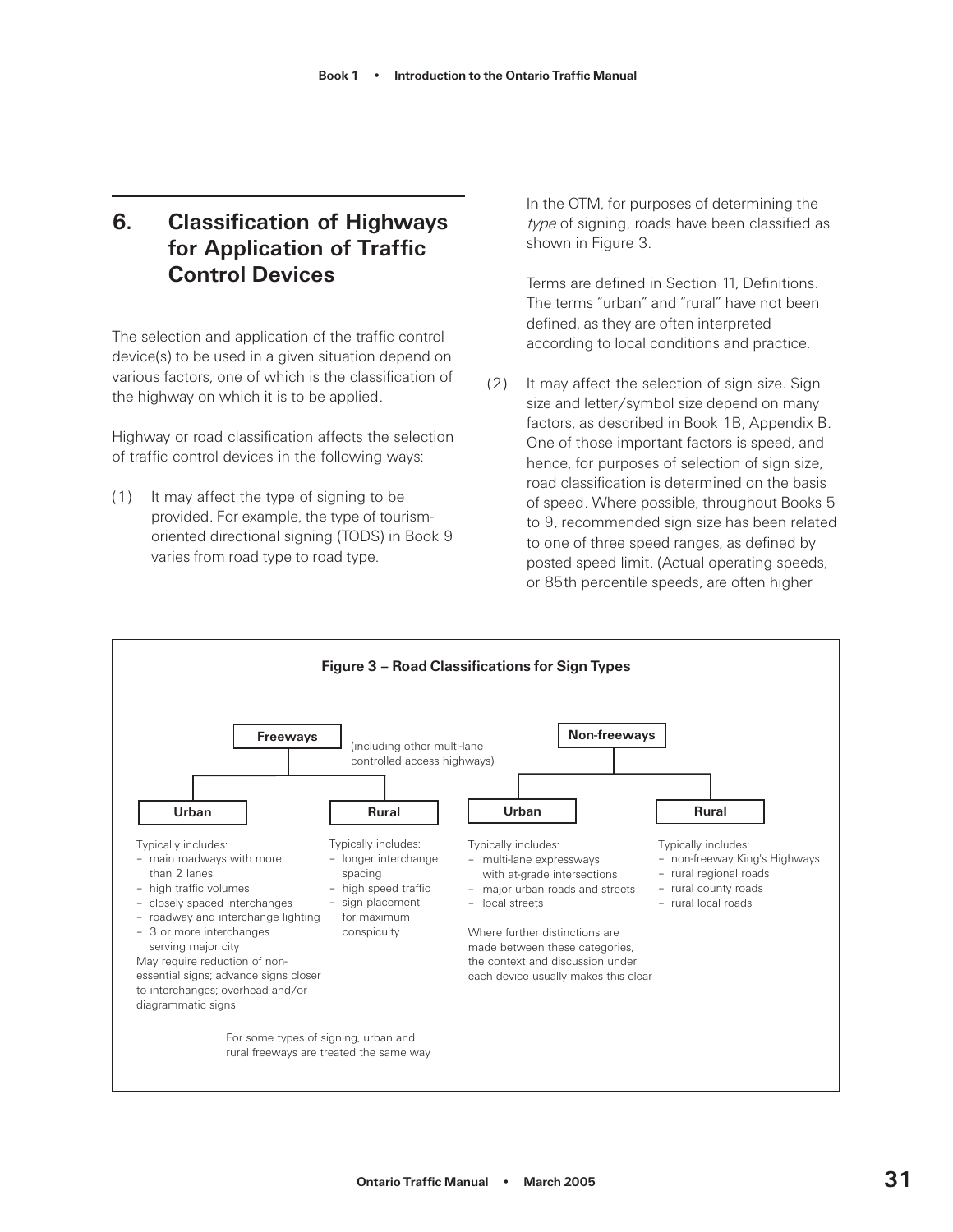than posted speed limits; this has been taken into account in the relationship between recommended sign size and posted speed limit. The advantage of taking posted speed as the basis for the selected size is that it is readily known without the need for additional field study, and provides a stable reference value.)

In the OTM, for purposes of defining the *size* of signing, the following three speed ranges have been adopted:

- (a) Speed limit of 60 km/h or lower;
- (b) Speed limit of 70 or 80 km/h;
- (c) Speed limit of 90 km/h or higher.

Where various sign sizes are shown in the OTM, the base or standard sign size is recommended as the minimum sign size. It is typically the sign size that will apply for speed range (a). Where specific sign sizes are recommended for speed ranges (b) and (c), they should also be regarded as minimum sizes for those speeds. For some sign designs, only one or two sign sizes are shown. In this case, one or more of the three speed ranges will be combined into one. Where, in the traffic practitioner's judgement, it is felt that the recommended minimum size is too small, and/or greater emphasis is needed, a larger sign size may be used.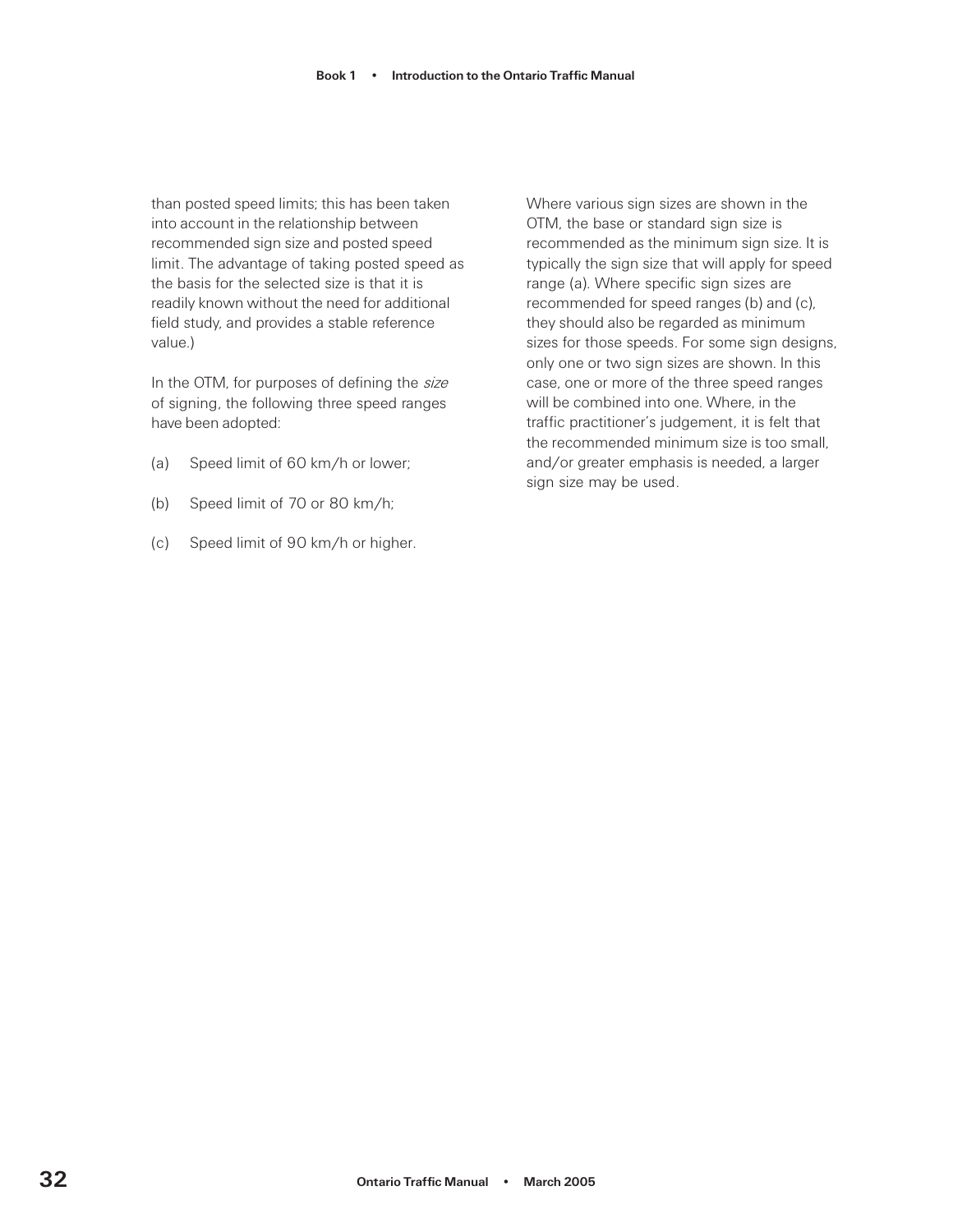### **7. Classification of Traffic Control Devices**

### **7.1 Hierarchy of Signing**

The following listing identifies the **order of importance** and defines the various types of signs in the hierarchy of signing.

In situations where limited space and/or other considerations require a limit to be placed on the number of signs that can be erected, the **Hierarchy of Signs must be applied**.

- (1) **Signs required to have high-intensity or high reflectivity micro-prismatic (e.g., diamond grade) sheeting as of a prescribed date:**
	- (a) **Temporary Condition Signs** (Book 7) These are highest priority; the requirement for high-intensity or high reflectivity micro-prismatic (e.g., diamond grade) sheeting means this is an important sign; temporary condition signs take priority over other signs requiring high-intensity or high reflectivity micro-prismatic (e.g., diamond grade) sheeting because of the unexpected situations drivers may encounter, and also, temporary conditions sign placement may be more critical than for other signs.
	- (b) **Regulatory Signs** (Book 5)
	- (c) **Warning Signs** (Book 6)

Note that the reference to a prescribed date does not affect the priority of this class of signs; that is, whether or not the signs already have high-intensity sheeting, they still retain their priority over signs in the other groups.

- (2) **Other Temporary Condition Signs** (Book 7)
- (3) **Other Regulatory Signs** (Book 5)
- (4) **Other Warning Signs** (Book 6)
- (5) **Information Signs**
	- (a) **Directional Guide Signs** (Book 8)
	- (b) **Emergency Services Signs** (Book 8) (give directions to hospitals providing emergency services, law enforcement offices, and recommend radio frequencies for severe weather advisories)
	- (c) **Motorist Services Signs** (Book 9) (give directions to gas, food, lodging establishments, public telephones, and travel information)
	- (d) **Public Transportation Signs** (Book 8) (give directions to rail transit stations, bus terminals, and airports)
	- (e) **Boundary Signs** (Book 8) (mark municipal, regional, and county boundary lines)
	- (f) **Attraction Signs** (Book 9) (identify and direct motorists to special points of interest meeting certain criteria. Examples include provincial and national parks, tourist attractions, historic sites, museums, special commercial attractions, campgrounds)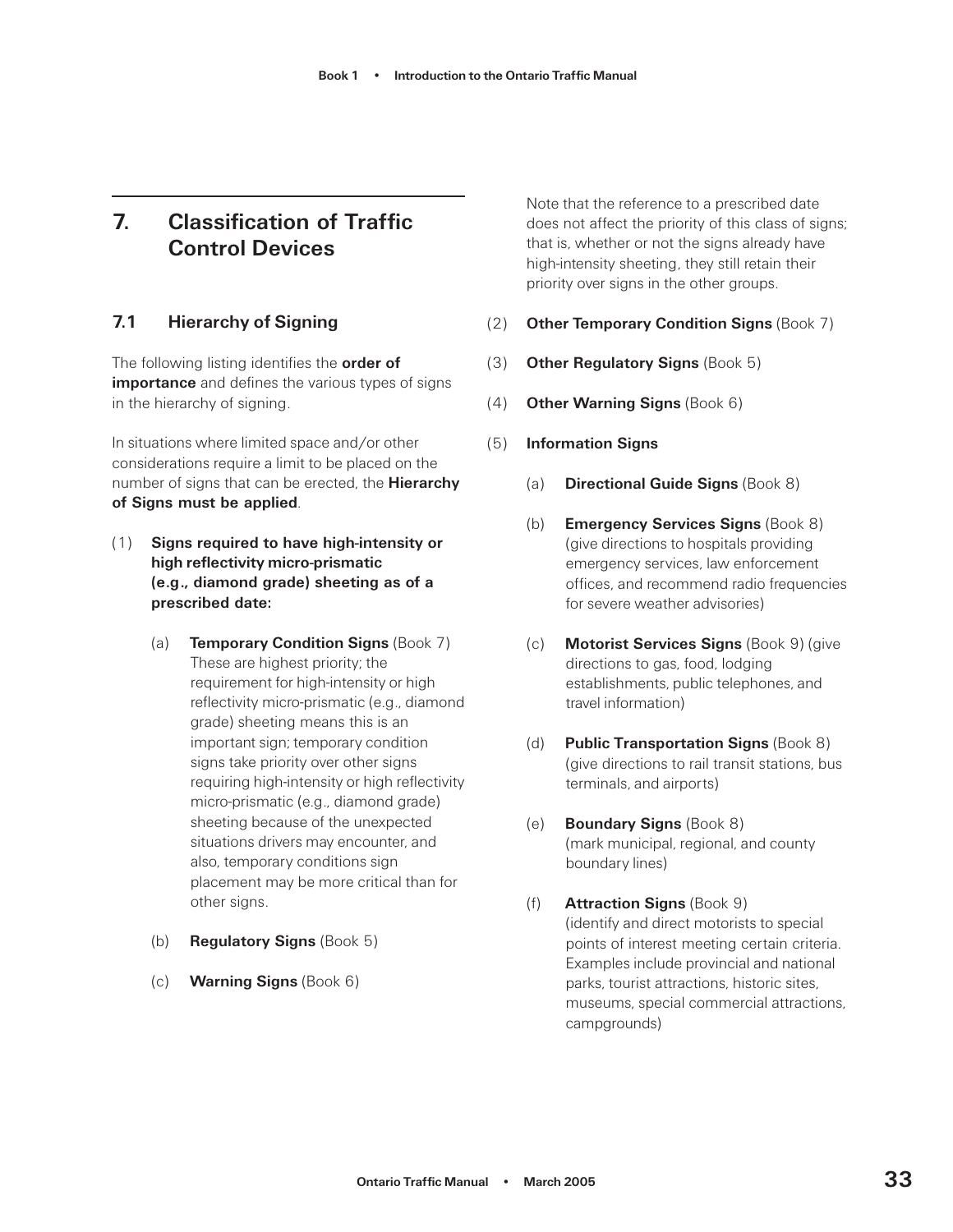(g) **General Information Signs** (Book 8) (identify lakes, rivers, and other items of general interest)

### **7.2 Classification of Traffic Signs**

#### **Class R – Regulatory Signs (Book 5)**

Regulatory signs are signs which inform the driver/ road user as to things they should or must do (or not do) under a given set of circumstances. They often indicate traffic regulations which apply at any time (or at times specified) or place upon a street or highway, disregard of which may constitute a violation. They may be supported (1) by the Highway Traffic Act or its regulations, (2) by municipal by-law, or (3) not at all. In the first two cases, the signs are enforceable; in the third case, although the signs advise road users as to what they should do, they are not enforceable. Sub-classes are:

#### *Sub-class Ra, Right-of-Way Control Signs*

Right-of-Way Control Signs indicate the right-of-way of vehicles on the approaches to an intersection, or of pedestrians at a crosswalk.

#### *Sub-class Rb, Road Use Control Signs*

Road Use Control Signs indicate the permitted or prohibited use of a street or highway. These signs relate to control of speed, turns, direction of travel, passing, traffic lane usage, vehicle weights and dimensions, parking, pedestrians, and other road uses.

#### *Sub-class Rc, Miscellaneous Control Signs*

Miscellaneous Control Signs indicate those regulatory signs not otherwise provided for in Class R.

#### **Class W – Warning Signs (Book 6)**

Warning signs indicate, in advance, conditions upon or adjacent to a street or highway that are potentially hazardous to road users. Sub-classes are:

#### *Sub-class Wa, Physical Conditions Warning Signs*

Physical Conditions Signs indicate features or conditions of the roadway itself.

#### *Sub-class Wb, Traffic Regulations Ahead Signs*

Traffic Regulations Ahead Signs indicate, in advance, warning of a traffic regulation upon a street or highway.

### *Sub-class Wc, Pedestrian and Intermittent Hazard Signs*

Pedestrian and Intermittent Hazard Signs indicate the possibility of some event which may require road user response if the event occurs.

#### **Class TC – Temporary Conditions (Book 7)**

Temporary Conditions signs and other traffic control devices indicate construction, maintenance or utility activities or other temporary and unusual situations. The traffic control devices used for temporary conditions may be either regulatory (supported by legislation, regulation and/or by-laws) or warning in nature.

#### **Class I – Information Signs (Books 8 and 9)**

Information signs indicate information for selection of route, for locating off-road facilities, or for identification of road/street names, geographical features or points of interest. Sub-classes are: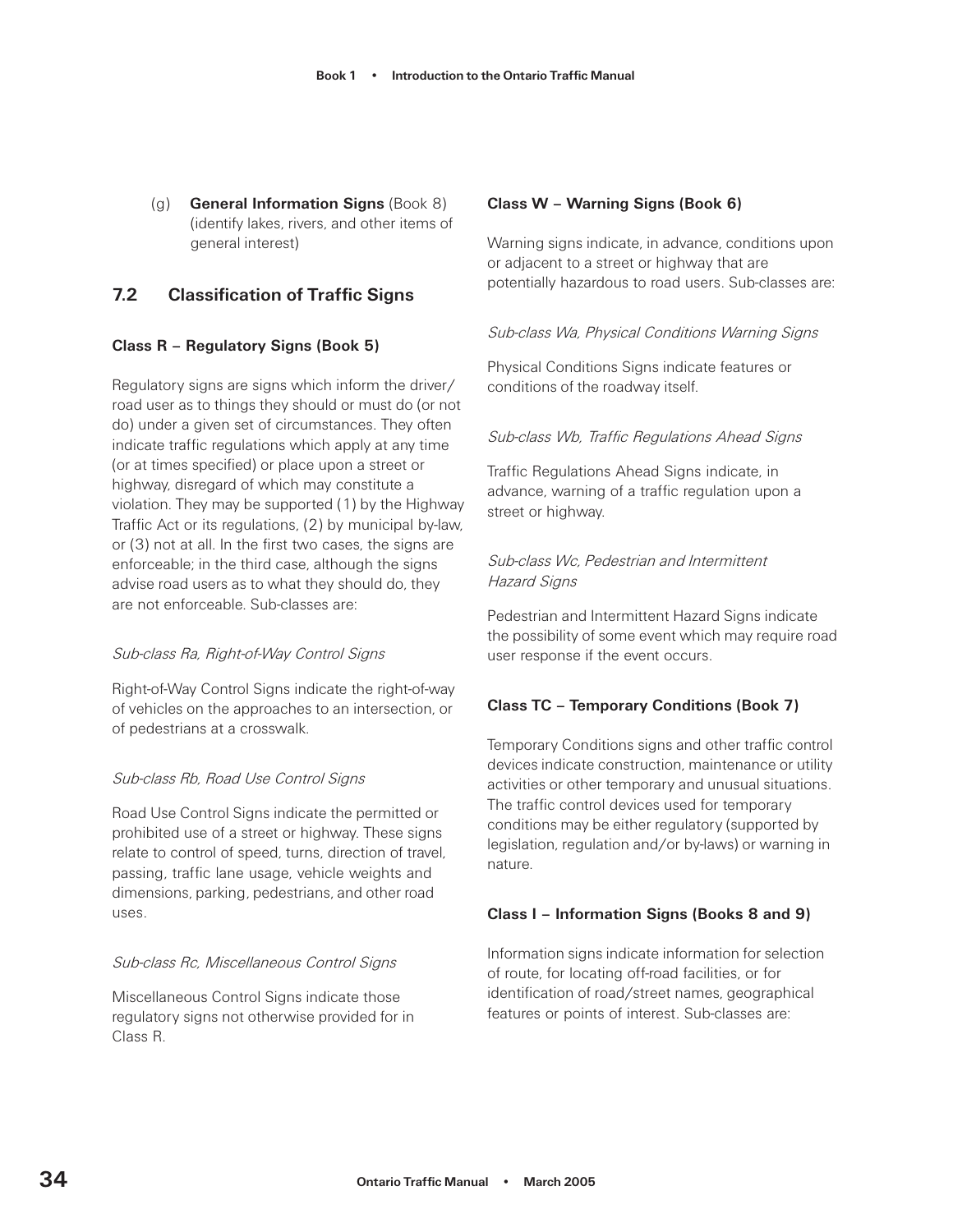*Sub-class G, Directional Guide Signs*

Sub-class G, Directional Guide Signs are signs that the road authority must provide for route and direction finding (Book 8)

*Sub-class M, Route Markers (Book 8)*

*Sub-class T, Tourism Attraction Signing (Book 9)*

*Sub-class L, Logo Signing for Motorist Services (Book 9)*

*Sub-class C, Commercial Signs* Signs for which a fee may be charged. (Book 9)

#### **Tab Signs**

A Tab Sign is typically smaller in size than the primary sign with which it is associated, and is mounted below the primary sign. Tab Signs are of two types:

#### *Supplementary Tab Signs*

Supplementary Tab Signs indicate additional information which supplements the message conveyed by the primary sign. They may be used where, for a specific application, the entire message cannot be conveyed using the standard primary sign.

#### *Educational Tab Signs*

Educational Tab Signs indicate in legend form the same message represented by a symbol on the primary sign and must never be used alone. They may be used to convey the meaning of symbols during their introductory period.

#### **Dynamic Message Signs (Book 10)**

Dynamic Message Signs (DMSs), in contrast to the other static classes of signs listed above, are signs where the messages may be changed. They may have a variety of media (electro-mechanical or electronic), technologies, and flexibility. They are described in OTM Book 10, and their application to temporary conditions is described in OTM Book 7.

### **7.3 Classification of Markings and Delineation (Book 11)**

#### **Pavement Markings**

Markings are those that are applied directly to the pavement or, less frequently, the curb, typically using paint, thermoplastics, tapes or devices, such as raised pavement markers or rumble strips. Subclasses are:

- Lines (including directional dividing lines, lane lines and edge lines)
- Transition and Continuity Lines
- Interchange Ramps and Channelization Lines
- Barrier Lines
- Intersections
- Reserved Facility Markings (including markings for transit and high occupancy vehicles, bicycles, pedestrians and railways)
- Parking Space Markings
- Coloured Pavement
- Words and Symbols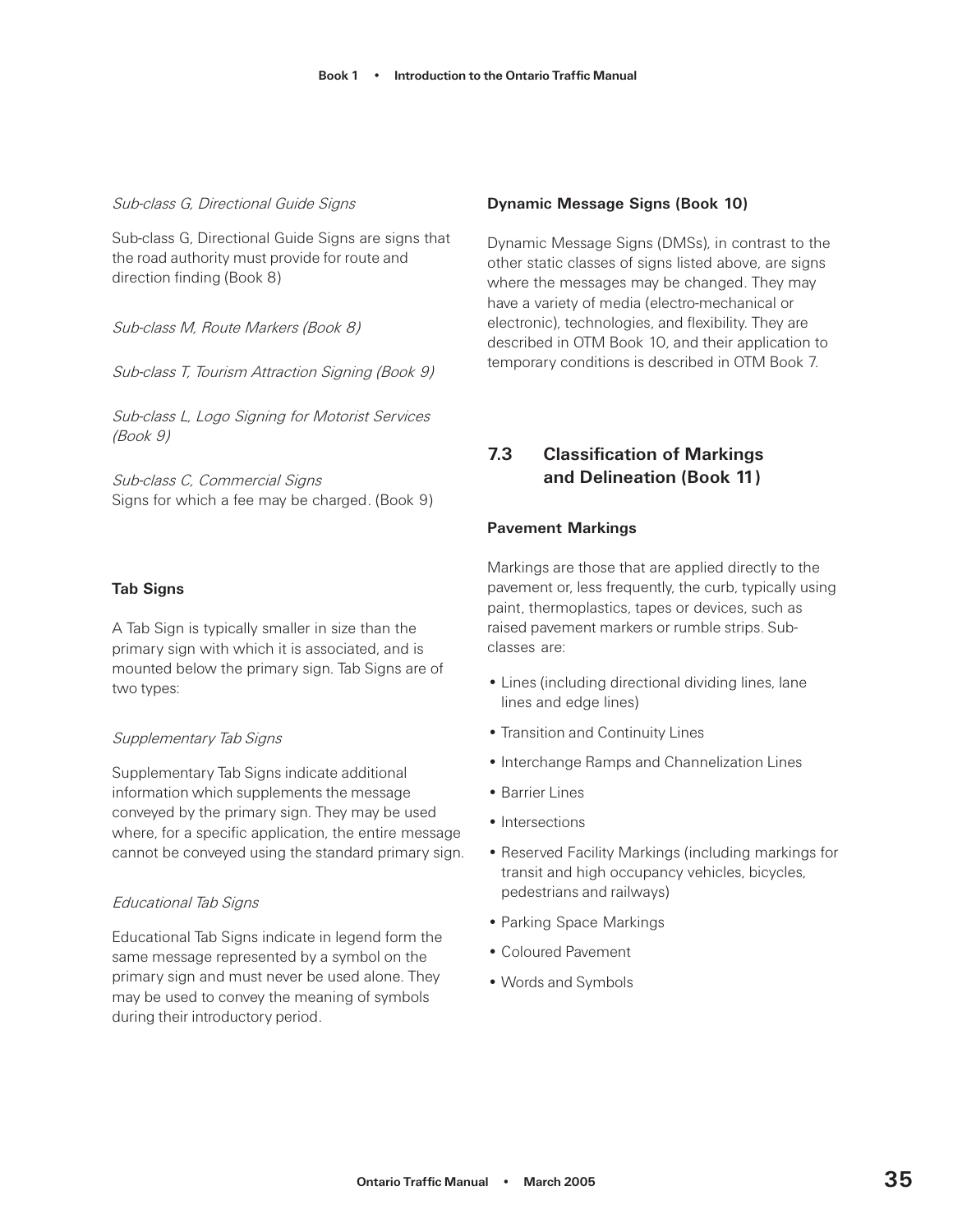### **Delineation**

Delineation devices are those reflective devices that are usually mounted on the curb or at the edge of the road, and include curb markings, delineators and CHEVRON ALIGNMENT signs.

### **Object Markings**

Object markings include:

- Markings on objects adjacent to the pavement
- Markings on objects within the roadway
- Barricades
- Channelizing devices

### **Glare Control**

Various devices may be used for control of glare from headlights of oncoming vehicles.

## **7.4 Classification of Traffic Signal Types (Book 12)**

Traffic signals include all electrically operated traffic control devices, except signs, by which traffic is warned or is directed to take some specific action. They are classified as follows:

### **Primary Traffic Control Signals which Alternate Vehicular Right-of-way**

These are the most common type of traffic control signals.

### **Miscellaneous Traffic Control Signals**

These include the following sub-classes:

- Pedestrian Signals
	- Intersection Pedestrian Signals
	- Mid-block Pedestrian Signals
- Lane Direction Signals
- Ramp Metering Signals
- Signals Near Railway Crossings
- Transit Priority Signals
- Moveable Span Bridge Signals
- Portable Lane Control Signals
- Signals with Audible Indications
- Tunnel Signals
- Bicycle Control Signals

### **Flashing Beacons**

- at intersections
- warning of other special hazards

### **Integrated Traffic Signal Systems (Book 19)**

This subject is addressed in Book 19 (Advanced Traffic Management Systems). Book 12 addresses primarily traffic signal displays, devices, and design, and operation as isolated traffic signal installations. Book 19 addresses the planning, design, integration, and operation of traffic signals as complete systems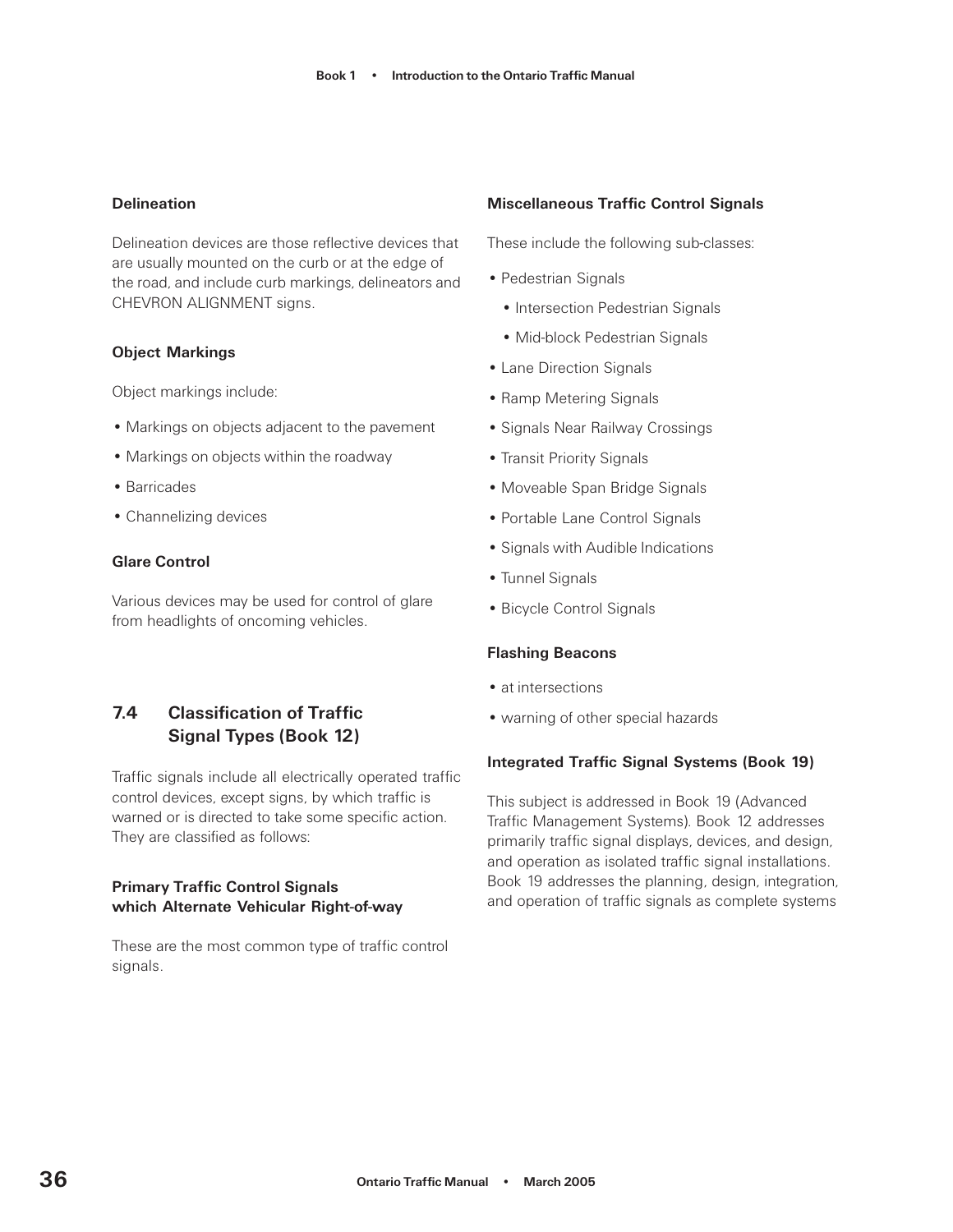## **8. Bilingual Signing Policy**

The French Language Services Act, 1986, requires bilingual signs to be installed on Provincial highways located in designated areas. To provide uniformity and consistency of Provincial highway routes, additional lengths of Provincial highways will have bilingual signs installed. The Act notes that the obligations of government agencies under the Act are subject to such limits as circumstances make reasonable and necessary, if all reasonable measures and plans for compliance with the Act have been taken or made. Provincial highways located in designated and additional areas, as listed at the end of this section, require bilingual signs.

These requirements do not apply to municipalities. However, if municipalities wish to implement bilingual signing, they are encouraged to follow the bilingual signing guidelines and standards outlined herein.

For standard OTM signs for which a bilingual sign pattern is required, the reader should contact the Ministry.

### **Bilingual Sign Categories**

Regulatory signs in designated areas will be symbolized or bilingual.

Warning signs in designated areas will be symbolized or bilingual.

Every attempt possible will be made to install bilingual temporary signs. Certain situations may arise when it may not be feasible to install bilingual temporary conditions signs. These situations are:

- (1) When worker and motorist safety may be jeopardized due to restrictions in visibility and increased proliferation of signs in confined areas.
- (2) When physical space limitations in confined areas of construction and maintenance work zones are present.

In such cases, however, consideration should be given to posting a bilingual warning sign in advance of the construction, warning motorists in both languages that they are entering a construction zone ahead.

Information signs:

- (1) Navigational Guide Signs (Directional Guide Sians) Official names of municipalities and streets will be displayed on signs. Other messages on navigational guide signs will be symbolized or bilingual.
- (2) Emergency Services Signs All emergency services signs will be symbolized or bilingual.
- (3) Motorist Services Signs All motorist services signs will be symbolized or bilingual.
- (4) Public Transportation Signs Official names of the community that airports are located in will be displayed on signs. Other messages on public transportation signs will be symbolized or bilingual.
- (5) Boundary Signs Official names of municipal, regional, and county lines will be displayed on signs. Other messages on boundary signs will be bilingual.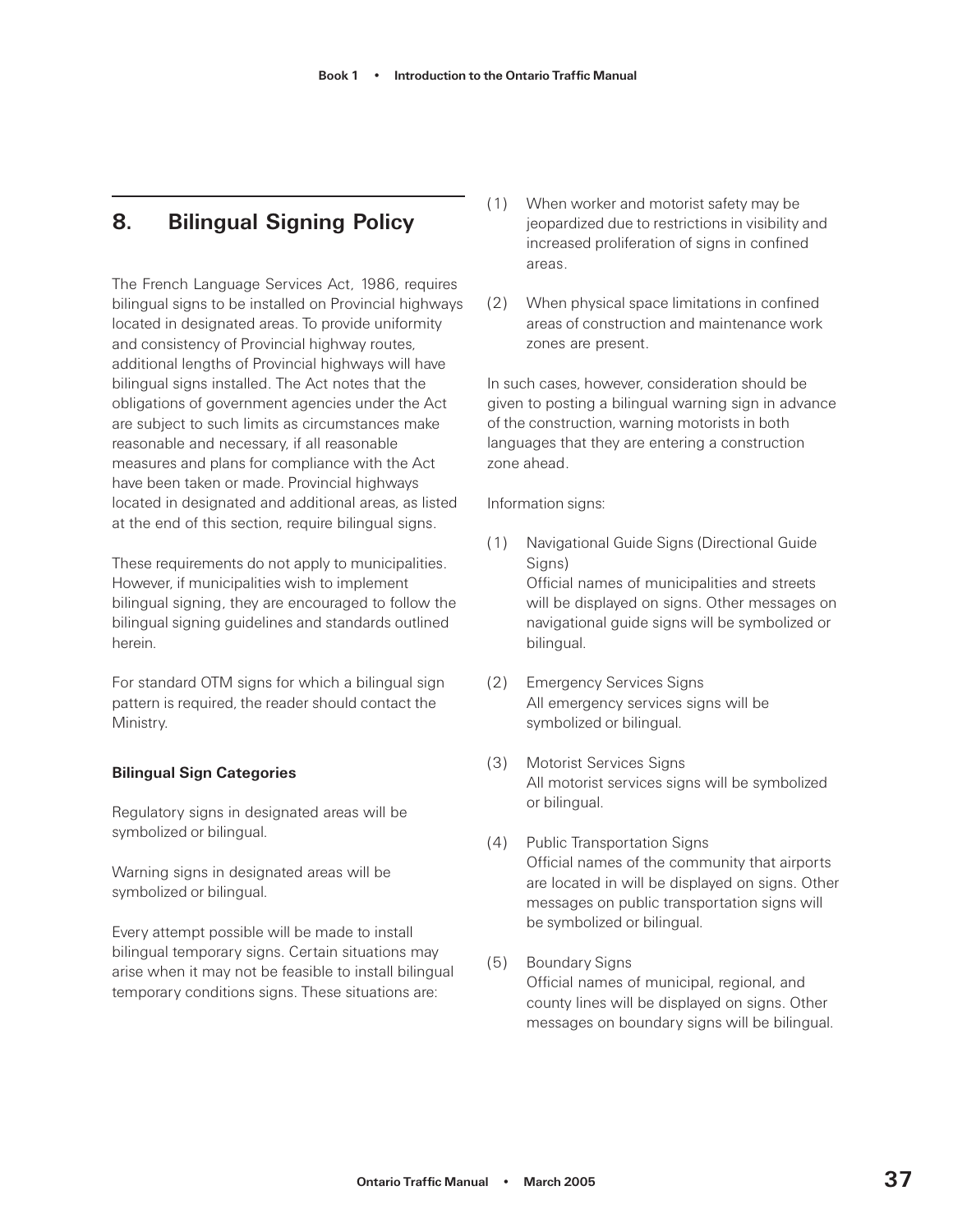- (6) Attraction Signs Official names of recreational/resort facilities, tourist attractions, historic sites, museums, provincial parks, conservation areas, etc, will be displayed on signs. Other messages on attraction signs will be symbolized or bilingual.
- (7) General Information Signs Official names of lakes, rivers, and other items of general interest will be displayed on signs. Other messages on general information signs will be bilingual.

### **Official Names**

If official names for roads, streets, etc., are bilingual as identified by municipal resolution/by-law and installed on municipal roads, bilingual signs are to be installed on the Provincial highway.

Geographic names of inhabited or populated places as identified in the Gazetteer of Canada – Ontario Edition are not to be translated. Definers for such names (administrative titles such as town, city, regional, municipality, provincial park, etc.) are to be translated.

Generic terms forming part of the names of geographic features are not to be translated (for example, Muskrat Lake remains Muskrat Lake). A listing of official names is provided in the Gazetteer of Canada – Ontario Edition.

Whenever an officially approved alternate name (for a name which is official) has been adopted by the Ontario Names Board, this alternate name will be displayed in addition to the official name. The following listing identifies the only 21 alternate names approved by the Ontario Geographic Names Board.

### **Official Names Officially Approved Alternate Names**

1. French River Rivière des Francais 2. St. Lawrence River Fleuve Saint-Laurent 3. Ottawa River Rivière des Outaouais 4. Georgian Bay Baie Georgienne 5. Lake Superior Lac Supérieur 6. Lake Erie Lac Erie 7. Lake Huron Lac Huron 8. Lake of the Woods Lac des Bois 9. Rainy River Rivière à la Pluie 10. Rainy Lake Lac à la Pluie 11. Rideau River Rivière Rideau 12. Lake Timiskaming Lac Témiscamingue 13. Lake Nipissing Lac Nipissing 14. Lake Ontario Lac Ontario 15. Niagara River Rivière Niagara 16. Detroit River Rivière Detroit 17. Lake Nipigon Lac Nipigon 18. Nipigon River Rivière Nipigon 19. Lake Abitibi Lac Abitibi 20. Lake St. Clair Lac Sainte-Claire 21. St. Clair River Rivière Sainte-Claire

**38 Ontario Traffic Manual • March 2005**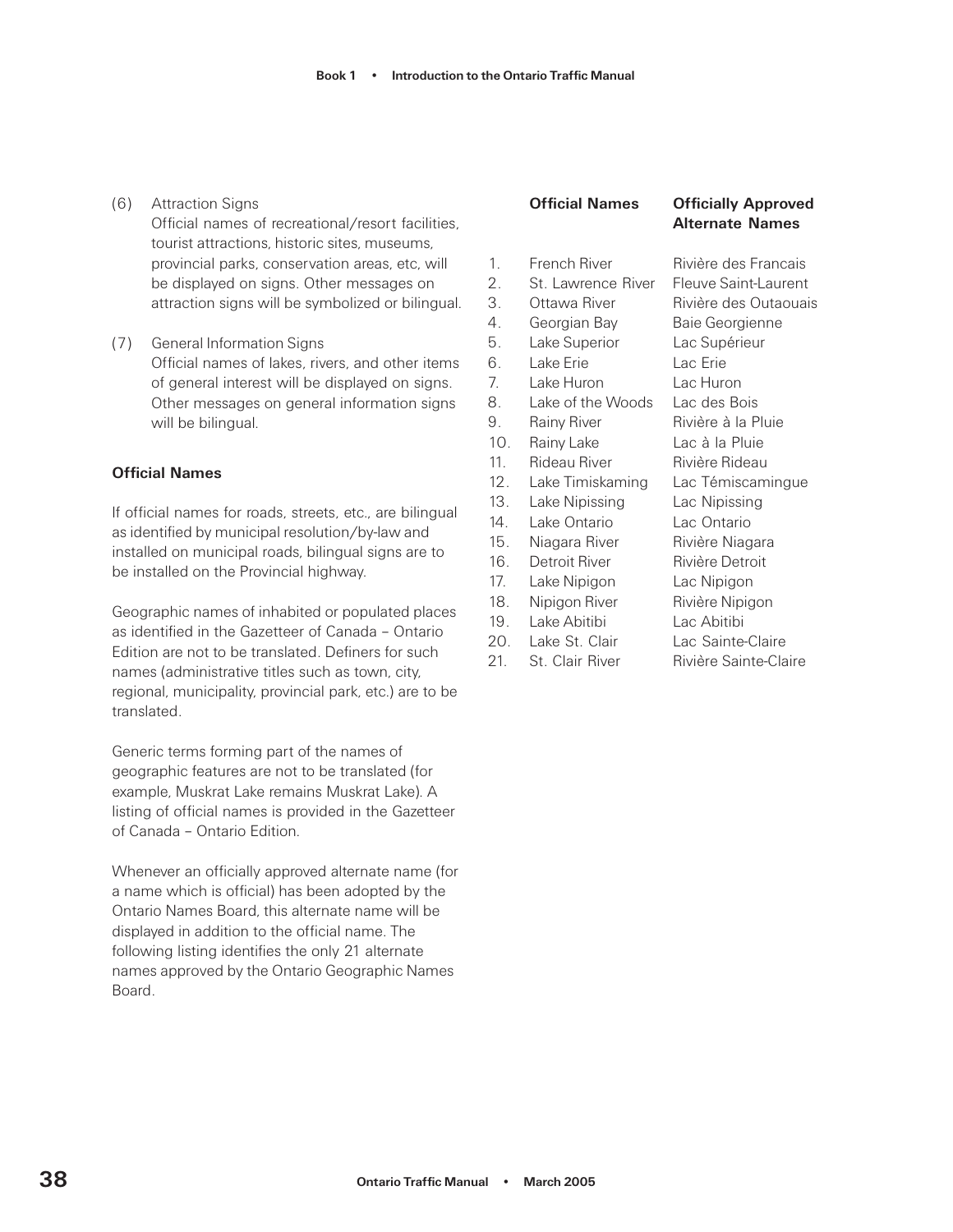### **Provincial Designated Areas**

| <b>Municipality or District</b>                                      | Area                                                                                   |
|----------------------------------------------------------------------|----------------------------------------------------------------------------------------|
|                                                                      |                                                                                        |
| Regional Municipality of Hamilton-Wentworth City of Hamilton         |                                                                                        |
| Regional Municipality of Niagara Cities of Port Colborne and Welland |                                                                                        |
| Regional Municipality of Ottawa-Carleton  All                        |                                                                                        |
|                                                                      |                                                                                        |
| Regional Municipality of Sudbury  All                                |                                                                                        |
|                                                                      |                                                                                        |
|                                                                      |                                                                                        |
|                                                                      | Maidstone, Sandwich South, Sandwich West,<br>Tilbury North, Tilbury West and Rochester |
|                                                                      |                                                                                        |
|                                                                      | Townships of Dover and Tilbury East                                                    |
|                                                                      |                                                                                        |
|                                                                      |                                                                                        |
|                                                                      | Townships of Stafford and Westmeath                                                    |
|                                                                      | Townships of Tiny and Essa                                                             |
|                                                                      |                                                                                        |
|                                                                      |                                                                                        |
| District of Cochrane  All                                            |                                                                                        |
|                                                                      |                                                                                        |
|                                                                      |                                                                                        |
|                                                                      |                                                                                        |
|                                                                      | Manitouwadge, Marathon, Beardmore,<br>Nakina and Terrace Bay                           |
|                                                                      |                                                                                        |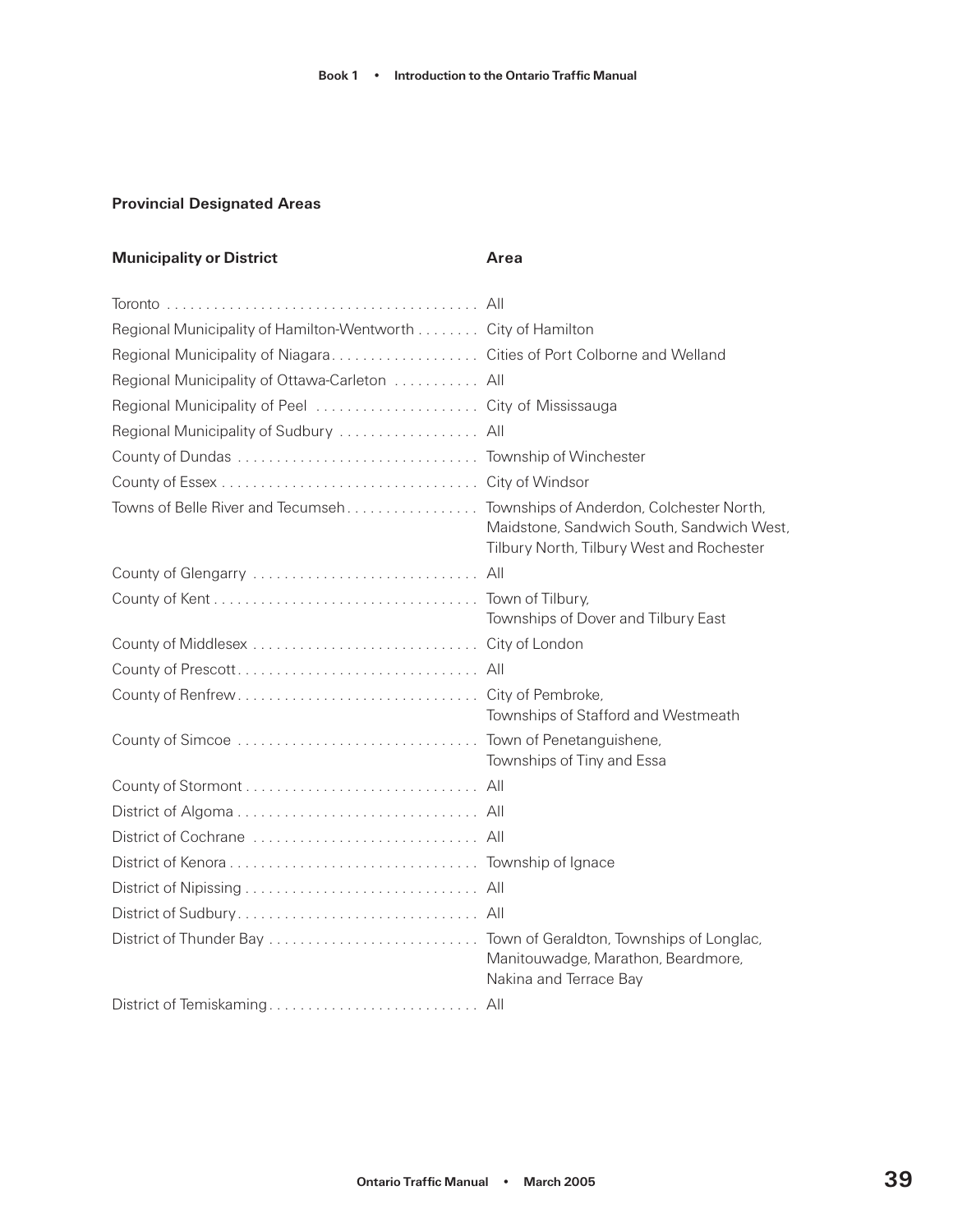## **9. Manual Revisions**

### **9.1 General**

Revisions and updates to the OTM will be made from time to time by the Ministry of Transportation's custodial office for the Manual, on the advice of the Ontario Traffic Manual Committee. These revisions will be based on two elements:

- (1) The regular, scheduled revisions and updates of all Books, according to a schedule defined by MTO with the advice of the OTMC. These revisions will incorporate the advice and input from the members of MTO, the OTMC and the OTMC subcommittees.
- (2) The collection, and consideration by the OTMC, of comments, questions, concerns, problems, and suggestions submitted by users of the OTM. These points will be acknowledged upon receipt, and replied to, as appropriate. If the points raised are of an essential or critical nature, they will be resolved and all subscribers to the OTM or the affected Book(s) will be advised by means of an information bulletin. If the points are less critical, they will be considered by the OTMC in the course of its regular revision schedule. Consequently, some of the less important points may not be addressed in a revised Book until that new version is produced in its defined revision cycle.

Purchasers/subscribers of the OTM or individual Books thereof will be kept on a mailing list by University of Toronto Press along with the Books ordered. Users are advised to check periodically with University of Toronto Press to determine the latest versions and availability of various OTM Books.

## **9.2 Manual Revisions Since the Last Issue**

This section of Book 1 is developed with each revision to any of the Books, or with the production of any new Book. The new section(s) are noted, along with the Books and/or sections(s) from the previous issue that have been replaced.

The Manual revisions in this edition are:

- Book 1 **Introduction to the OTM** New, Replaces Book 1 dated July 2001
- Book 2 **Sign Design, Fabrication and Patterns** New; incorporates Book 1B and some design rules from the King's Highway Guide Signing Policy Manual, and a CD-ROM with the electronic Master Sign Library (illustrations of all OTM signs and 1/10 scale drawings of all standard signs).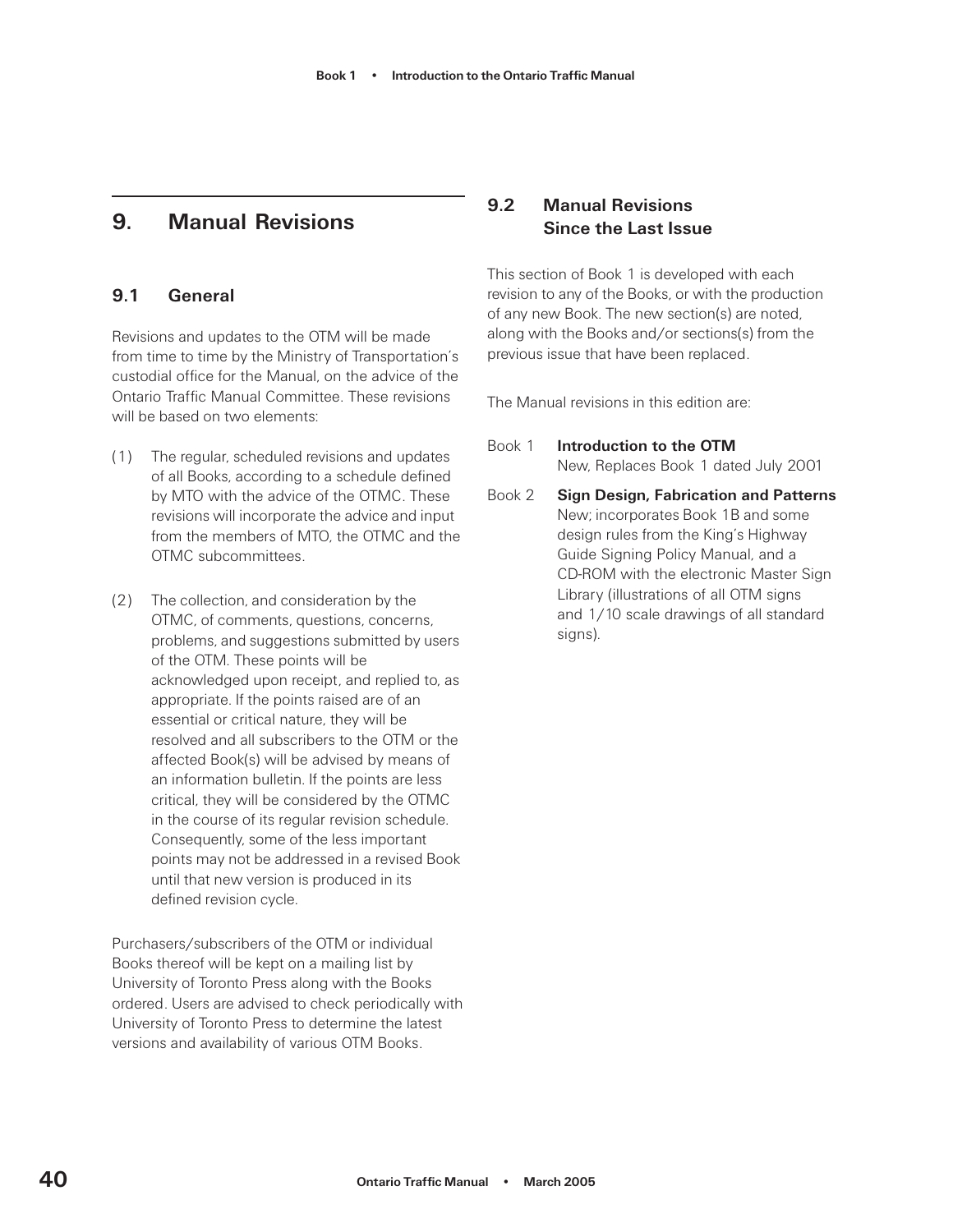## **10. Definitions**

## **A**

### **AADT**

Average Annual Daily Traffic.

### **AASHTO**

American Association of State Highway and Transportation Officials.

### **Abrasion**

A condition manifested in pavement markings by gradual surface erosion, thinning, and disappearance of the film due to wind, water, sand, and vehicle tire wear.

### **AC**

Asphaltic Concrete, or Alternating Current, depending on context.

### **AC+**

120 V a.c., 60 Hz power bus.

### **AC-**

The 120 V a.c., 60 Hz neutral bus grounded at the power source

### **Acceleration**

A rate of change of speed (km/h/sec or m/sec2) resulting in an increase in travel speed.

### **Acceleration Lane**

A speed change lane for the purpose of:

- (1) enabling a vehicle entering a roadway to increase its speed to a rate at which it can more safely merge with through traffic;
- (2) providing the necessary merging distance; and
- (3) giving the main road traffic the necessary time to make appropriate adjustments.

### **Access**

A way of entering or travelling towards a location. It is used when describing which vehicle movements may be permitted at an intersection (such as with an accessonly barrier). It is also used when describing the location of driveways and walkways which provide an entrance to a property. See Egress and Ingress.

### **Accident**

See Collision.

### **Actuation**

The operation of a detector in registering the presence or passage of a vehicle or pedestrian.

### **Adhesion**

The ability of a sign sheeting to adhere (bond strongly) to the substrate to which it is attached. The specification indicates the bond strength of the adhesive backing of the sheeting, in terms of minimum weight supported for 5 minutes, without the bond peeling for more than a specified maximum distance, when tested according to the procedure described in the specification. The minimum weight that must be supported varies by class of adhesive.

### **ADT**

Average Daily Traffic.

### **Advanced Public Transportation Systems (APTS)**

The application of advanced electronic and communications technologies to improve the safety and efficiency of public transit systems. See also Intelligent Transportation Systems (ITS).

### **Advanced Traffic Management Systems (ATMS)**

Systems using high-technology devices, on both freeways and urban streets, to more efficiently manage traffic. These include roadside sensors, ramp metering, cameras, dynamic message signs, HOV lanes and synchronized traffic signals that respond to traffic flows.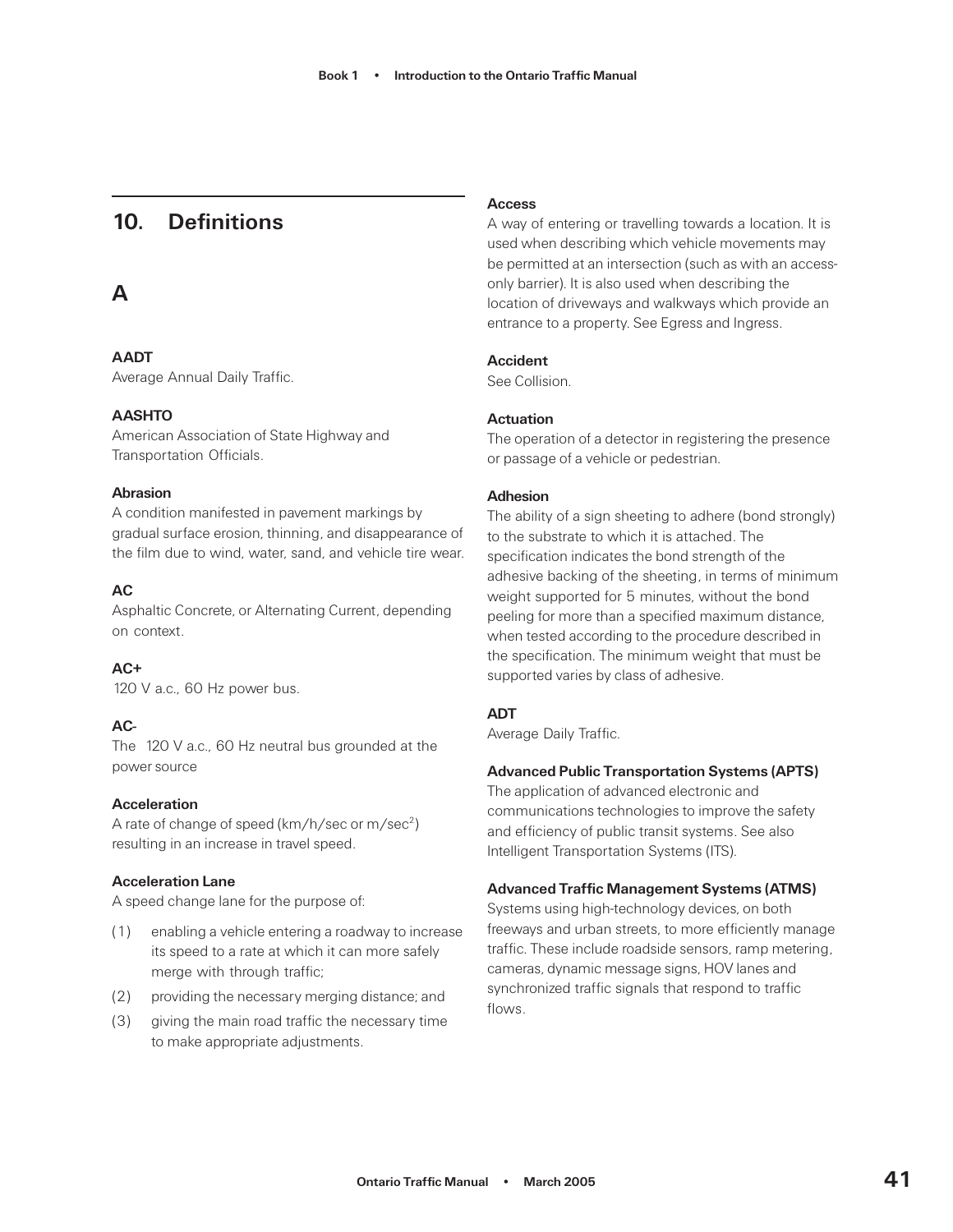### **Advanced Traveller Information Systems (ATIS)**

This system provides travellers with information to help in trip planning and changing course en route to bypass congestion, e.g., broadcast traffic reports, in-car computerized maps and highway DMSs. Also can include automated transit trip planning and automated rideshare matching.

### **Advance Warning Area**

The first component of a work zone, upstream of the approach area, used to alert drivers to road work ahead.

#### **Advisory Maximum Speed**

An advisory speed posted when the roadway geometrics result in a maximum safe speed which is 20 km/h or more below the operating speed, and is 10 km/h or more below the regulatory speed limit.

#### **Advisory Speed**

The speed, determined to the nearest 5 km/h, at which traffic may safely negotiate a potential hazard under favourable driving conditions.

#### **AID**

Automatic Incident Detection.

### **Air Brake**

A brake in which the mechanism is actuated by the manipulation of air pressure. The term is often used to describe brakes that employ air under pressure above atmospheric, in contrast to vacuum brakes, which employ pressure below atmospheric.

#### **Algorithm**

A step-by-step procedure for solving a mathematical problem, such as the processing of input data or sensor data to determine traffic control strategies or commands.

### **Alley**

A narrow lane between houses or buildings giving access to the rear of those houses or buildings.

### **All-red Interval (Traffic Signal)**

The time in seconds of a red indication for all intersection traffic. It is used following an Amber Clearance Interval to permit vehicles or pedestrians to clear the intersection before conflicting traffic receives a green indication. In Temporary Conditions, the All-red Interval is used to clear a one-lane section through a work site before opposing traffic receives a green indication.

### **Amber Clearance Interval (Traffic Signal)**

The clearance interval in which the signal indication for that Phase is amber. A clearance interval to warn approaching traffic to clear the intersection before conflicting traffic receives a green indication.

### **A.M. Peak Hour**

The one hour in the morning when traffic volumes are highest.

### **A.M. Peak Period**

The period (generally two to three hours) in the morning when traffic volumes are highest. Colloquially called *rush hour*.

### **Annual Average Daily Traffic (AADT)**

The total yearly traffic volume on a given road divided by the number of days in the year.

### **Annual Average Weekday Daily Traffic (AAWDT)**

The total yearly traffic volume on a given road collected on weekdays and divided by the number of weekdays (252 or 253 days) in the year. Traffic volumes on statutory holidays are not included.

### **Antenna**

Any structure or device used to collect or radiate electromagnetic waves.

#### **Approach Area**

The second component of a work zone, downstream of the advance warning area, and upstream of the transition area, in which the driver is informed of lane changes, speed reductions, passing restrictions and the like.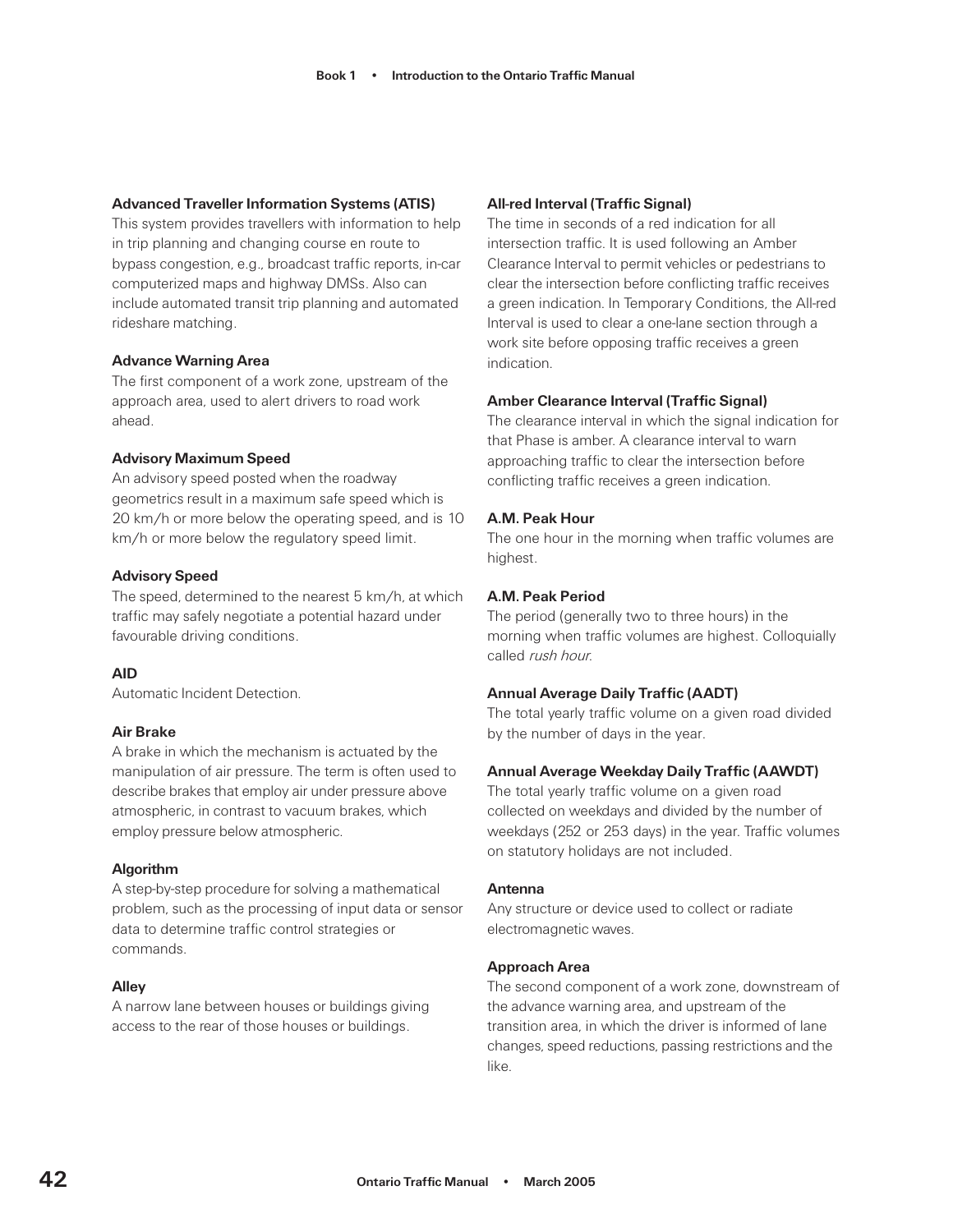#### **Approach Nose**

The end of a traffic island first encountered by a road user approaching from a given direction; also called the Upstream End. Depending on the situation, traffic may pass only to the right of the island, or on both sides. Each traffic island has two approach ends, one for each direction of travel.

### **Approach Speed**

The maximum safe speed that can be maintained over a short section of highway immediately in advance of a potentially hazardous location, taking into account pavement and shoulder width, horizontal and vertical alignment, sight distance, and other controlling factors. The approach speed does not necessarily coincide with the Design Speed.

### **APTS**

Advanced Public Transit Systems. See Intelligent Transportation Systems (ITS).

### **Area Parking Control**

A parking control plan for an area or community.

#### **Arrow**

A symbol indicating the direction of movement that a driver may or must make, as the case may be, or the direction of a destination.

### **Arterial Road**

A Major Road, used primarily for through traffic rather than for access to adjacent land, that is characterized by high vehicular capacity and continuity of movement. Intersections are spaced relatively far apart and are frequently signalized. See also Collector Road and Local Road.

### **Assurance Sign**

A Directional Guide Sign or Trailblazer, providing confirmation to the travellers that they are on the desired route or road, and/or are travelling toward the desired destination.

### **ASTM**

American Society for Testing and Materials.

### **ATC**

Area Traffic Control.

#### **At-grade Intersection**

An intersection of two roadways where there is no vertical separation between the two roadways at their point of intersection.

### **ATIS**

Advanced Traveller information Systems.

#### **ATM**

Asynchronous Transfer Mode.

#### **ATMS**

Advanced Traffic Management Systems.

### **ATSSA**

American Traffic Safety Services Association.

#### **Automatic Vehicle Identification (AVI)**

Vehicles equipped with AVI transponders are identified when they come within range of a roadside communication unit. Most common application is for automatically collected tolls on toll highway; however, the system may also be used as a means of automatically collecting travel time information along freeways.

#### **Automatic Vehicle Identification in Ontario (AVION)**

A commercial vehicle electronic clearance system along Highway 401 (Windsor to Whitby) and Interstate I-75 in the U.S.

#### **Automatic Vehicle Location (AVL)**

A system which enables the approximate location of a vehicle to be determined and tracked as it traverses the transportation network. Commonly used by emergency services and transit agencies to track location of vehicles. Also can be used to monitor traffic conditions by obtaining probe reports from vehicles travelling in the network.

### **AVC**

Automated Vehicle Classification.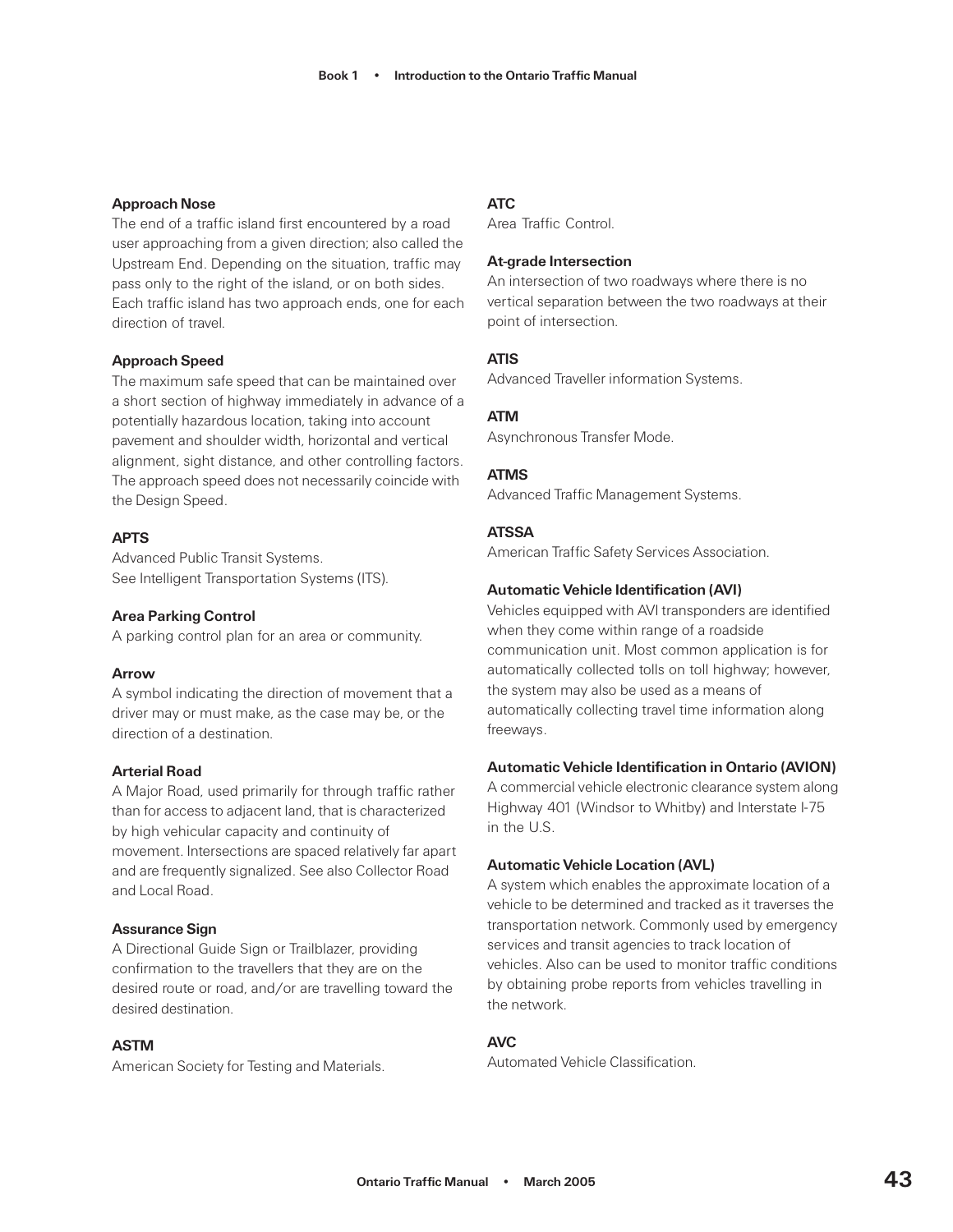### **Average Daily Traffic (ADT)**

The total volume during a given time period in whole days greater than one day and less than one year divided by the number of days in that time period.

### **AVG**

Automated Vehicle Guidance.

### **AVI**

Automatic Vehicle Identification.

**AVION** Automatic Vehicle Identification in Ontario.

**AVL** Automatic Vehicle Location.

**AWG** American Wire Gauge.

## **B**

**Bailey Bridge** See Temporary Bridge.

#### **Ball Bank Indicator**

A mechanical or electronic device that can be mounted inside a four-wheel vehicle. Readings of the ball bank indicator show the combined effects of the body rolling angle, centrifugal force and superelevation angle to estimate the safe operating speed around a curve.

### **Band**

A discrete interval of the electromagnetic spectrum between two wavelength values.

#### **Bandwidth**

The information-carrying capacity of an optical fibre. It is measured in MHz-km and GHz-km, as distance plays an important role.

#### **Barricade**

A device which provides a visual indicator of a hazardous location or the desired path a motorist should take, but is not intended to contain or redirect a vehicle. A barricade is intended to provide separation or to inform of closure, or to provide direction to pedestrians. A barricade is not a primary means of providing direction to motorists, but is supplemental to other traffic control devices providing delineation.

#### **Barrier**

A device which provides a physical limitation, through which a vehicle would not normally pass, and is intended to contain or redirect an errant vehicle of a particular size range, at a given speed and angle of impact.

### **Base Period**

See Off-peak Period.

#### **Baud**

A unit of data transfer speed used in digital communications. One baud generally equates to a transfer speed of one bit per second, for serial (RS232) communications.

#### **Benefit/Cost Ratio (B/C Ratio)**

A ratio used to compare the benefit versus the cost of proposed alternatives. For highway projects, benefits may include reduced fuel consumption, travel time, and air pollution; costs may include construction, right of way, and maintenance.

#### **Bicycle**

A vehicle having only two tandem wheels, propelled solely by human power, upon which typically one or two persons may travel. The HTA definition of bicycle includes tricycles and uni-cycles and excludes motorassisted bicycles.

#### **Bicycle Facility**

A general term denoting a facility with improvements and provisions made or administered by public agencies to accommodate or encourage bicycling, including bikeways and bikeway parking facilities.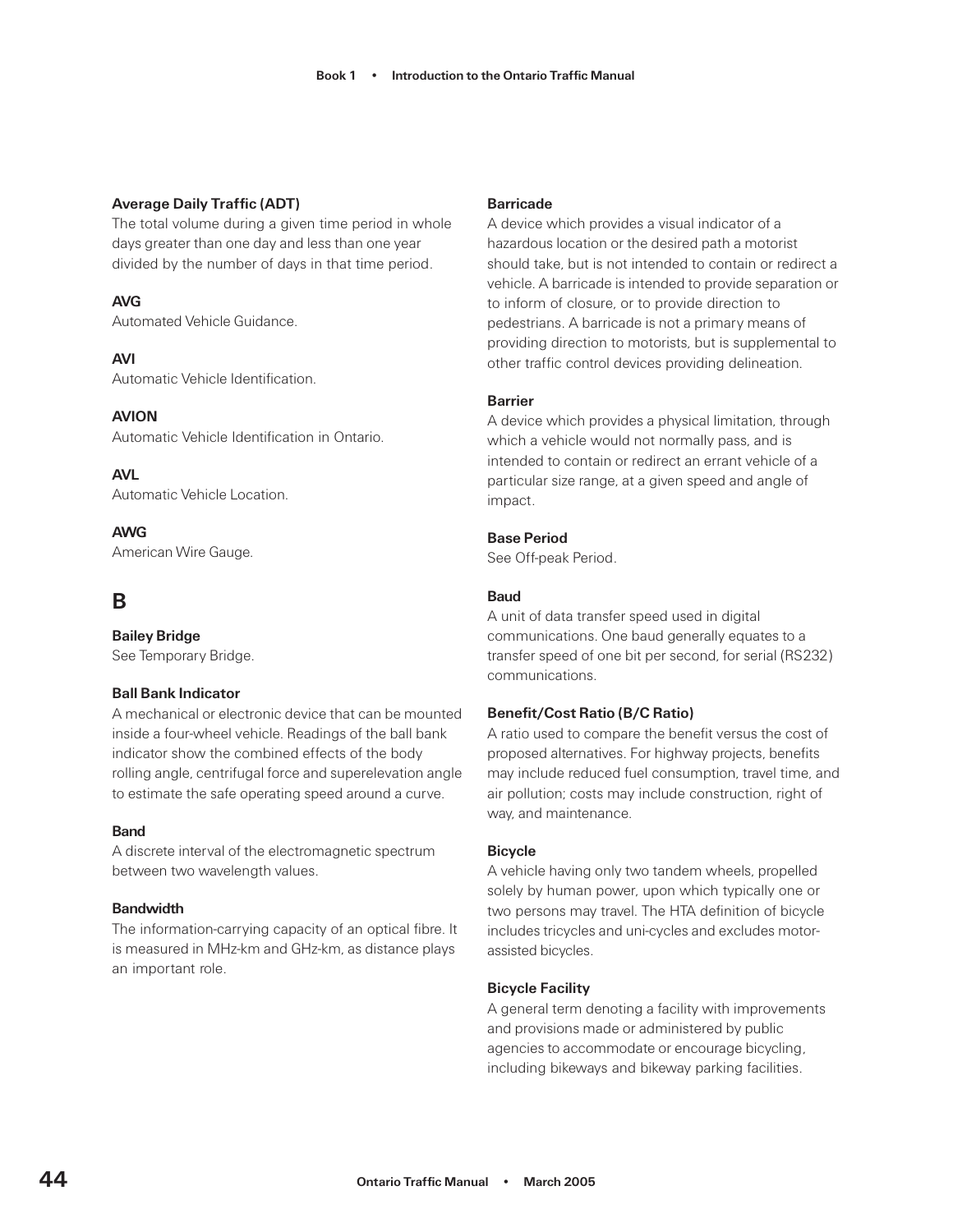#### **Bicycle Lane**

A portion of a roadway which has been designated by striping, signing and pavement markings for the preferential or exclusive use of bicyclists.

#### **Bicycle Parking Area**

A general term referring to any facility provided for parking bicycles. It can include racks, compounds, stands or lockers.

#### **Bicycle Path**

A bikeway physically separated from the motorized vehicular traffic by an open space or barrier and either within the highway right-of-way or within an independent right-of-way.

#### **Bicycle Route**

A segment of a system of bikeways designated by the jurisdiction having authority, with appropriate directional and information markers, with or without a specific bicycle route number.

### **Bicycle Trail**

An unimproved bikeway.

#### **Bidirectional Bikeway**

A two-way bikeway.

#### **Bikeway**

Any road, path, or way which in some manner is specifically designated as being open to bicycle travel, regardless of whether such facilities are designated for the exclusive use of bicycles or are to be shared with other transportation modes.

### **Bilingual Sign**

A sign which has its message (legend) in both English and French.

### **Blank Number**

See Sign Blank Number.

#### **Blank-out Sign**

A type of CMS with two states, either on or off. When the blank-out sign is off, there is no message displayed. When the sign is on, a pre-determined message is displayed to motorists.

#### **Blocker Truck (BT)**

A Buffer Vehicle (BV) not equipped with a Truck-mounted Attenuator.

#### **Bond**

Adhesive quality of a coating or sheeting to a Substrate.

#### **Bottleneck**

A highway section with reduced capacity that experiences operational problems such as congestion. Bottlenecks may result from factors other than reduced roadway width. For example, the close spacing of exit and entrance ramps can cause weaving patterns that result in congestion. A less obvious example is a steep freeway grade that can slow trucks and cause a localized "bottleneck."

#### **Boulevard**

An improved strip of land:

- (1) between the roadway and the sidewalk; or
- (2) between two opposing roadways (median boulevard).

### **Boulevard Bikeway**

A bikeway on a roadway boulevard.

#### **Breakdown Service**

A service which provides assistance to motorists in case of breakdown or emergency.

#### **Brightness**

A term that refers to human perception of Luminance. Whereas luminance is a photometrically measured quantity, brightness describes how intense a light source or lighted surface appears to the human eye.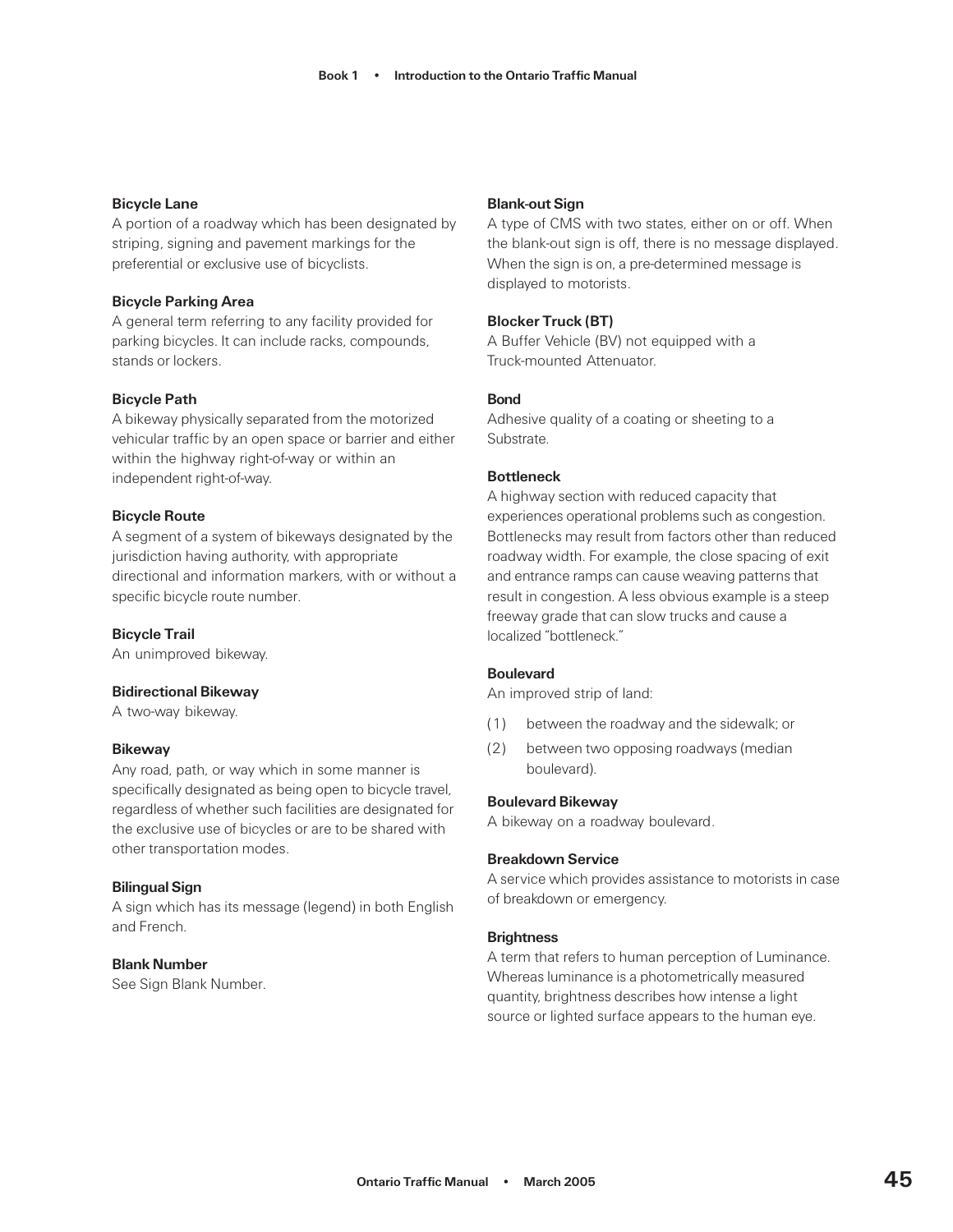### **Broadcast**

The simultaneous transmission of a message to all receivers on the channel.

### **Broken Line**

A Pavement Marking consisting of a cycle of marking segments and gaps. Broken lines are permissive and inform drivers that they are permitted to cross a broken line, (two-lane, two-way highways or multi-lane roadways) or that there is a change in use of a particular lane (continuity lines).

#### **BT**

Blocker Truck.

### **BTU**

British Thermal Unit.

### **Buffer Vehicle (BV)**

A truck positioned in a stationary work zone or in a mobile work operation to provide buffer protection for workers against errant vehicles intruding into a work zone or mobile work operation. The generic term Buffer Vehicle refers to either a Blocker Truck or a Crash Truck. As required by OHSA, a Buffer Vehicle must have a minimum mass of 6,800 kg, and must have a mounted TC-12 flashing arrow board and four-way flashers. All Buffer Vehicles used on freeways must be Crash Trucks. For MTO contracts, additional BV requirements apply.

#### **Built-up Area**

The territory contiguous to a highway not within a city, town, village or police village where:

- (1) not less than 50% of the frontage upon one side of the highway for a distance of not less than 200 m is occupied by dwellings, buildings used for business purposes, schools or churches;
- (2) not less than 50% of the frontage upon both sides of the highway for a distance of not less than 100 m is occupied by dwellings, buildings used for business purposes, schools or churches;

(3) not more than 200 m of the highway separates any territory described in clause (1) or (2) from any other territory described in clause (1) or (2); and signs are displayed as required.

#### **Bull Nose**

The area or point of divergence between two diverging roadways, such as between freeway mainline lanes and an exit ramp.

### **Bus**

Any motor vehicle designed, constructed and/or used in the transportation of ten or more seated passengers.

### **Business District**

The territory contiguous to and including a highway when within 180 m along such highway there are buildings in use for business or industrial purposes, including but not limited to, hotels, banks or office buildings which occupy at least 90 m of frontage on one side or 90 collectively on both sides of the highway.

### **Bus Lane**

A street or highway lane intended exclusively or primarily for buses, either all day, or during specified periods. See also Reserved Lane and Transit Lane.

### **BV**

Buffer Vehicle.

# **C**

### **Cabinet (Traffic Signal)**

An outdoor enclosure for housing a Controller Unit and associated equipment.

### **Call (Traffic Signal)**

A registration of a demand for right-of-way by traffic (vehicular or pedestrian) at a controller.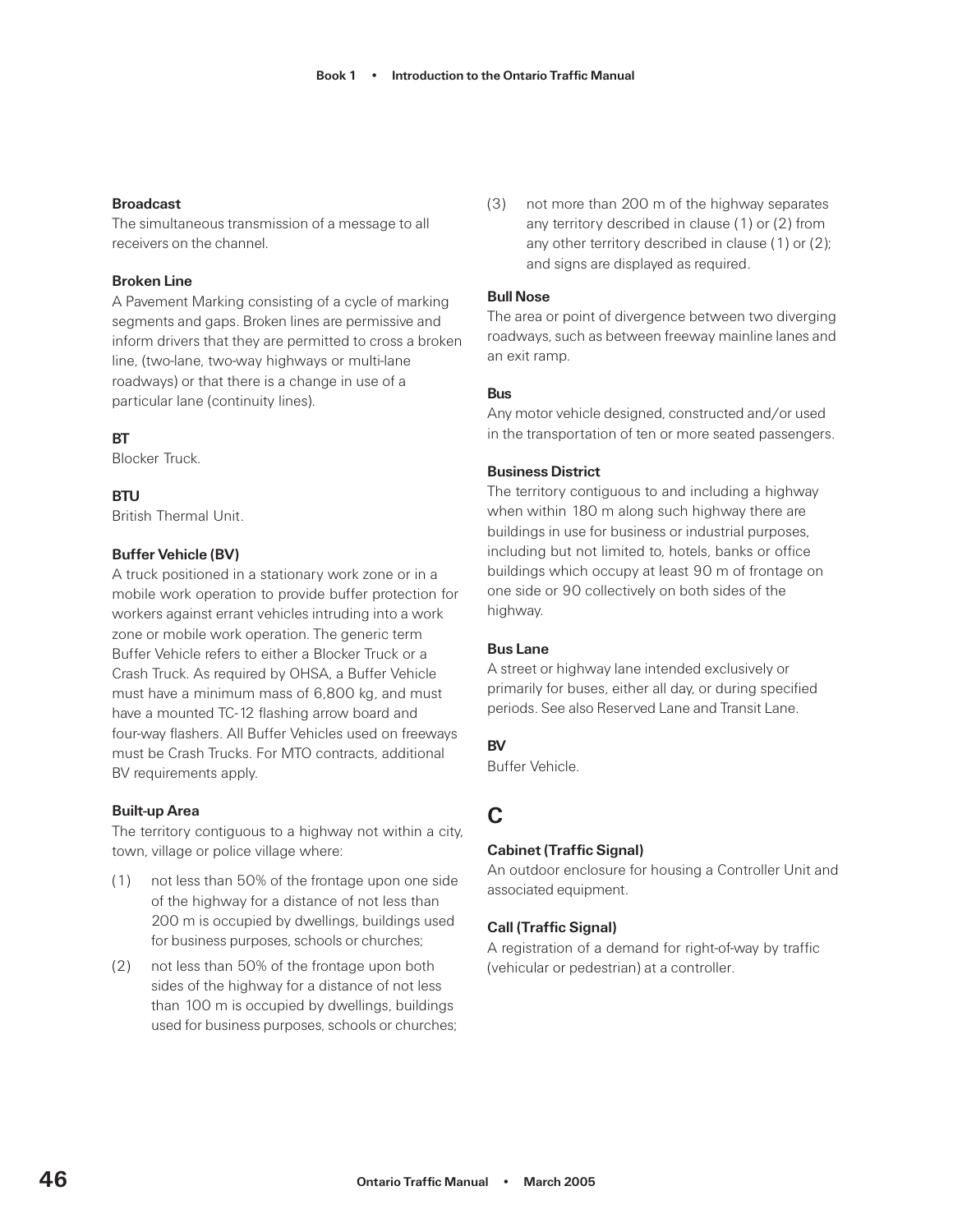### **Call Box**

A telephone or other communications device located at given locations along the side of a freeway. Motorists can request various services (such as police fire, or ambulance, etc.) by pressing certain buttons or using voice communications.

### **Candela**

The basic SI unit of luminous intensity.

#### **Capacity**

The maximum number of vehicles which can pass over a given section of lane or a roadway in one direction, or in both directions for a two-lane or three-lane highway, during a given time period (usually one hour) under prevailing roadway and traffic conditions.

#### **Carbon Monoxide (CO)**

A pollutant produced during fossil fuel combustion.

#### **Carpool**

An arrangement in which a group of people share the use and possibly the cost of a car in travelling to and from pre-arranged destinations together.

#### **Catastrophe Theory Approach**

The word "Catastrophe" means the loss of stability in a dynamic system. The major method of this theory is sorting dynamic variables into slow and fast. Then stability features of fast variables may change slowly due to dynamics of slow variables.

### **CATV**

Cable Television.

### **Causeway**

A bridge or raised way constructed over marshy land or water. It may be either an earth fill or bridge type structure.

**CBD** Central Business District.

### **CB Radio**

Citizen Band Radio.

### **CCD**

Charge-Coupled Device.

### **CCG**

Canadian Capacity Guide for Signalized (Urban) Intersections.

### **CCR**

Camera Control Receivers.

### **CCTV**

Closed Circuit Television.

#### **Central Business District (CBD)**

The downtown retail trade and commercial area of a city or an area of very high land valuation, traffic flow, and concentration of retail business offices, theatres, hotels and services.

#### **Central Computer (Traffic Signal)**

The combination of the application software, operating system, and computer hardware operating a traffic signal system from a single location.

#### **Centralized Control System**

A central computer-based control installation used to manage and control traffic on a road network. The system is controlled by a central processor, which is connected to a number of I/O (input/output) units. The communication between the processor and the I/O units usually consists of data messages. Other kinds of messages have no meaning for a centralized system. E.g., an I/O-unit cannot send a status message, because it is usually not able to determine its own status.

#### **Central Processor Unit (CPU)**

The main computer used in the Computer Centre, used to control field equipment (i.e., traffic control signs and signals, etc.).

### **Centre Lane Facility**

A reserved lane at or near the centre of a roadway.

#### **Centreline**

See Directional Dividing Line.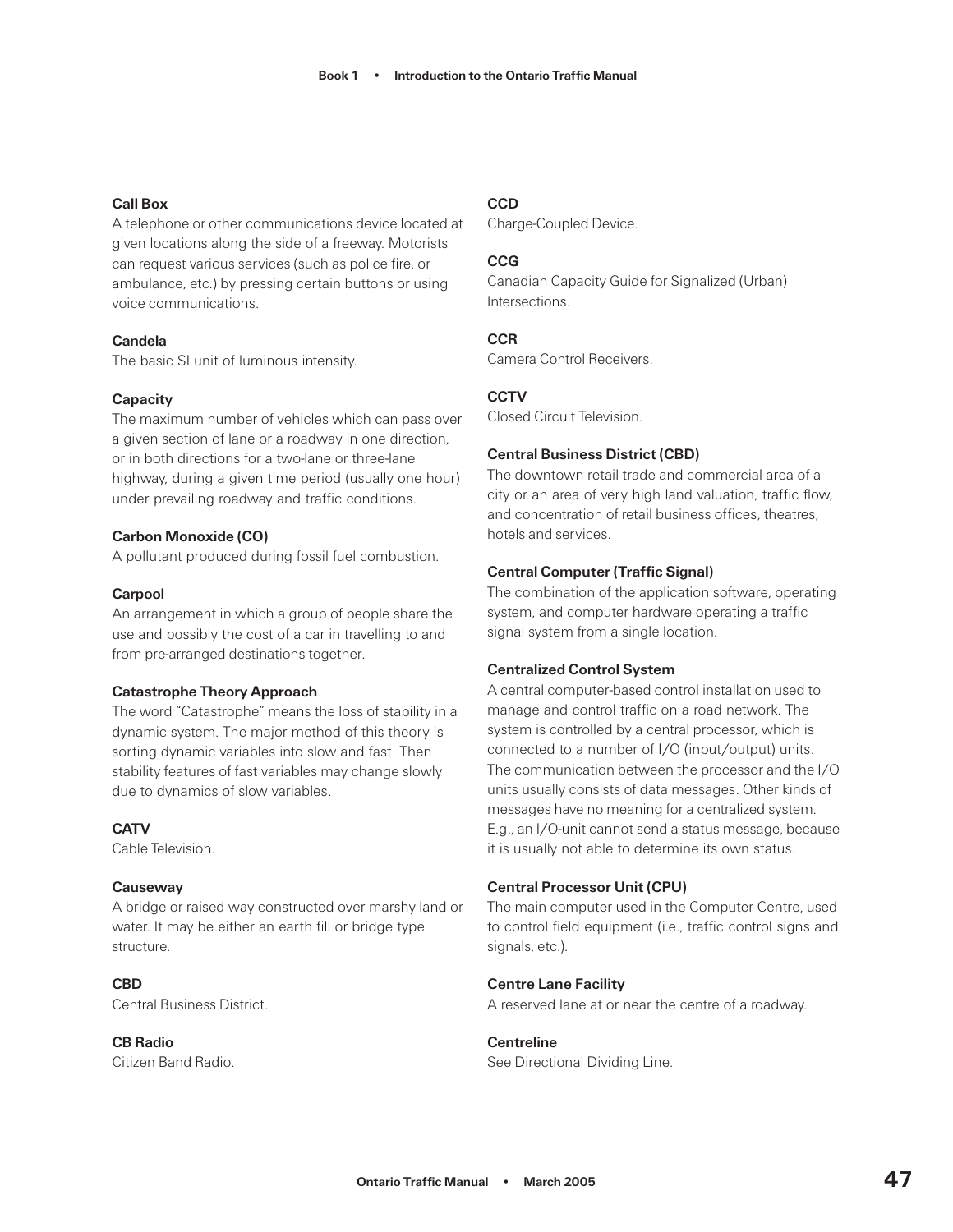### **CGSB**

Canadian General Standards Board.

### **Changeable Message Sign**

A specific subset of Dynamic Message Signs which may display a limited number of fixed messages, any one of which may be displayed at any given time, or no message at all. It is an electrical, electro-optical, electro-mechanical, or mechanical sign which permits the sign message to be changed, either locally or remotely. See also Dynamic Message Sign and Variable Message Sign.

#### **Channelization**

The separation or regulation of traffic movements into definite paths of travel by use of pavement markings, raised islands, or other suitable means to facilitate the safe and orderly movement of traffic, both vehicular and pedestrian.

#### **Channelizing Devices**

Cones, construction markers, flexible drums (barrels), pavement markings and any temporary barriers used to alert drivers to and direct traffic past hazards created by construction or maintenance activities.

#### **Chevron Alignment Sign**

A delineation sign used to delineate sharp roadway alignment changes. See Books 6, 7 or 11.

#### **Chicane**

A series of Curb Extensions on alternating sides of a roadway, which narrow a roadway and require vehicles to meander to travel through the chicane. Typically, a series of three curb extensions is used.

#### **Choker**

See Curb Extension.

### **Citizen Band (CB) Radio**

A two-way, short distance, voice communications service. The service may be used for virtually any form of personal voice communications activity, whether it is recreational, domestic, or in connection with work or business.

### **Closed Circuit Television (CCTV)**

A system using remote control video cameras to monitor traffic patterns at sites susceptible to traffic congestion such as tunnels, intersections and interchanges. The images are transmitted from the camera to the control room.

### **Closed Lane**

A traffic lane on a roadway that has been closed off to traffic by either channelizing devices, signs, temporary concrete barriers, and/or TC-12 flashing arrow boards.

#### **CMOS**

Complementary Metal Oxide Semiconductor.

#### **CMS**

Changeable Message Sign.

#### **CO**

Carbon Monoxide.

#### **Coaxial Cable**

A cable with a single central conductor having a common axis with a second outer cylindrical conductor.

#### **Collector Road**

A road for which vehicle movement and access are of equal importance. Direct access to adjacent properties may be permitted in some cases, typically in lowerdensity residential areas. Intersections are spaced at varying intervals and are typically only signalized where the collector road intersects an arterial road or in some cases another collector road. See Arterial Road and Local Road.

#### **Collision**

An incident resulting in property damage, personal injury or death and involving the loss of control and/or the striking of one or more vehicles with another vehicle, a person, an animal or an inanimate object.

### **Colourfastness**

The ability of Sign Sheeting to retain its original colours after testing or after use in the field.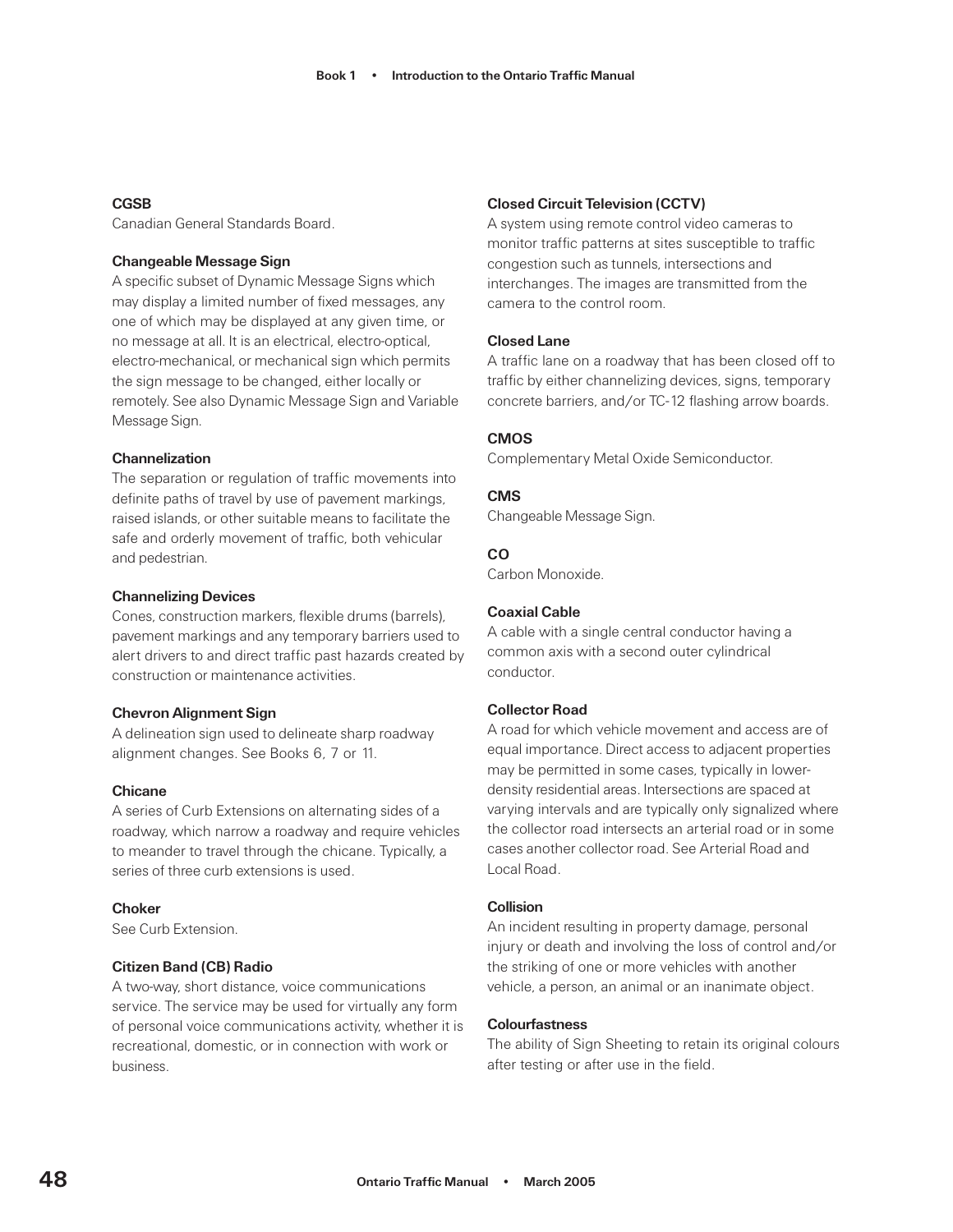#### **Colour Sequence (Traffic Signal)**

A predetermined order of signal indications within a cycle.

### **Commercial Motor Vehicle**

A motor vehicle having a permanently attached truck or delivery body, including fire apparatus, buses, and truck tractors and trailers (combination units) used for hauling purposes on the highways, and requiring a Commercial Vehicle Operating Registration (CVOR).

#### **Commercial Sign**

A sign falling into one of the following classes:

- (1) field advertising;
- (2) third-party signs; or
- (3) other commercial signs, on the highway right-ofway, for which a fee may be charged.

### **Commercial Vehicle Operations (CVO)**

The application of advanced electronic and communications technologies to improve the safety and efficiency of commercial vehicle/fleet operations. See also Intelligent Transportation Systems (ITS).

#### **Communication**

The transfer of information from one location to another, electronically or by other media.

#### **Communications Protocol**

Hardware and software standards that govern transmission between two stations. On personal computers, communications programs offer a variety of protocol to transfer files via modem. Internet connections typically use a combination of PPP and TCP/IP. On LANs, data link protocol such as Ethernet, provides the access method that moves packets from station to station, and higher level protocol, such as TCP/IP is used to control and route the transmission.

#### **Communication System**

A system used at the traffic operations centre coordinating the operation of time division multiplexed communication with the field controllers.

#### **Community**

A group of individuals with a common interest. A community is often defined by neighbourhood boundaries, but may also include individuals who live outside the neighbourhood, but who work or operate businesses in the neighbourhood, or whose children attend school in the neighbourhood.

#### **Comprehension**

The ability of drivers to understand the meaning of a sign message, including any symbols or abbreviations.

#### **Computer System**

In ATMS, the complete computer made up of the CPU, memory and related electronics (main cabinet), all the peripheral devices connected to it and its Operating System. Computer systems fall into ranges called microcomputers (personal computers), minicomputers and mainframes.

### **Concurrent Flow Lane**

A reserved lane for vehicles on which the direction of traffic is the same as the flow of traffic on the adjacent lanes.

### **Concurrent Timing (Traffic Signal)**

A mode of controller operation whereby a traffic phase can be selected and timed independently and simultaneously with another traffic phase.

### **Cone of Vision**

The small three-dimensional angle of vision, measured about the axis of the eye's pupil, and from the surface of the eye, within which angle maximum visual acuity is achieved.

### **Conflict**

A Collision or near-collision which requires evasive action on the part of one or more persons. Conflicts can occur between two motorists, between a motorist and cyclist, between a motorist and pedestrian, and between a cyclist and pedestrian.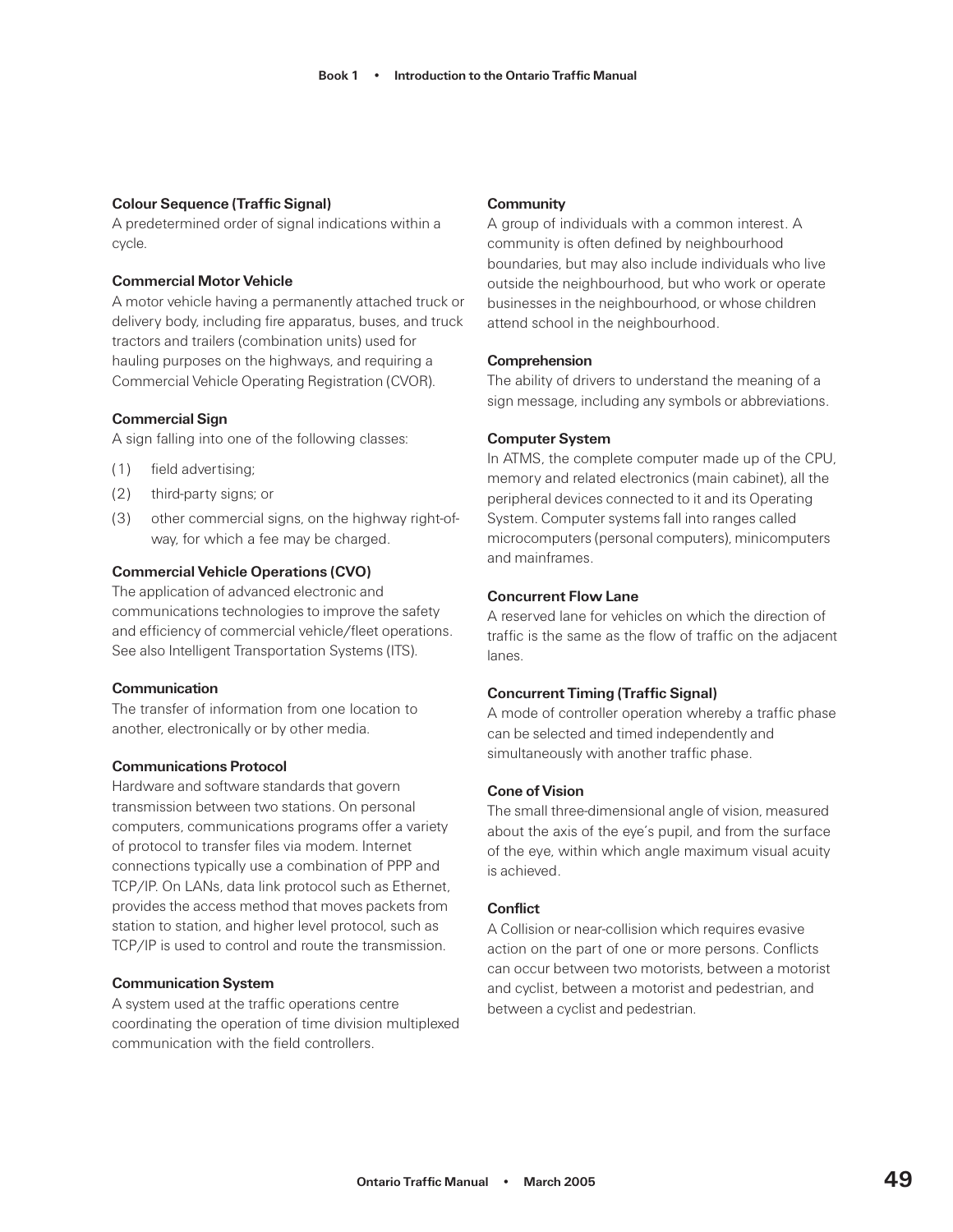#### **Conflicting Phase (Traffic Signal)**

Two or more phases which will cause interfering traffic movements if operated concurrently.

#### **Conflict Monitor (Traffic Signal)**

A device used to continually check for the presence of conflicting signal indications and to provide an output in response to conflict.

#### **Congestion Management System**

A systematic process that provides information on transportation system performance and alternative strategies to alleviate congestion and enhance the mobility of persons and goods. A Congestion Management System includes methods to monitor and evaluate performance, identify alternative actions, access and implement cost-effective actions, as well as to evaluate the effectiveness of implemented actions.

#### **Console**

A terminal used to monitor and control a computer or network.

#### **Conspicuity**

The ability of a traffic control device to attract or command attention, given the visual setting in which it is placed.

#### **Construction**

All work zone activities, including pre-engineering activities, relating to the building, capital maintenance, or rehabilitation of highways or utilities along or crossing highways.

#### **Construction and Maintenance Signs**

A group of Regulatory and Warning Signs used for the protection of public traffic and workers in the vicinity of a work area located on or near the roadway.

### **Construction Marker**

A TC-52 Channelizing Device.

#### **Construction Zone**

One or more highway work zones located on or near the roadway. A construction zone must be designated and signed in order to have enforceable maximum speed limits.

#### **Continuity Line**

A lane line of reduced spacing and increased width, designed to alert road users to an impending change in lane function. See also Wide Line.

#### **Continuous Wide Median**

On a divided highway, a median that has a continuous width of 10 m or more. See also Divided Highway.

#### **Contra-flow**

A flow of vehicles on which the direction of traffic is opposite to the flow of traffic on the adjacent lanes.

### **Contra-flow Lane**

A reserved lane for vehicles on which the direction of traffic is opposite to the flow of traffic on the adjacent lanes.

#### **Contrast**

Contrast refers to differences in colour or in brightness which allow a target, such as a sign message or symbol, to be seen against the sign background.

$$
Contrast = \frac{R_L - R_B}{R_B}
$$

Contrast Ratio =  $\frac{R_L}{R_B}$ 

Where: RL is Reflectance of Legend; and R<sub>B</sub> is Reflectance of Background.

For light-emitting dynamic message signs, the same relationships apply, except that reflectance is replaced by emitted light intensity, for both legend and background.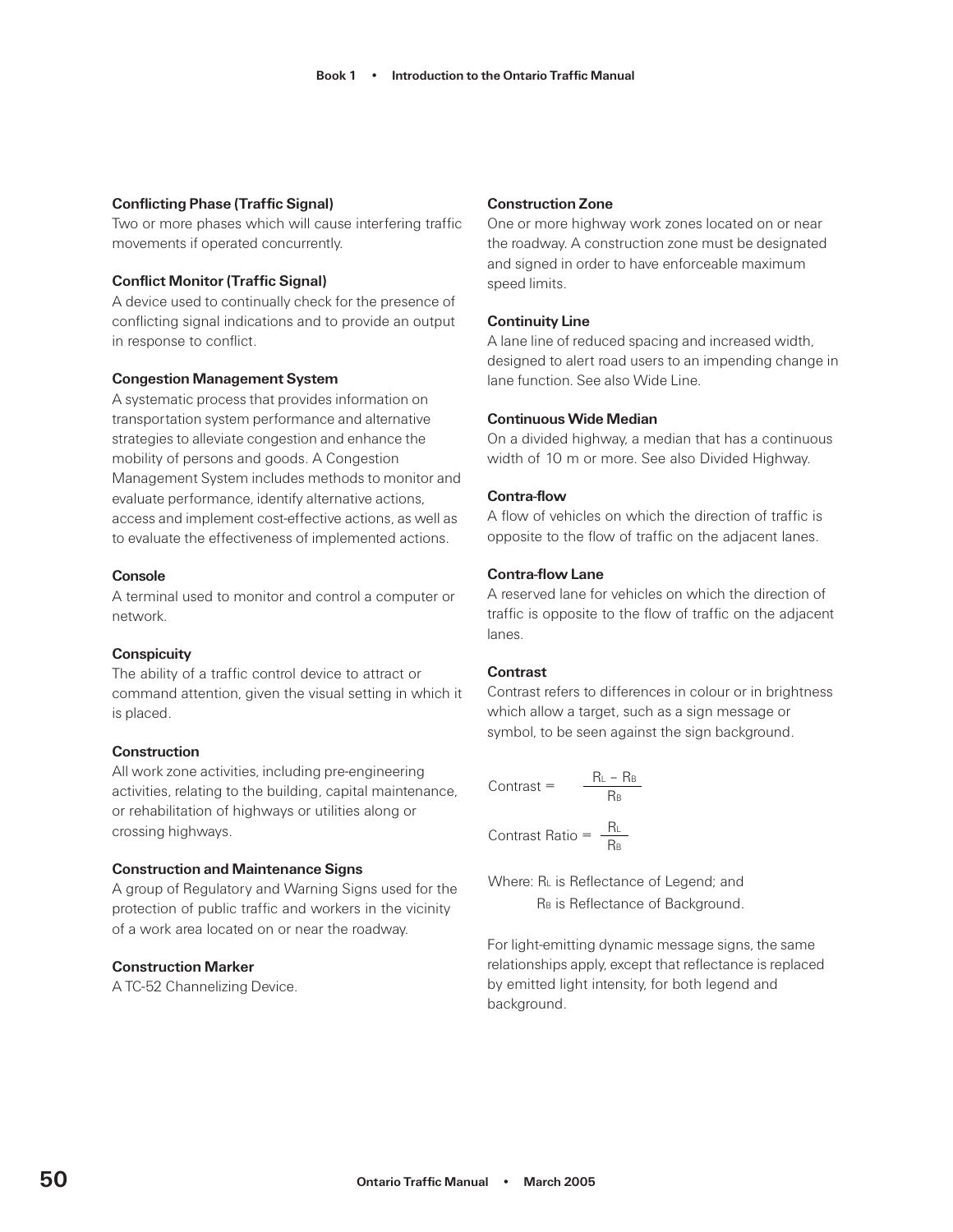#### **Controlled Access Highway**

A major highway along which the right of access to abutting property is controlled by the road authority, and where access to and from the highway is provided through interchange entrance and exit ramps.

### **Controlled Access Rights-of-way**

Control of access is the condition where the right to access to or from a highway, by owners or occupants of abutting land or by other persons, is fully or partially controlled by the public authority.

### **Controlled Intersection**

An intersection where traffic approaching from any or all directions is regulated by some form of traffic control device.

#### **Controller (Traffic Signal)**

The general usage term for the controller unit, cabinet and associated appurtenances.

#### **Controller Cabinet (Traffic Signal)**

An outdoor enclosure used for the housing of a controller unit and all associated power, control, protection, activation or interconnection devices.

### **Controller Unit (Traffic Signal)**

That part of the controller which performs the basic timing and logic functions. A microprocessor-based or electro-mechanical timing unit.

#### **Coordination (Traffic Signal)**

The control of Controller Units in a manner to provide a relationship between specific green indications at adjacent intersections, in accordance with a time schedule to permit continuous operation of groups (platoons) of vehicles along the street at a planned speed.

### **Corridor**

A broad geographical band that follows a general directional flow connecting major sources of trips that may contain a number of streets, highways and transit route alignments.

### **Corridor Control**

The process of managing and controlling utilities, buildings, road access, and commercial signing on the highway right-of-way and the areas on either side adjacent thereto.

#### **Corridor Traffic Management**

The process of managing and controlling traffic between/among parallel roads within a corridor.

#### **Cost Effectiveness**

The relationship between a measure's benefit over its service life and the total costs it incurs over its service life, often expressed as a ratio.

### **CPU**

Central Processing Unit.

#### **Crash**

See Collision.

#### **Crash Cushion**

A traffic barrier used to safely shield fixed objects or other hazards from approximately head-on impacts by errant vehicles, consisting of energy-absorbing elements that are progressively deformed on impact.

#### **Crash Truck (CT)**

A Buffer Vehicle (BV) equipped with a Truck-mounted Attenuator (TMA) meeting National Cooperative Highway Research Program Report NCHRP 350 requirements.

#### **Crossover**

See Pedestrian Crossover.

#### **Crosswalk**

See Pedestrian Crosswalk.

#### **Crown**

A particular type of sign symbol, in the shape of a crown, used for King's Highway numbers, either by itself or as part of a Directional Guide Sign.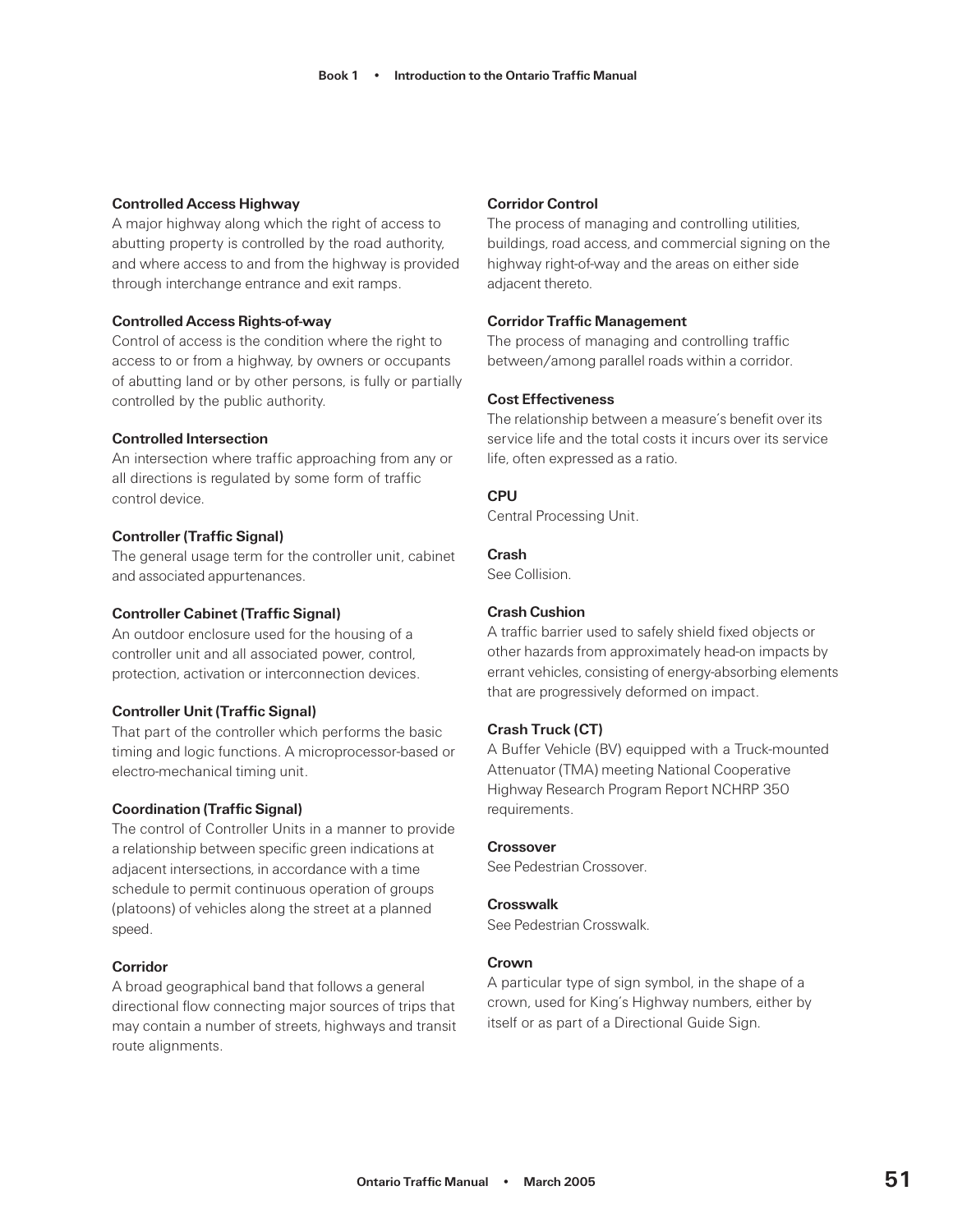## **CT**

Crash Truck.

### **CTS**

Clear to Send.

### **Cul-de-sac**

The round or circular section of the end of a dead-end street.

### **Curb**

A vertical or sloping construction element along the edge of the pavement or shoulder forming part of a gutter, strengthening or protecting the edge, and clearly defining the edge to vehicle operators. The surface of the curb facing the general direction of the pavement is called the "face".

### **Curb Extension**

The intrusion of the curb into the roadway to reduce its width.

### **Curb Marking**

A marking used to delineate the location of a curb.

### **Curb Radius**

The radius of the circular curved curb which connects the tangent curb sections of intersecting streets.

### **Curve**

A horizontal or vertical deviation in the roadway. A horizontal curve appears as a bend in the roadway, requiring drivers to turn the steering wheel. A vertical curve appears either as a "crest" or a "sag" to provide for a change in gradient on the profile of the roadway.

### **Curve Sign**

A Warning Sign used to inform drivers of an upcoming change in roadway alignment. In some cases, a reduction in speed is recommended.

#### **Customized Standard Sign**

A sign which is in the Master Sign Library, but which needs to be adjusted to accommodate a specific local sign message. Most customized standard signs are Directional Guide Signs and need to be designed according to the sign design rules and sign design process outlined in Book 2, Sections 2.14 and 2.15.

#### **Cut Image**

The accurate, scaled template of a standard regulatory, warning, or temporary conditions sign that may be used directly for sign manufacture, supplied in the MSL.

### **CVO**

Commercial Vehicle Operations. See also Intelligent Transportation Systems (ITS).

### **CVOR**

Commercial Vehicle Operating Registration.

#### **Cycle**

- (1) When referring to a traffic signal, cycle describes one complete sequence of signal indications.
- (2) See Bicycle.

#### **Cycle Length (Traffic Signal)**

The time (in seconds) required for one complete sequence of signal indications.

### **Cycle Splits (Traffic Signal)**

The times in percent of the cycle for the phases making up the cycle.

#### **Cyclist**

A person riding a bicycle.

### **Cyclist Rest Area**

A general term referring to a facility provided for cyclists to stop. It can include benches or picnic tables, bicycle parking facilities, trash cans, washrooms, drinking fountains, and bikeway network maps.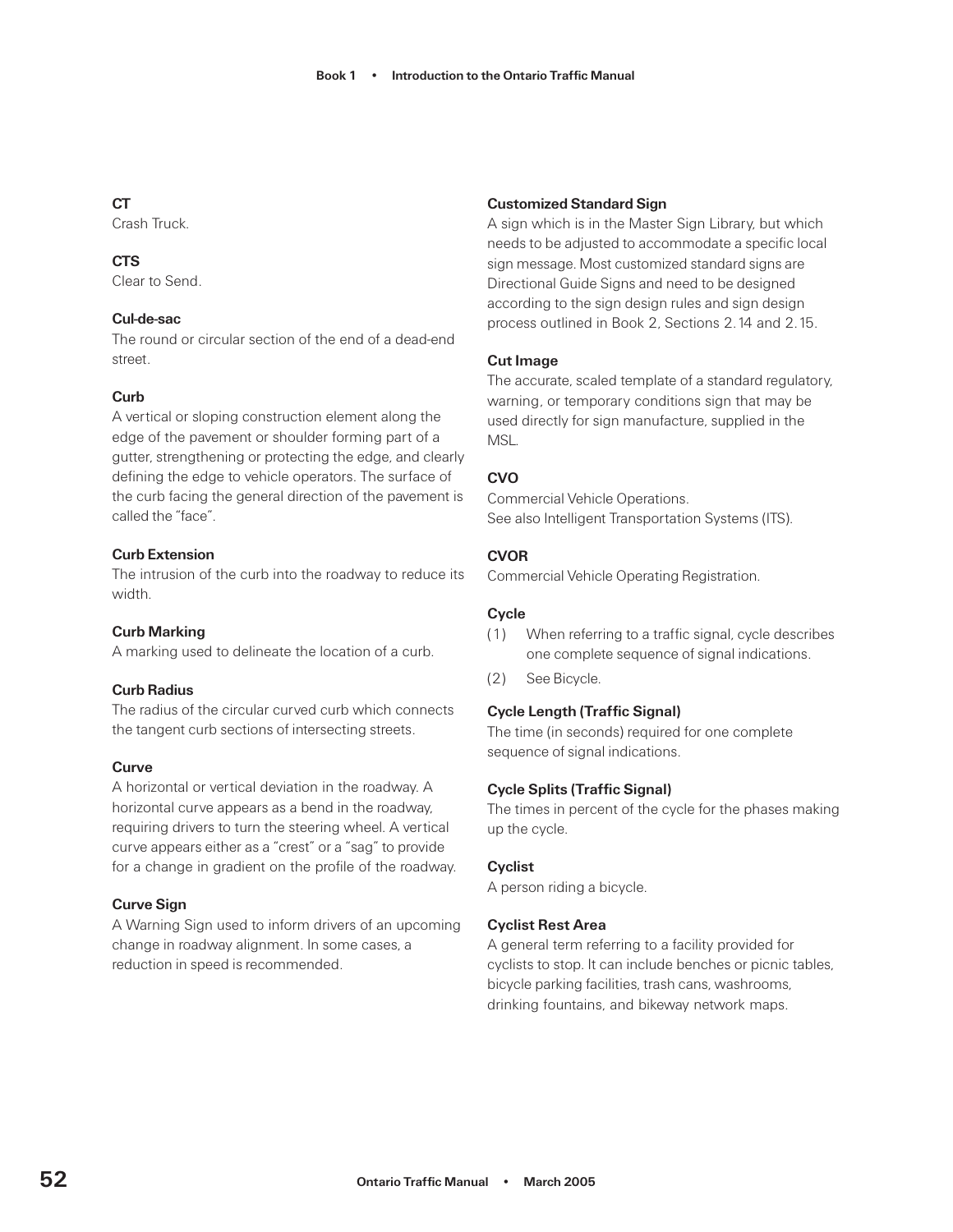## **D**

**DAB**

Digital Audio Broadcast.

### **Daily Vehicle Traffic**

The amount of vehicle traffic accumulated over a 24-hour period, traversed along a public road by motorized vehicles, excluding active construction equipment.

### **Dangerous Goods Carrier**

A commercial goods carrier which transports goods deemed dangerous by the relevant provincial and federal legislation.

### **Data Network**

A communications network that transmits data.

### **Data Processor**

A computer that processes data.

#### **Data Transmission**

Sending data over a communications network.

### **Daytime Colour**

Daytime Sign Sheeting colour as defined by daytime colour specification limits using four pairs of chromaticity coordinates to determine the acceptable colour in terms of the CIE 1931 Standard Colorimetric System.

**DCE** Data Communications Equipment.

**DCP** Data Channel Port.

### **DDE**

Data Distribution Equipment.

### **Deceleration Lane**

A speed change lane for the purpose of enabling a vehicle that is to make an exit from a roadway to slow to the safe speed on the exit after it has left the main stream of traffic.

### **Decision Time**

The time required to make a decision and initiate a manoeuvre, if required, after reading or encountering a Traffic Control Device. Also called perception-reaction time.

#### **Decorative Municipality Identification Display**

Signs placed in the highway right-of-way, typically with supplementary vegetative plantings, to identify and advertize a municipality.

#### **Deflection**

A vertical and/or horizontal change in the course or path of a vehicle as the result of a physical feature of a roadway. For example, a Speed Hump deflects the wheels, suspension and chassis of a vehicle in a vertical direction. A traffic circle requires that the vehicle be steered from its straight path to manoeuvre past the feature.

### **Delineation**

One, or a combination of several types of devices (excluding Guide Signs) that regulate, warn, or provide tracking information and guidance to drivers.

#### **Delineation Technique**

Refers to methods chosen to accomplish effective delineation. Selection of an appropriate marking material and method of application are part of a delineation technique.

### **Delineation Treatment**

Refers to the higher-level decision process of designing delineation to be installed. Issues such as use of raised pavement markers and post markers are part of delineation treatment.

#### **Delineators**

Small, Retroreflective devices erected in a series adjacent to the edge of a travelled portion of the roadway for the purpose of providing positive driver guidance.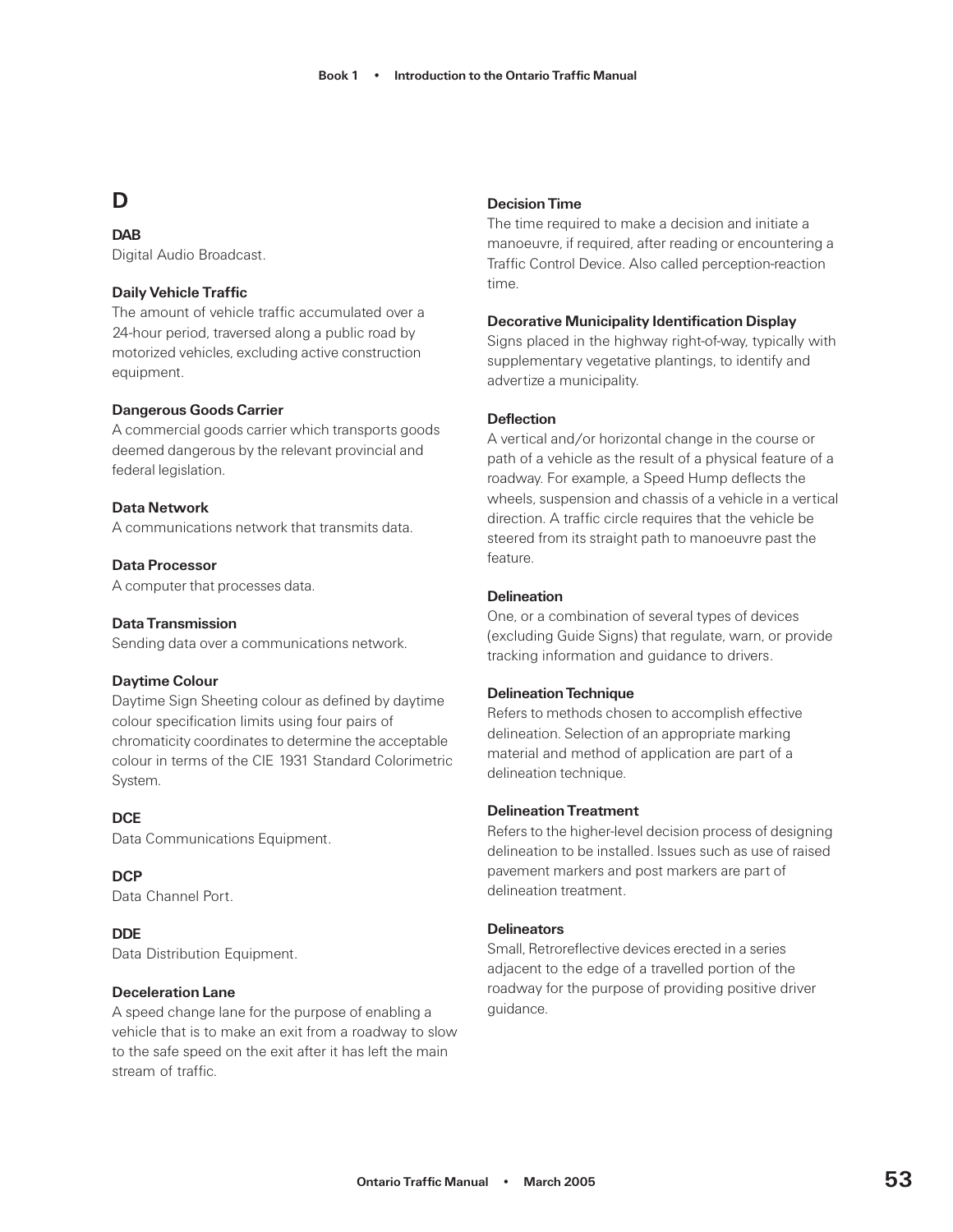#### **Demand Detector**

A device for indicating the presence or passage of vehicles including sensor device, lead-in cable and detector sensor (amplifier) unit.

#### **Demand Responsive Transit**

Non-fixed-route service utilizing vans or buses with passengers boarding and alighting at pre-arranged times at any location within the system's service area. Also called "Dial-a-Ride".

#### **Density**

The number of vehicles per kilometre per lane on the travelled way at a given instant.

### **Density (Traffic Signal)**

A measure of the concentration of vehicles usually stated as the number of vehicles per kilometre per lane.

#### **Design Capacity**

A capacity selected for the purposes of design, usually related to a desired level of service.

#### **Design Hour**

The ranked hour in the year, in which the design hourly volume occurs. The design hour is sometimes taken as the hour in which the thirtieth highest hourly volume in the year occurs.

#### **Design Hourly Volume (DHV)**

The hourly volume for which a road or Traffic Signal is to be designed.

#### **Design Incoming Vehicle (DIV)**

The selected vehicle or vehicles with the size and mass which correspond to a certain proportion of the vehicle population, or to a defined level of protection, used in the determination of Buffer Vehicle mass and Rollahead Distances for the design of construction and maintenance work zones.

#### **Design Speed**

A speed selected for purposes of design and correlation of those features of a highway, such as curvature, superelevation, and sight distance, upon which the safe operation of vehicles is dependent.

#### **Design Vehicle**

The selected vehicle or vehicles with the size, dimensions, performance, and turning characteristics which correspond to a certain proportion of the vehicle population (such as 85th percentile or worst-case conditions) for road design purposes.

#### **Detection Zone (Traffic Signal)**

That area of the roadway within which a vehicle will be detected by a vehicle detector.

### **Detector (Traffic Signal)**

A device for indicating the presence or passage of vehicles including sensor device, lead-in cable and detector sensor (amplifier) unit.

### **Detector Loop (Traffic Signal)**

A detector that senses a change in inductance of its inductive sensor loop caused by the passage or presence of a vehicle in the detection zone of the loop.

### **Detector Memory (Traffic Signal)**

The retention of an actuation for future utilization by the controller unit.

#### **Detector Mode (Traffic Signal)**

A term used to describe the operation of a detector channel output when a presence detection occurs:

- (1) Pulse Mode Detector produces a short output pulse when detection occurs.
- (2) Controlled Output The ability of a detector to produce a pulse that has a predetermined duration regardless of the length of time a vehicle is in the detection zone.
- (3) Continuous-presence Mode Detector output continues if any vehicle (first or last remaining) remains in the detection zone.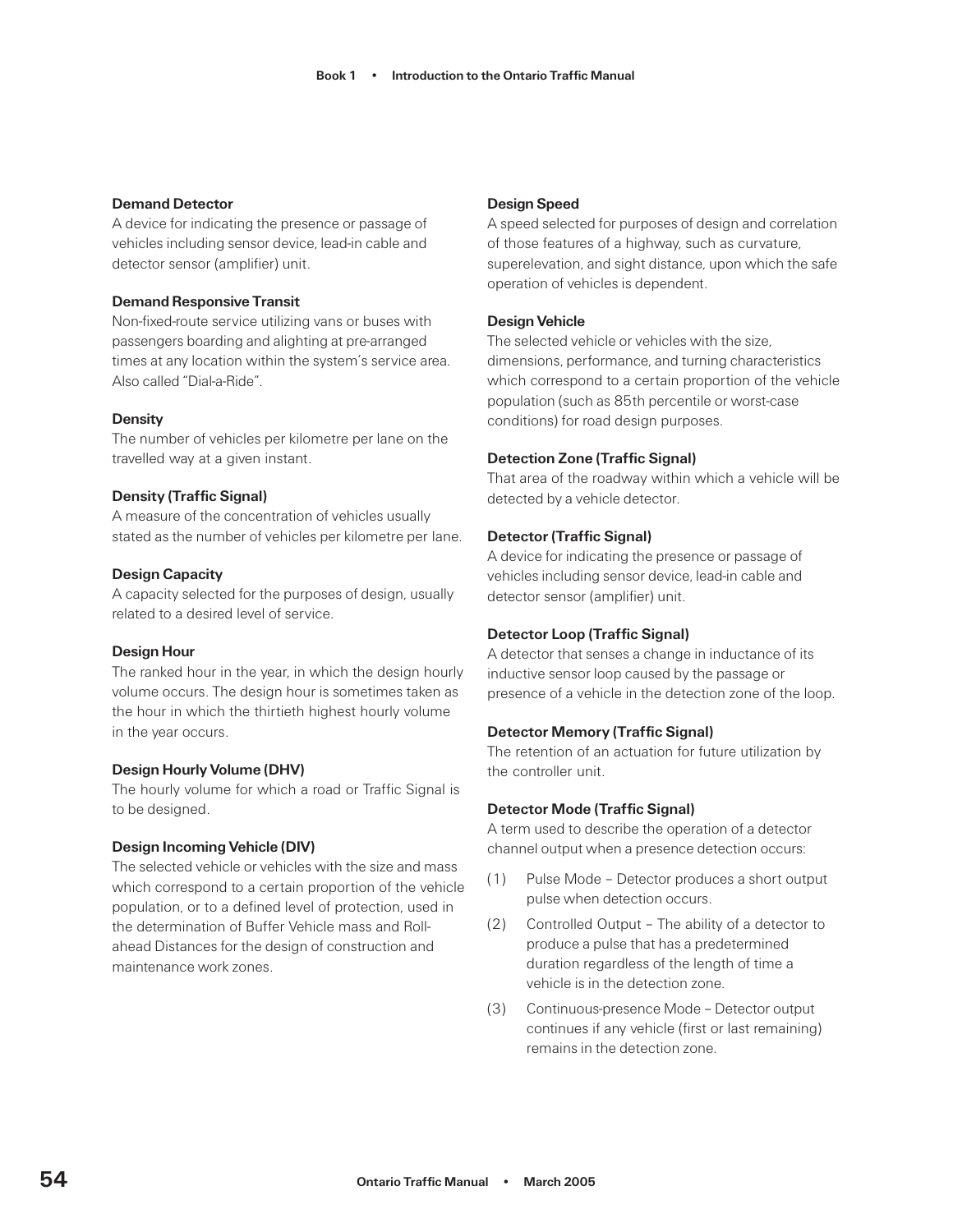(4) Limit-presence Mode – Detector output continues for a limited period of time if vehicles remain in the detection zone.

#### **Detour**

A diversion from the usual travelled roadway; either a crossover from one multi-lane roadway to another (within the highway right-of-way), or a Route Detour.

#### **Detour Marker**

A sign used to identify a Route Detour for detour route continuity, to assist driver navigation.

#### **Device (Traffic Calming)**

A physical feature of the roadway, constructed for the purpose of affecting the movement of motor vehicles, bicycles and/or pedestrians.

#### **Device (Traffic Control)**

See Traffic Control Device.

**DFE** Discounted Future Earnings.

**DHV** Design Hour Volume.

#### **Diagrammatic Sign**

A sign, used primarily on freeways, which uses graphics to display the approximate geometry of the interchange or intersection, including lane configuration, along with essential directional information.

### **Diamond Grade Material**

A non-metallized, high reflectivity micro-prismatic sign sheeting material (ASTM Type VII, VIII, or IX). The material may be fluorescent or non-fluorescent.

### **Digital Communications**

Transmission of text, voice and video in binary form.

#### **Dilemma Zone**

The roadway approach area to a signalized intersection (or other signal device) in which it is unclear to the driver, when the amber clearance interval appears, whether it is safer to attempt to stop before the stop line or to proceed through the intersection.

### **Directional Closure (Traffic Calming)**

The intrusion of the curb, approximately to the Centreline of a roadway, to obstruct (prohibit) one direction of travel.

### **Directional Distribution**

The directional split of traffic during the Peak or Design Hour, commonly expressed as percent in the peak and off-peak flow directions.

#### **Directional Dividing Line**

A yellow Pavement Marking indicating the division of the roadway between traffic travelling in opposite directions.

#### **Directional Guide Sign**

A broad class of signs providing route-finding or operational guidance to road users, including direction to specific destinations.

### **Display (Traffic Signal)**

A display consists of the total illuminated and non-illuminated signals facing the motorists. "Display" is interchangeable with "Indication".

#### **Distributed Control System**

A traffic control system with distributed processor capacity. The processor capacity is distributed within the system, separated upon different nodes. Each node ought to be occupied with its own separate task. The communication between different nodes in a distributed control system consists of both data messages (from gauges etc.), and different kinds of administrative messages. As a consequence, the complexity of a Distributed Control System can be a lot higher than for a Centralized Control System.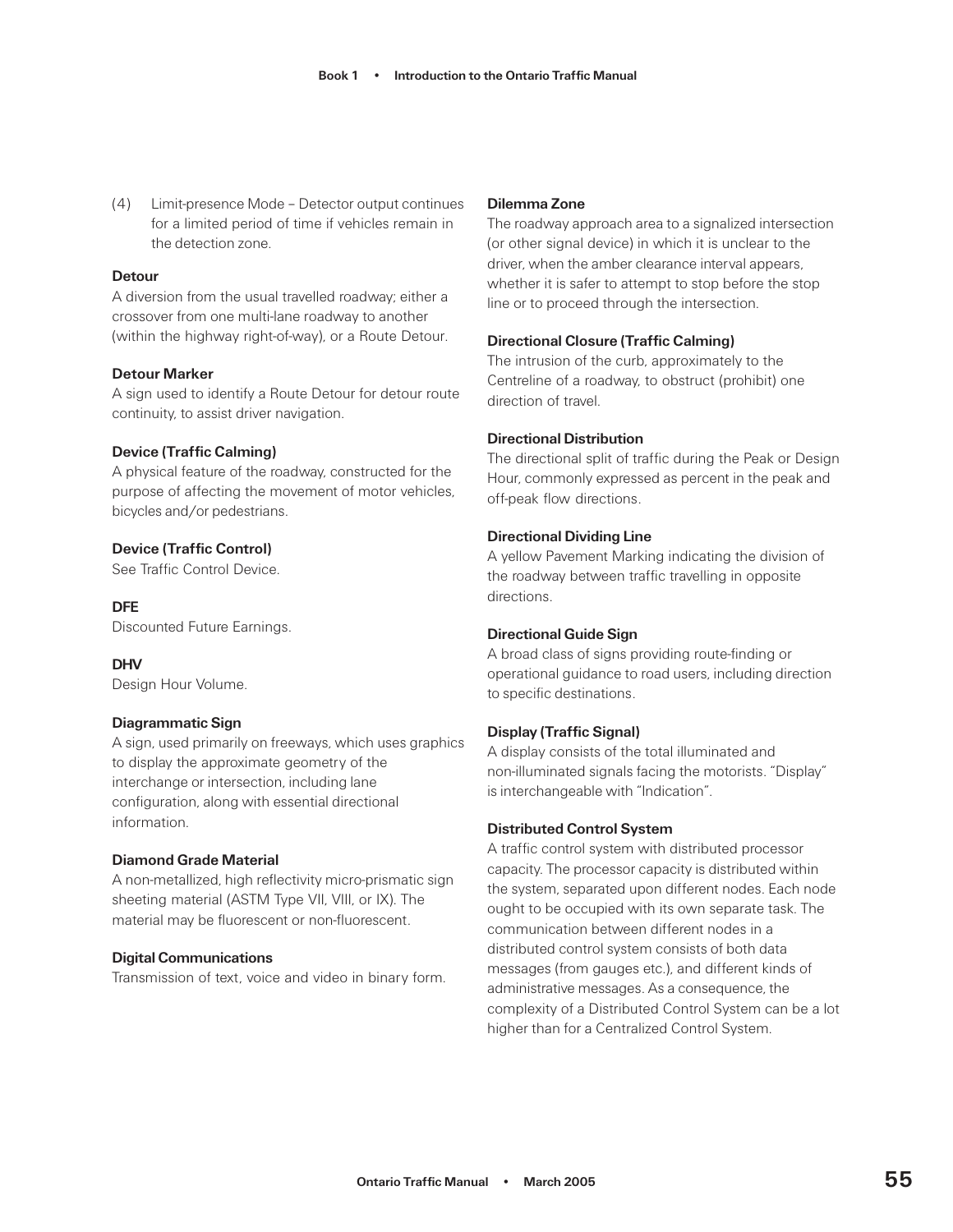#### **Diverging**

The dividing of a single stream of traffic into separate streams.

### **Diversion Route**

A route where a driver is required to depart completely from the normal route and is directed to use an alternate route.

### **Divert**

To redirect traffic, typically through the use of physical obstructions or Regulatory Signs.

#### **Diverter**

A raised barrier placed diagonally across an intersection which forces traffic to turn rather than proceed straight through. A diverter effectively creates two separate roadways with no access between them for motor vehicles.

#### **Divided Highway**

A multi-lane highway consisting of roadways for opposing traffic which are separated by an unpaved area or other physical barrier, including a curbed island. See also Continuous Wide Median.

#### **DMS**

Dynamic Message Sign.

### **Doppler Shift**

The change in electromagnetic frequency that occurs when the source of the radiation and its observer move towards or away from each other. The faster they come together, the higher the frequency. The faster they move away, the lower the frequency.

### **DOT**

U.S. Department of Transportation.

#### **Double Line**

A Pavement Marking used on two-way, undivided roadways to inform the driver of a "no-passing" zone in both directions of travel.

### **Downloading (Traffic Signal)**

The transmission of data from a master or central computer system to a Slave or a Remote Controller Unit.

#### **Downstream**

The direction that traffic is going to.

### **DRGS**

Dynamic Route Guidance Systems.

#### **Driver**

A person who operates a vehicle on a highway.

#### **Driver Response**

The driver action taken as a result of reading a traffic sign or encountering another traffic control device.

#### **Driveway**

A private road giving access from a public way to a building or property on abutting grounds.

#### **DSP**

Digital Signal Processing.

#### **DSRC**

Dedicated Short Range Communications.

#### **DTE**

Data Terminal Equipment.

### **Duration**

- (1) The length of time for which a given state, condition or phase exists.
- (2) In Temporary Conditions, the length of time for specific construction, maintenance or utility work activities to take place, and for which specific requirements and typical layouts apply. See Mobile Operations, Very Short Duration, Short Duration, and Long Duration.

#### **Dwell (Traffic Signal)**

The interval portion of a phase when present timing requirements have been completed. "Rest" as in "rest in green".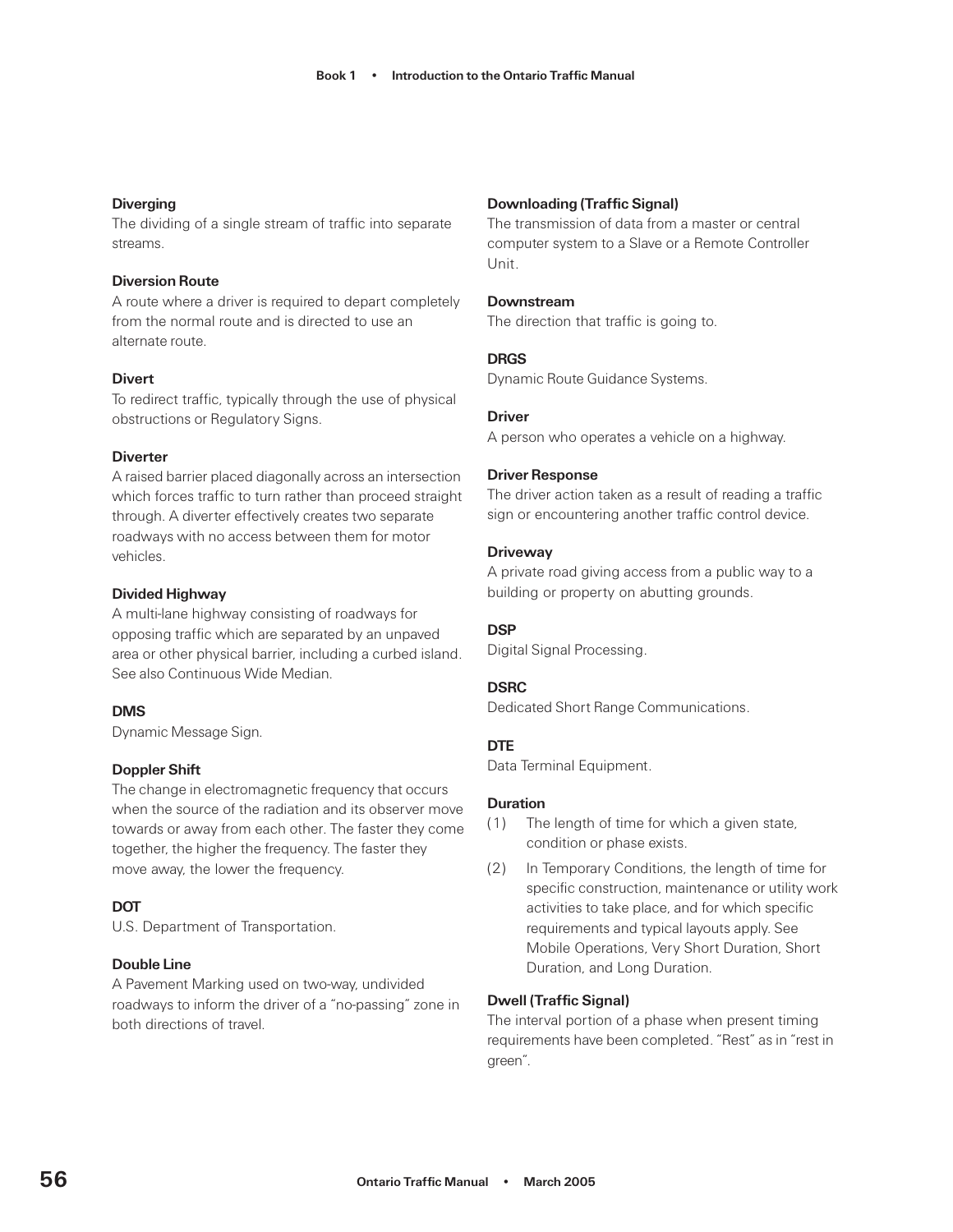### **Dynamic Message Sign (DMS)**

An array of sign technologies that have the capability of displaying different messages to suit changing conditions on the roadway. Included within the family of dynamic message signs are full matrix displays, single line or character matrix displays, multiple pre-set message displays and simple on-off or "blank-out" displays. The terms "Changeable" and "Variable" are used in the OTM to describe specific sub-sets of Dynamic Message Signs. See Book 10.

## **E**

**E**

Rate of superelevation.

### **Easement**

A right to use or control the property of another for designated purposes:

- (1) Drainage for directing the flow of water;
- (2) Planting for reshaping roadside areas and establishing, maintaining, and controlling plant growth thereon;
- (3) Scenic for conservation and development of roadside views and natural features;
- (4) Sight Line for maintaining or improving the sight distance;
- (5) Slope for cuts and fills;
- (6) Access to utility corridor for maintenance and repair.

### **Edge Line**

A painted line marking the edge of the roadway.

### **EDI**

Electronic Data Interchange.

### **EEPROM**

Electrically Erasable Programmable Read Only Memory.

### **EFT**

Electronic Funds Transfer.

### **Egress**

A way of exiting or travelling away from a location. Is used when describing which vehicle movements may be permitted at an intersection (such as with an egressonly barrier). Is used when describing the location of driveways and walkways which provide an exit from a property.

### **Eighty-fifth (85th) Percentile Speed**

The speed at, or below which, 85% of motorists are travelling.

### **Electronic Changeable Message Sign**

See Changeable Message Sign.

### **Electronic Toll System**

Systems that allow drivers to pay tolls electronically, generally through use of a Transponder. Also known as Electronic Toll and Traffic Management (ETTM).

### **Electronic Toll and Traffic Management (ETTM)**

See Electronic Toll System.

### **Embedded Detector**

Traffic detector system that consists of sensors in or below the surface of the roadway.

### **Emergency**

With regard to road works, an emergency is an unforeseen, unplanned combination of circumstances or the resulting situation that calls for immediate action in order to prevent or reduce damage or hazard to road users, workers, or infrastructure. In an emergency, short duration traffic control provisions should be implemented to the greatest extent practicable, including adequate reflectorization if at night, in order to avoid the creation of additional hazard.

### **Encroachment**

Unauthorized use of highway right-of-way or easements for signs, fences, buildings, etc., unless authorized by encroachment permit.

### **Encroachment Permit**

See Encroachment.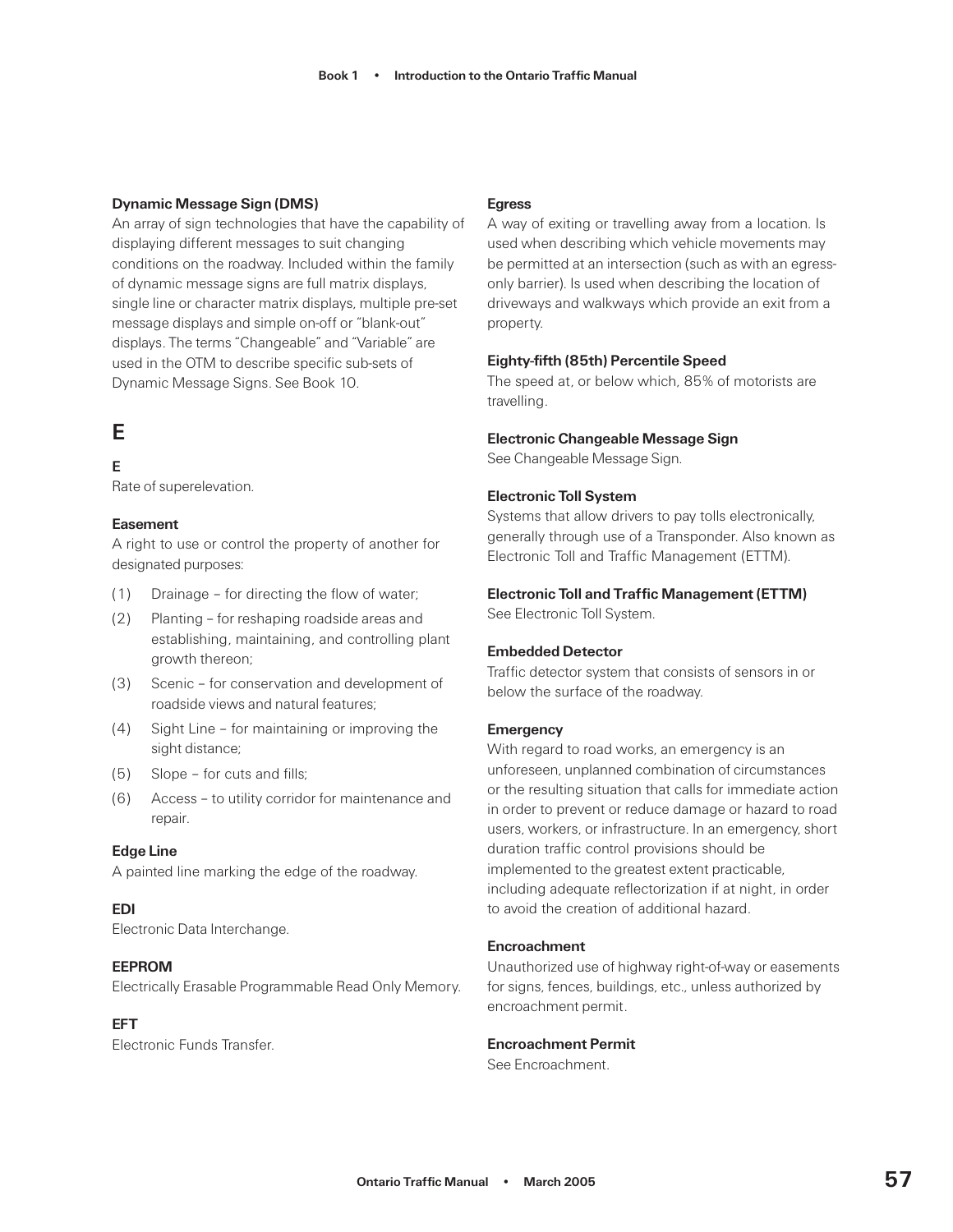#### **Engineering Grade Material**

A retroreflective sign sheeting material meeting ASTM Specification for Type I material or CGSB Specification 62-GP-11M for Reflectivity Level II material.

#### **Entrance Angle**

The horizontal angle between the headlight beam and a line perpendicular to the sign. For computation of the entrance angle, the headlight beam is usually considered to emanate from a point midway between the two headlights.

#### **Environmental Protection Agency (EPA)**

A Federal agency charged with protecting the natural resources on the nation.

#### **EPA**

U.S. Environmental Protection Agency.

**EPROM** Erasable Programmable Read-Only Memory.

**ETC**

Electronic Toll Collection.

#### **Ethernet**

The most widely-used LAN access method, which is defined by the IEEE 802.3 standard. Ethernet is normally a shared media LAN. All stations on the segment share the total bandwidth, which is either 10 Mbps (Ethernet), 100 Mbps (Fast Ethernet) or 1000 Mbps (Gigabit Ethernet). With switched Ethernet, each sender and receiver pair have the full bandwidth.

### **ETP**

Epoxy Thermoplastic Paint.

### **ETTM**

Electronic Toll and Traffic Management Systems. See Electronic Toll System.

#### **Expectancy**

Used in traffic engineering to describe a driver's anticipation of upcoming road design and traffic control conditions. Driver expectancy is usually affected by previous experience and the consistency and continuity of traffic control devices encountered.

### **Expressway**

A divided arterial highway for through traffic with full or partial control of access and generally with grade separations at major intersections.

#### **Extendible Portion (Traffic Signal)**

That part of the green interval in an actuation phase following the initial portion which may be exceeded by traffic actuations to the Maximum Green.

### **F**

**F** Coefficient of friction.

### **Fabrication**

The construction and/or assembly of a traffic control device and/or its supports.

#### **Farm Tractor**

A self-propelled vehicle designed and used primarily as an implement for drawing ploughs, mowing machines and other implements of husbandry and not designed or used for carrying a load.

#### **Faze**

See Movement (Traffic Signal).

#### **FDIN**

Field Drop and Insert Node.

### **FDM**

Frequency Division Multiplexing.

#### **FDVDM**

Frequency Division Video Demultiplexer.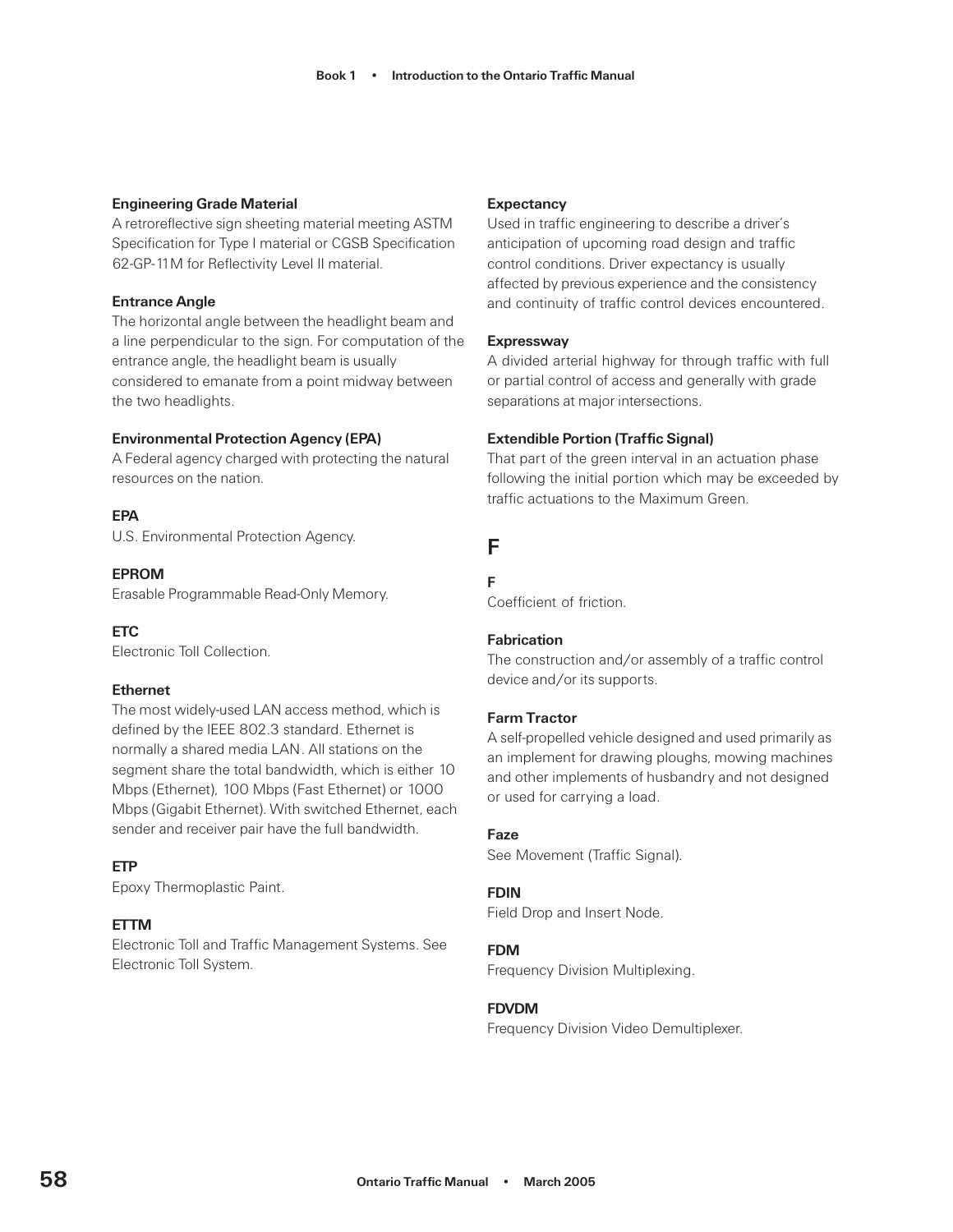### **FDVM**

Frequency Division Video Multiplexer.

### **Feeder Road**

See Collector Road.

### **FHWA**

U.S. Federal Highway Administration.

### **FHWA Fonts**

A series of fonts used in sign design.

### **Fibre Optics**

A thin glass wire designed for light transmission, capable of transmitting trillions of bits per second.

### **Fibre Optic Signs**

Fibre optic signs are light emitting signs that utilize a halogen bulb light source and fibre optic cable to illuminate the pixels, which are lenses coupled with shutters that either let the light through or block the light from being displayed.

### **Field Advertizing**

Commercial advertizing signs located off the highway right-of-way, or, in bush country, located on, and at the edge of, the highway right-of-way.

### **Field Edition**

The portable, abbreviated field edition of Book 7.

### **Firefighting Vehicle**

A vehicle designed specifically for use in the suppression of fires.

### **Fixed Route**

Service provided on a repetitive, fixed-schedule basis along a specific route with vehicles stopping to pick up and deliver passengers to specific locations; each fixedroute trip serves the same origins and destinations, unlike demand responsive and taxicabs.

### **Flasher (Traffic Signal)**

A device used to open and close signal circuits at a repetitive rate.

### **Flow**

Movement of traffic:

- (1) Interrupted Non-continuous movement of traffic;
- (2) Uninterrupted Continuous movement of traffic.

### **Fluorescence**

The emission of light produced by certain substances when excited by an ultraviolet (UV) energy source. This emission ceases when the UV source is removed.

### **Fluorescent Orange and Yellow-Green**

Fluorescent sign sheeting colours designed for high conspicuity in daytime. Fluorescent sign sheeting may be non-reflective (daytime use only) or reflective (daytime and nighttime use).

### **FMS**

Freeway Management Systems.

### **Font**

A set of letters, numbers, and symbols of a unified design and given size, and designated by name.

### **Force Off (Traffic Signal)**

A command to the Controller Unit that will force the termination of the current right-of-way (green) interval during the extendible portion.

### **Freeway**

A multi-lane Divided Highway with continuous dividing median, full control of access and interchanges in place of At-grade Intersections, and a posted speed of 90 km/h or greater.

### **Freeway Traffic Management System**

A system of electronic devices, including some or all of detectors, communication system, Central Computer with management software, Changeable Message Signs, closed circuit television cameras, and incident detection, installed for the purpose of managing traffic flow on a Freeway.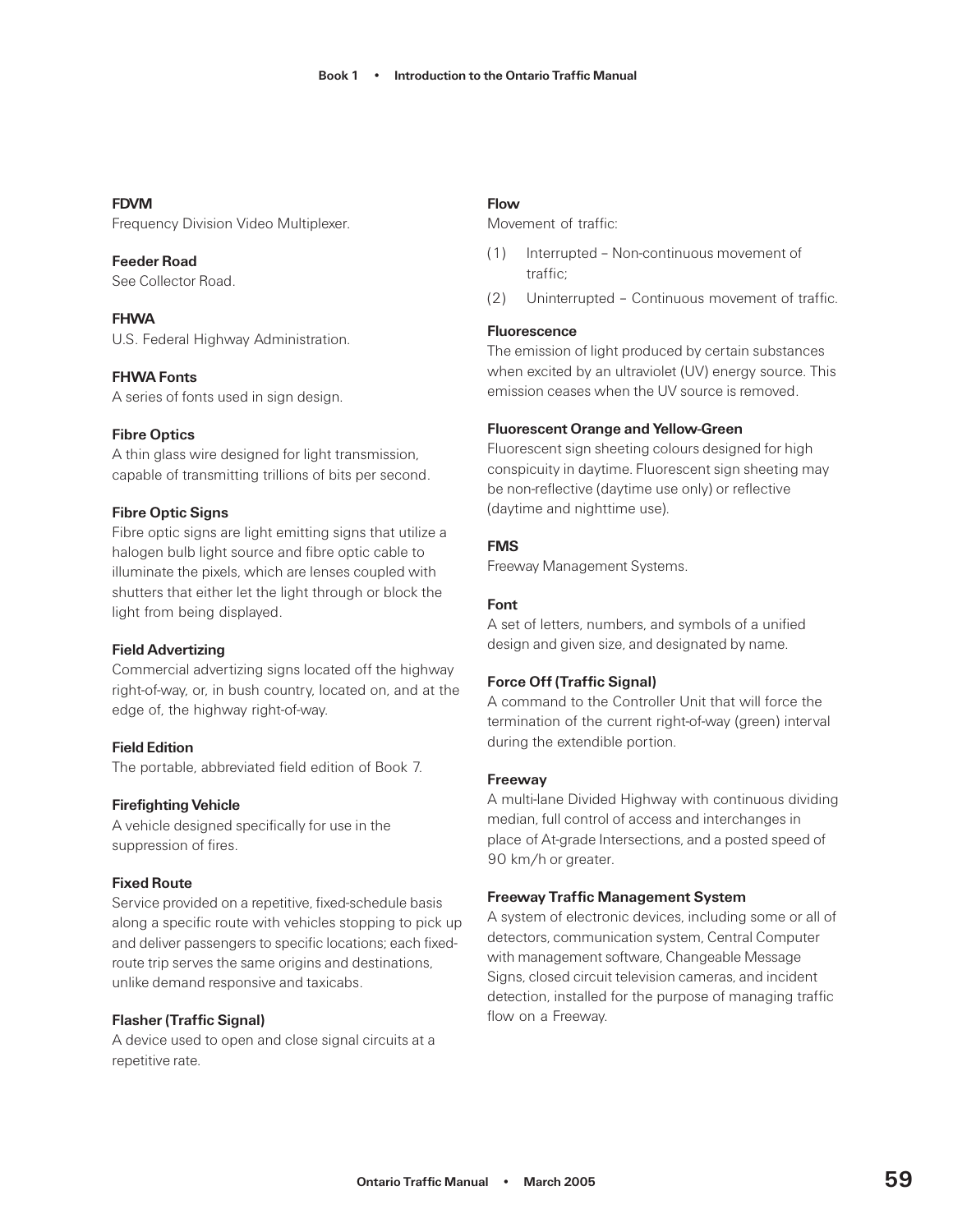### **French Language (French) Signs**

A sign whose text message is in the French language only.

### **Frequency**

The number of oscillations of a signal per unit of time; usually expressed in cycles per second (cps) or Hertz  $(Hz)$ .

#### **Frequency Division Multiplexing (FDM)**

Technology that transmits multiple signals simultaneously over a single transmission path, such as a cable or wireless system. Each signal travels within its own unique frequency range (carrier), which is modulated by the data (text, voice, video, etc.)

#### **Fringe Parking**

An area for parking usually located outside the Central Business District and most often used by suburban residents who work or shop downtown.

### **FSK**

Frequency Shift Keying.

#### **FTMS**

Freeway Traffic Management Systems.

### **FTP**

File Transfer Protocol.

#### **Full Closure (Traffic Calming)**

A raised barrier extending across the entire width of a roadway, which obstructs all motor vehicle traffic movements.

### **Fully Actuated (Traffic Signal)**

(1) a fully actuated mode of operation is one in which both the side (minor) road and the main (major) road utilize detection devices. During operation, if no actuation occurs at the intersection, the controller will rest either in the last phase actuated or return to the main road green to rest (recalled to main road green);

(2) a fully actuated mode of operation can be one in which the passage loops are used on all approaches, or on one of the roads if the other has detection at the intersection.

#### **Fuzzy Logic**

A mathematical technique for dealing with imprecise data and problems that have many solutions rather than one.

## **G**

### **Gap Reduction (Traffic Signal)**

A controller feature whereby the unit extension or allowed time spacing between successive vehicle actuations on the phase displaying the green in the extendible portion of the intervals is reduced after each extension, usually in proportion to another parameter. Time waiting gap reduction is a feature whereby the unit extension in the Phase having the green is reduced in proportion to the time vehicles have waited on the phase having the red.

#### **Geographic Information System (GIS)**

A digital mapping system used for exploration, demographics, dispatching and tracking.

### **Geometry**

When referring to roadway design, geometry refers to the physical characteristics and dimensions of parts of the roadway.

#### **GIS**

Geographic Information Systems.

#### **Glass Beads**

Spheres used in conjunction with traffic paint to produce retroreflectivity in pavement markings.

### **Global Positioning System (GPS)**

A system of 24 satellites for identifying earth locations.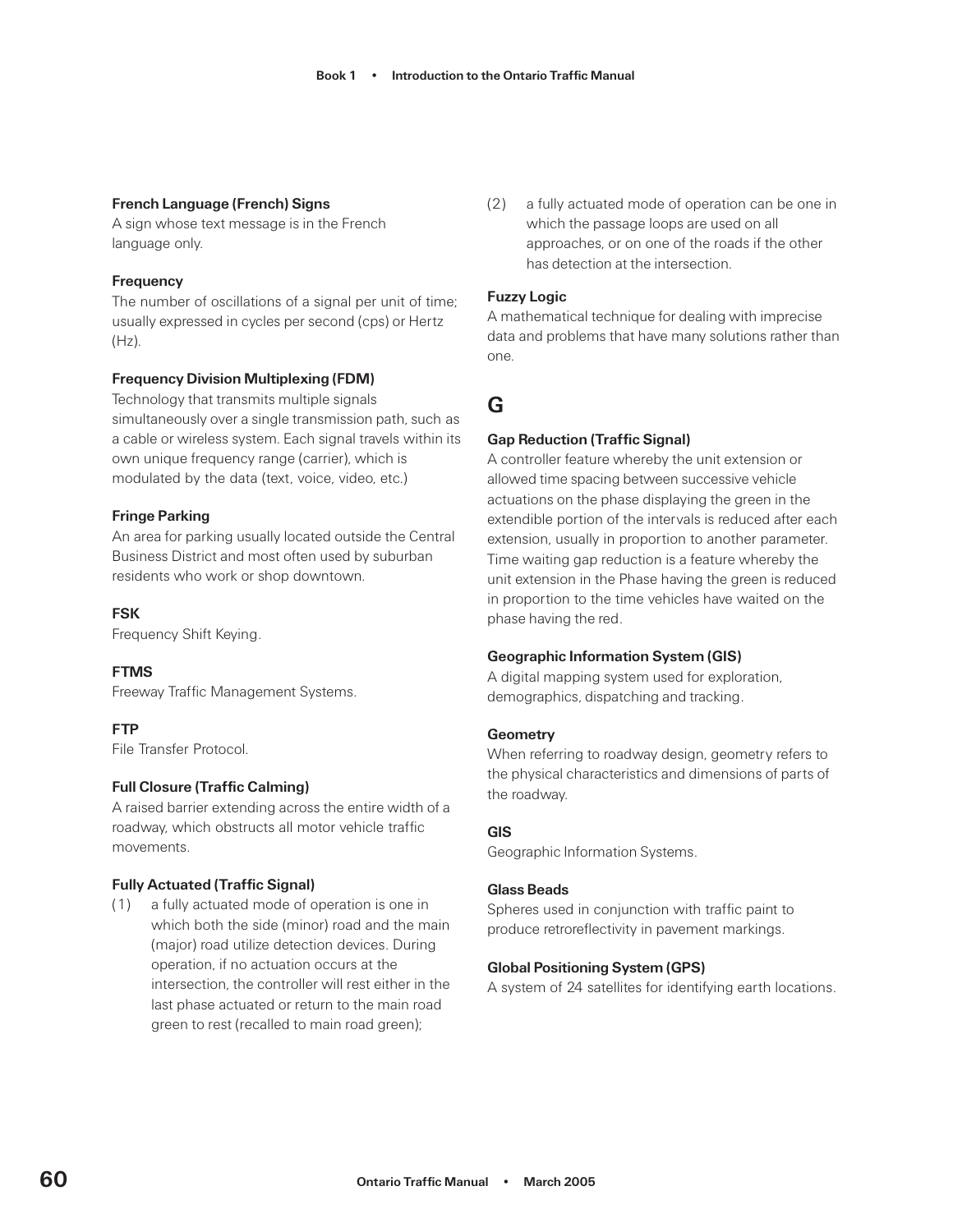### **Gore**

The area between and immediately adjacent to two merging or diverging roadways; the area may be painted or unpainted.

### **GPS**

Global Positioning System.

#### **Grade Crossing**

A railroad crossing a highway at the same elevation (no vertical separation).

#### **Grade Separation**

The vertical separation of two or more intersecting roadways or a roadway and another transportation mode, e.g., railroad, thus permitting traffic on all roads to cross traffic on all other roads without interference.

#### **Graphical User Interface (GUI)**

The graphics-based user interface that enables users to interact (interface) with their computers, which incorporates icons, pull-down menus and a mouse. In a client/server environment, the GUI resides in the user's client machine.

### **Gross Axle Weight**

That part of the gross vehicle weight in kilograms transmitted to the highway by an axle unit.

### **Gross Vehicle Weight**

The total weight in kilograms transmitted to the highway by a vehicle or combination of vehicle and load. This is not the same as the Registered Gross Vehicle Weight, which is a licensed measure.

### **Ground-mounted Sign**

A sign mounted beside the Roadway rather than above it.

**GTA**

Greater Toronto Area.

### **GUI**

Graphical User Interface.

#### **Guideline**

A recommended practice, method or value for a specific design feature or operating practice.

### **Guide Rail**

A fence or barrier to guide and help restrain vehicles from leaving the roadway.

### **Guide Sign**

A Traffic Sign used to direct traffic along a route towards a destination.

## **H**

### **HAR**

Highway Advisory Radio.

#### **Hazard Marker**

See Object Marker.

#### **Hazardous Materials**

Materials that are considered dangerous if the transport of such goods might cause harm, risk, peril, or other evil to people, environment, equipment or any property whatsoever.

### **HCM**

Highway Capacity Manual.

### **Headway**

The spatial distance or time interval between the front ends of vehicles moving along the same lane or track in the same direction.

### **Heavy Rail**

An electric railway with the capacity for "heavy volume" of traffic and characterized by exclusive right-of-way, multi-car trains, high speeds and rapid acceleration, sophisticated signalling, and high platform loading. Also known as "rapid rail", "subway", elevated (railway)" or "metropolitan railway (metro)".

### **HELP**

Heavy Vehicle Electronic License Plate.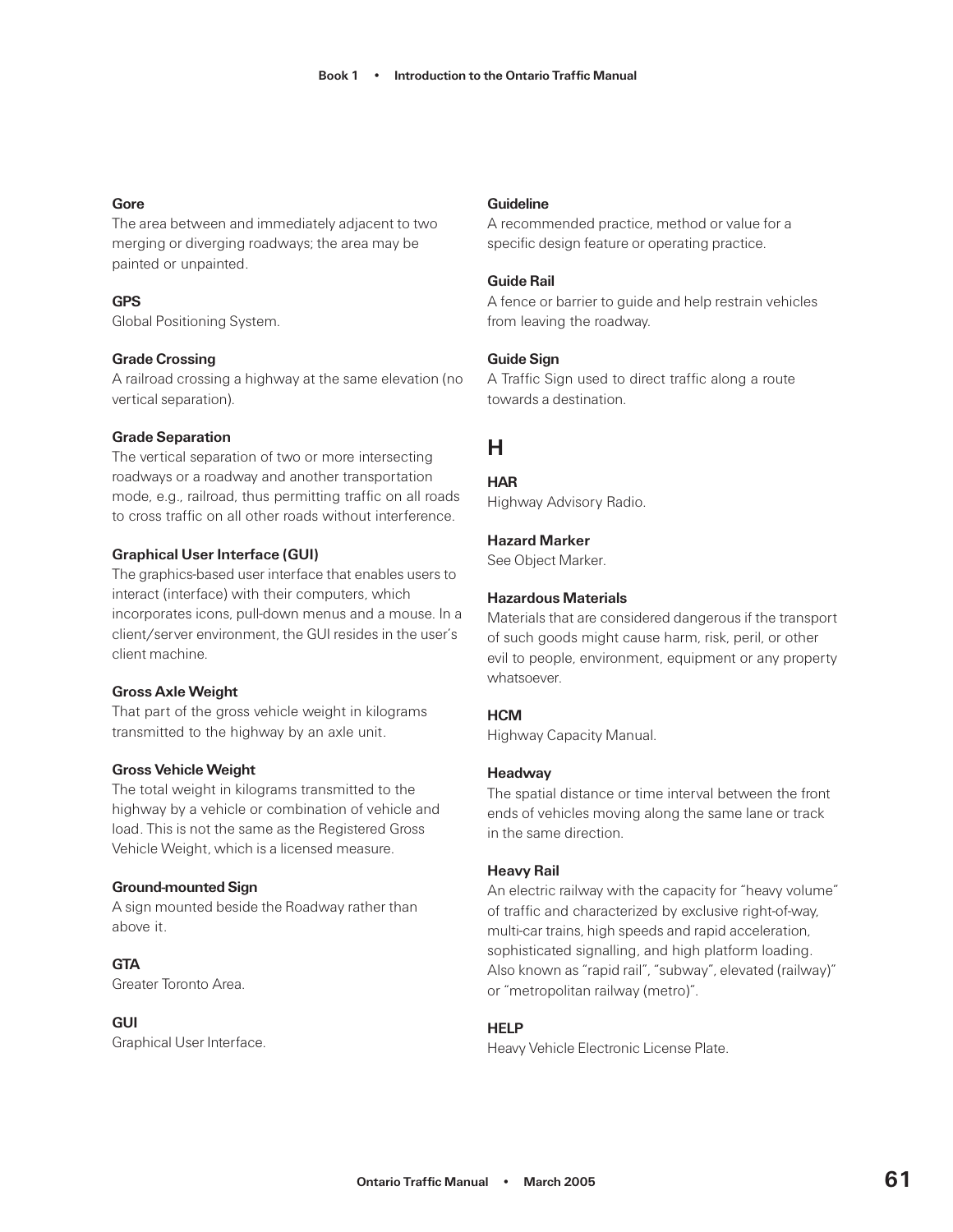### **High Intensity Material**

A retroreflective sign sheeting material meeting ASTM Specification D4956-01a for Type III or IV, or CGSB Specification 62-GP-11M for Reflectivity Level I material.

### **High Occupancy Free, Others Toll (HOT) Lane**

Exclusive roadway or lane identified as a reserved facility for HOVs, on which a travel fee is charged for non-HOVs.

#### **High Occupancy Vehicle (HOV)**

A vehicle that carries a defined minimum number of persons (typically two or three).

#### **High Occupancy Vehicle (HOV) Lane**

Exclusive roadway or lane limited to high-occupancy vehicles, such as buses, vanpools, carpools and emergency vehicles. Some road authorities also permit motorcycles.

#### **High Occupancy Vehicle (HOV) Management**

The collective application of physical facilities to support HOV operation including HOV lane, park-and-ride lots, park-and-pool lots, and/or other supporting facilities.

### **Highway**

A general term denoting a public way for purposes of vehicular and pedestrian travel, including the entire area within the Right-of-way. This includes King's Highways, regional and county roads, rural roads, municipal roads and streets.

### **Highway Advisory Radio (HAR)**

A low-powered radio (generally AM) station devoted to presenting travel-related information to the public.

#### **Highway Delineator**

One of a series of short posts with reflective heads or chevrons, used to indicate horizontal alignment.

#### **Highway Traffic Act (HTA)**

The Ontario Highway Traffic Act.

#### **Historic Site**

A building, monument, park, cemetery or other site having public interest and national, provincial, regional or local significance, which should be considered in the location and design of a highway.

#### **HLDL**

High Level Data Link.

#### **Hold (Traffic Signal)**

A command to the controller unit which causes it to retain the existing right-of-way (green) interval.

#### **Horizontal Sign Offset**

The horizontal distance between the edge of the pavement and the nearer edge of a ground-mounted traffic sign.

#### **HOT Lane**

High Occupancy Free, Others Toll Lane.

#### **HOV**

High Occupancy Vehicle.

#### **HTA**

Highway Traffic Act (Ontario).

#### **Human Factors**

The consideration of human physical, perceptual and mental limitations in engineering design, so as to optimize the relationship between people and things. The objective is to reduce error and increase user comfort.

#### **Hybrid Sign**

A light-emitting VMS which combines Fibre Optic or LED-based technologies with reflective flip-disk technology. When pixels are activated, the electromechanical shutter rotates to display the reflective surface of the disk and the light source through an opening in the shutter for the illuminated pixel. The display of fluorescent yellow sheeting on the open shutter enhances the visibility of the display under direct sunlight.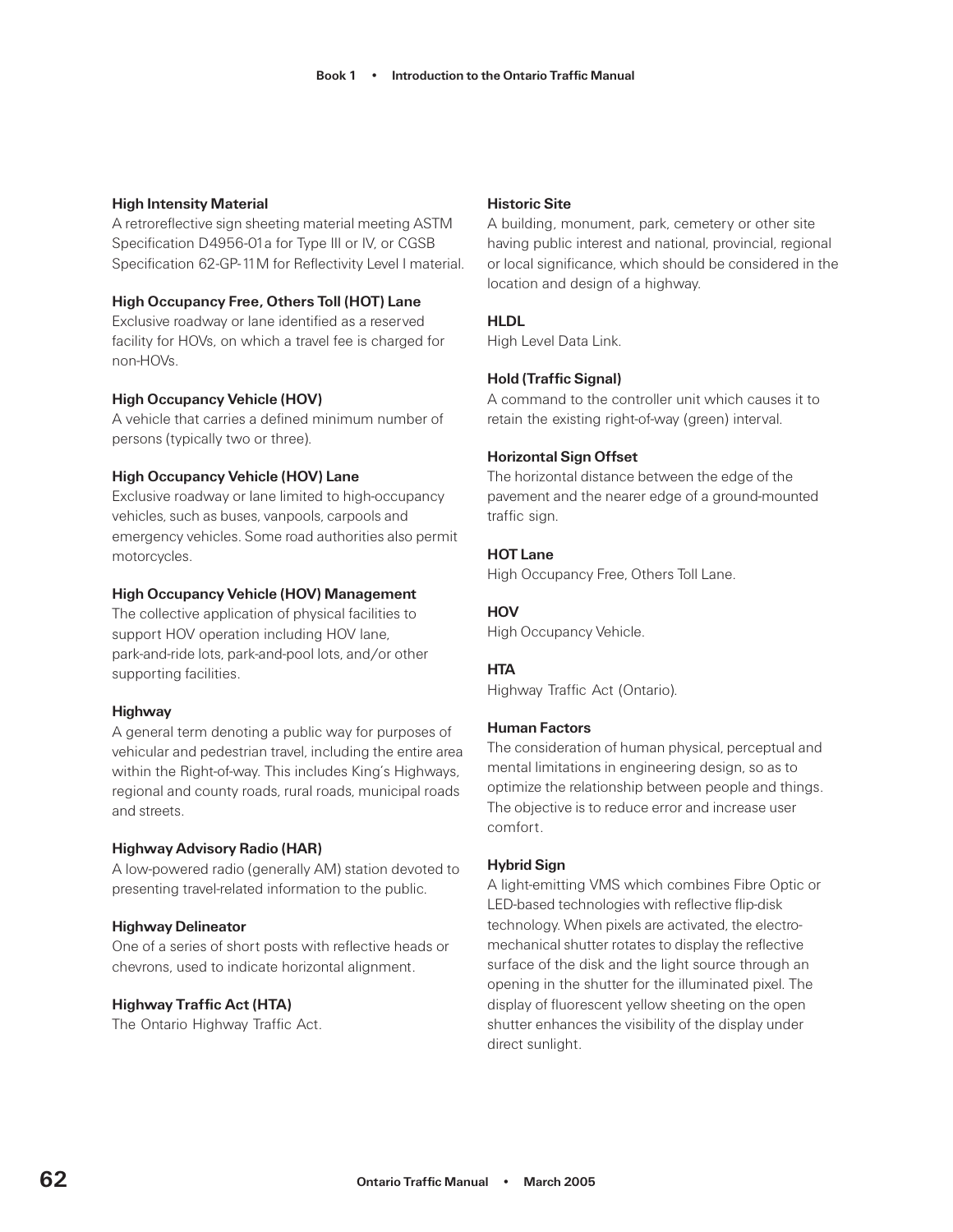## **I**

**ILD**

Inductive Loop Detection.

### **Illuminance**

Luminous flux incident per unit of area (direct light).

### **Incident**

An incident may be any of the following: traffic collision, stalled vehicle, load spillage, or other action that affects one or more lanes of traffic. A collision typically involves a moving vehicle striking or being struck by another vehicle, person, or object.

### **Incident Detection Algorithm**

Computer software developed to automatically identify incidents on the basis of field data received from detection equipment.

### **Indication (Traffic Signal)**

The illumination of a traffic signal lens or combination of signal lenses at the same time. See Display.

### **Inductive Loop Detector**

Coil of cable embedded in the pavement surface that creates a magnetic field. A vehicle is detected when this magnetic field is disturbed.

### **Information Load**

The amount of information presented to a driver by a Sign or other Traffic Control Device, which is a factor in determining the amount of time drivers require to read, comprehend, and act upon the message.

#### **Information Service Provider (ISP)**

An organization that provides access to various information.

### **Ingress**

A way of entering or travelling into a location. Is used when describing which vehicle movements may be permitted at an intersection (such as ingress-only barriers). Is also used when describing the location of driveways and walkways which provide access into a property.

### **Initial Portion (Traffic Signal)**

The first timed part of the green interval of an actuated phase.

### **In-line Skater**

A person using a manufactured or assembled device consisting of a shoe, boot, or other foot covering, with a frame or chassis holding two or more ball bearing wheels aligned in a single straight line, and used to skate, or glide, by means of muscle power.

#### **Installation**

The process or act of placing, erecting, and/or connecting a traffic control device or system into its functional position and state of operational readiness.

#### **Integrated Pedestrian Facility**

Facilities where pedestrians are integrated with other road users, where special measures must be taken to control pedestrians and other road users, to ensure that pedestrians are protected.

### **Intelligent Transportation Systems (ITS)**

A wide range of advanced electronics and communications technologies applied to roads and vehicles, designed to improve safety and decrease congestion. When the term is applied to transit, it is called APTS; in commercial trucking, it is referred to as CVO.

#### **Intelligent Vehicle-highway Systems (IVHS)**

See Intelligent Transportation Systems (ITS).

#### **Interchange**

A system of interconnecting roadways in conjunction with one or more grade separations, providing for the interchange of traffic between two or more roadways on different levels.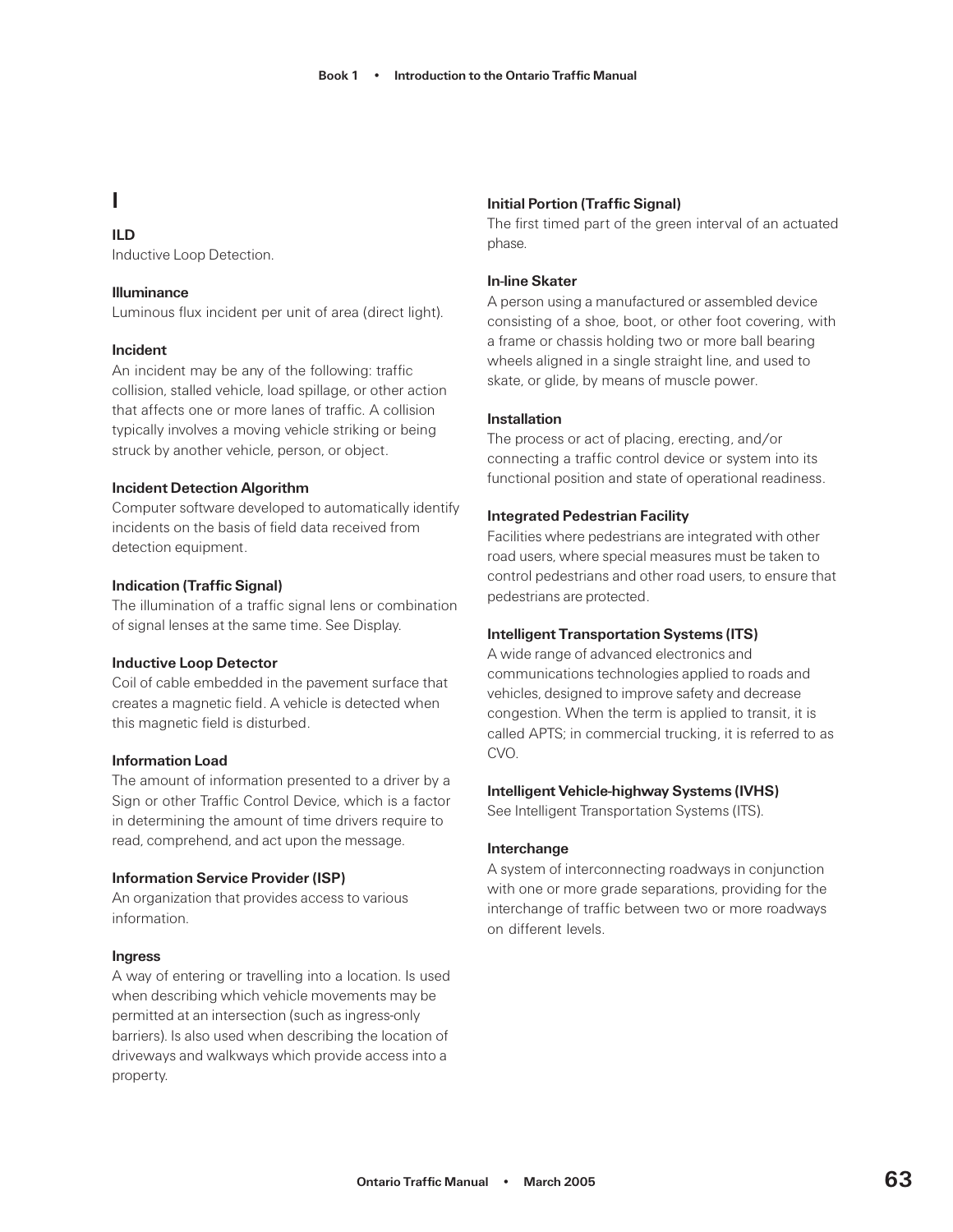### **Interchange Types**

- (1) Cloverleaf A full cloverleaf is a four-quadrant interchange with an inner loop for left turns and a direct outer connection for right turns in each quadrant. A partial cloverleaf is a two-quadrant interchange where loops are provided in two quadrants, and traffic exits from the main road on a single ramp for both left and right turns;
- (2) Diamond A four-leg interchange with a single one-way ramp in each quadrant. All left turns are made directly on to or off of the minor highway;
- (3) Directional An interchange, generally having more than one highway grade separation, with direct connections for the major left turning movements.

#### **Intercity**

A term referring to a connecting service or roadway between two or more adjacent municipalities and their suburban areas.

### **Interconnected Controller (Traffic Signal)**

A controller which operates traffic control signals under the supervision of a master controller.

### **Interconnection (Traffic Signal)**

- (1) A means of remotely controlling some or all of the functions of a traffic control signal;
- (2) An electronic, fibre optic, time synchronization, radio, telephone or electrical connection with coordination units or modems in the controller cabinets; the physical interconnection.

### **Interdictory Symbol**

An annular (circular) red band with a diagonal red stroke at 45 degrees, or as close to 45 degrees as practical, signifying that whatever is depicted within the symbol is prohibited.

### **Interline Spacing**

The vertical space between the bottom of one message line and the top of the message line beneath it. Also called line spacing or 'leading' (pronounced 'ledding').

### **Intermittent**

Not continuous. As used for traffic control devices, usually means regularly spaced either in time (flashing beacon) or space (broken pavement lines). Otherwise, may mean regularly or irregularly spaced (such as intermittent hazard).

### **Intermodal**

Used to denote transfer points for travel by more than one mode.

#### **Internet**

- (1) A large network made up of a number of smaller networks;
- (2) The Internet is made up of well over 100,000 interconnected networks in more than 100 countries covering commercial, academic and government endeavours. Users have access to unpublished data and journals on a huge variety of subjects. Today, the Internet has become commercialized into a world-wide 'information highway'.

### **Intersection**

The area embraced by the prolongation of lateral curb lines or, if none, of the rights-of-way of two or more highways that join one another at an angle, whether or not one highway crosses the other.

#### **Intersection Approach**

That part of an Intersection Leg used by traffic approaching the intersection.

### **Intersection Channelization**

Raised or painted islands at an intersection that prevent specific movement(s) from being made or provide better definition of large uncontrolled areas of pavement.

#### **Intersection Leg**

That part of any one of the roadways radiating from the intersection which is close to the intersection but outside the area of the intersection proper.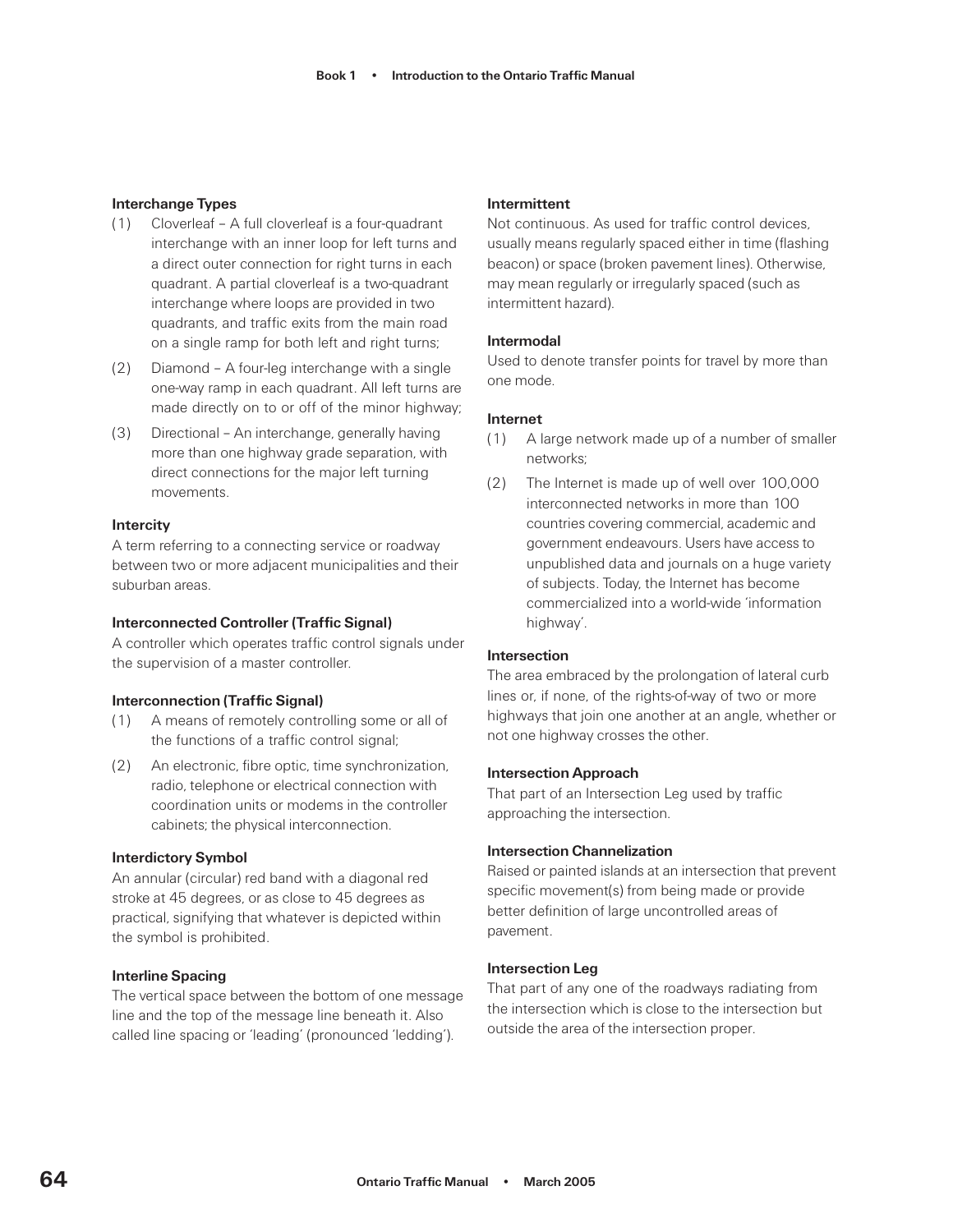#### **Intersection Sight Distance**

The distance at which a driver on the roadway approaching an intersection can see vehicles on the other intersection legs to the left and right of the path of travel. May also be referred to as Vision Triangle.

### **Interval (Traffic Signal)**

A part of a phase that is individually timed by the controller unit.

#### **Interval Sequence (Traffic Signal)**

The order of appearance of Signal Indications during successive intervals of a cycle.

#### **IP**

Internet Protocol.

### **IPS**

Intersection Pedestrian Signals.

**ISM** Industrial Science Medical.

**ISO** International Standards Organization.

### **ISP**

Information Service Provider.

### **ITE**

Institute of Transportation Engineers.

**ITS** Intelligent Transportation Systems.

**IVHS** Intelligent Vehicle Highway Systems.

**IVIS** In-Vehicle Information Systems.

## **J**

### **Junction**

See Intersection.

### **Jurisdiction**

A legal or other authority with responsibility and control for specific actions within a defined area.

## **K**

### **KHGSPM**

King's Highway Guide Signing Policy Manual (Ontario).

### **Kilometre**

A measure of distance equal to 1,000 m (.621 miles).

### **King's Highway**

A highway, including secondary and tertiary roads designated under the Public Transportation and Highway Improvement Act.

### **King's Highway Guide Signing Policy Manual (KHGSPM)**

The Ministry of Transportation Ontario manual for guide signing on provincial highways. It is being superseded by OTM Book 8 (Directional and Information Signs) and Book 9 (Tourism and Commercial Signs).

#### **Kiosks**

Video monitors mounted on a cabinet, in a wall, or on a counter top which travellers can access to request travel-related information.

#### **Kiss and Ride**

A place where commuters are driven and dropped off or picked up at a station to board, or alight from, respectively, a public transportation vehicle. (Also Kiss 'n' Ride.)

### **km**

Abbreviation for kilometre.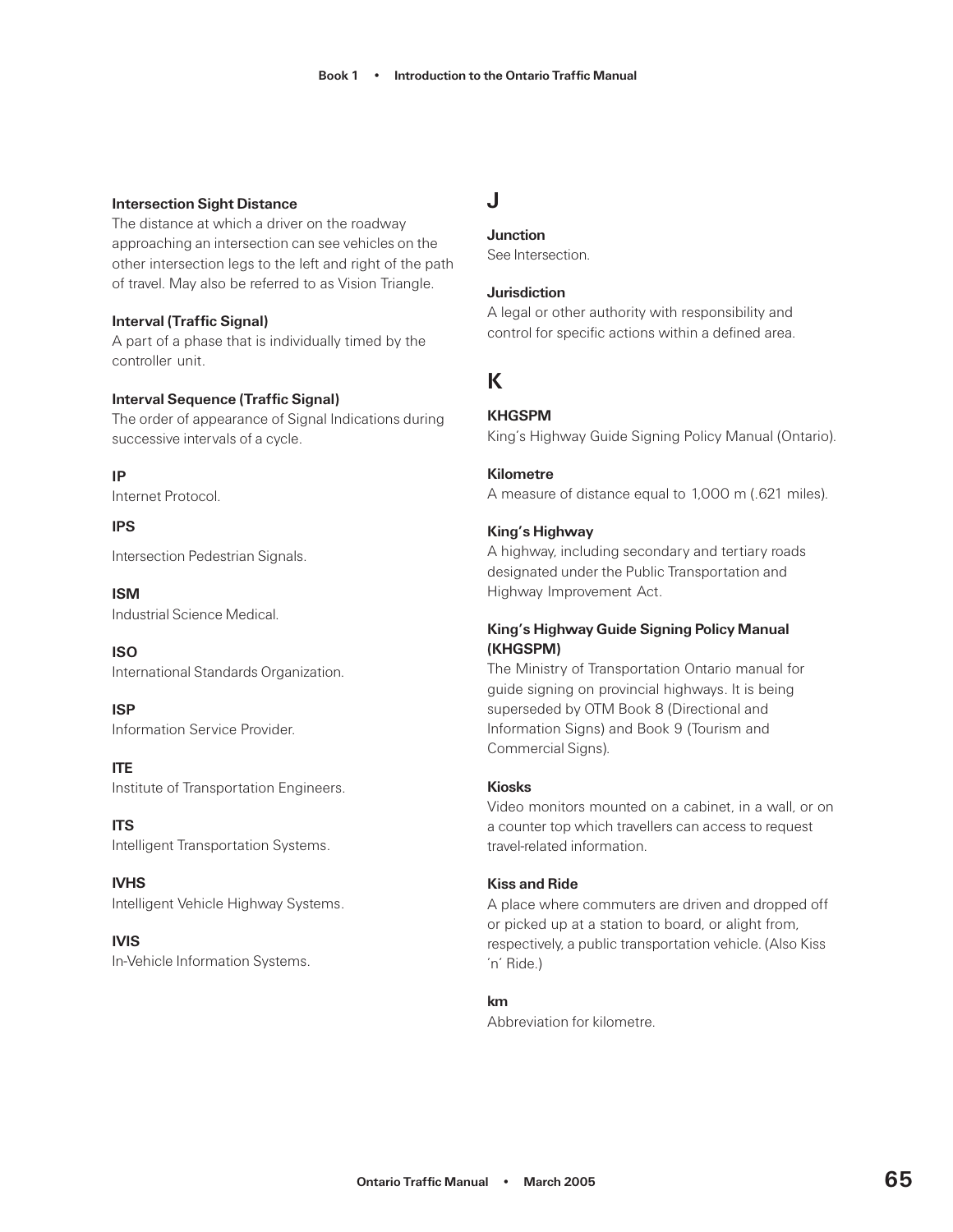## **L**

**LAN**

Local Area Network.

### **Lane**

A defined width of road intended to accommodate a single line of moving vehicles.

### **Lane Closure**

Closing of a highway lane to road users.

### **Lane Designation Sign**

An Overhead or Ground-mounted Sign, erected at or in advance of an intersection, or over a lane or lanes, to regulate traffic on an approach by assigning certain traffic movements to specific lanes or a reserved lane. These signs should not be confused with Turn Control Signs.

### **Lane Line**

A Pavement Marking, other than a Directional Dividing Line, which separates two traffic lanes assigned to traffic moving in the same direction.

### **Lane Use Sign**

See Lane Designation Sign.

### **Large Arrow Sign**

A Warning Sign intended to inform drivers of a sharp change in roadway alignment (e.g., Wa-108, TC-7 and TC-12).

### **Lateral Intrusion Deterrence Gap (LIDG)**

The gap between a buffer vehicle and the work area to discourage lateral vehicle intrusions into a closed lane upstream of a stationary work area, or the gap between buffer vehicle and work vehicle (and between buffer vehicles) to discourage lateral vehicle intrusions into a lane in which mobile work operations are taking place.

### **LBA**

See Longitudinal Buffer Area.

### **LCD**

Liquid Crystal Display.

### **LCS**

Lane Control Signs.

### **Leapfrogging**

The practice of installing lane closures using two or more installers, whereby one installer installs barrels up to where the previous (second) installer started, then drives beyond (leapfrogs) the second installer, leaving a gap in the closure, to resume installation of the closure downstream. When the second installer reaches the point where the first installer resumed installation, he leapfrogs the first installer, and the process is repeated. This procedure should not be used.

### **LED**

Light Emitting Diode.

### **Left-turn Lane**

A lane reserved for left-turning vehicles and so designated by Pavement Markings and/or Lane Designation signs.

### **Left-turn Slip-around**

An additional lane or width of pavement provided for through traffic to separate this traffic from left-turning traffic at an intersection.

### **Legal Authority**

The authority provided, by legislation and regulations, to a jurisdiction or enforcement body for the actions it takes.

### **Legend**

The complete message on a sign, which may include text, symbols, arrows, markers, shields, crowns, and diagrams.

### **Legibility**

Sign legibility is governed by the distance at which the sign becomes legible and the duration for which it remains legible. Legibility depends on Font, character, word and Line Spacing, Contrast ratio, and clarity of symbols.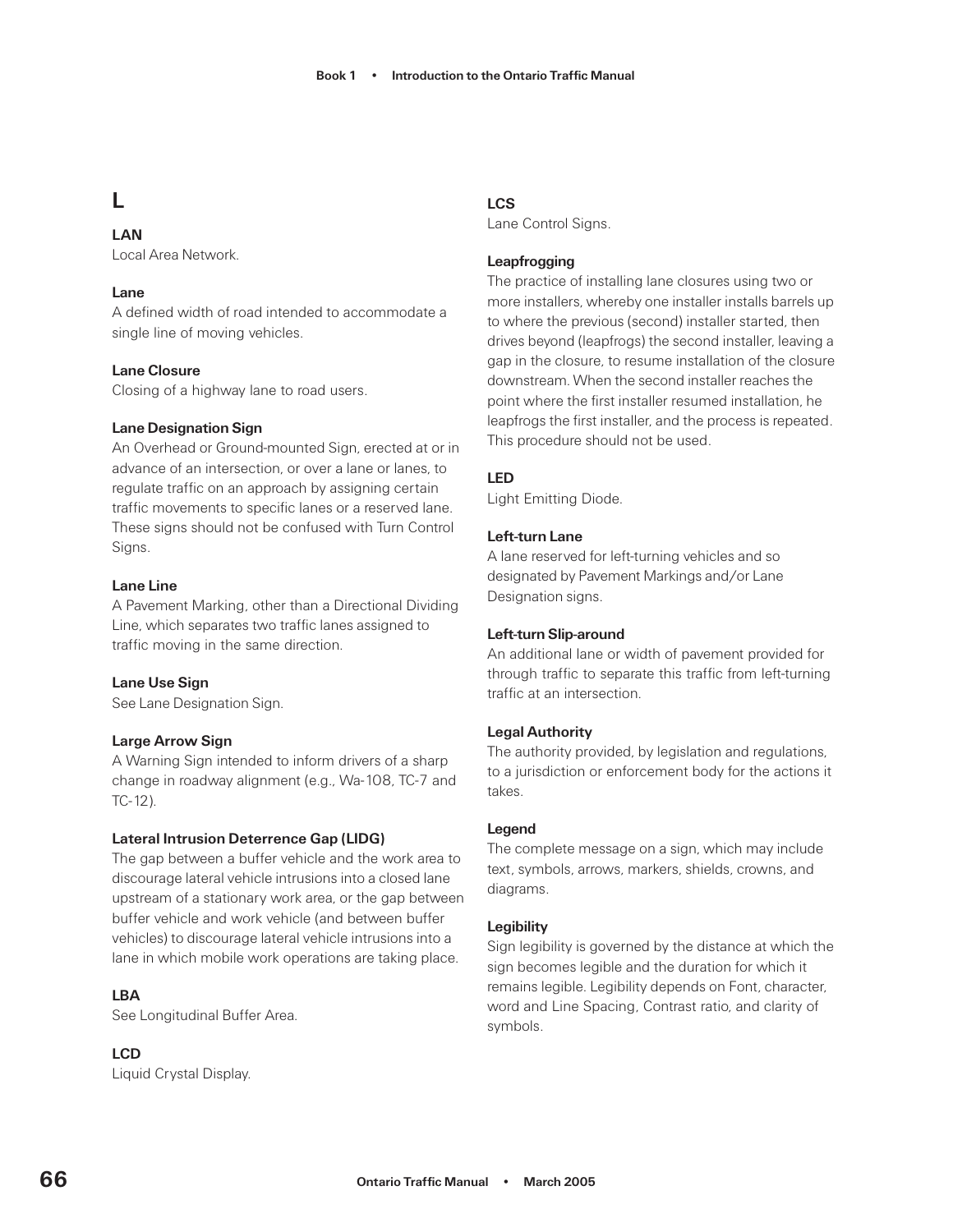#### **Legibility Distance**

The distance at which a sign can be read by a given driver under prevailing conditions.

#### **Legibility Distance, Required**

The distance at which a sign must be legible, based on the travel speed and the sum of Reading Time, Decision (perception-reaction) Time, and Manoeuvre Time.

### **Level of Service**

A term which, broadly interpreted, denotes any one of an infinite number of differing combinations of operating conditions that may occur on a given lane or roadway when it is accommodating various traffic volumes. Level of service is a qualitative measure of the effect of a number of factors, which include speed and travel time, traffic interruptions, freedom to manoeuvre, safety, driving comfort and convenience, and operating costs. In practice, selected specific levels are defined in terms of particular limiting values of certain of these factors, as in levels A (free-flow) to F (stop and go) in the Highway Capacity Manual (HCM).

#### **LIDG**

See Lateral Intrusion Deterrence Gap.

#### **Light Emitting Diode (LED)**

Light emitting diode or LED VMSs are currently the preferred type of light emitting sign technology. The pixels for LED signs are comprised of multiple light emitting diodes, which are solid state electronic devices that glow when a voltage is applied. Adjusting the voltage that is transmitted to each pixel controls the intensity of the light emitted from each LED pixel.

### **Light Rail (LRT)**

An electric railway with a "light volume" traffic capacity compared to "heavy rail". Light rail may use shared or exclusive right-of-way, high or low platform loading, and multi-car trains or single cars. Also known as Streetcar, Trolleycar, and Tramway.

#### **Line Spacing**

See Interline Spacing.

### **Live Lane**

A roadway lane open to traffic. It includes a traffic lane where vehicles, though they may be present, are being diverted away from a stationary or mobile work activity by work vehicles or Buffer Vehicles equipped with Traffic Control Devices, such as a TC-12.

### **Loadswitch (Traffic Signal)**

A device used to switch 120 volt power to the traffic control signal heads. Loadswitches are normally semiconductor devices which are switched by a low voltage signal from the controller unit.

#### **Local Road**

A street or road primarily for access to residence, business or other abutting property.

### **Local Traffic**

Traffic which originates from or is destined to a location within a Neighbourhood.

#### **Logo Services Signing**

Logo-based signing located on freeways, on approaches to interchanges, for specific food, fuel and accommodation (lodging) services and establishments.

### **Long Duration (LD) Work**

Stationary maintenance, construction, or utility activities which require a separate work space for longer than 24 hours. See also Short Duration (SD) and Very Short Duration (VSD) work.

### **Longitudinal Buffer Area (LBA)**

The fourth component of a stationary work zone, downstream from the transition area and upstream of the work area, which provides protection for traffic and workers, by providing errant vehicles an opportunity to brake to a halt between the end of the transition area and the work space.

### **LOS**

Level of Service.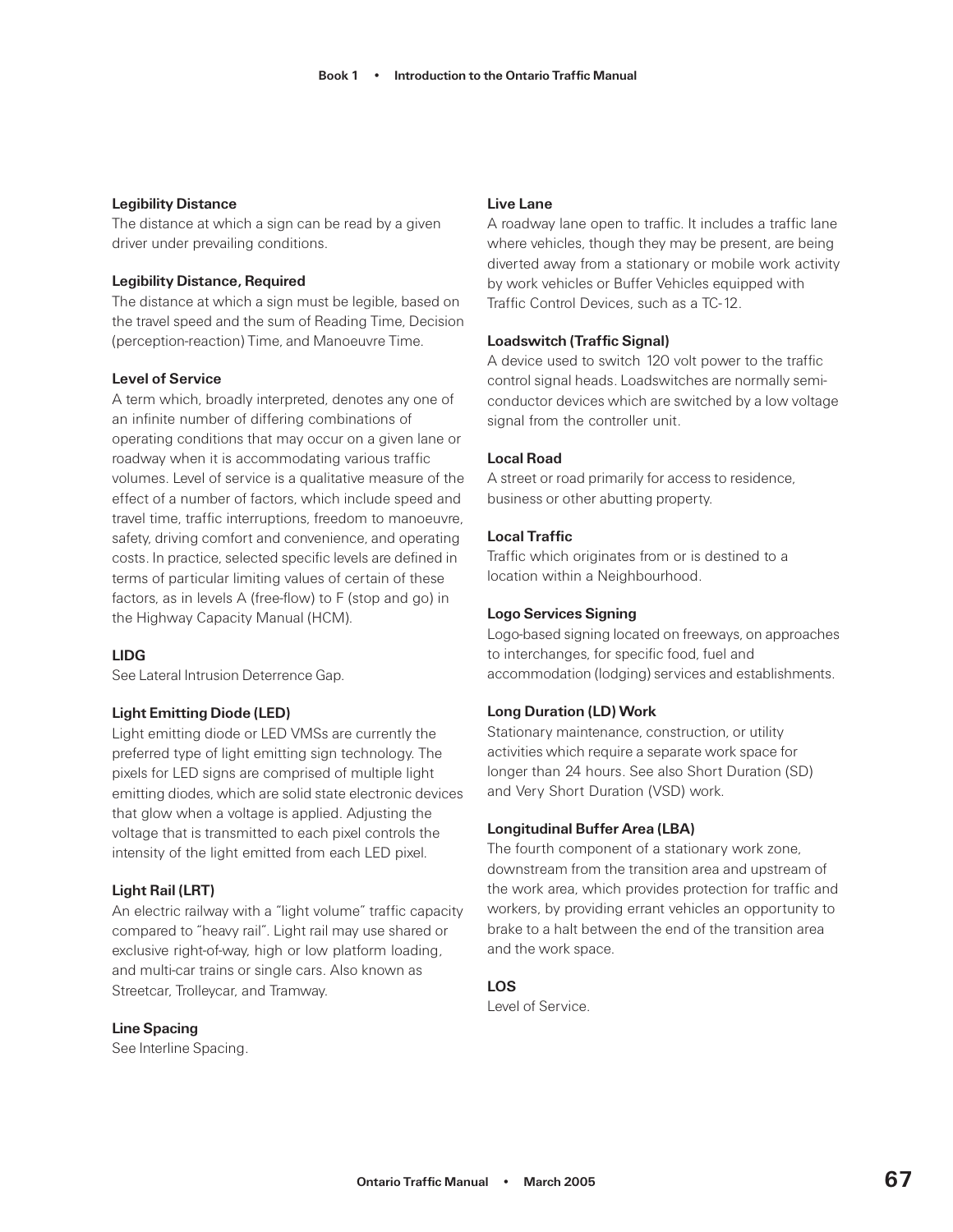### **Low Volume/High Volume Road**

For Temporary Conditions, low volume roads are defined as those with a combined traffic volume in both directions of less than 3,000 vehicles per day. Conversely, high volume roads are those with a combined traffic volume of 3000 vehicles per day or more.

### **LTL**

Left Turn Lane.

### **Lugs**

Metal or hard rubber studs or ridges on tires used to improve traction on dirt surfaces.

### **Luminance**

Reflective light; the luminous flux in a light ray, emanating from a surface or falling on a surface, in a given direction, per unit of projected area of the surface as viewed from that direction, per unit of solid angle.

## **M**

**m** Abbreviation for metre.

### **Maintenance**

The upkeep of highways, traffic control devices, other transportation facilities, property and/or equipment.

### **Major Road**

The principal route of two roads at an intersection. Also called Main Road.

### **Malfeasance**

The commission of an unlawful act or an act one has no right to commit; used most often to describe official misconduct.

### **Manoeuvre Time**

The time to complete any required manoeuvre before reaching a sign, other traffic control device, or decision point.

### **Marker**

A particular type of sign symbol used for regional, county, or municipal route numbers, either by itself or as part of a Directional Guide Sign. See also Construction Marker, Detour Marker, Object Marker.

### **Marking (Pavement)**

See Pavement Marking.

### **Marking Symbol**

A Pavement Marking graphical depiction used in a specific location to complement standard pavement markings, to guide, warn, regulate, or inform drivers where standard pavement markings alone would be less clear.

### **Master Controller (Traffic Signal)**

An automatic device for supervising a system of controllers, maintaining definite time interrelationships, selecting among alternate available modes of operation or accomplishing other supervisory functions. A Master Controller which controls one or more Slave Controllers.

### **Master Sign Library (MSL)**

The electronic library of all signs in the OTM, including scaled sign pattern templates and cut images for the fabrication of standard signs. The MSL is stored on a CD-ROM as part of Book 2, and is made up of:

- (1) Sign Blank list and patterns;
- (2) Sign Parts Library; and
- (3) Sign Patterns.

### **Material Safety Data Sheet (MSDS)**

A sheet for each specific product identified under the Workplace Hazardous Materials Information System (WHMIS) which describes the composition of the product. It also gives details on the safe handling and storage of the product as well as personal protective safety equipment that is required when using the product, and other protective devices such as fume hoods and breathing apparatus. Handling, storage and use of each specific product must conform to these regulations.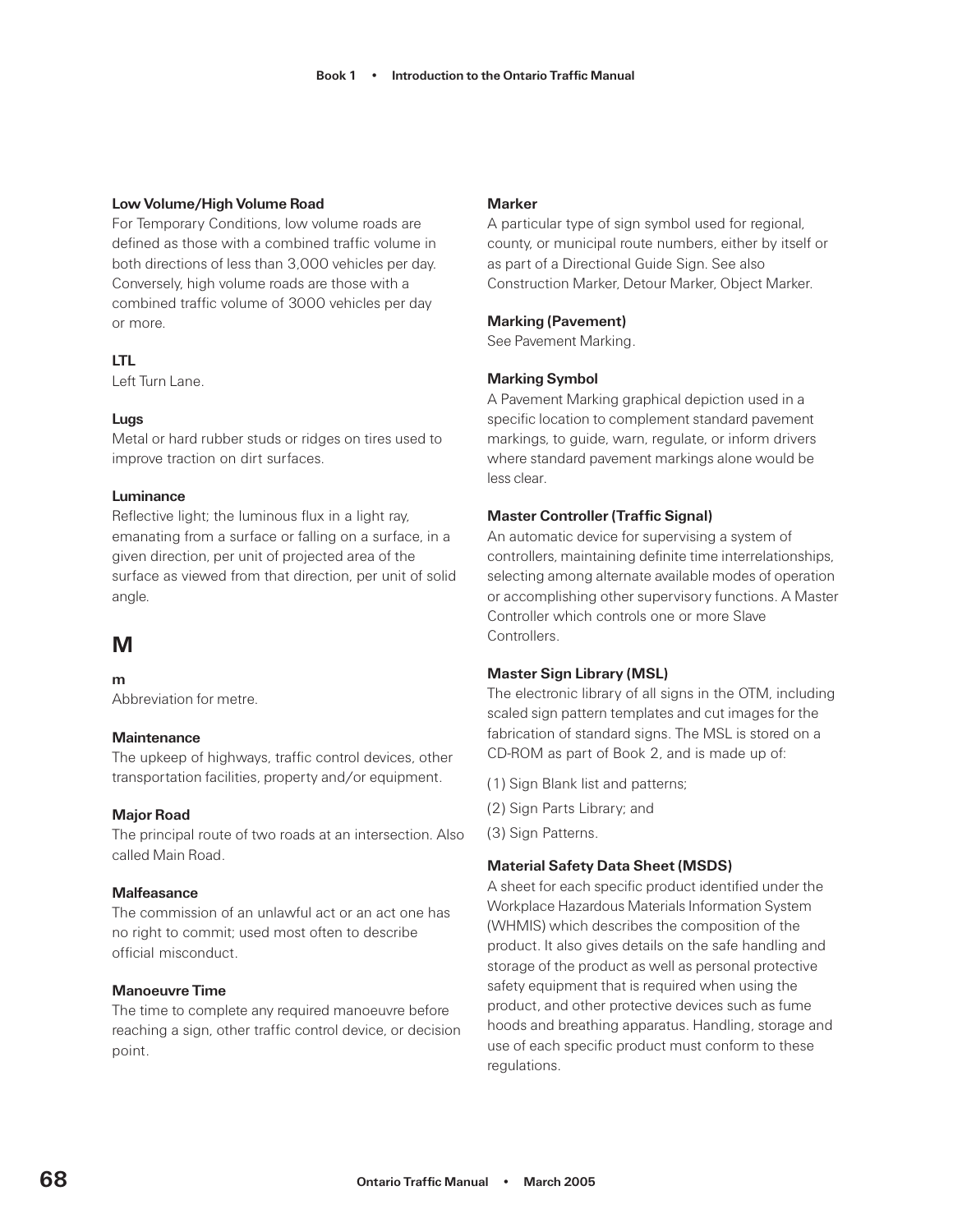#### **Matrix**

A variable message sign display, made up of a series of dots (pixels) in a matrix format. Parameters or symbols are formed by illuminating different patterns of pixels.

#### **Maximum Green (Traffic Signal)**

The maximum time the right-of-way can be extended by actuations on a phase provided an actuation has been registered on a conflicting phase.

#### **Maximum Speed**

The maximum speed drivers are permitted to travel. The maximum speed is imposed by the Highway Traffic Act, or municipal by-laws. See also Normal Posted Regulatory Speed.

#### **May**

Indicates a permissive condition. No requirement for design or application is intended. However, mandatory requirements apply to some specific options if and when they are selected.

#### **Measure**

A physical device, traffic control device, regulation or other action which affects the movement of motor vehicles, bicycles, and/or pedestrians.

#### **Measure of Effectiveness (MOE)**

Parameters describing the quality of service provided by a traffic facility to drivers, passengers or pedestrians. Examples include speed, density, delay, and similar measures.

#### **Median**

That portion of a Divided Highway separating the travelled ways for traffic in opposite directions.

### **Median Barrier**

A raised island, wall or structure located on the Centreline of a roadway through an intersection or along a road that prevents left turns or straight through movements from being made to and from a side street or private/commercial driveway.

#### **Median Bikeway**

A bikeway within the median of a highway.

#### **Median Island**

A zone or physical island constructed in the centre of a roadway to separate opposing directions of traffic.

#### **Median Strip**

An expanse of hard surface material separating opposing lanes on a highway. The hard surface is flush or nearly flush with the adjacent lanes.

### **Merging**

The convergence of separate streams of traffic into a single stream.

#### **Metre (m)**

A metric unit and the base SI unit of linear measure, equal to about 39.4 inches.

#### **Microwave**

Electromagnetic energy occupying the frequency band ranging from approximately 223 Mhz to 100 Ghz.

#### **Microwave Radar Detection**

A means of vehicle detection using microwave radar beams. Traffic parameters are calculated by measuring the return signal frequency from vehicles.

#### **Midday Period**

The period of time between the morning peak period (A.M. Peak Period) and the afternoon peak period (P.M. Peak Period).

#### **Military Specification (Traffic Signal)**

Current issues and/or revision of standards or specifications issued by the U.S. Department of Defense.

#### **Milling**

The grinding off and removal of old asphalt for purposes of recycling and resurfacing. Milling may produce undesirable longitudinal grooves which affect behaviour of some vehicles.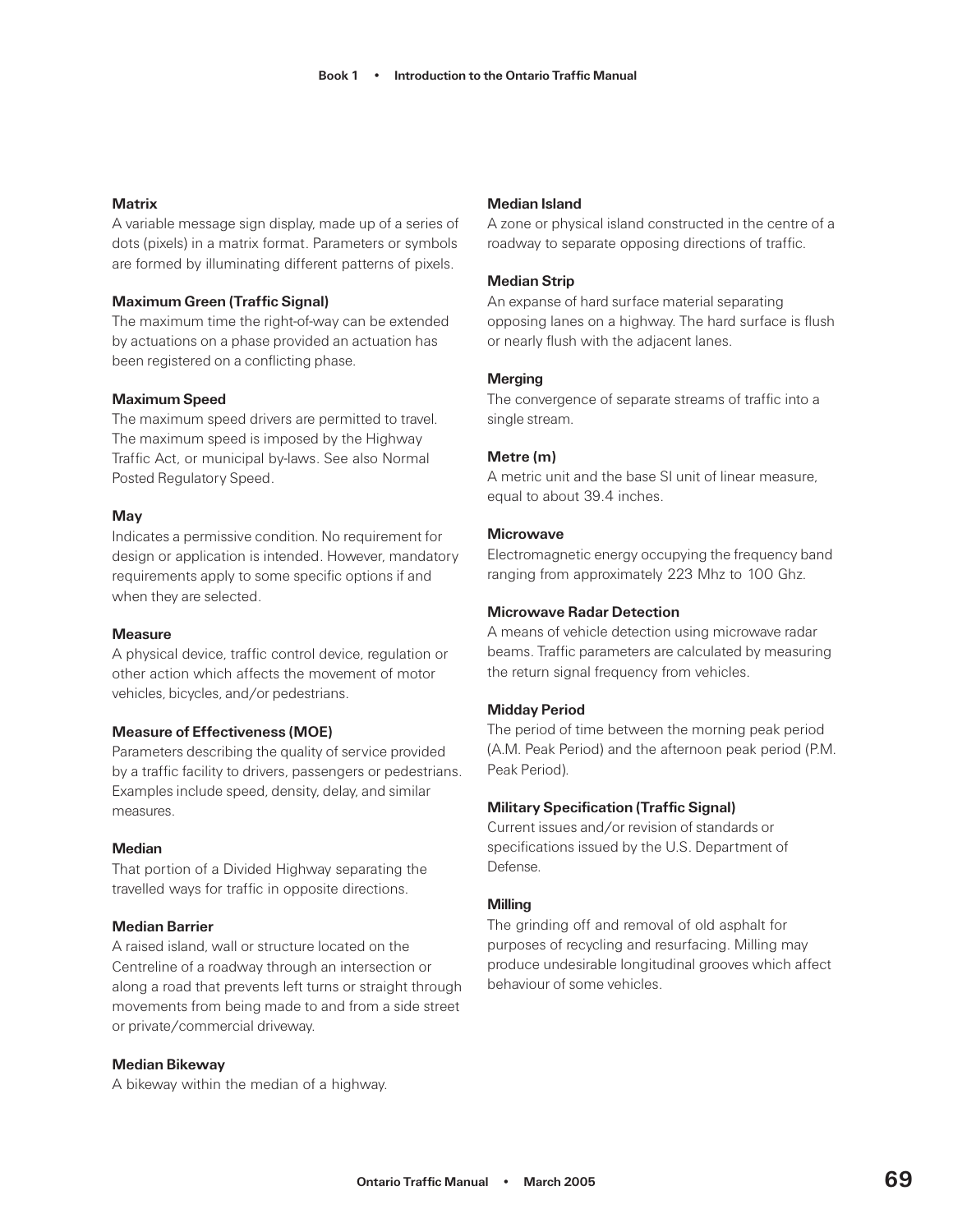### **Minimum Green (Traffic Signal)**

The shortest time for which the right-of-way is given to a non-actuated phase; or to an actuated phase provided that an actuation has been registered for that phase.

#### **Minimum Typical Guideline**

Where so described, the guideline depicted in the typical layouts for Temporary Conditions represents the minimum requirements that must be achieved.

#### **Ministry**

Unless otherwise specified, the Ministry of Transportation Ontario (MTO). Where so specified, the Ministry means the Ontario Ministry of Labour (MOL).

### **Minor Road**

The lesser of two roads at an intersection.

#### **Misfeasance**

The doing of a lawful act in an unlawful or improper way.

#### **MIST**

Management Information System for Traffic.

#### **Mobile Operations**

Work that is done while moving continuously, usually at low speeds, or intermittently, with periodic, brief stops related to the mobile operation, which do not exceed a few minutes in duration (e.g., centreline or edgeline zone painting operations). The advance warning area (where required) moves with the activity area.

#### **Modal Share**

The percentage of people who use one particular mode of transportation.

#### **Modal Split**

- (1) The proportion of person trips that uses each of the various specified modes of transportation;
- (2) The analytical process of separating total person trips into the modes of travel used;
- (3) A term that describes how many people use alternate forms of transportation.

It is frequently used to describe the percentage of people who use private automobiles, as opposed to the percentage who use public transportation.

#### **Mode**

Any of the following transportation methods: rail (intercity rail, commuter and urban transit); highway (automobiles, carpools, vanpools, bus transit, bicycles, pedestrians, and trucks); air; water.

### **MODEM**

Modulate/Demodulate communications interface Unit.

#### **Modem**

A device used at both ends of a communications channel to transfer data.

#### **Modulator**

A device that is used to modify one wave (the carrier) from the characteristic of another wave (the signal).

#### **Module (Dynamic Message Sign)**

A unit in a character matrix sign, which is comprised of several pixels and can display an individual character.

### **Module (Traffic Signal)**

A removable assembly with a fixed pattern of pixels and identical to all other modules.

#### **MOE**

Measures of Effectiveness.

### **MoE**

Ministry of Environment.

#### **MOL**

The Ontario Ministry of Labour.

### **MONY-ITBCS**

Michigan-Ontario-New York Intelligent Transportation Border Crossing System.

#### **MOS**

Metal Oxide Semiconductor.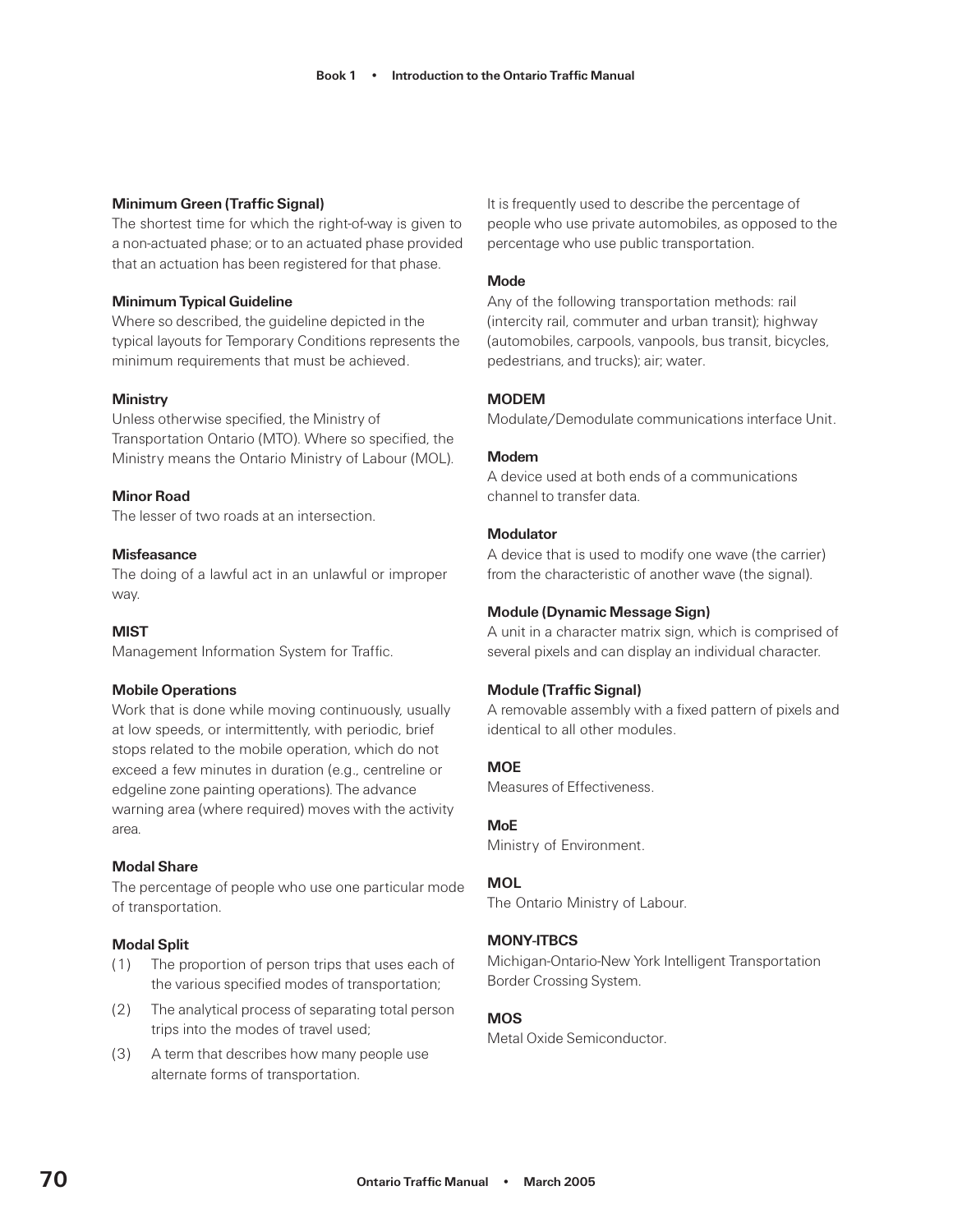#### **Motherboard (Traffic Signal)**

A printed circuit connector interface board with no active or passive components.

#### **Motorist**

See Driver.

### **Motor Vehicle**

Includes an automobile, motorcycle, motor-assisted bicycle (moped), and any other vehicle propelled or driven other than with muscular power, but does not include a streetcar, or other vehicles designed to operate on rails, or a motorized snow vehicle, traction engine, farm tractor and implements of husbandry or road-building machine.

#### **Motor Vehicle Collision**

A collision involving one or more motor vehicles.

#### **MOV**

Metal Oxide Varistor.

#### **Movement (Traffic Signal)**

A movement is the direction of traffic flow and may be straight ahead (a "through movement"), a green left arrow (a "left-turn movement"), etc. Several movements may be allowed within a phase (such as with an advanced green arrow and a circular green display). In some cases, a movement is called a Faze since it is normally part of a Phase.

#### **Moving Operation**

See Mobile Operations.

### **Moving Pictures Experts Group (MPEG)**

Pronounced "em-peg." An ISO/ITU standard for compressing video. MPEG is a lossy compression method, which means that some of the original image is lost during the compression stage and it provides a resolution of 352 x 288 at 30 fps with 24-bit colour and CD-quality sound.

#### **MPEG**

Motion Picture Experts Group.

#### **MPU**

Microprocessor Unit.

### **MSDS**

Material Safety Data Sheet.

#### **MSL**

Master Sign Library.

### **MTBF**

Mean Time Between Failures.

### **MTO**

The Ministry of Transportation Ontario.

### **MTTR**

Mean Time To Repair.

#### **Multi-lane Highway**

A roadway with two or more travelled lanes carrying traffic in each direction.

#### **Multimedia**

A combination of two or more media, i.e., voice, data, still image, video.

#### **Multi-modal**

Refers to the availability of multiple transportation options, especially within a system or corridor. A multimodal approach to transportation planning focuses on the most efficient way of getting people or goods from place to place, be it by truck, train, bicycle, automobile, airplane, bus, boat, foot or even a computer modem.

#### **Multiplexer**

A device that enables more than one signal to be sent simultaneously over one physical channel.

#### **Multi-point**

Refers to a communications line (network) that provides a path from one location to many. A cell phone is an example of a multi-point system.

#### **Multi-point Line**

In communications, a single line that interconnects three or more devices.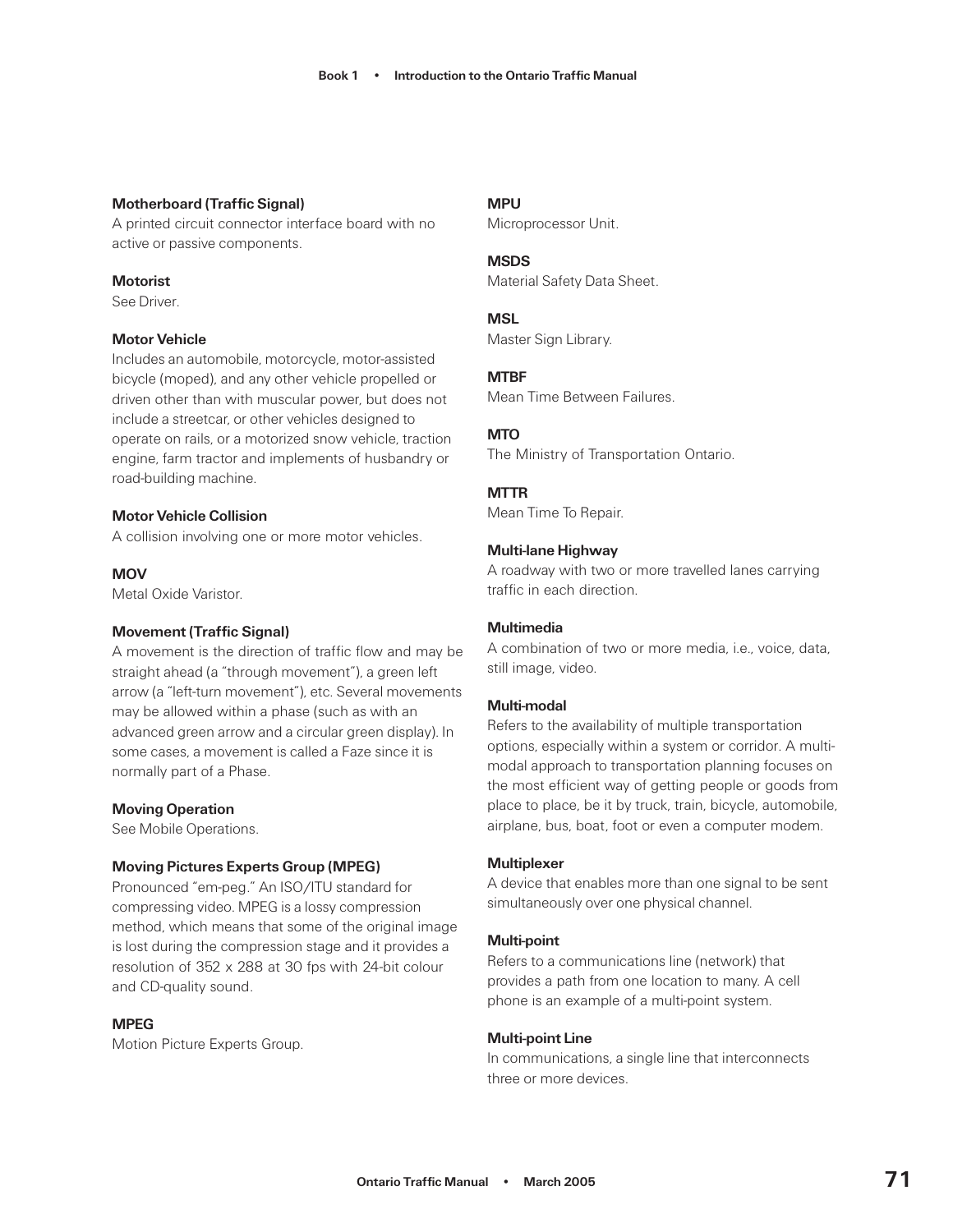## **Multi-use Path**

Any off-road dedicated facility for non-motorized traffic such as bicycles, pedestrians and in-line skaters.

## **Must**

Indicates a mandatory condition. Where certain requirements in the design or application of the device are described with the "must" stipulation, it is mandatory that these requirements be met when an installation is made.

## **MUTCD**

The Manual of Uniform Traffic Control Devices for Ontario, 1995.

## **MUTCDC**

The Manual of Uniform Traffic Control Devices for Canada, 1997, and its subsequent updates.

## **MUTCD-US**

The U.S. Manual of Uniform Traffic Control Devices, 2003 Edition.

## **N**

## **Narrow Lanes**

Lanes in a work zone which are narrower than usual, as required by construction, maintenance, or utility operations. This may be done through partial lane shifting (See Partial Lane Shift) in Short Duration operations, or through barrels and/or temporary concrete barriers (or equivalent) in Long Duration operations, in which case existing pavement markings should be removed and replaced by temporary pavement markings.

## **National Television System Committee (NTSC)**

A colour TV standard that was developed in the U.S. Administered by the FCC, NTSC broadcasts 30 interlaced frames per second (60 half frames per second, or 60 "fields" per second in TV jargon) at 525 lines of resolution. The signal is a composite of red, green and blue and includes an audio FM frequency and an MTS signal for stereo.

## **National Transportation Communications for ITS Protocols (NTCIP)**

A family of communication protocols developed, or being developed, for the transportation community.

## **NCHRP**

National Cooperative Highway Research Program (U.S.).

## **Negligence**

The failure to exercise the standard of care that would be expected of a normally reasonable and prudent person in a particular set of circumstances.

#### **Neighbourhood**

A cohesive urban area defined by geographic features, the road network or socio-economic characteristics. With respect to traffic calming, neighbourhood boundaries are often defined by the arterial roadway network, which typically presents a significant barrier to travel and interaction.

## **Neighbourhood Transportation Management**

A phrase often used to describe an approach which encompasses Traffic Calming Measures as well as design, operations, legal and other techniques to address transportation issues within a Neighbourhood, such as speeding and excessive volumes or conflicts.

## **NEMA**

National Electrical Manufacturers Association.

#### **Neural Network Approach**

- (1) A non-linear approach used for designing traffic applications.
- (2) A non-linear mapping between a set of input and output. For example, the approach can associate patterns in traffic data with various traffic conditions. It offers an advantage over conventional incident detection algorithms in that no mathematical model of traffic operation or incident detection process is required, thus eliminating the imperfection in model formulation.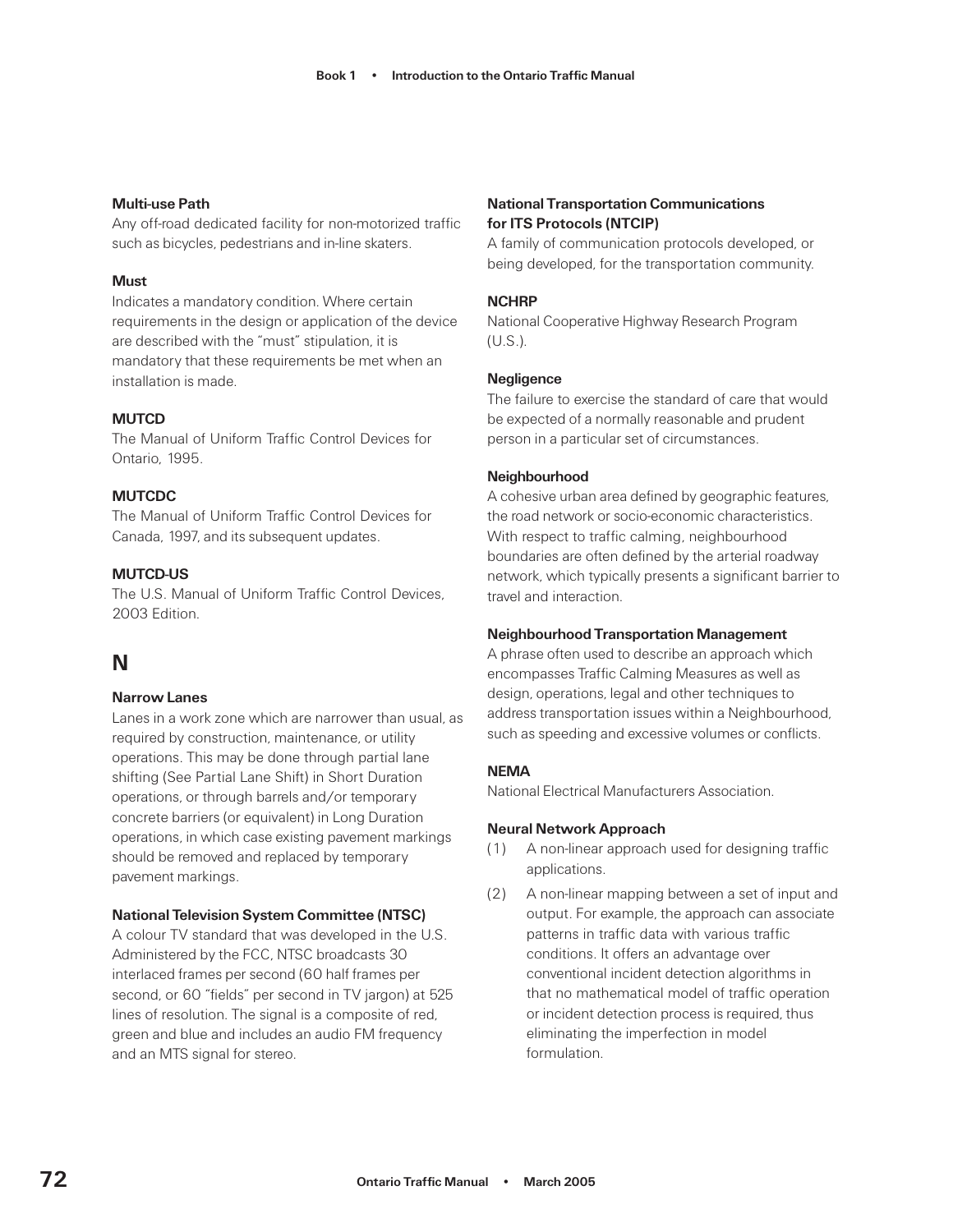#### **Nighttime**

The hours of darkness, taken as the time period from one-half hour before sunset to one-half hour after sunrise.

## **Nighttime Short Duration Provisions**

Provisions required for nighttime short duration work, even though one or more may be shown as optional for the daytime short duration operations illustrated in the typical layouts of Book 7. For nighttime work of any duration, traffic garments meeting OHSA requirements for nighttime work must be used.

#### **Non-conflicting Phases (Traffic Signal)**

Two or more traffic phases which will not be in conflict with each other if operated concurrently.

## **Nonfeasance**

The failure to perform some act that one ought or is required to perform.

#### **Non-recurring Congestion**

Congestion caused by a random event (e.g., incident, maintenance activity, special event, etc.), which has the effect of reducing capacity on a specific section of freeway.

## **Non-standard Sign**

A sign which is not included in the MSL, and which needs to be designed by the user. Some examples of these are special warning signs. Note however, that non-standard signs still need to follow basic rules of design.

#### **No Parking**

See Parking and Parking Restriction.

#### **Normal Posted Regulatory Speed**

The regulatory maximum speed posted on a highway under normal conditions, that is, when no construction zone or work activity is present.

### **No Standing**

The prohibition of the halting of a vehicle whether occupied or not, except for the purpose of and while actually engaged in the receiving or discharging of passengers.

#### **No Stopping**

The prohibition of the halting of a vehicle, even temporarily, whether occupied or not, except where necessary to avoid conflict with other vehicles, or in compliance with the directions of a police officer or Traffic Control Signal.

#### **NOx**

Oxides of Nitrogen.

#### **NTCIP**

National Transportation Communications for ITS Protocol.

#### **NTSC**

National Television System Committee.

#### **Numbered Highway**

A highway to which a number has been allotted for the purpose of identification throughout its entire length.

## **O**

#### **Object Marker**

A traffic sign mounted temporarily or permanently on an obstruction, within or adjacent to the roadway, to make the obstruction as highly visible as possible.

#### **Observation Angle**

The vertical angle formed by light travelling from a vehicle's headlights and reflected off the sign back to the driver's eye.

## **OBU**

Onboard Unit.

#### **Occupancy**

Percentage of time a given section of roadway is occupied by vehicles.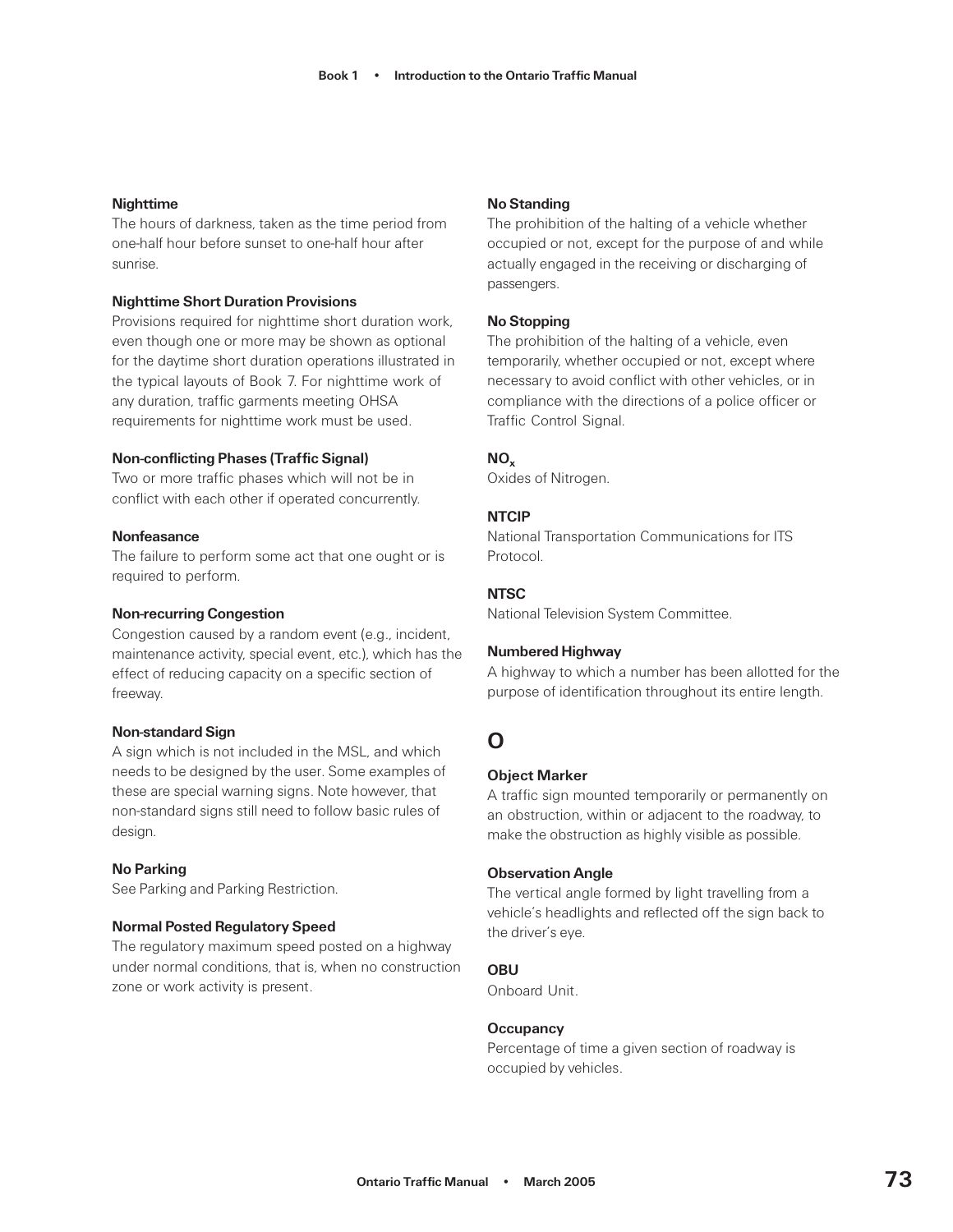## **Occupational Health and Safety Act (OHSA)**

The Ontario Occupational Health and Safety Act and Regulations for construction projects, of the Ontario Ministry of Labour (MOL).

## **Offence**

A violation of a traffic law, regulation or requirement that has led or may lead to a police charge against the driver (or in some cases, the owner of a vehicle).

#### **Official Sign**

Any sign approved by the Ministry of Transportation Ontario.

## **Off-peak Period**

The period of time, usually outside of the morning and afternoon Peak Periods. If there is a Midday Peak with traffic volumes equalling or approaching those in the A.M. or P.M. Peak Periods, then this Midday Peak should be excluded from the off-peak period.

#### **Off Ramp**

That part of an interchange connecting a Deceleration Lane to a crossroad.

#### **Off-road Bikeway**

A bicycle path which is not immediately adjacent to a roadway.

#### **Offset (Traffic Signal)**

The number of seconds or percent of cycle length that a defined time-reference point (the "yield point", normally the start of main street green) at the traffic control signal occurs after the time-reference point of a master controller or of an adjacent traffic control signal.

#### **OHBDC**

Ontario Highway Bridge Design Code.

## **OHSA**

Occupational Health and Safety Act.

#### **Older Driver**

A driver aged 55 years or older.

## **On Ramp**

That part of an interchange connecting a crossroad to an Acceleration Lane leading onto a Major Road.

#### **On-street Bikeway**

Any bikeway within the roadway.

#### **On-street Parking**

The use of vehicle parking on the roadway surface or on the adjacent shoulder.

## **Ontario Provincial Standard Specifications (OPSS)**

A compilation of standard specifications for materials and products used in road construction and maintenance, compiled by the Ministry of Transportation Ontario together with other stakeholders.

#### **Ontario Traffic Manual (OTM)**

A comprehensive user manual for traffic practitioners, addressing the needs of all Ontario road authorities, superseding the Manual of Uniform Traffic Control Devices (MUTCD) and the MTO King's Highway Guide Signing Policy Manual (KHGSPM). The OTM has been in development since 1997, and is issued as individually bound books.

#### **OPAC**

Optimization Policies for Adaptive Control.

## **Operating Cost**

Non-capital costs associated with operating and maintaining a transit system, including labour, fuel, administrative and maintenance.

## **Operating Speed**

The speed at which the majority of vehicles are travelling, typically the 85th Percentile, regardless of the speed limit.

#### **Operating System**

The software controlling a computer.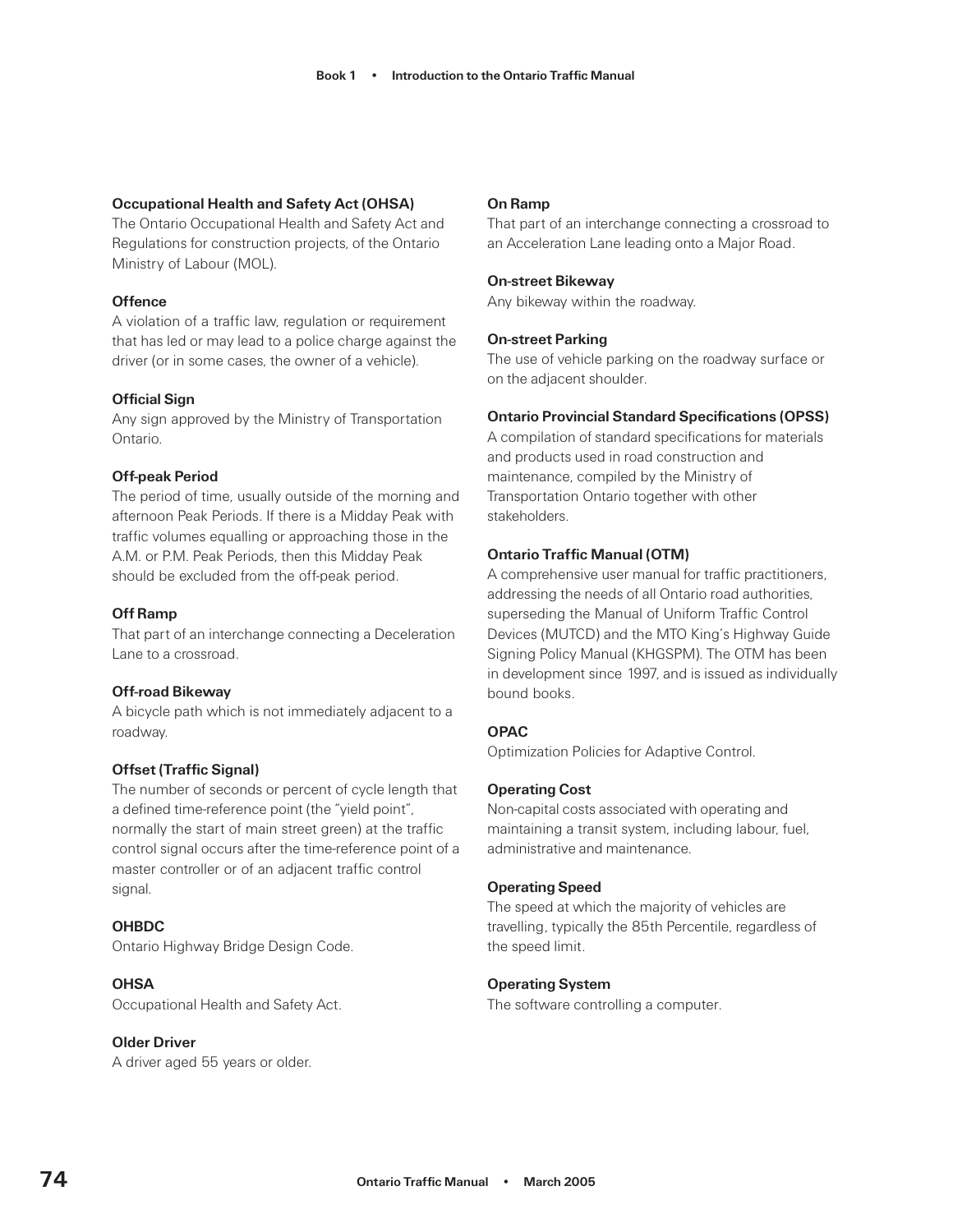## **Operator (ATMS)**

Person at the Traffic Operation Centre assigned to manage traffic flow on the highway network using system components and functions.

## **Opposing Traffic (Traffic Signal)**

Traffic progressing in the opposite direction to the traffic being considered on a roadway.

## **OPSS**

Ontario Provincial Standard Specifications.

#### **Optical Sensor**

A sensor that detects the intensity or brightness of light, or the intensity of red, green and blue for colour systems.

#### **Optical Time Domain Reflectometer (OTDR)**

A test instrument that analyzes the light loss in an optical fibre. Used to find faults, splices and bends in the line, it works by sending out a light pulse and measuring its reflection.

## **OSI**

Open Systems Interconnect.

#### **OTDR**

Optical Time Domain Reflectometer.

## **OTM**

Ontario Traffic Manual.

## **Out-of-view Time**

The period of time, when approaching a sign, when the sign is very close, is seen on an angle, and becomes difficult to read. It is assumed in the OTM that the sign is not read for the last 1/2 second, the out-of-view time.

## **Overall Travel Time**

The time of travel, including stops and delays except those off the travelled way.

#### **Overhead Sign**

A Traffic Sign mounted above the Roadway, usually with 4.5 m to 5.3 m of vertical clearance and preferably located over the lane or lanes to which the sign applies.

#### **Overlap (Traffic Signal)**

A right-of-way indication that is derived from the service of two or more traffic phases.

#### **Overpass**

A Grade Separation where the travel way in question passes over the other travel way.

#### **Oversize Sign**

A Traffic Sign with greater proportional dimensions than the minimum dimensions specified in this Manual. Such signs are generally required on higher speed highways, or on other highways in special cases.

#### **Oxides of Nitrogen (NO<sub>x</sub>)**

A range of nitrogen-based pollutants produced during fossil fuel combustion, that contribute to ground-level ozone.

## **P**

## **Pace Range**

The range of speeds for a defined interval (an interval of, for example, 15 or 20 km/h) that contains the largest number of vehicles in a speed study sample.

#### **Paint**

See Traffic Paint.

#### **Para-transit**

A transit system for those with difficulty accessing a conventional transit system. Para-transit vehicles are often lift- or ramp-equipped to permit access by persons in wheelchairs.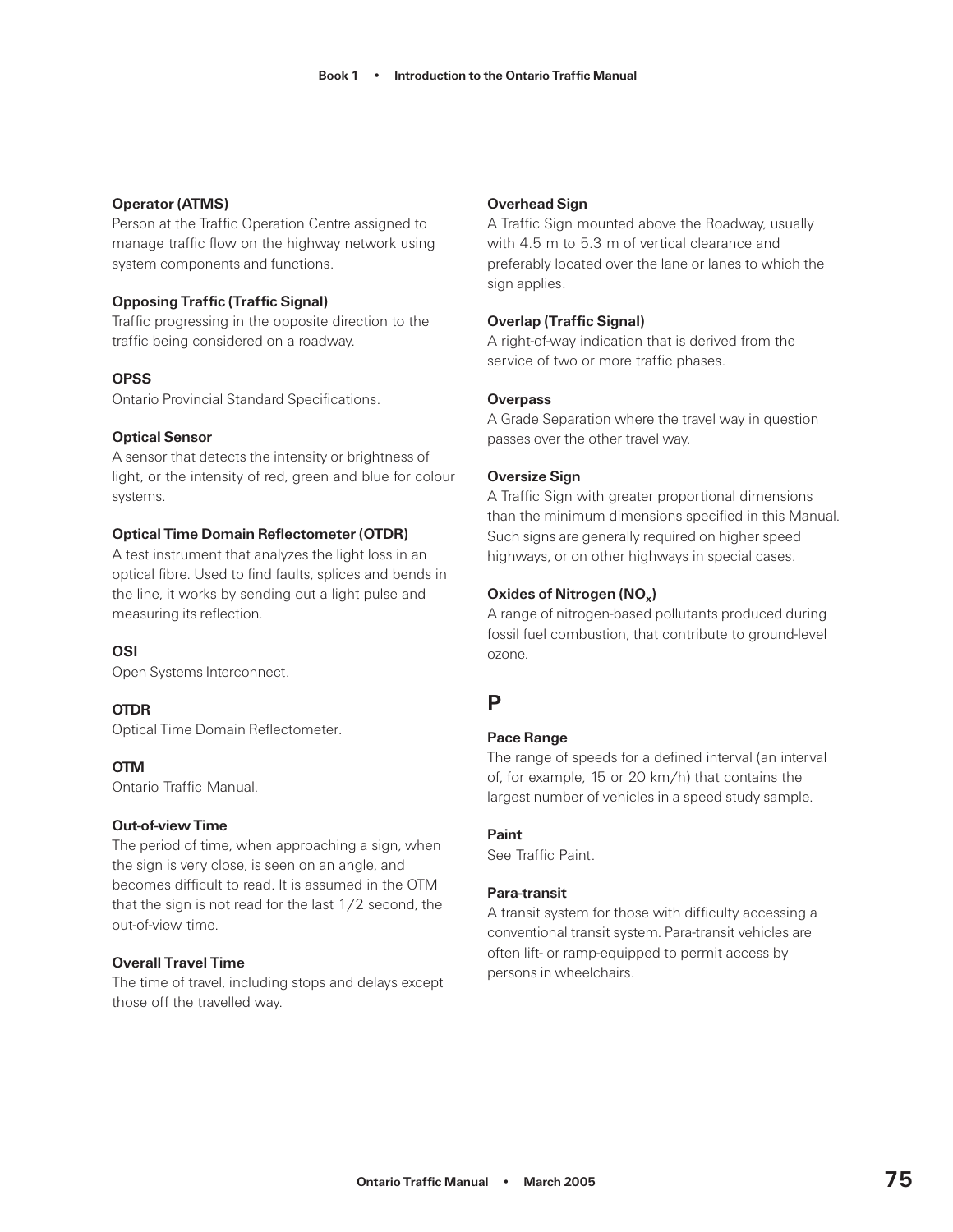## **Park & Ride**

An access mode to transit in which patrons drive private automobiles or ride bicycles to a transit station, stop, or carpool/vanpool waiting area and park the vehicle in the area provided for that purpose. They then ride the transit system or take a car or vanpool to their destination. (Also Park 'n' Ride.)

## **Park & Ride Lot**

Designated parking area for automobile drivers who then board transit vehicles from these locations.

#### **Parking**

The stationary storage or leaving of a vehicle unoccupied or unattended.

#### **Parking Control Sign**

A sign which identifies the times of day and days of week parking, stopping or standing restrictions are in place on the section of road adjacent to the sign.

## **Parking Restriction**

A limitation which prohibits vehicles from being parked in specific locations, at specific times, or for specific types of vehicle. Most often used to control on-street parking.

## **Parking (and Stopping) Signs**

A Traffic Sign of the regulatory type which informs drivers of the parking and stopping regulations in effect on facilities where such signs are erected.

## **Parking Space Marking**

Markings intended to inform drivers where they are permitted to park.

#### **Parkway**

The classic definition of a parkway is a Freeway on which trucks are prohibited. However, the term has been applied to such a variety of road types, that a commonly agreed definition of parkway is hardly possible. These other types of roads include:

(1) a Freeway on which trucks are permitted;

- (2) an Expressway with At-grade Intersections, with or without truck prohibitions;
- (3) a Two-lane Highway with partial control of access, with truck prohibitions.

## **Partial Lane Shift**

The temporary, partial shifting of travel lanes by demarcating them through use of cones or barrels, so that the lanes are squeezed while still maintaining usable lane widths of at least 3 m in each lane. See also Narrow Lanes and Roadside Diversions.

## **Passage Detection (Traffic Signal)**

The ability of a vehicle Detector to detect the passage of a vehicle moving through the detection zone and to ignore the presence of a vehicle stopped within the detection zone.

## **Passage Time (Traffic Signal)**

- (1) See Unit Extension Time.
- (2) The time allowed for a vehicle to travel at a selected speed from the detector to the Stop Bar.

#### **Passenger**

Any occupant of a Motor Vehicle who is not a Driver.

#### **Passenger Car Equivalence**

The representation of larger vehicles, such as trucks and buses, as equal to a quantity of passenger cars for use in Level of Service and Capacity analyses. The magnitude of the equivalency is dependent upon vehicle size and weight, vehicle operating characteristics, vehicle speeds, and roadway characteristics such as gradient.

#### **Passing Sight Distance**

The length of highway required for a vehicle to execute a normal passing manoeuvre as related to design conditions and design speed.

## **Pattern (Traffic Signal)**

A unique set of coordination parameters including Cycle Length, split values, Offsets and sequence of Intervals.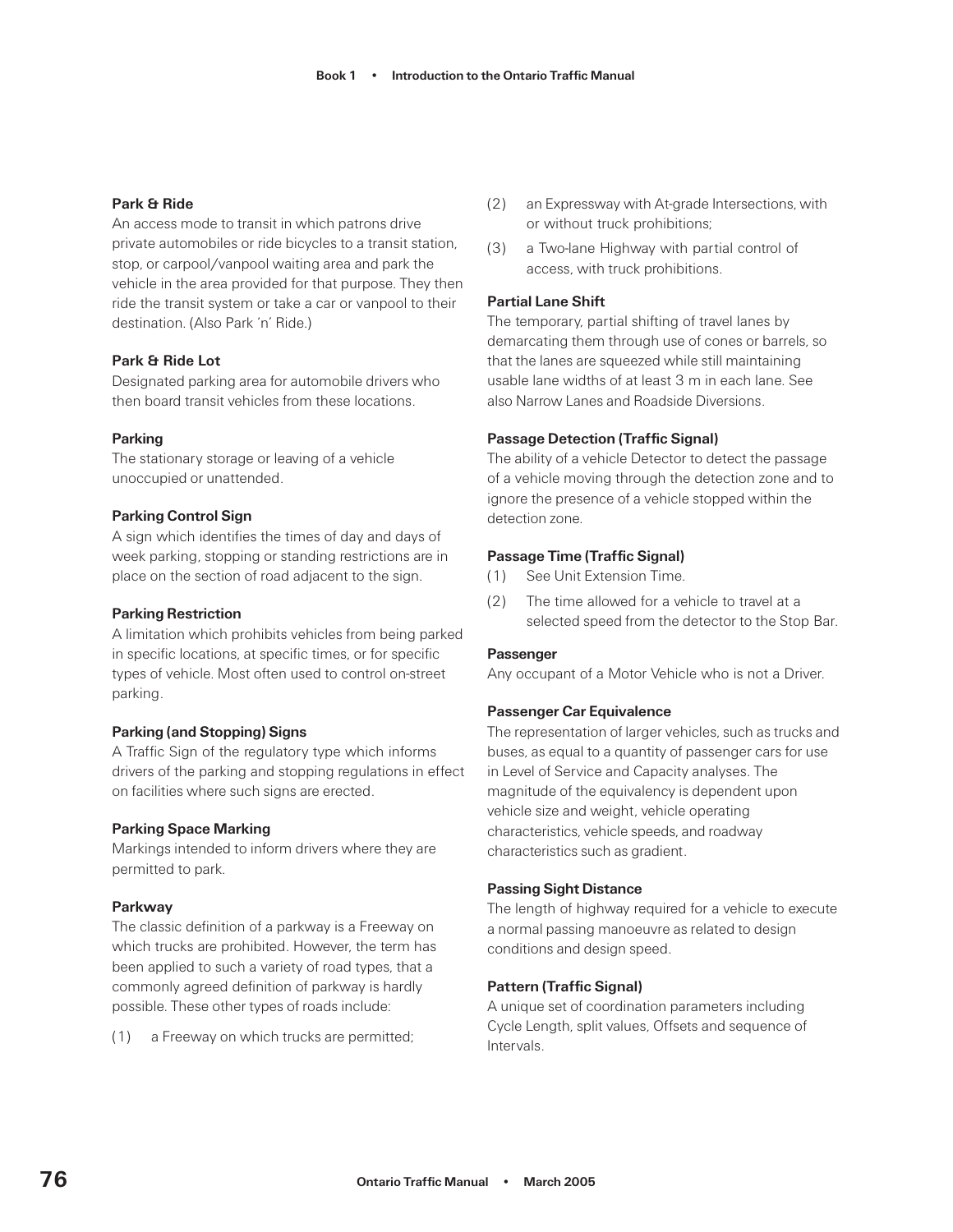## **Pavement**

That part of the Roadway having a constructed hard surface for the facilitation of vehicular movement.

## **Pavement Marking**

A coloured marking applied to the pavement to provide drivers with roadway alignment information.

## **PCB**

Printed Circuit Board.

## **Peak Hour**

The one hour each day when traffic volumes are at their highest on a given road.

## **Peak Period**

The one or more periods each day, usually consisting of two or three hours, when traffic volumes are at their highest on a given road, usually corresponding to a morning "to work" period and an afternoon "from work" period.

#### **Pedestal (Traffic Signal)**

Ground-mounted enclosure for communication or a support for a Controller Cabinet.

#### **Pedestrian**

Any person who is not in or upon a vehicle, motorized or otherwise propelled, or riding upon an animal.

## **Pedestrian Clearance Interval (Traffic Signal)**

The time in seconds during which the orange hand is flashed, starting after a walking pedestrian indication and ending before conflicting vehicles receive a green indication (may include the vehicle amber time).

#### **Pedestrian Crossover (PXO)**

Any portion of a Roadway, designated by municipal bylaw, at an intersection or elsewhere, distinctly indicated for pedestrian crossing by signs on the highway and lines or other markings on the surface of the roadway as prescribed by the regulation and the HTA, with associated signs Ra-4, Ra-4t, Ra-10 and Ra-11.

#### **Pedestrian Crosswalk**

Any portion of the Roadway, at an Intersection or elsewhere, distinctly indicated for pedestrian crossing by appropriate pavement markings and/or signs, or by the projections of the lateral lines of the sidewalk on opposite sides of the road.

## **Pedestrian Facility**

A facility where pedestrians are controlled and protected from other road users.

#### **Pedestrian Mall**

A Pedestrian Facility from which motor vehicles are excluded, except at crossroads.

## **Pedestrian Sign**

See School and Pedestrian Signs.

## **Pedestrian Signal (Traffic Signal)**

A Traffic Signal head or indication showing either a white walking pedestrian on a black background (when pedestrians are permitted to cross) or an orange hand on a black background (when pedestrians are not permitted to cross, if continuous, or are not permitted to start crossing, if flashing).

#### **Pedestrian Walkway**

A continuous way designated for pedestrians and separated from the through lanes for motor vehicles by space or a barrier.

#### **People Mover**

An automated transportation system (e.g., continuous belt system, moving sidewalk or automated guideway) that provides short haul collection distribution service, usually in a major activity centre.

#### **Perception-reaction Time**

See Decision Time.

## **Permissive**

Refers to areas where a driver is permitted to travel.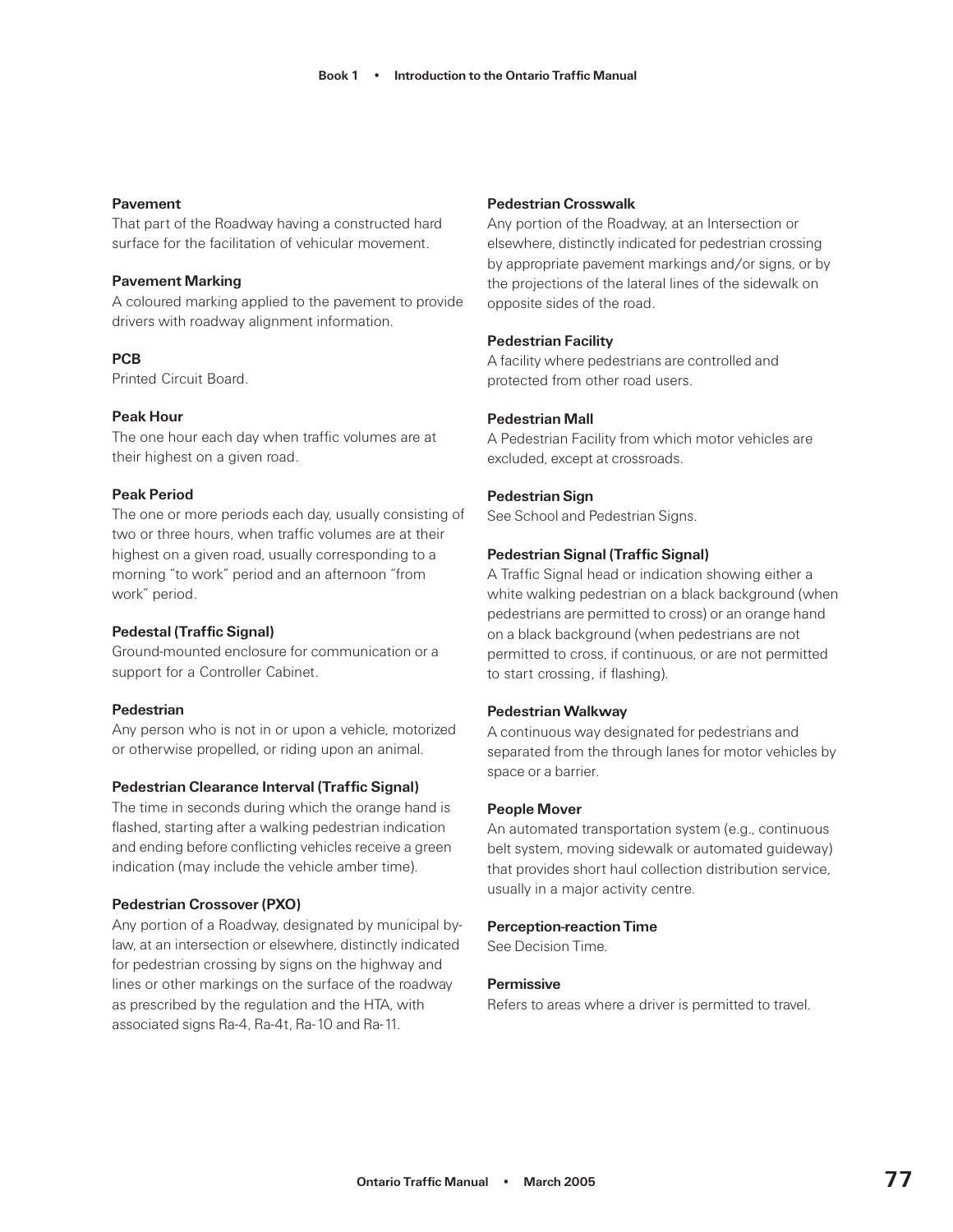#### **Permissive Symbol**

An annular (circular) green band used on a sign to signify that whatever is depicted within the symbol is permitted.

#### **Personal Digital Assistant**

Computer products with radio frequency communication that allow users to obtain various types of travel information.

#### **PGIS**

Parking Guidance and Information Systems.

#### **Phase (Traffic Signal)**

A part of a cycle where one or more traffic movements receive a green indication at the same time. Phase time is the time required from the start to the finish of the phase including Amber and All-red Interval times.

## **Phase Sequence (Traffic Signal)**

A predetermined order in which the phases of a cycle occur.

#### **Phase Skip (Traffic Signal)**

A function used to provide omission of a phase in the absence of actuation on that phase.

## **PHF**

Peak Hour Factor.

## **PHV**

Peak Hourly Volume.

#### **Physically Separated Pedestrian Facility**

A pedestrian facility which is separated from a roadway by space or barrier and from which motor vehicles are excluded.

## **PIT**

Pre-Installation Testing.

## **Pixel**

An individual dot of light that is the basic unit from which the images on a variable message sign are made.

#### **Plan (Traffic Calming)**

A formulated and sufficiently detailed description of how an objective or number of objectives are to be accomplished. A Traffic Calming plan typically describes measures to be used, where they are to be located, in what order and at what times they will be implemented, and how the costs of the measures will be funded.

#### **Plan (Traffic Signal)**

A unique set of timing values, intervals used and sequence of intervals that is stored in or sent to a Controller Unit. Different plans may be used for time of day, time of week, special events and so on or may be traffic-responsive as determined by detector actuation.

## **P.M. Peak Hour**

The one hour each afternoon when traffic volumes are at their highest.

## **P.M. Peak Period**

The period in the afternoon (usually two to three hours) when traffic volumes are at their highest.

#### **Point-to-point**

Refers to a communications line that provides a path from one location to another (point A to point B).

## **Poll (Traffic Signal)**

An enquiry message sent from a Master Controller to a Slave Controller on a regularly timed basis to solicit the status of the slave.

#### **POP**

Proof of Performance (testing).

#### **Portable Lane Control Signal**

See Portable Traffic Control Signal.

## **Portable Traffic Control Signal**

A portable traffic control signal may be used as an alternative to Traffic Control Persons and such signals are used only to stop vehicles intermittently when traffic must use a single lane in situations where the roadway is normally a two-way operation. Portable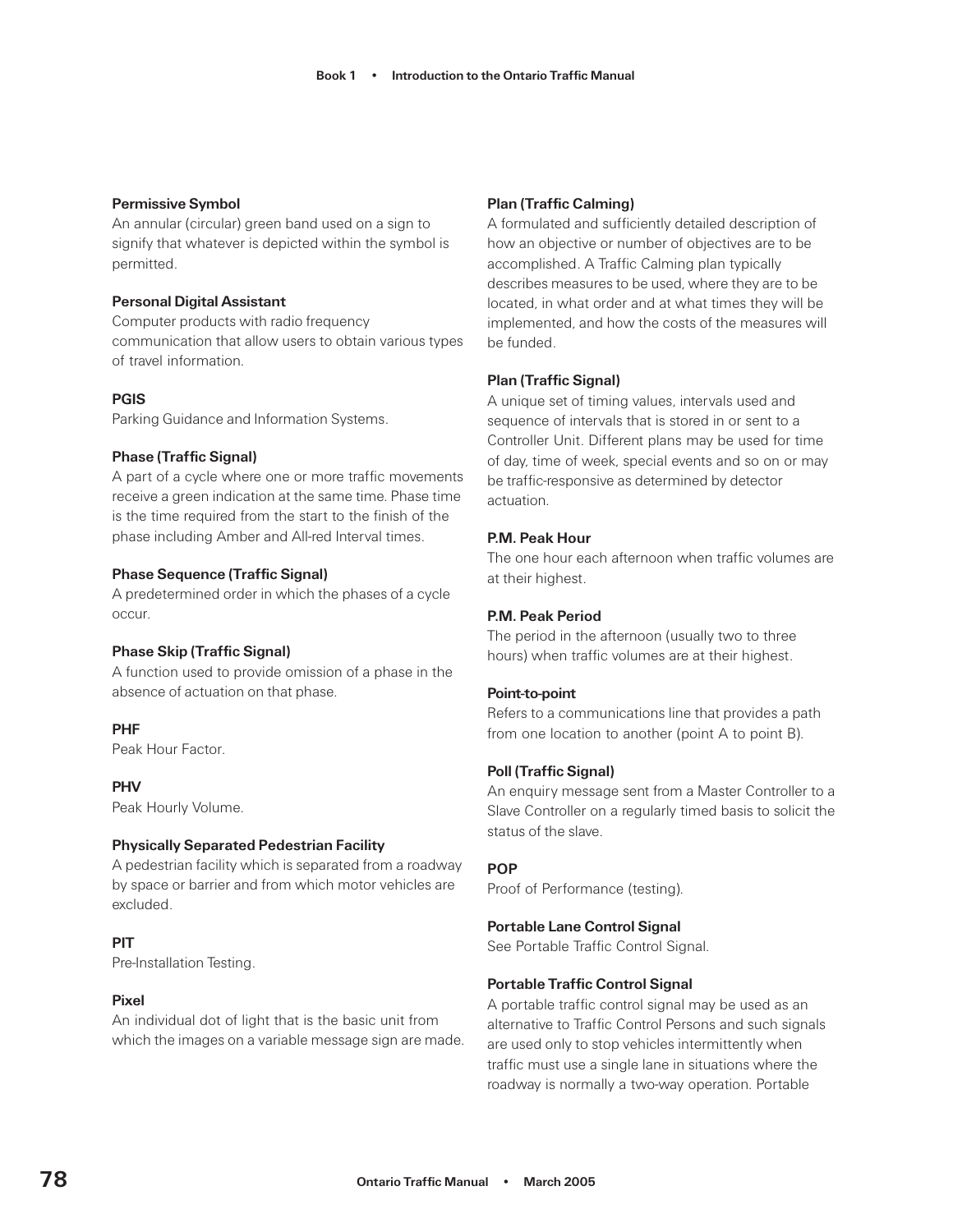traffic control signals must comply in all respects with Regulation 606 of the Highway Traffic Act. (R.S.O. 1990), where they are referred to as Portable Lane Control Signals. See Book 7, and Book 12.

#### **Portable Variable Message Signs (PVMS)**

Portable signs typically have the same functionality and basic design as fixed location Variable Message Signs and can be comprised of discrete characters or full matrix arrangements.

#### **Positive Guidance**

Provision to road users of the information they need to avoid hazards, when and where they need it, in a form they can best use it. See Book 1C (Positive Guidance Toolkit).

## **Posted Advisory Speed**

The maximum advisory speed as indicated by appropriate Warning or Temporary Conditions Signs.

#### **Posted Speed Zone**

A section of highway upon which the maximum speed is indicated by appropriate Regulatory Signs.

## **Post-mounted Delineator**

A delineation device that consists of Retroreflective Material mounted on a 1.2 m post to provide longrange information on roadway alignment.

## **Power Failure (Traffic Signal)**

A power failure is said to have occurred when the incoming line voltage falls below 93 (+2) VAC for 50 milliseconds or longer. The determination of the 50 millisecond interval shall be completed within 67 milliseconds of the time the voltage falls below 93 (+2) VAC.

#### **Power Restoration (Traffic Signal)**

Power is said to be restored when the incoming line voltage equals or exceeds 95 VAC for 50 milliseconds or longer. The determination of the 50 millisecond interval shall be completed within 67 milliseconds of the time the voltage falls below 93 (+2) VAC.

## **Pre-emption (Traffic Signal)**

The transfer of the normal control of signals to a special signal control mode for the purpose of servicing railway crossings, emergency vehicle passage, transit vehicle passage and other special tasks, the control of which requires terminating normal traffic control to provide priority needs of the special task.

## **Pre-emptor (Traffic Signal)**

A device or program/routine which provides pre-emption.

#### **Pre-engineering and Engineering Activities**

Activities carried out in preparation for, during, or after completion of a construction project (e.g., surveying, geotechnical sampling or testing, pre-construction inspection). For purposes of Book 7 traffic control, preengineering activities are considered part of construction work activities.

#### **Pre-marking**

A preliminary marking applied to the pavement to guide the operator of a Striper in applying the final Pavement Markings.

#### **Prescribed Sign**

A sign prescribed by the Highway Traffic Act (HTA), Section 182 (R.S.O. 1990) and its regulations, providing for the the type of sign and its location on the roadway. The criteria and specifications for application, dimensions, location and orientation are prescribed and illustrated under Regulations 615, 608, 581, 599 (R.R.O. 1990). Signs erected in accordance with the Regulations, and pursuant to the Highway Traffic Act, are enforceable under various provisions of the Act. Enforcement is permitted under the particular section under the authority of which a prescribed sign may be erected to indicate a traffic regulation, or HTA Section 182 (R.S.O. 1990), which requires obedience to prescribed signs.

#### **Presence Detection (Traffic Signal)**

The ability of a vehicle Detector to sense that a vehicle, whether moving or stopped, has appeared in its field.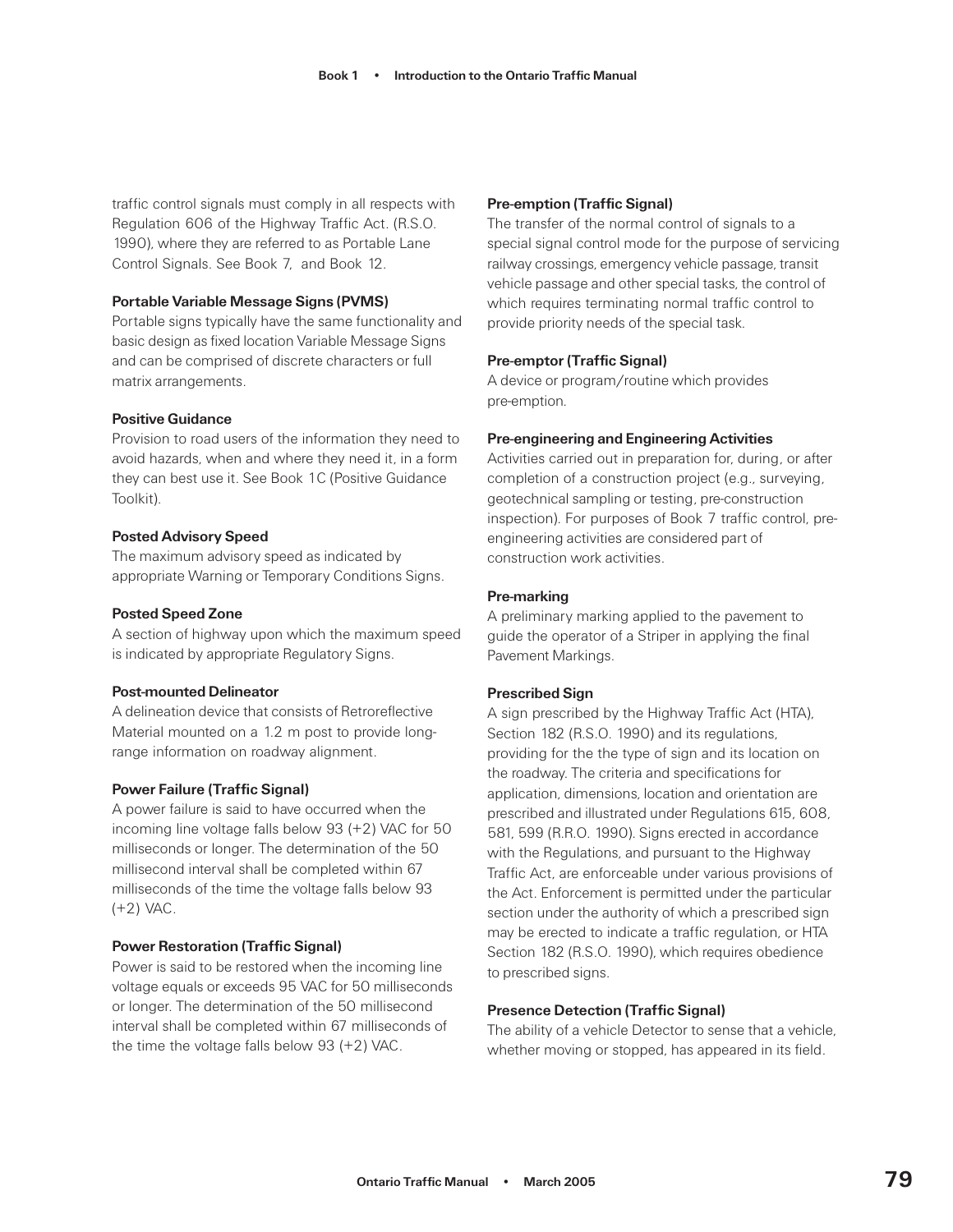#### **Pretimed (Traffic Signal)**

A Controller Unit mode of operation of Traffic Control Signals with predetermined fixed cycle lengths, fixed interval durations and fixed interval sequences.

#### **Private Roadway**

Any roadway owned and maintained by an individual, group of individuals, or a corporation, with restricted public use.

## **Probe Vehicles**

Vehicles which act as moving sensors (or probes) to provide information about traffic conditions.

## **Progression (Traffic Signal)**

- (1) The time relationship between adjacent signals on a roadway which permits a platoon of vehicles to proceed through the signals at a planned rate of speed;
- (2) The act of various Controller Units providing specific green indications in accordance with a time schedule to permit continuous operation of groups (platoons) of vehicles along the road at a planned speed.

## **PROM**

Programmable Read-Only Memory.

## **Protocol**

A set of rules governing the exchange or transmission of data electronically between devices, over a communication channel, such as a twisted pair wire, fibre optic, etc.

#### **Provincial Highway**

Any public highway under the jurisdiction of the Ministry of Transportation of Ontario (MTO). See King's Highway.

## **Public Roadway**

Any roadway under the jurisdiction of and maintained by a public authority and open to public travel.

#### **Public Transportation**

Transportation by bus, rail, or other conveyance, either publicly or privately owned, which provides to the public general or special service on a regular and continuing basis. Also known as "mass transportation," "mass transit" and "transit".

## **Public Way**

A sidewalk, street, highway, square, or other open space to which the public has access, as of right or by invitation, either express or implied.

#### **PVMS**

Portable Variable Message Sign.

## **PXO**

Pedestrian Crossover.

## **Q**

## **QEW**

Queen Elizabeth Way.

## **Queue**

A line or sequence of vehicles, etc., awaiting their turn to be attended or to proceed, in which the rate of flow from the front of the queue determines the average speed within the queue. Slow vehicles joining the rear of the queue are usually considered a part of the queue.

#### **QWS**

Queue Warning System.

## **R**

## **RADAR**

Radio Detection and Ranging.

## **Radio Detection and Ranging (RADAR)**

A method of determining the location and speed of an object. Radar works by transmitting signals and measuring the time it takes for them to bounce off the targeted object and return.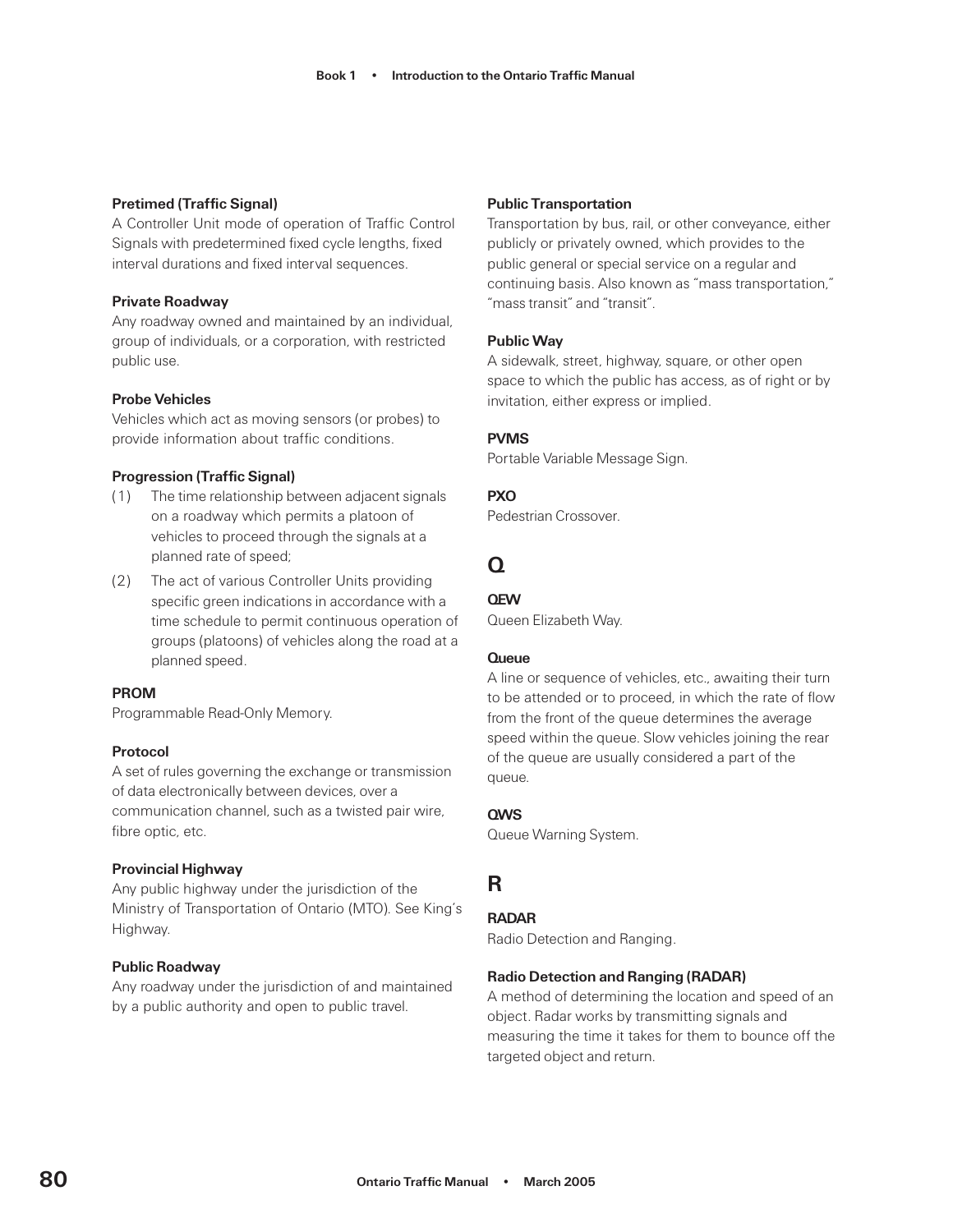## **Radio Frequency (RF)**

The range of electromagnetic frequencies above the audio range and below visible light. All broadcast transmission, from AM radio to satellites, falls into this range, which is between 30 KHz and 300 Ghz.

#### **Radio Propagation Analysis**

A field test performed to identify the type of received signals and calculate the propagation over digitized profiles.

#### **Railroad**

All forms of non-highway ground transportation that run on rails or electro-magnetic guideways, including:

- (1) Commuter or short haul rail passenger service in a metropolitan or suburban area; and
- (2) high speed ground transportation systems that connect metropolitan areas, without regard to whether they use new technologies not associated with traditional railroads.

#### **Railroad Crossing**

A location where one or more railroad tracks cross a public highway, road, street, or a private roadway, and includes sidewalks and pathways at or associated with the crossing.

## **Rail to Trail**

A general term referring to the conversion of an abandoned rail right-of-way to a recreational use, including bikeways.

## **Rail with Trail**

A term referring to a path within an active rail right-ofway.

#### **Raised Crosswalk**

A marked Pedestrian Crosswalk at an intersection or mid-block, constructed to the same elevation as adjacent curbs and sidewalks.

#### **Raised Intersection**

An intersection where the elevation of the whole centre of an intersection, including the pedestrian crossing, has been raised to the same height as the adjacent curbs and sidewalks.

#### **RAM**

Random Access Memory.

## **Ramp**

An interconnecting roadway of a traffic interchange, or any connection between highways at different levels or between parallel highways, on which the vehicles may enter or leave a designated roadway.

#### **Ramp Control**

See Ramp Metering System (RMS).

#### **Ramp Metering System (RMS)**

A system used on a freeway or expressway entrance ramp in which the rate of entry of vehicles onto the freeway is metered by a traffic signal; the signal allows one vehicle to enter on each green indication or green flash. The operation of the metering signals is normally carried out only during rush hours and in a preferred direction (normally toward the Central Business District (CBD) in the morning and outbound from it in the evening).

#### **RDS-TMC**

Radio Data System – Traffic Message Channel.

#### **Reading Time**

The time required to read a sign.

#### **Receiver**

An opto-electronic device that converts optical signals into electrical signals.

#### **Recurring Congestion**

Typically predictable and occurs at locations where demand exceeds capacity, or at geometric Bottlenecks (e.g., lane drops, high-volume entrance ramps, etc.).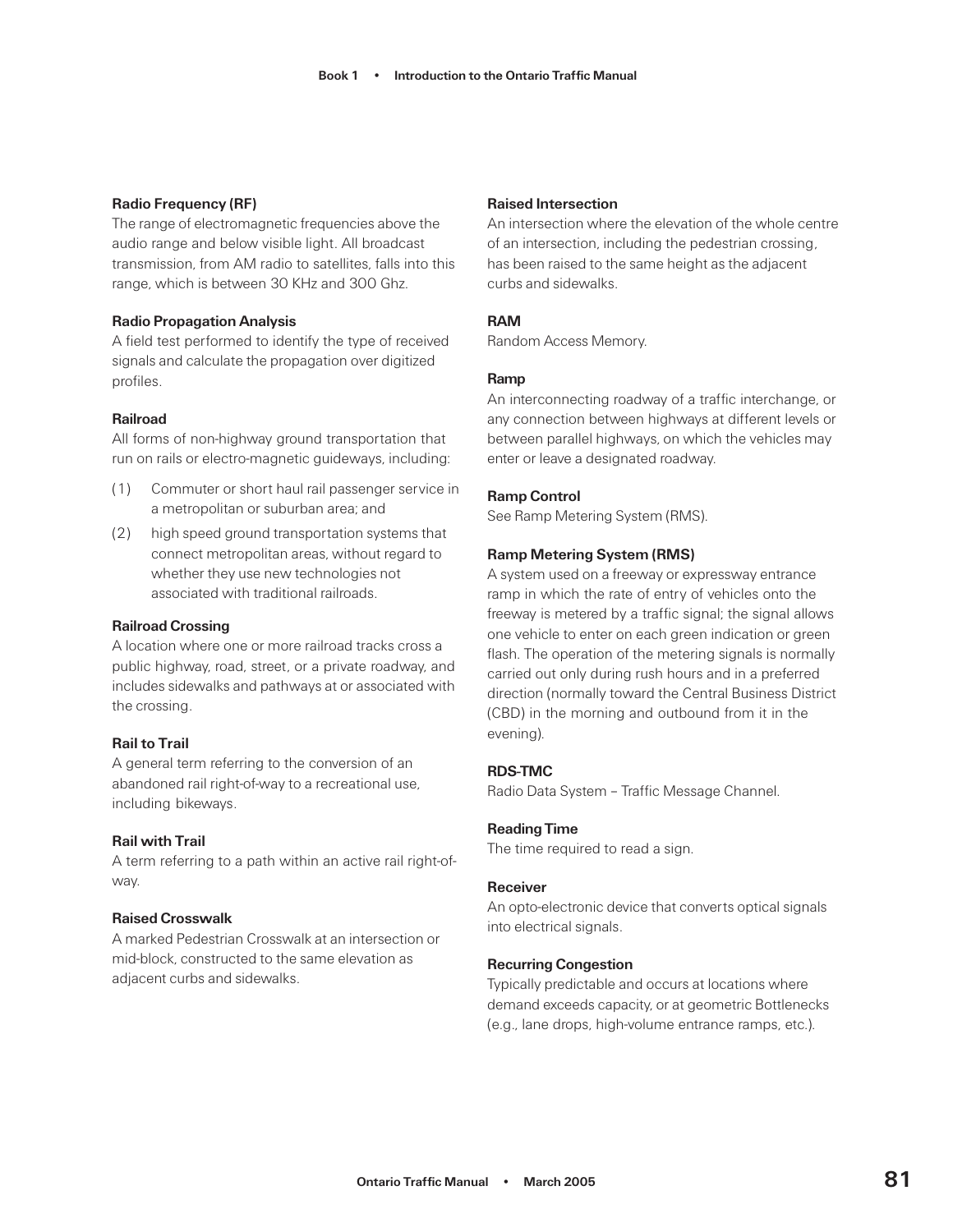## **Red Clearance Interval (Traffic Signal)**

A clearance interval which may follow an Amber Clearance Interval, intended to allow time at the end of a Phase for vehicles in the intersection to clear prior to release of a Conflicting Phase.

## **Reflectance**

See Reflectivity.

## **Reflectivity**

A measure of the degree to which a surface reflects incident light. A related term, reflectance, is the amount of light reflected back from a sign, relative to the amount of light shining on the sign. See Retroreflectivity, Coefficient of (R).

## **Reflectorization**

A method of incorporating light-reflective material on the approach face of a Traffic Sign so that the face will reflect light during the hours of darkness while retaining the same colours as by day.

## **Refuge Island**

An island provided in a street for the safety of pedestrians, either as a Median Island on a wide street, where the width may not permit pedestrians to cross the street on a single Pedestrian Signal indication, or as a loading island for transit, such as Streetcars.

## **Regulation**

A prescribed rule, supported by legislation, such as any regulation made under the HTA or OHSA or municipal by-law. Regulations provide the legal basis for enforcement.

## **Regulatory Sign**

A Traffic Sign advising drivers of an action they should or must perform (or not perform) under a given set of circumstances. Disregard of a regulatory sign would usually constitute an offence.

## **Remote-control Device**

An electro-mechanical device that is remotely controlled and performs the function of a Traffic Control Person (TCP), as controlled by a TCP.

## **Representative Vehicle**

See Design Vehicle.

## **RESCU**

The Road Emergency Services Communications Unit.

## **Reserved Lane**

A street or highway lane reserved for use by specific classes of vehicles, either all day, or during specified periods. These classes may include any or all of buses, carpools, taxis or bicycles.

## **Reserved Lane Controls**

All controls, including Traffic Control Devices and physical devices, intended to ensure that a Reserved Lane functions in accordance with its intended purpose.

## **Residential District**

That portion of a municipality, or an area within the influence of a municipality, in which the dominant land use is residential development, but where small business areas may be included.

## **Response Time**

The time between the occurrence of an event and the action taken to respond to the event.

## **Restrictive**

Refers to areas where, or times when, a driver is not permitted to travel, stop, stand, or park.

## **Rest Site**

A roadside area usually having facilities for people and vehicles.

## **Retrofit**

The reconstruction of a roadway or other transportation facility with physical changes to the existing design. An example of a common traffic calming retrofit is to reconstruct the curbs at an intersection to incorporate curb extensions.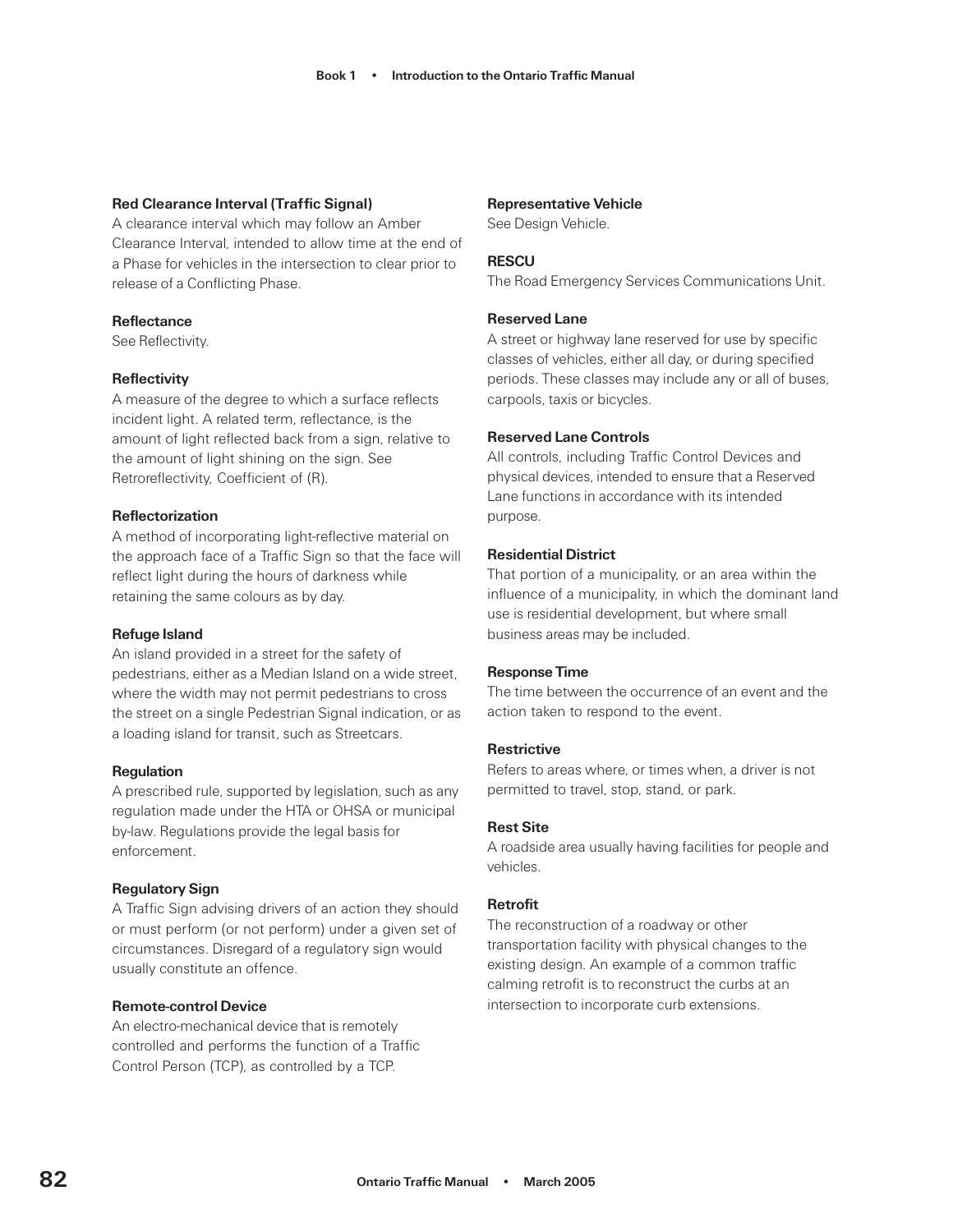#### **Retroreflective Material**

A type of material applied in either strips or sheets which reflects illumination back to its source.

## **Retroreflectivity, Coefficient of (R)**

R indicates the proportion of light reflected back to the driver from a retroreflective sign surface, in candelas per lux per square metre. See Book 1B (Sign Design Principles), Section 9.1, or Book 2 (Sign Patterns and Fabrication), Section 2.

## **Reversible Lane**

A lane on which the direction of traffic can be changed to utilize maximum roadway Capacity during Peak Periods.

## **RF**

Radio Frequency.

## **Ride-matching**

The function of matching a ride with other passengers in a common vehicle. The term is usually applied to carpools and vanpools.

#### **Right-in/Right-out Island**

A raised triangular island at an intersection approach that prevents left turns and through movements to and from the side street.

#### **Right-of-way (ROW)**

- (1) Allocation of right of movement to a road user, in preference over other road users;
- (2) The width of the road allowance from the property line on one side to the property line on the opposite side of the roadway.

## **Right-of-way Rule**

Although these may vary in specific localities, generally a vehicle approaching an uncontrolled intersection must yield to a vehicle approaching on the leg to its right.

#### **Right Turn on Red (RToR)**

A right-turning movement permitted on a red signal indication after coming to a stop and ensuring that a right turn can be made safely. Allowed by the HTA, but subject to site-specific local by-laws.

#### **RMS**

Ramp Metering System.

## **Road**

See Highway.

#### **Road Authority**

The body (Municipal, Provincial or private) that has legal jurisdiction over a roadway.

## **Road Closure**

The closing of a highway to road users. Road closures are covered by Regulation 599 of the HTA.

## **Road Edge Work**

Construction, maintenance, or utility work that encroaches on the edge of the road, with much of the work being done on the shoulder. Road edge work is not fully on the shoulder, nor does it result in a remaining travel lane width of less than 3.0 m (3.5 m on freeways), which would necessitate a lane closure or a Partial Lane Shift. See also Roadside Work.

## **Roadside Diversion**

A deviation of the normal roadway, essentially within the highway right-of-way, where traffic is required to make a short diversion to bypass the work area. The diversion must be signed, using a TC-9, TC-16, and/or other appropriate signs.

## **Roadside Work**

Construction, maintenance, or utility work that is done on the shoulder or on the edge of the road. Roadside Work includes both work on the shoulder and Road Edge Work.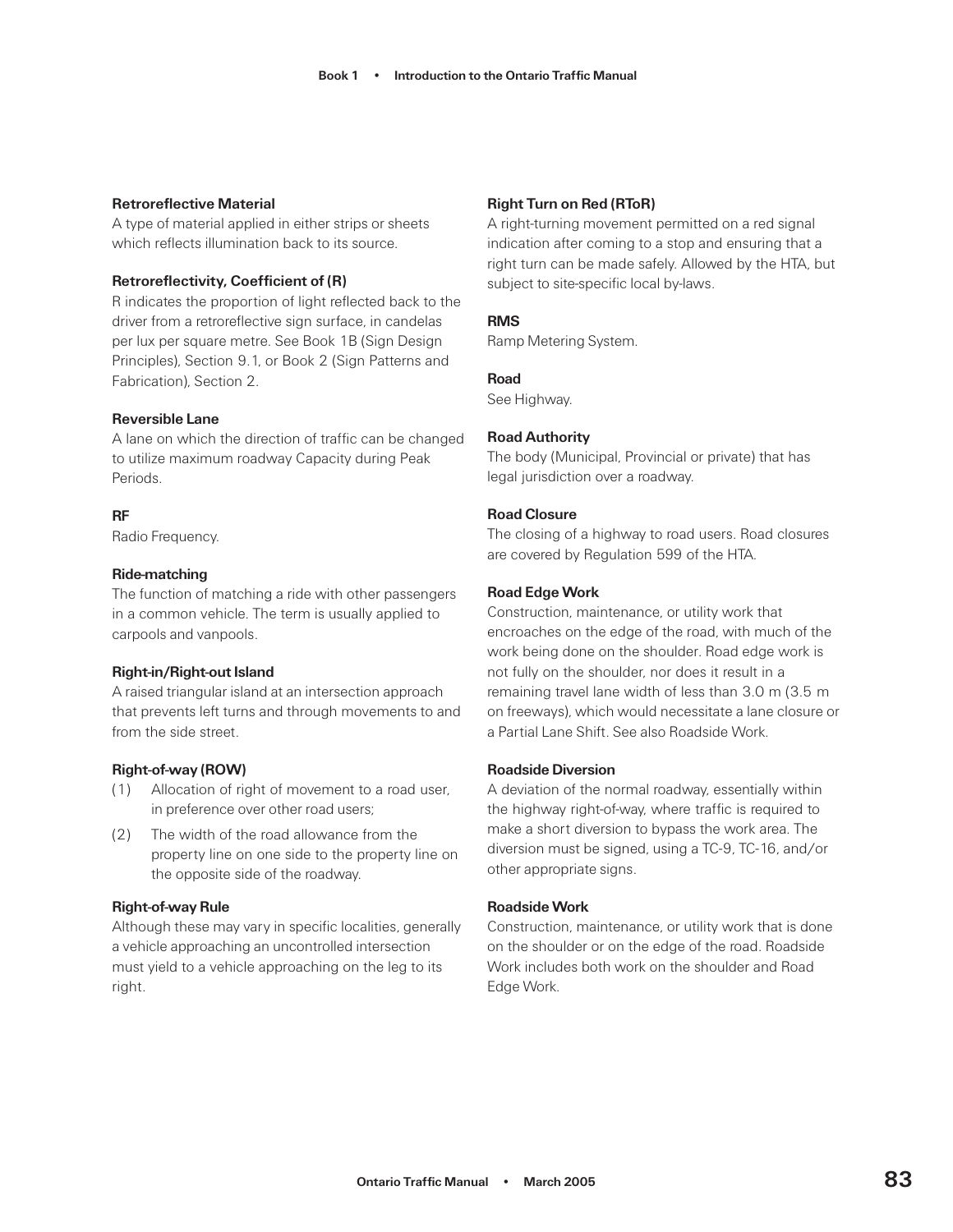## **Roadway**

The part of the highway that is improved, designed or ordinarily used for vehicular traffic, but does not include the Shoulder, and, where a highway includes two or more separate roadways, the term "roadway" refers to any one roadway separately and not to all of the roadways collectively.

## **Roadway Alignment Sign**

A Warning or Temporary Conditions Sign used to inform drivers of an upcoming change in roadway alignment, including turns and Curves.

#### **Roadway Edge Line**

See Edge Line.

#### **Roadway Pavement Marker**

A ceramic, metal, glass or plastic marking device placed on or in the roadway to substitute for or act as a supplement to standard pavement markings. Roadway pavement markers are comprised of a variety of configurations including retroreflective and nonretroreflective markers, and markers that employ prismatic retroreflection and those that employ spherical retroreflection.

#### **Rollerblader**

See In-line Skater.

## **Roundabout**

A raised circular island located in the centre of an intersection, which requires vehicles to travel through the intersection in a counter-clockwise direction around the island. Roundabouts are typically used on arterial and collector roads, and are distinguished by YIELD signs and raised Median Islands on all approaches, and in some cases, gradual widening of the entry approach to two or more lanes.

#### **Route Detour**

A detour where a driver is required to depart completely from the normal route and is directed to use an alternate route. The alternative route must be signed using a combination of the appropriate TC-10 directional signs. See OTM Book 7.

## **Route Marker**

A Guide Sign bearing a route number which is erected along numbered highways.

#### **ROW**

Right-of-way.

## **RPM**

Roadway Pavement Marker.

#### **RToR**

Right turn on red.

#### **RTS**

Request to Send.

## **Rubbernecking**

A term used to describe drivers who slow down and gape inquisitively at an incident or accident, often causing congestion problems.

#### **Rumble Strip**

Raised buttons, bars or depressions closely spaced at regular intervals on the roadway or shoulder that create both noise and vibration in a moving vehicle to alert the driver or cyclist of an upcoming situation, or of a potentially hazardous deviation from the normal travel way. Also called Singing Strip.

## **Rural Area**

An area outside of the limits of any incorporated or unincorporated city, town, village, or any other designated residential or commercial area.

#### **Rural Bikeway**

Any Bikeway that is not an Urban Bikeway.

#### **RWIS**

Road Weather Information Systems.

## **RXD**

Receive data.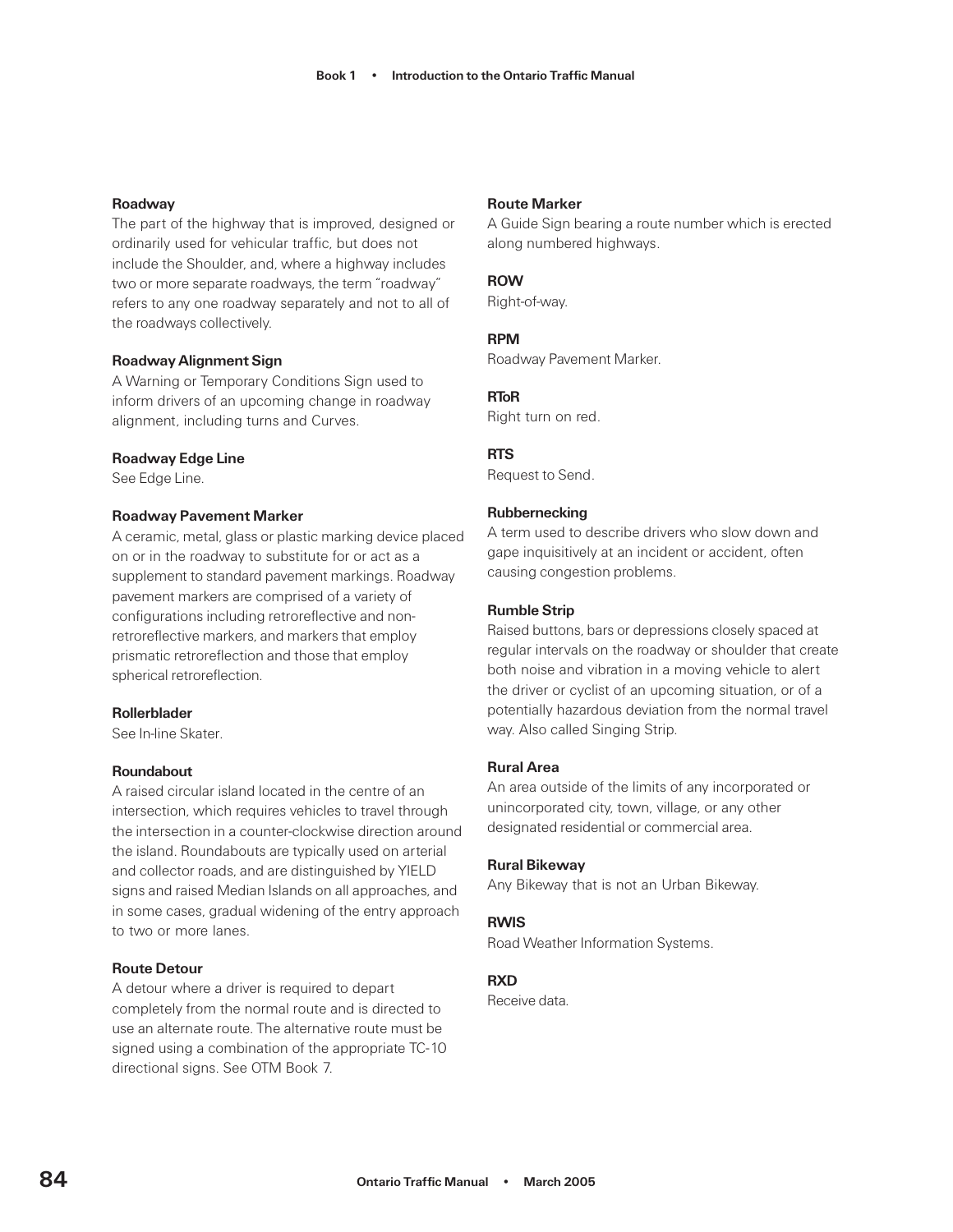# **S**

**S**

Spacing of Delineators on curves.

## **Safe Speed**

See Advisory Speed.

## **Safe Stopping Distance**

The distance required to bring a vehicle completely and safely to rest with normal braking and road conditions.

## **SCATS**

Sydney Coordinated Adaptive Traffic System.

## **SCOOT**

Split Cycle Offset Optimization Technique.

## **School Bus**

Any bus which is used for the express purpose of transporting students to and from school. Ontario registered vehicles must be Chrome Yellow in colour.

## **School (and Pedestrian) Signs**

A group of signs, both Regulatory and Warning, used to control vehicles and protect pedestrians wherever students and pedestrians are likely to be present and conflict with vehicles may occur.

## **School Zone**

A section of roadway in the vicinity of a school, with a mandatory 40 km/h maximum speed zone, in effect at designated times every school day. The HTA also makes provision for 60 km/h speed zones on King's Highways.

## **Self Enforcing**

A traffic control measure which does not require police enforcement in order to be effective. This is often used to describe Traffic Calming Measures. A Speed Hump is self enforcing, for example, whereas a posted Speed Limit is not.

## **Semi-actuated (Traffic Signal)**

Operation by a type of traffic-actuated controller in which means are provided for traffic actuation on one or more but not all approaches to the intersection.

## **Sensor**

A device that measures or detects a real world condition, such as motion, heat or light and converts the condition into an analogue or digital representation. See also Optical Sensor.

#### **Separate Roadway**

A physically separated, access controlled, HOV priority treatment facility, usually located within the median of an urban freeway. Separated roadways can be either reversible or two-way, single or multi-lane facilities.

## **Serial Interface**

A means of digital data transmission whereby the bits that represent an item of information are transmitted sequentially over a single channel.

## **Service Life (Pavement Marking)**

The time required for a pavement marking to become ineffective due to its having lost its luster, lost its retroreflectivity, or having been worn completely from the pavement.

#### **Shall**

Means the same as "must".

#### **Shared Roadway**

Any roadway upon which a Reserved Lane is not designated and which may be legally used by a variety of vehicle types regardless of whether such facility is specifically designated. This includes bicycles, buses, taxis, and carpools.

#### **Shield**

A particular type of sign symbol used for provincial highway numbers, either by itself or as part of a Directional Guide Sign.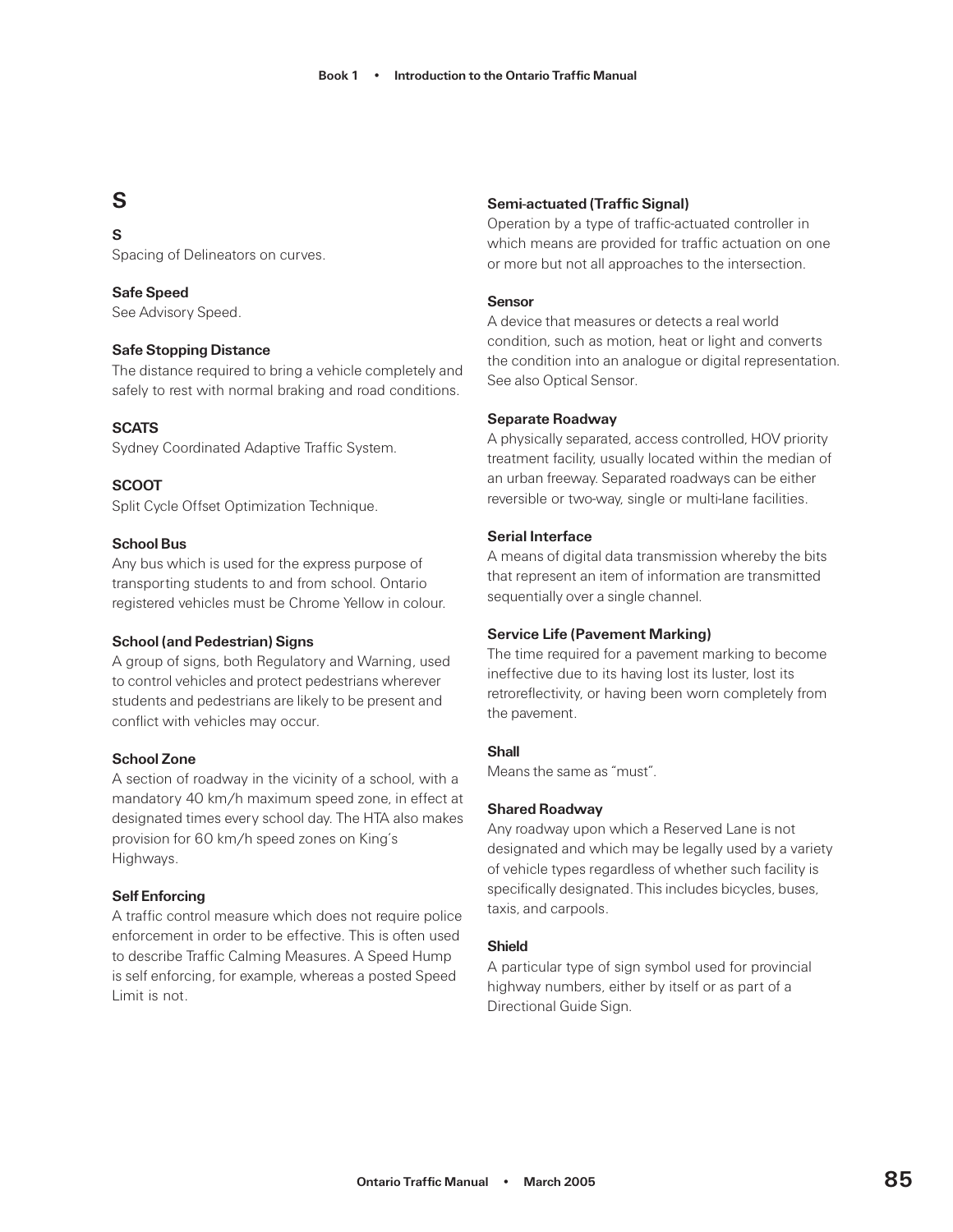#### **Short-cutting**

The use by traffic of Neighbourhood or Local Roads in order to bypass congestion or an obstruction on the Arterial or Collector Road network.

## **Short Duration (SD) Work**

Stationary maintenance, construction, or utility activities which require a separate work space, which are continuously attended by workers, and which are more than 30 minutes and less than one 24-hour period in duration. Under certain conditions (see Section 1.8), work at the same location may be extended to more than one day, and still be considered SD work. See also Long Duration (LD) and Very Short Duration (VSD) Work.

#### **Should**

Indicates that an action is advised; recommended but not mandatory. 'Should' is meant to suggest good practice but allows that in some situations, for good reasons, the recommended action cannot or need not be followed.

#### **Shoulder**

The portion of a Highway between the outer edge of the roadway and the Curb, or point of intersection of the slope lines at the outer edge of the roadway and the fill, ditch, or median slope, for the accommodation of stopped vehicles, for emergency use, and for lateral support.

#### **Shoulder Bikeway**

That portion of the road not normally used for motorized vehicular traffic, but paved for the use of bicycles as a separate Bicycle Lane, Bicycle Route or shared use lane.

## **Side Road (Traffic Signal)**

The roadway approach or approaches at an intersection normally carrying the least volume of vehicular traffic. (Also called Minor Road.)

## **Sidewalk**

That portion of a road, adjacent to the travelled roadway, which has been improved for the use of pedestrians.

## **Sidewalk Bikeway**

Any sidewalk of adequate width designed and/or striped to permit cyclists to share the travel right-of-way with pedestrians.

## **Sidewalk Extension**

The sidewalk is continued across a local street intersection at its normal elevation, with the local street being raised to the level of the sidewalk at this location.

#### **Sight Distance**

The distance visible to the driver of a passenger vehicle, measured along the normal travel path of a roadway, to the roadway surface or to a specified height above the roadway, when the view is unobstructed by traffic.

#### **Sign**

A Traffic Control Device mounted on a fixed or portable support which conveys a specific message by means of symbols or words, and is officially erected for the purpose of regulating, warning, or guiding traffic.

#### **Signal**

The physical form of the data or message carried by the communication channel.

#### **Signal Actuation**

See Actuation.

## **Signal Indication (Traffic Signal)**

The illumination of one or more lenses in a signal head which conveys a message to traffic approaching the signal from one direction.

#### **Signalized Control**

The use of a traffic signal control device to control traffic on a road section or intersection.

## **Sign Assembly**

Any Traffic Sign mounted and erected alone or in conjunction with any combination of associated Tab Signs.

#### **Sign Blank**

The Substrate for a given size of standard sign.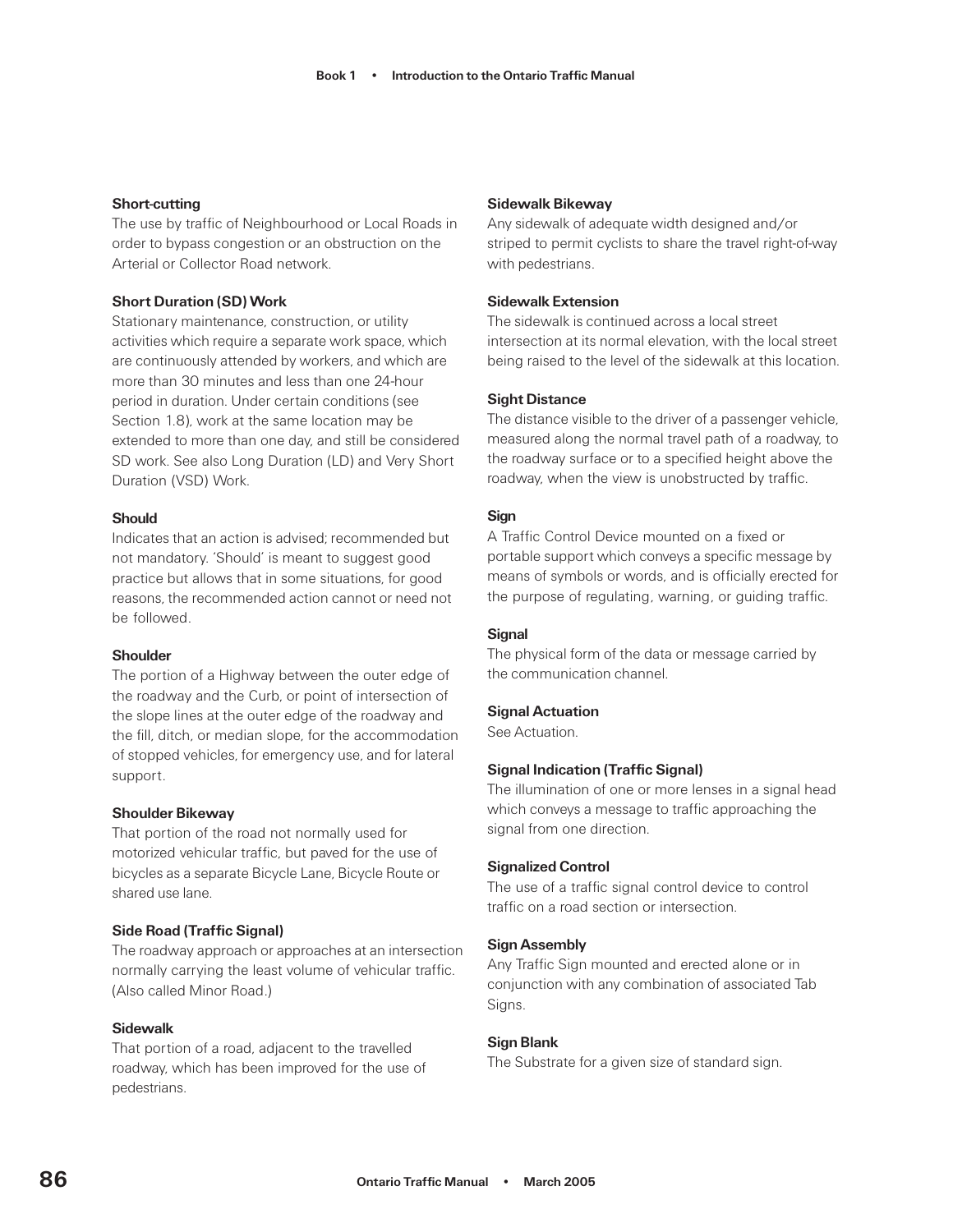## **Sign Blank List**

The list of standard sign blanks and numbers, included as part of the Master Sign Library.

## **Sign Blank Number**

The number given to a given size of standard sign blank (substrate), for purposes of identification, inventory and fabrication.

## **Sign Blank Pattern**

A scaled, dimensioned pattern suitable for fabrication of standard metal Sign Blanks. Sign blank patterns are included as part of the Master Sign Library.

## **Sign Fabrication**

The process of producing a sign including: substrate fabrication, preparation, extruded panel assembly, application of background sheeting, and application of legend, but excludes sign mounting or installation in the field.

#### **Sign Materials**

Those materials used in signs, including substrate, extruded aluminum panels and hardware, background sheeting, and legend (vinyl, retroreflective sheeting, paint, or ink).

## **Sign Parts Library (SPL)**

The library of scaled drawings of sign parts, such as arrows, markers, crowns, shields, and symbols, which may be used in the design of signs. The SPL is included as part of the Master Sign Library.

#### **Sign Pattern**

The full-size drawings of individual signs, showing sufficient detail and dimensional accuracy for sign fabrication.

#### **Sign Pattern Template (SPT)**

The base record of reference in the OTM Master Sign Library for sign design. The SPT includes: a sign image, sign numbers, sizes, sign blank numbers, colours, minimum reflectivities, fonts, special notes, and scaled templates (cut images) for the design of Standard Signs.

## **Sign Sheeting**

The Retroreflective Material used on the surface of a Sign to provide good daytime and nighttime visibility.

## **Sign Support**

The physical means of holding a sign in its intended position.

## **Sign Symbol**

A pictogram, depiction, arrow, silhouette or figure, and/or Interdictory or Permissive Symbol, used to simplify or represent a word message on a sign.

## **Sign Truck**

A vehicle that has:

- (1) four-way flashers and a mounted flashing arrow board sign, or
- (2) a portable trailer with a mounted flashing arrow board sign.

## **Singing Strip**

See Rumble Strip.

## **Single Axle Weight**

The total weight transmitted to the roadway by all wheels whose centres may be included between two parallel transverse vertical planes 1 m apart, extending across the full width of the vehicle.

#### **Single Mode Fibre**

An optical fibre in which a signal travels in one mode (path). It typically has an 8 m to 10 m core within a 125 m cladding.

## **Slave Controller (Traffic Signal)**

A slave controller is an intersection traffic signal controller which is locally programmed to suit the interval times required at the intersection but which is set on the phasing and timing of the system as determined by the Master Controller or Central Computer.

## **SMTP**

Simple Mail Transfer Protocol.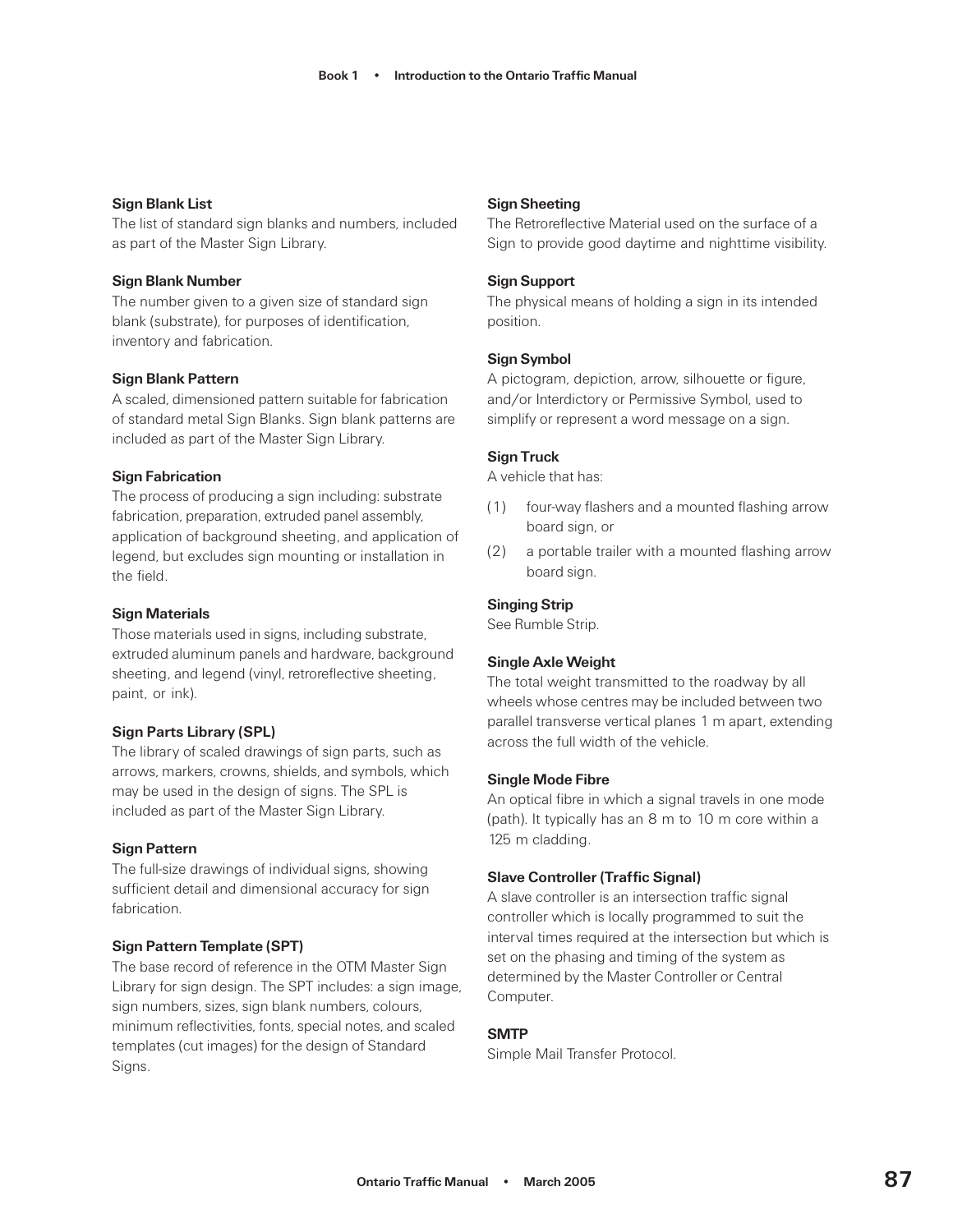## **SNMP**

Simple Network Management Protocol.

#### **Snowmobile**

A motorized vehicle solely designed to operate on snow or ice.

## **Snow Route**

A highway where parking is prohibited for purposes of snow removal as decreed by municipal by-law.

## **Solid Line**

A continuous Pavement Marking. Solid lines are restrictive; drivers are being informed that they are not to cross a solid line.

## **SONET**

Synchronous Optical NETwork.

## **SOV**

Single Occupant Vehicle.

## **Special Travellers Information Sign**

Signing on the highway directing drivers to particular traveller services other than tourism-related attractions and food, fuel and accommodations, such as police, airports, ferries.

#### **Specular Gloss**

A measurable characteristic of Retroreflective sheeting which, when subjected to light at specific angles, can result in glare for drivers.

#### **Speed Bump**

A raised pavement area that extends transversely across the travel way. Speed bumps generally have a height of 0.075 m to 0.10 m and a length of 0.3 m to 0.9 m.

## **Speed Change Lane**

A tapered auxiliary traffic lane used by traffic entering or leaving a freeway or expressway for the purpose of acceleration or deceleration respectively.

#### **Speed Controls**

Speed zoning, enforcement, and non-enforcement measures to control speeds.

## **Speed Hump**

A raised pavement area that extends transversely across the travel way. Speed humps generally have a height of 0.08 m and a length of 4 m to 7 m.

## **Speeding**

Operating at a speed, possibly below the posted limit, above that at which a reasonable and prudent person would operate under the circumstances, or operating at a speed above the legal limit.

#### **Speed Limit**

The maximum vehicular speed allowed within any given posted or unposted Speed Zone.

## **Speed Variance**

A measure of the range of speeds chosen by drivers. It is usually measured as the difference between the 15th and 85th Percentile Speeds.

#### **Speed Zone**

A specific section of roadway upon which a maximum speed limit has been imposed. Such zones may be posted or unposted. A construction speed zone must be posted.

## **SPL**

Sign Parts Library.

## **Split (Traffic Signal)**

For an actuated Controller Unit, a division of the Cycle Length allocated to each of the various phases (normally expressed in percent). For a pretimed controller unit, split is the time allocated to an Interval.

#### **Spot Speed Study**

A vehicle speed study taken at a stationary location.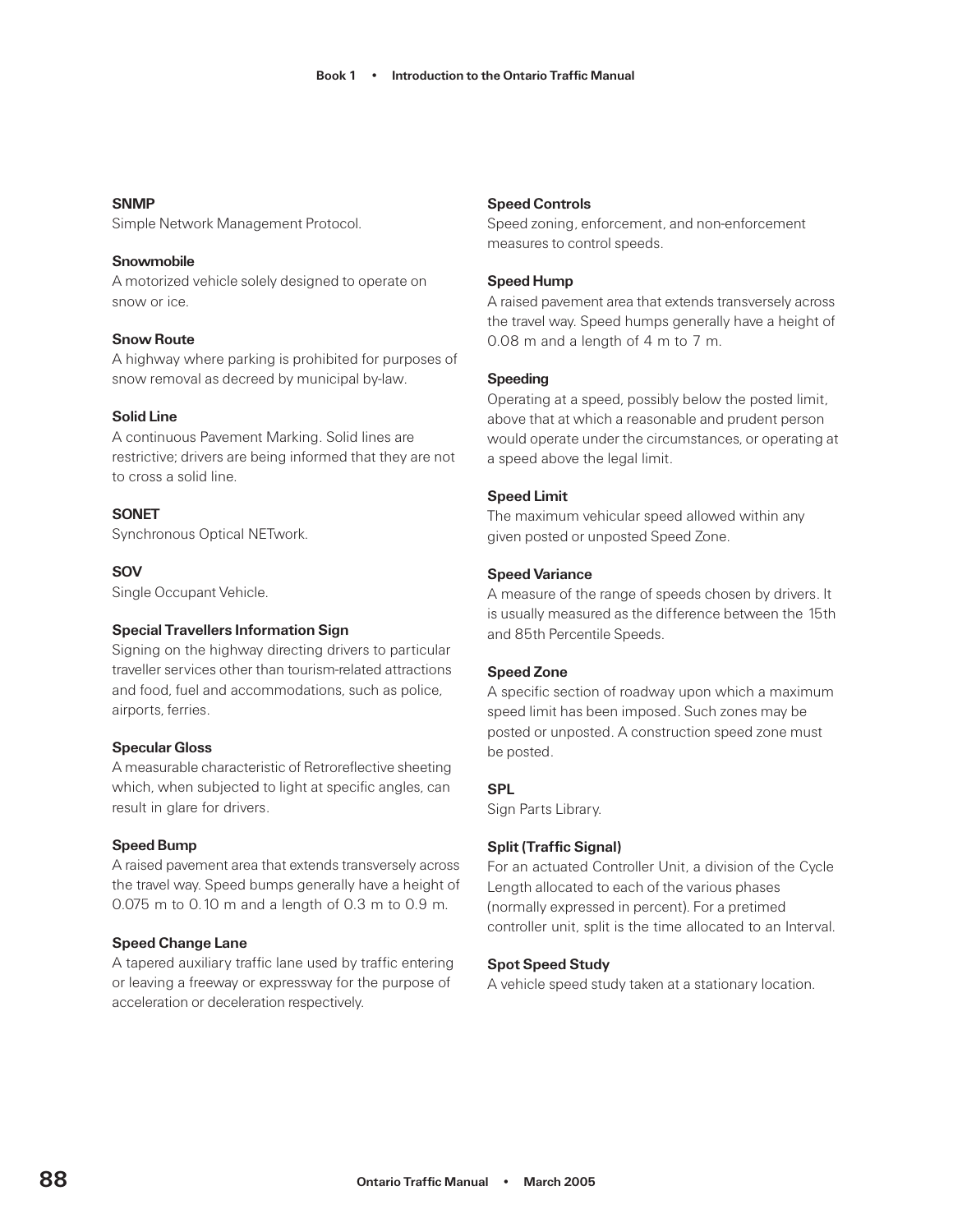## **Spread Spectrum Radio**

A technique for spreading the power of a radio channel over a Bandwidth which is many times the bandwidth required to communicate at the signal rate. The transmitted power density (watts per cycle) is low.

## **SPT**

Sign Pattern Template.

## **Staged Freeway**

A highway designated as a possible future freeway, being constructed by stages with either two or four lanes and with both At-grade Intersections and Interchanges. One consequence of the staged freeway designation is the restriction on Field Advertizing.

#### **Stakeholder**

An individual or organization with an interest in transportation issues generally, or in a neighbourhood or specific location.

## **Standard**

A rule, principle, pattern or measure, which practice or theory has shown to be appropriate for a given set of conditions, and applicable, as the case may be, to planning, design, traffic control devices, operations or maintenance.

## **Standard Sign**

A sign in the Master Sign Library for which the cut images may simply be used as is or with very minor change (e.g., speed limit sign numeral 90 instead of 50 as shown). Most regulatory, warning, and temporary conditions signs (Books 5, 6, and 7 respectively) are standard signs.

#### **Standard Sign, Customized**

See Customized Standard Sign.

## **Standing**

The halting of a vehicle whether occupied or not. See also No Standing.

#### **Statutory Speed Limit**

A maximum speed limit automatically in effect on all roads, unless otherwise signed. The statutory speed limit applies even where no maximum speed limits are signed.

#### **Steep Hill**

A downgrade of 6% or more.

## **Stop Bar**

A Pavement Marking placed laterally across the approach half of a travelled roadway at the site of a STOP sign, Traffic Signal, or Pedestrian Crosswalk. The line indicates the point beyond which the foremost part of a vehicle must not protrude, should the vehicle be required to stop. Also called Stop Line.

## **Stop Line**

See Stop Bar.

#### **Stopping**

The halting of a vehicle, even temporarily, whether occupied or not. See also No Stopping.

#### **Stopping Sight Distance**

The distance required by a driver of a vehicle, travelling at a given speed, to bring the vehicle to a stop after an object on the roadway becomes visible. It includes the distance travelled during the Decision Time and the vehicle braking distance.

#### **Street**

An urban highway.

## **Streetcar/Tram**

An electrically powered rail car that is operated singly or in short trains in mixed traffic on track in city streets. See also Light Rail (LRT).

## **Streetscaping**

A means of enhancing the pedestrian environment through the use of physical features which provide protection, coherence, security, convenience, community identity, way-finding and orientation, aesthetic quality and interest along the main street.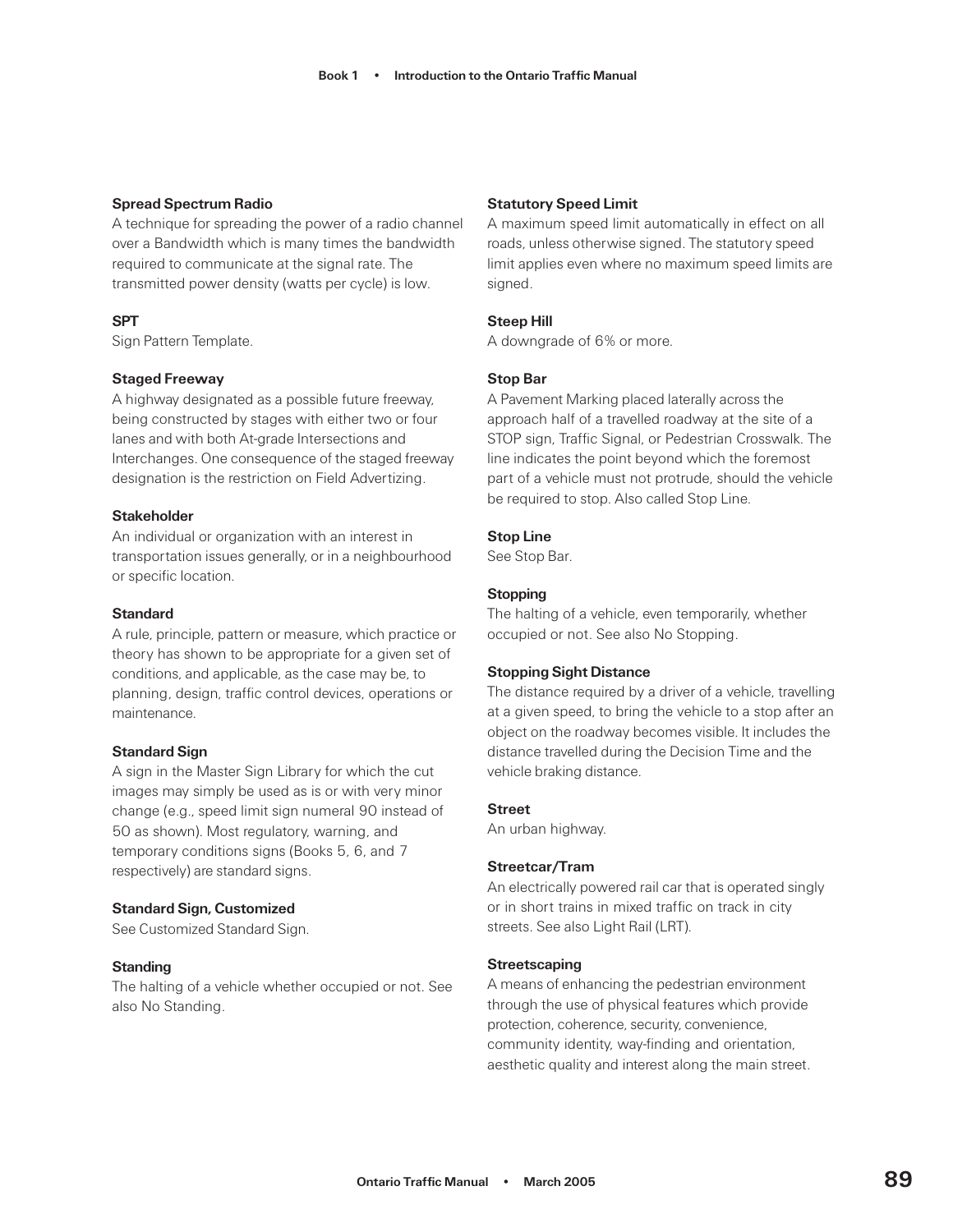## **Striper**

A self-contained marking system mounted on a truck chassis and used to apply Pavement Markings on the road.

#### **Substrate**

The material and surface to which the sign sheeting is applied.

## **Suburban Area**

An area, primarily residential, generally located between an urban centre of a community and the surrounding rural area.

## **Superelevation Rate**

The rate of rise in cross section of the finished surface of a roadway on a curve, measured from the lowest or inside edge to the highest or outside edge.

## **Surface**

The top of the pavement material, Substrate, or Sign Sheeting.

#### **Symbol**

See Sign Symbol.

## **Symbol Marking**

A Pavement Marking used in a specific location to guide, warn, regulate, or inform road users where standard pavement markings are not sufficient.

#### **System (Traffic Signal)**

A traffic signal system is composed of a number of traffic signal controllers operating from electronic instructions given by a Master Controller at one of the intersections or given by a Central Computer at a traffic control/operations centre. A system may be installed on a single roadway with one master controller and one or more Slave Controllers or on a grid of roadways using either a master controller or a central computer. A system may use interconnection methods or telephone or cable television networks or any combination thereof for the transmission of data commands to the local slave controllers.

# **T**

## **Tab Sign**

A sign smaller than the primary sign with which it is associated, and mounted below it. There are two types of tab signs:

- (1) Supplementary Tab Sign contains additional, related information;
- (2) Educational Tab Sign conveys the meaning of symbols during their introductory period.

#### **TAC**

Transportation Association of Canada.

## **Tangent Section**

- (1) A straight section of roadway between curves;
- (2) In Temporary Conditions, the distance between the end of one taper and the beginning of the next taper, where more than one lane is being closed.

#### **Taper**

The gradual narrowing of a lane which is intended to safely guide drivers into the adjacent lane. The taper length is the length of the section of roadway required to achieve full lane closure (e.g., construction zone) or full lane transition.

#### **Taxi**

A "for-hire" vehicle for the transport of passengers between points not along a fixed route or schedule.

#### **T-Bar**

A metal bar used on the back side of an extruded aluminum sign, at right angles to the length of the sign panels, for purposes of connection, bracing, and structural rigidity.

## **TC**

Temporary Conditions.

## **TCP**

Transmission Control Protocol.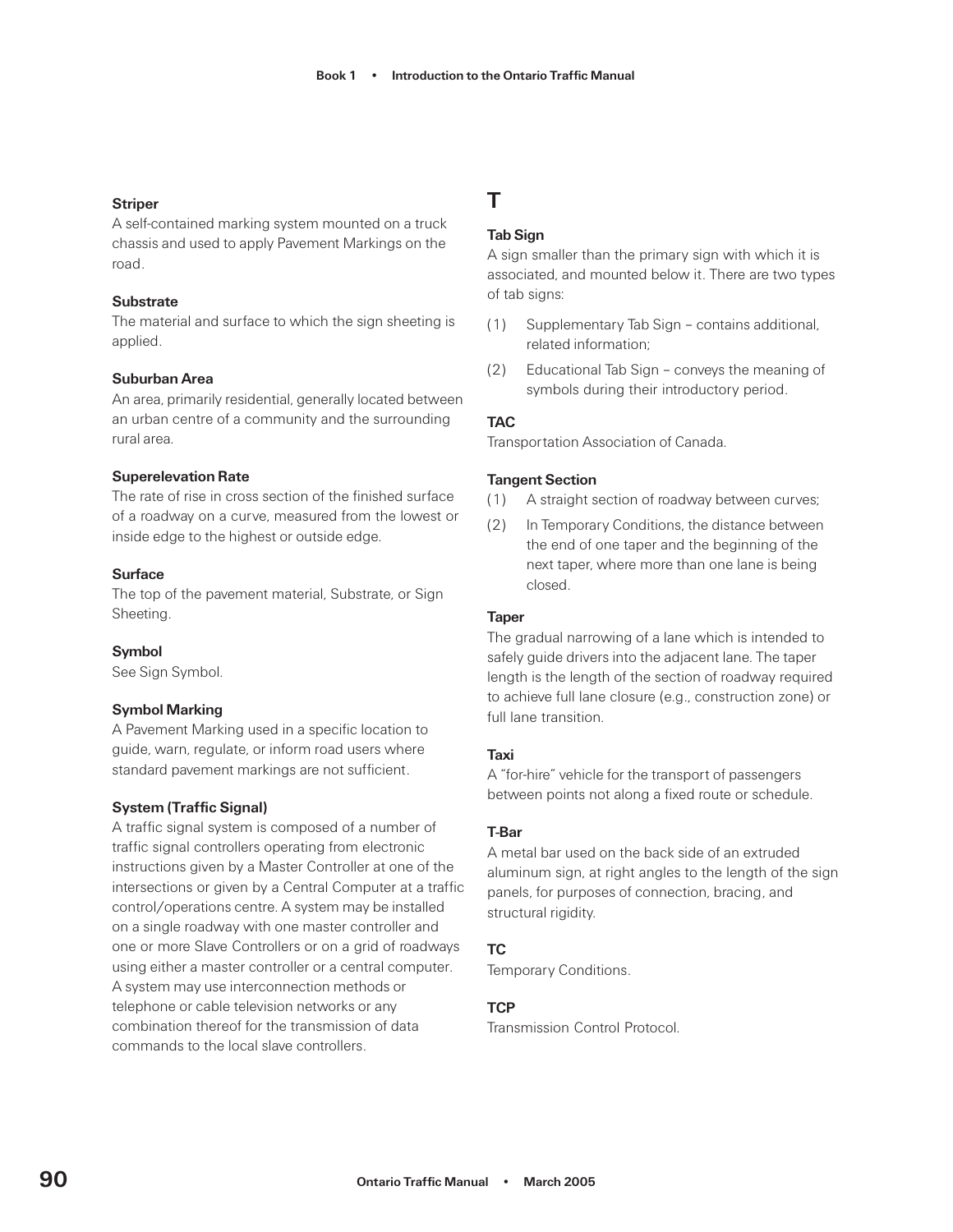## **TDM**

Travel Demand Management.

## **Temporary Bridge**

A modular steel truss bridge often used on construction sites due to its ease and speed of installation and removal, often having a single, narrow lane.

## **Temporary Conditions**

Roadway and traffic control conditions related to nonpermanent construction, maintenance and utility work on any highway open to the public.

## **Temporary Conditions Sign**

A Regulatory, Warning, or Guide Sign, intended to be used for Temporary Conditions.

## **Temporary Pavement Marking**

A Pavement Marking intended to be used for Temporary Conditions.

#### **Temporary Sign**

A Regulatory, Warning, or Guide Sign, intended to be used for Temporary Conditions.

## **Temporary Traffic Control Signal**

A temporary traffic control signal installed to control traffic at a crossing, such as a temporary roadway, a truck access route, pedestrian crossing, etc., and must comply with Section 144(31) of the Highway Traffic Act. The design specifications for temporary signals, which require approval from the appropriate road authority, are those specifications which apply to permanent traffic control signals at signalized intersections.

#### **Termination Area**

The sixth and last component of a work zone, downstream of the work area, used for traffic to make the transition back to the normal path of the road. The termination area extends from the downstream end of the work area to the point where traffic is able to resume normal driving.

## **Text**

The part of a sign legend consisting of words.

#### **Textured Crosswalk**

The use of textured material (coloured paving stones or paved concrete) that contrasts with the adjacent roadway, thereby visually demarcating the pedestrian crosswalk area.

## **Thermoplastic**

A class of pavement marking material whose main component is a plastic material that becomes pliable or liquid at high temperatures.

## **Third-party Sign**

Commercial advertising on street furniture (such as bus shelters) or elsewhere on the highway right-of-way for commercial products or services available at a location other than where the sign is located.

#### **Through Band (Traffic Signal)**

The time period between the passing of the first and last possible vehicle in a group of vehicles moving in accordance with the designed speed of a signal progression.

## **Through Roadway**

- (1) The portion of the roadway used by through traffic as opposed to the parts used by traffic which is stopping or turning; or
- (2) A road at which vehicular traffic from intersecting roads is required to stop before crossing or entering.

## **Through Traffic**

- (1) Traffic using a through roadway; or
- (2) Traffic proceeding through an area and not having an origin and destination therein.

#### **Time Base Control (Traffic Signal)**

A means for automatic selection of modes of operation of traffic control signals in a manner prescribed by a predetermined time schedule.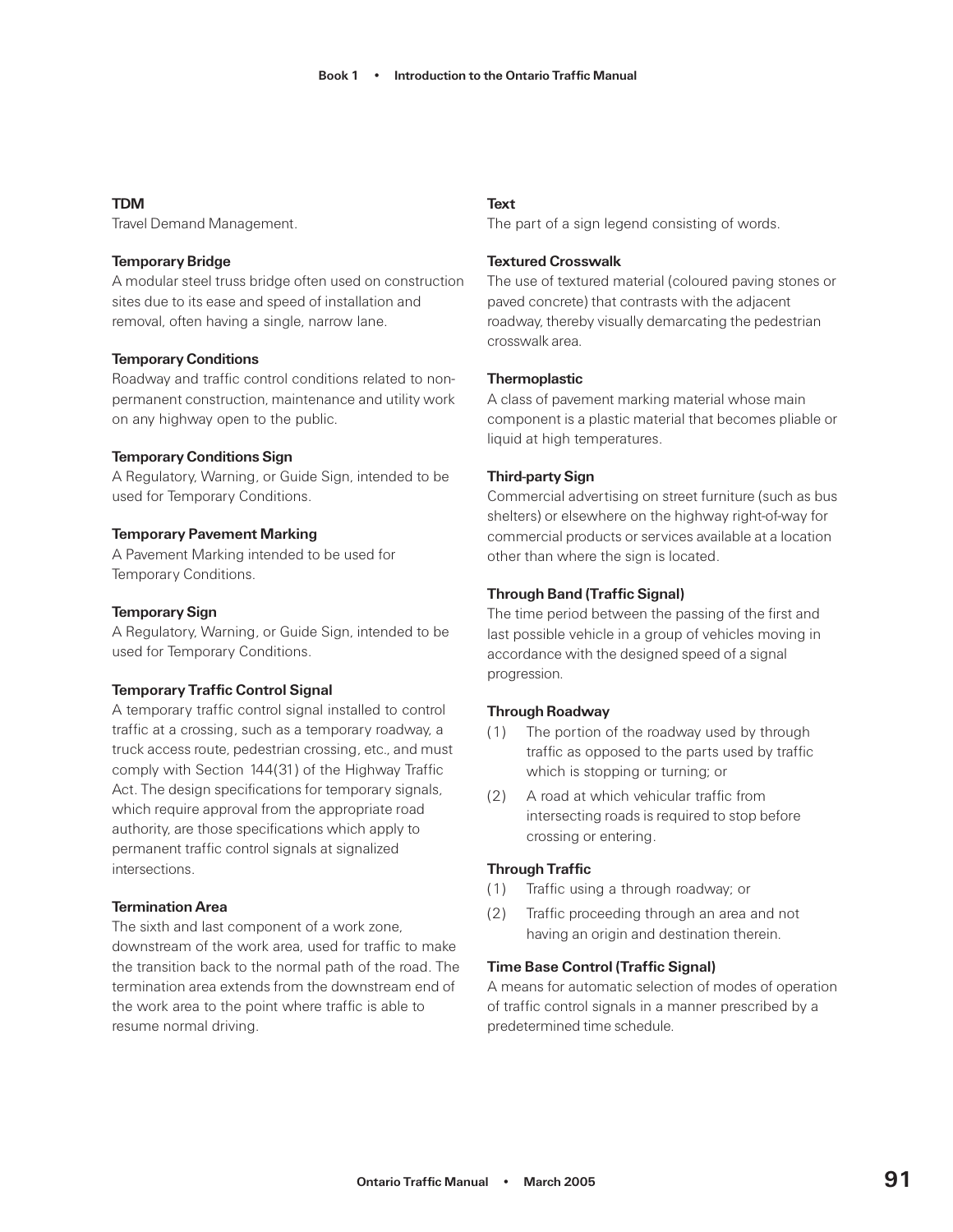## **Time-based Coordination (Traffic Signal)**

A means of providing traffic signal progression along a route based on pre-set timed intervals between sequential traffic signals, rather than on communications from a master controller or control computer.

## **Time of Day Control**

The practice of using a different traffic signal system timing plan for each defined time period in the day.

## **Time of Operation**

The time period for which a traffic system is in operation, or during which a prohibition or restriction is in effect.

#### **Time-separated Pedestrian Facility**

A pedestrian facility where pedestrians are controlled and protected from other users by "time-sharing" the facility, such as by traffic signals or school-crossing guards.

#### **Time Waiting Gap Reduction**

See Gap Reduction (Traffic Signal).

## **Timing**

When referring to traffic signals, timing describes the amount of time allotted to each Phase within each signal cycle.

## **TMA**

Truck-mounted Attenuator.

**TMC** Traffic Management Centre.

**TOC** Traffic Operations Centre.

**TOD** Time of Day.

## **TODS**

Tourism Oriented Destination Signing.

#### **Toll Highway**

A highway, often built to freeway configuration, where a fee (toll) is charged for use of the highway.

## **Tort**

Any private or civil wrong by act or omission, but not including breach of contract. Some torts may also be crimes.

## **Tort Liability**

The liability for damages resulting from a tort.

## **TOS**

Traffic Operations Systems.

#### **Tourism Oriented Destination Signing (TODS)**

A program of tourism signing developed for provincial highways with trailblazing continuity on other roads. Some municipalities have developed municipal tourism signing programs compatible with TODS.

#### **Tourism Signing**

Information signing for tourist-related attractions. Tourism signing includes TODS as well as non-TODS signing for local and municipal attractions.

## **TRACS**

Traffic Adaptive Control Systems.

#### **Traffic Accident**

See Collision.

## **Traffic Adaptive Control System (TRACS)**

A system that is responsive to traffic demands, which automatically adjusts itself to adopt optimum control parameters such as cycle length, split and offset, at very short intervals, to optimize operation at an intersection almost on a cycle by cycle basis. This means it can, at the microscopic level and at short term variation, provide the most efficient management of traffic signals, either at a single isolated junction or a network or group of junctions commonly known as sub-systems or sub-areas.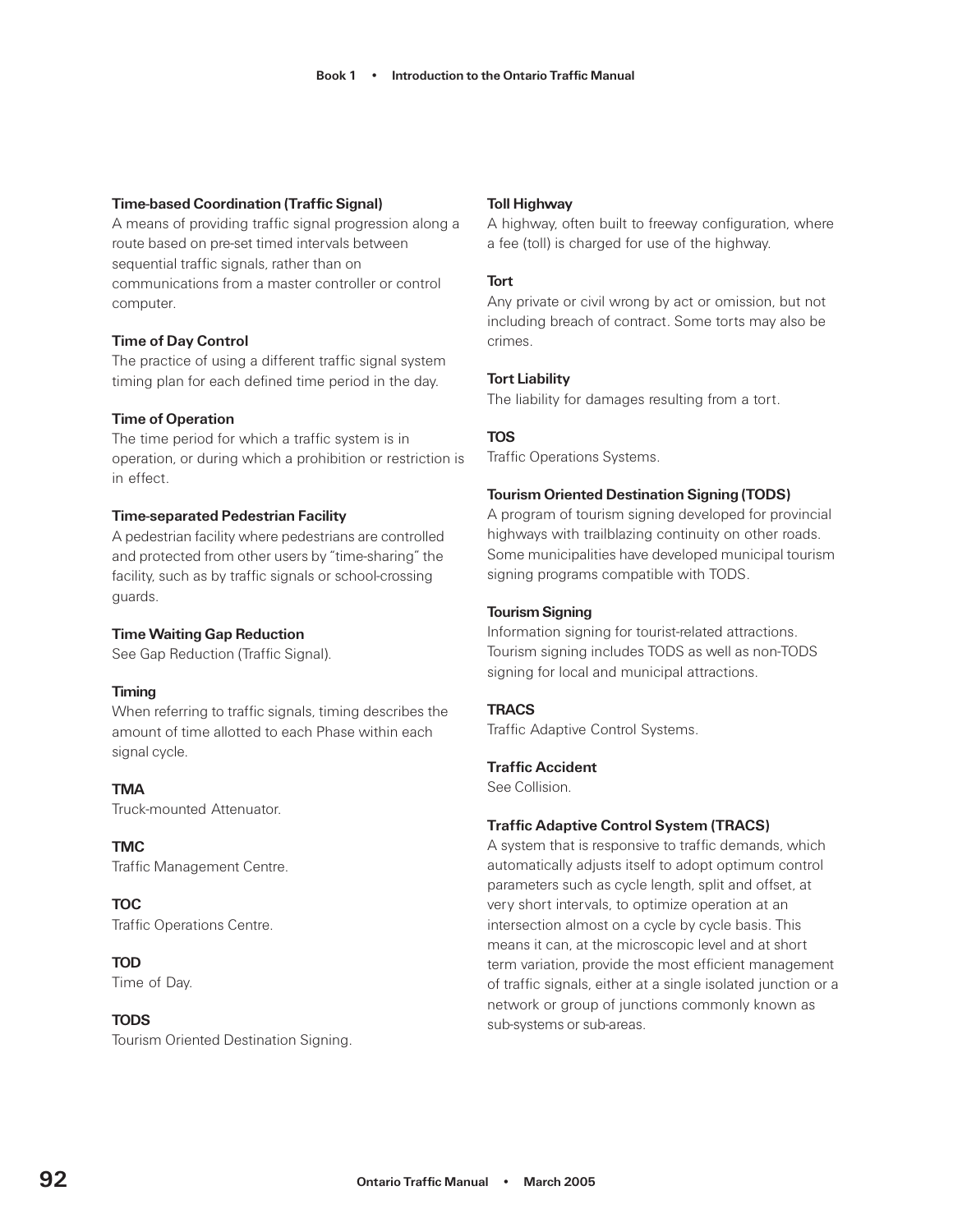## **Traffic Calming**

The combination of mainly physical measures that reduce the negative effects of motor vehicle use, alter driver behaviour and improve conditions for nonmotorized street users.

## **Traffic Calming Measure**

A physical device, regulation or other action which affects the movement of motor vehicles, bicycles, and/ or pedestrians.

#### **Traffic Circle**

A confluence of three or more intersection legs at which traffic merges into and emerges from a one-way roadway in a counterclockwise direction around a central area. Traffic circles are typically used on local streets, and may have either no right-of-way control devices, or YIELD signs. See also Roundabout.

## **Traffic Control Device**

Any sign, signal, marking, or device placed upon, over or adjacent to a roadway by a public authority or official having jurisdiction, for the purpose of regulating, warning, guiding or informing road users.

#### **Traffic Control Installer**

A person duly trained and authorized to install and remove Traffic Control Devices at a Work Zone.

## **Traffic Control Manual for Roadway Work Operations**

The old MUTCD Temporary Conditions Field Edition, superseded by the portable, abbreviated Field Edition of Book 7, published March 2001.

## **Traffic Control Person (TCP)**

A person duly trained and authorized to direct traffic at a work zone through the use of the Traffic Control Sign (STOP/SLOW Paddle).

## **Traffic Control Plan**

A detailed plan for the control of traffic during construction, maintenance, or utility operations on a highway, taking into account the organized, systematic, safe conduct of the project, including, as applicable, detours, staging sequences, work vehicle access to and

egress from work sites, temporary barriers, removal of old pavement markings and selection and planned implementation of appropriate typical layouts for traffic control.

## **Traffic Control Signal (Traffic Signal)**

Any power-operated Traffic Control Device, whether manually, electrically or mechanically operated, by which traffic is alternately directed to stop and permitted to proceed. Traffic Signal:

- (1) When used in general discussion, a traffic signal is a complete installation including signal heads, wiring, controller, poles and other appurtenances.
- (2) When used specifically, the term refers to the signal head which conveys a message to the observer.
- (3) That part of a traffic control signal system that consists of one set of no less than three coloured lenses, red, amber and green, mounted on a frame and commonly referred to as a signal head.

## **Traffic Count**

A record of the number of vehicles or people aboard vehicles, or both, and pedestrians that pass a given checkpoint during a given time period.

## **Traffic Island**

A raised or painted island designed to separate streams of vehicular traffic.

#### **Traffic Management**

The management and control of traffic on traffic facilities, typically on major highway corridors and networks. See Book 19.

#### **Traffic Offence**

A violation of a traffic law, regulation or by-law which may result in a charge by police and a fine.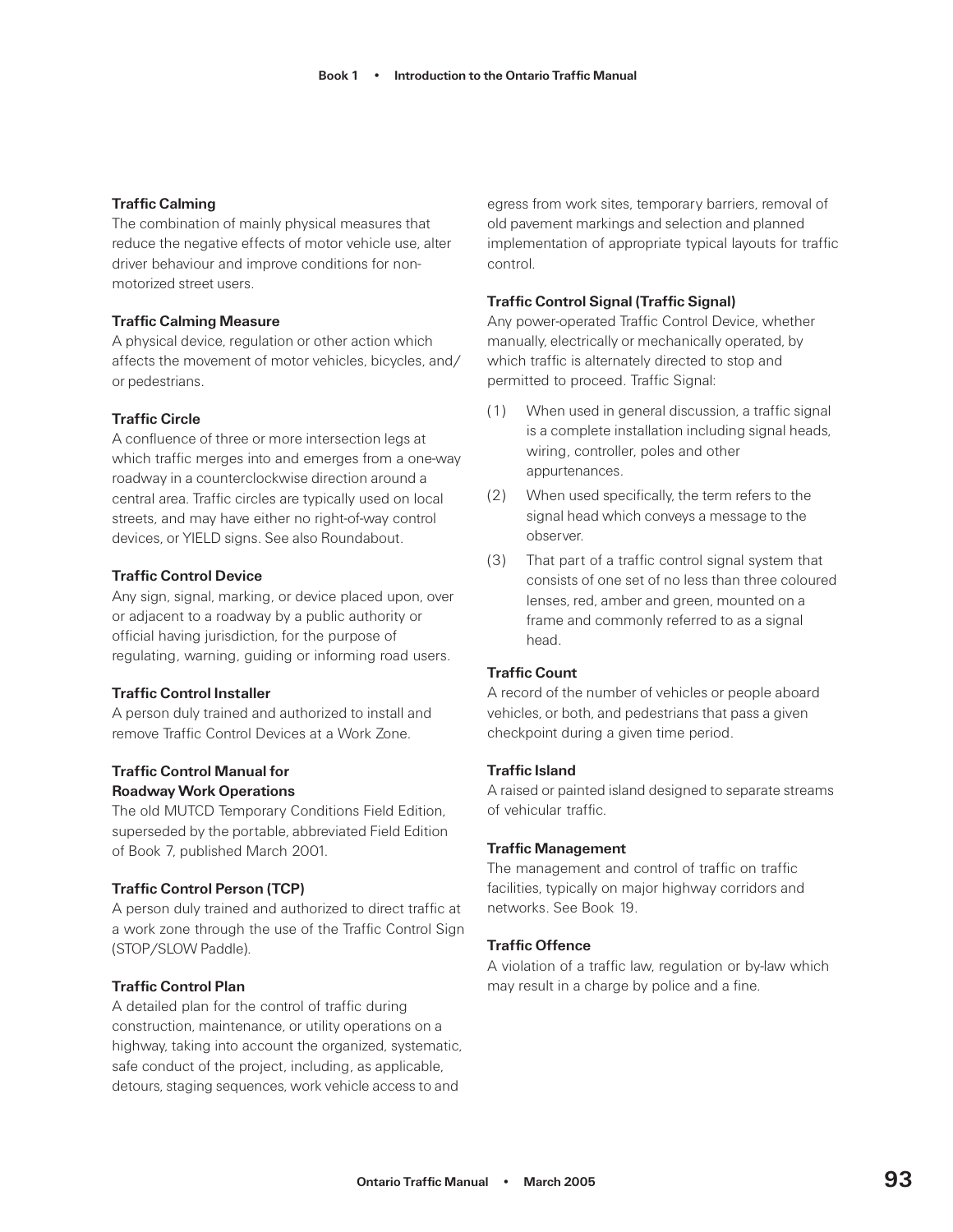## **Traffic Operations Centre (TOC)**

The centre comprising the main FTMS computer subsystem and operations centre.

## **Traffic Paint**

A pavement marking material that consists mainly of a binder and a solvent. The material is kept in liquid form by the solvent, which evaporates upon application to the pavement, leaving the binder to form a hard film.

Traffic paints are classified by, among other things, drying time:

- (1) instant dry less than 30 seconds no track time;
- (2) quick dry 30 to 120 seconds no track time;
- (3) fast dry 2 to 7 minutes no track time;
- (4) conventional over 7 minutes no track time.

See also Water-based Paint.

## **Traffic Protection Plan**

A plan required by the OHSA and its regulations for the protection of workers in a work zone. The plan must contain a written description of the traffic hazards to which workers may be exposed and measures used to protect them.

## **Traffic Sign**

A device (other than Markings, Delineators and Traffic Control Signals) which may be erected beside or above a roadway for the purpose of regulating, warning or guiding traffic.

#### **Traffic Signal**

See Traffic Control Signal.

## **Traffic Signal Control**

The use of traffic signal control devices to control traffic on a road section or intersection.

## **Traffic Signal Controller**

The general usage term for the controller unit, cabinet and associated appurtenances.

## **Traffic Signal Control System**

An area or corridor signal system under centralized control.

## **Traffic Signal Timing**

When referring to traffic signals, timing describes the amount of time allotted to each Phase within each signal cycle.

#### **Trailblazer**

A small identification sign which provides continuity and assurance for drivers wishing to follow a given route or to reach a given destination.

## **Trailer**

A vehicle that is drawn upon a highway by a motor vehicle, except an implement of husbandry, a mobile home, or motorcycle side car.

## **Transceiver**

A transmitter and receiver combined in one device.

## **Transit**

Another term for public transportation.

## **Transition Area**

The third component of a work zone, downstream from the approach area, and upstream of the longitudinal buffer area, where traffic is channelled from the normal path to a new path required to move traffic past the work space. The transition area contains the tapers and parallel tangent sections (if more than one lane closed) that are used to close the lanes effectively.

#### **Transit Lane**

A street or highway lane intended exclusively or primarily for transit vehicles, including buses, streetcars and trolleys, either all day, or during specified periods.

#### **Transit Priority**

A means by which transit vehicles are given an advantage over other traffic (e.g., pre-emption of traffic signals or bus priority lanes).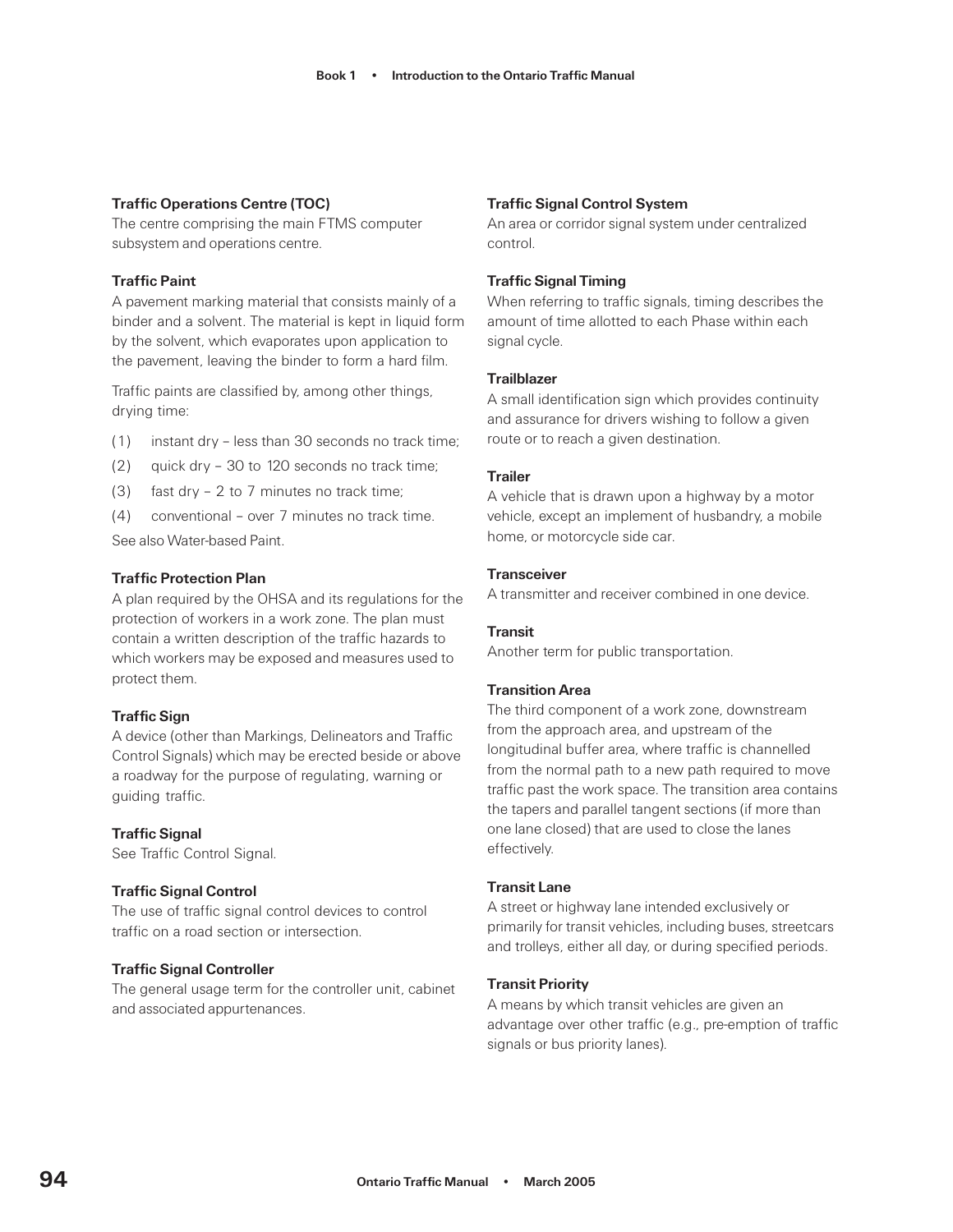## **Transit Vehicle**

A vehicle used by a public transportation authority for the transport of patrons.

## **Transitway**

A dedicated right-of-way that is used by transit units (vehicles or trains).

## **Transmission**

The transfer of data over a communications channel.

## **Transmission Control Protocol/Internet Protocol (TCP/IP)**

A communications protocol. TCP provides transport functions, which ensures that the total amount of bytes sent is received correctly at the other end; IP provides the routing mechanism. TCP/IP is a routable protocol, which means that all messages contain not only the address of the destination station, but also the address of a destination network.

## **Transmitter**

An opto-electronic device that converts an electrical signal to an optical signal. It is usually a light emitting diode or laser diode.

## **Transponder**

A small electronic device which, when mounted in or on a vehicle and interrogated electronically by a roadside reader, responds with its transponder identification and possibly additional information, enabling the reader to identify the passage of a specific vehicle. (Used in electronic toll collection systems and other applications.)

#### **Travelled Roadway**

See Roadway.

## **Travel Speed**

Rate of motion. Ratio of travel distance and travel time.

## **Travel Time**

The time of travel, including stops and delays except those off the travelled way.

## **TRL**

Transport Research Laboratory.

#### **Trolleycar**

See Light Rail.

#### **Truck**

A commercial vehicle exceeding a specified weight or length as defined by the Highway Traffic Act, municipal by-law, or toll agency.

## **Truck-mounted Attenuator (TMA)**

An energy-absorbing device mounted on the rear of a truck, to deform on impact in a controlled manner, thereby reducing:

- (1) the rate of deceleration (and associated injury) for the occupants of a vehicle striking the TMA from the rear; and
- (2) the rate of acceleration (and associated injury) for the driver of the truck.

TMAs must satisfy the requirements of NCHRP 350 Level TL-2 (70 km/h) or TL-3 (100 km/h), and should be selected for the appropriate posted speed. After January 1, 2006, all TMAs used on freeways must satisfy the TMA TL-3 requirement (100 km/h).

## **TTL**

Transistor-Transistor Logic.

#### **Turn Control Sign**

A Traffic Sign, generally erected at an intersection, indicating by arrows and an Interdictory Symbol the movement or movements traffic on that approach must not take. These signs should not be confused with Lane Designation Signs.

#### **Turning Movement Count**

A traffic count at an intersection wherein the arriving and departing direction of travel is recorded.

## **Turn Lane**

A lane designed to facilitate vehicular turn movements from the through roadway.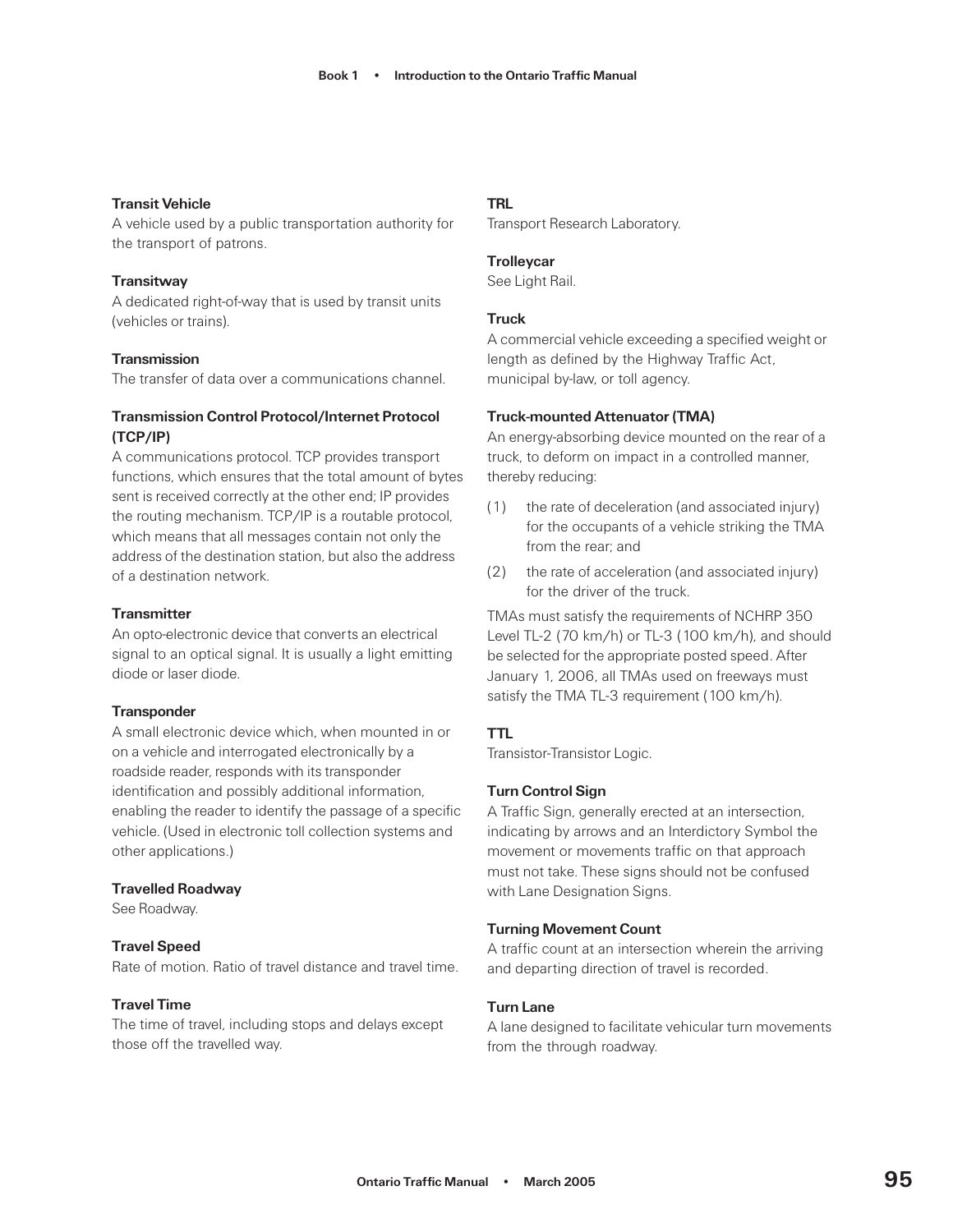## **Turn Prohibition**

A regulation prohibiting a straight-through movement or a left or right turn at an intersection.

## **Turn Sign**

A Warning Sign used to inform drivers of an upcoming change in roadway alignment. See also Curve Sign.

## **Turn Signal**

A lamp on a motor vehicle used to indicate to other motorists a change in direction or change of lane by emitting a flashing light on the side of the vehicle towards which a turn will be made.

#### **Twisted Pair**

A thin-diameter wire (22 to 26 gauge) commonly used for telephone and network cabling. The wires are twisted around each other to minimize interference from other twisted pairs in the cable. Twisted pairs have less bandwidth than Coaxial Cable or optical fibre.

## **Two-lane Highway**

An undivided two-way facility having one lane for traffic moving in each direction.

## **Two-way Left-turn Lane**

The centre lane on some three, five or seven lane sections of undivided highway which is designed to facilitate left turns from each direction.

## **TXD**

Transmit data.

## **U**

**UART** Universal Asynchronous Receiver/Transmitter.

**UDP** User Datagram Protocol.

**UHF** Ultra High Frequency.

#### **Uncontrolled Intersection**

An intersection which does not have right-of-way control devices on any of the approaches.

## **Underpass**

A grade separation where the travel way in question passes under another travel way.

## **Undivided Highway**

A multi-lane highway with no continuous median, or with a paved flush dividing strip (including a Rumble Strip), or with a two-way left-turn lane.

## **Unidirectional Bikeway**

A one-way bikeway.

## **Uniformity**

Consistency in the design and application of traffic control devices and operations.

## **Unit Extension Time (Traffic Signal)**

The timing period during the extendible portion of a right-of-way interval which is resettable by each detector actuation within the limits of the maximum period (extension limit).

#### **Unposted Speed Zone**

A section of highway upon which maximum speed signs are not erected and where a Statutory Speed Limit is in effect.

## **UPS**

Uninterruptible Power Supply.

#### **Upstream**

The direction that traffic is coming from.

## **Upstream End (of an Island)**

See Approach Nose.

#### **Urban Area**

An indefinite area of land used primarily for residential, commercial, and/or industrial purposes, usually associated with a given area size, population, and density.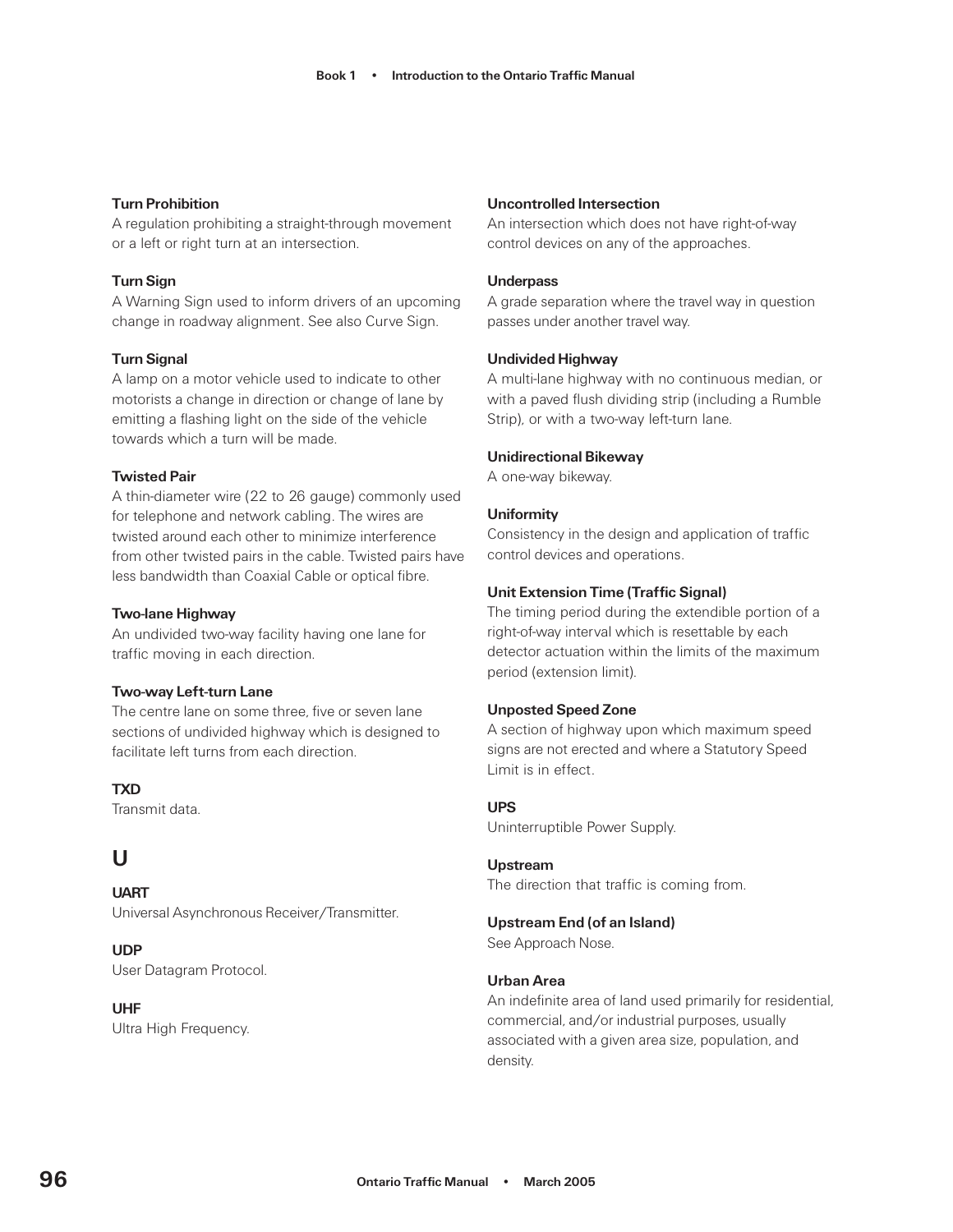## **Urban Bikeway**

A Bikeway within an Urban Area.

#### **Urban Highway**

Any highway, road, or street within the boundaries of an Urban Area.

## **Urban Traffic Control Systems (UTCS)**

A PC-based traffic control system that provides centralized road and intersection monitoring and traffic flow optimization, used in several major cities.

## **User-definable Parameters (Traffic Signal)**

Parameters which can be modified on-line by the user via some interactive dialogue with the system.

## **UTC**

Urban Traffic Control.

## **UTCS**

Urban Traffic Control Systems.

#### **Utility Corridor**

A strip of land reserved for specific utilities (e.g., water, electricity, telephone). The corridor may be located adjacent to, over, under, or across the roadway.

## **UTM**

Urban Traffic Management.

## **V**

## **V**

Velocity.

## **Vanpool**

An arrangement in which a group of people share the use and cost of a van in travelling to and from prearranged destinations together.

## **Variable Message Sign (VMS)**

A specific subset of Dynamic Message Signs. VMSs provide the highest level of functionality of all of the DMSs. VMSs contain a variable display, made up of a grid or matrix of discrete dots, known as pixels.

Combinations of pixels render the appearance of a continuous formed character or graphic symbol. The VMS can display a full array of alphanumeric characters and symbols to form message combinations and can also have full graphics capability.

## **VDS**

Vehicle Detection System. See Embedded Detector.

#### **Vehicle**

Includes a motor vehicle, trailer, traction engine, farm tractor, road-building machine, bicycle, and any vehicle drawn, propelled or driven by any kind of power, including muscular power, but does not include a motorized snow vehicle or motorcycle sidecar.

## **Vehicle Detection System (VDS)**

See Embedded Detector.

#### **Vehicle Eligibility**

Eligibility of a vehicle to use a reserved lane or parking space, based on meeting defined criteria.

#### **Vehicle Occupancy**

The number of persons, including the driver and passenger(s), in a vehicle at a given time. See also High Occupancy Vehicle (HOV).

## **Vehicles with Lugs**

See Lugs.

#### **Vertical Sign Offset (Vertical Sign Clearance)**

- (1) For ground-mounted signs, the vertical sign offset is the vertical distance between the bottom of the sign face and the elevation of the edge of the nearest traffic lane or of the sidewalk, as the case may be.
- (2) For overhead-mounted signs, the vertical sign clearance is the vertical distance between the bottom of the sign face and the elevation of the highest point of the pavement surface beneath it.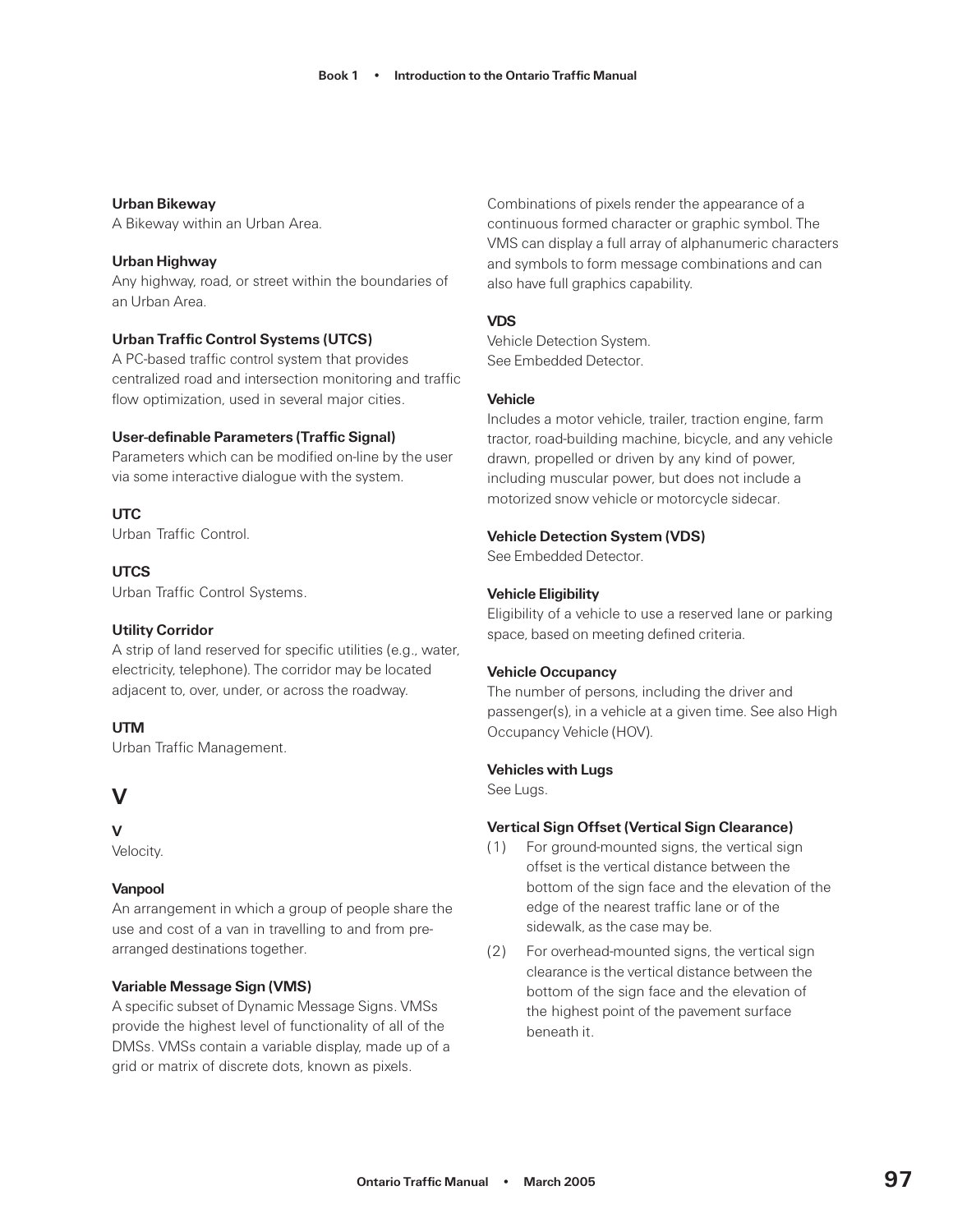## **Very Short Duration (VSD) Work**

Any work activity which occupies a fixed location for up to 30 minutes duration, including set-up and takedown of the traffic control provisions (e.g., some utility work, minor road maintenance, stormwater catchbasin cleanout, etc.). The work site may be moved along the road and make frequent, short stops.

## **VID**

Video Image Detection.

## **Video Image Detection (VID)**

A video image input received from video cameras and using algorithms to analyze the video image.

## **Video Processor**

A computer that analyzes video images through specialized systems.

## **Vision Triangle**

See Intersection Sight Distance.

**VMS** Variable Message Sign.

**VOC** Volatile Organic Compound.

#### **Volume**

The number of vehicles or pedestrians that pass over a given section of a lane or a roadway or make a particular movement during a specific time period (such as one hour or 24 hours).

## **Volume-Capacity Ratio (V/C Ratio)**

The ratio of demand flow rate to capacity for a traffic facility.

## **VRC**

Vehicle-Roadside Communications.

## **W**

#### **Walkway**

See Pedestrian Walkway.

## **Warning Sign**

A sign which indicates conditions on or adjacent to a highway or street that are actually or potentially hazardous to traffic operations.

#### **Warrant**

A criterion or set of criteria by which justification for a given type of Traffic Control Device or other application is determined.

#### **Watchdog (Traffic Signal)**

A circuit or timer that is used to watch that an appropriate action is taken on a regular basis.

## **Water-based Paint**

A Traffic Paint that employs water as a solvent, thus nullifying the environmental concerns with many traffic paints. Also referred to as latex. See also Traffic Paint.

#### **Wavelength**

The length of a wave measured from any point on one wave to the corresponding point on the next, such as from crest to crest. Wavelength determines the nature of the various forms of radiant entry that comprise the electromagnetic spectrum. The wavelengths of light used in optical fibre communications are measured in nanometres. Common wavelengths are 850, 1300 and 1350 nm.

#### **Weathering Requirements**

Sign material (sign sheeting) specification tests, to verify that sign sheeting is weather resistant and shows no appreciable cracking, scaling, pitting, blistering, edge lifting, or curling, and remains within specified limits for shrinkage and expansion, when tested according to the procedure described in the specification.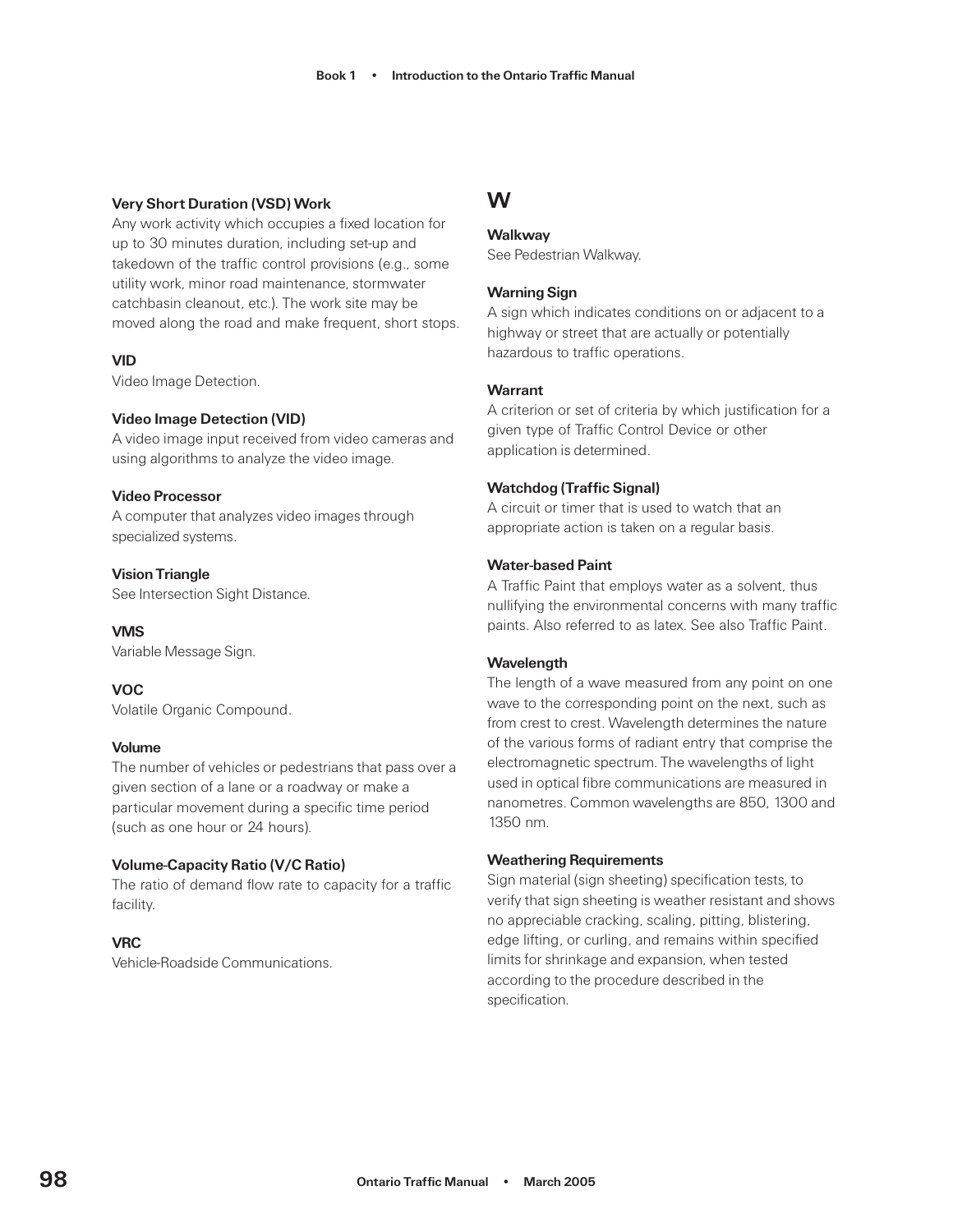## **Weigh-in-Motion (WIM)**

Technology that enables vehicle weights to be determined without the need for a vehicle to physically stop on a scale. High-speed WIM (HSWIM) enables trucks to be weighed at highway speed. Mainline WIM incorporates the use of Automatic Vehicle **Identification** 

#### **Wheelchair**

A mobility aid belonging to any class of three or four wheeled devices, usable indoors and outdoors, designed for and used by individuals with mobility impairments, whether operated manually or powered.

#### **Wheelchair Accessible Vehicle**

A vehicle that a wheelchair bound person may enter either:

- (1) Via an on-board retractable lift or ramp;
- (2) Directly from a station platform reached by an elevator or ramp that is either level with the vehicle floor or can be raised to floor level.

See also Para-transit.

## **WHMIS**

Workplace Hazardous Materials Information System. See Material Safety Data Sheet (MSDS).

## **Wide Curb Lane**

A roadway lane which is wider than a normal lane for shared use by bicycles and motorized traffic, characterized by a curb-lane which is of such width that a bicycle and motorized traffic can be accommodated side by side in the same lane.

#### **Wide Line**

A pavement marking line wider than the standard 10 cm width, typically 20 cm, up to 30 cm, in width. See also Continuity Line.

## **WIM**

Weigh-in-Motion.

## **Work Area**

The fifth component of a work zone, downstream from the longitudinal buffer area and upstream of the termination area, where the work takes place. It is set aside for workers, equipment and material storage.

The work area may be in a fixed location or may move as work progresses. It may be defined by delineation devices. In a confined location, the work space may be shielded by barriers as an additional feature.

## **Work Site Identification**

Visible identification of the work area by passive and/or active traffic control devices to show road users where work is taking place.

#### **Work Zone**

A section of highway or roadway where highwayrelated construction, maintenance, or utility work takes place. See Book 7.

## **Y**

## **Yield**

To cede the right-of-way.

## **Yield (Traffic Signal)**

A command which permits a Controller Unit to transfer right-of-way.

## **Z**

## **Z-Bar**

A metal bar used on the back side of an extruded aluminum sign, at right angles to the length of the sign panels, for purposes of connection, bracing, and structural rigidity.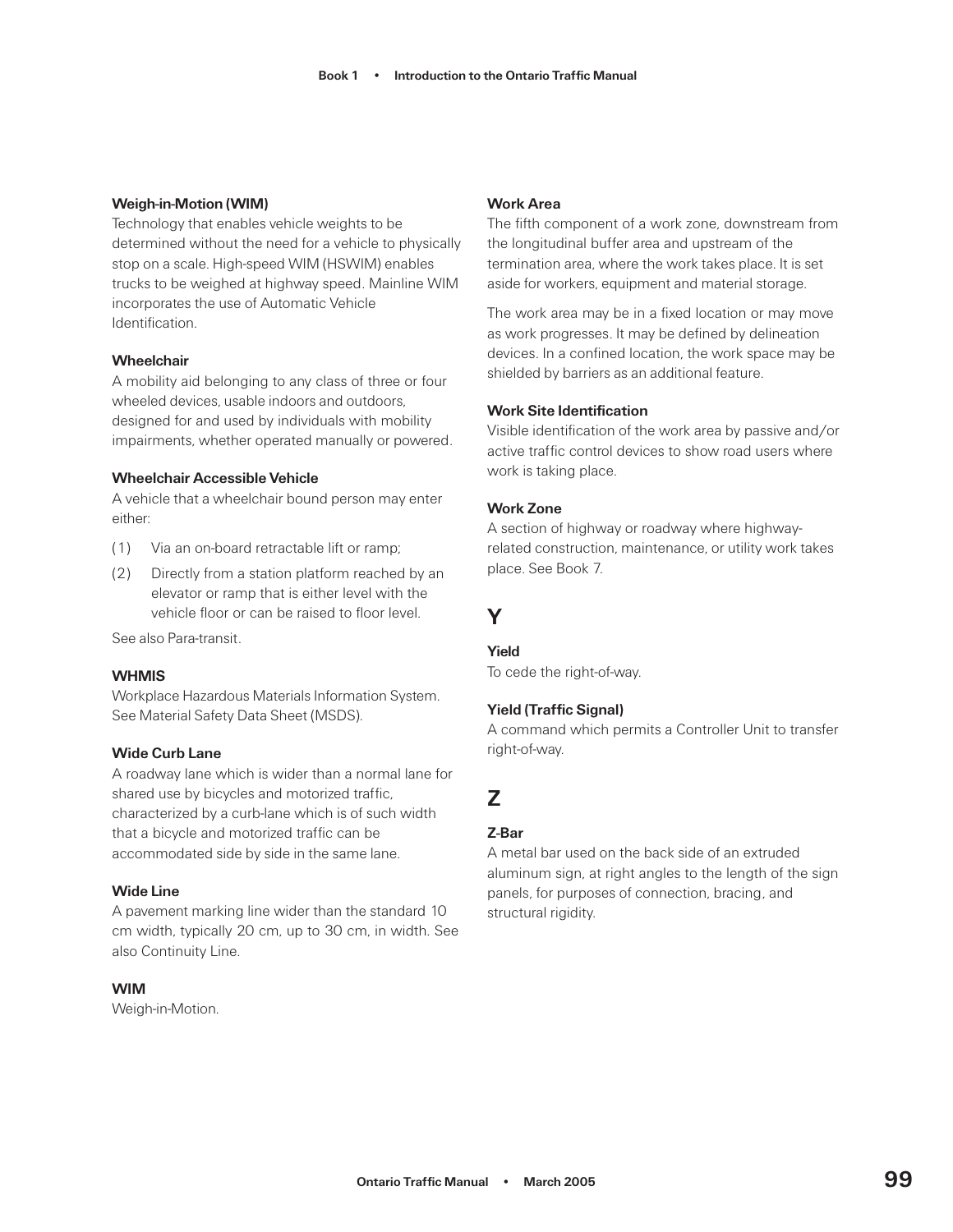## **11. Master Subject Index**

Reference locations are shown after each entry as **OTM Book Number** and Section Number.

## **A**

AADT (Average Annual Daily Traffic), **7** 5.1, **13** 2, 3, 4, 8, **19** 3.2 Abutments, Bridge, **11** 5.2 Access Control, **19** 4.2 Active Transponder, **19** 4.1 Active Warning Systems, **19** 5.5 Advanced Public Transportation System (APTS), **5** 5, **10** 2, **19** 2 Advanced Ramp Control Warning Signs, **19** 4.2 Advance Warning Area, **7** 1.7 Advisory Speed Calculating for Curves, **6** 2 Calculating for Ramps, **6** 4 Formula for Calculating, **6** 2 AID (Automatic Incident Detection), **19** 4.1, 4.5 American Society for Testing and Materials (ASTM), **2** 2.4, 2.9.1, 2.14.2, *Table 2.15*, *Table 3.1 note*, 3.1.2, *Table 3.2*, 3.3.2, *Table 3.4* Ambulance, **19** 3.1, 6.2, 6.3, *Table 6*, *Table 8* Animals on Road, Signs Warning of, **6** 8 Applications, Traffic Control Devices Directional Guide Signs, **8** Dynamic Message Signs, **7** 3.3, **10** Markings and Delineation, **11** Regulatory Signs, **5** Temporary Conditions, **7** Tourism and Commercial Signs, **9** Traffic Signals, **12** Warning Signs, **6** 1.1 Approach Area, **7** 1.7 Approvals, **7** 2.1 APTS (Advanced Public Transportation System), **19** 5.5

Arrows, **2** 1.1, 2.6.1, *Table 2.2*, 2.14.2, *Table 2.11*, 5.1.4 Diagrammatic, **2** 2.14.2, 2.14.3 Downward, **2** 2.14.2 Freeway Advance, **2** 2.14.2 Arterial Advisory Sign, **19** 3.7 Arterial Master Systems, **19** 4.3, 4.6 ARWIS (Advanced Road Weather/Information System), **19** 4.1, 4.6, 5.7 ASTM, See American Society for Testing and Materials ATC (Advance Traffic Controller), **19** 3.7, 4.1, 4.6 ATIS (Advanced Traveller Information System), **19** 4.4, 5.5 ATMS (Advanced Traffic Management Systems), **19** ATMS System Maintenance and Support, **19** 6.2 Authority, Legal Markings and Delineation, **1** 3.2 To Regulate and Control Traffic, **7** 1.2 To Stop or Slow Traffic, **7** 1.2 Traffic Signals, **1** 3.3, **12** 2 Traffic Signs, **1** 3.1, **5** 1.1 Worker Safety, **7** 1.2 Automatic Notification Service, **19** 6.3 Roadside Safety Inspection, **19** 5.4 Vehicle Identification (AVI) System, **19** 4.1, 4.3, 6.3 Vehicle Location (AVL) Systems, **19** 4.1, 4.3, 5.5, 6.3 Voice Information System, **19** 4.4 Autonomous Route Selection and Guidance, **19** 4.4 AVION (Automated Vehicle Identification in Ontario), **19** 5.1, 5.4

## **B**

Bailey Bridge, **6** 4 Ball-bank Indicator, **6** 2, 4, *Figure 2* Barrel, see Flexible Drum Barricades, **7** 4.2, 6.2, *Table E.2,* **11** 5.4 Barriers, **7** 4.2, 6.2, *Table E.2* Basic Pre-programmed Messages (PVMSs), **7** 3.2 Beacons, Flashing, **12** 3.11 Benefit/Cost Considerations, **2** 3.2.2 Bicycle Crossings, **6** 8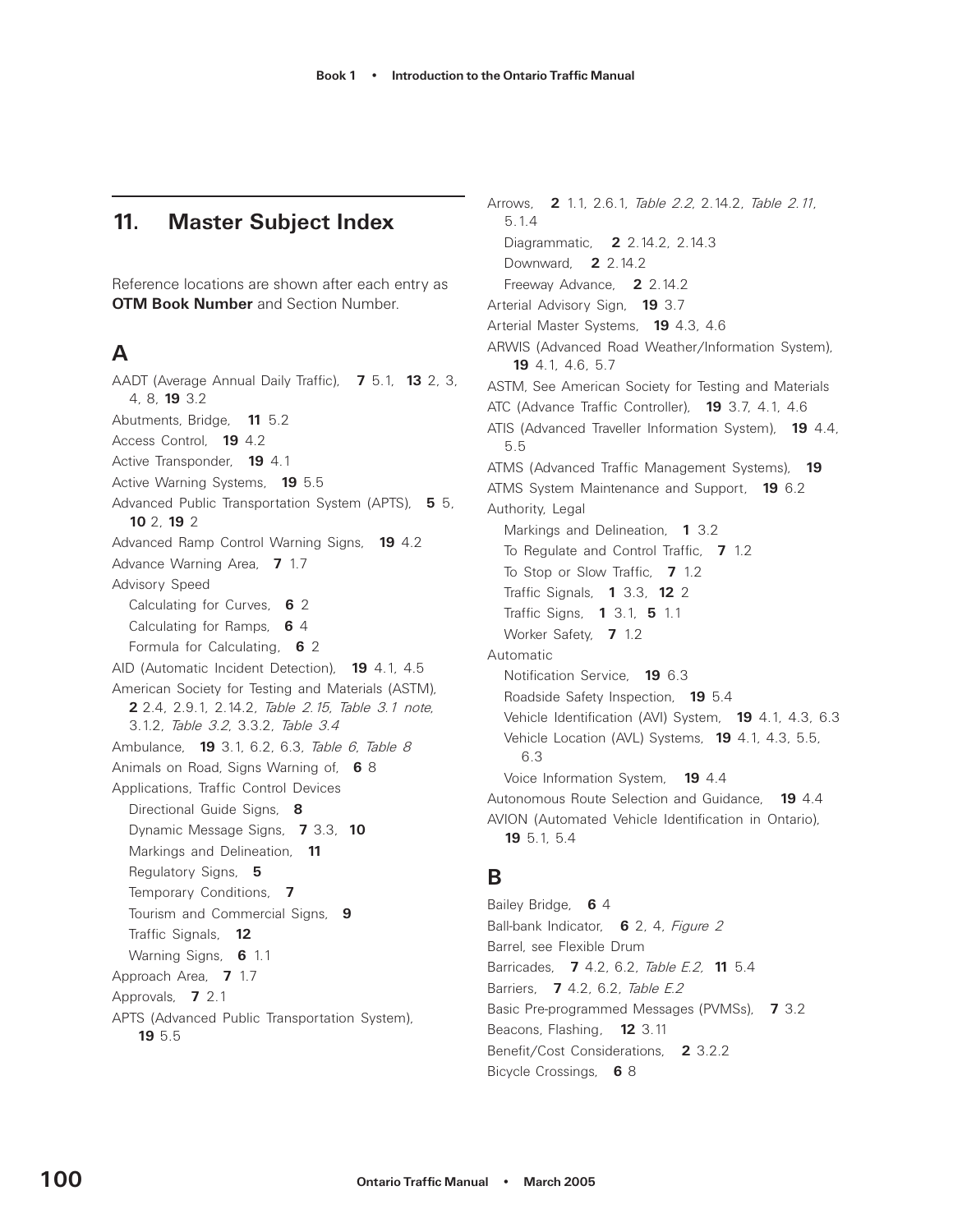Bicycle Facilities, **5** 9, **18** Design Considerations, **18** 3 Introduction, **18** 1 Operational Management, **18** 4 Planning Considerations, **18** 2 Bilingual Signs, **1** 8, **1B** 13, **2** 1.1, 2.12, **7** 1, **10** 5.1, Sign Design Process, **2** 2.15.1 Sign Patterns, **2** 1.5, 5.1.6 Blank Number, See Sign Blank Number Blank-out CMS, **10** 3.2 Blockage/Breakdown of Traffic, **19** 3.1 Blocker Truck, **7** 1.7, 2, 5, *Table D, Figures TL-1 to TL-82* Bond, **2** 3, 4 Borders, Sign, See Sign Borders Bottleneck, **19** 3.6 Breakdown, **19** 3.1, 3.2, 3.3, 4.1, 4.2 Service, **19** 6.2 Bridge Abutments, **11** 5.2 Ends, **11** 5.2 Management, **19** 2.3, 5.1 Narrow structures, (A3.33), **11** 5.2 Piers, **11** 5.3 Signing for, **6** 4, *Figure 5* Temporary (Bailey), **6** 4 Broadcast Traffic Reports, **19** 6.2 Traveller Information, **19** 5.5 Buffer Vehicle, **7** 1.7, 2.1, 2.2, 2.3, 2.4, 5.1, 5.2, 5.3, *Table D, Figures TL-1 to TL-82* Use of LBA, **7** 5, 8 Bulb Matrix Display Sign, **10** 1.2, 3.1

## **C**

Call Box, **19** 4.1 Call Switching Equipment, **19** 6.2 Camera Control Equipment, **19** 6.2 Canadian General Standards Board, **2** 2.4, 2.9.1, 3.1.2 Candela, **2** 2.9.1, 3.1.2, *Table 3.2*, 3.2.1, *Table 3.3,* **10** 4.1

Catastrophe Theory Approach, **19** 4.1 CB (Citizen Band) Radio, **19** 4.6 CCR (Camera Control Receiver), **19** 4.6 CCTV (Closed Circuit Television), **19** 3.1, 3.6, 3.8, 4.1, 4.6, 6.2, 6.3, 6.5, 7.2, *Table 2* Camera, **19** 4.1, 4.4, 6.2, 6.5, *Figure 5* Image Resolution, **19** 6.2 Images, **19** 4.6 Image Size, **19** 6.2 Monitor, **19** 6.2 Specification, **19** 4.1 System, **19** 3.6, 3.7, 4.1, 4.3, 6.3 Cellular Network, **10** 6.1 Central Command Authority, **19** 6.3 Central Detection Processing, **19** 4.1 Centralized On-site Command, **19** 6.3 Central Second-by-Second Control System, **19** 4.3, 4.6 CGSB, See Canadian General Standards Board Channelizing Devices, **7** 4.1, 6.2, *Table E.2* Characters (Signs) Fonts, **1B, 10** 4.2 Height, **1B**, **10** 3.1, 3.3, 4, 4.2, 4.3, 5.1, *Table 3* Spacing, **1B**, **10** 4.2, *Table 2* Width Aspect Ratio, **1B**, **10** 4.2 Circuit Termination Cabinets, **19** 6.2 Circulation/Access, **19** 6.2 Classification of Highways, **1** 6 Markings and Delineation, **1** 7.3, **11** Signs, **1** 7.2, **5** 1.2, **6** 1.2, **7** 3.1 Traffic Signal Types, **1** 7.4, **12** Clearance Interval, Signal Timing, **12** 3.6 Overhead, Low Warning, (A3.35), **6** 4 Clearview font, **2** 2.5.1, 2.7.5 CMS (Changeable Message Sign), **10** 3.2, *Figure 10* CO (Carbon Monoxide), **19** 5.1 Coaxial Cable, **10** 6.1, **19** 4.1, 4.6, 7.2, *Table 4* Coaxial Network, **19** 4.6 Collision Experience, **19** 3.2 Frequency, **19** 3.1, 3.3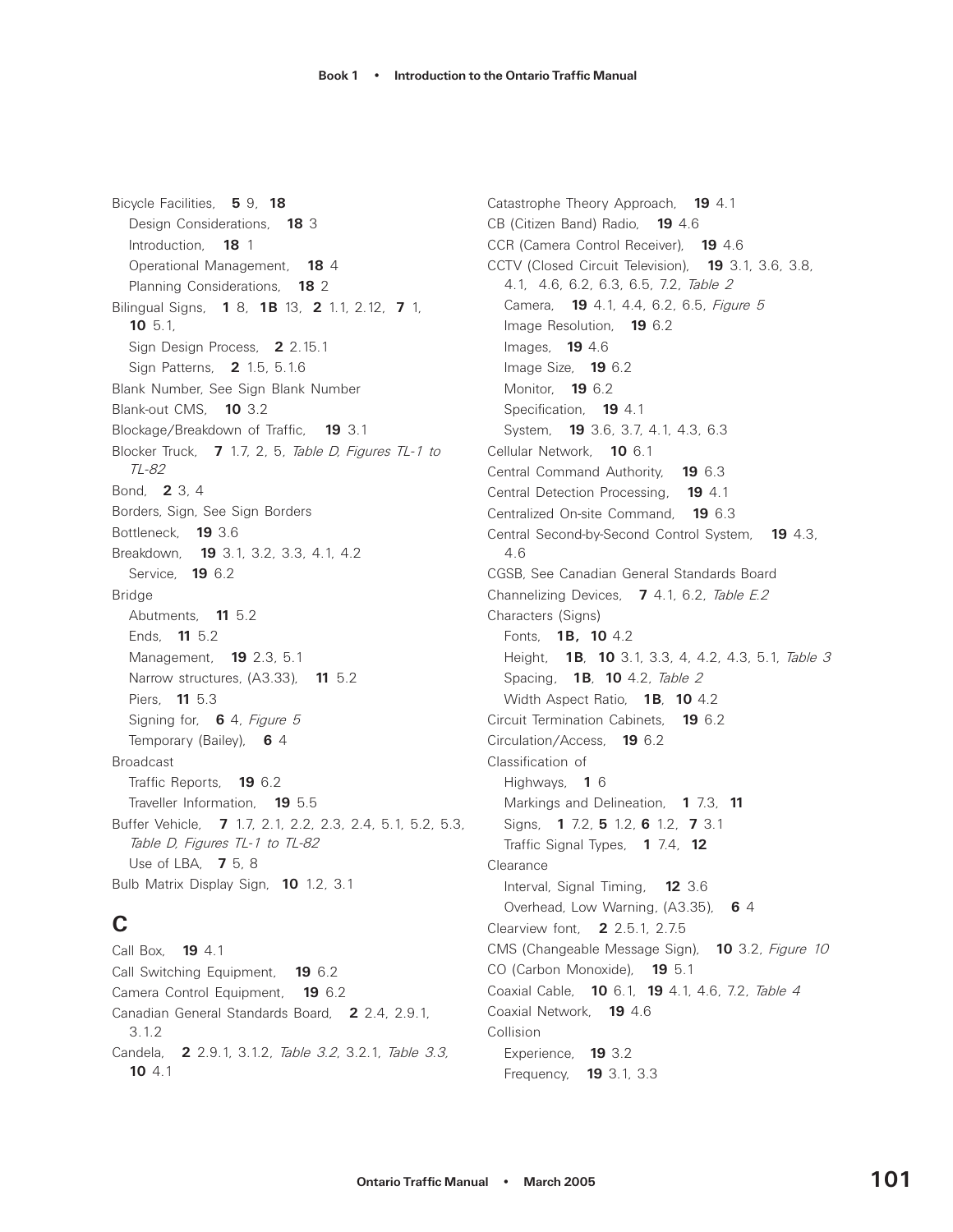Rate, **19** 3.1, 3.3 Report, **19** 6.3 Severity, **19** 3.3 Colours (See also Sign Colour Specifications) Markings, **1** 5.5, **11** 2.3, 3.1 Traffic Signals, **1A, 12** 3.1, 3.5 Traffic Signs, **1** 5.5, **1A, 2, 5** 1.3 Combination VMS, **10** 3.1, *Figure 4*, *Figure 7*, *Figure 8* Commercial Radio, **19** 4.4 Vehicle Electronic Clearance, **19** 5.4 Vehicle Operations, **10** 2, **19** 2.3, 5.4 Communications Systems, **19** 4 COMPASS, **19** 1.3, 3.3, 3.6, 4.1, 4.5 4.6, 6.2, 6.3, 7.1 Comprehension, **2** 2.3, 2.6, 2.6.2, **10** 4, 4.1 Computer Systems, **19** 4 Communications Room, **19** 6.2 Computer Aided Dispatch (CAD) System, **19** 5.5 Congestion Management, **19** 3.6 Console, **19** 6.2 Conspicuity, **1B**, **2** 2.3, 3.2.2, **10** 4 Construction Markers, **7** 6.2, *Table E.2* Signing, See Temporary Conditions Signing Work Zone, **7** 1.7, 2.1, *Figures TL-1 and TL-2,* **10** 3.3, 5.2 Zone Speed Limits, **7** 1.11, 2.1, *Figures TL-1 to TL-4* Contra Flow, **19** 2.1, 3.4, 4.2 Contrast, **2** 2.10 Contrast Ratio, **1B**, **2** 2.10, **10** 4, 4.1, 4.2 Controlled Intersections, **6** 3 Controller Signal, **12** 3.5 Type 170, **12** 3.5, **19** 4.1 Control Procedures, **7** 4.4 Control Room, **19** 5.6, 6.1, 6.2, *Figure 9* Corridor Control, **22** Buildings and Access, **22** 3 Commercial Signing, **22** 4

Introduction, **22** 1 Utilities, **22** 2 Corridor Traffic Management, **19** 3.6 Cost Effectiveness, **2** 3.2.2 Counter-flow, **19** 3.6 CPU (Central Processing Unit), **19** 6.2 Crash Truck, **7** 1.7, 2, 5, *Table D, Figures TL-1 to TL-82* CRC (Collision Reporting Centre), **19** 3.1, 6.3 Credibility, **10** 5.2, 5.3 Crossing Pedestrian, **5** 4, 15, **11** 3.8, 3.9, **12** 3.10, 5.7, 5.8 Railway, **6** 8, **12** 3.9, 5.8 Crosswalk Lines, **11** 3.8, 3.9, **12** 5.7, 5.8, **15** 10 Signs, **5** 4, **12** 5.7 Crown(s), **2** 1.1, 2.6.1, 2.14.2, 5.1.4 Current Situation Information, **19** 5.5 Curve Advisory Speed Impact of Wet Pavement, **6** 2, 4 Impact on Trucks, **6** 2, 4 Curves Definition of, **6** 2 Delineation of, **6** 2, *Table 6*, *Table 7* Curve/Turn Signs, Application of, **6** 2, *Table 5* Customized Standard Signs, **2** 2.2, 5.1.2 Sign Design Rules, **2** 2.14.2 Use of MSL, **2** 5.2.2 Cut Image, **2** 1.2, 5.1.2 CVO (Commercial Vehicle Operations), **19** 2.3, 5.4 Cycle Length, Signals, **12** 3.5, 3.6 Cyclist Safety Considerations, **7** 1.13

## **D**

Daily Journal, **7** 2.1, 2.3 Data Network, **19** 4.6 Processor, **19** 4.1 Radio, **19** 4.6 Transmission, **19** 4.3, 4.5, 4.6, 7.2 DCS (Digital Communication Service), **19** 4.6 Decision Time, **2** 2.7, 2.7.2, 2.7.4, 2.7.7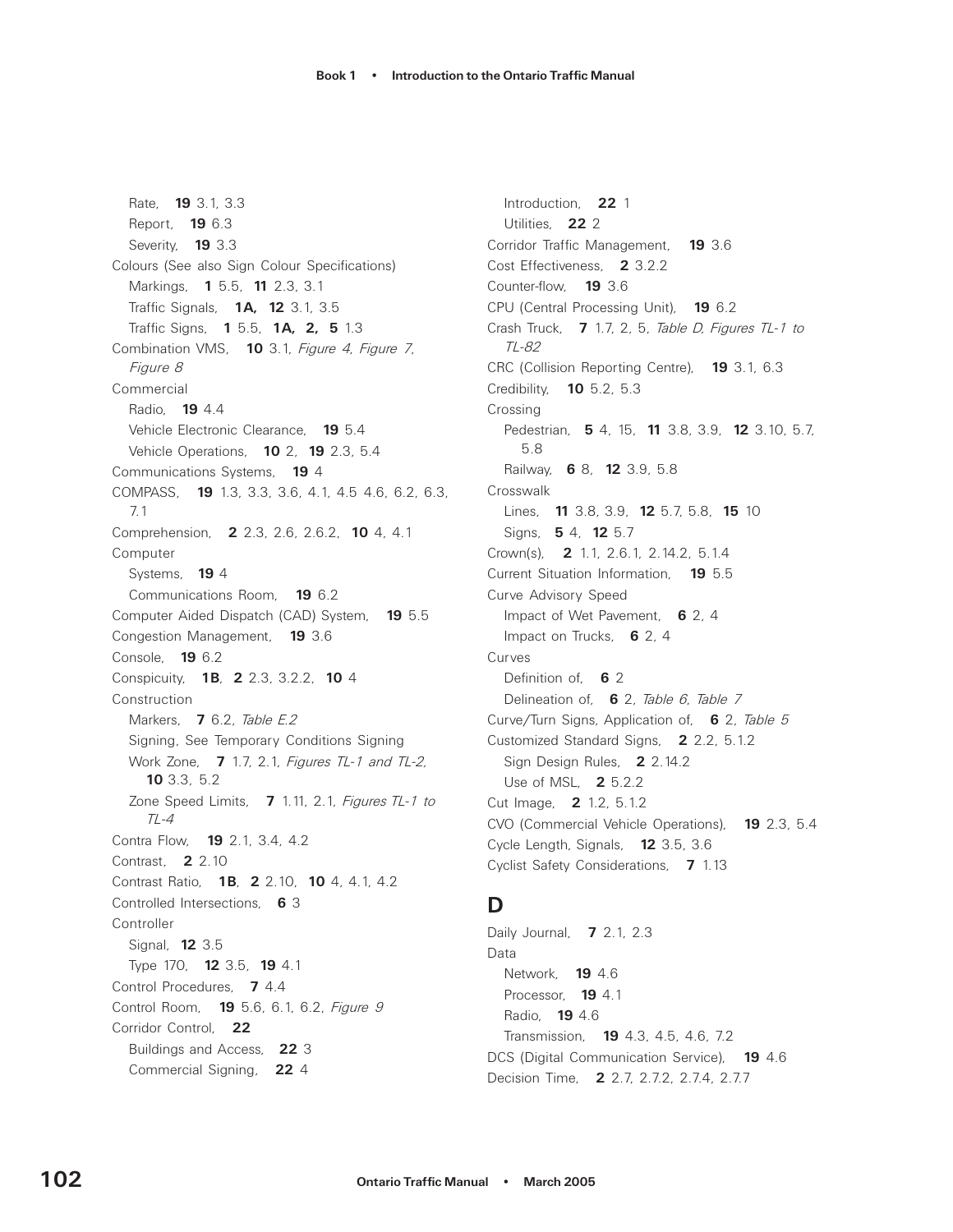Decision Matrix for Typical Layouts, **7** 8, *Table F* Delineation Delineators, **11** 4 Devices, **7** 4.3 Demand Detector, **19** 4.2 Response Transit, **19** 5.5 Design (See also Sign Design) Bicycle Facilities, **18** 3 Markings and Delineation, **11** Parking Controls, **16** 3 Pedestrian Facilities, **15** Reserved Lane Controls, **17** 3 Signals, **12** 5 Signs, **1B, 2** 2 Speed Zones, **14** 3 Temporary Conditions Traffic Control, **7** Traffic Calming, **20** 4 Warning Signs, **6** 1.3 Detection-to-response, **19** 3.6, 6.3 Detection Zone, **19** 4.1 **Detectors** Signal, **12** 5.9 Detours, Route, **7** 3.3, 3.7 Development, New Signs, **1** 2.5, 5.12, **1B**, **2** (See also Non-standard Signs) DHV (Design Hour Volume), **19** 3.1 Diagrammatic Sign(s), **2** 2.14.3 Dial-up Communication, **10** 6.1 Diamond Grade Material, See Sign Materials Dilemma Zone, **6** 6 Dimensioning, See Sign Dimensioning Dimensions Markings, **11** 2, 3 Signal Lenses Lane Direction Signals, **12** 3.10, 5.8, 6.4 Pedestrian Signals, **12** 3.10, 5.7, 5.8, 6.4 Vehicular Signals, **12** 5.5, 6.4 Signs, **1B**, **2** (MSL), **6** 1.3 Work Zone Components, **7**, *Tables A, B, C, D* Directional Guide Signs Design, Fabrication and Patterns **2** 1.1, 2.7, 5.1.1 Introduction, **8** 1, 2

Freeways, **8** 4 Non-freeways, **8** 5 Route Directional Designations, **8** 3 Route Markers, **8** 6 Sign Design Rules, **2** 2.14.2 Discrete Character Matrix VMS, **10** 3.1, *Figure 1* DISTANCE Tab Sign, General Usage, **6** 1.5 Distributed Control System, **19** 4.3, 4.6 Diversion Route, **19** 3.1, 3.5, 3.6, 6.3 Strategies, **19** 3.1, 3.6, 4.2, 4.3, 6.3 Diversionary Messages, **19** 4.2 Diverted Traffic, **19** 4.2, 4.5 Divided Road Transition Signs, **6** 5 DMS: see Dynamic Message Sign Doppler Shift, **19** 4.1 Drawbridge, Signals: see Moveable Span Bridge Drawings, Sign, See Sign Pattern Template; Master Sign Library Driver Advisory, **19** 5.5 Comprehension Testing, **1B, 2** 2.13.1 Confusion, **2** 2.6 Error, **2** 2.3 Expectation, **1C, 2** 2.3 Information Load, **1B, 2** 2.3 Limitations, **1B, 2** 2.3 Manoeuvres, **1B, 2** 2.3 Requirements, **1B, 2** 2.3 Response, **1B, 2** 2.3 Types, **10** 5.3 Workload, **1B**, **10** 5.1 DSRC (Dedicated Short-range Communications), **19** 4.4, 4.6 Duration of Work, **7** 1.8 Dynamic Message Sign, **19** 3.5, 3.6, 3.7, 3.8, 4.4, 4.5, 4.6, 5.1, 5.8, 6.2, 6.3, 6.4, *Table 9* Documentation of Use, **7** 2.1 Placement Criteria, **10** 4.4 Dynamic Ride-sharing, **19** 5.5 Dynamic Route Selection and Guidance, **19** 4.4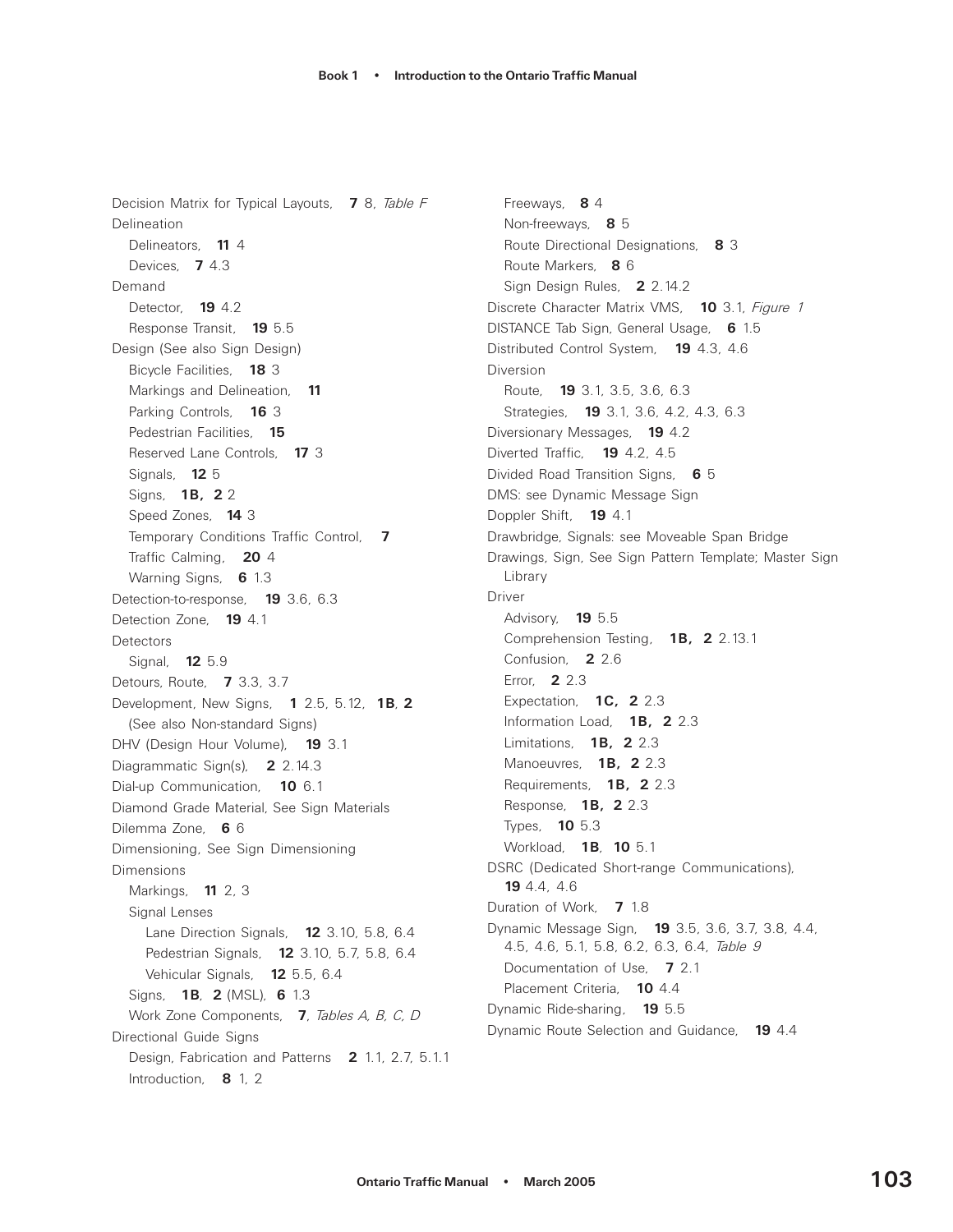# **E**

EDI (Electronic Data Interchange) Capabilities, **19** 5.4 EFT (Electronic Funds Transfer) Capabilities, **19** 5.4 Electro-mechanical Sign, **10** 1.2, 3.1 Electronic Toll System, **19** 5.6 Embedded Detector, **19** 4.1 Emergency Agency Response Matrix, **19** 6.3, *Table 8* Incident Response, **19** 6.2 Service Agencies, **19** 3.3, 4, 6.2, 6.3, *Table 6* Service Vehicle, **19** 3.1, 3.3, 4.3, 6.3 Engineering Grade Sheeting, **2** 3.1.1, *Table 3.1*, 3.1.2 En-route Driver Information, **19** 5.5 Entrance Angle, **1B, 2** 3.1.2 Environmental Protection Agency (U.S.), **19** 3.3 Environmental Sensor, **19** 4.1 Equipment (Traffic Control Person), **7** 4.4 Establishing and Setting up Work Zone Traffic Control, **7** 2.2 Ethernet, **19** 4.6, 7.2 ETTM (Electronic Toll and Traffic Management), **19** 5.6 Systems, **19** 2.3 Event-to-detection, **19** 6.3 Extended Range Two-way Communications, **19** 4.4 External Illumination, **6** 1.4

## **F**

Fabrication, See Sign Fabrication Fault Monitoring, **19** 4.5 FDIN (Field Drop and Insert Node), **19** 4.6 FDVDM (Frequency Division Video De-multiplexer), **19** 4.6 FDVM (Frequency Division Video Multiplexer), **19** 4.6 Federal Highway Administration, **2** 2.5.1, *Table 3.1 note*, *Table 3.4*, 5.1.3 FHWA, See Federal Highway Administration FHWA fonts, **2** 2.5.1, 5.1, 5.1.3 Fibre Optic Cable, **10** 6.1, **19** 4.1, 4.6, 7.2 Link, **19** 4.6 Multiplexer, **19** 4.6

Network, **19** 4.6 Sign, **10** 3.1, 4.1, *Table 1* Field Controller, **19** 4.1 Filter, **10** 4.1, 6.5 Fire Emergency, **19** 3.1 Services, **19** 3.1, 6.2, 6.3, *Table 6*, *Table 8* Truck Entrance, Definition of, **6** 8 Fixed Rate Control, **19** 4.2 Flags, **7** 1.5, 6.1 Flashing Arrow Board (TC-12), **7** 1.7, 2.1, 3.2, 6.1 Beacons, **6** 1.6, 4, 6, 8), **12** 3.1 Lights, **7** 4.7, **19** 3.1, 5.5 Signal Indications, **12** 3.8 Fleet Administration, **19** 5.5 Freight Management System, **19** 5.5 Manager, **19** 5.5 Flexible drum (TC-54) (Barrel), **7** 6.2, 7, *Table E.2, Figure 9* Flow Rate, **19** 4.1 Fluorescence, **2** 3.1.1 Flip-disk Sign, **10** 3.1 Lamps Sign, **10** 1.2, 3.2 Sheeting, **2** 3.1.1, **6** 1.4, **7** *Table 3* Fold-out/Flap CMS, **10** 3.2 Fonts, **1B**, **2** 2.5.1, 2.7.5, 5.1, 5.1.3, **10** 3.1, 4, 4.2, *Figure 12* Sources, **2** 2.14.2, *Table 2.9*, 5.1.3 Formed Neon Sign, **10** 3.2 Foundations, Sign, **3** 2.2, 2.3, 2.4, 2.5, 2.6, 2.7 Freeway Arterial Corridor Traffic Management Systems, **19** 2.1, 2.3, 4.1 Incident Management Scenario, **19** 6.3 Lane Closures, **7** 2.3, 2.4, 2.6, *Figures TL-1 to TL-82* French Language Services Office (MTO), **2** 1.5 French-language Signs, **2** 1.1 Sign Design Process, **2** 2.15.1 Sign Patterns, **2** 1.5, 5.1.6 Front-screen Projector, **19** 6.2 Full Line Matrix Sign VMS, **10** 3.1, *Figure 3*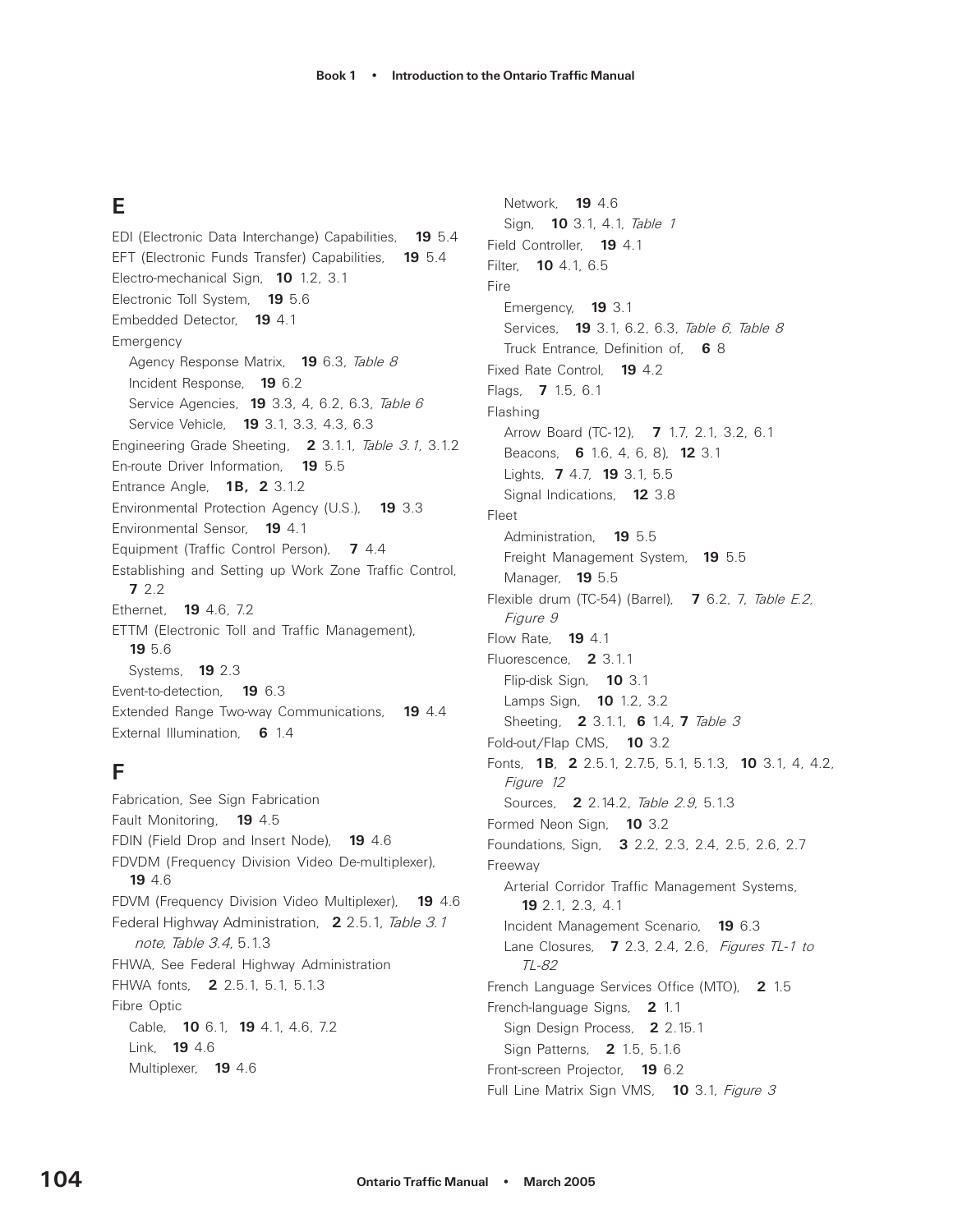Full Motion Video Transmission, **19** 4.6 Functions Markings, **11** 2.1 Signals, **12** 1.5 Signs, **5** 1.1, **8** 1.1, **9** 1.1 Fundamental Principles (Work Zone Traffic Control), **7** 1.3 Fuzzy Logic, **19** 4.1

# **G**

Gantry Mounted DMS, **10** 4.4 GIS (Geographic Information System), **19** 4.3, 4.4 GPS (Global Positioning System), **19** 5.5, 6.3 Ground-mounted Sign(s), **2** 2.2 Sign Design Rules, **2** 2.14.2 GUI (Graphical User Interface), **19** 4.5, 4.6 Guide Markings, **1C** Guide Signs, **2** 1.1, 2.7, 5.1.1, **7** 3.1, 6.3, **8** Sign Design Rules, **2** 2.14.2

# **H**

HAR (Highway Advisory Radio), **7** 4.8, **19** 3.7, 4.4, 4.6, 5.1 HAZARD LENGTH Tab Sign, General Usage, **6** 1.5 Hazard Markers: See Object Markings Hazardous Material, **19** 6.2, 6.3, *Table 6*, *Table 7*, *Table 8* Head, Signal, **12** 5 Headline Incidents, **19** 3.1, 3.3, 3.5 Headway, **19** 4.1 Heavy Rail Applications, **19** 5.5 Hidden Intersection Definition of, **6** 3 Minimum Sight Distance Criteria, **6** 3, 5, *Table 8* High Intensity Sheeting, **2** 3.1.1, *Table 3.1*, 3.1.2, **6** 1.4, *Table 1*, **7** *Table 3* High-occupancy Vehicle, **19** 5.3 Lane Management, **19** 5.5 High Reflectivity Micro-prismatic Sheeting, **2** 3.1.1, *Table 3.1*, 3.1.2, **6** 1.4, **7** *Table 3* Highway Traffic Act (HTA), **2** 5.1.2, **5**, **7** 1.2 Horizontal Sign Offset, **2** 3.1.2 HOV: see High-occupancy Vehicle

HRI (Highway-rail Intersection), **19** 5.5 Human Factors, **1B, 1C, 2** 2 Hybrid sign, **10** 3.1, 3.3, *Figure 6*, *Table 1*

## **I**

ILD (Inductive Loop Detection), **19** 4.1 Illumination: see also Reflectorization and Sign Illumination Internal, **6** 1.4 Means of, **1B** 9.2 Signs, **1B** 9.2, **2** Imaging Sensor, **19** 4.1 Impact Duration, **19** 3.1 Inactive Traveller Information, **19** 5.5 Incident Detection Algorithm, **19** 4.1, 6.3 Duration, **19** 3.1, 3.3, 6.3 Major, **19** 3.1, 3.3, 3.5, 3.6, 6.2, 6.3 Management, **19** 3.6, 4.1, 4.2, 4.3, 4.5, 5.8, 6.3, *Table 1* Management Plan, **19** 6.3 Management Response, **19** 3.6 Management Strategies, **19** 3.6, 6.3 Management System, **19** 2.2, 3.6, 5.5, *Table 5* Minor, **19** 3.1, *Table 6* Response Plan, **19** 6.3 Severity Level Matrix, **19** 6.3, *Table 7* To-detection Time, **19** 3.6 Incoming Vehicle, **7** 5 Indications, Signals, **12** 1.6, 3.5, 3.10, 3.11 Inductive Loop Detector, **19** 4.1 Information Collection, **19** 4 Directional Guide Signs, **7** 3.1, 6.3, **8** Distribution, **19** 5.5 Processing, **19** 5.5 Public, **7** 1.3, 2.1 Receipt, **19** 5.5 Service Provider, **19** 4.4, 5.5 Signs: see Directional Guide Signs and Tourism and Commercial Signs Installation (Signs), **3**, **7** 3.3, *Figure 2*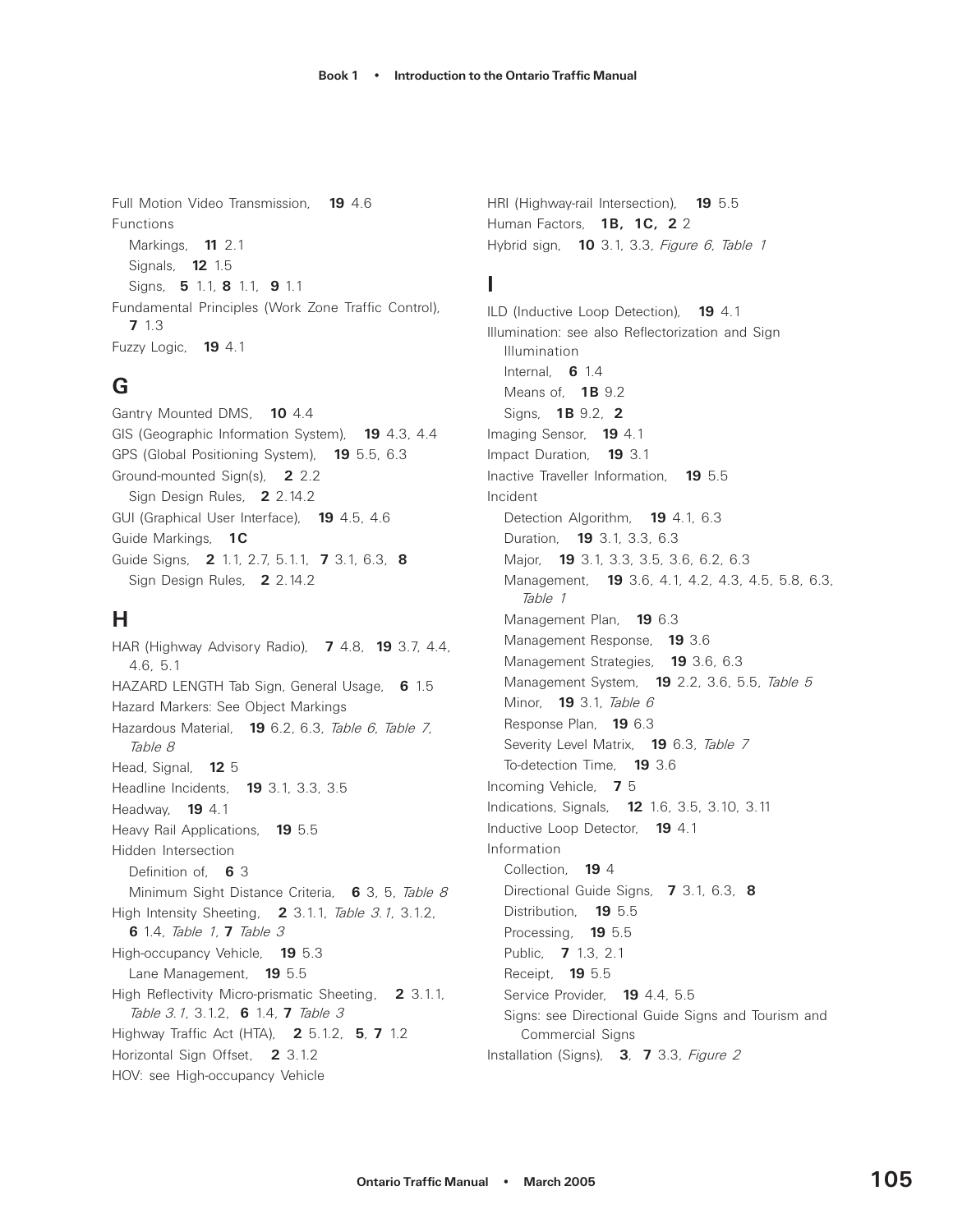Integrated Transportation Management/Route Guidance, **19** 5.5 Intelligent Transportation Systems, **10** 2, 6.1, **19** Interactive Telephone, **19** 4.4 Traveller Information, **19** 5.5 Inter-Agency Data, **19** 4.6 Interdictory Symbol(s), **1, 2** 2.6.2, **5** Interline Spacing, See Sign Design Principles; Sign Design Rules Intermittent Hazards Signs, **6** 1.2, 8 International Border-Crossing, **19** 5.4 Internet, **19** 3.7, 4.4, 4.5, 4.6 Intersection Markings, **11** 3.8 Right-of-way Control, Procedures for Amending, **5** 2, **6** 3, 6 Safety Warning, **19** 5.5 Signals, **12** Signs, **5** 2, 3, 4, 6, 7, 9, 12, **6** 3, **7** 6.1, 6.3, *Typical Layouts TL-1 to TL-76* Warning Signs, **6** 3 In-vehicle Signing, **19** 5.5 ISP (Information Service Provider), **19** 4.4, 5.5 ITCC (Integrated Transportation Control Centre), **19** 6.2

# **K**

King's Highway Guide Signing Policy Manual (KHGSPM), **2** 1.1, 2.14, **8** Kiosk, **19** 5.5

# **L**

Lane Closure, **7** 2.2, 2.3, 2.4, 2.6, *Tables A, B, C, D, Typical Layouts TL-1 to TL-82,* **19** 3.1, 3.3, 3.7, 4.1, 4.2, 6.2, 6.4 Control – Automatic Gate, **19** 2.3, 5.1 Designation Signs, **5** 9 Direction Signals, **12** 3.5, 3.10, 5.8 ENDS sign, Minimum Acceleration Lane/Taper Lengths for, **6** 4 Exits Signing, Freeway, **6** 5

Signing, Non-freeway, **6** 5 Lines, **11** 3.4 Large Screen Display, **19** 6.2 Lateral Intrusion Deterrence Gap (LIDG), **7** 5, *Table D, Figures TL-1 to TL-82* LBA, see Longitudinal Buffer Area LCS (Lane Control Signal), **19** 3.6, 3.7, 4.2, 4.3, 6.2, 6.4 Leased Communication Line, **10** 6.1 Legal Authority, **7** 1.2 Markings and Delineation, **1** 3.2 To Regulate and Control Traffic, **7** 1.2 Traffic Signals, **1** 3.3, **12** 2 Traffic Signs, **1** 3.1, **5** 1.1 Worker Safety, **7** 1.2 Legend of Symbols, Typical Layouts, **7** 8 Legibility, **1B**, **2** 2.3, 2.5.2, 2.6, 3.2.2, **10** 4, 4.1, 4.2, 4.3, 6.3 Distance, **2** 2.3, 2.5.2, 2.6, 2.7.7 Distance, Required, **2** 2.7, 2.7.4, 2.7.7 Symbols, **2** 2.7.6 Letter Height, **2** 2.5.2, 2.7, 2.7.4 Freeway Sign Letter Heights, **2** 2.14.2, *Table 2.7* Metric to Imperial Correlation, **2** 2.14.2 Minimum, **2** 2.7, 2.7.4, 2.7.7 Non-freeway Sign Letter Heights, **2** 2.14.2, *Table 2.8* Lettering Pavement Markings, **11** 3.12 Signs, **1B** 5, 7 Level of Service, **19** 3.2 Light Emitting Diode, **10** 3.1, 3.3, 4.1, *Figure 5*, *Table 1* Lighting, **19** 6.2 Linear Space Restrictions, **7** 1.7 Line Matrix VMS, **10** 3.1, 4.2, *Figure 2*, *Figure 9* Lines, **11** 3.4 Line Spacing, See Sign Design Principles; Sign Design Rules Local Detection Processing, **19** 4.1 Diversion, **19** 3.6 Ramp Controller, **19** 4.2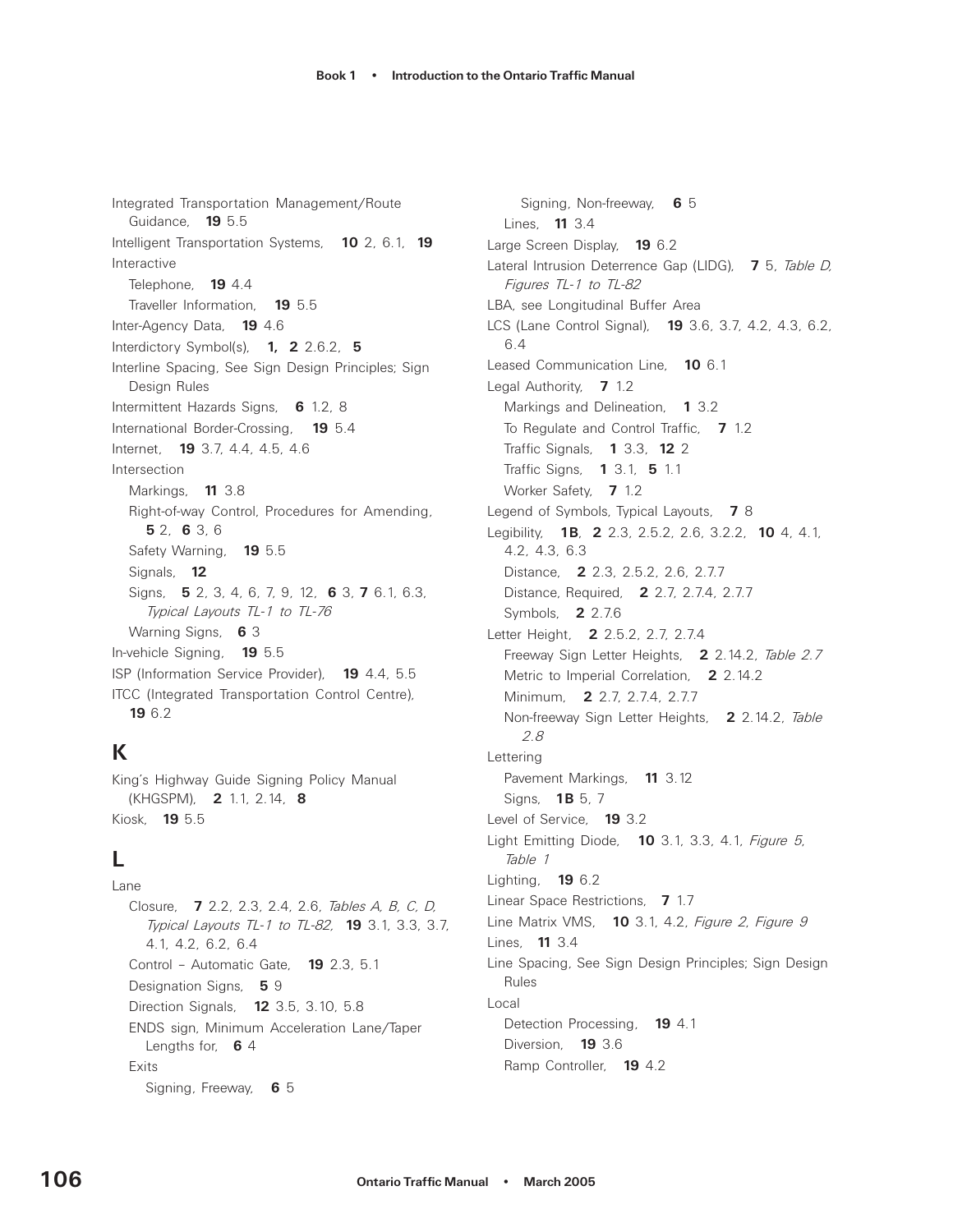Location of Signs, **1B**, **6** 1.5, *Table 2*, *Table 3*, *Table 4*, **7** 3.4 Logos, **2** 2.6.3 Logo Services Signing, **2** 5.1.1 Sign Design Rules, **2** 2.14.2 Logging, **19** 4.5 Long Duration Work, **7** 1.8*, Table B, Typical Layouts TL-1 to TL-76* Longitudinal Buffer Area (LBA), **7** 1.7, 2, 5, 8, *Table 1, Tables A, B, C, D, Figures TL-1 to TL-82* Low Clearance Structures Markings for, **6** 4, *Figure 4* Signing for, **6** 4, *Figure 4* Low-mounted Portable Sign Stands, **7** 3.3 Luminance, **6** 1.4 Luminance ratio: see Contrast Ratio

# **M**

Maintenance Markings and Delineation, **11** 2.10, 4.1, 6.1 Signals, **12** Signs, **4** Signs in Temporary Work Zones, **7** 3.4 Manager (ATMS), **19** 6.1 Manoeuvre Time, **1B, 2** 2.7, 2.7.1, 2.7.3, *Table 2.3,* 2.7.4, 2.7.7 Manoeuvre Types, **1B, 2** 2.7.3 Manufacturers' Recommendations and Specifications, **2** 3.1, 3.1.3, 4, 4.1.3, 4.1.4, 4.2 Markers, Route, **2** 1.1, 2.6.1, 2.14.2, 5.1.1, 5.1.4, **8** 6 Markings and Delineation Delineation, **11** 4 General, **11** 1,2 Glare Control, **11** 6 Object Markings, **11** 5 Pavement Markings, **11** 3 Temporary Pavement Markings, **7** 4.3, 11 3.2 Master Sign Library (MSL), **2** 5 CD-ROM containing MSL, **2** 5.1.6, inside back cover sleeve Contents, **2** 1.1, 1.2, 5.1 Description, **2** 1.1 Electronic Standards, **2** 5.1.3

Elements, **2** 5.1 Sign Blanks, **2** 5.1.5 Sign Classes, **2** 5.1.1 Sign Parts Library, **2** 1.1, 2.6.1, 5.1, 5.1.4 Sign Pattern(s), **2** 2.1, 5.1, 5.1.3 Standard Signs, **2** 2.14.1 Sign Pattern Template, **2** 5.1.2 Sign Shapes and Colours, **2** 2.4 Use of the MSL, **2** 5.2 Customized Standard Signs, **2** 5.2.2 Standard Signs, **2** 5.2.1 Materials (See also Sign Materials) Markings, **11** 2.7, 3.2 Signs, **2** Material Safety Data Sheet (MSDS), See WHMIS MERGE Sign, Range of Acceleration Lane/Taper Lengths for, **6** 3, *Table 9* Message Comprehension, **1B, 10** 5.1, 5.3 Content, **1B, 10** 4.4, 5.1, 5.3 Credibility, **1B, 10** 5.2, 5.3 Familiarity, **1B, 10** 5.1 Format, **1B, 10** 5.1 Metrication, **2** 1.4 Microwave, **19** 4.6 Network, **19** 4.6 Radar Detection, **19** 4.1 Minimum Character Height, **1B, 10** 4.3 Vertical Clearance, **10** 6.3 Ministry of the Environment, **19** *Table 6* Ministry of Labour, Ontario, **2** 4, **7** 1.2 Ministry of Transportation, Ontario (MTO), **2** Foreword, 1.1, **7** 1.2 Driver Licensing, **2** 2.3 French Language Services Office, **2** 1.5 Sign Approval, **2** 2.1 Traffic Office, **2** Foreword Minor Collisions, **19** 6.3 MM (Multi-mode) Fibre, **19** 4.6 Mobile Data Terminal, **19** 6.3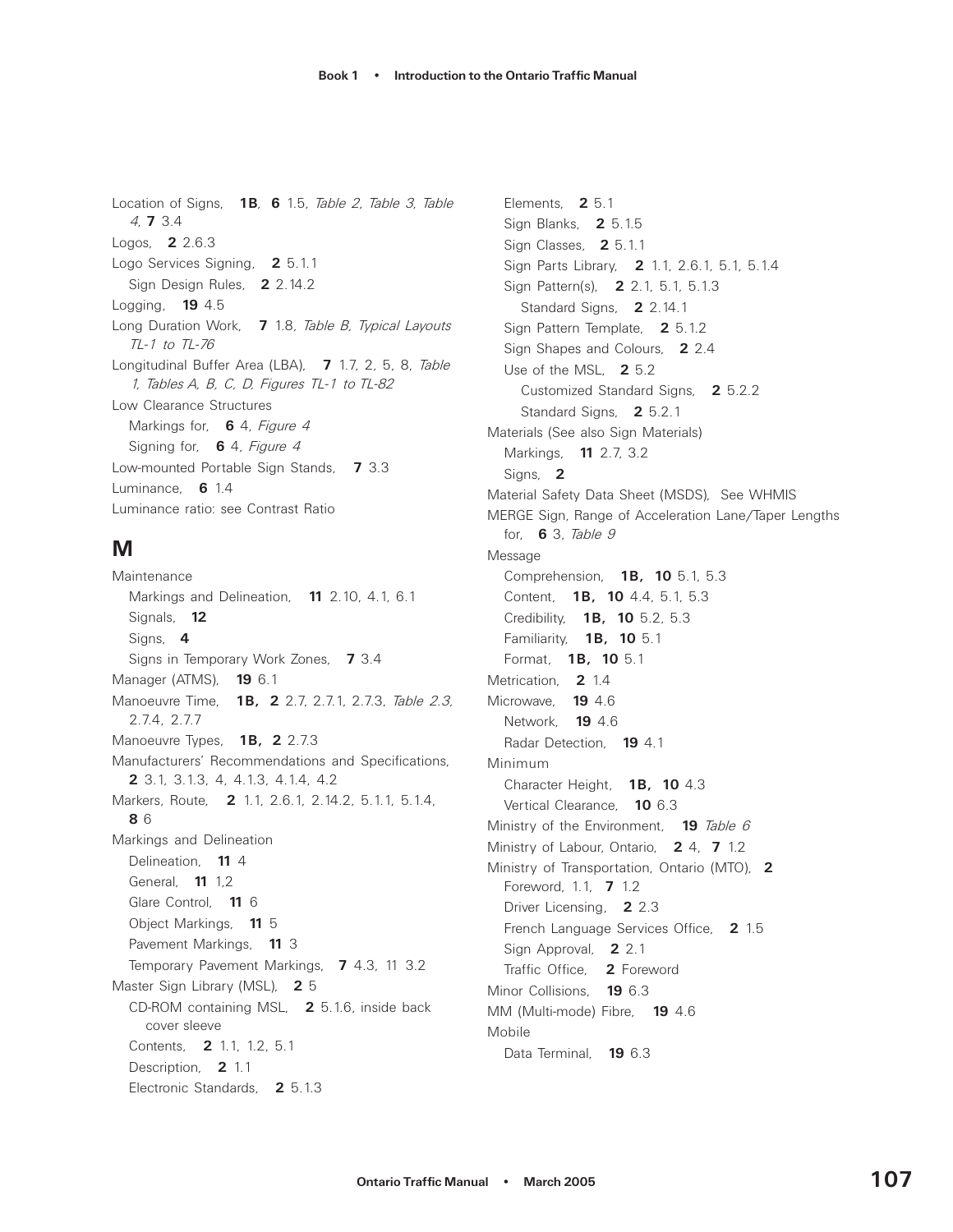Enforcement Capabilities, **19** 5.4 Operations, **7** 1.8, 5, *Table D, Figures TL-1 to TL-82* Reports, **19** 4.1 Modem Rack, **19** 6.2 Module, **10** 3.1, 6.4 MOE (Measure of Effectiveness), **19** 3.3, 7.1, 7.2, *Table 8* MOL, See Ministry of Labour, Ontario Motorist Advisory Information, **19** 4 Assistance Program, **19** *Table 6* Mounting Hardware, **10** 6.5 Moveable Span Bridge, Signals, **12** 3.10, 5.8 MPEG (Motion Picture Expert Group), **19** 4.1 MTO, See Ministry of Transportation Ontario Multi-function Dynamic Message Signs, **7** 4.8 Multi-modal Coordination Features, **19** 5.5 Municipalities, **7** 1.2 Municipal Speed Control, **7** 1.11

#### **N**

Narrow Structures, Signing for, **6** 4 Negative Contrast Signs, **2** 2.10.2, 3.1.3 Neon Sign, Formed **10** 3.2 Network Management, **19** 3.6 Services, **19** 6.2 Neural Network Approach, **19** 4.1 New Sign Designs, **1** 2.5 New Technologies, **7** 4.8 Nighttime Work, **7** 1.8 Nomograph for Curve Advisory Speed, **6** 2 Non-diversion Strategies, **19** 4.2 Non-injury Collision, **19** 6.3 Non-intrusive Detector, **19** 4.1 Non-recurrent Congestion, **19** 2.1, 3.1, 6.3 Non-rural Freeways, **1** 6, **6** 1.1, *Figure 1* Non-standard Signs, **2** 2.2, 5.1.2 No-passing Zones Markings, **11** 3.7 Operation, **13** 8.2, 8.5, 12.3 Signs, **5** 8 Notification of Agencies, **7** 1.11, 2.1 NO<sub>x</sub> (Oxides of Nitrogen), **19** 5.1

Noxious Fumes Detection, **19** 2.3, 5.1 NTCIP, **10** 6.1, **19** 4.1, 4.5, 4.6, 7.2 NTSC (National Television System Committee), **19** 4.1

# **O**

OBJECT MARKER Sign, Use Bridges, **6** 4, *Figure 5* Divided Highway, **6** 5 Protecting Raised/Depressed Safety Zones, **6** 4, *Figure 3* Object Markings, **11** 5 Observation Angle, **1B, 2** 3.1.2 Occupancy, **19** 4.1 Occupational Health and Safety Act, **2** 4, **7** 1.2 Omni-directional Antenna, **19** 4.6 On-site Incident Response, **19** 6.2 Ontario Provincial Standard Specifications (OPSS), **2** 3.3.2, *Table 3.4*, *Table 3.5*, 4.1.1, 4.1.2, 4.1.3 Ontario Traffic Manual (OTM) Committee, **1** 2.4, **2** Foreword, 2.13, **6** 1.1 Target Audience, **2** Foreword Updating, **2** Foreword Operations, Operational Considerations Bicycle Facilities, **18** 4 Markings and Delineation, **1C, 11** Parking Controls, **16** 4 Pedestrian Facilities, **15** Reserved Lane Controls, **17** 3, 4 Signals, **12** 3, 4, 5 Signs, **1B, 5, 6, 7, 8, 9, 10** Speed Zones, **14** 3, 4 Temporary Conditions, **7** Traffic Calming, **20** 4, 5 Traffic Operations, **13** Operator (ATMS), **19** 6.1 OPP Police Services, **19** 6.2, 6.3, *Table 6*, *Table 8* OTDR (Optical Time Domain Reflectometer), **19** 7.2 Other Traffic Control Devices, **7** 4 Out-of-view Time, **2** 2.7.1, 2.7.4 Overhead Signs, **1B** 12, **2** 2.2, 3.1.1, **8** Sign Design Rules, **2** 2.14.2 Overheight/Overweight Detection, **19** 2.3, 5.1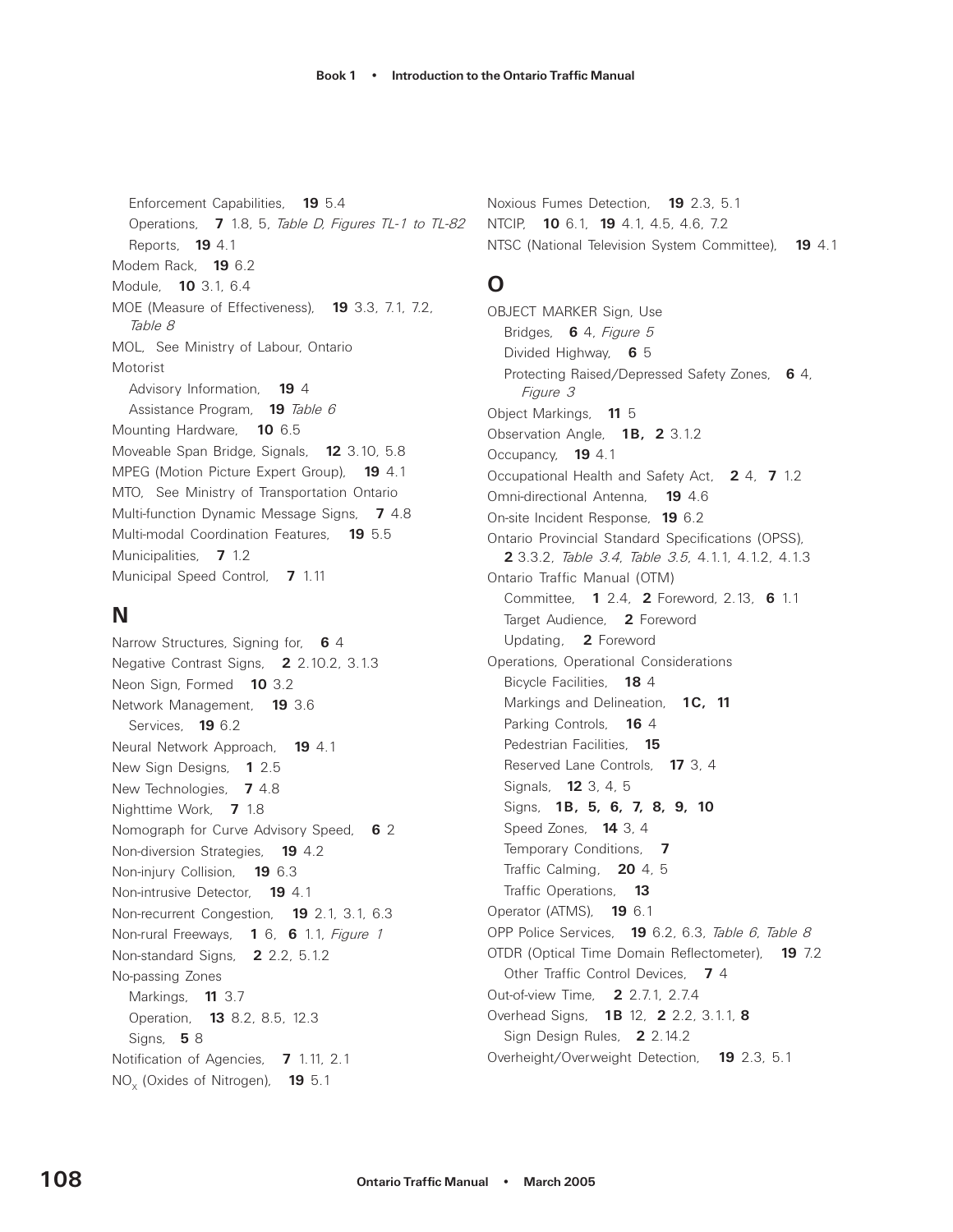#### **P**

Pace vehicles, **7** 2.6 Parking Controls, **5** 10, **16** Design Considerations, **16** 3 Facility Management, **19** 5.5 Guidance System, **19** 5.5 Introduction, **16** 1 Management Systems, **19** 2.3, 5.2 Markings, **11** 3.10 Operational Considerations, **16** 4 Planning Considerations, **16** 2 Signs, **5** 10 Partial Lane Shifts, **7** 1.9, *Figures TL-9, TL-10* Passage Detector, **19** 4.2 PASSER, **19** 4.3 Passing, No Passing Markings, **11** 3.7 Operation, **13** 8.2, 8.5, 12.3 Signs, **5** 8 Passive Transponder, **19** 4.1 Passive Warning Systems, **19** 5.5 Patrol Vehicle, **19** 4.1 Pattern Recognition Approach, **19** 4.1 Pavement Edge Lines, **11** 3.4 Width Transitions, **11** 3.5 Pedestrian Classification and Type of Facilities, **15** 2 Control and Protection, **5** 4, **12** 3, 4, 5, **15** Crossovers, **6** 7, *Figure 6* Disabled, Provisions for, **15** 7 Integrated Facilities, **15** 6 Introduction, **15** 1 Lighting, **15** 8 Pavement and Hazard Markings, **11** 3.9, **15** 10 Physical Aids, **15** 4 Physically Separated Facilities, **15** 5 Safety Considerations, **7** 1.12 Signals, **12** 3.6, 3.10, 4.8, 5.7, 5.8 Signs, **5** 4, **7** 6.1, **12** 3, 4, **15** 9 Time-separated Facilities, **15** 3 Warning Signs, **6** 1.2, 7

PEP (Privacy Enhancement Protocol), **19** 6.5 Perception-reaction Time, See Decision Time Permissive Symbol(s), **1, 2** 2.6.2, **5** Personal Digital Assistant, **19** 4.4, 5.5 Phase, Signal, **12** 3.5, 3.6 Photo Sensor Array, **10** 4.1 Physical Conditions, Signs Warning of, **6** 1.2, 2, 3, 4 Pictogram, **10** 4.2 Piers, Bridge, **11** 5.2, 5.3 Pilot vehicles, **7** 2.6 Pixels, **10** 3.1, 4.1, 4.2, 6.2 Point-to-multi-point, **19** 4.6 Point-to-point, **19** 4.6, *Table 4* Police Control, **19** 6.3 Portable Lane Control Signals, (A5.12), **12** 3.10, 5.8 Sign Stands, **7** 3.3 Traffic Control Signals, **7** 4.5, 6.1, *Tables 8 to 10* Variable Message Signs, **7** 3.2, **10** 3.3, *Figure 11* Messages, **7** 4.4, *Table 5* Position and location, **7** 4.4, *Figure 6* Position Signals, **12** 5 Signs, **1B** 12, **7** 3.4 Positive Barrier System, **19** 5.5 Positive Contrast Signs, **2** 2.10.1, 3.1.3 Positive Guidance Toolkit, **1C** Power Supply, **10** 3.3 Pre-emption, **12** 3.9, **19** 4.3 Preparation before Beginning Work, **7** 2.1 Pre-trip Travel Information, **19** 4.4, 5.3, 5.5 Priority Lane Facilities, **19** 2.6 Private Citizen Calls, **19** 4.1 Probe Vehicle, **19** 4.1, 5.5 Procedures for Temporary Work Zones, **7** 2 Program Management, **19** 3.4, 6.1 Projection Screen, **19** 6.2 Proportional Spacing, **10** 3.1, 4.2 Proprietary Algorithms, **19** 4.1 Public Domain Algorithms, **19** 4.1 Information, **7** 1.3, 2.1 Transit Vehicle Location System, **19** 4.3 Pulse Width Modulation Technique, **10** 3.1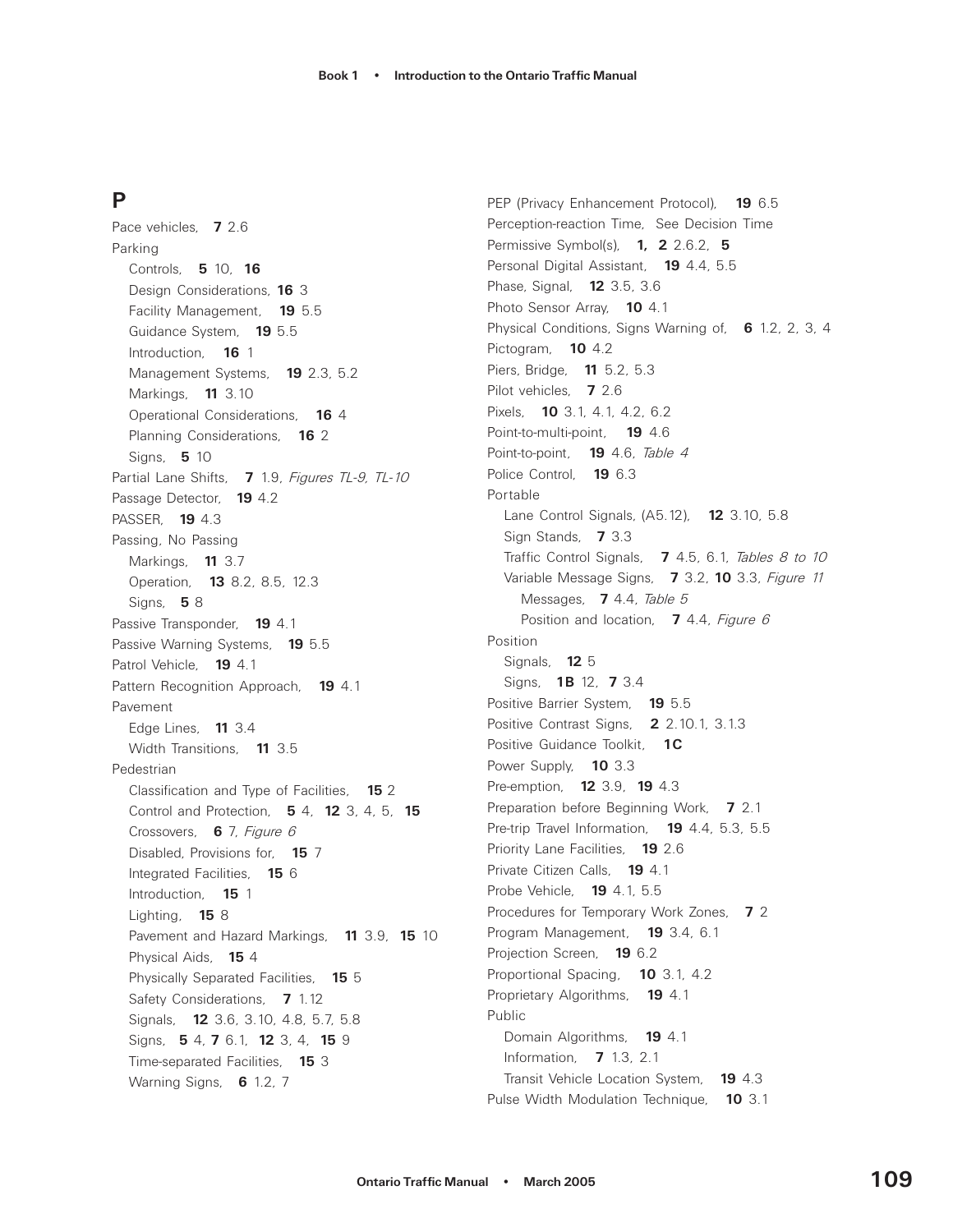# **Q**

Quality Replacement Guidelines: see Traffic Control Devices Queen Elizabeth Way (QEW), **2** 2.14.2 **Queue** Detector, **19** 4.2 Warning Sign, **19** 3.7 Warning System, **19** 4.6

### **R**

RAD, see Roll-ahead Distance Radar-speed Display, **7** 4.8 Radio Propagation Analysis, **19** 4.6 Railroad Operation Coordination, **19** 5.5 Railway Crossings Markings, **11** 3.9 Signals, **12** 3.9 Signs Warning of, **6** 8 Raised Floor, **19** 6.2 Ramp Advisory Speed Signing on, **6** 4 Control Signals, **19** 4.2 Design, **19** 4.2 Geometric, **19** 4.2 Metering, **19** 3.6, 4.2, 5.5, 6.2 Reading Time, **1B, 2** 2.7, 2.7.1, 2.7.4, 2.7.7 Real-time Information Collection, **19** 4.1 Traffic Control, **19** 4 Recovery Time, **19** 6.3 Recurrent Congestion, **19** 2.1, 3.1, 4.2 Reflectance, **2** 2.10.1 Reflectivity, **1B**, **2** 3.2.2, **6** 1.4, *Table 1* Standards, **7** 3.2, 6.1, 7, *Table 3* Reflectorization, **2** 2.4, 2.9 Delineators, **11** 4.1 Markings, **11** 2, 3.1 Signs, **1B** 9, **All Books** Individual Signs Reflectors (Delineators), **11** 4 Regulatory Messages, **19** 4.2 Regulatory Signs, **5**, **7** 3.1, 6.1 Design, Fabrication and Patterns, **2** 2.2, 2.7, 5.1.1 Introduction, **5** 1

Lane Designation, **5** 9 Miscellaneous, **5** 15 Off-roadway Facility, **5** 14 One-way Traffic, **5** 7 Parking Control, **5** 10 Regulatory Construction Traffic Control, **5** 13 Right-of-way Control, **5** 2, 3, 4 Specific Vehicle Class Control, **5** 11 Speed Control, **5** 5 Supplementary Traffic Signal Control, **5** 12 Turn Control, **5** 6 Two-way and Multi-lane Traffic Control, **5** 8 Remote Control Device, **7** 4.4, 6.1, *Figure TL-20B* Removal of Pavement Markings, **7** 4.3 RESCU, **19** 1.3, 4.1, 4.5, 4.6, 6.3, *Figure 4*, *Table 3* Reserved Lane, **19** 5.5 Reserved Lane Controls, **5** 9, **17** Design Considerations, **17** 3 Introduction, **17** 1 Operational Considerations, **17** 4 Planning Considerations, **17** 2 Response, **10** 4, 5.1, 5.3 Response-to-Clearance Time, **19** 3.6, 6.3 Response Level, **19** 6.3 Responsibilities (Traffic Control Person), **7** 4.4 Retroreflective Material, **2** 2.4, 2.9.1, 3.1.1, *Table 3.1* Engineering Grade, Type I, **2** 2.9.1, *Table 3.1*, 3.1.1, 3.2.1, *Table 3.3* High-intensity, Type III or IV, **2** 2.9.1, *Table 3.1*, 3.1.1, 3.2.1, *Table 3.*3 High-reflectivity micro-prismatic, Type VII, VIII, or IX, **2** 2.9.1, *Table 3.1*, 3.1.1, 3.2.1, *Table 3.3*, 3.2.2 Retroreflectivity, **6** 1.4, *Table 1* Coefficient of (R), **2** 2.9.1, 3.1.1, 3.1.2, *Table 3.2*, 3.2.1, *Table 3.3* RF (Radio Frequency) Modem, **19** 4.6, 7.2 Ride-matching Carpooling, **19** 5.3 Reservation Features, **19** 5.5 Right-of-way, **1, 5, 6, 7, 12, 19** 3.1, 3.3, 4.6, 5.5 RMS (Ramp Metering System), **19** 3.7, 4.6 Road Authority, **1, 5, 6, 7, 12, 19** *Table 6*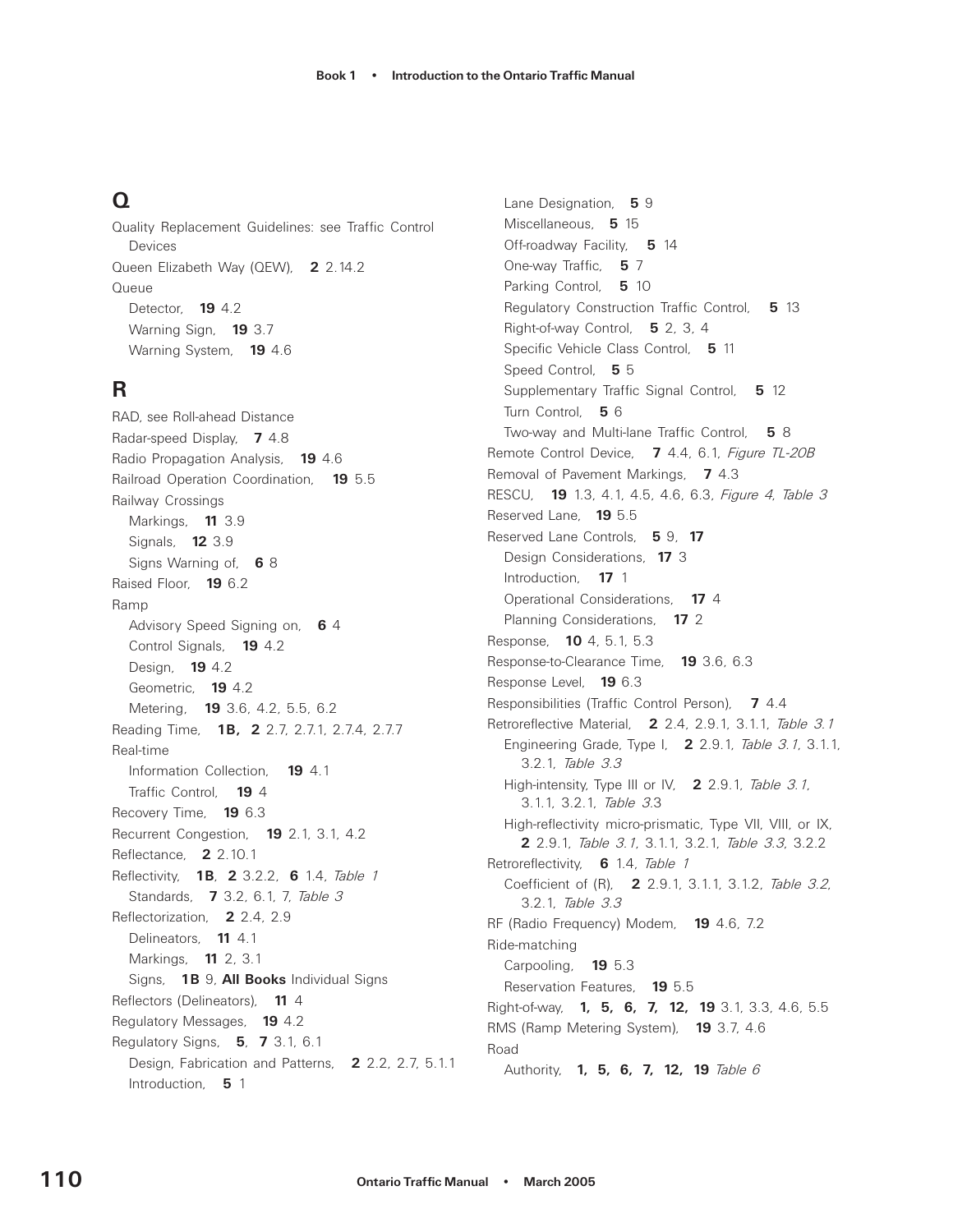Classifications for Determining Sign Types, **1** 6, **6** 1.1, *Figure 1* Construction, **7**, **10** 2, 3.3 Information Telephone Lines, **7** 4.8 Maintenance, **7**, **19** *Table 6* Reports, **19** 5.8, *Figure 8* Road Safety Management, **21** Integrated Framework: User, Road and Vehicle, **21** 2 Introduction, **21** 1 Monitoring System, **21** 5 Operational System, **21** 4 Planning, **21** 3 Roadway Alignment Signs, **6** 2 Maintenance, **7**, **10** 2, **19** 6.2 Roll-ahead Distance, **7** 1.7, 5 Rolling Closure, **7** 2.6 Rotating Drum/Prism CMS, **10** 3.2, *Figure 10* Route Balancing Strategies, **19** 3.6 Detours, **7** 1.10 Marker, See Marker Rubbernecking, **19** 3.1, 6.3 Rural Application, **7** 1.6 Areas, **10** 2 Freeways, **1** 6, **6** 1.1, *Figure 1*

### **S**

Safety Principles (Set-up and Take-down), **7** 2.2 SCATS (Sydney Coordinated Adaptive Traffic System), **19** 4.3 Schedule of Temporary Conditions Traffic Control Devices, **7** 6 School Areas, Signing for, **6** 7 Bus Entrance, Definition of, **6** 8 Bus Signs, **5** 8, 11.3 Crossing Operation, Regulatory Aspects of, **6** 7 Crossings, Signing for, **6** 7 Crossings, Supervision at, **6** 7 Minimum Sight Distance for SCHOOL BUS STOP AHEAD sign, **6** 8, *Table 13*, *Table 14*

Signs, **5** 5 SCOOT (Split, Cycle, Offset Optimization Too l), **19** 4.3 Secondary Incident, **19** 3.1, 3.6, 6.3 Security, **10** 3.3, 6.6 Selection of Typical Layouts (Temporary Conditions), **7** 2.1, *Table* F Semi-active Transponder, **19** 4.1 Sensor, **19** 4.1 Serial Interface, **19** 4.6 Serif, **10** 4.2 Service Information, **19** 5.5 Set-up and Removal of Traffic Control, **7** 2.2, 2.3, 2.4 Set-up of Traffic Control, **7** 2.3, *Figures TL-77 to TL-79* Severity Level, **19** 6.3, *Table 8* Shapes Markings, **1** 5.5, **11** 1, 2 Signs, **1** 5.5, **5** 1.3 Shields, **2** 2.14.2, 5.1.4 Short Duration Work, **7** 1.8, *Table A, Typical Layouts TL-1 to TL-82* Signal: see also Traffic Signals Indications, **1A, 12** 1.6 Priority, **19** 4.4, 5.5 Sign Blank Number(s), **2** 5.1.5, *Table 5.1*, CD-ROM Patterns, **2** 1.1, 5.1.5, *Table 5.1*, CD-ROM Specification Details, **7** 3.2, *Table 4* Sign Borders, **1B** 8.3, **2** 2.8.3, 2.14.2, *Table 2.12*, *Table 2.13*, *Table 2.14,* **10** 3.3 Signcase, **10** 6.5 Sign Colour Specifications, **2** 2.14.2, 3.1.2 Sign Design Guidelines, **2** 2 Sign Design Principles, **1B**, **2** 2.1-2.13 Arrow Type and Size, **2** 2.6.1 Approaches to Sign Design, **2** 2.2 Bilingual Sign Design, **2** 2.12 Calculating Letter Height and Symbol Size, **2** 2.7 Decision Time, **2** 2.7.2 Example, **2** 2.7.7 Manoeuvre Time, **2** 2.7.3, *Table 2.3*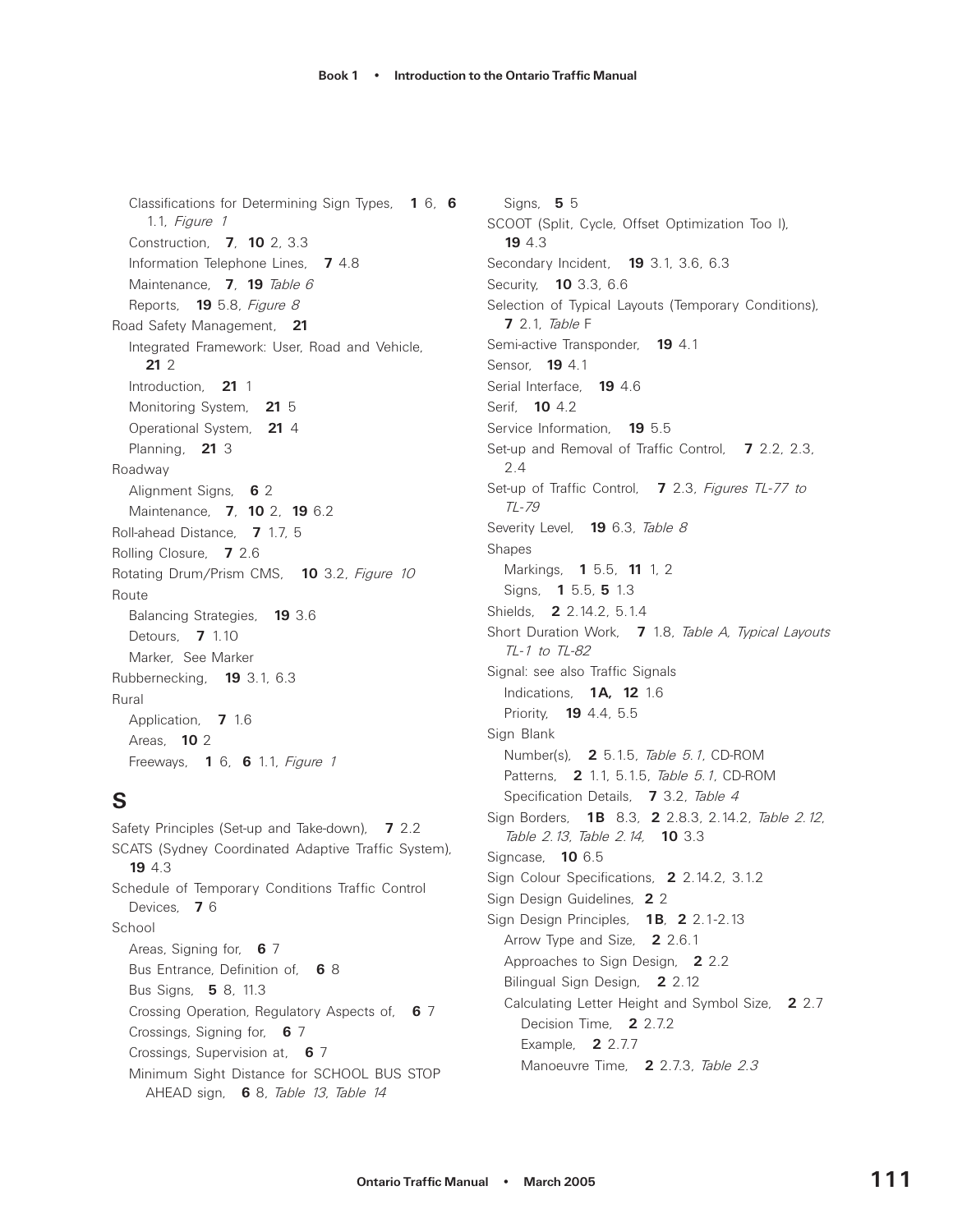Minimum Letter Height, **2** 2.7.5, *Table 2.4* Reading Time, **2** 2.7.1 Required Legibility Distance, **2** 2.7.4 Symbol Legibility, **2** 2.7.6 Contrast, **2** 2.10 Driver Requirements, **2** 2.3 Horizontal Reduction, **2** 2.5.4 Interdictory and Permissive Symbols, **2** 2.6.2 Letter Height, **2** 2.5.2, 2.7.4 Line Spacing, **1B**, **2** 2.8.2, 2.14.2, **10** 4.2 Logo Design, **2** 2.6.3 Process for Assessing and Revising Sign Designs, **2** 2.13 Comprehension Testing, **2** 2.13.1 Reflectorization and Illumination, **2** 2.9 Illumination, **2** 2.9.2 Retroreflective Sheeting, **2** 2.9.1 Selecting the Sign Size, **2** 2.11 Sign Design Elements and Arrangement, **2** 2.8 Border Space, **2** 2.8.3 Line Spacing, **2** 2.8.2 Message Length, **2** 2.8.1 Sign Fonts, **2** 2.5.1, Figure 2.1, 2.7.5, 5.1.3 Shape and Colour Codes, **2** 2.4, *Table 2.1* Standardization of Design, **2** 2.1 Symbolic Legends, **2** 2.6 Text Legends, **2** 2.5 Upper/Mixed Case, **2** 2.5.3, 2.8.2 Sign Design Process (Procedures), **2** 2.15 Application of Sign Design Process (Examples), **2** 2.15.2 Sign Design Flowchart and Description, **2** 2.15.1, Flowchart A Sign Design Rules, **2** 2.14 Customized Standard Signs, **2** 2.14.2 Arrows, **2** 2.14.2 Abbreviations, **2** 2.14.2 Centring and Justification Guidelines, **2** 2.14.2 Colour, **2** 2.14.2 Differences between Overhead and Groundmounted Signs, **2** 2.14.2 Letter Size: Metric to Imperial Correlation, **2** 2.14.2, *Table 2.10*

Limits on Destination Legends, **2** 2.14.2 Line Spacing, **1B**, **2** 2.8.2, 2.14.2, **10** 4.2 Overhead Signs, **2** 2.14.2 Sign Border Sizing and Radii, **2** 2.14.2, *Table 2.12*, *Table 2.13*, *Table 2.14* Size of Guide Signs, **2** 2.14.2 Style of Lettering and Legend Spacing, **2** 2.14.2, *Table 2.7*, *Table 2.8* Symbols, Crowns, Shields, Markers, **2** 2.14.2 Diagrammatic Guide Signs, **2** 2.14.3 Design Rules, **2** 2.14.3 Usage Not Recommended, **2** 2.14.3 Factors affecting Detailed Sign Design, **2** 2.14, *Table 2.6* Non-standard Signs, **2** 2.14.4 Standard Signs, **2** 2.14.1 Sign Dimensioning, **2** 1.4 Sign Effectiveness, **2** 2.3 Sign Fabrication, **2** 4 Background Sheeting Application, **2** 4.2 Heat-activated Sheeting, **2** 4.2.2 Pressure-sensitive Sheeting, **2** 4.2.1 Hand (Squeegee) Application, **2** 4.2.1 Hand Squeeze Roll Applicators, **2** 4.2.1 Mechanical Applicators, **2** 4.2.1 Splicing, **2** 4.2.1 Extruded Aluminum Signs, **2** 1.1, 4.1.4 Legend Preparation and Application, **2** 4.4 Direct-applied Copy, **2** 4.4.2 Computer-cut Copy, **2** 4.4.2 Hand-cut Copy or Individually Cut Legend Characters, **2** 4.4.2 Reverse-cut Transparent Film, **2** 4.4.2 Screen Printing, **2** 4.4.1 Clean-up, **2** 4.4.1 Printing, **2** 4.4.1 Plywood Signs, **2** 1.1 Sign Assembly (Extruded Aluminum Panels), **2** 4.3 Bolt-together Panels and Snap-together Panels, **2** 4.3.1 Aluminum Overlay Sheets, **2** 4.3.2 Sign Fabrication Process, **2** 4.6, Flowcharts B.1 to B.9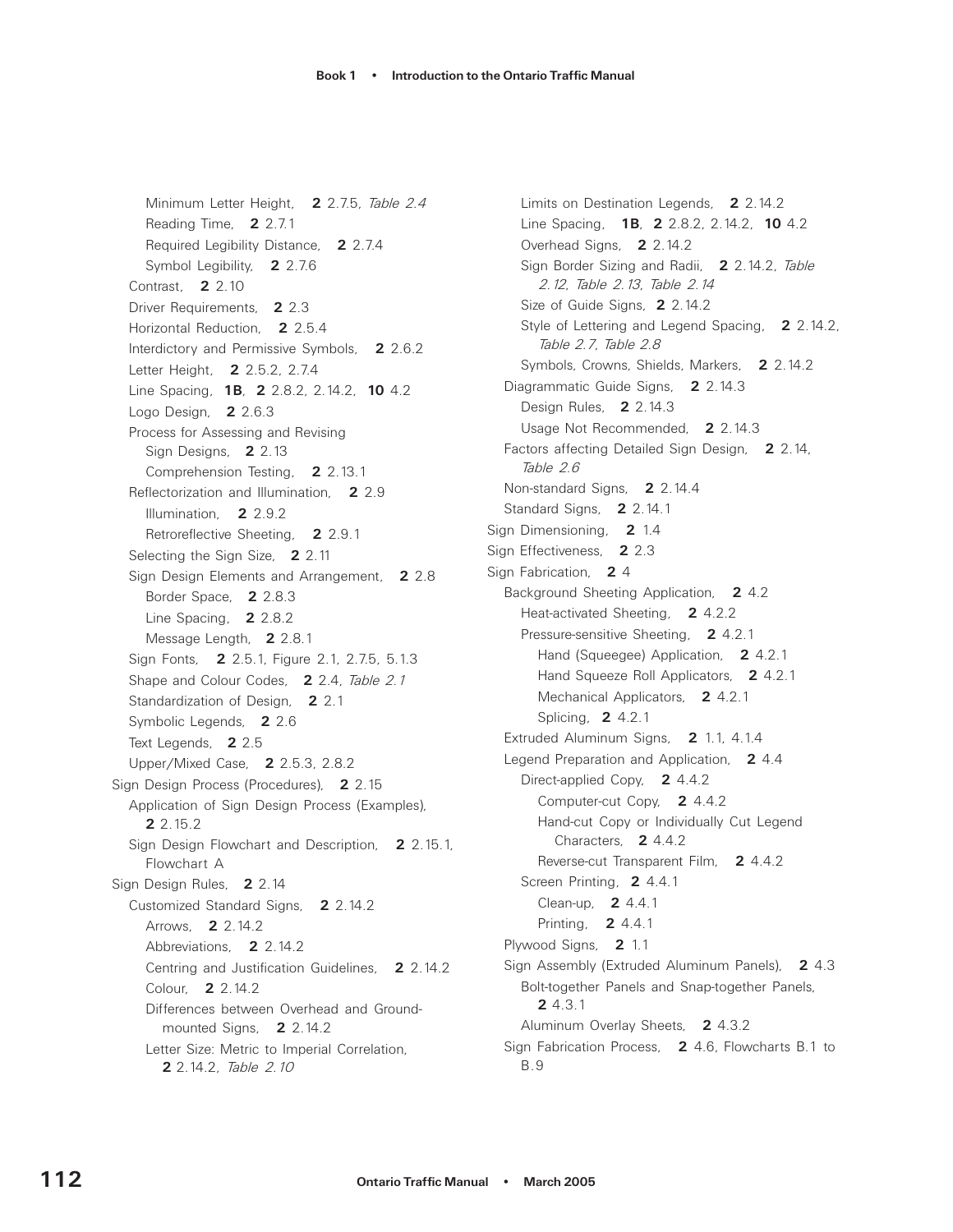Standard Metal Signs on Metal Blanks, **2** 1.1 Storage of Partially Completed and Completed Signs, **2** 4.5 Substrate Preparation, Testing and Storage, **2** 4.1 Extruded Aluminum Panels and Overlay Sheets, **2** 4.1.4 Metal blanks, **2** 4.1 Aluminum, **2** 4.1.1 Steel, **2** 4.1.2 Plastic/Fibreglass, **2** 4.1.5 Plywood, **2** 4.1, 4.1.3 Random Testing, **2** 4.1.6 Recycled Materials, **2** 4.1.5 Storage, **2** 4.1.7 Sign Illumination, **2** 2.4, 2.9 Sign Materials, **2** 3, 4 Background, **2** 1.1, 3.1.1, 3.1.2 Handling and Storage, **2** 4 Legend, **2** 1.1, 3.1.1, 3.1.2 Sign Face Materials, **2** 3.1 Overlay Films, **2** 3.1 Screen Printing Ink and Coatings, **2** 3.1, 3.1.3 Sign Sheeting, **2** 3.1.1 Durability and Service Life, **2** 3.2.1, *Table 3.3* Non-retroreflective Sheeting, **2** 3.1.1 Performance, **2** 3.2 Retroreflective Sheeting, **2** 3.1.1, 3.1.2 Standards and Specifications, **2** 3.1.2, *Table 3.2* Type I, **2** 3.1.1, 3.1.2, *Table 3.2*, *Table 3.3* Type III or IV, **2** 3.1.1, 3.1.2, *Table 3.2*, *Table 3.*3 Type VII, VIII or IX, **2** 3.1.1, 3.1.2, *Table 3.2*, *Table 3.3*, 3.2.2 Weathering Requirements, **2** 3.1.2 Substrates, **2** 1.1, 3.3 Standards and Specifications, **2** 3.3.2 Substrate Materials, **2** 3.3.1 Aluminum, **2** 3.3.1 Aluminum Overlay Sheets, **2** 3.3.1 Extruded Aluminum, **2** 3.3.1 Fibreglass, **2** 3.3.1 Fibreglass-plastic, **2** 3.3.1 Plastic, **2** 3.3.1 Plywood, **2** 3.3.1

Recycled Materials, **2** 3.3.1 Steel, **2** 3.3.1 Substrate Preparation, Testing and Storage, **2** 4.1 Sign Numbering System, **2** 1.2, 5.1.2 Previous System, **2** 1.2, Table 1.1 New System, **2** 1.2, Table 1.1, 5.1.2 Sign Parts Library, **2** 1.1, 2.6.1, 2.14.2, 5.1, 5.1.4, MSL, CD-ROM Sign Patterns, **2** 2.1, 2.14.2, 5.1, MSL, CD-ROM Sign Pattern Template (SPT), **2** 1.1, 1.2, 2.2, 2.14, 2.14.2, MSL, CD-ROM Sign Shape and Colour Codes, **2** 2.4, *Table 2.1* Sign Sheeting, See Sign Materials Sign Size, **2** 2.11 Maximum, **2** 2.11, 2.14.2 Guide Signs, **2** 2.14.2 Sign Symbol(s), **2** 2.6 Design Rules, **2** 2.14.2 Legibility, **2** 2.7 Sign Parts Library, **2** 5.1.4, MSL, CD-ROM Sign Testing, **2** 2.6, 2.7.1, 2.13 Comprehension Testing, **2** 2.13.1 Sign Tilt Angle, **2** 3.1.2 Signs Changeable Message Signs, **10, 19** Colour Specifications, **2** 2.14.2, 3.1.2, **10** 3.1, 4.1 Corners, **2** 2.14.2, *Table 2.12*, *Table 2.13*, *Table 2.14* Design Elements and Arrangement, **2** 2.8 Design Guidelines, Principles, Rules & Procedures, **2** 2 Directional Guide, **8** Dynamic Message, **10, 19** Enclosure, **10** 6.5 Face, **10** 3.1, 3.2, 4.1, 6.5 Fonts, **10** Illustrated Sign and Signal Display Index, **1A** Luminance, **10** 4.1 Maintenance, **4** Patterns and Fabrication, **2** Regulatory, **5** Size, **7** 1.6, 6.1, 6.3, *Table 2* Calculating from First Principles, **6** 1.3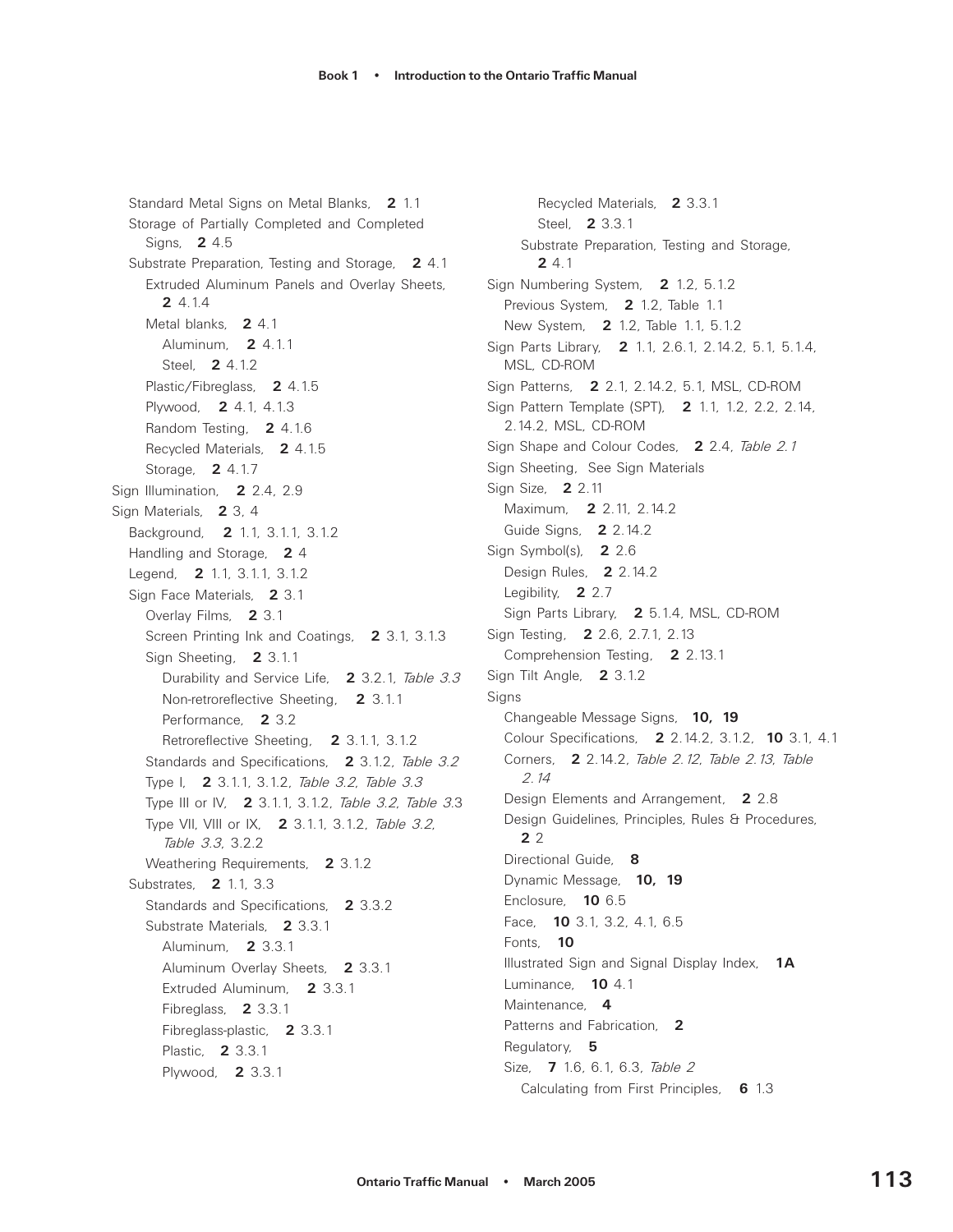Factors Impacting, **6** 1.2, 1.3 Speed Ranges, **6** 1.2 Specific Roadway Features, **6** 4 Support and Installation, **3** Technologies, **10** 3.1, 3.2, 3.3, *Figure 1*, *Figure 2*, *Figure 3*, *Figure 4*, *Figure 5*, *Figure 6*, *Table 1* Temporary Conditions, **7** 3, 6.1, 6.3 Tourism and Commercial, **9** Variable Message, **7, 10, 19** Warning, **6** Situation/Visitor Room, **19** 6.2, *Figure 9* Slide Projector, **19** 6.2 SM (Single Mode) Fibre, **19** 4.6 Snowmobile Entrance, Definition of, **6** 8 Solar panel, **10** 3.3, 6.2 Special Bypass, **19** 5.5 Specifications, Sign, **7** 3.2 Speed Control in Temporary Work Zones, **7** 1.11 Speed Zone Warning Signs, **19** 4.2 Speed Zoning and Speed Controls, **5** 5, **14** Design Considerations, **14** 3 Introduction, **14** 1 Operational Management, **14** 4 Planning Considerations, **14** 2 Spread Spectrum Radio, **19** 4.6 Stakeholder Advisory Committee (SAC), **2** Foreword Standardization Markings and Delineation, **11** 1.3 Signals, **12** 1.4, 1.6, 6.2 Sign Design, **2** 2.1 Signs, **1** 5.4, 5.5, 5.6, 5.7, **5** 1.3 Standard Signs, **2** 1.1, 2.2, 5.1.2 Customized, See Customized Standard Signs Sign Design Rules, **2** 2.14.1 Use of MSL, **2** 5.2.1 Standard Railroad Grade Crossing, **19** 5.5 Static Trailblazer Signage, **19** 3.5 Stationary Operations, **7** 5, *Figures TL-1 to TL-82* Statistical Approach, **19** 4.1 Steep Hill Signing, Minimum Grades for, **6** 4, *Table 10* Stopping Sight Distance, **7** 1.7 Storage, **19** 2.4, 3.6, 4.2, 4.5, 6.2, 6.3

Strategic Diversion, **19** 3.6 Traffic Management, **19** 6.2 Stroke Width, **1B**, **10** 4.2 Substrate, See Sign Materials Supplementary Flashing Lights, **7** 4.7 Symbols**, 10** 1.2, 3.1, 4, 4.2, 5.1 Legend, Typical Layouts, **7** 8 Markings, **11** 3.12 System Development, **19** 3.9, 6.1 Maintenance, **19** 6.1, 6.2 Responsive Metering, **19** 4.2 Start-up, **19** 4.5 Technical Support, **19** 6.1

#### **T**

Tab Signs Design, Fabrication and Patterns, **2** 2.3, 2.14.2 List of, **6** 9, *Table 18* Tactical Diversion, **19** 3.6 Take-down of Traffic Control, **7** 2.2, 2.4, *Figures TL-80 to TL-82* Taper Length, **7** 1.7, *Tables A, B, C* Tapers, **7** 1.7, *Figures TL-1 to TL-82* T-bars, **2** 4.3.1 TCP/IP, **19** 4.6 Technologies, New, **7** 4.8 Temporary Bridge, **6** 4 Concrete Barriers, **7** 4.2, 6.2, *Table E.2* Conditions, Sign Design, **2** 2.2, 4.1, 5.1.1 Delineation, **7** 4.3 Pavement Markings, **7** 2.1, 4.3, **11** 3.2 Traffic Control Signals, **7** 4.6, 6.1 Work Zone Component Areas, **7** 1.7, *Figure 1* Termination area, **7** 1.7 TIA-232 Interface, **19** 4.6 TIA-422 Interface, **19** 4.6 Time Based Coordination, **19** 4.3 Series Model Approach, **19** 4.1 Time of Day Control, **19** 4.3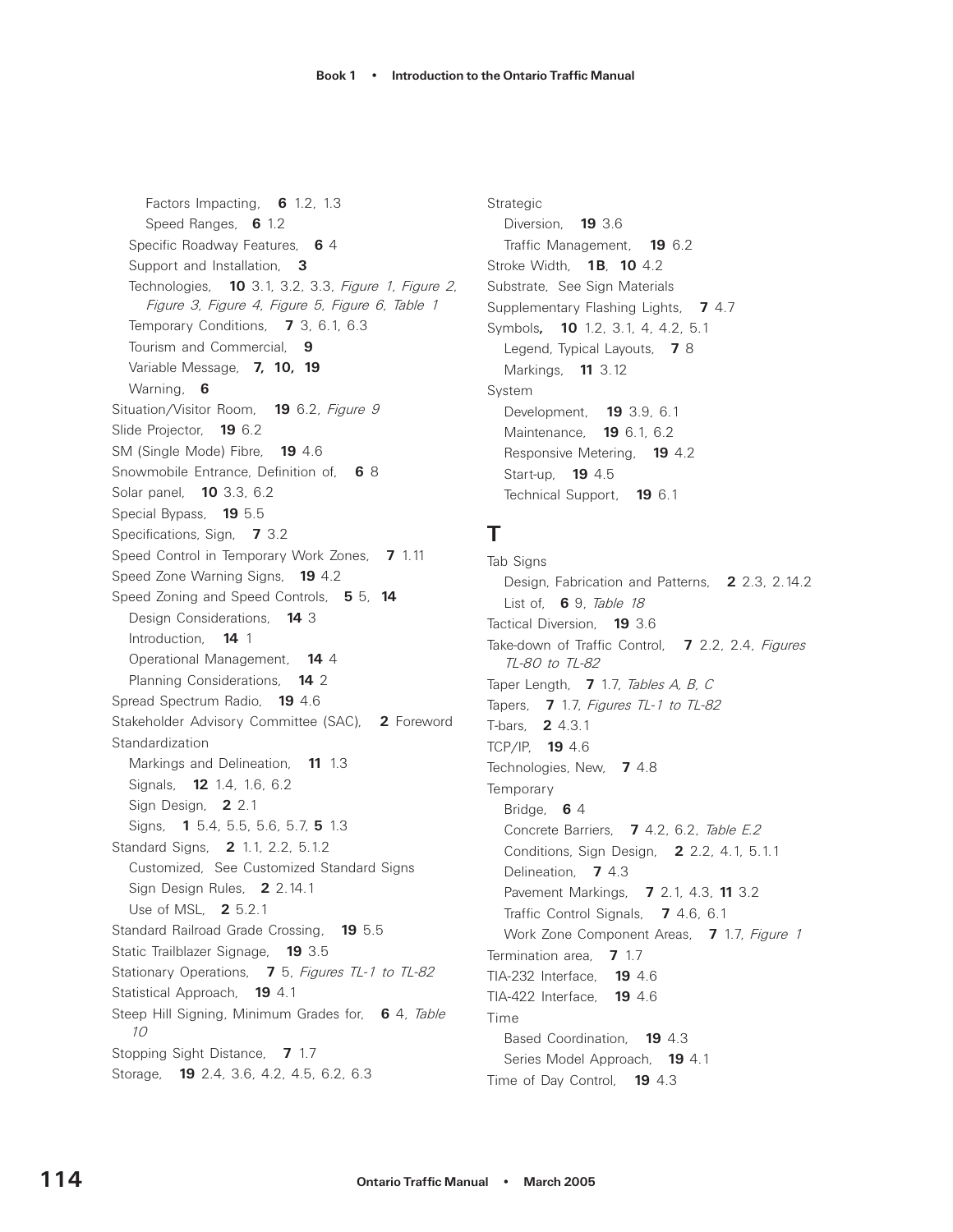Time of Flight, **19** 4.1 Time to Return to Normal Operation Condition, **19** 3.6 Timing Plans, **19** 4.3 Signal, **12** 3.6 TMC (Traffic Management Centre), **19** 3.1, 4.5, 5.5, 6.1, 6.2, 6.3, 6.4 TMC Operator Services, **19** 6.2 TOC (Traffic Operation Centre), **19** 2.1, 4.1, 4.6 Toll Tag Reader, **19** 4.6 Tourism and Commercial Signs Freeways, **9** 3 Introduction, **9** 1, 2 Non-freeways, **9** 4 Signing, **2** 2.7, 5.1.1, **9** Tourism Oriented Destination Signing (TODS), **2** 5.1.1, **9** Types of Attractions and Signs, **9** 5 Sign Design Rules, **2** 2.14.2 Towing, **19** 3.1, 4.1, 6.2, 6.3, *Table 6* **Traffic** Adaptive Control, **19** 4.3, 4.6 Calmed Neighbourhood, **6** 4 Cones, **7** 6.2, 7, *Table E.2, Figure 10* Control Devices, **7** 1.5 Control Person (TCP), **7** 2.1, 4.4, *Tables 6, 7, Figures 3, 4* Control Plan, **7** 2.1, 2.2, 2.3 Control Sign, **7** 4.4, 6.1 Control with Moving Vehicles, **7** 2.6 Engineering, **19** 1.2, 6.1, 6.2, All Books Management and Coordination, **19** 6.1 Monitoring, **19** 3.8 Protection Plan, **7** 2.1 Regulations Ahead Signs, **6** 1.2, 5, 6 Responsive Control, **19** 4.3, 4.5 Responsive Metering, **19** 4.2 Traffic Calming, **20** Applicability, Effectiveness and Design of Measures, **20** 4 Conceptual Attributes of, **20** 2 Introduction, **20** 1 Operation of Traffic Calmed Areas, **20** 5 Planning Process, **20** 3

Traffic Characteristics, Planning, and Operations, **13** Characteristics, **13** 2 Enforcement and Safety, **13** 9 Freeway Interchange Control Considerations, **13** 10 Highway Capacity, Traffic Control and Operations, **13** 8 Intersection Control Considerations, **13** 11 Introduction, **13** 1 Non-intersection Control Considerations, **13** 12 One-way Street Systems, **13** 13 Planning and Operations Studies, **13** 3 Provincial and Regional Transportation Characteristics, **13** 4 Provincial and Regional Transportation Planning, **13** 6 Roadway Illumination, **13** 14 Urban Transportation Planning, **13** 7 Urban Travel Characteristics, **13** 5 Traffic Signals Audible Indications, **12** 3.10, 5.8 Bicycle Control Signals, **12** 5.8 Control, **12**, **19** 1.3, 3.6, 4, 4.3, 6.3 Controller, **12**, **19** 4.6 Design Practice, **12** 5 Detection, **12** 5.9 Flashing Beacon Signals, **12** 3.11 Flashing Operation, **12** 3.8 General Information, **12** 1 Illustrated Sign and Signal Display Index, **1A** Introduction, **12** 1 Lamps, Lenses & Visors, **12** 6.4 Lane Direction Signals, **12** 3.10, 5.8 Layout Design, **12** 5.10 Legal Requirements, **12** 2 Miscellaneous, **12** 6 Movable Span Bridge Traffic Control Signals, **12** 3.10, 5.8 Operational Practice, **12** 3 Pedestrian Signals, **12** 3.10, 5.7, 5.8 Phase Determination, **12** 3.5 Planning and Justification, **12** 4 Pole and Signal Head Locations, **12** 5.6 Preemption, **12** 3.9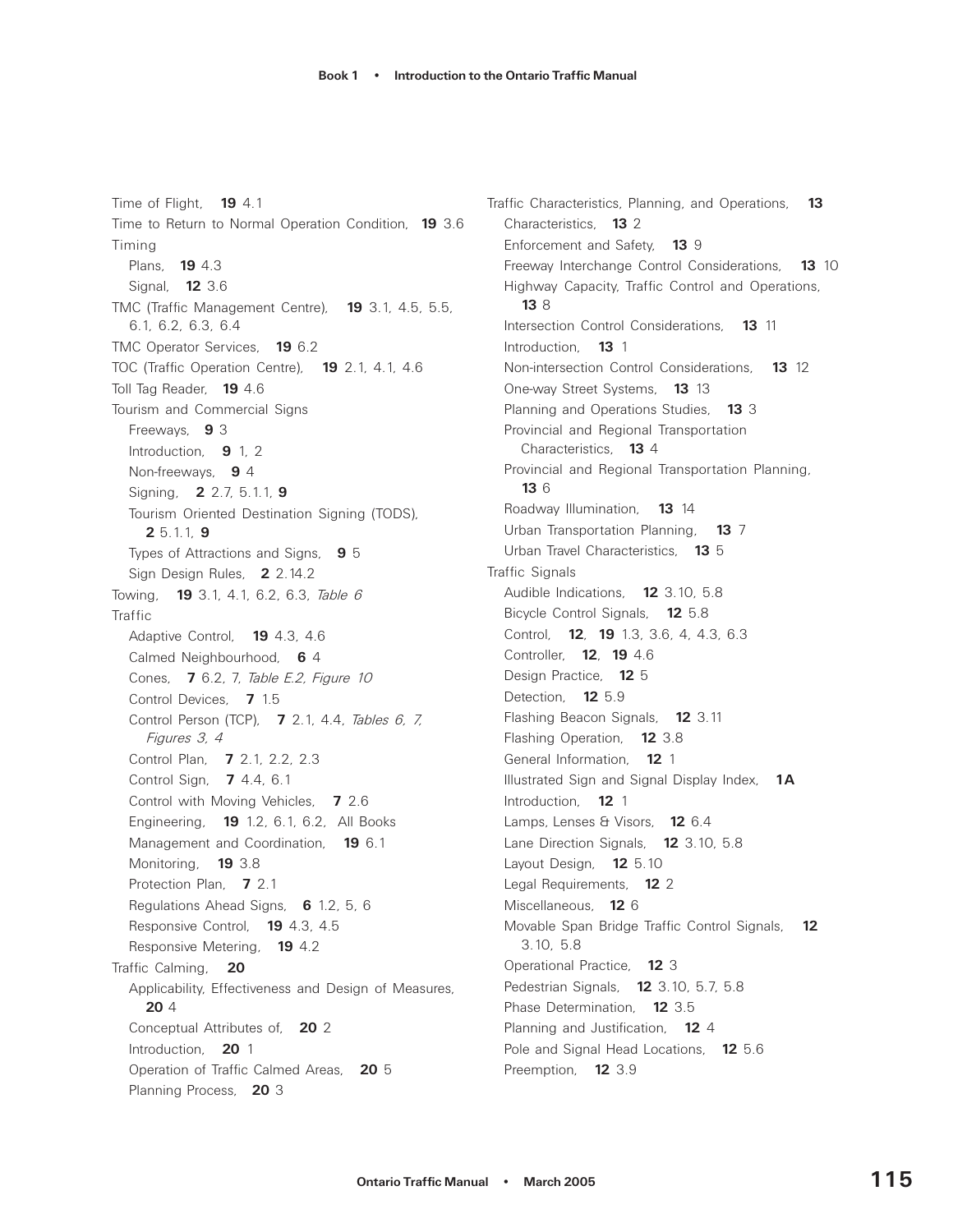Ramp Metering Signals, **12** 3.10, 5.8 Removal of Existing Signals, **12** 4.14 Selection of Mode of Control, **12** 3.4 Signal Indications, **12** 1.6 Signals Near Railway Crossings, **12** 5.8 Signal Timing, **12** 3.6 Signal Visibility, **12** 5.5 Standard Equipment, **12** 6.2 Timing, **19** 2.2, 6.3 Transit Priority Signals, **12** 3.10, 5.8 Tunnel Signals, **12** 3.10, 5.8 Warrants, **12** 4.3 to 4.10 Traffic Signs Changeable Message, **10, 19** Design Principles, **1B** Directional Guide, **8** Dynamic Message, **10, 19** Illustrated Sign and Signal Display Index, **1A** Maintenance, **4** Patterns and Fabrication, **2** Regulatory, **5** Support and Installation, **3** Temporary Conditions, **7** Tourism and Commercial, **9** Variable Message, **7, 10, 19** Warning, **6** Trailer-mounted DMS, **7** 3.3, **10** 3.3, 4.4, *Figure 11* Training, **7** 4.4, Most Books: Training Work Book Transit Fixed-route Operations, **19** 5.5 Maintenance, **19** 5.5 Management System, **19** 5.5, *Table 5* Operations and Maintenance, **19** 5.5 Priority, **12**, **19** 4.3 Traveller Information, **19** 5.5 Transition Area (Taper), **7** 1.7 Transmission Media, **19** 4.6, *Table 4* Transponder, **19** 2.4, 4.1, 5.1, 5.4, 5.6, 6.3, 6.5 Type 1, **19** 4.1 Type 2, **19** 4.1 Type 3, **19** 4.1 Transportation Association of Canada, **2** 2.1

TRANSYT, **19** 4.3 Travel Demand Management, **19** 2.3, 5.3 Speed, **19** 4.1, 4.2, *Table 9* Time, **19** 3.1, 3.4, 3.5, 3.6, 3.8, 4.1, 4.2, 4.4, 5.3, 5.5, 5.6, 6.3, 6.5, 7.1, *Table 1*, *Table 9* **Traveller** Information Interface, **19** 6.2 Information Service Provider, **19** 6.2 Information System, **19** 3.7 Services Information, **19** 5.5 Trip Planning Services, **19** 5.5 Truck Entrance Definition of, **6** 8 Sign, Minimum Sight Distance for, **6** 8, *Table 12* Signing, **7** 6.1, *Table 11* Tunnel Management, **19** 2.3, 5.1 Twisted Wire Pair (TWP) Cable Network, **19** 4.6 Two Stage Signal Crossings, **6** 7 TWO-WAY TRAFFIC AHEAD Sign, Use at Divided Highway, **6** 5 Typical Layouts, **7** 8, *Table F, Figures TL-1 to TL-82*

### **U**

Uncontrolled Intersections, **6** 3 Uniformity, **2** Foreword, 2.1 University of Toronto Press (UTP), Foreword, All Books Urban Applications, **7** 1.6 Areas, **10** 2 Freeways, **1** 6, **6** 1.1, *Figure 1* Non-freeways, **1** 6, **6** 1.1, *Figure 1* Use of LBA, Buffer Vehicles, **7** 5, 8 User Access, **19** 5.5 UTC (Urban Traffic Control) Communication Network, **19** 4.6, 6.2 UTCS (Urban Traffic Control Systems), **19** 2.2, 2.3, 3.6, 4.3, 4.5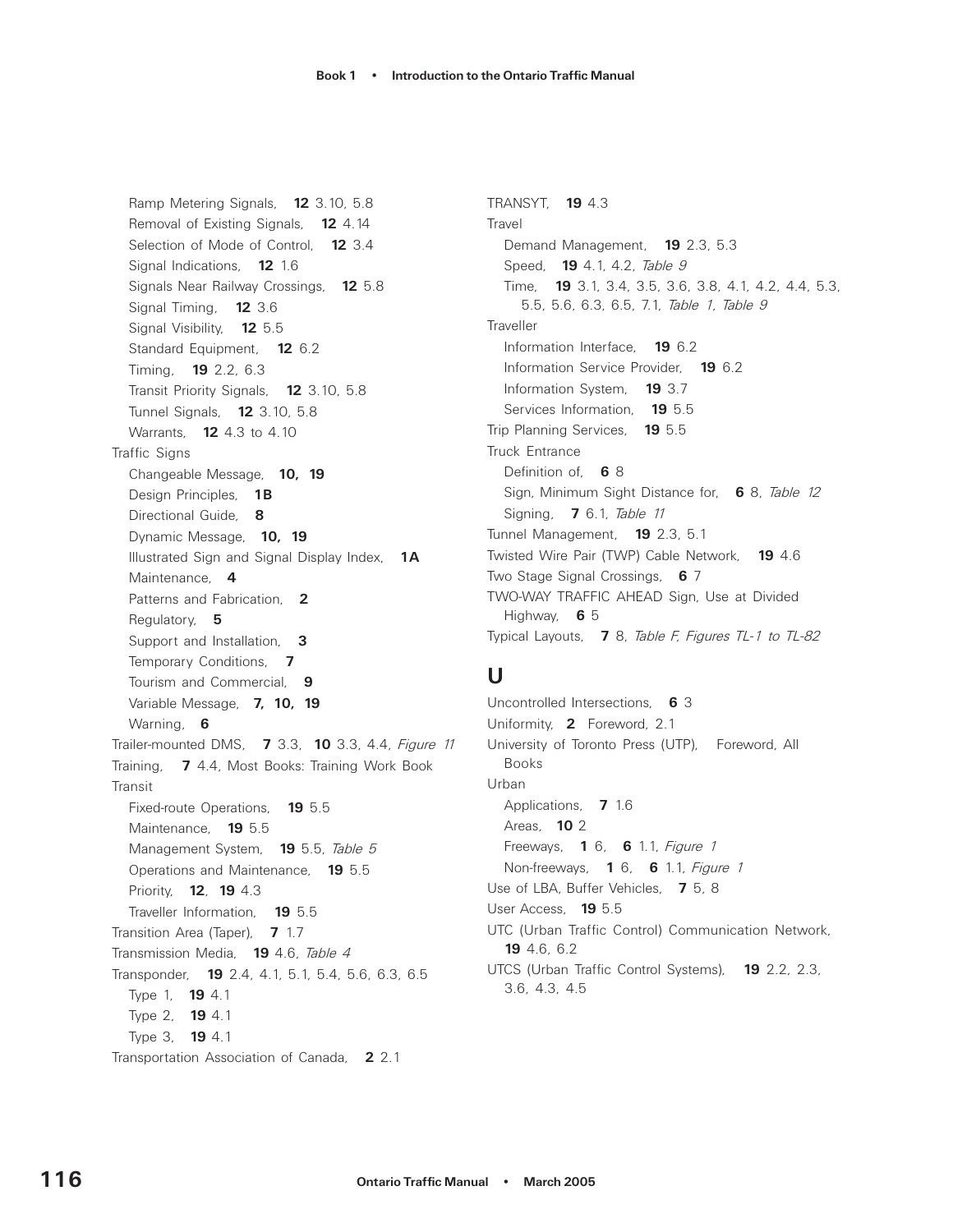#### **V**

Vandalism, **10** 3.3, 6.6 Variable Speed Sign, **19** 3.6 VDS (Vehicle Detection System), **19** 3.7, 4.1, 4.6, *Table 9* Vehicle Classification, **19** 4.1 Collision, **19** 3.1 Count, **19** 4.1 Detection, **19** 3.8 Detector, **19** 4.1 Operating Cost, **19** 3.6, 6.3 Probes, **19** 4.1 Speed, **19** 4.1 Vertical Sign Offset, **2** 3.1.2 Very Short Duration Work, **7** 1.8, *Table A, Typical Layouts TL-1 to TL-82* Video Data Communications, and, **19** 3.8 Display, **19** 6.2 Graphic Display Monitor, **19** 6.2 Image Detection, **19** 4.1 Link, **19** 4.6 Modulators, **19** 4.6 Network, **19** 4.6 Processor, **19** 4.1 Transmission System, **19** 4.6, 7.2 Viewing Angle, **1B**, **10** 4.1 Violation Enforcement System, **19** 5.4 Visibility (Sign), **1B, 5, 6, 7, 8, 9**, **10** 3.1, 3.3, 4, 4.1, 4.3, 5.3 VMS (Variable Message Signs), **7** 3.3, **10** 3.1, *Figure 1*, *Figure 3*, *Figure 4*, *Figure 7*, *Figure 8* Voice Network, **19** 4.6 Recorder, **19** 6.2 Volume-Capacity (V/C) Ratio, **19** 3.2, 3.3 VRC (Vehicle-Roadside Communications), **19** 4.6

#### **W**

Walk-in Maintenance Access, **10** 6.4 Warning Signs Definition, **6** 1.1 Design, Fabrication and Patterns, **2** 2.2, 2.7, 5.1.1 Divided Roadway Transition, **6** 5 Intermittent Moving Hazards, **6** 8 Intersection Warning, **6** 3 Introduction, **6** 1 Pedestrian, **6** 7 Specific Roadway Features, **6** 4 System, **19** 2.3, 5.1 Temporary Conditions, **7** 3.1, 6.1 Traffic Regulations Ahead, **6** 6 Weather Warning Roadway Alignment, **6** 2 Wide Area, **19** 4.1 WIM (Weigh in Motion), **19** 4.6, 5.1, 5.4 Wireless Network, **19** 4.6 Service, **10** 6.1 Work Area, **7** 1.7, *Typical Layouts TL-1 to TL-76* Site Evaluation, **7** 2.1 Zone, **7** 1.7, **19** 2.3, 3.2, 3.4, 3.5, 5.8 Zone Lighting, **7** 1.14 Workplace Hazardous Materials Information System (WHMIS), **2** 4, 4.1.2 Material Safety Data Sheet (MSDS), **2** 4, 4.1.2

#### **Y**

Yagi Antenna, **19** 4.6 Yellow Pages and Reservation Capabilities, **19** 5.5

#### **Z**

Z-bars, **2** 4.3.1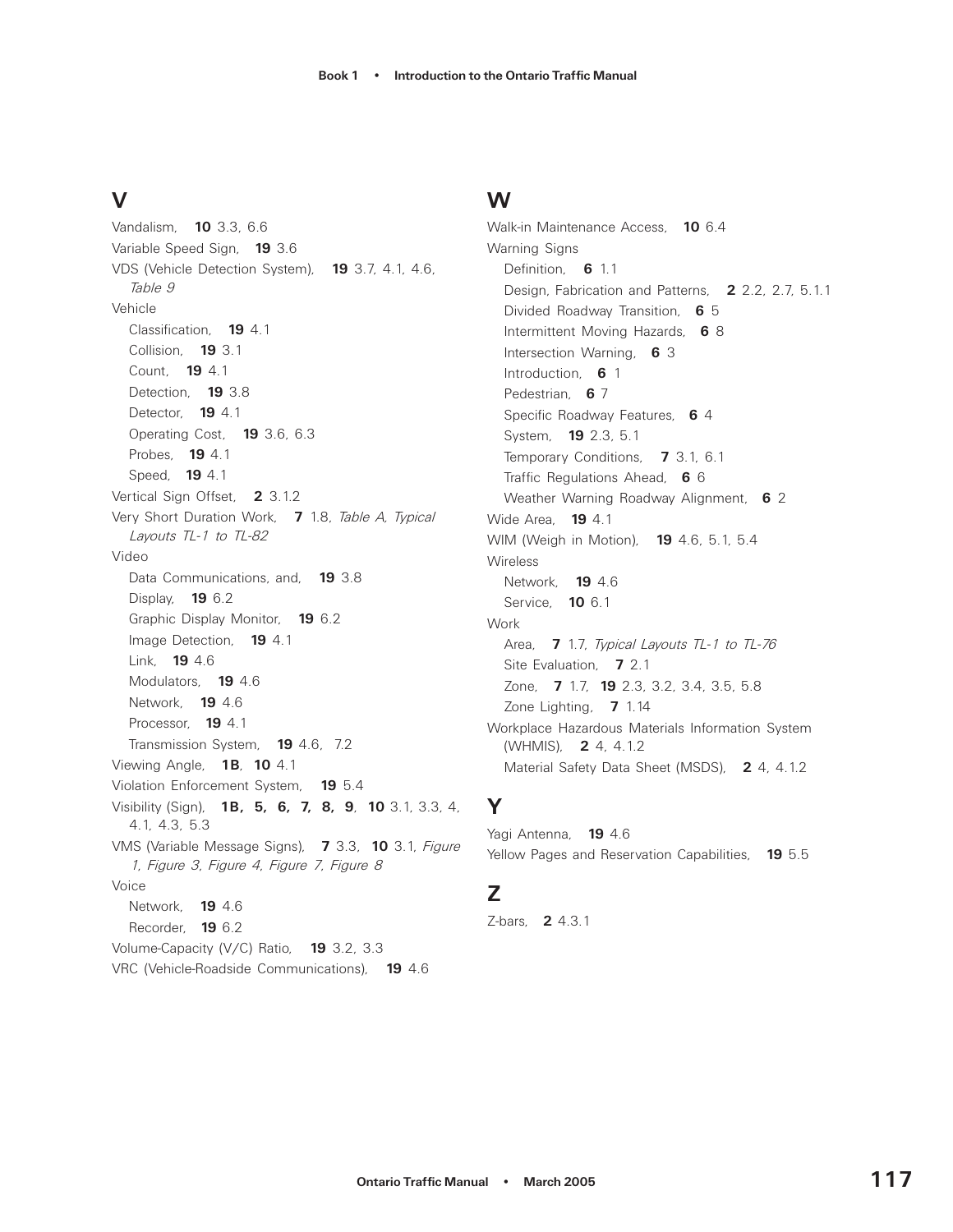#### **12. Master Sign Name Index**

Reference locations are shown after each entry as (Sign Number), **OTM Book Number** and Section Number. Sign Patterns are in the Master Sign Library (OTM Book 2).

3 OR MORE PERSONS Sign (Rb-88) **5** 9.2 300 M Tab Sign (TC-3tA) **7** 6.1

# **A**

Accommodation Marker (Mf-10) **9** ADOPT A HIGHWAY Signs (Gs-19) **9** 5.4 ADVANCED GREEN WHEN FLASHING Sign (Rb-80) **5** 12 Advance Guide Sign (Gf-1) **8** 4.5 Advance Guide Signs (Overhead) (Gf-22) **8** 4.5 Advance Sign (Gr-9) **8** 5.1 Advance Sign (Gr-11) **8** 5.1 Advance Turn Marker (Mh-8, 9) **8** 6 ADVISORY SPEED Tab Sign (TC-17t) **7** 6.1 ADVISORY SPEED Tab Sign (Wa-7t) **6** 2, 4, 8, 9, *Table 5*, *Table 15*, *Table 18* AFTER (MONTH AND DAY) Tab Sign (Wa-19t) **6** 3, 9, *Table 18* Airport Marker, Local (Mfa-2C) **9** 5.4 Airport Marker, Major (Mfa-2A) **9** 5.4 Airport Marker, Secondary (Mfa-2B) **9** 5.4 ALL MOVEMENTS PERMITTED Sign (Rb-46) **5** 9.1 ALL-WAY Tab Sign (Ra-1t) **5** 2 Alpine Ski Area Marker (Mf-18) **9** Alternate Highway Route Sign (TC-62) (THROUGH TRAFFIC USE ROUTE XX TO ROUTE YY) **7** 6.3 Assurance Sign (Gd-13) **8** 5.2 Auxiliary Assurance Sign (Gd-12) **8** 5.2 Availability Markers – Campground (Mh-31) **9** 5.4

### **B**

Barrel, see Flexible drum Barricades (TC-53A, B) **7** 6.2 BEGINS Tab Sign (Rb-84t) **5** 5, 9.2, 11.1, 14 BICYCLE CROSSING AHEAD Sign (Wc-14) **6** 1, 8, 9, *Table 2*, *Table 17,* **18** BICYCLE ROUTE Sign (Rb-69) **5** 11.3, **18** Block Parent Program Signing (Gs-9A,9B) **9** 5.4 Boat Launching Sign (Gor-7) **9** 5.4 Border Crossing Signs (Gs-1) **9** 5.4 BOTH DIRECTIONS Tab Sign (Rb-37t ) **5** 8, **15** BUMP AHEAD Sign (TC-14) **7** 6.1 BUMP AHEAD Sign (Wa-22A) **6** 1, 4, *Table 2* BUMP Sign (TC-15) **7** 6.1 BUMP Sign (Wa-22) **6** 4 BUMP Tab Sign (Wa-22t) **6** 4, 9, *Table 16*, *Table 18* BUSES EXCEPTED Tab Sign (Rb-10t) **5** 6 Business Marker (Mh-17) **8** 6 Bus Terminal Marker (Mfa-3) **9** 5.4

# **C**

Cardinal Direction Markers (Mh-13) **8** 6 Campsite Marker (Mf-13) **9** Car Pool – Freeway and Trailblazer Sign (Gor-11,12) **8** 5.4 CATTLE CROSSING Sign (Wc-9) **6** 1, 8, *Table 2* CEMETERY ENTRANCE Sign (Wc-13) **6** 1, 8, *Table 2* CENTRE LINE MARKING ENDS Sign (Wc-17) **6** 1, 8, *Table 2* Channelizing Sign – Left Turn (Gr-3) **8** 5.1 Channelizing Sign – Right Turn (Gr-1) **8** 5.1 CHECKERBOARD Sign (Wa-8) **6** 1, 2, *Table 1* CHECKERBOARD Sign (Both Directions) (Wa-8LR) **6** 1, 2, 9, *Table 1*, *Table 15* CHECKERBOARD Sign (One Direction) (Wa-8L or R) **6** 1, 2, *Table 1* CHEVRON ALIGNMENT Sign (TC-18) **7** 6.1 CHEVRON ALIGNMENT Sign (Wa-9) **6** 1, 2, *Table 1*, *Table 7*, **11** 4.4 CLASS B ROAD Sign (Rb-77) **5** 11.1 College/University Marker (Mf-2A) **9** Combined Direction and Advance Turn Marker (Mh-15) **8** 6 Combined Direction and Turn Markers (Mh-14) **8** 6 Combined Direction and Turn-off Markers (Mh-16) **8** 6 Combined Distance and Turn-off Markers (Mh-29) **8** 6 COMMUNITY SAFETY ZONE (Rc-9) **5** 14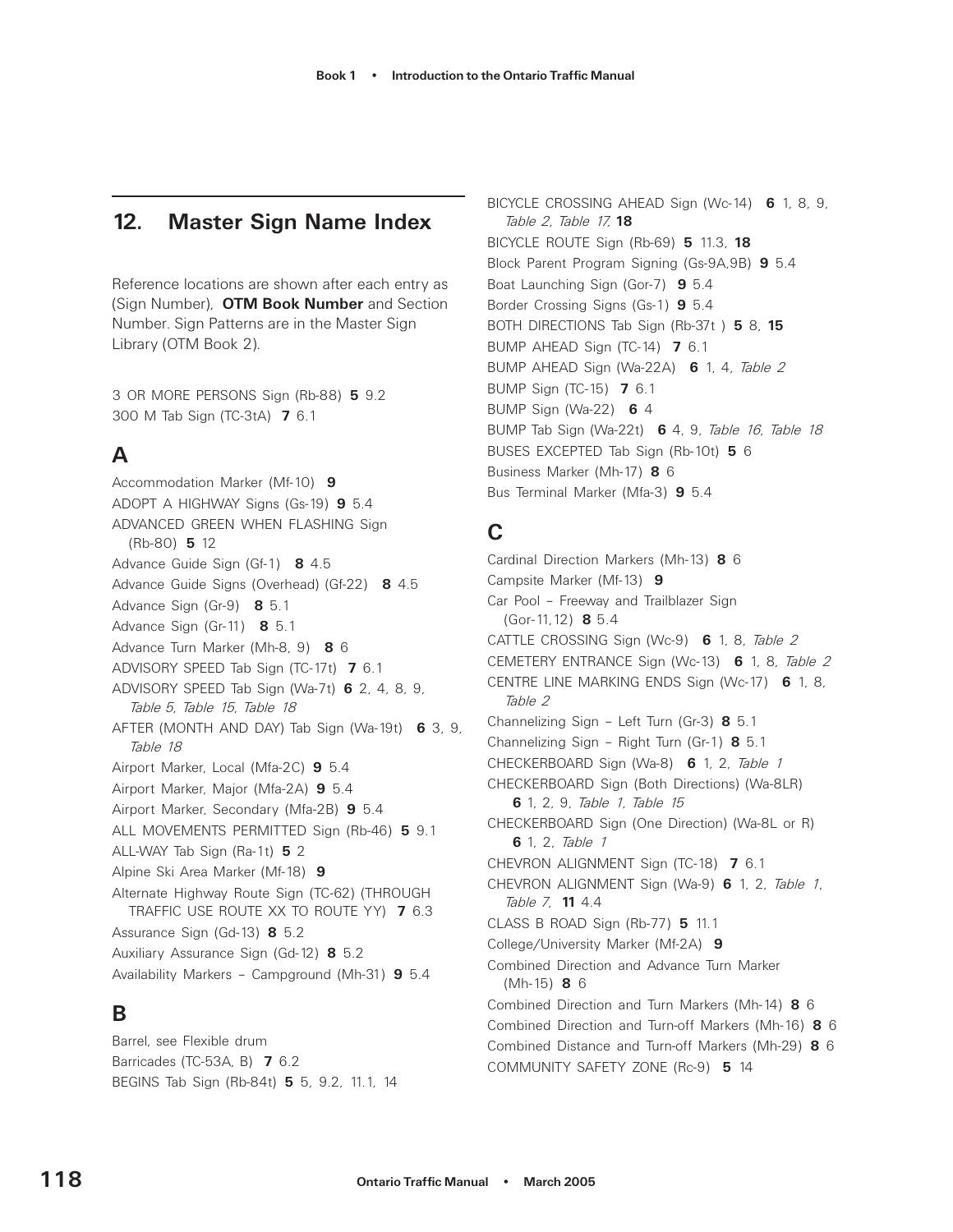Composite Services Sign (Gf-10) **8** 4.5 COMPULSORY Tab Sign (Rc-13t) **5** 16 CONSTRUCTION AHEAD Sign (TC-1) **7** 6.1 CONSTRUCTION AHEAD 1 KM Sign (TC-1A) **7** 6.1 CONSTRUCTION AHEAD 2 KM Sign (TC-1B) **7** 6.1 Construction Marker (TC-52) **7** 6.2 CONSTRUCTION ZONE BEGINS Sign (Rb-90A) **5** 13, **7** 6.1 CONSTRUCTION ZONE ENDS Sign (Rb-90B) **5** 13, **7** 6.1 Contract Identification Sign (Connecting Link/ Development Road Project) (TC-73A-B) **7** 6.3 Contract Identification Sign (Joint Project) (TC-72A-B) **7** 6.3 Contract Identification Sign (Municipal Project) (TC-74) **7** 6.3 Contract Identification Sign (Road Authority) (TC-71) **7** 6.3 Contractor's Identification Sign (TC-75) **7** 6.3 Controlled Access Highway Notice Sign (Gs-6,7) **8** 5.5 County or District Boundary Sign (G-l-4) **8** 5.3 County/Regional Road Marker (Mh-4) **8** 6 Cross Country Ski Area Marker (Mf-17) **9** CROSSING AHEAD Tab Sign (Wc-2At) **6** 7, 9, *Table 18* CROSS ON GREEN LIGHT ONLY Sign (Ra-6) **5** 4.1, **15** CROSS ON WALK SIGNAL ONLY Sign (Ra-7) **5** 4.1, **15** CROSS ONLY AT CROSSOVER Sign (Ra-8) **5** 4.1, **15** CROSS OTHER SIDE Sign (Ra-9, Ra-9A) **5** 4.1, **15** CROSS TRAFFIC DOES NOT STOP Sign (Wa-19) **6** 1, 3, *Table 2* CURVE Sign (TC-16C) **7** 6.1 CURVE Sign (Wa-3L) **6** 1, 2, *Table 2*, *Table 5* **D** DANGEROUS GOODS CARRIERS PROHIBITED Tab Sign

(Rb-83t) **5** 11.2 DANGEROUS GOODS ROUTE Sign (Symbol) (Rb-82) **5** 11.2 DANGEROUS GOODS ROUTE Tab Sign (Rb-82t) **5** 11.2 Decorative Municipality ID Display Signs (Gs-1A\*) **9** 5.4 DEER CROSSING Sign (Wc-11) **6** 1, 8, *Table 2*

Destination Fingerboard (Gd-1,2) **8** 5.2

Destination Marker (Mh-26) **8** 6 Destination Sign (Gd-7 to Gd-11) **8** 5.2 Destination Tab (Gd-3 to 6) **8** 5.2 DETOUR AHEAD Sign (TC-5) **7** 6.1 DETOUR AHEAD 1 KM Sign (TC-5A) **7** 6.1 DETOUR AHEAD 2 KM Sign (TC-5B) **7** 6.1 DETOUR Designation Tab (TC-10t) **7** 6.1 DETOUR Marker (TC-10) **7** 6.1 DETOUR Marker (TC-10A to F) **7** 6.1 DETOUR-TURN OFF/DIVERSION Sign (TC-7) **7** 6.1 Diagrammatic Signs (Directional Guide Signs) (Gf-DS) **8** 4.5 DISABLED PARKING PERMIT Sign (Rb-93) **5** 10.2, **16** DISABLED STANDING EXEMPTION Sign (Rb-94) **5** 10.2, **16** DISABLED STOPPING EXEMPTION Sign (Rb-95) **5** 10.2, **16** Distance Assurance Sign (Gf-12) **8** 4.6 Distance Assurance Sign (Overhead) (Gf-24) **8** 4.5 DISTANCE Tab Sign (Wa-23t) **6** 3, 4, 6, 8, 9, *Table 15*, *Table 18* Distance Markers (Gf-13,13t) **8** 4.6 Distance Marker (Mh-30) **8** 6 DIVIDED ROAD BEGINS Sign (Wa-34) **6** 1, 5, *Table 2* DIVIDED ROAD BEGINS Tab Sign (Wa-34t) **6** 5, 9, *Table 16*, *Table 18* DIVIDED ROAD ENDS Sign (Wa-35) **6** 1, 5, *Table 2* DIVIDED ROAD ENDS Tab Sign (Wa-35t) **6** 5, 9, *Table 16*, *Table 18* DIVIDED ROAD INTERSECTION AHEAD Sign (Wa-72) **6** 1, 3, 9, *Table 2*, *Table 16* DO NOT BLOCK INTERSECTION Sign (Wa-73) **6** 1, 3, 9, *Table 2*, *Table 16* DO NOT ENTER Sign (Rb-19) **5** 7 DO NOT ENTER Tab Sign (Rb-19t) **5** 7 DO NOT ENTER / WRONG WAY Sign (Rb-20) **5** 7 DO NOT PASS Sign (Rb-31) **5** 8 DO NOT PASS WHEN FLASHING Sign (TC-27) **7** 6.1 DO NOT USE RADIO TRANSMITTER Sign (TC-44) **7** 6.1 DOUBLE ARROW Sign (Wa-17) **6** 1, 2, *Table 1*, *Figure 3*

Downtown, City (Town) Centre, Business Section Sign (Gf-9) **8** 4.5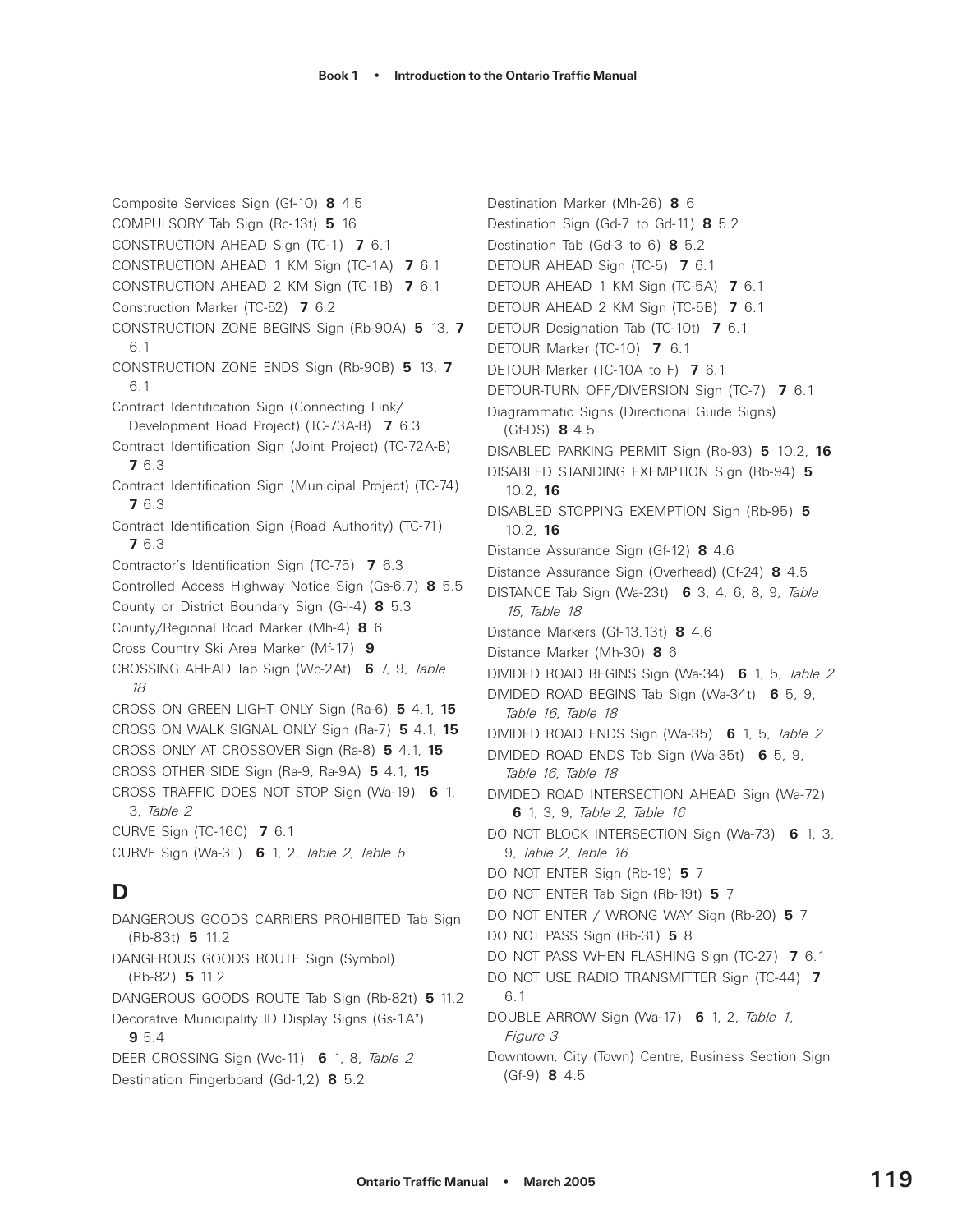### **E**

Emergency Route Signing (Gs-18) **9** 5.4 Emergency Services Property Addressing (Gs-20) **9** 5.4 ENDS End of Route Marker (Mh-18) **8** 6 ENDS Tab Sign (Rb-85t) **5** 9.2, 11.1, 14 EXIT 1 KM Marker (Mh-28) **8** 6

#### **F**

FALLEN ROCK Sign (Wc-6) **6** 1, 8, *Table 2* FASTEN SEAT BELT Sign (Rc-13) **5** 16 Ferry Service Marker (Mh-37) **8** FIRE TRUCK ENTRANCE Sign (Wc-25) **6** 1, 8, 9, *Table 2*, *Table 16* FIRE TRUCK ENTRANCE Tab Sign (Wc-25t) **6** 8, 9, *Table 16*, *Table 18* First Aid Post Sign (Gor-4) **9** 5.4 First Nation Sign (Gl-7) **8** 5.3 FLASHING ARROW BOARD Sign (Freeway) (TC-12) **7** 6.1 FLASHING ARROW BOARD Sign (Non-freeway) (TC-12) **7** 6.1 FLASHING ARROW BOARD Sign (Striper) (TC-12A) **7** 6.1 Flexible Drum (Barrel) (TC-54) **7** 6.2 Food Marker (Mf-11) **9** FORMERLY Marker (Mh-27) **8** 6 FOR XX KM Tab Sign (Wa-6t) **6** 2, 4, 8, 9, *Table 18* FOR XX KM Tab Sign (TC-11tA) **7** 6.1 Freeway Turn Off Signs (Overhead) (Gf-23) **8** 4.5 Fuel Markers (Mf-12) **9**

# **G**

GARBAGE DISPOSAL Sign (Gs-12) **9** 5.4 Golf Course Marker (Mfa-4) **9** 5.4 GROOVED PAVEMENT Sign (TC-19) **7** 6.1 GROOVED PAVEMENT Tab Sign (TC-19t) **7** 6.1 Ground-mounted Exit Sign (Gf-4) **8** 4.5

# **H**

Hamlet Sign (Gl-3) **8** 5.3 HIDDEN INTERSECTION Tab Sign (Wa-18t) **6** 3, 9, *Table 8*, *Table 15*, *Table 18*

Highway Improvement Signs (TC-81A to L) **7** Highway Numbering Changes Sign (Gh-1 to 4) **8** 6 Highway Section Closed Sign (TC-66) (HIGHWAY XX CLOSED AT ABC STREET) **7** 6.3 Highway Trailblazer – Crown (Mh-22) **8** 6 Highway Trailblazer – Shield (Mh-21) **8** 6 Historic Site/Plaque Signs (Gt-15 to 18) **8** 5.5 HORSE-DRAWN VEHICLE Sign (Wc-23) **6** 1, 8, 9, *Table 2*, *Table 16* HORSE WITH RIDER Sign (Wc-22) **6** 1, 8, 9, *Table 2*, *Table 16* Hospital Marker (Mfa-1) **9** 5.4 Hostel Marker (Mf-20) **9**

### **I**

Identification of Fire Hydrants Adjacent to Freeways Sign (Gf-21) **8** 4.6 INSPECTION STATION Turn-off Sign (Gs-17) **8** 5.5 Interchange Number Tab (Gf-2) **8** 4.5 Interchange Sequence Sign (Gf-5) **8** 4.5 INTERSECTION Sign (Controlled) (Wa-11A) **6** 1, 3, *Table 2* INTERSECTION Sign (Controlled) (Wa-12A) **6** 1, 3, *Table 2* INTERSECTION Sign (Controlled) (Wa-13A) **6** 1, 3, *Table 2* INTERSECTION Sign (Uncontrolled) (Wa-11) **6** 1, 3, *Table 2* INTERSECTION Sign (Uncontrolled) (Wa-12) **6** 1, 3, *Table 2* INTERSECTION Sign (Uncontrolled) (Wa-13) **6** 1, 3, *Table 2*

# **J**

Junction Markers (Mh-19, 20) **8** 6

# **K**

KEEP OFF MEDIAN Sign (Rc-11) **5** 16 KEEP RIGHT Sign (Wb-6) **6** 1, 6, *Table 2* KEEP RIGHT Sign (Rb-25) **5** 8 KEEP RIGHT EXCEPT TO PASS Sign (Rb-33) **5** 8 King's Highway Notice Sign (Gs-4,5) **8** 5.5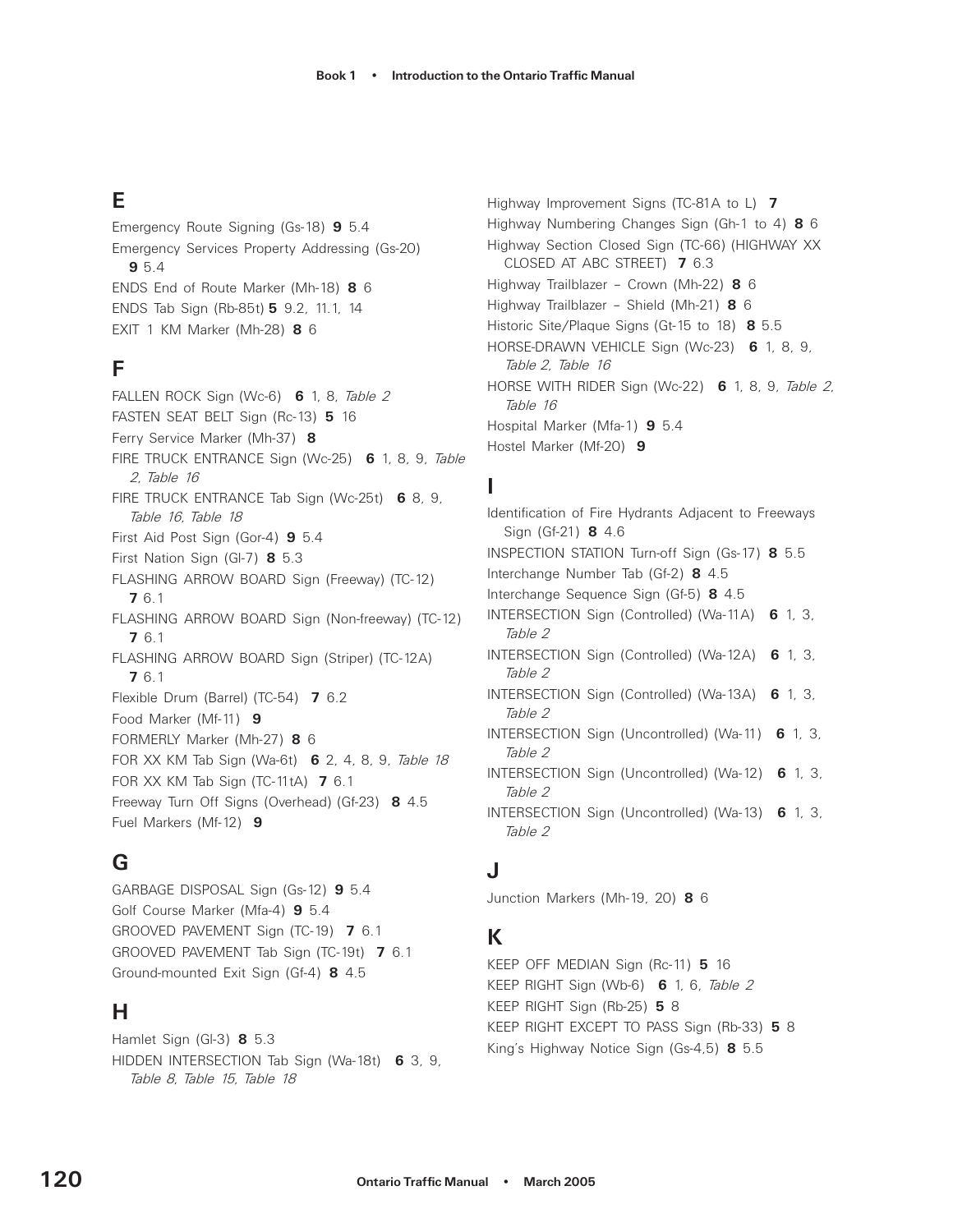KM/H Tab Sign (Rb-7t) **5** 5

KM/H Tab Sign (Wa-32t) **6** 1, 4, 9, *Table 1, Table 16*, *Table 18*

#### **L**

- LANE CLOSURE ARROW Sign (TC-4) **7** 6.1 LANE ENDS Sign (Wa-23) **6** 1, 4, *Table 2*, *Table 11* LANE ENDS Sign (Overhead) (Wa-1123) **6** 4, 9, *Table 16* LANE USE RESTRICTION Sign (Ground-mounted, Trucks, length-based) (Rb-40A) **5** 11.1 LANE USE RESTRICTION Sign (Ground-mounted, Trucks) (Rb-39A) **5** 11.1 LANE USE RESTRICTION Sign (Overhead, Trucks, Length-based) (Rb-40) **5** 11.1 LANE USE RESTRICTION Sign (Overhead, Trucks) (Rb-39) **5** 11.1 LEFT LANE Tab Sign (Rb-41t) **5** 9.1 LEFT LANE CLOSED Tab Sign (TC-3Lt) **7** 6.1 LEFT LANE CLOSED AHEAD Sign (TC-3L) **7** 6.1 LEFT LANE ENDS Tab Sign (Wa-23Lt) **6** 4, 9, *Table 16*, *Table 18* LEFT LANE EXITS Sign (Freeway) (Wa-50L) **6** 1, 5, *Table 2* LEFT LANE EXITS Sign (Non-freeway) (Wa-56L) **6** 1, 5, *Table 2* LEFT LANE EXITS, NEXT LANE EXIT OR THROUGH Sign (Freeway) (Wa-51L) **6** 1, 5, *Table 2* LEFT OR RIGHT TURN ONLY Sign (Rb-45) **5** 9.1
- LEFT TURN ONLY Sign (Rb-41) **5** 9.1
- LEFT TURN SIGNAL Sign (Rb-81) **5** 12
- LOAD RESTRICTION IN EFFECT Sign (Rb-76) **5** 11.1
- LOCAL TRAFFIC ONLY Tab Sign (TC-7tB) **7** 6.1
- LOW BRIDGE AHEAD Sign (TC-33) **7** 6.1
- LOW CLEARANCE AHEAD XX M Sign (TC-33A) **7** 6.1
- LOW CLEARANCE AHEAD XX M Sign (Wa-26) **6** 1, 4, *Table 2*
- LOW CLEARANCE XX M Sign (TC-33B) **7** 6.1
- LOW CLEARANCE XX M Sign (Wa-27) **6** 4, *Figure 4*

#### **M**

Mainline Accommodation Logo Signs (L-3) **8** Mainline Composite Logo Signs (L-4) **8** Mainline Food Logo Signs (L-1) **8**

Mainline Fuel Logo Signs (L-2) **8** Marina Marker (Mf-15) **9** MAXIMUM FINE FOR LITTERING Tab Sign (Rc-4t) **5** 16 MAXIMUM SPEED Sign (Rb-1) **5** 5, **14** 3 MAXIMUM SPEED Advisory Sign (TC-36) **7**, 6.1, **14** 3 MAXIMUM SPEED AHEAD Sign (Rb-5) **5** 5, **14** 3 MAXIMUM SPEED BEGINS Sign (Rb-2) **5** 5, **14** 3 MAXIMUM SPEED Sign with KM/H included (Rb-1A) **5** 5, **14** 3 MAXIMUM SPEED, KM/H, and BEGINS on One Sign Blank Sign (Rb-3) **5** 5, **14** 3 MAXIMUM TONNES Sign (Single Gross Weight) (Rb-63) **5** 11.1 MAXIMUM TONNES Sign (Differentiated by Truck Type) (Rb-63A) **5** 11.1 MAXIMUM TONNES ADVISORY Sign (Single Gross Weight) (Wa-63) **6** 1, 4, *Table 2* MAXIMUM TONNES ADVISORY Sign (Differentiated by Truck Type) (Wa-63A) **6** 1, 4, *Table 2* M-C Freeway Marker (Mh-7) **8** 6 MERGE Sign (Wa-16) **6** 3, *Table 9* Metric Conversion Sign (Gs-21) **8** 5.5 MOOSE CROSSING Sign (Wc-12) **6** 1, 8, *Table 2* MOVEMENTS PERMITTED Tab Signs (Rb-61t) **5** 11.1, 11.2, 11.3 Municipality (Boundary) Signing – Use of PI Tab **8** 5.3 Municipality Centre Off Highway Sign (Gd-17,17t) **8** 5.2 Municipality Centre On Highway Sign (Gd-18) **8** 5.2 Municipality on Freeway Sign (Gf-6,7,8) **8** 4.5 Municipality Sign (Gl-1) **8** 5.3 Municipality Sign (Gl-2) **8** 5.3

Municipal Police Sign (Gor-2) **9** 5.4

### **N**

NARROW BRIDGE Tab Sign (Wa-24tB) **6** 4, 9, *Table 16*, *Table 18* NARROW LANES Sign (TC-11) **7** 6.1 NARROW STRUCTURE Sign (Wa-24) **6** 1, 4, *Table 2* Neighbourhood Watch Program Signing (Gs-8A,8B) **9** 5.4 NEW Sign (For Stop, Yield and Signal Control) (Wb-3) **6** 1, 6, 9, *Table 2*, *Table 17*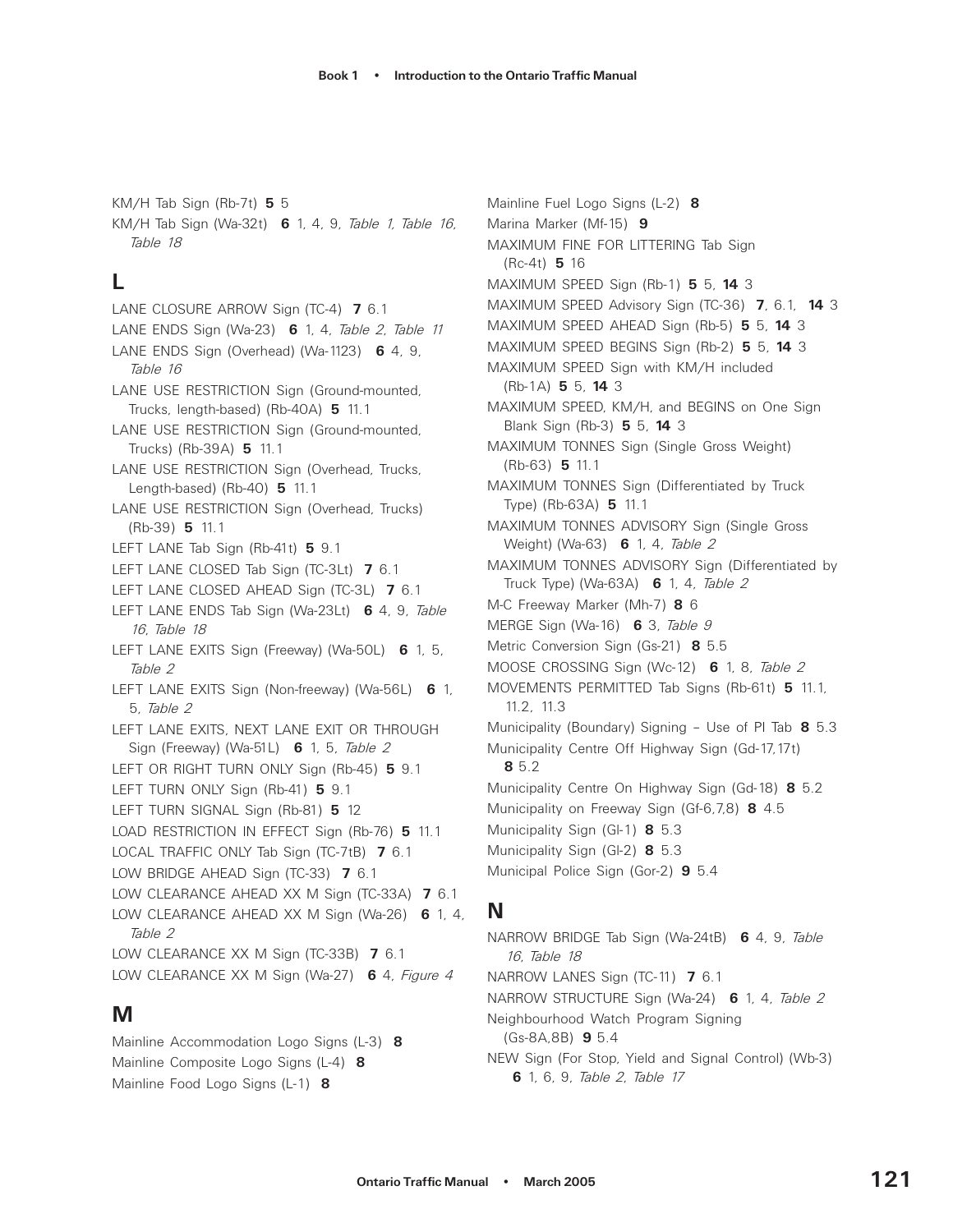New Roadway Open (NEW ROADWAY OPEN TO ABC ROAD) Sign (TC-61) **7** 6.3 NIGHT DANGER Tab Sign (Wc-12t) **6** 8, 9, *Table 18* NO BICYCLES Sign (Rb-67) **5** 11.3 NO DANGEROUS GOODS Sign (Symbol) (Rb-83) **5** 11.2 NO EXIT Sign (TC-39) **7** 6.1 NO EXIT Sign (Wa-31) **6** 1, 4, *Table 2* NO FISHING FROM BRIDGE Sign (Rc-2) **5** 16 NO HEAVY TRUCKS Sign (Rb-62) **5** 11.1 NO HEAVY TRUCKS Sign (Time of Day) (Rb-62A) **5** 11.1 NO IN-LINE SKATING Sign (Rc-10) **5** 16 NO LEFT TURN Sign (Rb-12) **5** 6 NO LEFT TURN Sign (specified times) (Rb-12A) **5** 6 NO LEFT TURN ON RED Sign (Rb-79L) **5** 12 NO LITTERING Sign (Rc-4) **5** 16 NO LITTERING AND MAXIMUM FINE FOR LITTERING Sign (Rc-4A) **5** 16 NO PARKING Sign (Rb-51) **5** 10.1, **16** NO PARKING Sign (with days) (Rb-51A) **5** 10.1, **16** NO PARKING Sign (with days and times) (Rb-52) **5** 10.1, **16** NO PARKING, EMERGENCY PARKING ONLY Sign (Rb-58) **5** 10.1, **16** NO PARKING, SNOW ROUTE Sign (Rb-57) **5** 10.1, **16** NO PASSING HERE TO CROSSING Sign (Ra-10) **5** 4.2, **15** NO PEDESTRIANS Sign (Rc-12) **5** 16, **15** NO PEDESTRIANS OR BICYCLES Sign (Rb-68) **5** 11.3, **15** NO RIGHT TURN Sign (Rb-11) **5** 6 NO RIGHT TURN Sign (Specified Times) (Rb-11A) **5** 6 NO RIGHT TURN ON RED Sign (Rb-79R) **5** 12 NO SNOWMOBILES Sign (Rb-65) **5** 11.3 NO STANDING Sign (Rb-54) **5** 10.1, **16** NO STANDING Sign (With Days and Times) (Rb-54A) **5** 10.1, **16** NO STOPPING Sign (Rb-55) **5** 10.1, **16** NO STOPPING Sign (With Days) (Rb-55A) **5** 10.1, **16** NO STOPPING Sign (With Days and Times) (Rb-56) **5** 10.1, **16** NO STRAIGHT THROUGH Sign (Rb-10) **5** 6 NO STRAIGHT THROUGH Sign (Specified Times) (Rb-10A) **5** 6

NO STRAIGHT THROUGH OR LEFT TURN Sign (Rb-14) **5** 6 NO STRAIGHT THROUGH OR RIGHT TURN Sign (Rb-13) **5** 6 NO TRACTORS Sign (Rb-60) **5** 11.3 NO TURNS Sign (Rb-15) **5** 6 NO U-TURNS Sign (Rb-16) **5** 6

#### **O**

OBJECT MARKER Sign (Both Directions) (Wa-33LR) **6** 1, 4, 9, Table 1, *Table 15*, *Figure 3* OBJECT MARKER Sign (One Direction) (Wa-33L or R) **6** 1, 4, *Table 1, Figure 3*, *Figure 5* ONE LANE Tab Sign (Wa-24t) **6** 4, 9, *Table 18* ONE LANE ONLY WHEN USED BY TRUCKS Sign (Wa-24A) **6** 1, 4, *Table 2* ONE-WAY Sign (Rb-21) **5** 7 ONTARIO PROVINCIAL POLICE Sign (Gor-1) **9** 5.4 Ontario Travel Information Centre Sign (Gor-9,10,10t) **9** 5.4 Ontario Travel Information Centre Sign (Mfa-5) **9** 5.4 OPENING BRIDGE Sign (Wa-30) **6** 1, 4, *Table 2* OPENING BRIDGE Tab Sign (Wa-30t) **6** 4, 9, *Table 18* Outfitter Marker (Mf-14) **9** OVERHEAD X Sign (Wc-20) **6** 7, *Figure 6* OVERHEIGHT Sign (With Amber Flashers) (Wa-76) **6** 1, 4, 9, *Table 2*, *Table 16*

# **P**

PARKING RESTRICTED Sign (with days, times, duration) (Rb-53) **5** 10.1, **16** PASSING LANE 2 KM AHEAD Sign (Rb-30) **5** 8 PASSING PERMITTED Sign (Rb-35) **5** 8 PASS WITH CARE Tab Sign (Rb-35t) **5** 8 PAVEMENT ENDS Sign (TC-13) **7** 6.1 PAVEMENT ENDS Sign (Wa-25) **6** 1, 4, *Table 2* PAVEMENT ENDS Tab Sign (Wa-25t) **6** 4, 9, *Table 18* PEDESTRIAN CROSSOVER Sign, *See OVERHEAD X Sign (Wc-20)* PEDESTRIAN DIRECTION Sign (TC-40) **7** 6.1 PEDESTRIAN MUST PUSH BUTTON TO RECEIVE WALK SIGNAL Symbol Sign (Ra-13) **5** 4.1, **15** PEDESTRIAN PUSHBUTTON Sign (Ra-11) **5** 4.2, **15** PEDESTRIAN PUSHBUTTON Sign (Wc-19), **15**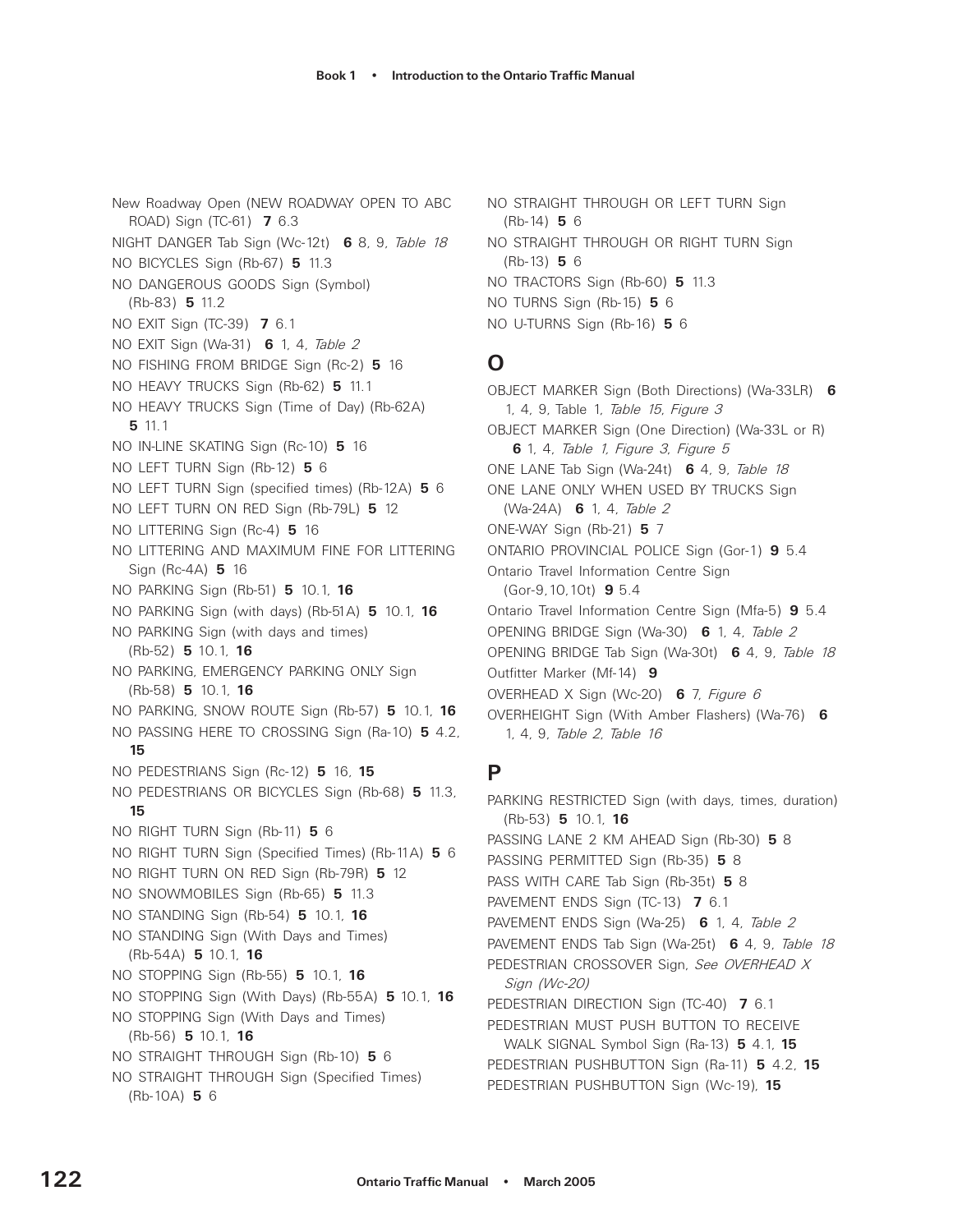PEDESTRIAN PUSHBUTTON Symbol Sign (With Directional Arrow) (Ra-12) **5** 4.1, **15** PEDESTRIANS AHEAD Sign (Wc-7) **6** 1, 7, *Table 2,* **15** PEDESTRIAN X (Crossover) Sign (Ra-4) **5** 4.2, **15** Personal Direction Fingerboard (Grr-2) **9** 5.4 Picnic and Roadside Table Sign (Gor-3,3t) **9** 5.4 Planting Partnership Signs (Gs-23) **8** 5.5 PLAYGROUND AHEAD Sign (Wc-3) **6** 1, 7, *Table 2,* **15** PREPARE TO STOP Sign (TC-20) **7** 6.1 PREPARE TO STOP Sign (With Amber Flashers) (TC-20A) **7** 6.1 PREPARE TO STOP Tab Sign (TC-23At) **7** 6.1 PREPARE TO STOP AT RAILWAY CROSSING AHEAD Sign (With Amber Flashers) (Wc-104A) **6** 1, 8, *Table 2* PREPARE TO STOP AT TRAFFIC SIGNALS AHEAD Sign (With Amber Flashers) (Wb-102A) **6** 1, 6, *Table 2* PREPARE TO STOP WHEN FLASHING Tab Sign (Wb-102At) **6** 6, 8, 9, *Table 18,* **12** 3.11 Private Road Sign (Grr-4) **9** 5.4 Private Roadway Identification Fingerboard (Grr-1) **9** 5.4 Provincial Route Marker (Mh-3) **8** 6 Provincial Route Marker – Crown (Mh-2) **8** 6 Public Telephone Sign (Gor-8) **9** 5.4

# **Q**

QEW Trailblazer – Crown (Mh-24) **8** 6 QEW Trailblazer – Shield (Mh-23) **8** 6

# **R**

- Rail Station Sign (Mfa-3A) **9** 5.4
- RAILWAY CROSSING AHEAD Sign (Wc-4) **6** 1, 8, *Table 2*
- RAILWAY CROSSING AHEAD Sign (On Crossroad or Sideroad) (Wc-4B) **6** 1, 8, 9, *Table 2*, *Table 16*
- Ramp Accommodation Logo Signs (L-7) **8**
- RAMP CLOSED AHEAD Sign (TC-35) **7** 6.1
- Ramp Composite Logo Signs (L-8) **8**
- Ramp Food Logo Signs (L-5) **8**
- Ramp Fuel Logo Signs (L-6) **8**
- RAMP METERED WHEN FLASHING Sign (With Amber Flashers) (Wb-7) **6** 1, 6, 9, *Table 2*, *Table 16*

Ramp Speed XX Sign (Wa-32A) **6** 1, 4, 9, *Table 1, Table 2*, *Table 16* Ramp Speed XX KM/H Sign (Wa-32) **6** 1, 4, *Table 1, Table 2* Regional Municipality Sign (Gl-5) **8** 5.3 Regional Travel Information Centre Sign (Mfa-5) **9** 5.4 REMOTE CONTROL DEVICE AHEAD Sign (TC-23A) **7** 6.1 RESERVED BICYCLE LANE Sign (Overhead) (Rb-84) **5** 9.2, **17** RESERVED BICYCLE LANE Sign (Ground-mounted) (Rb-84A) **5** 9.2, **17** Reserved Lane BEGINS Tab Sign (Rb-84t) **5** 9.2, **17** Reserved Lane ENDS Tab Sign (Rb-85t) **5** 9.2, **17** RESERVED LANE Sign (Multiple Vehicle Classes, Ground-mounted, No Days and Times) (Rb-86A) **5** 9.2, **17** RESERVED LANE Sign (Multiple Vehicle Classes, Overhead, No Days and Times) (Rb-86) **5** 9.2, **17** RESERVED LANE Sign (One or Multiple Vehicle Classes, Ground-mounted, Days and Times) (Rb-87A) **5** 9.2, **17** RESERVED LANE Sign (One or Multiple Vehicle Classes, Overhead, Days and Times) (Rb-87) **5** 9.2, **17** RESERVED LANE Sign (One Vehicle Class, Groundmounted, No Days and Times) (Rb-85A) **5** 9.2 RESERVED LANE Sign (One Vehicle Class, Overhead, No Days and Times) (Rb-85) **5** 9.2 RESUME USE OF RADIO TRANSMITTER Sign (TC-45) **7** 6.1 REVERSE CURVE Sign (1 to 3 arrows) (TC-16E L or R) **7** 6.1 REVERSE CURVE Sign (Wa-5) **6** 1, 2, *Table 2*, *Table 5* RIGHT LANE Tab Sign (Rb-42t) **5** 9.1 RIGHT LANE CLOSED Tab Sign (TC-3Rt) **7** 6.1 RIGHT LANE CLOSED AHEAD Sign (TC-3R) **7** 6.1 RIGHT LANE ENDS Tab Sign (Wa-23Rt) **6** 4, 9, *Table 16*, *Table 18* RIGHT LANE EXITS Sign (Freeway) (Wa-50R) **6** 1, 5, *Table 2* RIGHT LANE EXITS Sign (Non-freeway) (Wa-56R) **6** 1, 5, *Table 2* RIGHT LANE EXITS, NEXT LANE EXIT OR THROUGH

Sign (Freeway) (Wa-51R) **6** 1, 5, *Table 2*

RIGHT TURN ONLY Sign (Rb-42) **5** 9.1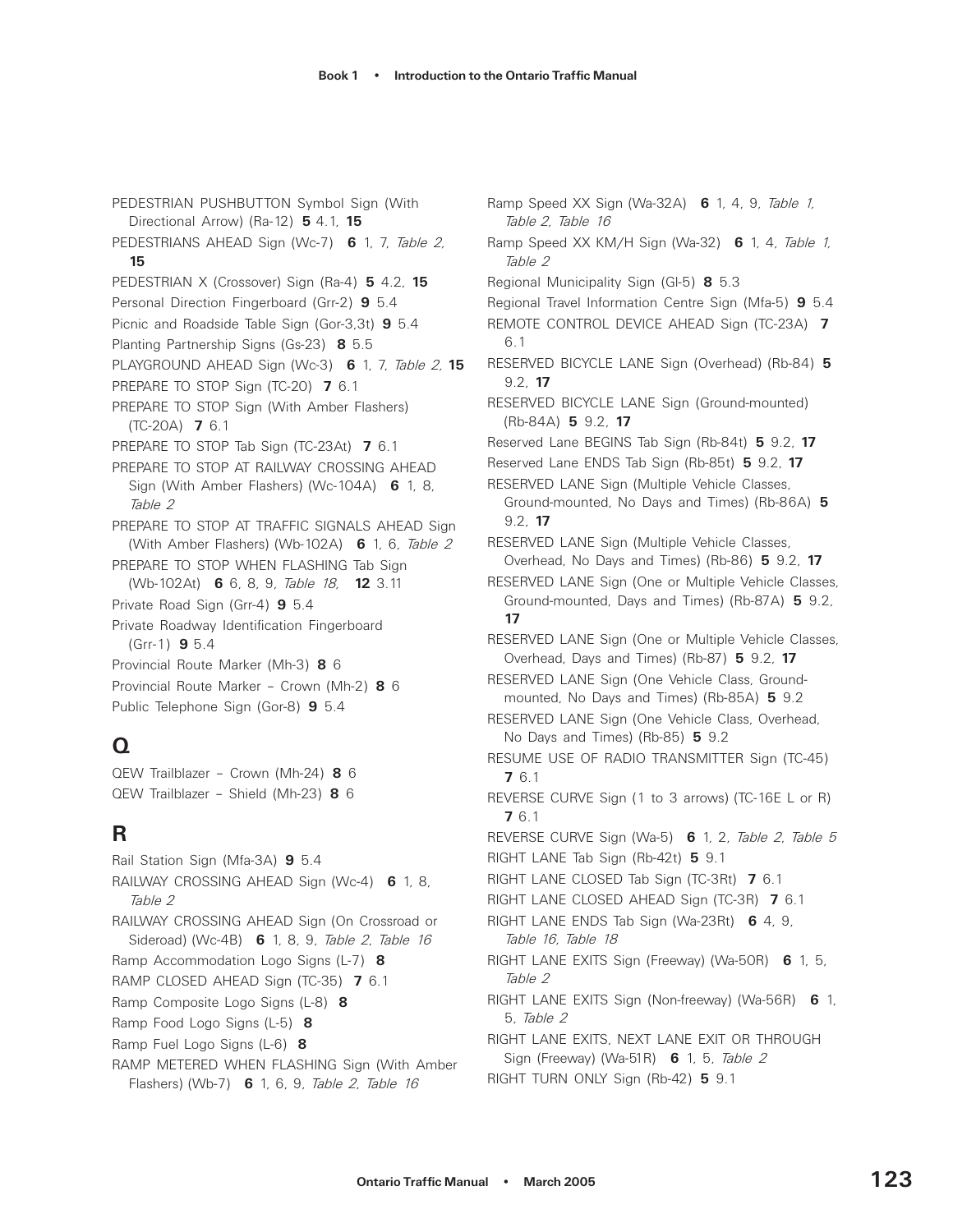River or Lake Sign (Gl-6) **8** 5.3 ROAD CLOSED Sign (Rb-92) **5** 13, **7** 6.1 ROAD CLOSED Tab Sign (TC-7tA) **7** 6.1 Road Closing Notice Sign (Gs-10,10t) **8** 5.5 Road Closing Notice Sign (TC-65) (THIS STREET WILL BE CLOSED MM/DD FOR JJ WEEKS) **7** 6.3 Road Closing Sign (Gs-11) **8** 5.5 Road Closing/Restriction Notice Sign (Full-time) (TC-64) (EXIT TO ABC STREET TO BE CLOSED FROM MM/DD/YY) **7** 6.3 ROAD NARROWS Tab Sign (Wa-28t) **6** 4, 9, *Table 16*, *Table 18* ROADSIDE DIVERSION WARNING Sign (1 to 3 Arrows) (TC-9L or R) **7** 6.1 Roadway Identification and Direction Sign (Gf-15) **8** 4.6 Roadway Identification Sign – Grade Separation (Gf-14) **8** 4.6 ROADWAY NARROWS Sign (Wa-28) **6** 1, 4, *Table 2* ROAD WORK Sign (Diamond) (Short & Long Duration) (TC-2B) **7** 6.1 ROAD WORK Sign (Square) (Short Duration) (TC-2A) **7** 6.1 Route Direction Marker (Mh-10) **8** 6 Route Markers and Trailblazers (Mh-21) **8** 4.6

# **S**

Safety Signs (Gs-24 to 26) **8** 5.5 Scenic Lookout – Advance Sign and Turn-off Sign (Gor-5,6) **9** 5.4 SCHOOL AREA Sign (Wc-1) **6** 1, 7, *Table 2,* **15** SCHOOL BUS ENTRANCE Sign (Wc-10L) **6** 1, 8, 9, *Table 2*, *Table 16* SCHOOL BUS LOADING ZONE Sign (Rb-89) **5** 11.3, **15** SCHOOL BUS STOP AHEAD Sign (Wc-26) **6** 1, 8, 9, *Table 2*, *Table 13*, *Table 14*, *Table 16* SCHOOL BUS STOP AHEAD Tab Sign (Wc-26t) **6** 8, 9, *Table 16*, *Table 18* SCHOOL CROSSING Sign (Wc-2) **6** 7, **15** SCHOOL CROSSING Tab Sign (Wc-2t) **6** 7, 9, *Table 18,* **15** SCHOOL CROSSING AHEAD Sign (Wc-2A) **6** 1, 7, *Table 2,* **15**

SCHOOL ZONE MAXIMUM SPEED Sign (Rb-6) **5** 5, **15** SCHOOL ZONE MAXIMUM SPEED WHEN FLASHING Sign (Rb-6A) **5** 5, **15** Sea Plane Base Marker (Mf-16) **9** SEAT BELT COMPULSORY BORDER ENTRY Sign (Gs-14) **8** 5.5 Secondary Highway Route Marker (Mh-5) **8** 6 Secondary Highway Trailblazer (Mh-25) **8** 6 SENIORS Tab Sign (Wc-7t) **6** 7, 9, *Table 16*, *Table 18* Service Centre Signs (Gf-16 to 20) **9** 5.3 SHARP CURVE Sign (TC-16B) **7** 6.1 SHARP CURVE Sign (Wa-2) **6** 1, 2, *Table 2*, *Table 5* SHARP REVERSE CURVE Sign (TC-16D) **7** 6.1 SHARP REVERSE CURVE Sign (Wa-4) **6** 1, 2, *Table 2*, *Table 5* SIGNALS AHEAD Sign (TC-23) **7** 6.1 Signing of Local Radio Stations in Northern Ontario and Selected Areas in Southern Ontario (Gs-3) **9** 5.4 Ski Area Marker (Mf-19) **9** SLIPPERY WHEN WET Sign (Wc-5) **6** 1, 8, 9, *Table 2*, *Table 17* SLIPPERY WHEN WET Tab Sign (Wc-5t) **6** 8, 9, *Table 16*, *Table 18* SLOWER TRAFFIC KEEP RIGHT Sign (Rb-34) **5** 8 SNOWMOBILE CROSSING Sign (Wc-18) **6** 1, 8, 9, *Table 2*, *Table 17* SNOWMOBILE CROSSING Tab Sign (Wc-18t) **6** 8, 9, *Table 16*, *Table 18* SNOWMOBILE ROUTE Sign (Rb-64) **5** 11.3 SOFT SHOULDERS Sign (TC-37) **7** 6.1 SOFT SHOULDERS Sign (Wa-29) **6** 1, 4, *Table 2* SPEED HUMP Sign (Wa-74) **6** 4, 9, *Table 16* SPEED HUMP Tab Sign (Wa-74t) **6** 4, 9, *Table 16*, *Table 18* STEEP HILL Sign (Wa-21) **6** 1, 4, *Table 2*, *Table 10* STOP Sign (Ra-1) **5** 2 STOP AHEAD Sign (Wb-1) **6** 1, 6, *Table 2* STOP FOR PEDESTRIANS Tab Sign (Ra-4t) **5** 4.2, **15** STOP FOR SCHOOL BUS WHEN SIGNALS FLASHING Sign (Rb-37) **5** 8, **15** STOP HERE ON RED SIGNAL Sign (Rb-78) **5** 12 STRAIGHT THROUGH ONLY Sign (Rb-47) **5** 9.1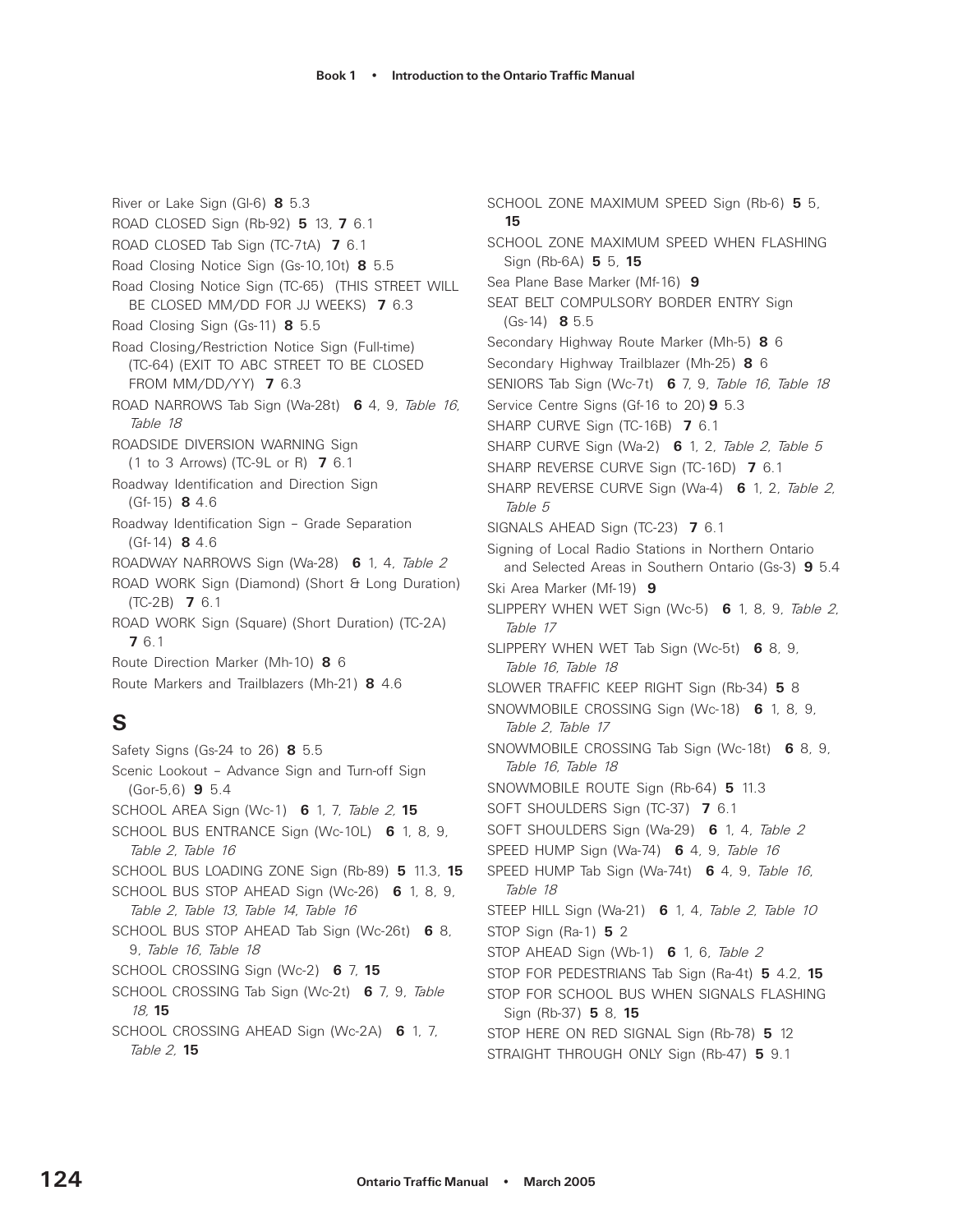STRAIGHT THROUGH OR LEFT TURN ONLY Sign (Rb-43) **5** 9.1 STRAIGHT THROUGH OR RIGHT TURN ONLY Sign (Rb-44) **5** 9.1 Street Section Closed Sign (TC-67) (ABC STREET CLOSED AT DEF AVENUE) **7** 6.3 **T** TEMPORARY BRIDGE Sign (TC-32) **7** 6.1 TEMPORARY BRIDGE Sign (Wa-30A) **6** 1, 4, 9, *Table 2*, *Table 17* TEMPORARY BRIDGE XX KM/H Tab Sign (TC-32t) **7** 6.1 Temporary Concrete Barriers **7** 6.2 Tertiary Road Marker (Mh-6) **8** 6 THREE LEFT LANES EXIT Sign (Freeway) (Wa-54L) **6** 1, 5, *Table 2* THREE LEFT LANES EXIT Sign (Non-freeway) (Wa-58L) **6** 1, 5, *Table 2* THREE RIGHT LANES EXIT Sign (Freeway) (Wa-54R) **6** 1, 5, *Table 2* THREE RIGHT LANES EXIT Sign (Non-freeway) (Wa-58R) **6** 1, 5, *Table 2* THROUGH TRAFFIC KEEP RIGHT Sign (Rb-27) **5** 8 T-INTERSECTION Sign (Uncontrolled) (Wa-14) **6** 1, 3, *Table 2* Tourism Oriented Directional Signs (TODS) **9** Area Profile (T-9) Freeway Composite – 3 Icons Assembly (T-4B) Freeway Composite – 6 Icons Assembly (T-4A) Freeway Major Attractions (Rural) Assembly and Panels (T-1B) Freeway Major Attractions (Urban) Assembly and Panels (T-1A) Freeway Ramp Assembly (T-3) Freeway Regular Attractions (Rural) Assembly (T-2B) Freeway Regular Attractions (Urban) Assembly (T-2A) Highway Major & Regluar Attractions Assembly (T-5) Highway Tourism Route (T-7)

- Highway Tourism Route Assurance Marker (T-8)
- Highway Trailblazer (High Speed) Assembly (T-6A) Highway Trailblazer (Low Speed) Assembly (T-6B)
- Traffic Cones (TC-51A, B, C) **7** 6.2

TRAFFIC CONTROL Sign (STOP/SLOW Paddle) (TC-22) **7** 4.4, 6.1, *Figures 3, 4* TRAFFIC CONTROL PERSON AHEAD Sign (TC-21) **7** 6.1 TRAFFIC SIGNALS AHEAD Sign (Wb-2) **6** 1, 6, *Table 2*, **12** 3.11 Trans Canada Highway Marker – Shield (Mh-1) **8** 6 TRUCK ENTRANCE Sign (TC-31L or R) **7** 6.1 TRUCK ENTRANCE Sign (Wc-8L or R) **6** 1, 8, 9, *Table 2*, *Table 12*, *Table 17* TRUCK ENTRANCE Sign (with amber flashers) (TC-31AL or R) **7** 6.1 TRUCK ENTRANCE Tab Sign (Wc-8t) **6** 8, 9, *Table 16*, *Table 18* TRUCK INSPECTION STATION 1 KM Sign (Gs-15) **8** 5.5 TRUCK OVERTURNING Sign (Wa-75) **6** 1, 4, 9, *Table 2*, *Table 16* TRUCK ROUTE Sign (Rb-61) **5** 11.1 TRUCKS ENTER INSPECTION STATION WHEN LIGHTS FLASHING Sign (Rb-96) **5** 11.1 TRUCKS USE CENTRE LANE Tab Sign (TC-11t) **7** 6.1 TURN Sign (TC-16A) **7** 6.1 TURN Sign (Wa-1) **6** 1, 2, *Table 2*, *Table 5* Turn-off Sign (Gf-3) **8** 4.5 Turn-off Sign (Gr-10) **8** 5.1 Turn-off Sign (Gr-106 to 108) **8** 5.1 Turn-off Sign (Gr-12) **8** 5.1 Turn-off Sign (Gr-6 to 8) **8** 5.1 Turn-off to Freeway – Left Turn Sign (Gr-4) **8** 5.1 Turn-off to Freeway – Right Turn Sign (Gr-2) **8** 5.1 Turn-off Markers (Mh-11,12) **8** 6 TWO LEFT LANES EXIT Sign (Freeway) (Wa-52L) **6** 1, 5, *Table 2* TWO LEFT LANES EXIT Sign (Non-freeway) (Wa-57L) **6** 1, 5, *Table 2* TWO LEFT LANES EXIT, NEXT LANE EXIT OR THROUGH Sign (Freeway) (Wa-53L) **6** 1, 5, *Table 2* TWO RIGHT LANES EXIT Sign (Freeway) (Wa-52R) **6** 1, 5, *Table 2* TWO RIGHT LANES EXIT Sign (Non-freeway) (Wa-57R)

**6** 1, 5, *Table 2*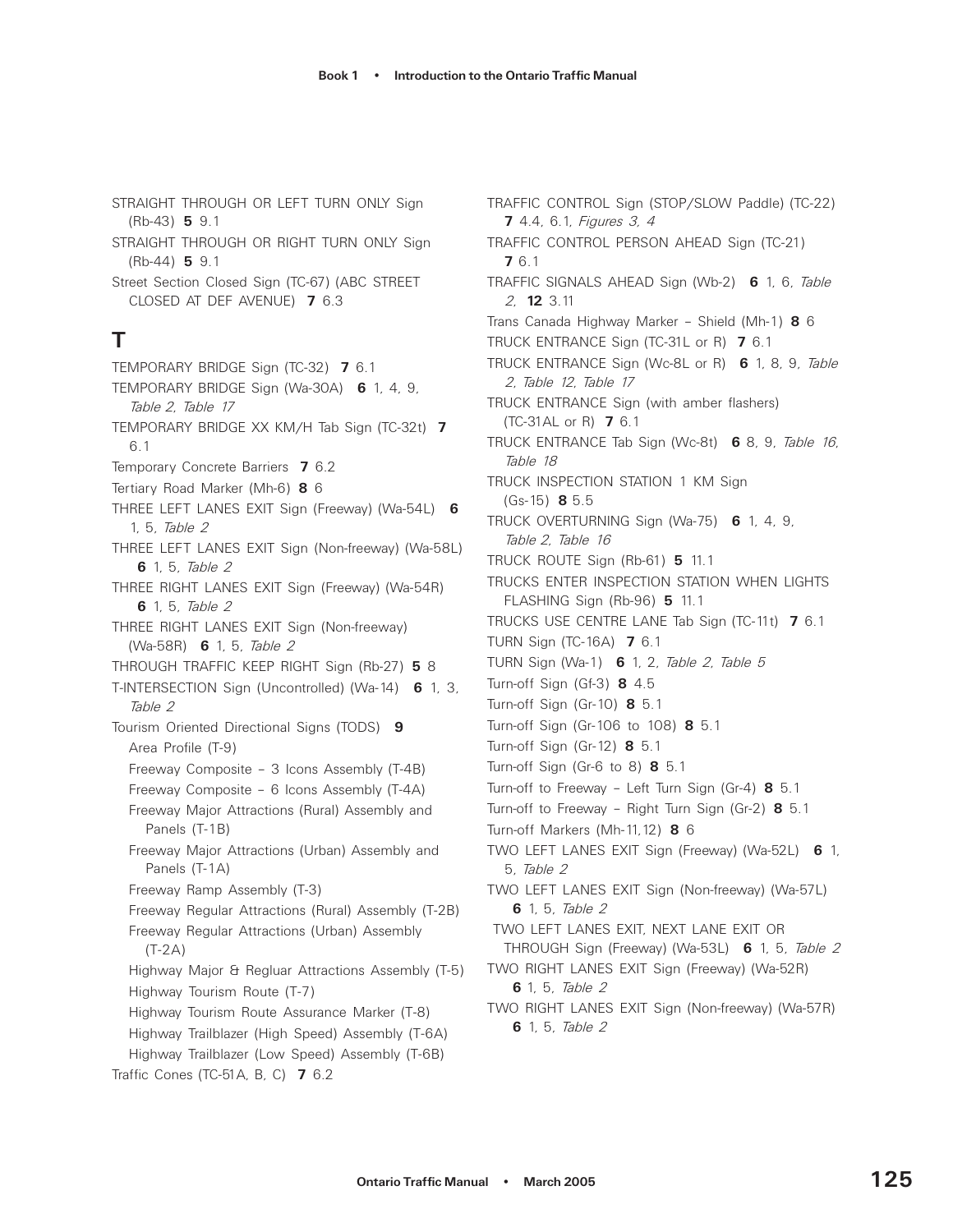TWO RIGHT LANES EXIT, NEXT LANE EXIT OR THROUGH Sign (Freeway) (Wa-53R) **6** 1, 5, *Table 2* TWO-STAGE PEDESTRIAN CROSSING Sign (Wc-29) **6** 7, 9, *Table 16* TWO-WAY LEFT TURN LANE Sign (Rb-48) **5** 9.1 TWO-WAY LEFT TURN LANE, CENTRE LANE ONLY Sign (Rb-48A) **5** 9.1 TWO-WAY TRAFFIC Sign (Rb-24) **5** 8 TWO-WAY TRAFFIC Sign (TC-34) **7** 6.1 TWO-WAY TRAFFIC AHEAD Sign (Wb-4) **6** 1, 6, *Table 2*

# **U**

UNEVEN LANES Sign (TC-24) **7** 6.1 Urban Destination Sign (1 name) (Gd-14) **8** 5.2 Urban Destination Sign (2 names) (Gd-15) **8** 5.2 Urban Destination Sign (3 names) (Gd-16) **8** 5.2 Urban Street Name Signs (Gr-USN) **8** 5.1 USE LOWER GEAR Tab Sign (Wa-21t) **6** 4, 9, *Table 18*

# **V**

VEHICLES OVER 5 TONNES MUST HAVE VALID TRANSPONDER Sign (Rb-97) **5** 11.1 VEHICLES WITH LUGS PROHIBITED Sign (Rc-3) **5** 16

#### **W**

WAIT FOR GAP Sign (Wc-28) **6** 7, 9, *Table 16* WALK ON LEFT FACING TRAFFIC Sign (Rc-1) **5** 16, **15** WATCH FOR FALLEN ROCK Tab Sign (Wc-6t) **6** 8, 9, *Table 16*, *Table 18* WATER OVER ROAD Sign (Wc-21) **6** 1, 8, *Table 2* WATER OVER ROAD Tab Sign (Wc-21t) **6** 8, 9, *Table 16*, *Table 18* WHEN FLASHING Tab Sign (TC-20At) **7** 6.1 WHEN FLASHING Tab Sign (Wa-76t) **6** 4, 9, *Table 2*, *Table 16*, *Table 18* WINDING ROAD Sign (Wa-6) **6** 1, 2, *Table 2*

# **Y**

YIELD Sign (Ra-2) **5** 3, **7** 6.1 YIELD Tab Sign (Ra-2t) **5** 3 YIELD AHEAD Sign (Wb-1A) **6** 1, 6, *Table 2,* **7** 6.1 YIELD CENTRE LANE TO OPPOSING TRAFFIC Sign (Rb-36) **5** 8 YIELD TO ONCOMING TRAFFIC Sign (Rb-91) **5** 13, **7** 6.1 Y-INTERSECTION Sign (Controlled) (Wa-15A) **6** 1, 3, 9, *Table 2*, *Table 15*, *Table 16*

Y-INTERSECTION Sign (Uncontrolled) (Wa-15) **6** 1, 3, *Table 2*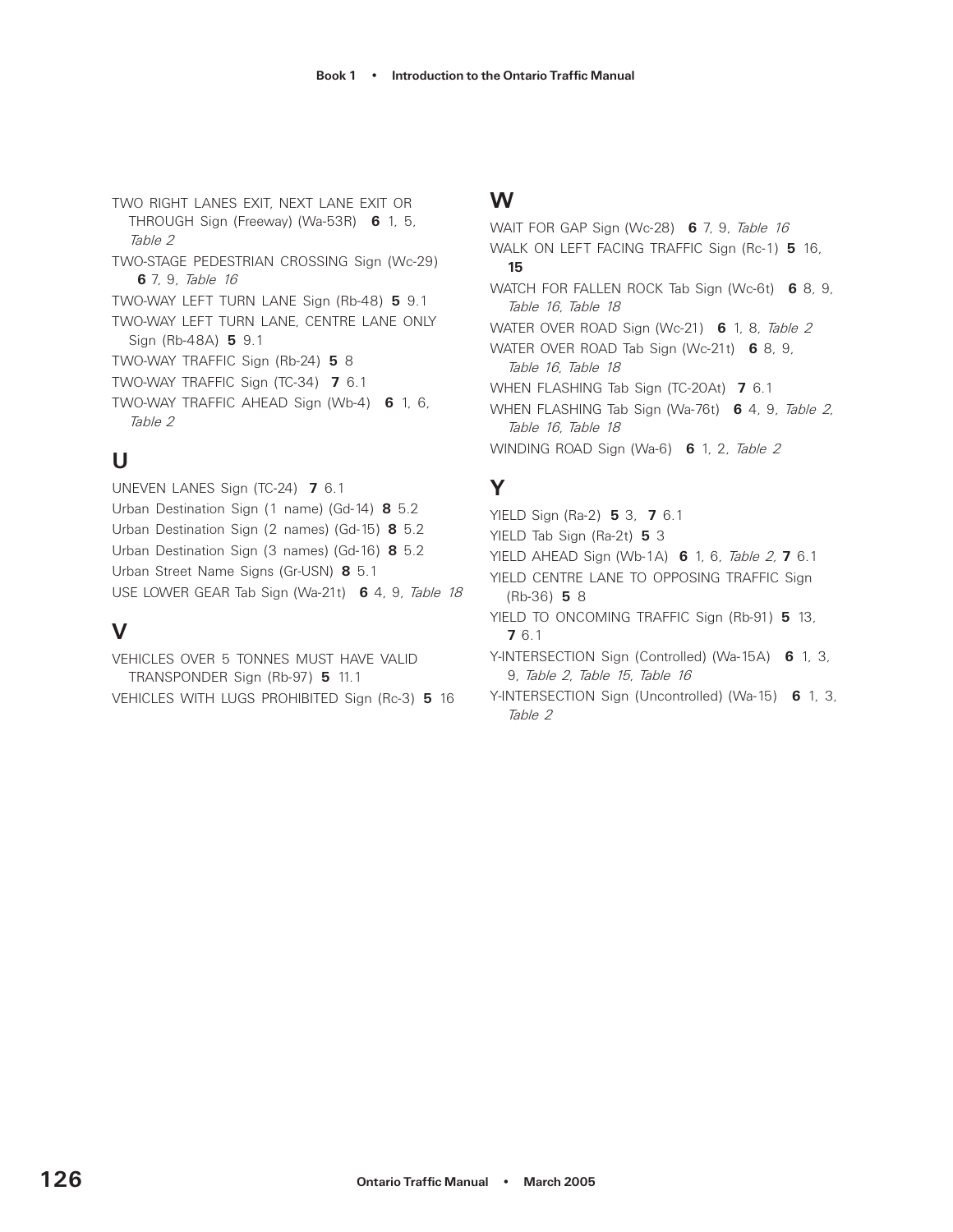#### **13. Master Sign Number Index**

Reference locations are shown after each sign number entry as: sign number, sign name, **OTM Book Number** and Section Number. Sign Patterns are in the Master Sign Library (MSL) (OTM Book 2).

Gd-1,2, Destination Fingerboard **8** 5.2 Gd-3 to 6, Destination Tab **8** 5.2 Gd-7, Destination **8** 5.2 Gd-8, Destination **8** 5.2 Gd-9, Destination **8** 5.2 Gd-10, Destination **8** 5.2 Gd-11, Destination **8** 5.2 Gd-12, Auxiliary Assurance **8** 5.2 Gd-13, Assurance **8** 5.2 Gd-14, Urban Destination (1 name) **8** 5.2 Gd-15, Urban Destination (2 names) **8** 5.2 Gd-16, Urban Destination (3 names) **8** 5.2 Gd-17, Municipality Centre Off Highway **8** 5.2 Gd-17t, Municipality Centre Off Highway Tab **8** 5.2 Gd-18, Municipality Centre On Highway **8** 5.2 Gf-1, Advance Guide Sign **8** 4.5 Gf-2, Interchange Number Tab **8** 4.5 Gf-3, Turn-off Sign **8** 4.5 Gf-4, Ground-mounted Exit Sign **8** 4.5 Gf-5, Interchange Sequence Sign **8** 4.5 Gf-6,7,8, Municipality on Freeway Sign **8** 4.5 Gf-9, Downtown, City (Town) Centre, Business Section **8** 4.5 Gf-10, Composite Services Sign **8** 4.5 Gf-12, Distance Assurance Sign **8** 4.6 Gf-13,13t, Distance Markers **8** 4.6 Gf-14, Roadway Identification Sign – Grade Separation **8** 4.6 Gf-15, Roadway Identification and Direction Sign **8** 4.6 Gf-16 to 20, Service Centre Signs **9** 5.3

- Gf-21, Identification of Fire Hydrants adjacent to Freeways **8** 4.6
- Gf-22, Advance Guide Signs (Overhead) **8** 4.5
- Gf-23, Freeway Turn Off (Overhead) **8** 4.5
- Gf-24, Distance Assurance (Overhead) **8** 4.5
- Gh-1 to 4, Highway Numbering Changes **8** 6
- Gl-1, Municipality **8** 5.3
- Gl-2, Municipality **8** 5.3
- Gl-3, Hamlet **8** 5.3
- Gl-4, County or District Boundary **8** 5.3
- Gl-5, Regional Municipality **8** 5.3
- Gl-6, River or Lake **8** 5.3
- Gl-7, First Nation **8** 5.3
- (No Number), Municipality (Boundary) Signing Use of PI Tab **8** 5.3
- Gor-1, ONTARIO PROVINCIAL POLICE Sign **9** 5.4
- Gor-2, Municipal Police Sign **9** 5.4
- Gor-3,3t, Picnic and Roadside Table Sign **9** 5.4
- Gor-4, First Aid Post Sign **9** 5.4
- Gor-5,6, Scenic Lookout Advance Sign and Turn-off Sign **9** 5.4
- Gor-7, Boat Launching Sign **9** 5.4
- Gor-8, Public Telephone Sign **9** 5.4
- Gor-9,10,10t, Ontario Travel Information Centre Sign **9** 5.4
- Gor-11,12, Car Pool Freeway and Trailblazer **8** 5.4
- Gr-1, Channelizing Sign Right Turn **8** 5.1 Gr-2, Turn-off to Freeway – Right Turn **8** 5.1 Gr-3, Channelizing Sign – Left Turn **8** 5.1 Gr-4, Turn-off to Freeway – Left Turn **8** 5.1 Gr-6 to 8, Turn-off **8** 5.1 Gr-9, Advance **8** 5.1 Gr-10, Turn-off **8** 5.1 Gr-11, Advance **8** 5.1 Gr-12, Turn-off **8** 5.1 Gr-106 to 108, Turn-off **8** 5.1 Gr-USN, Urban Street Name Signs **8** 5.1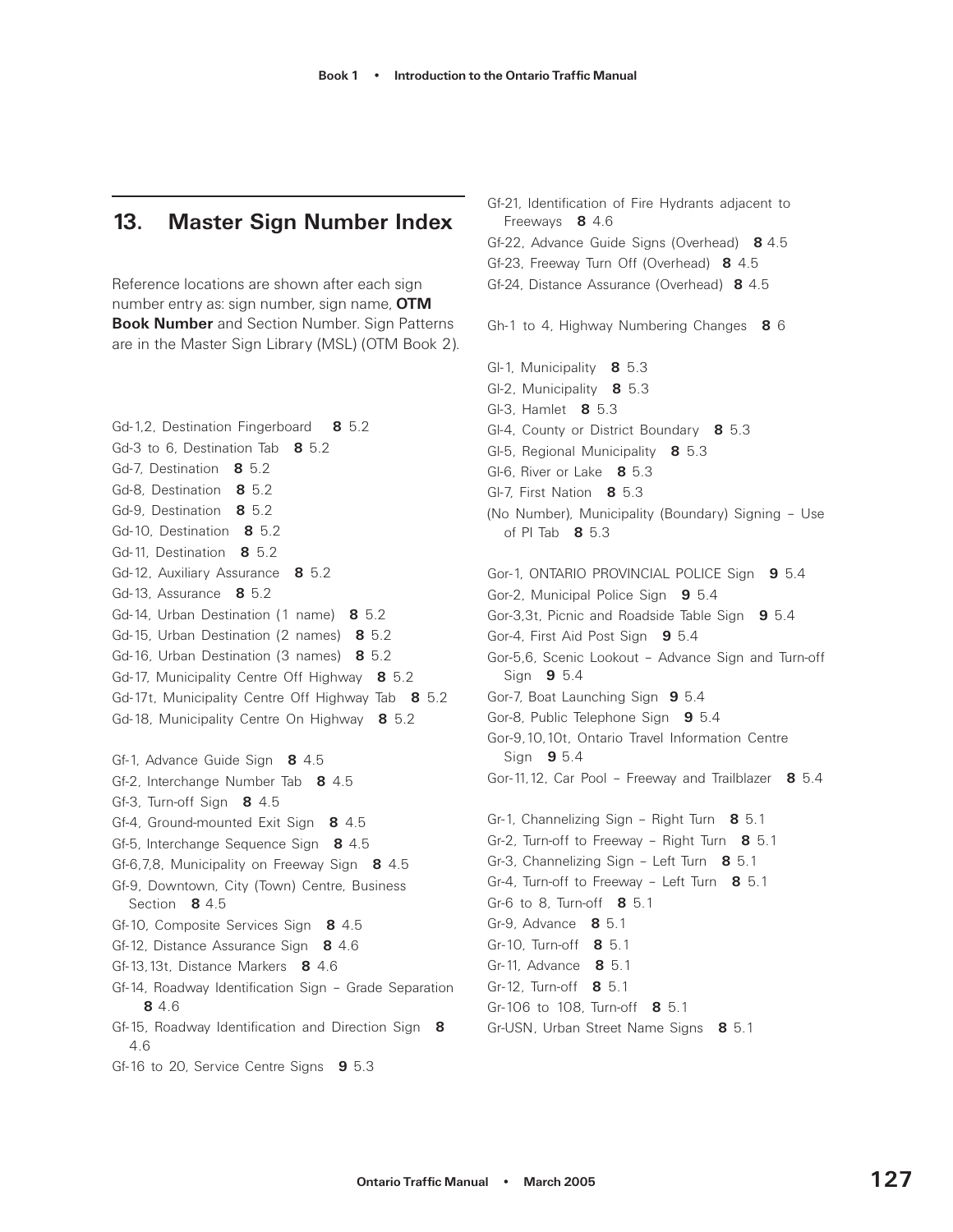Grr-1, Private Roadway Identification Fingerboard **9** 5.4 Grr-2, Personal Direction Fingerboard **9** 5.4 Grr-4, Private Road Sign **9** 5.4 Gs-1, Border Crossing Signs **9** 5.4 Gs-1A\*, Decorative Municipality ID Display Signs **9** 5.4 Gs-3, Signing of Local Radio Stations in Northern Ontario and Selected Areas in Southern Ontario **9** 5.4 Gs-4,5, King's Highway Notice Sign **8** 5.5 Gs-6,7, Controlled Access Highway Notice Sign **8** 5.5 Gs-8A,8B, Neighbourhood Watch Program Signing **9** 5.4 Gs-9A,9B, Block Parent Program Signing **9** 5.4 Gs-10,10t, Road Closing Notice Sign **8** 5.5 Gs-11, Road Closing Sign **8** 5.5 Gs-12, GARBAGE DISPOSAL Sign **9** 5.4 Gs-14, SEATBELT COMPULSORY BORDER ENTRY Sign **8** 5.5 Gs-15, TRUCK INSPECTION STATION 1 KM Sign **8** 5.5 Gs-17, INSPECTION STATION Turn-off Sign **8** 5.5 Gs-18, Emergency Route Signing **9** 5.4 Gs-19, ADOPT A HIGHWAY Signs **9** 5.4 Gs-20, Emergency Services Property Addressing **9** 5.4 Gs-21, Metric Conversion Sign **8** 5.5 Gs-23, Planting Partnership Signs **8** 5.5 Gs-24 to 26, Safety Signs **8** 5.5 Gt-12 to 15, Historic Site/Plaque Signs **8** 5.5 L-1, Mainline Food Logo Signs **8** L-2, Mainline Fuel Logo Signs **8** L-3, Mainline Accommodation Logo Signs **8** L-4, Mainline Composite Logo Signs **8** L-5, Ramp Food Logo Signs **8** L-6, Ramp Fuel Logo Signs **8** L-7, Ramp Accommodation Logo Signs **8** L-8, Ramp Composite Logo Signs **8**

Mf-1, Hospital Marker **9** 5.4 Mf-2A, Airport Marker, Major **9** 5.4 Mfa-2B, Airport Marker, Secondary **9** 5.4 Mfa-2C, Airport Marker, Local **9** 5.4 Mfa-3, Bus Terminal Marker **9** 5.4 Mfa-3A, Rail Station Sign **9** 5.4 Mfa-4, Golf Course Marker **9** 5.4 Mfa-5, Regional Travel Information Centre Sign **9** 5.4 Mfa-5, Ontario Travel Information Centre Sign **9** 5.4 Mf-10, Accommodation Marker **9** Mf-11, Food Marker **9** Mf-12, Fuel Marker **9** Mf-13, Campsite Marker **9** Mf-14, Outfitter Marker **9** Mf-15, Marina Marker **9** Mf-16, Sea Plane Base Marker **9** Mf-17, Cross Country Ski Area Marker **9** Mf-18, Alpine Ski Area Marker **9** Mf-19, Ski Area Marker **9** Mf-20, Hostel Marker **9** Mf-24, College/University Marker **9** Mh-1, Trans Canada Highway Marker – Shield **8** 6 Mh-2, Provincial Route Marker – Crown **8** 6 Mh-3, Provincial Route Marker **8** 6 Mh-4, County/Regional Road Marker **8** 6 Mh-5, Secondary Highway Route Marker **8** 6 Mh-6, Tertiary Road Marker **8** 6 Mh-7, M-C Freeway Marker **8** 6 Mh-8, 9, Advance Turn Marker **8** 6 Mh-10, Route Direction Marker **8** 6 Mh-11, Turn-off Marker **8** 6 Mh-12, Turn-off Marker **8** 6 Mh-13, Cardinal Direction Markers **8** 6 Mh-14, Combined Direction and Turn Markers **8** 6 Mh-15, Combined Direction and Advance Turn Markers **8** 6 Mh-16, Combined Direction and Turn-off Markers **8** 6 Mh-17, Business Marker **8** 6 Mh-18, ENDS End of Route Marker **8** 6 Mh-19, Junction Marker **8** 6 Mh-20, Junction Marker **8** 6 Mh-21, Route Markers and Trailblazers **8** 4.6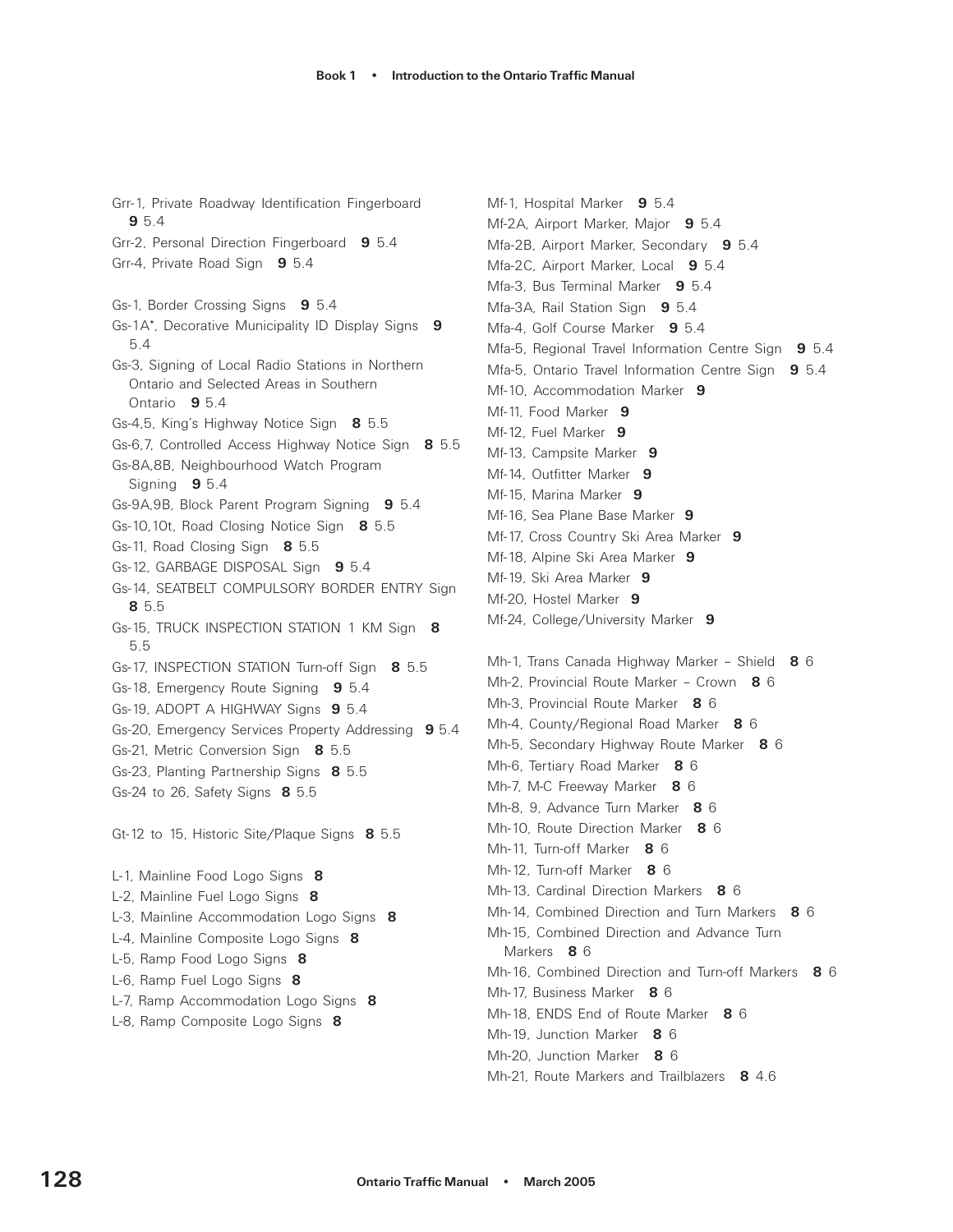Mh-21, Highway Trailblazer – Shield **8** 6 Mh-22, Highway Trailblazer – Crown **8** 6 Mh-23, QEW Trailblazer – Shield **8** 6 Mh-24, QEW Trailblazer – Crown **8** 6 Mh-25, Secondary Highway Trailblazer **8** 6 Mh-26, Destination Marker **8** 6 Mh-27, FORMERLY Marker **8** 6 Mh-28, EXIT 1 KM Marker **8** 6 Mh-29, Combined Distance and Turn-off Markers **8** 6 Mh-30, Distance Marker **8** 6 Mh-31, Availability Markers (Campground) **9** 5.4 Mh-37, Ferry Service Marker **8** Ra-1, STOP Sign **5** 2 Ra-1t, ALL-WAY Tab Sign **5** 2 Ra-2, YIELD Sign **5** 3, **7** 6.1 Ra-2t, YIELD Tab Sign **5** 3 Ra-4, PEDESTRIAN X (Crossover) Sign **5** 4.2 Ra-4t, STOP FOR PEDESTRIANS Tab Sign **5** 4.2 Ra-6, CROSS ON GREEN LIGHT ONLY Sign **5** 4.1 Ra-7, CROSS ON WALK SIGNAL ONLY Sign **5** 4.1 Ra-8, CROSS ONLY AT CROSSOVER Sign **5** 4.1 Ra-9, CROSS OTHER SIDE Sign **5** 4.1 Ra-9A, CROSS OTHER SIDE Sign **5** 4.1 Ra-10, NO PASSING HERE TO CROSSING Sign **5** 4.2 Ra-11, PEDESTRIAN PUSHBUTTON Sign **5** 4.2 Ra-12, PEDESTRIAN PUSHBUTTON Symbol Sign (With Directional Arrow) **5** 4.1 Ra-13, PEDESTRIAN MUST PUSH BUTTON TO RECEIVE WALK SIGNAL Symbol Sign **5** 4.1 Rb-1, MAXIMUM SPEED Sign **5** 5 Rb-1A, MAXIMUM SPEED Sign with KM/H Included **5** 5 Rb-2, MAXIMUM SPEED BEGINS Sign **5** 5 Rb-3, MAXIMUM SPEED, KM/H, and BEGINS on One Sign Blank **5** 5 Rb-5, MAXIMUM SPEED AHEAD Sign **5** 5 Rb-6, SCHOOL ZONE MAXIMUM SPEED Sign **5** 5 Rb-6A, SCHOOL ZONE MAXIMUM SPEED WHEN FLASHING Sign **5** 5 Rb-7t, KM/H Tab Sign **5** 5 Rb-10, NO STRAIGHT THROUGH Sign **5** 6

Rb-10A, NO STRAIGHT THROUGH Sign (Specified Times) **5** 6 Rb-10t, BUSES EXCEPTED Tab Sign **5** 6 Rb-11, NO RIGHT TURN Sign **5** 6 Rb-11A, NO RIGHT TURN Sign (Specified Times) **5** 6 Rb-12, NO LEFT TURN Sign **5** 6 Rb-12A, NO LEFT TURN Sign (Specified Times) **5** 6 Rb-13, NO STRAIGHT THROUGH OR RIGHT TURN Sign **5** 6 Rb-14, NO STRAIGHT THROUGH OR LEFT TURN Sign **5** 6 Rb-15, NO TURNS Sign **5** 6 Rb-16, NO U-TURNS Sign **5** 6 Rb-16t, EXCEPT AUTHORIZED VEHICLES Tab Sign **5** 6 Rb-19, DO NOT ENTER Sign **5** 7 Rb-19t, DO NOT ENTER Tab Sign **5** 7 Rb-20, DO NOT ENTER / WRONG WAY Sign **5** 7 Rb-21, ONE-WAY Sign **5** 7 Rb-24, TWO-WAY TRAFFIC Sign **5** 8 Rb-25, KEEP RIGHT Sign **5** 8 Rb-27, THROUGH TRAFFIC KEEP RIGHT Sign **5** 8 Rb-30, PASSING LANE 2 KM AHEAD Sign **5** 8 Rb-31, DO NOT PASS Sign **5** 8 Rb-33, KEEP RIGHT EXCEPT TO PASS Sign **5** 8 Rb-34, SLOWER TRAFFIC KEEP RIGHT Sign **5** 8 Rb-35, PASSING PERMITTED Sign **5** 8 Rb-35t, PASS WITH CARE Tab Sign **5** 8 Rb-36, YIELD CENTRE LANE TO OPPOSING TRAFFIC Sign **5** 8 Rb-37, STOP FOR SCHOOL BUS WHEN SIGNALS FLASHING Sign **5** 8 Rb-37t, BOTH DIRECTIONS Tab Sign **5** 8 Rb-39, LANE USE RESTRICTION Sign (Overhead, Trucks) **5** 11.1 Rb-39A, LANE USE RESTRICTION Sign (Groundmounted, Trucks) **5** 11.1 Rb-40, LANE USE RESTRICTION Sign (Overhead, Trucks, Length-based) **5** 11.1 Rb-40A, LANE USE RESTRICTION Sign (Groundmounted, Trucks, Length-based) **5** 11.1 Rb-41, LEFT TURN ONLY Sign **5** 9.1 Rb-41t, LEFT LANE Tab Sign **5** 9.1 Rb-42, RIGHT TURN ONLY Sign **5** 9.1 Rb-42t, RIGHT LANE Tab Sign **5** 9.1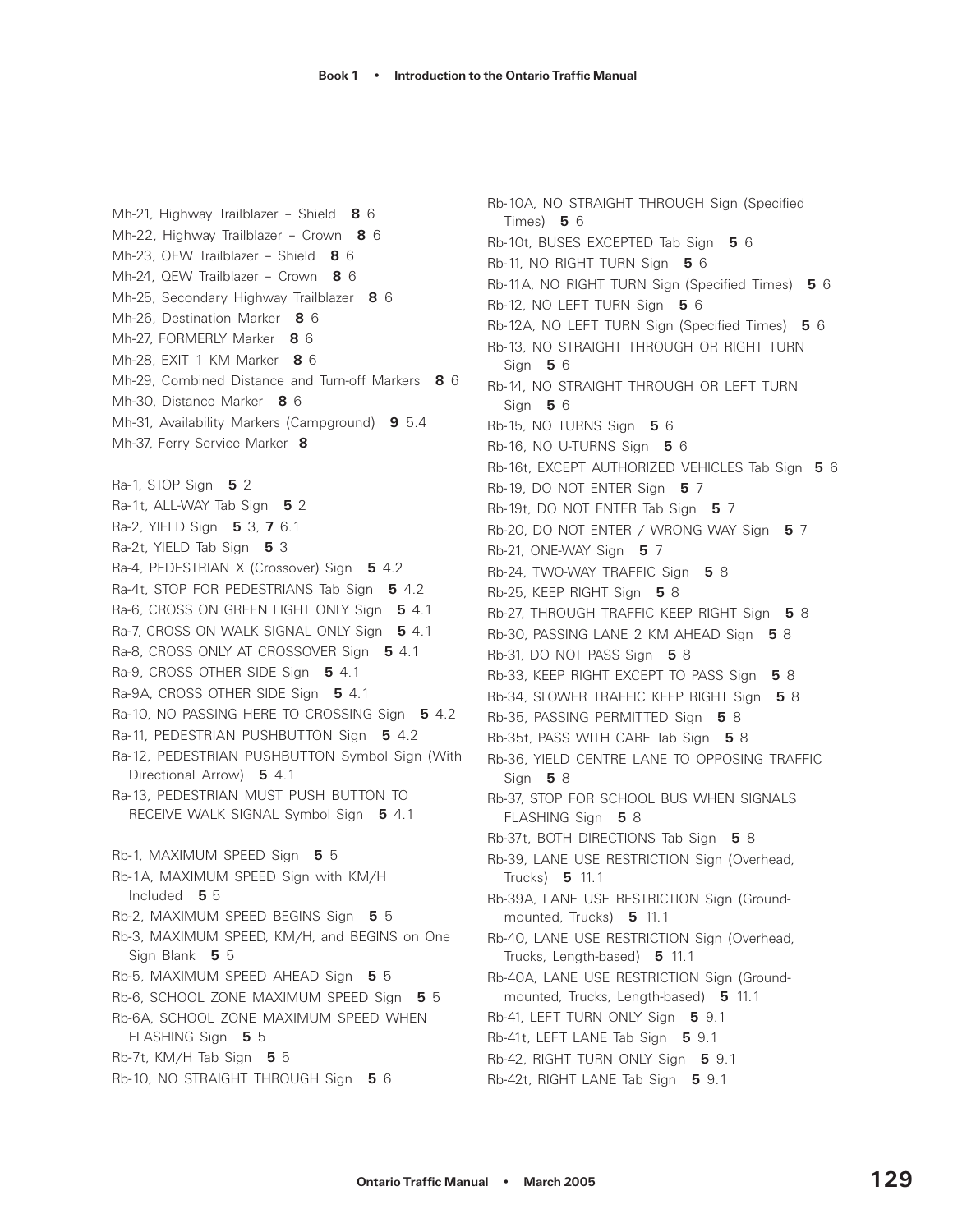Rb-43, STRAIGHT THROUGH OR LEFT TURN ONLY Sign **5** 9.1 Rb-44, STRAIGHT THROUGH OR RIGHT TURN ONLY Sign **5** 9.1 Rb-45, LEFT OR RIGHT TURN ONLY Sign **5** 9.1 Rb-46, ALL MOVEMENTS PERMITTED Sign **5** 9.1 Rb-47, STRAIGHT THROUGH ONLY Sign **5** 9.1 Rb-48, TWO-WAY LEFT TURN LANE Sign **5** 9.1 Rb-48A, TWO-WAY LEFT TURN LANE, CENTRE LANE ONLY Sign **5** 9.1 Rb-51, NO PARKING Sign **5** 10.1 Rb-51A, NO PARKING Sign (With Days) **5** 10.1 Rb-52, NO PARKING Sign (With Days and Times **5** 10.1 Rb-53, PARKING RESTRICTED Sign (With Days, Times, Duration) **5** 10.1 Rb-54, NO STANDING Sign **5** 10.1 Rb-54A, NO STANDING Sign (With Days and Times) **5** 10.1 Rb-55, NO STOPPING Sign **5** 10.1 Rb-55A, NO STOPPING Sign (With Days) **5** 10.1 Rb-56, NO STOPPING Sign (With Days and Times **5** 10.1 Rb-57, NO PARKING, SNOW ROUTE Sign **5** 10.1 Rb-58, NO PARKING, EMERGENCY PARKING ONLY Sign **5** 10.1 Rb-60, NO TRACTORS Sign **5** 11.3 Rb-61, TRUCK ROUTE Sign **5** 11.1 Rb-61t, MOVEMENTS PERMITTED Tab Signs **5** 11.1, 11.2, 11.3 Rb-62, NO HEAVY TRUCKS Sign **5** 11.1 Rb-62A, NO HEAVY TRUCKS Sign (Time of Day **5** 11.1 Rb-63, MAXIMUM TONNES Sign (Single Gross Weight) **5** 11.1 Rb-63A, MAXIMUM TONNES Sign (Differentiated by Truck Type) **5** 11.1 Rb-64, SNOWMOBILE ROUTE Sign **5** 11.3 Rb-65, NO SNOWMOBILES Sign **5** 11.3 Rb-67, NO BICYCLES Sign **5** 11.3 Rb-68, NO PEDESTRIANS OR BICYCLES Sign **5** 11.3 Rb-69, BICYCLE ROUTE Sign **5** 11.3 Rb-76, LOAD RESTRICTION IN EFFECT Sign **5** 11.1 Rb-77, CLASS B ROAD Sign **5** 11.1 Rb-78, STOP HERE ON RED SIGNAL Sign **5** 12

Rb-79R, NO RIGHT TURN ON RED Sign **5** 12 Rb-79L, NO LEFT TURN ON RED Sign **5** 12 Rb-80, ADVANCED GREEN WHEN FLASHING Sign **5** 12 Rb-81, LEFT TURN SIGNAL Sign **5** 12 Rb-82, DANGEROUS GOODS ROUTE Sign (Symbol) **5** 11.2 Rb-82t, DANGEROUS GOODS ROUTE Tab Sig **5** 11.2 Rb-83, NO DANGEROUS GOODS Sign (Symbol) **5** 11.2 Rb-83t, DANGEROUS GOODS CARRIERS PROHIBITED Tab Sign **5** 11.2 Rb-84, RESERVED BICYCLE LANE Sign (Overhead) **5** 9.2 Rb-84A, RESERVED BICYCLE LANE Sign (Ground-mounted) **5** 9.2 Rb-84t, BEGINS Tab Sign **5** 5, 14 Rb-84t, Reserved Lane BEGINS Tab Sign **5** 9.2 Rb-85, RESERVED LANE Sign (One Vehicle Class, Overhead, No Days and Times) **5** Rb-85A, RESERVED LANE Sign (One Vehicle Class, Ground-mounted, No Days and Times) **5** Rb-85t, Reserved Lane ENDS Tab Sign **5** 9.2, 14 Rb-86, RESERVED LANE Sign (Multiple Vehicle Classes, Overhead, No Days and Times) **5** 9.2 Rb-86A, RESERVED LANE Sign (Multiple Vehicle Classes, Ground-mounted, No Days and Times) **5** 9.2 Rb-87, RESERVED LANE Sign (One or Multiple Vehicle Classes, Overhead, Days and Times) **5** 9.2 Rb-87A, RESERVED LANE Sign (One or Multiple Vehicle Classes, Ground-mounted, Days and Times) **5** 9.2 Rb-88, 3 OR MORE PERSONS Sign **5** 9.2 Rb-89, SCHOOL BUS LOADING ZONE Sign **5** 11.3 Rb-90A, CONSTRUCTION ZONE BEGINS Sign **5** 13, **7** 6.1 Rb-90B, CONSTRUCTION ZONE ENDS Sign **5** 13, **7** 6.1 Rb-91, YIELD TO ONCOMING TRAFFIC Sign **5** 13, **7** 6.1 Rb-92, ROAD CLOSED Sign **5** 13, **7** 6.1 Rb-93, DISABLED PARKING PERMIT Sign **5** 10.2 Rb-94, DISABLED STANDING EXEMPTION Sign **5** 10.2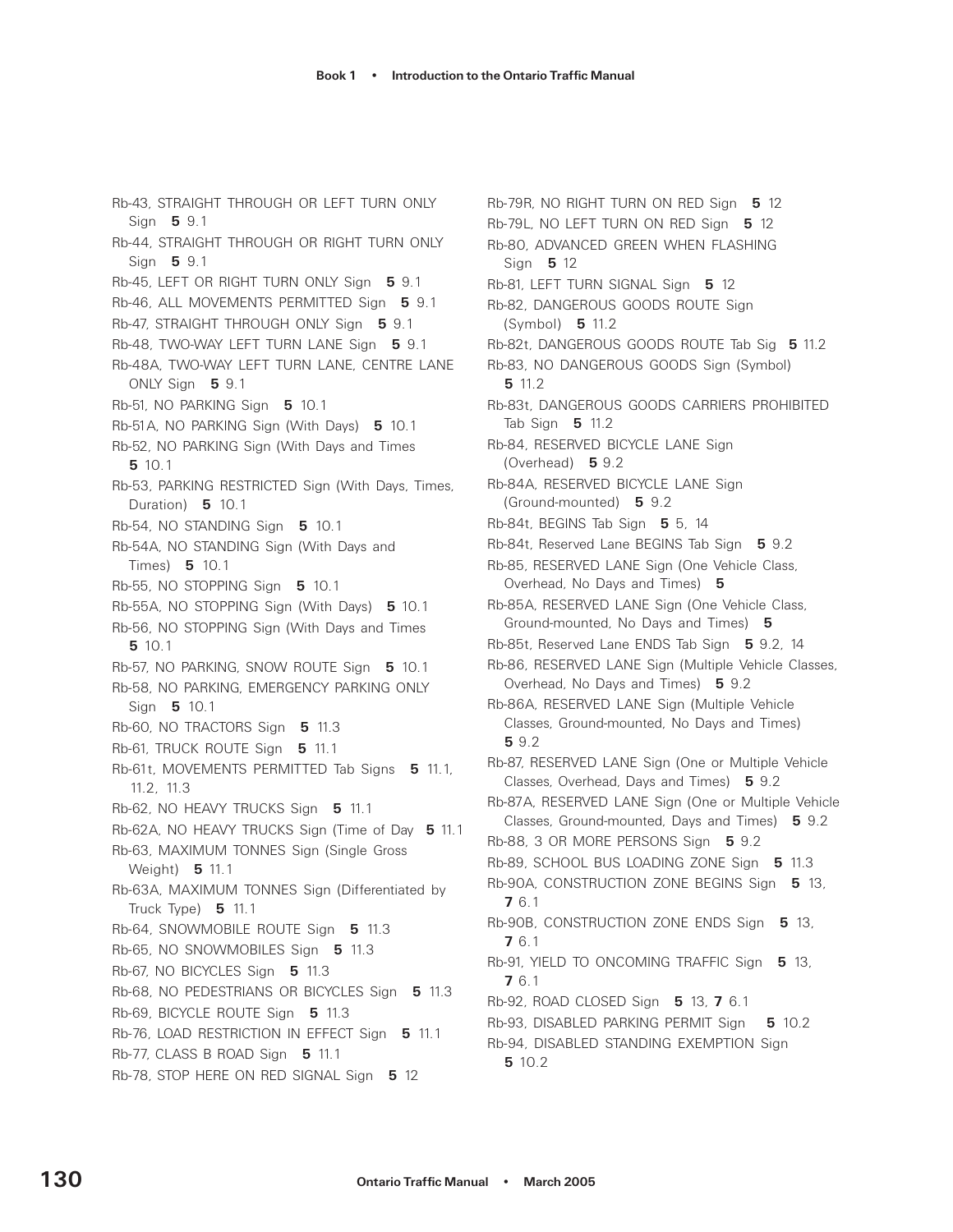**5** 10.2 Rb-96, TRUCKS ENTER INSPECTION STATION WHEN LIGHTS FLASHING Sign **5** 11.1 Rb-97, VEHICLES OVER 5 TONNES MUST HAVE VALID TRANSPONDER Sign **5** 11.1 Rb-184t, BEGINS Tab Sign **5** 11.1 Rb-185t, ENDS Tab Sign **5** 11.1 Rc-1, WALK ON LEFT FACING TRAFFIC Sign **5** 16 Rc-2, NO FISHING FROM BRIDGE Sign **5** 16 Rc-3, VEHICLES WITH LUGS PROHIBITED Sign **5** 16 Rc-4, NO LITTERING Sign **5** 16 Rc-4A, NO LITTERING AND MAXIMUM FINE FOR LITTERING Sign **5** 16 Rc-4t, MAXIMUM FINE FOR LITTERING Tab Sign **5** 16 Rc-9, COMMUNITY SAFETY ZONE **5** 14 Rc-10, NO IN-LINE SKATING Sign **5** 16 Rc-11, KEEP OFF MEDIAN Sign **5** 16 Rc-12, NO PEDESTRIANS Sign **5** 16 Rc-13, FASTEN SEAT BELT Sign **5** 16 Rc-13t, COMPULSORY Tab Sign **5** 16 T-1A, Freeway Major Attractions (Urban) Assembly and Panels **9** T-1B, Freeway Major Attractions (Rural) Assembly and Panels **9** T-2A, Freeway Regular Attractions (Urban) Assembly **9** T-2B, Freeway Regular Attractions (Rural) Assembly **9** T-3, Freeway Ramp Assembly **9** T-4A, Freeway Composite – 6 Icons Assembly **9** T-4B, Freeway Composite – 3 Icons Assembly **9** T-5, Highway Major & Regluar Attractions Assembly **9** T-6A, Highway Trailblazer (High Speed) Assembly **9** T-6B, Highway Trailblazer (Low Speed) Assembly **9** T-7, Highway Tourism Route **9** T-8, Highway Tourism Route Assurance Marker **9** T-9, Area Profile **9** TC-1, CONSTRUCTION AHEAD Sign **7** 6.1 TC-1A, CONSTRUCTION AHEAD 1 KM Sign **7** 6.1 TC-1B, CONSTRUCTION AHEAD 2 KM Sign **7** 6.1

Rb-95, DISABLED STOPPING EXEMPTION Sign

TC-2A, ROAD WORK Sign (Square) (Short Duration) **7** 6.1 TC-2B, ROAD WORK Sign (Diamond) (Short & Long Duration) **7** 6.1 TC-3R, RIGHT LANE CLOSED AHEAD Sign **7** 6.1 TC-3Rt, RIGHT LANE CLOSED Tab Sign **7** 6.1 TC-3L, LEFT LANE CLOSED AHEAD Sign **7** 6.1 TC-3Lt, LEFT LANE CLOSED Tab Sign **7** 6.1 TC-3tA, 300 M Tab Sign **7** 6.1 TC-4, LANE CLOSURE ARROW Sign **7** 6.1 TC-5, DETOUR AHEAD Sign **7** 6.1 TC-5A, DETOUR AHEAD 1 KM Sign **7** 6.1 TC-5B, DETOUR AHEAD 2 KM Sign **7** 6.1 TC-7, DETOUR-TURN OFF/DIVERSION Sign **7** 6.1 TC-7tA, ROAD CLOSED Tab Sign **7** 6.1 TC-7tB, LOCAL TRAFFIC ONLY Tab Sign **7** 6.1 TC-9 (L or R), ROADSIDE DIVERSION WARNING Sign (1 to 3 Arrows) **7** 6.1 TC-10, DETOUR Marker **7** 6.1 TC-10AL, DETOUR Marker **7** 6.1 TC-10AR, DETOUR Marker **7** 6.1 TC-10BL, DETOUR Marker **7** 6.1 TC-10BR, DETOUR Marker **7** 6.1 TC-10C, DETOUR Marker **7** 6.1 TC-10D, DETOUR Marker **7** 6.1 TC-10EL, DETOUR Marker **7** 6.1 TC-10ER, DETOUR Marker **7** 6.1 TC-10FL, DETOUR Marker **7** 6.1 TC-10FR, DETOUR Marker **7** 6.1 TC-10t, DETOUR Designation Tab **7** 6.1 TC-11, NARROW LANES Sign **7** 6.1 TC-11t, TRUCKS USE CENTRE LANE Tab Sign **7** 6.1 TC-11tA, FOR XX KM Tab Sign **7** 6.1 TC-12, FLASHING ARROW BOARD Sign (Freeway) **7** 1.7, 2.1, 3.2, 6.1 TC-12, FLASHING ARROW BOARD Sign (Non-freeway) **7** 1.7, 2.1, 3.2, 6.1 TC-12A, FLASHING ARROW BOARD Sign (Striper) **7** 1.7, 2.1, 3.2, 6.1 TC-13, PAVEMENT ENDS Sign **7** 6.1 TC-14, BUMP AHEAD Sign **7** 6.1 TC-15, BUMP Sign **7** 6.1 TC-16A (L or R), TURN Sign **7** 6.1

TC-16B (L or R), SHARP CURVE Sign **7** 6.1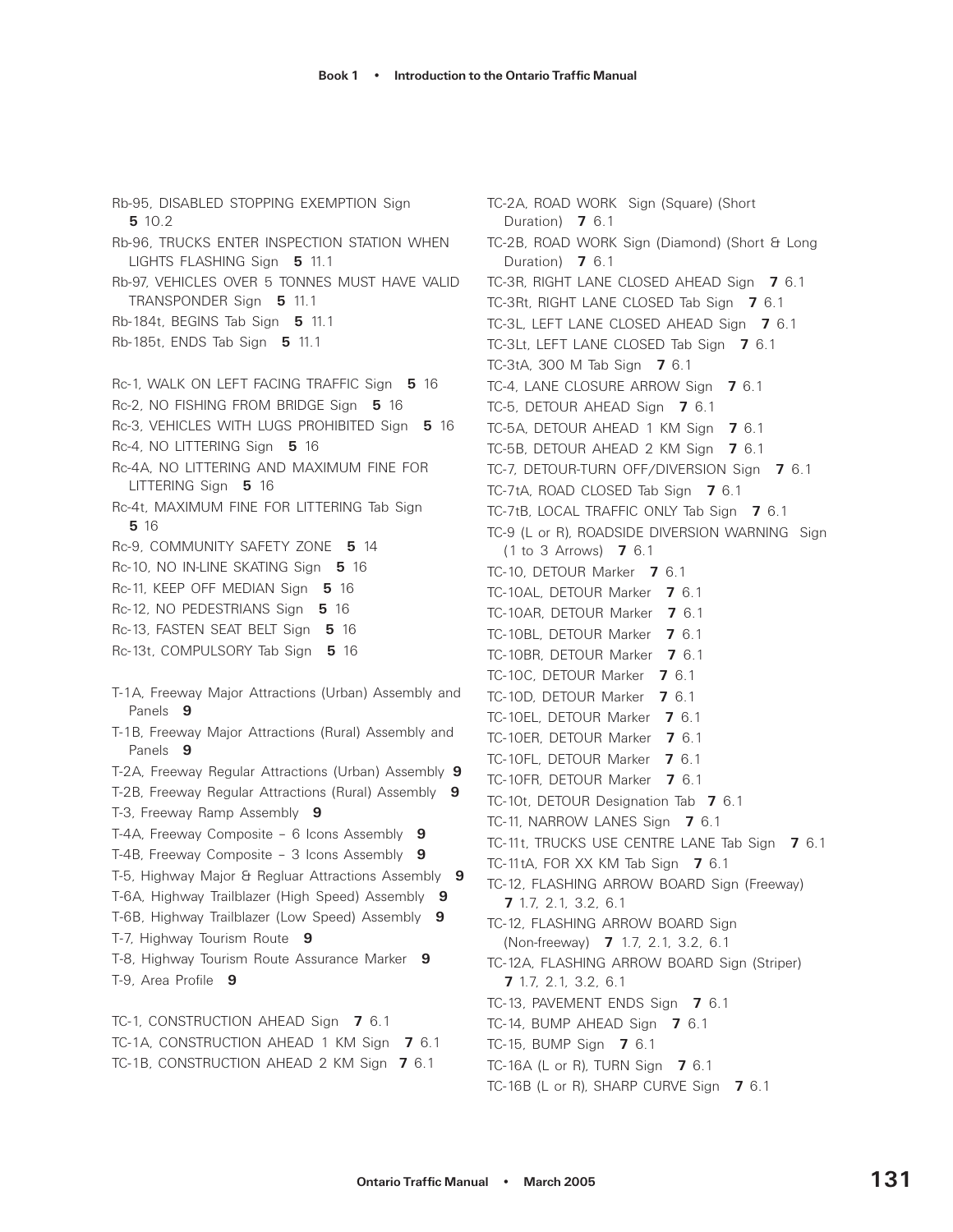TC-16C (L or R), CURVE Sign **7** 6.1 TC-16D (L or R), SHARP REVERSE CURVE Sign **7** 6.1 TC-16E (L or R), REVERSE CURVE Sign (1 to 3 Arrows) **7** 6.1 TC-17t, ADVISORY SPEED Tab Sign **7** 6.1 TC-18, CHEVRON ALIGNMENT Sign **7** 6.1 TC-19, GROOVED PAVEMENT Sign **7** 6.1 TC-19t, GROOVED PAVEMENT Tab Sign **7** 6.1 TC-20, PREPARE TO STOP Sign **7** 6.1 TC-20A, PREPARE TO STOP Sign (With Amber Flashers) **7** 6.1 TC-20At, WHEN FLASHING Tab Sign **7** 6.1 TC-21, TRAFFIC CONTROL PERSON AHEAD Sign **7** 6.1 TC-22, TRAFFIC CONTROL Sign (STOP/SLOW Paddle) **7** 4.4, 6.1, *Figures 3, 4* TC-23, SIGNALS AHEAD Sign **7** 6.1 TC-23A, REMOTE CONTROL DEVICE AHEAD Sign **7** 6.1 TC-23At, PREPARE TO STOP Tab Sign **7** 6.1 TC-24, UNEVEN LANES Sign **7** 6.1 TC-27, DO NOT PASS WHEN FLASHING Sign **7** 6.1 TC-31(L or R), TRUCK ENTRANCE Sign **7** 6.1 TC-31A (L or R), TRUCK ENTRANCE Sign (with amber flashers) **7** 6.1 TC-32, TEMPORARY BRIDGE Sign **7** 6.1 TC-32t, TEMPORARY BRIDGE XX KM/H Tab Sign **7** 6.1 TC-33, LOW BRIDGE AHEAD Sign **7** 6.1 TC-33A, LOW CLEARANCE AHEAD XX M Sign **7** 6.1 TC-33B, LOW CLEARANCE XX M Sign **7** 6.1 TC-34, TWO WAY TRAFFIC Sign **7** 6.1 TC-35, RAMP CLOSED AHEAD Sign **7** 6.1 TC-36, MAXIMUM SPEED Advisory Sign **7** 6.1, **14** 3 TC-37, SOFT SHOULDERS Sign **7** 6.1 TC-39, NO EXIT Sign **7** 6.1 TC-40, PEDESTRIAN DIRECTION Sign **7** 6.1 TC-41A, see Rb-90A TC-41B, see Rb-90B TC-43, see Rb-91 TC-44, DO NOT USE RADIO TRANSMITTER Sign **7** 6.1 TC-45, RESUME USE OF RADIO TRANSMITTER Sign **7** 6.1

TC-46, see Rb-92

- TC-51A, B, C (Traffic Cones) **7** 6.2
- TC-52 (Construction Marker) **7** 6.2
- TC-53A, B (Barricades) **7** 6.2
- TC-54 (Flexible Drum (Barrel)) **7** 6.2
- Temporary Concrete Barriers **7** 6.2
- TC-61, New Roadway Open Sign (NEW ROADWAY OPEN TO ABC ROAD) **7** 6.3
- TC-62, Alternate Highway Route Sign (THROUGH TRAFFIC USE ROUTE XX TO ROUTE YY) **7** 6.3
- TC-64, Road Closing/Restriction Notice Sign (full-time) (EXIT TO ABC STREET TO BE CLOSED FROM MM/DD/YY) **7** 6.3
- TC-65, Road Closing Notice Sign (THIS STREET WILL BE CLOSED MM/DD FOR JJ WEEKS) **7** 6.3
- TC-66, Highway Section Closed Sign (HIGHWAY XX CLOSED AT ABC STREET) **7** 6.3
- TC-67, Street Section Closed Sign (ABC STREET CLOSED AT DEF AVENUE) **7** 6.3
- TC-71, Contract Identification Sign (road authority) **7** 6.3
- TC-72A-B, Contract Identification Sign (joint project) **7** 6.3
- TC-73A-B, Contract Identification Sign (connecting link/development road project) **7** 6.3
- TC-74, Contract Identification Sign (municipal project) **7** 6.3
- TC-75, Contractor's Identification Sign **7** 6.3
- TC-81A to L, Highway Improvement Signs **7**
- Wa-1, TURN Sign **6** 1, 2, *Table 2*, *Table 5*
- Wa-2, SHARP CURVE Sign **6** 1, 2, *Table 2*, *Table 5*
- Wa-3, CURVE Sign **6** 1, 2, *Table 2*, *Table 5*
- Wa-4, SHARP REVERSE CURVE Sign **6** 1, 2, *Table 2*, *Table 5*
- Wa-5, REVERSE CURVE Sign **6** 1, 2, *Table 2*, *Table 5*
- Wa-6, WINDING ROAD Sign **6** 1, 2, *Table 2*
- Wa-6t, HAZARD LENGTH Tab Sign **6** 2, 4, 8, 9, *Table 18*
- Wa-7t, ADVISORY SPEED Tab Sign **6** 2, 4, 8, 9, *Table 5*, *Table 15*, *Table 18*
- Wa-8, CHECKERBOARD Sign **6** 1, 2, *Table 1*

Wa-8 (L or R), CHECKERBOARD Sign (one direction) **6** 1, 2, *Table 1*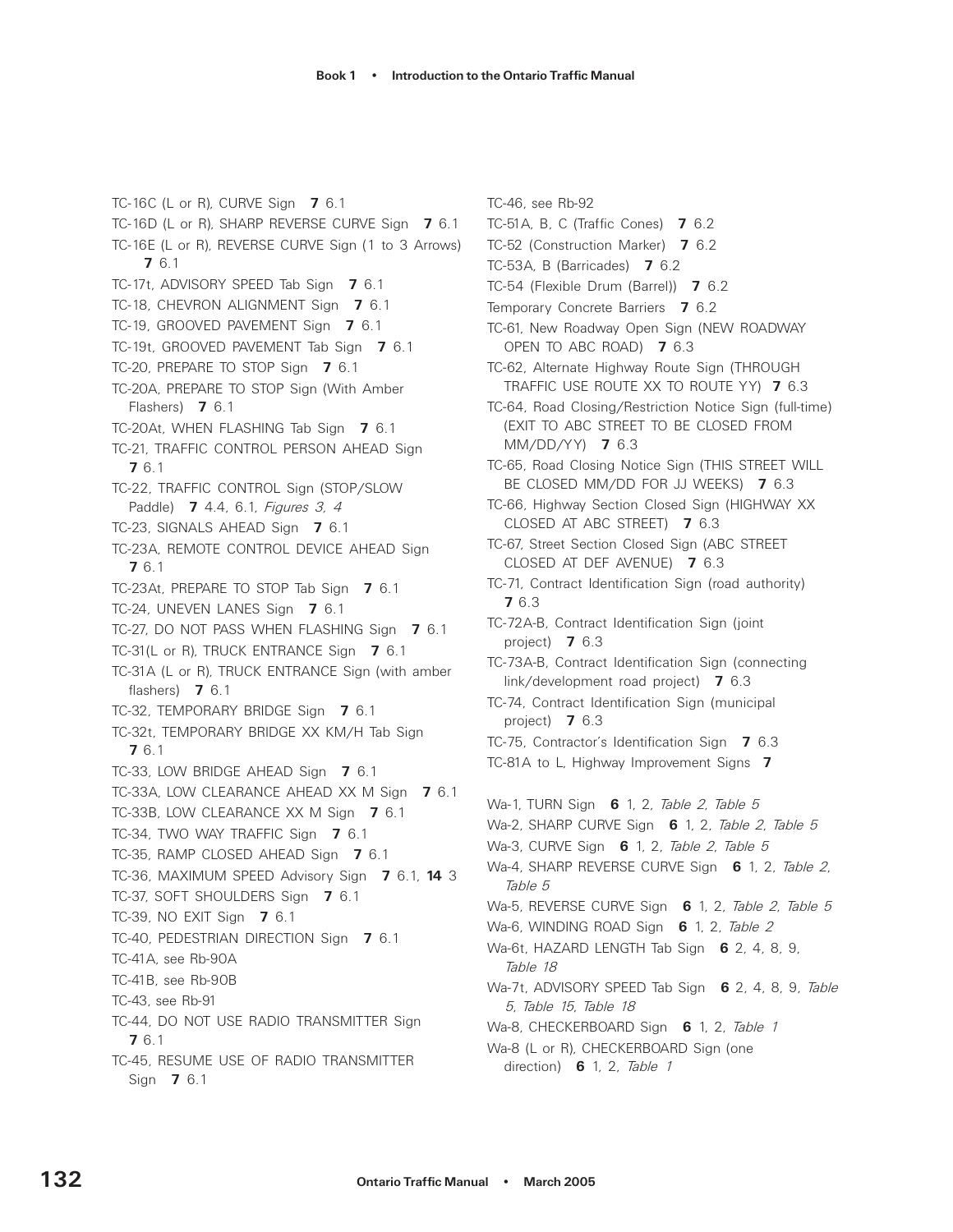- Wa-8LR, CHECKERBOARD Sign (both directions) **6** 1, 2, 9, *Table 1*, *Table 15*
- Wa-9, CHEVRON ALIGNMENT Sign **6** 1, 2, *Table 1*, *Table 7*
- Wa-11, INTERSECTION Sign (uncontrolled) **6** 1, 3, *Table 2*
- Wa-11A, INTERSECTION Sign (controlled) **6** 1, 3, *Table 2*
- Wa-12, INTERSECTION Sign (uncontrolled) **6** 1, 3, *Table 2*
- Wa-12A, INTERSECTION Sign (controlled) **6** 1, 3, *Table 2*
- Wa-13, INTERSECTION Sign (uncontrolled) **6** 1, 3, *Table 2*
- Wa-13A, INTERSECTION Sign (controlled) **6** 1, 3, *Table 2*
- Wa-14, T-INTERSECTION Sign (uncontrolled) **6** 1, 3, *Table 2*
- Wa-15, Y-INTERSECTION Sign (uncontrolled) **6** 1, 3, *Table 2*
- Wa-15A, Y-INTERSECTION Sign (controlled) **6** 1, 3, 9, *Table 2*, *Table 15*, *Table 16*
- Wa-16, MERGE Sign **6** 3, *Table 9*
- Wa-17, DOUBLE ARROW Sign **6** 1, 2, Table 1, *Figure 3*
- Wa-18t, HIDDEN INTERSECTION Tab Sign **6** 3, 9, *Table 8*, *Table 15*, *Table 18*
- Wa-19, CROSS TRAFFIC DOES NOT STOP Sign **6** 1, 3, *Table 2*
- Wa-19t, AFTER (MONTH AND DAY) Tab Sign **6** 3, 9, *Table 18*
- Wa-21, STEEP HILL Sign **6** 1, 4, *Table 2*, *Table 10*
- Wa-21t, USE LOWER GEAR Tab Sign **6** 4, 9, *Table 18* Wa-22, BUMP Sign **6** 4
- Wa-22A, BUMP AHEAD Sign **6** 1, 4, *Table 2*
- Wa-22t, BUMP Tab Sign **6** 4, 9, *Table 16*, *Table 18*
- Wa-23t, DISTANCE Tab Sign **6** 3, 4, 6, 8, 9, *Table 15*, *Table 18*
- Wa-23 (L or R), LANE ENDS Sign **6** 1, 4, *Table 2*, *Table 11*
- Wa-23Lt, LEFT LANE ENDS Tab Sign **6** 4, 9, *Table 16*, *Table 18*
- Wa-23Rt, RIGHT LANE ENDS Tab Sign **6** 4, 9, *Table 16*, *Table 18*
- Wa-24, NARROW STRUCTURE Sign **6** 1, 4, *Table 2*

Wa-24A, ONE LANE ONLY WHEN USED BY TRUCKS Sign **6** 1, 4, *Table 2* Wa-24t, ONE LANE Tab Sign **6** 4, 9, *Table 18* Wa-24tB, NARROW BRIDGE Tab Sign **6** 4, 9, *Table 16*, *Table 18* Wa-25, PAVEMENT ENDS Sign **6** 1, 4, *Table 2* Wa-25t, PAVEMENT ENDS Tab Sign **6** 4, 9, *Table 18* Wa-26, LOW CLEARANCE AHEAD XX M Sign **6** 1, 4, *Table 2* Wa-27, LOW CLEARANCE XX M Sign **6** 4, *Figure 4* Wa-28, ROADWAY NARROWS Sign **6** 1, 4, *Table 2* Wa-28t, ROAD NARROWS Tab Sign **6** 4, 9, *Table 16*, *Table 18* Wa-29, SOFT SHOULDERS Sign **6** 1, 4, *Table 2* Wa-30, OPENING BRIDGE Sign **6** 1, 4, *Table 2* Wa-30A, TEMPORARY BRIDGE Sign **6** 1, 4, 9, *Table 2*, *Table 17* Wa-30t, OPENING BRIDGE Tab Sign **6** 4, 9, *Table 18* Wa-31, NO EXIT Sign **6** 1, 4, *Table 2* Wa-32, Ramp Speed XX KM/H Sign **6** 1, 4, *Table 1, Table 2* Wa-32A, Ramp Speed XX Sign **6** 1, 4, 9, *Table 1, Table 2*, *Table 16* Wa-32t, KM/H Tab Sign **6** 1, 4, 9, *Table 1, Table 16*, *Table 18* Wa-33 (L or R), OBJECT MARKER Sign (one direction) **6** 1, 4, *Table 1*, *Figure 3*, *Figure 5* Wa-33LR, OBJECT MARKER Sign (both directions) **6** 1, 4, 9, *Table 1*, *Table 15*, *Figure 3* Wa-34, DIVIDED ROAD BEGINS Sign **6** 1, 5, *Table 2* Wa-34t, DIVIDED ROAD BEGINS tab Sign **6** 5, 9, *Table 16*, *Table 18* Wa-35, DIVIDED ROAD ENDS Sign **6** 1, 5, *Table 2* Wa-35t, DIVIDED ROAD ENDS Tab Sign **6** 5, 9, *Table 16*, *Table 18* Wa-50L, LEFT LANE EXITS Sign (freeway) **6** 1, 5, *Table 2* Wa-50R, RIGHT LANE EXITS Sign (freeway) **6** 1, 5, *Table 2* Wa-51L, LEFT LANE EXITS, NEXT LANE EXIT OR THROUGH Sign (freeway) **6** 1, 5, *Table 2* Wa-51R, RIGHT LANE EXITS, NEXT LANE EXIT OR THROUGH Sign (freeway) **6** 1, 5, *Table 2*

Wa-52L, TWO LEFT LANES EXIT Sign (freeway) **6** 1, 5, *Table 2*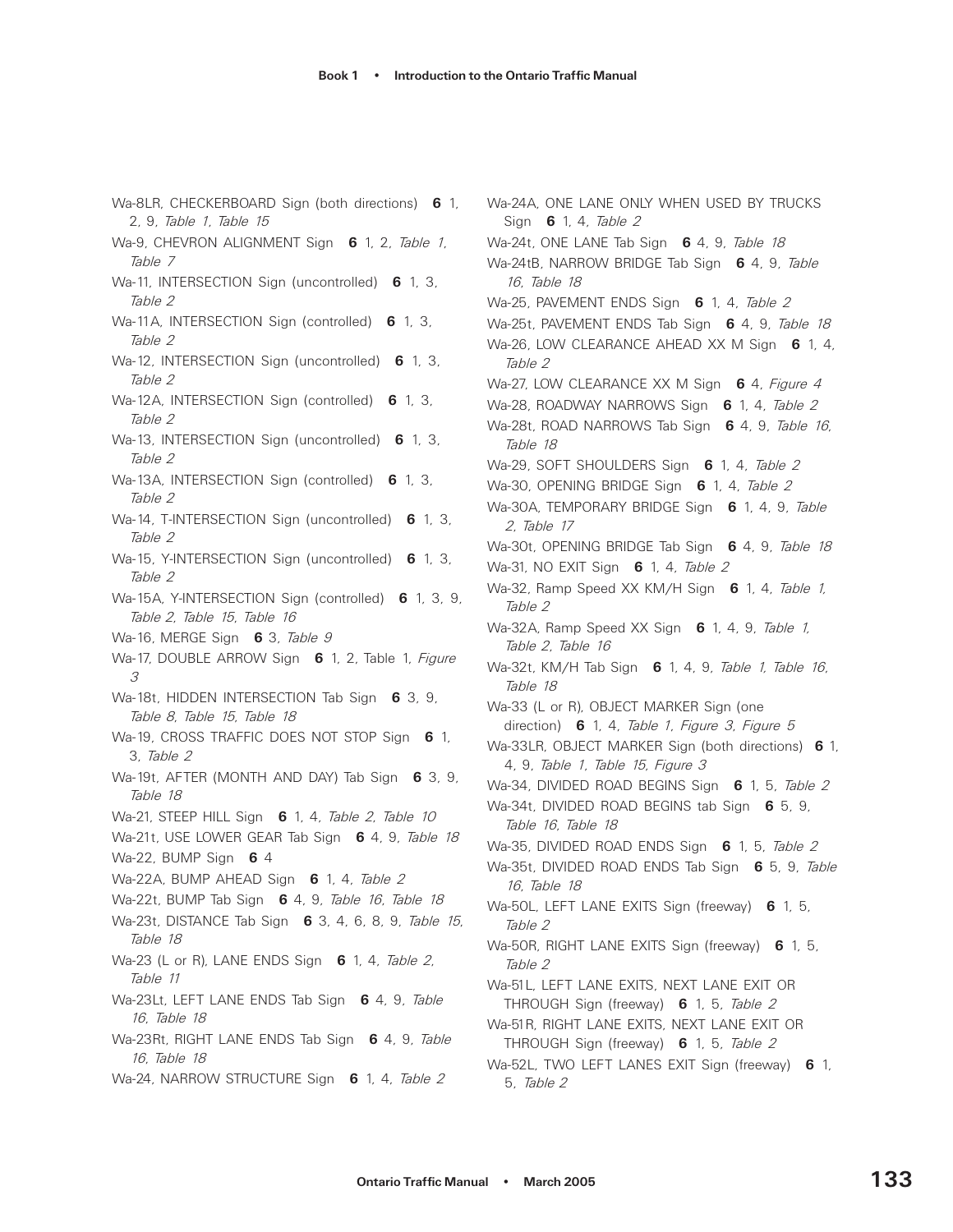Wa-52R, TWO RIGHT LANES EXIT Sign (freeway) **6** 1, 5, *Table 2* Wa-53L, TWO LEFT LANES EXIT, NEXT LANE EXIT OR THROUGH Sign (freeway) **6** 1, 5, *Table 2* Wa-53R, TWO RIGHT LANES EXIT, NEXT LANE EXIT OR THROUGH Sign (freeway) **6** 1, 5, *Table 2* Wa-54L, THREE LEFT LANES EXIT Sign (freeway) **6** 1, 5, *Table 2* Wa-54R, THREE RIGHT LANES EXIT Sign (freeway) **6** 1, 5, *Table 2* Wa-56L, LEFT LANE EXITS Sign (non-freeway) **6** 1, 5, *Table 2* Wa-56R, RIGHT LANE EXITS Sign (non-freeway) **6** 1, 5, *Table 2* Wa-57L, TWO LEFT LANES EXIT Sign (non-freeway) **6** 1, 5, *Table 2* Wa-57R, TWO RIGHT LANES EXIT Sign (non-freeway) **6** 1, 5, *Table 2* Wa-58L, THREE LEFT LANES EXIT Sign (non-freeway) **6** 1, 5, *Table 2* Wa-58R, THREE RIGHT LANES EXIT Sign (non-freeway) **6** 1, 5, *Table 2* Wa-63, MAXIMUM TONNES ADVISORY Sign (single gross weight) **6** 1, 4, *Table 2* Wa-63A, MAXIMUM TONNES ADVISORY Sign (differentiated by truck type) **6** 1, 4, *Table 2* Wa-70t, NARROW BRIDGE Tab Sign (Renumbered to Wa-24tB) Wa-72, DIVIDED ROAD INTERSECTION AHEAD Sign **6** 1, 3, 9, *Table 2*, *Table 16* Wa-73, DO NOT BLOCK INTERSECTION Sign **6** 1, 3, 9, *Table 2*, *Table 16* Wa-74, SPEED HUMP Sign **6** 4, 9, *Table 16* Wa-74t, SPEED HUMP Tab Sign **6** 4, 9, *Table 16*, *Table 18* Wa-75, TRUCK OVERTURNING Sign **6** 1, 4, 9, *Table 2*, *Table 16* Wa-76, OVERHEIGHT Sign (with amber flashers) **6** 1, 4, 9, *Table 2*, *Table 16* Wa-76t, WHEN FLASHING Tab Sign **6** 4, 9, *Table 2*, *Table 16*, *Table 18* Wa-1123L, LANE ENDS Sign (overhead) **6** 4, 9, *Table 16*

- Wb-1, STOP AHEAD Sign **6** 1, 6, *Table 2*
- Wb-1A, YIELD AHEAD Sign **6** 1, 6, *Table 2,* **7** 6.1
- Wb-2, TRAFFIC SIGNALS AHEAD Sign **6** 1, 6, *Table 2*
- Wb-3, NEW Sign (for stop, yield and signal

control) **6** 1, 6, 9, *Table 2*, *Table 17*

- Wb-4, TWO-WAY TRAFFIC AHEAD Sign **6** 1, 6, *Table 2*
- Wb-6, KEEP RIGHT Sign **6** 1, 6, *Table 2*
- Wb-7, RAMP METERED WHEN FLASHING Sign (with amber flashers) **6** 1, 6, 9, *Table 2*, *Table 16*
- Wb-102A, PREPARE TO STOP AT TRAFFIC SIGNALS AHEAD Sign (with amber flashers) **6** 1, 6, *Table 2,* **8**

Wb-102At, PREPARE TO STOP WHEN FLASHING Tab Sign **6** 6, 8, 9, *Table 18*

- Wc-1, SCHOOL AREA Sign **6** 1, 7, *Table 2*
- Wc-2, SCHOOL CROSSING Sign **6** 7
- Wc-2A, SCHOOL CROSSING AHEAD Sign **6** 1, 7, *Table 2*
- Wc-2At, CROSSING AHEAD Tab Sign **6** 7, 9, *Table 18*
- Wc-2t, SCHOOL CROSSING Tab Sign **6** 7, 9, *Table 18*
- Wc-3, PLAYGROUND AHEAD Sign **6** 1, 7, *Table 2*
- Wc-4, RAILWAY CROSSING AHEAD Sign **6** 1, 8, *Table 2*
- Wc-4B, RAILWAY CROSSING AHEAD Sign (on crossroad or sideroad) **6** 1, 8, *Table 2*
- Wc-104A, PREPARE TO STOP AT RAILWAY CROSSING AHEAD Sign (with amber flashers) **6**, 1, 8, *Table 2*
- Wc-5, SLIPPERY WHEN WET Sign **6** 1, 8, 9, *Table 2*, *Table 17*
- Wc-5t, SLIPPERY WHEN WET Tab Sign **6** 8, 9, *Table 16*, *Table 18*
- Wc-6, FALLEN ROCK Sign **6** 1, 8, *Table 2*
- Wc-6t, WATCH FOR FALLEN ROCK Tab Sign **6** 8, 9, *Table 16*, *Table 18*
- Wc-7, PEDESTRIANS AHEAD Sign **6** 1, 7, *Table 2*
- Wc-7t, (SENIORS Tab Sign **6** 7, 9, *Table 16*, *Table 18*
- Wc-8 (L or R), TRUCK ENTRANCE Sign **6** 1, 8, 9, *Table 2*, *Table 12*, *Table 17*
- Wc-8t, TRUCK ENTRANCE Tab Sign **6** 8, 9, *Table 16*, *Table 18*
- Wc-9, CATTLE CROSSING Sign **6** 1, 8, *Table 2*
- Wc-10 (L or R), SCHOOL BUS ENTRANCE Sign **6** 1, 8, 9, *Table 2*, *Table 16*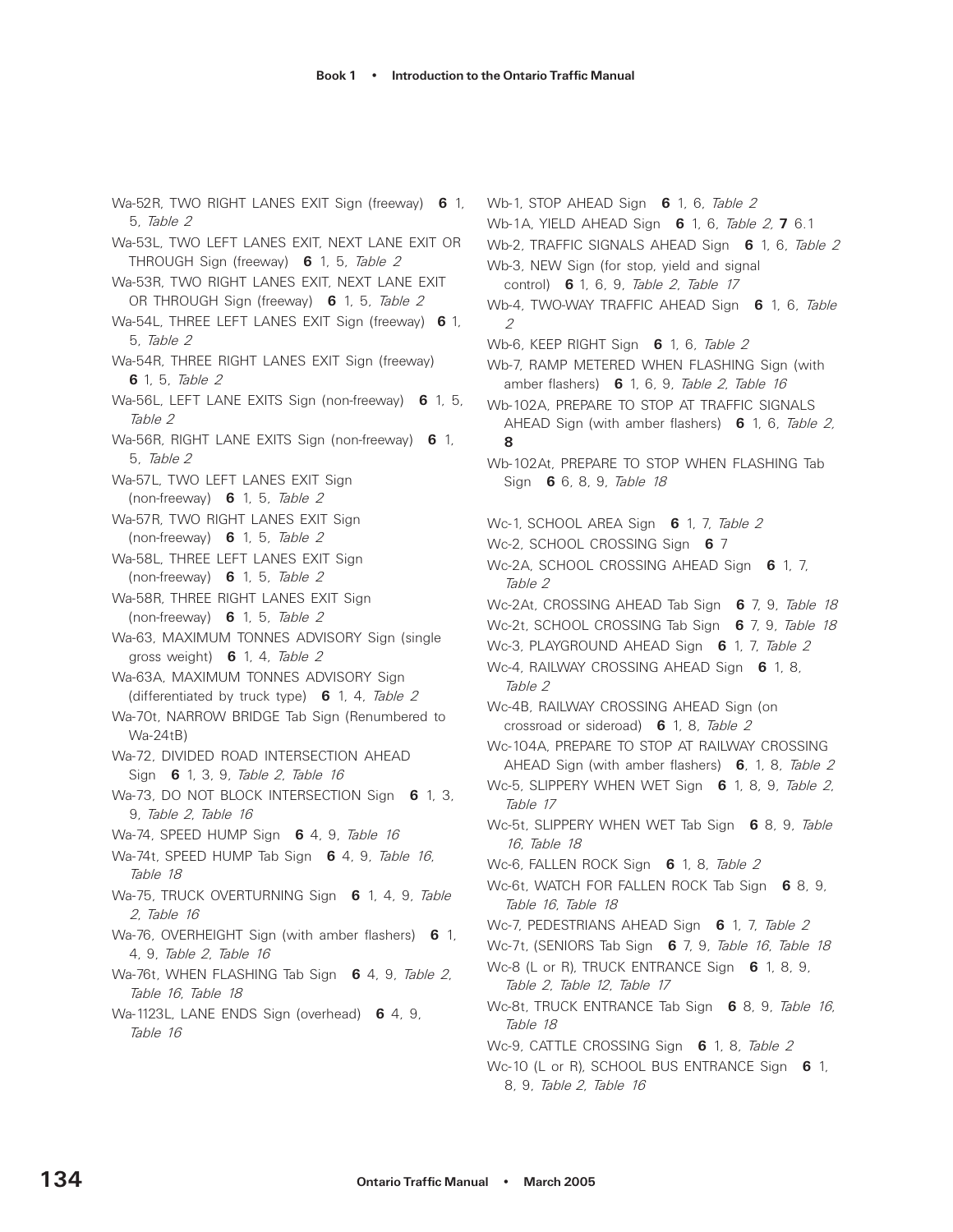Wc-11, DEER CROSSING Sign **6** 1, 8, *Table 2*

Wc-12, MOOSE CROSSING Sign **6** 1, 8, *Table 2*

- Wc-12t, NIGHT DANGER Tab Sign **6** 8, 9, *Table 18*
- Wc-13, CEMETERY ENTRANCE Sign **6** 1, 8, *Table 2*
- Wc-14, BICYCLE CROSSING AHEAD Sign **6** 1, 8, 9, *Table 2*, *Table 17*
- Wc-17, CENTRE LINE MARKING ENDS Sign **6** 1, 8, *Table 2*
- Wc-18, SNOWMOBILE CROSSING Sign **6** 1, 8, 9, *Table 2*, *Table 17*
- Wc-18t, SNOWMOBILE CROSSING Tab Sign **6** 8, 9, *Table 16*, *Table 18*
- Wc-20, OVERHEAD X Sign **6** 7, *Figure 6*
- Wc-21, WATER OVER ROAD Sign **6** 1, 8, *Table 2*
- Wc-21t, WATER OVER ROAD Tab Sign **6** 8, 9, *Table 16*, *Table 18*
- Wc-22, HORSE WITH RIDER Sign **6** 1, 8, 9, *Table 2*, *Table 16*
- Wc-23, HORSE-DRAWN VEHICLE Sign **6** 1, 8, 9, *Table 2*, *Table 16*
- Wc-25 (L or R), FIRE TRUCK ENTRANCE Sign **6** 1, 8, 9, *Table 2*, *Table 16*
- Wc-25t, FIRE TRUCK ENTRANCE Tab Sign **6** 8, 9, *Table 16*, *Table 18*
- Wc-26, SCHOOL BUS STOP AHEAD Sign **6** 1, 8, 9, *Table 2*, *Table 13*, *Table 14*, *Table 16*
- Wc-26t, SCHOOL BUS STOP AHEAD Tab Sign **6** 8, 9, *Table 16*, *Table 18*
- Wc-28, WAIT FOR GAP Sign **6** 7, 9, *Table 16*
- Wc-29, TWO STAGE PEDESTRIAN CROSSING Sign **6** 7, 9, *Table 16*
- Wc-104A, PREPARE TO STOP AT RAILWAY CROSSING AHEAD Sign (With Amber Flashers) **6** 1, 8, *Table 2*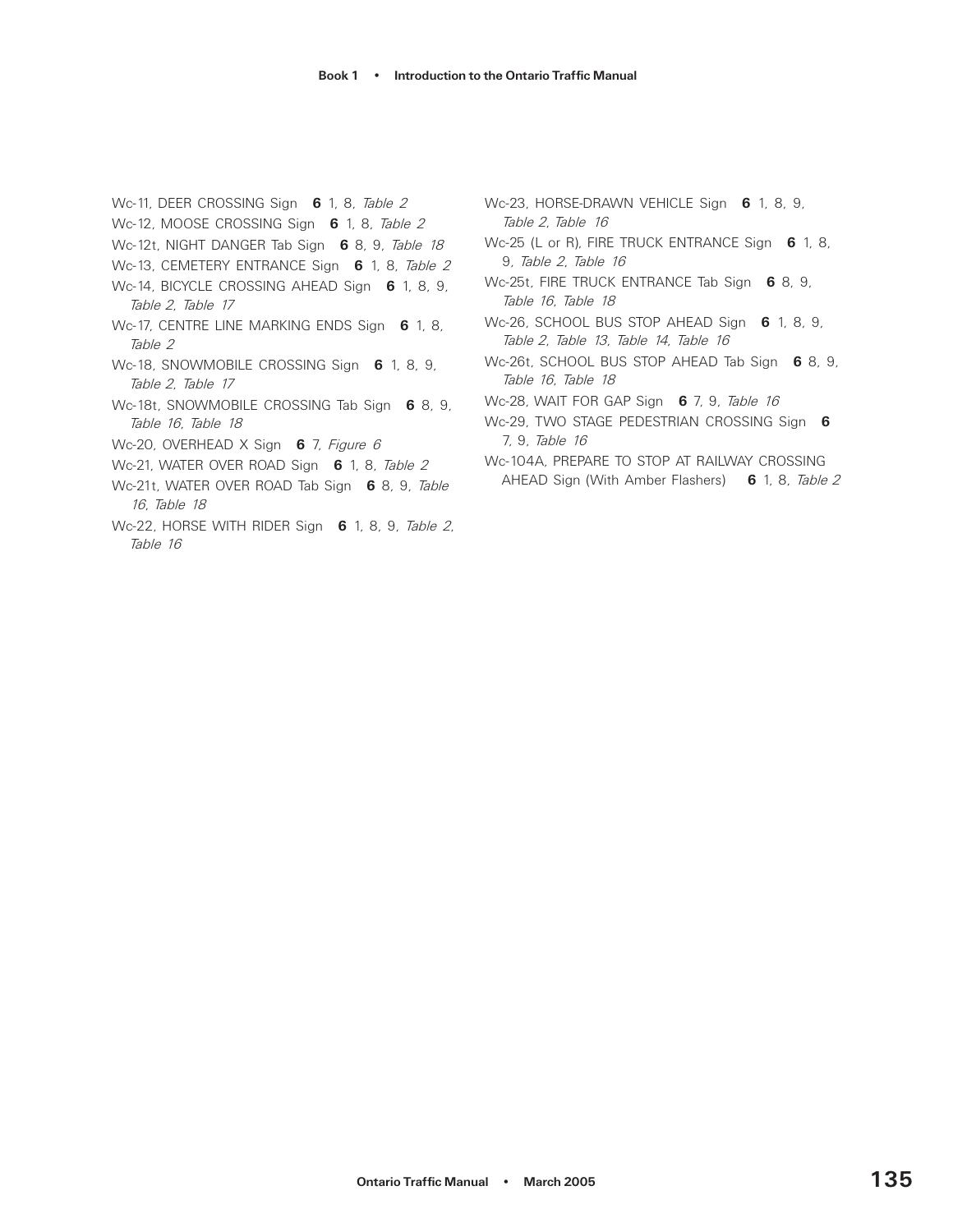# **14. Renumbered Signs**

| New          | <b>Previous</b> | <b>Name</b>                                 | <b>Date Renumbered</b> |
|--------------|-----------------|---------------------------------------------|------------------------|
| Ra-9A        | Ra-9Alt         | CROSS OTHER SIDE                            | March 2000             |
| $Rb-1A$      | Rb-1Alt         | MAXIMUM SPEED                               | March 2000             |
| $Rb-7t$      | $Rb-7$          | KM/H Tab                                    | March 2000             |
| $Rb-21$      | $Rb-21A$        | ONE-WAY                                     | March 2000             |
| $Rb-84t$     | Rb-84ta         | <b>BEGINSTab</b>                            | March 2000             |
| $Rb-85t$     | Rb-84tb         | ENDS Tab                                    | March 2000             |
| <b>Rb-89</b> | $Rc-5$          | SCHOOL BUS LOADING ZONE                     | March 2000             |
| Rb-90A       | $TC-41A$        | CONSTRUCTION ZONE BEGINS                    | March 2000             |
| Rb-90B       | <b>TC-41B</b>   | CONSTRUCTION ZONE ENDS                      | March 2000             |
| Rb-91        | TC-43           | YIELD TO ONCOMING TRAFFIC                   | March 2000             |
| <b>Rb-92</b> | TC-46           | ROAD CLOSED                                 | March 2000             |
| Rb-93        | $Rc-6$          | DISABLED PARKING PERMIT                     | March 2000             |
| $Rb-96$      | $G.S-16$        | TRUCKS ENTER INSPECTION                     |                        |
|              |                 | STATION WHEN LIGHTS FLASHING                | March 2000             |
| Rc-11        | Rb-74           | KEEP OFF MEDIAN                             | March 2000             |
| $Rc-12$      | $Rb-66$         | NO PEDESTRIANS                              | March 2000             |
| Rc-13        | $G.s-13$        | <b>FASTEN SEAT BELT</b>                     | March 2000             |
| $Rc-13t$     | $G.s-13t$       | <b>COMPULSORY Tab</b>                       | March 2000             |
| $TC-1B$      | $TC-1A$         | CONSTRUCTION AHEAD 2 KM                     | March 2001             |
| $TC-5A$      | $TC-6$          | <b>DETOUR AHEAD 1 KM</b>                    | March 2001             |
| TC 5B        | $TC-6$          | DETOUR AHEAD 2 KM                           | March 2001             |
| TC-7tA       | $TC-7t$         | ROAD CLOSED Tab                             | March 2001             |
| $TC-7tB$     | TC-8t           | LOCAL TRAFFIC ONLY Tab                      | March 2001             |
| Wa-7t        | $Wa-7$          | ADVISORY SPEED Tab                          | February 2001          |
| Wa-8LR       |                 | Wa-8 (L & R) CHECKERBOARD (both directions) | February 2001          |
| Wa-15A       | Wa-15           | Y-INTERSECTION (controlled)                 | February 2001          |
| Wa-18t       | Wa-18           | HIDDEN INTERSECTION Tab                     | February 2001          |
| $Wa-24tB$    | Wa-70t          | NARROW BRIDGE Tab                           | April 2004             |
| Wa-33LR      | Wa-133          | OBJECT MARKER (both directions)             | February 2001          |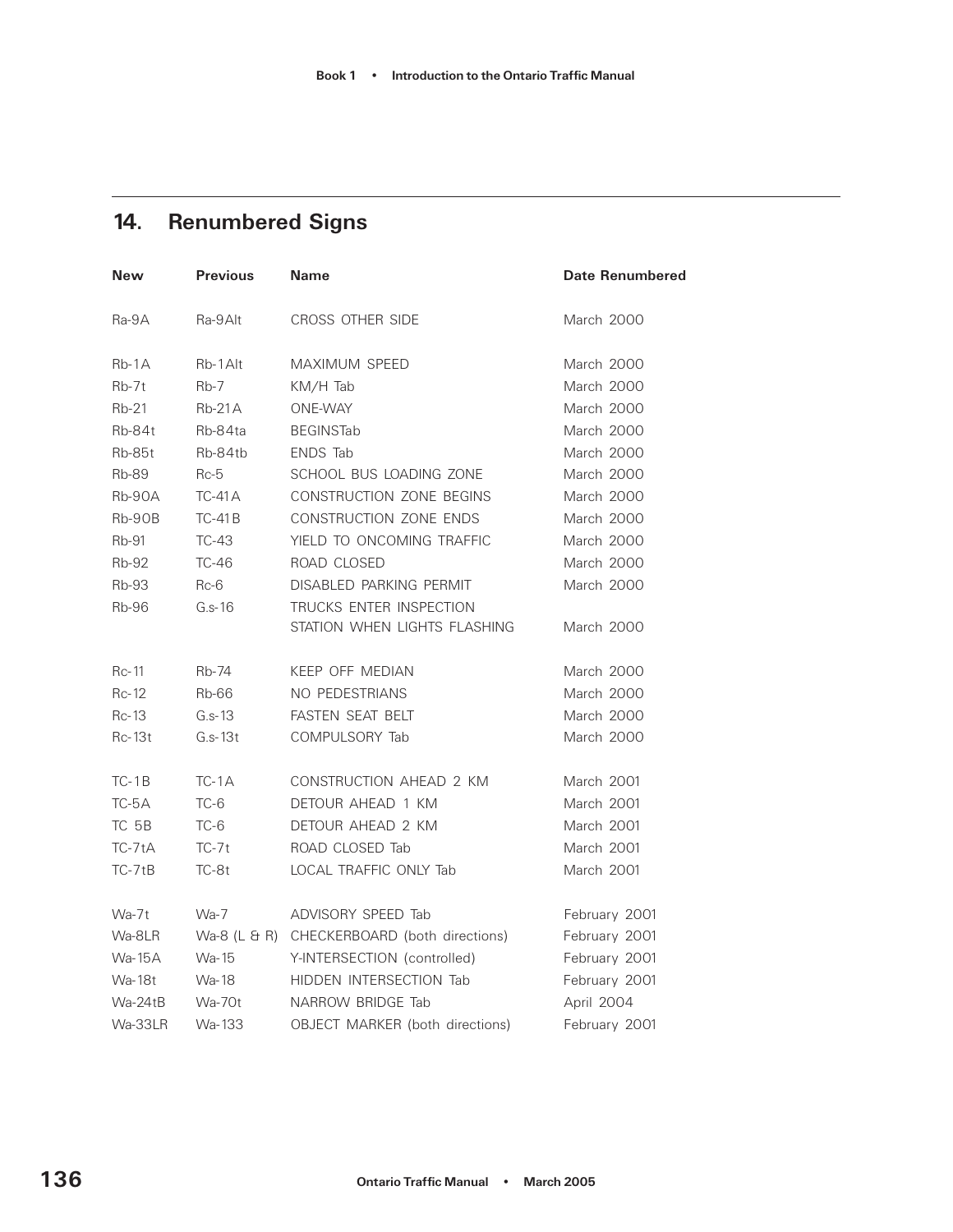#### **15. References**

- *AASHTO Guide for the Design of High Occupancy Vehicle Facilities;* 1992
- *Canadian Capacity Guide for Signalized Intersections;* Institute of Transportation Engineers, District 7, Canada, 1995
- *Canadian Guide to Neighbourhood Traffic Calming;* Transportation Association of Canada and Institute of Transportation Engineers, 1999
- *Changeable Message Response Plan Database Development Guidelines;* Ontario Ministry of Transportation, September 1992
- *Changeable Message Signs;* Ontario Ministry of Transportation Special Provisions 685S01
- *CIP Community Cycling Manual A Planning and Design Guide;* 1990
- *COMPASS Response Plan Database Development Guidelines;* prepared for Ministry of Transportation of Ontario (MTO) by Delcan Corporation, 1992
- *Corridor Control and Permit Procedures Manual;* Ministry of Transportation Ontario, 1989
- *County Surveyors' Society: Traffic Calming In Practice;* 1994
- *Developing Traveller Information Systems Using the National ITS Architecture;* Intelligent Transportation Systems Joint Program Office, U.S. Department of Transportation, August 1998
- *Diversionary Content and Behaviour, Transportation Research Record 600;* T. M. Mast and J. A. Ballas, 1976
- *Electrical Design Manual;* Ministry of Transportation, Ontario, 1989
- *Electrical Maintenance Manual;* Ministry of Transportation, Ontario, 1989
- *Environmental & Transportation Planning: Civilized Streets – A Guide to Traffic Calming;* 1992
- *Equipment and Material Standards of the Institute of Transportation Engineers;* Institute of Transportation Engineers, Publication ST-017, 1995
- *FHWA Pedestrian and Bicyclist Safety and Accommodation;* 1996
- *FHWA Study Tour for Pedestrian and Bicyclist Safety in England, Germany and the Netherlands;* 1994
- *Freeway Management Handbook;* Federal Highway Administration (FHWA), U.S. Department of Transportation, 1997
- *Geometric Design Manual;* American Association State Highway Officials, 1996
- *Geometric Design Manual;* Ministry of Transportation Ontario, 1994
- *Geometric Design Standards for Ontario Highways;* Ministry of Transportation Ontario, 1985
- *Guide for the Design of High Occupancy Vehicle Facilities;* American Association of State Highway and Transportation Officials, 1992
- *Guide to Traffic Engineering Practice Traffic Signals;* Austroads, 1993
- *Handbook for Construction Traffic Control Persons;* Construction Safety Association of Ontario, 1991
- *High-Occupancy Vehicle Facilities;* Parsons Brinckerhoff Quade & Douglas, Inc., 1990
- *Highway Capacity Manual;* Transportation Research Board, 1994
- *Highway 401 Freeway Traffic Management System Before and After System Implementation Study;* prepared for Ministry of Transportation of Ontario (MTO) by Delcan Corporation, 1992
- *Highway Traffic Act (HTA);* Office Consolidation, Revised Statutes of Ontario, 1990, Chapter H.8 and the Regulations thereunder (as amended), Queen's Printer for Ontario, March, 1996
- *Human Factors Requirements for Real-Time Motorist Information Displays, vol. 1 – Design Guide;* Texas Transportation Institute, Report FHWA-RD-78-5, C. L. Dudek, R. D. Huchingson, et al., September 1978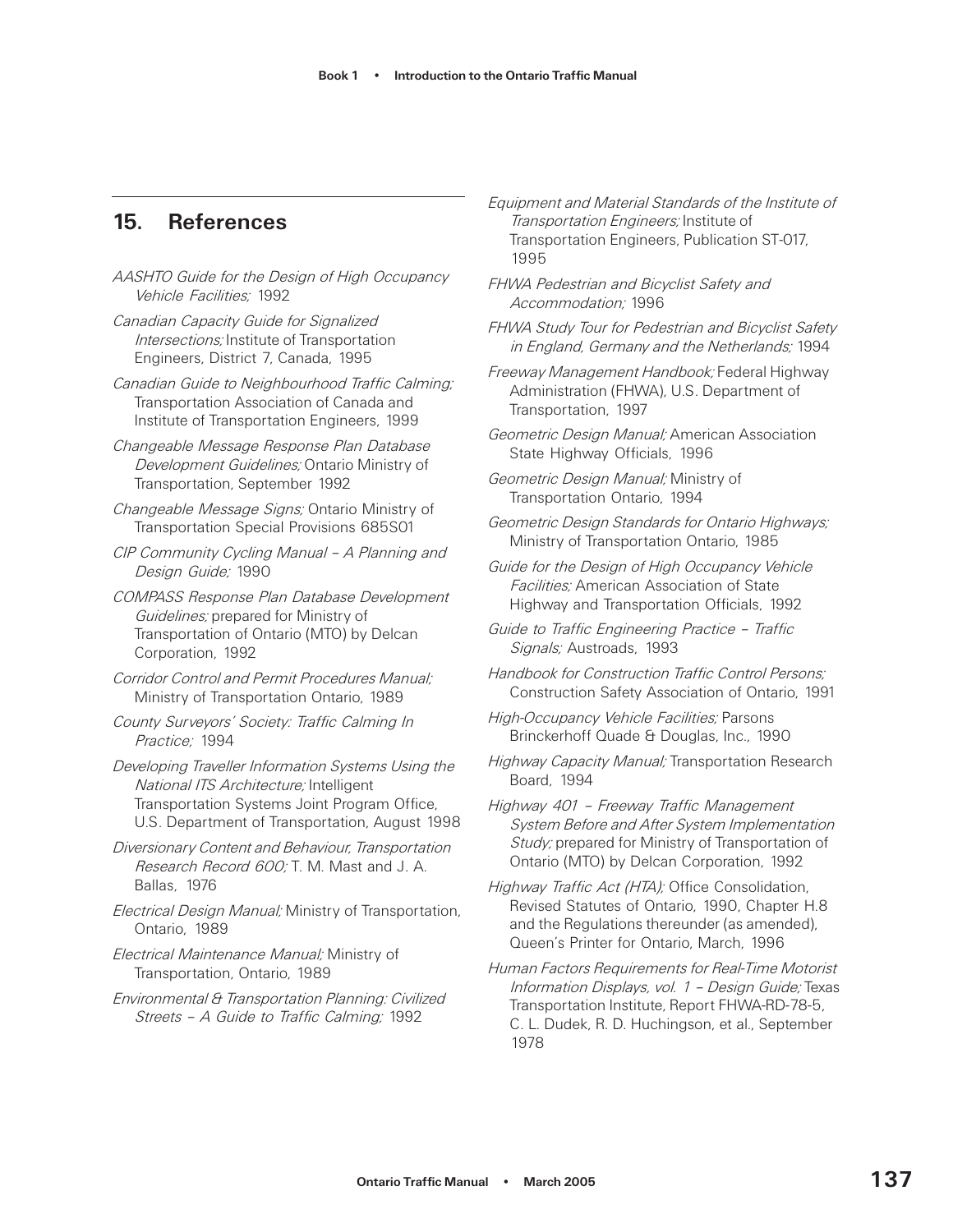- *Implementing Effective Travel Demand Management Measures;* Institute of Transportation Engineers (ITE), 1993
- *King's Highway Guide Signing Policy Manual;* Ministry of Transportation Ontario, 1990
- *Left Turn Phase Criteria;* Metro Transportation (Toronto), 1995
- *Manual of Geometric Design Standards for Canadian Roads;* Transportation Association of Canada, 1998
- *Manual of Uniform Traffic Control Devices (MUTCD);* Ministry of Transportation, Ontario, 1995
- *Manual on Uniform Traffic Control Devices (2003 Edition);* U.S. Department of Transportation
- *Manual of Uniform Traffic Control Devices for Canada (MUTCDC);* Fourth Edition, Transportation Association of Canada, 1997 and subsequent revisions
- Metro HOV Monitoring Program
- *Metro Transportation, Enhanced Loop Sensitivity for Bicycle Detection at Traffic Signals in Metropolitan Toronto;* 1995
- *Metropolitan Toronto High Occupancy Vehicle Network Study;* prepared for Metropolitan Toronto Transportation Department by McCormick Rankin, 1992
- *MTO Draft Operational Design Guidelines for HOV Lanes on Ontario Provincial Roadways;* 1992
- *MTO HOV Best Practices Guidelines;* 1997
- *MTO HOV Facilities on Provincial Highways (draft);* 1997
- *MTO High Occupancy Vehicle Opportunities, Incentives and Examples;* 1993
- *MTO Ontario Bikeways Planning and Design Guidelines;* 1996
- *MTO Operational Design Guidelines for High Occupancy Vehicle Lanes on Arterial Roadways Including Planning Strategies and Supporting Measures;* 1994
- *Municipal Act;* Queen's Printer, 1990
- *Municipal Act;* Revised Statues of Ontario, 1990
- *Municipal Road Design At Grade Intersections;* Ministry of Transportation, Ontario and Municipal Engineering Association, 1995
- *Occupational Health and Safety Act (OHSA);* Revised Statutes of Ontario, Queens Printer for Ontario, 1978
- *Occupational Health and Safety Act (OHSA) and Regulations;* Revised Statutes of Ontario, Queens Printer for Ontario, 2001
- *Occupational Health and Safety Act and Regulations for Construction Projects;* Revised Statutes of Ontario, 1990, Revised Regulations of Ontario 213/91, 2001
- *Ontario Highway Bridge Design Code (Third Edition);* Ministry of Transportation, Ontario, 1992
- *Ontario Highway Bridge Design Code;* Ministry of Transportation, Ontario, 1994
- *Ontario Provincial Specification Standards (OPSS);* Ministry of Transportation Ontario and Municipal Engineering Association
- *Ontario Provincial Standard Drawings*, *Volume 3, Electrical Drawings, Division 1000;* Ministry of Transportation, Ontario and Municipal Engineering Association
- *Ontario Traffic Manual;* Books 1A, 1B, 1C, 2, 3, 4, 5, 6, 7, 10, 11, 12, 18, 19, 22, 1998, 2000 and 2001
- *Ontario Traffic Manual, Books 1 to 12;* University of Toronto Press, various dates
- *Ontario Traffic Signal Control Equipment Specifications;* Ministry of Transportation, Ontario, 1994
- *Operational Design Guidelines for High Occupancy Vehicle Lanes on Arterial Roadways;* prepared for Ministry of Transportation of Ontario (MTO) by McCormick Rankin, 1994
- *Optical Performance Functional Specification for Discontinuous Variable Message Signs;* Highway Agency U.K. Specification TR 2136 (Issue B), November 1998
- *Pedestrian Crossing Time at Signalised Intersections;* Metro Transportation (Toronto), Traffic Branch Operating Practice, 1995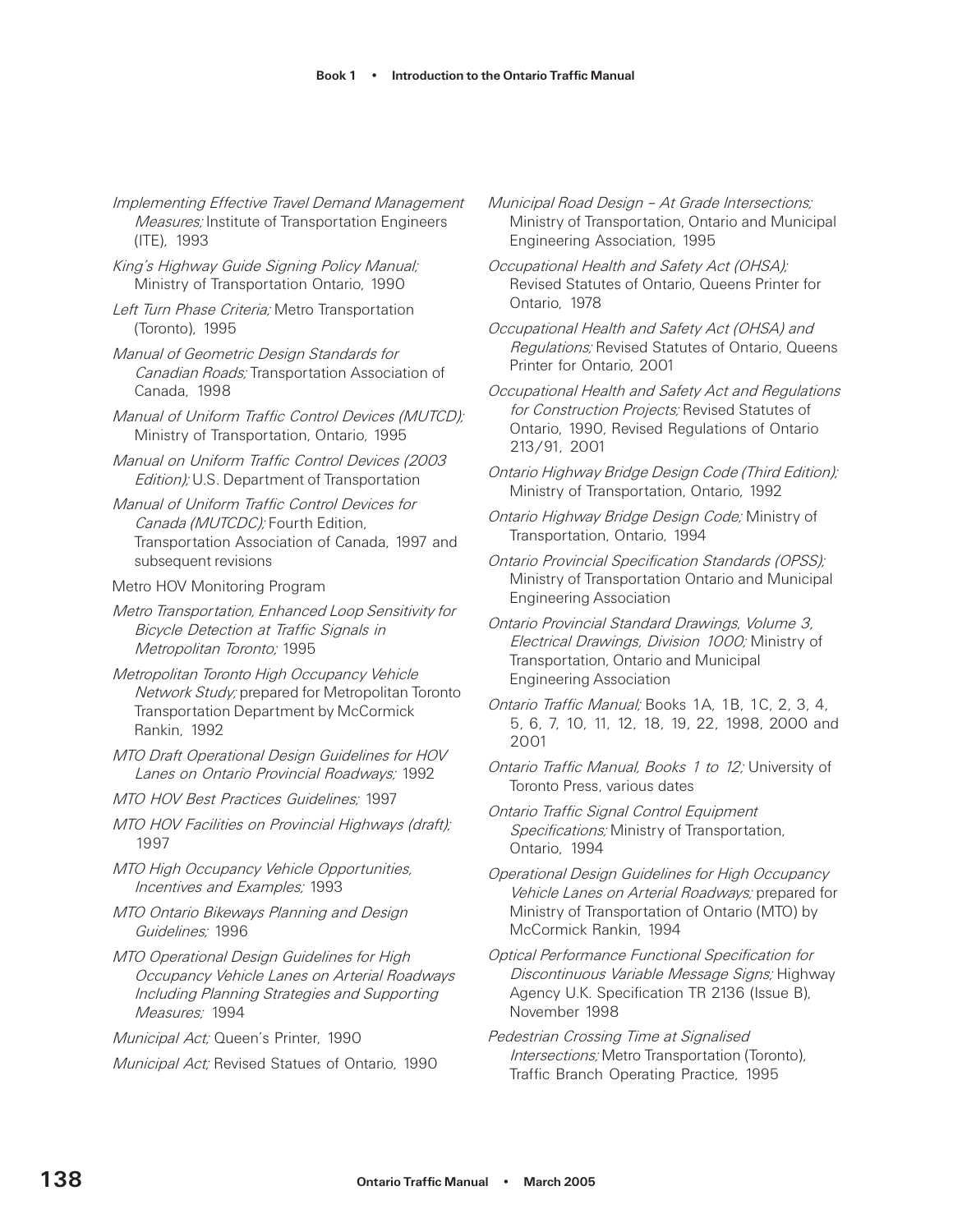- *Preemeption of Traffic Signals At or Near Active Warning Railroad Grade Crossings;* Recommended Practice For, ITE, 1979, and Revised Committee Draft, January 1997
- *Proposed Interim Purchase Specification: Light Emitting Diode (LED) Vehicle Traffic Signals Assemblies;* ITE Publication ST-021, Institute of Transportation Engineers
- *Proposed PCMS Message Format for Incident Management / Construction Closures on Standard Provincial Highways;* Ministry of Transportation Ontario, 1999
- *Protection of Workers in a Work Zone from Errant Vehicles;* O. Colavincenzo and M. Harmelink, Dillon Consulting Ltd., 2001
- *Public Transportation and Highway Improvement Act;* Revised Statutes of Ontario, 1990, Revised Regulations of Ontario, 1986
- *Public Transportation and Highway Improvement Act;* Queen's Printer, 1990
- *Quality Standards for Work Zone Traffic Control Devices;* American Traffic Safety Services Association, 1993
- *Recommended Procedures for the Safety Performance Evaluation of Highway Features;* NCHRP Report 350, Transportation Research Board, Washington D.C., 1993
- *Regulations for Railway and Roadway Level Crossings;* Queen's Printer for Canada, April 1994
- *Road Safety Speed Moderation;* European Conference of Ministers of Transportation, 1996
- *Roadside Guide Manual;* Software Version 5.0, AASHTO
- *Roadside Safety Manual;* Ministry of Transportation, Ontario, 1993
- *Roadside Safety Manual;* Ministry of Transportation, Ontario, 1995
- *Roadway Delineation Practices Handbook;* U. S. Federal Highways Administration (FHWA), 1994
- *Roundabout Design Guidelines;* Ourston and Doctors, 1995
- *RTAC Guidelines for the Design of Bikeways;* 1993
- *Safer Roads A Guide to Road Safety Engineering;* K.W. Ogden, Avebury Publications, 1996
- *Safety Impacts Associated with Installation of High Occupancy Vehicle Lanes;* 1988
- *Safety, Speed & Speed Management: A Canadian Review;* Traffic Engineering Handbook; Institute of Transportation Engineers
- *School Bus Stop Ahead Sign;* Traffic Program Management Operational Policy, Ministry of Transportation of Ontario, 1997
- *Section U.D. 18 Urban Supplement to the Geometric Design Guide for Canadian Roads;* Transportation Association of Canada, 1995
- *Signalisation des Voies Cyclables;* Ministère des Transport Quebec, 1989
- *Specification D 4956-95;* American Society for Testing and Materials, 1995
- *Specification 62-GP-11M;* Canadian General Standards Board, 1978 (Amendment No. 1, 1987)
- *Speed Reduction in 24 Villages: Details From the VISP Study;* Department of Transport, 1994
- *Standard Specifications for Structural Supports for Highway Signs, Luminaires, and Traffic Signals;* American Association of State Highway and Transportation Officials (AASHTO), 1992
- *TAC Bikeway Traffic Control Guidelines (Draft);* 1997
- *TAC Guide To Neighbourhood Traffic Calming (Draft);* 1997
- *TAC In-Line Skating Review Phase 2;* 1997
- *TAC Urban Supplement to the Geometric Design Guide for Canadian Roads;* 1995
- *Technical Handbook of Bikeway Design;* Vélo Québec, 1992
- *Technology Evaluation for Changeable Message Signs, Volume 1, Summary Report;* Ontario Ministry of Transportation, 1989
- *Technology Evaluation of CMS;* McCormick Rankin, 1989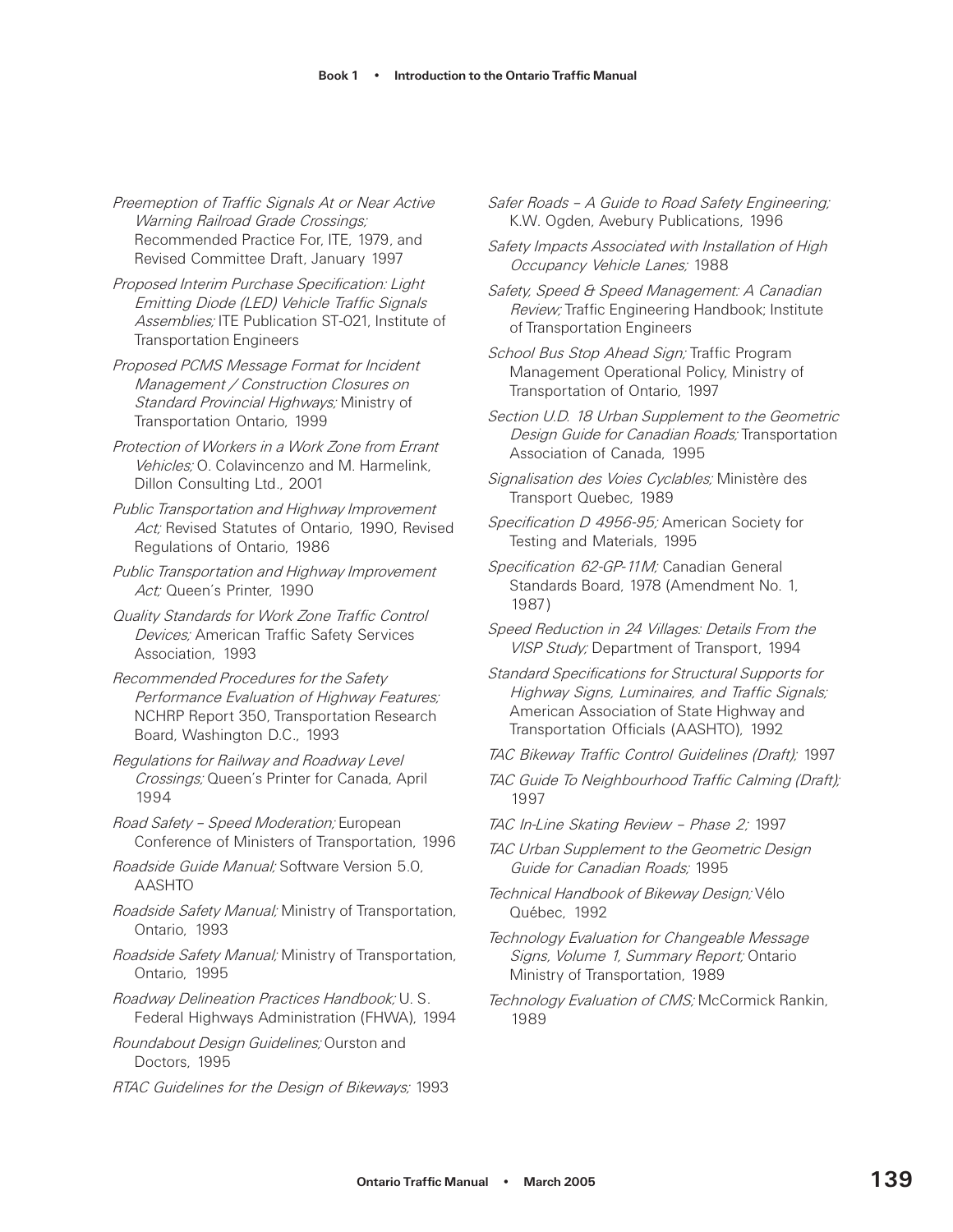- *Temporary Conditions Traffic Management: Advance Notification, Advance Warning and Alternative Route Signing for Provincial Highways in MTO Central Region;* Ministry of Transportation Ontario, 2000
- *Tourism-Oriented Directional Signing (TODS) Policy;* Province of Ontario, 1995
- *Traffic Control Devices Handbook;* Institute of Transportation Engineers (ITE)
- *Traffic Control Devices Handbook;* U.S. Department of Transportation, Federal Highway Administration, 1983
- *Traffic Control Devices on Federal-Aid and Other Streets and Highways; Color Specifications for Retroreflective Sign and Pavement Marking Materials;* Federal Highway Administration Federal Register, Vol. 64. No. 244, December 21, 1999, 23 CFR Part 655, Proposed Changes
- *Traffic Control Signal Timing and Capacity Analysis at Signalised Intersections;* Ministry of Transportation, Ontario, 1989
- *Traffic Control Systems;* NEMA Standards Publication No. TS 1, National Electrical Manufacturers Association, 1989
- *Traffic Control Systems Handbook;* Institute of Transportation Engineers (ITE), 1995
- *Traffic Controller Assemblies;* NEMA Standards Publication No. TS 2, National Electrical Manufacturers Association, 1992
- *Traffic Engineering Handbook;* Institute of Transportation Engineers, 1992
- *Traffic Engineering Handbook (5th Edition);* Institute of Transportation Engineers, 1999
- *The Traffic Safety Toolbox, A Primer on Traffic Safety;* ITE publication, 1993
- *Traffic Signal Control at Offset Intersections;* Report to Transportation Committee, Metro Transportation, 1991
- *Traffic Signing Handbook;* Institute of Transportation Engineers, 1997
- *Traffic and Transportation Engineering Handbook;* Institute of Transportation Engineers (ITE)
- *Training Program FTMS;* Beijing-Tianjin-Tanggu Expressway Project, Ministry of Transportation of Ontario (MTO), 1993
- *Transportation Expressions;* U.S. Department of Transportation, Bureau of Transportation Statistics, 1996
- *Transportation Planning Handbook;* Institute of Transportation Engineers, 1992
- *Transportation and Traffic Engineering Handbook;* Institute of Transportation Engineers, 1982
- *Transportation and Traffic Engineering Handbook;* Institute of Transportation Engineers, 1999
- *U.S. DOT High Occupancy Vehicle Guidelines for Planning, Design, and Operations;* 1991
- *Users Guide to Positive Guidance;* French Languages Services Act (FHWA), 1977
- *Vehicle Traffic Control Signal Heads;* ITE Publication ST-107, Institute of Transportation Engineers
- *Workplace Hazardous Materials Information System;* Health Canada, administered through federal and provincial ministries, 2000.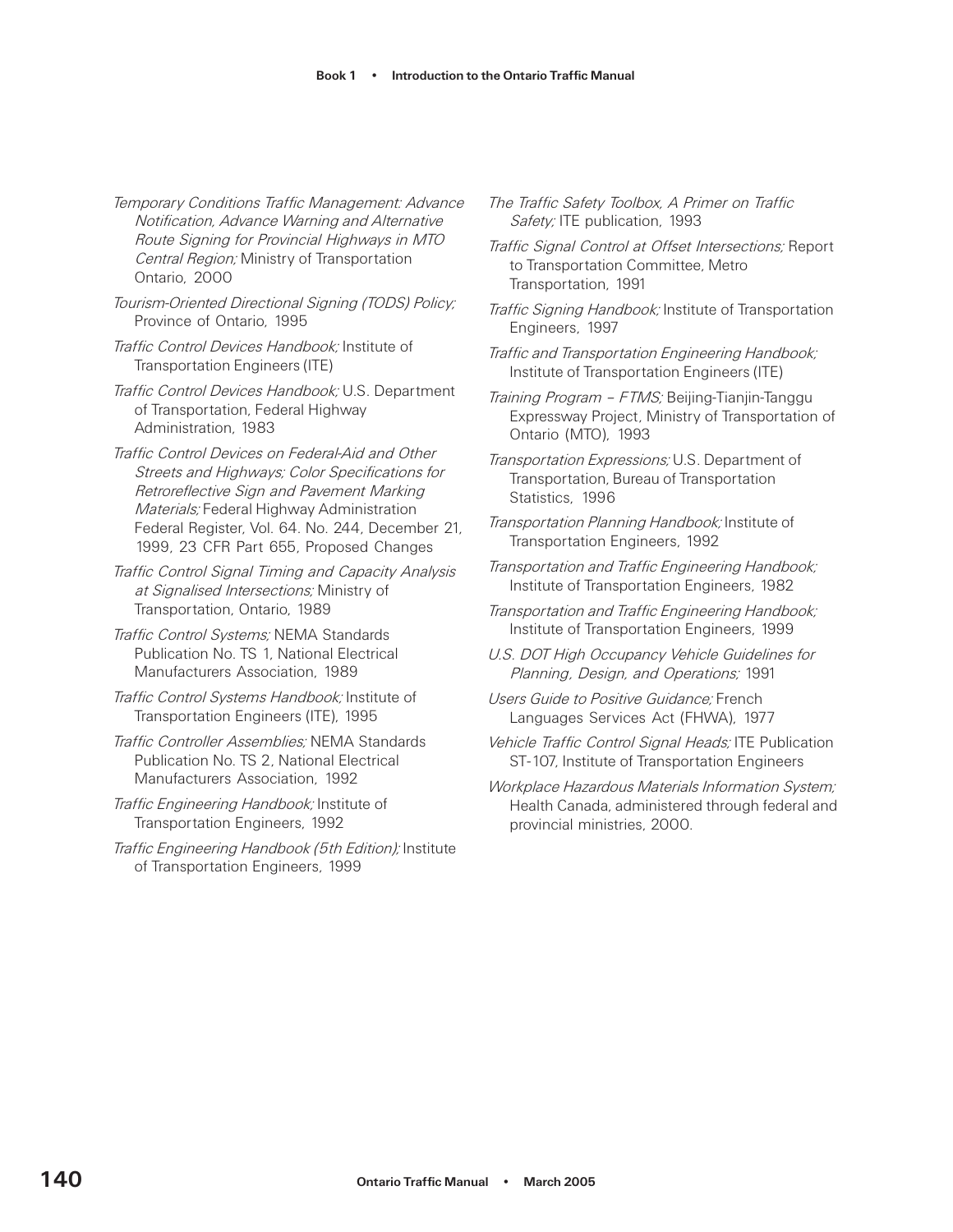

# **User Response Form**

**Ontario Traffic Manual**

Please use this form to advise us of any comments, questions, concerns, problems, or suggestions relating to the Ontario Traffic Manual. Complete this form and return it to:

### **Ontario Traffic Manual Committee**

Ministry of Transportation, Ontario Traffic Office 301 St. Paul Street, 2nd Floor St. Catharines, ON L2R 7R4

|  | <b>Ontario Traffic Manual</b> | Book |  |
|--|-------------------------------|------|--|
|  |                               |      |  |

| Name             |                                                                         |        |  |
|------------------|-------------------------------------------------------------------------|--------|--|
| Company Name     |                                                                         |        |  |
| Address          | City                                                                    |        |  |
| Province         | Postal Code                                                             |        |  |
| Phone Number     | Fax Number                                                              | E-mail |  |
| Date of Purchase | Date of Response                                                        |        |  |
|                  |                                                                         |        |  |
|                  | Circle one or more of: Comments Questions Concerns Problems Suggestions |        |  |
|                  |                                                                         |        |  |
|                  |                                                                         |        |  |
|                  |                                                                         |        |  |
|                  |                                                                         |        |  |